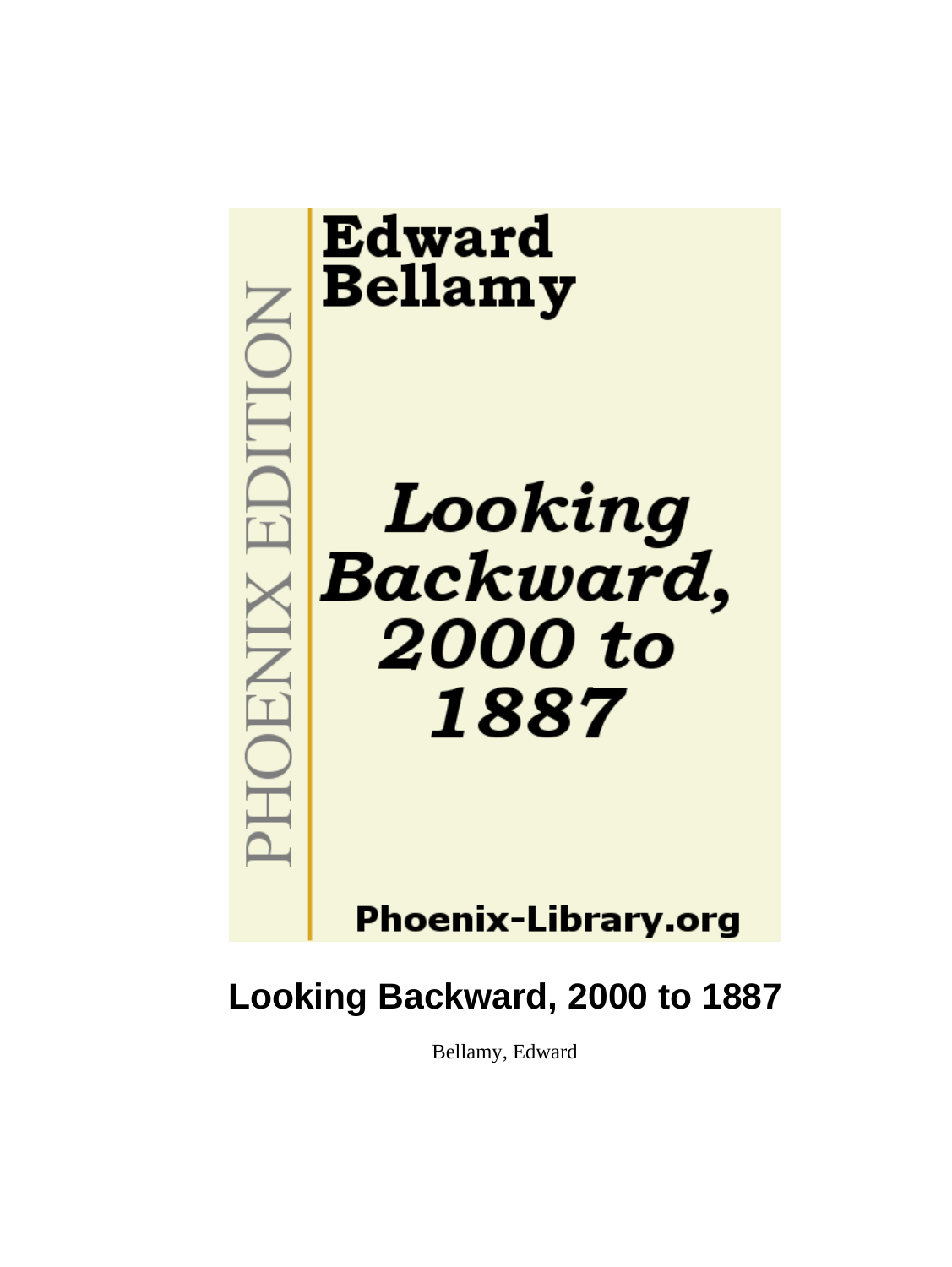[Table Of Content](#page-163-0) [About Phoenix−Edition](#page-165-0) **[Copyright](#page-168-0)**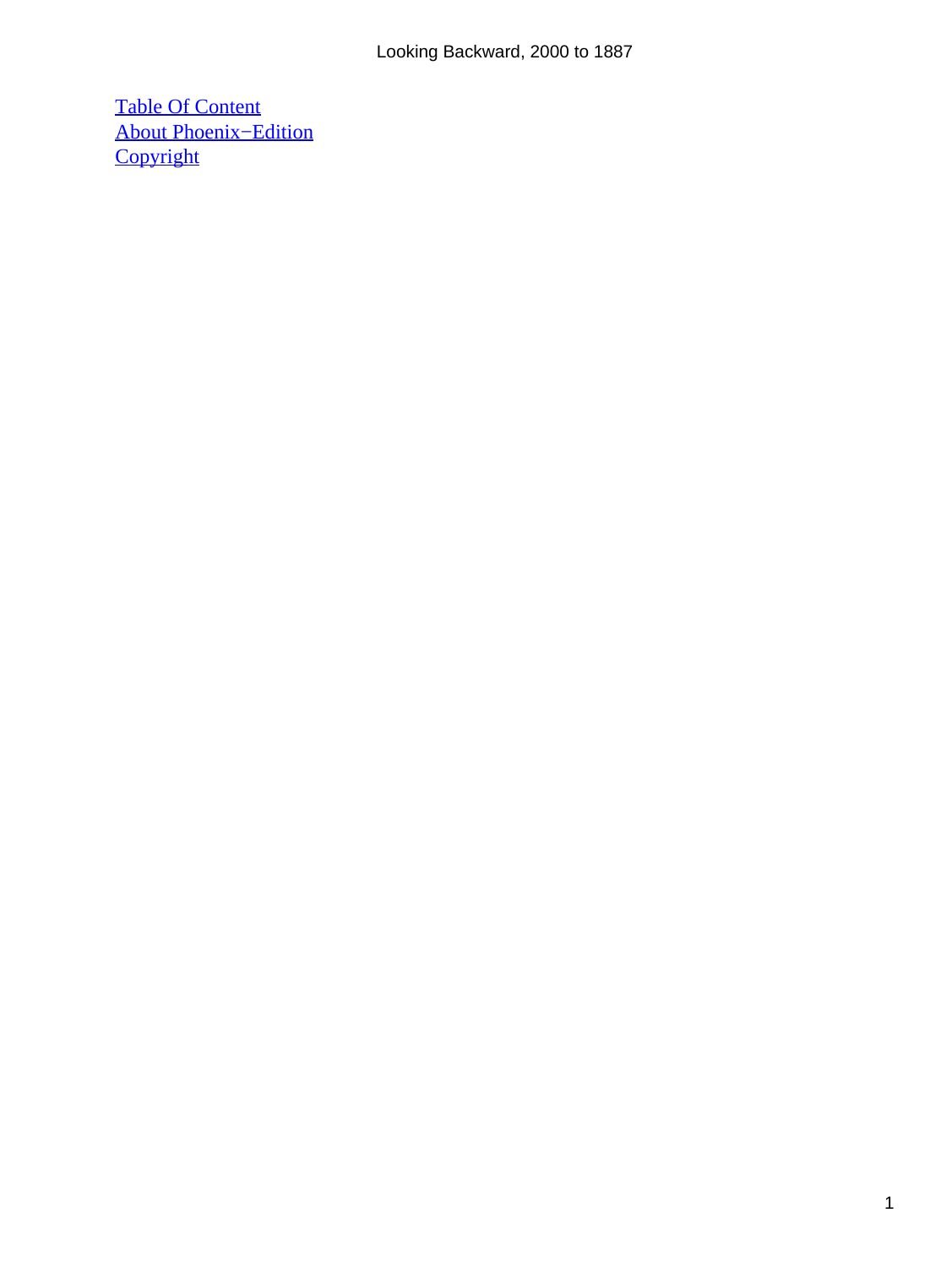## *L*OOKING **Backward** From 2000 to 1887

by Edward Bellamy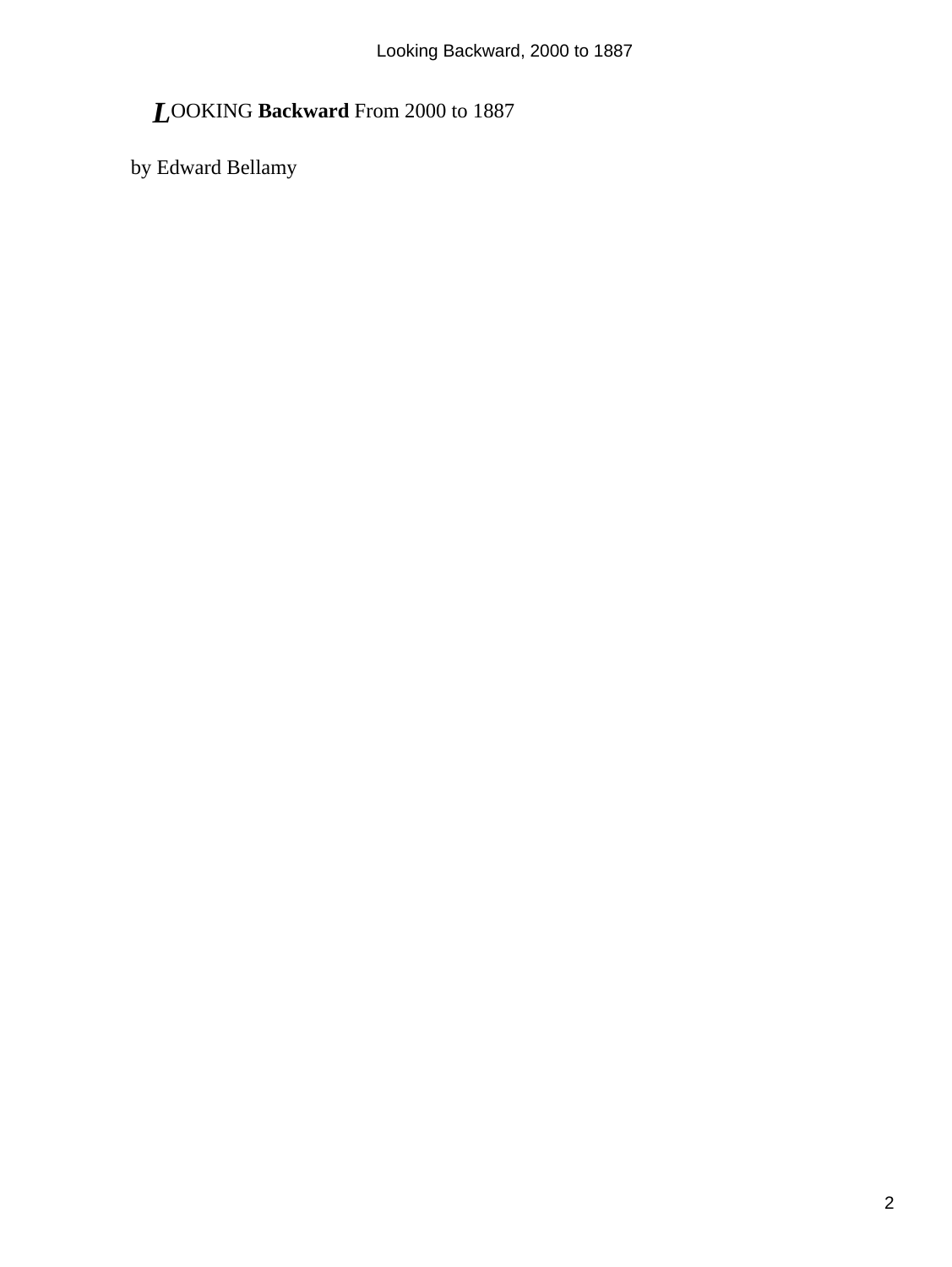#### **[PREFACE](#page-163-0)**

**H**istorical Section Shawmut College, Boston, December 26, 2000

 Living as we do in the closing year of the twentieth century, enjoying the blessings of a social order at once so simple and logical that it seems but the triumph of common sense, it is no doubt difficult for those whose studies have not been largely historical to realize that the present organization of society is, in its completeness, less than a century old. No historical fact is, however, better established than that till nearly the end of the nineteenth century it was the general belief that the ancient industrial system, with all its shocking social consequences, was destined to last, with possibly a little patching, to the end of time. How strange and wellnigh incredible does it seem that so prodigious a moral and material transformation as has taken place since then could have been accomplished in so brief an interval! The readiness with which men accustom themselves, as matters of course, to improvements in their condition, which, when anticipated, seemed to leave nothing more to be desired, could not be more strikingly illustrated. What reflection could be better calculated to moderate the enthusiasm of reformers who count for their reward on the lively gratitude of future ages!

 The object of this volume is to assist persons who, while desiring to gain a more definite idea of the social contrasts between the nineteenth and twentieth centuries, are daunted by the formal aspect of the histories which treat the subject. Warned by a teacher's experience that learning is accounted a weariness to the flesh, the author has sought to alleviate the instructive quality of the book by casting it in the form of a romantic narrative, which he would be glad to fancy not wholly devoid of interest on its own account.

 The reader, to whom modern social institutions and their underlying principles are matters of course, may at times find Dr. Leete's explanations of them rather trite – but it must be remembered that to Dr. Leete's guest they were not matters of course, and that this book is written for the express purpose of inducing the reader to forget for the nonce that they are so to him. One word more. The almost universal theme of the writers and orators who have celebrated this bimillennial epoch has been the future rather than the past, not the advance that has been made, but the progress that shall be made, ever onward and upward, till the race shall achieve its ineffable destiny. This is well, wholly well, but it seems to me that nowhere can we find more solid ground for daring anticipations of human development during the next one thousand years, than by «Looking Backward» upon the progress of the last one hundred.

 That this volume may be so fortunate as to find readers whose interest in the subject shall incline them to overlook the deficiencies of the treatment is the hope in which the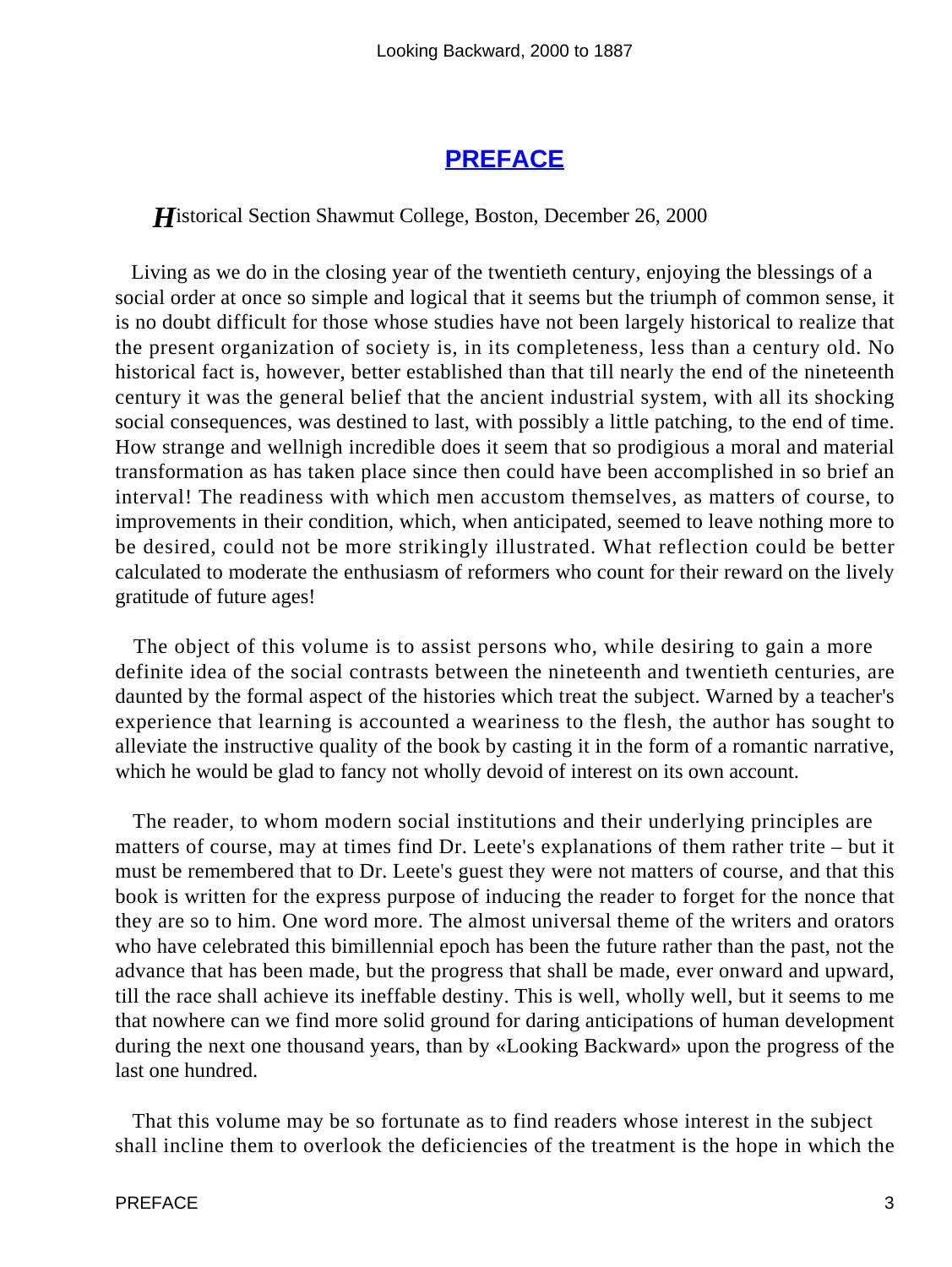Looking Backward, 2000 to 1887

author steps aside and leaves Mr. Julian West to speak for himself.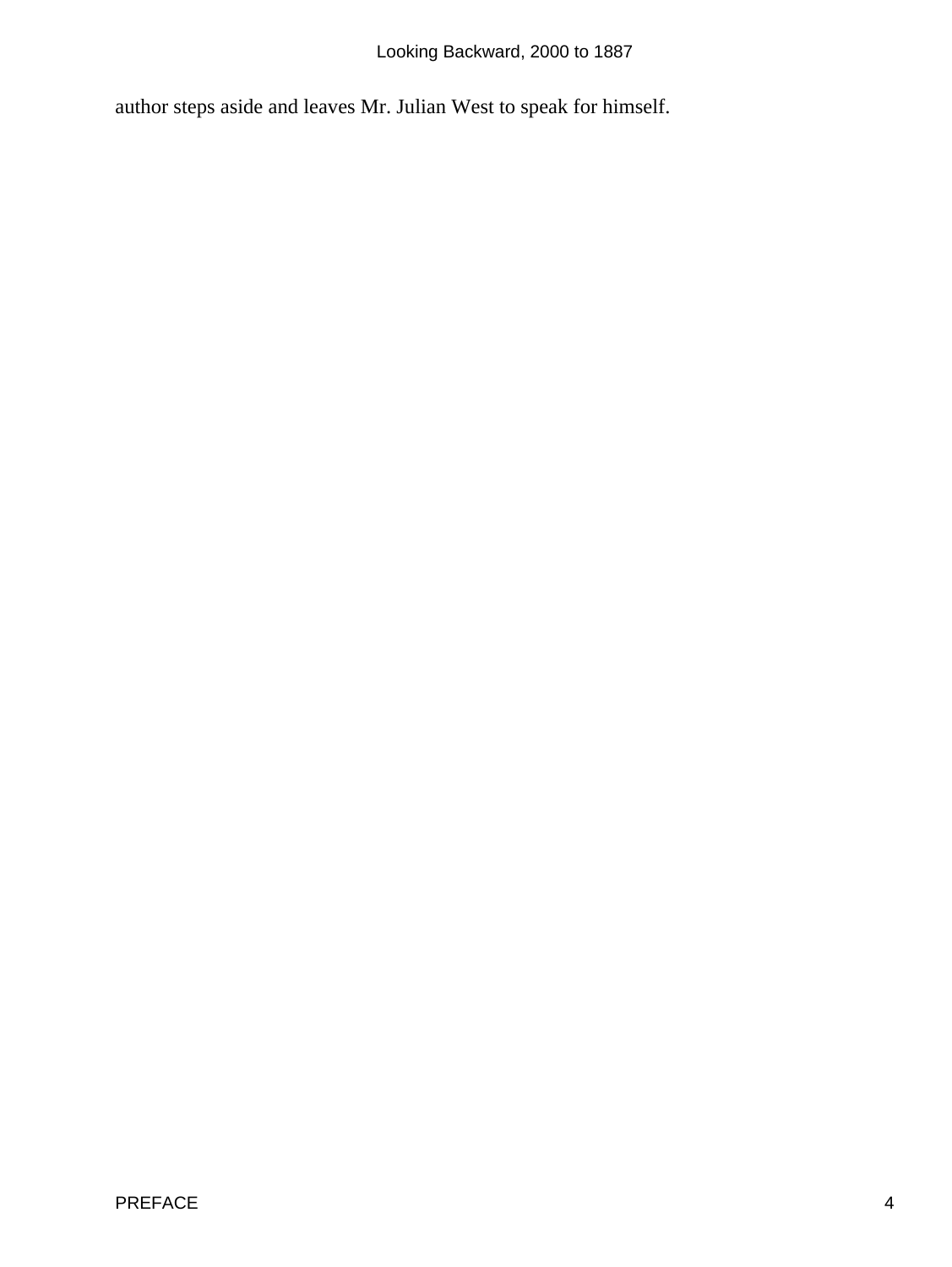## **[Chapter 1](#page-163-0)**

*I* first saw the light in the city of Boston in the year 1857. «What!» you say, «eighteen fifty−seven? That is an odd slip. He means nineteen fifty−seven, of course.» I beg pardon, but there is no mistake. It was about four in the afternoon of December the 26th, one day after Christmas, in the year 1857, not 1957, that I first breathed the east wind of Boston, which, I assure the reader, was at that remote period marked by the same penetrating quality characterizing it in the present year of grace, 2000.

 These statements seem so absurd on their face, especially when I add that I am a young man apparently of about thirty years of age, that no person can be blamed for refusing to read another word of what promises to be a mere imposition upon his credulity. Nevertheless I earnestly assure the reader that no imposition is intended, and will undertake, if he shall follow me a few pages, to entirely convince him of this. If I may, then, provisionally assume, with the pledge of justifying the assumption, that I know better than the reader when I was born, I will go on with my narrative. As every schoolboy knows, in the latter part of the nineteenth century the civilization of to−day, or anything like it, did not exist, although the elements which were to develop it were already in ferment. Nothing had, however, occurred to modify the immemorial division of society into the four classes, or nations, as they may be more fitly called, since the differences between them were far greater than those between any nations nowadays, of the rich and the poor, the educated and the ignorant. I myself was rich and also educated, and possessed, therefore, all the elements of happiness enjoyed by the most fortunate in that age. Living in luxury, and occupied only with the pursuit of the pleasures and refinements of life, I derived the means of my support from the labor of others, rendering no sort of service in return. My parents and grand– parents had lived in the same way, and I expected that my descendants, if I had any, would enjoy a like easy existence.

 But how could I live without service to the world? you ask. Why should the world have supported in utter idleness one who was able to render service? The answer is that my great−grandfather had accumulated a sum of money on which his descendants had ever since lived. The sum, you will naturally infer, must have been very large not to have been exhausted in supporting three generations in idleness. This, however, was not the fact. The sum had been originally by no means large. It was, in fact, much larger now that three generations had been supported upon it in idleness, than it was at first. This mystery of use without consumption, of warmth without combustion, seems like magic, but was merely an ingenious application of the art now happily lost but carried to great perfection by your ancestors, of shifting the burden of one's support on the shoulders of others. The man who had accomplished this, and it was the end all sought, was said to live on the income of his investments. To explain at this point how the ancient methods of industry made this possible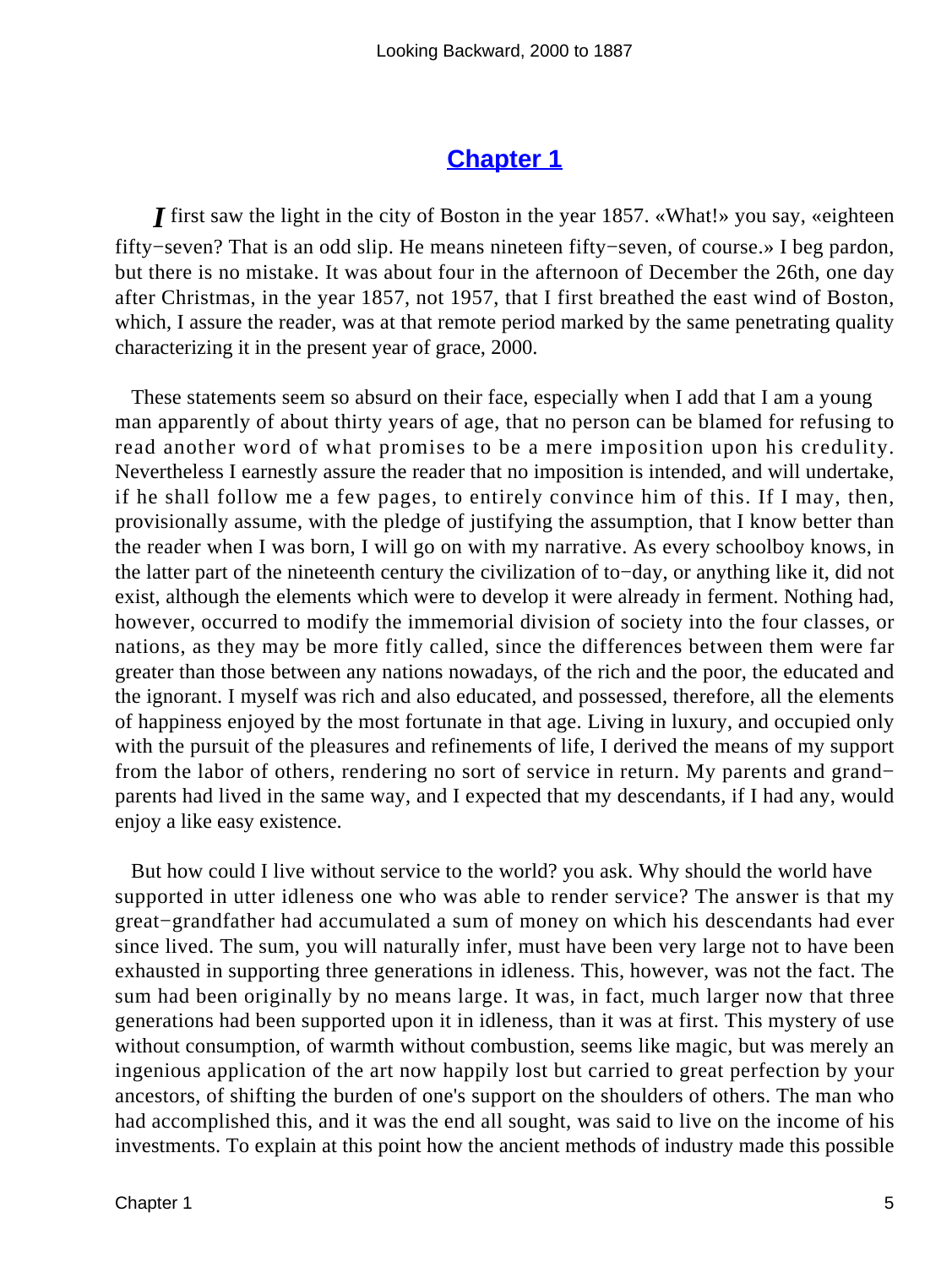would delay us too much. I shall only stop now to say that interest on investments was a species of tax in perpetuity upon the product of those engaged in industry which a person possessing or inheriting money was able to levy. It must not be supposed that an arrangement which seems so unnatural and preposterous according to modern notions was never criticized by your ancestors. It had been the effort of lawgivers and prophets from the earliest ages to abolish interest, or at least to limit it to the smallest possible rate. All these efforts had, however, failed, as they necessarily must so long as the ancient social organizations prevailed. At the time of which I write, the latter part of the nineteenth century, governments had generally given up trying to regulate the subject at all.

 By way of attempting to give the reader some general impression of the way people lived together in those days, and especially of the relations of the rich and poor to one another, perhaps I cannot do better than to compare society as it then was to a prodigious coach which the masses of humanity were harnessed to and dragged toilsomely along a very hilly and sandy road. The driver was hunger, and permitted no lagging, though the pace was necessarily very slow. Despite the difficulty of drawing the coach at all along so hard a road, the top was covered with passengers who never got down, even at the steepest ascents. These seats on top were very breezy and comfortable. Well up out of the dust, their occupants could enjoy the scenery at their leisure, or critically discuss the merits of the straining team. Naturally such places were in great demand and the competition for them was keen, every one seeking as the first end in life to secure a seat on the coach for himself and to leave it to his child after him. By the rule of the coach a man could leave his seat to whom he wished, but on the other hand there were many accidents by which it might at any time be wholly lost. For all that they were so easy, the seats were very insecure, and at every sudden jolt of the coach persons were slipping out of them and falling to the ground, where they were instantly compelled to take hold of the rope and help to drag the coach on which they had before ridden so pleasantly. It was naturally regarded as a terrible misfortune to lose one's seat, and the apprehension that this might happen to them or their friends was a constant cloud upon the happiness of those who rode.

 But did they think only of themselves? you ask. Was not their very luxury rendered intolerable to them by comparison with the lot of their brothers and sisters in the harness, and the knowledge that their own weight added to their toil? Had they no compassion for fellow beings from whom fortune only distinguished them? Oh, yes; commiseration was frequently expressed by those who rode for those who had to pull the coach, especially when the vehicle came to a bad place in the road, as it was constantly doing, or to a particularly steep hill. At such times, the desperate straining of the team, their agonized leaping and plunging under the pitiless lashing of hunger, the many who fainted at the rope and were trampled in the mire, made a very distressing spectacle, which often called forth highly creditable displays of feeling on the top of the coach. At such times the passengers would call down encouragingly to the toilers of the rope, exhorting them to patience, and holding out hopes of possible compensation in another world for the hardness of their lot, while others contributed to buy salves and liniments for the crippled and injured. It was agreed that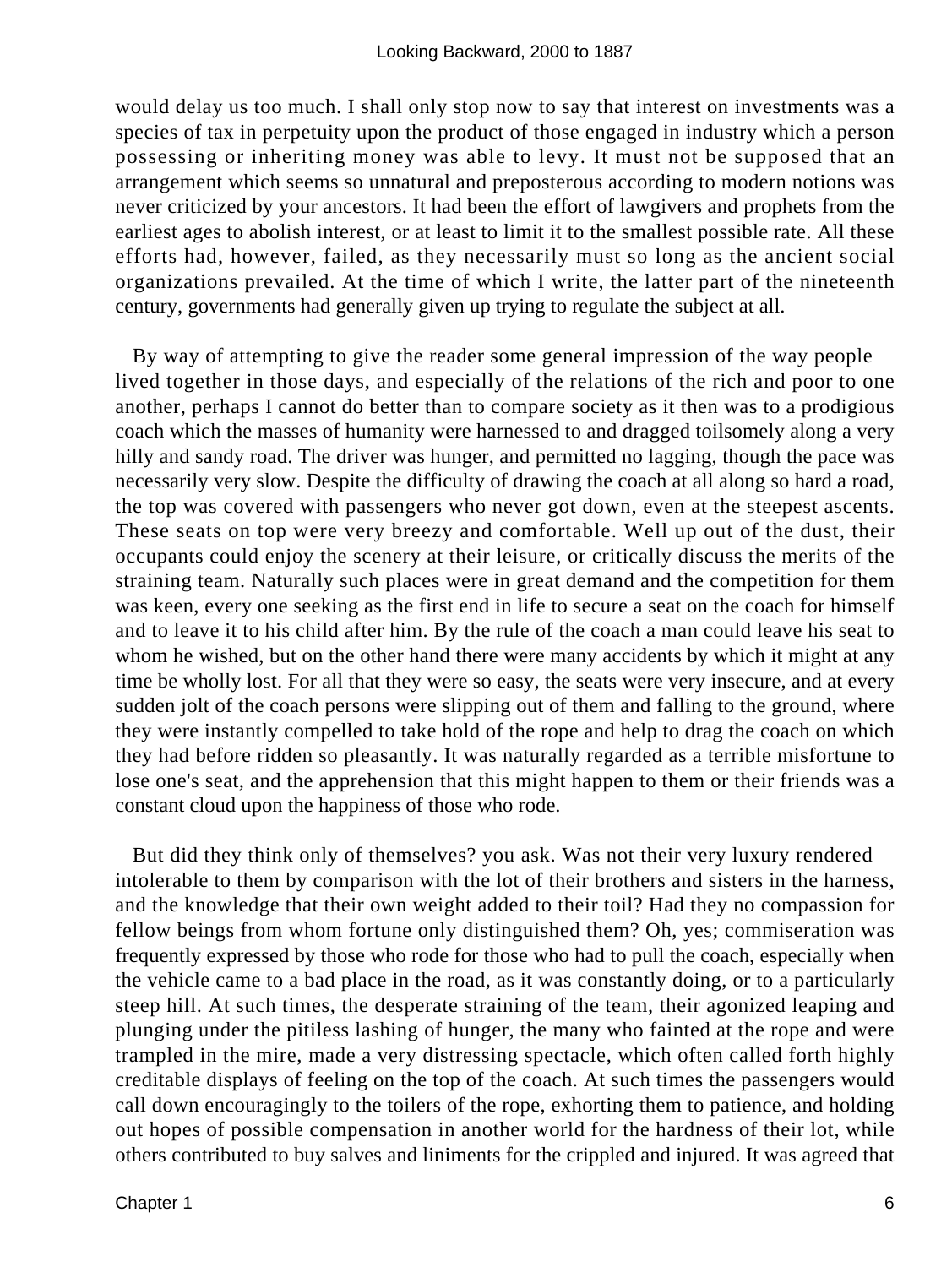it was a great pity that the coach should be so hard to pull, and there was a sense of general relief when the specially bad piece of road was gotten over. This relief was not, indeed, wholly on account of the team, for there was always some danger at these bad places of a general overturn in which all would lose their seats.

 It must in truth be admitted that the main effect of the spectacle of the misery of the toilers at the rope was to enhance the passengers' sense of the value of their seats upon the coach, and to cause them to hold on to them more desperately than before. If the passengers could only have felt assured that neither they nor their friends would ever fall from the top, it is probable that, beyond contributing to the funds for liniments and bandages, they would have troubled themselves extremely little about those who dragged the coach.

 I am well aware that this will appear to the men and women of the twentieth century an incredible inhumanity, but there are two facts, both very curious, which partly explain it. In the first place, it was firmly and sincerely believed that there was no other way in which Society could get along, except the many pulled at the rope and the few rode, and not only this, but that no very radical improvement even was possible, either in the harness, the coach, the roadway, or the distribution of the toil. It had always been as it was, and it always would be so. It was a pity, but it could not be helped, and philosophy forbade wasting compassion on what was beyond remedy.

 The other fact is yet more curious, consisting in a singular hallucination which those on the top of the coach generally shared, that they were not exactly like their brothers and sisters who pulled at the rope, but of finer clay, in some way belonging to a higher order of beings who might justly expect to be drawn. This seems unaccountable, but, as I once rode on this very coach and shared that very hallucination, I ought to be believed. The strangest thing about the hallucination was that those who had but just climbed up from the ground, before they had outgrown the marks of the rope upon their hands, began to fall under its influence. As for those whose parents and grand−parents before them had been so fortunate as to keep their seats on the top, the conviction they cherished of the essential difference between their sort of humanity and the common article was absolute. The effect of such a delusion in moderating fellow feeling for the sufferings of the mass of men into a distant and philosophical compassion is obvious. To it I refer as the only extenuation I can offer for the indifference which, at the period I write of, marked my own attitude toward the misery of my brothers.

 In 1887 I came to my thirtieth year. Although still unmarried, I was engaged to wed Edith Bartlett. She, like myself, rode on the top of the coach. That is to say, not to encumber ourselves further with an illustration which has, I hope, served its purpose of giving the reader some general impression of how we lived then, her family was wealthy. In that age, when money alone commanded all that was agreeable and refined in life, it was enough for a woman to be rich to have suitors; but Edith Bartlett was beautiful and graceful also.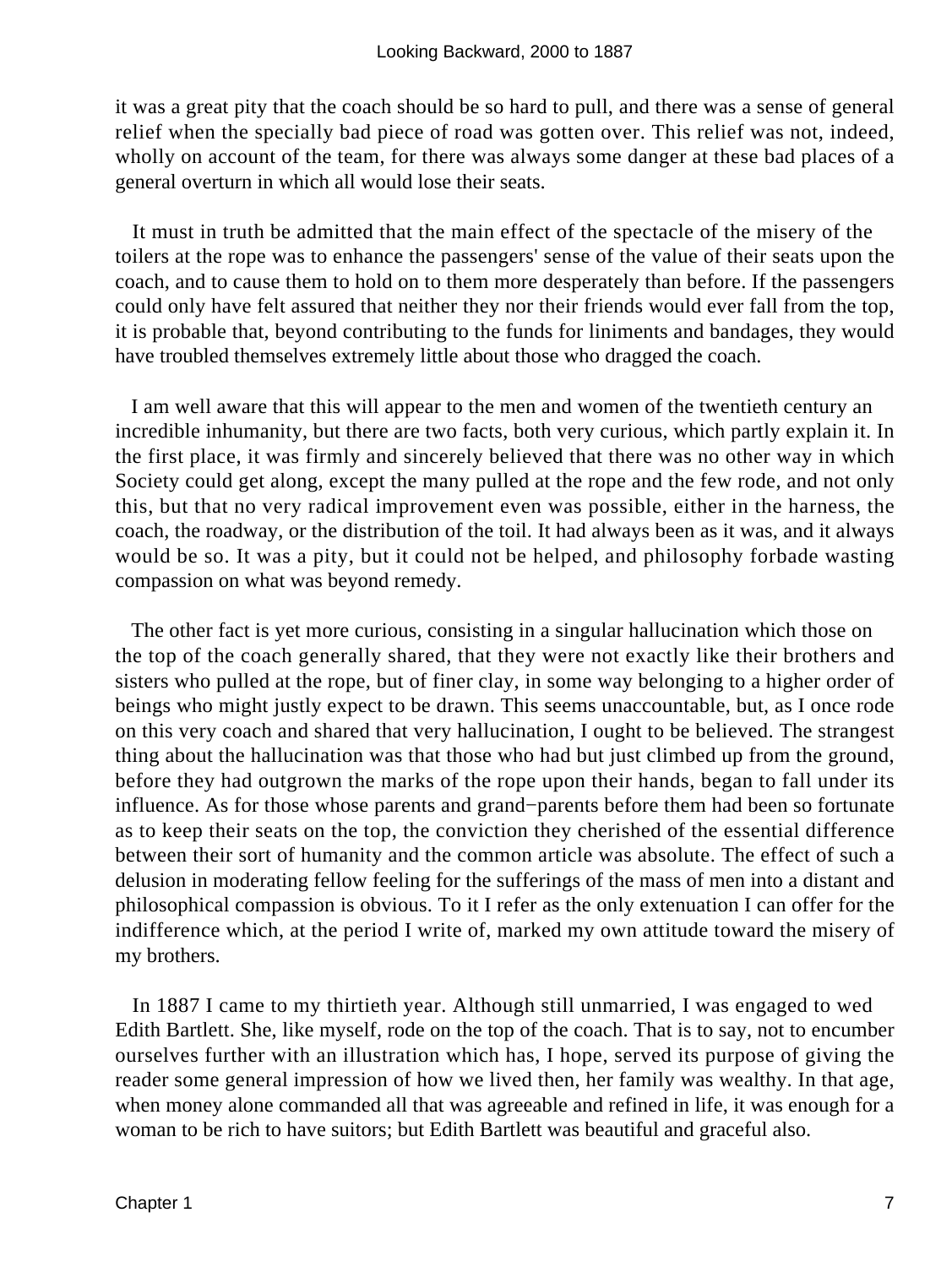My lady readers, I am aware, will protest at this. «Handsome she might have been,» I hear them saying, «but graceful never, in the costumes which were the fashion at that period, when the head covering was a dizzy structure a foot tall, and the almost incredible extension of the skirt behind by means of artificial contrivances more thoroughly dehumanized the form than any former device of dressmakers. Fancy any one graceful in such a costume!» The point is certainly well taken, and I can only reply that while the ladies of the twentieth century are lovely demonstrations of the effect of appropriate drapery in accenting feminine graces, my recollection of their great−grandmothers enables me to maintain that no deformity of costume can wholly disguise them.

 Our marriage only waited on the completion of the house which I was building for our occupancy in one of the most desirable parts of the city, that is to say, a part chiefly inhabited by the rich. For it must be understood that the comparative desirability of different parts of Boston for residence depended then, not on natural features, but on the character of the neighboring population. Each class or nation lived by itself, in quarters of its own. A rich man living among the poor, an educated man among the uneducated, was like one living in isolation among a jealous and alien race. When the house had been begun, its completion by the winter of 1886 had been expected. The spring of the following year found it, however, yet incomplete, and my marriage still a thing of the future. The cause of a delay calculated to be particularly exasperating to an ardent lover was a series of strikes, that is to say, concerted refusals to work on the part of the brick−layers, masons, carpenters, painters, plumbers, and other trades concerned in house building. What the specific causes of these strikes were I do not remember. Strikes had become so common at that period that people had ceased to inquire into their particular grounds. In one department of industry or another, they had been nearly incessant ever since the great business crisis of 1873. In fact it had come to be the exceptional thing to see any class of laborers pursue their avocation steadily for more than a few months at a time.

 The reader who observes the dates alluded to will of course recognize in these disturbances of industry the first and incoherent phase of the great movement which ended in the establishment of the modern industrial system with all its social consequences. This is all so plain in the retrospect that a child can understand it, but not being prophets, we of that day had no clear idea what was happening to us. What we did see was that industrially the country was in a very queer way. The relation between the workingman and the employer, between labor and capital, appeared in some unaccountable manner to have become dislocated. The working classes had quite suddenly and very generally become infected with a profound discontent with their condition, and an idea that it could be greatly bettered if they only knew how to go about it. On every side, with one accord, they preferred demands for higher pay, shorter hours, better dwellings, better educational advantages, and a share in the refinements and luxuries of life, demands which it was impossible to see the way to granting unless the world were to become a great deal richer than it then was. Though they knew something of what they wanted, they knew nothing of how to accomplish it, and the eager enthusiasm with which they thronged about any one who seemed likely to give them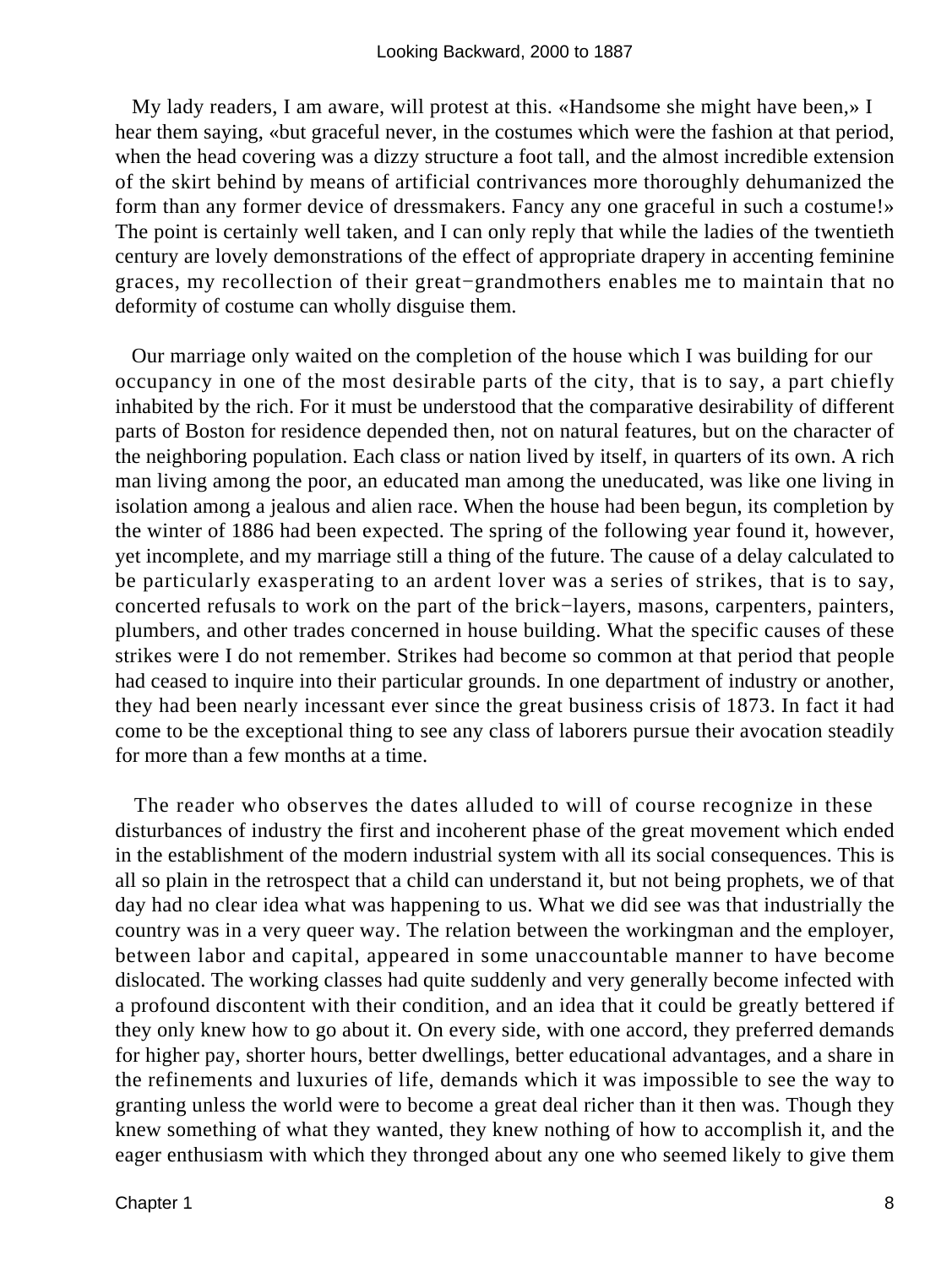any light on the subject lent sudden reputation to many would−be leaders, some of whom had little enough light to give. However chimerical the aspirations of the laboring classes might be deemed, the devotion with which they supported one another in the strikes, which were their chief weapon, and the sacrifices which they underwent to carry them out left no doubt of their dead earnestness.

 As to the final outcome of the labor troubles, which was the phrase by which the movement I have described was most commonly referred to, the opinions of the people of my class differed according to individual temperament. The sanguine argued very forcibly that it was in the very nature of things impossible that the new hopes of the workingmen could be satisfied, simply because the world had not the wherewithal to satisfy them. It was only because the masses worked very hard and lived on short commons that the race did not starve outright, and no considerable improvement in their condition was possible while the world, as a whole, remained so poor. It was not the capitalists whom the laboring men were contending with, these maintained, but the iron−bound environment of humanity, and it was merely a question of the thickness of their skulls when they would discover the fact and make up their minds to endure what they could not cure.

 The less sanguine admitted all this. Of course the workingmen's aspirations were impossible of fulfillment for natural reasons, but there were grounds to fear that they would not discover this fact until they had made a sad mess of society. They had the votes and the power to do so if they pleased, and their leaders meant they should. Some of these desponding observers went so far as to predict an impending social cataclysm. Humanity, they argued, having climbed to the top round of the ladder of civilization, was about to take a header into chaos, after which it would doubtless pick itself up, turn round, and begin to climb again. Repeated experiences of this sort in historic and prehistoric times possibly accounted for the puzzling bumps on the human cranium. Human history, like all great movements, was cyclical, and returned to the point of beginning. The idea of indefinite progress in a right line was a chimera of the imagination, with no analogue in nature. The parabola of a comet was perhaps a yet better illustration of the career of humanity. Tending upward and sunward from the aphelion of barbarism, the race attained the perihelion of civilization only to plunge downward once more to its nether goal in the regions of chaos.

 This, of course, was an extreme opinion, but I remember serious men among my acquaintances who, in discussing the signs of the times, adopted a very similar tone. It was no doubt the common opinion of thoughtful men that society was approaching a critical period which might result in great changes. The labor troubles, their causes, course, and cure, took lead of all other topics in the public prints, and in serious conversation.

 The nervous tension of the public mind could not have been more strikingly illustrated than it was by the alarm resulting from the talk of a small band of men who called themselves anarchists, and proposed to terrify the American people into adopting their ideas by threats of violence, as if a mighty nation which had but just put down a rebellion of half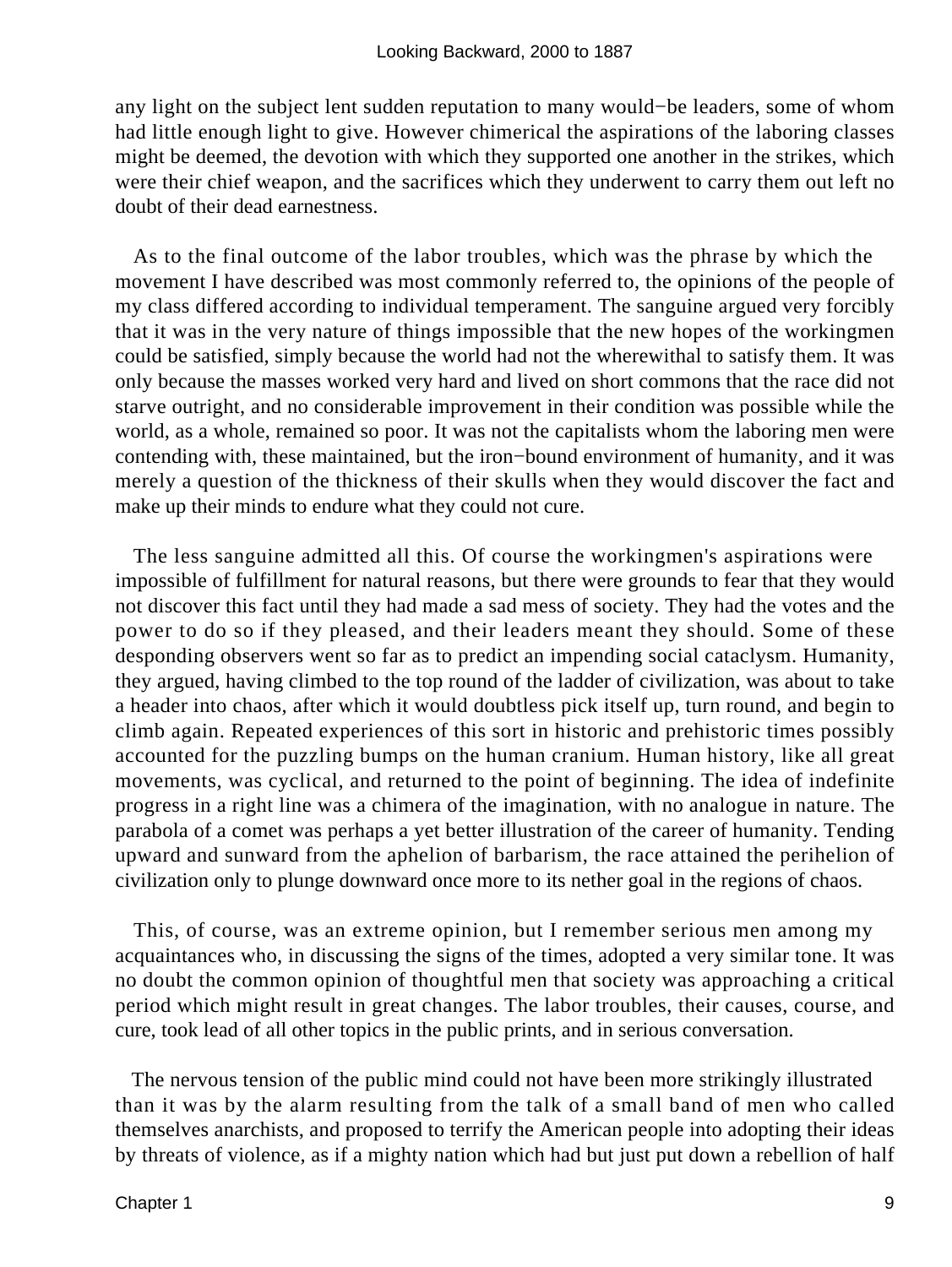its own numbers, in order to maintain its political system, were likely to adopt a new social system out of fear.

 As one of the wealthy, with a large stake in the existing order of things, I naturally shared the apprehensions of my class. The particular grievance I had against the working classes at the time of which I write, on account of the effect of their strikes in postponing my wedded bliss, no doubt lent a special animosity to my feeling toward them.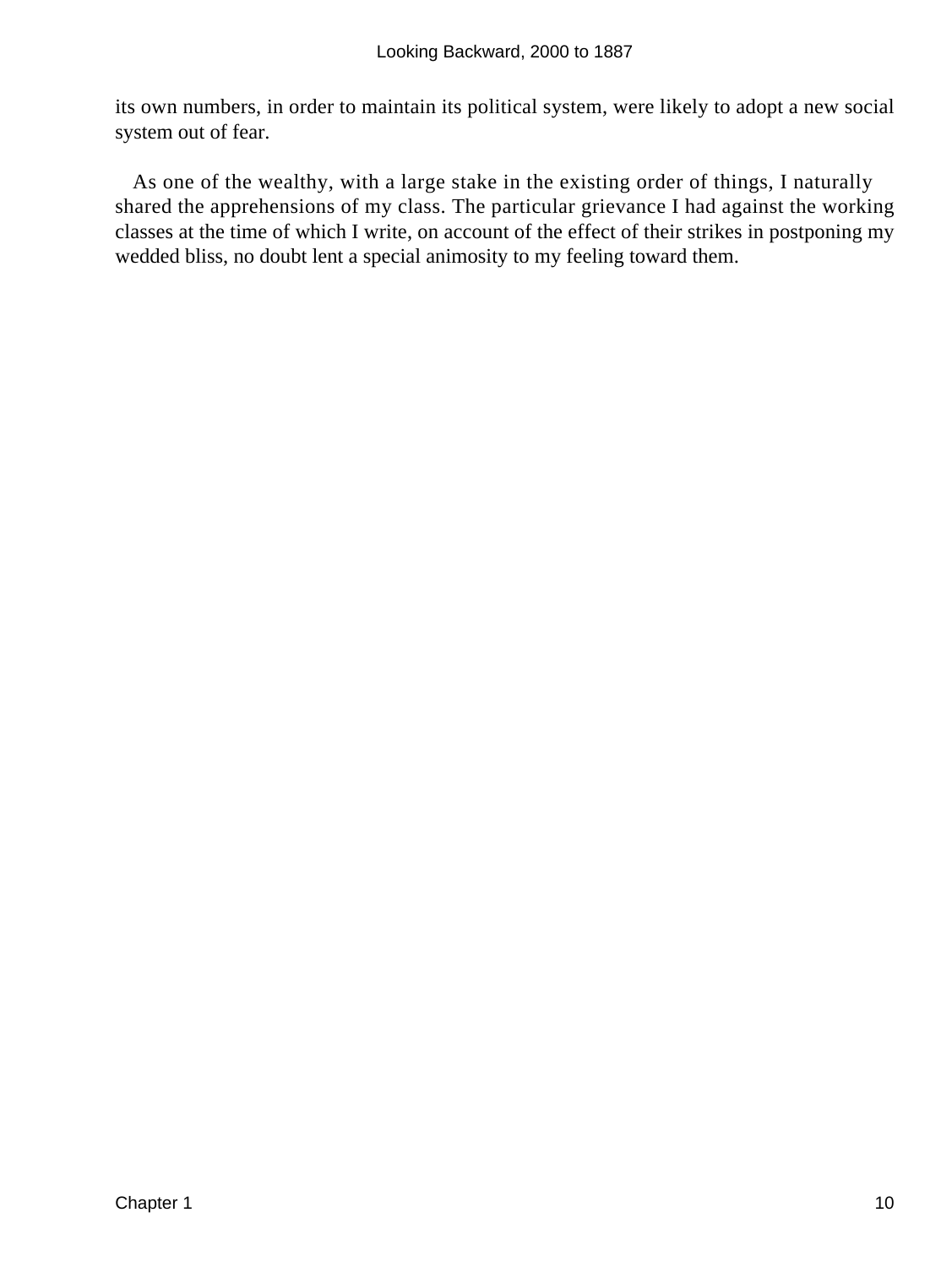## **[Chapter 2](#page-163-0)**

**The thirtieth day of May, 1887, fell on a Monday. It was one of the annual holidays of** the nation in the latter third of the nineteenth century, being set apart under the name of Decoration Day, for doing honor to the memory of the soldiers of the North who took part in the war for the preservation of the union of the States. The survivors of the war, escorted by military and civic processions and bands of music, were wont on this occasion to visit the cemeteries and lay wreaths of flowers upon the graves of their dead comrades, the ceremony being a very solemn and touching one. The eldest brother of Edith Bartlett had fallen in the war, and on Decoration Day the family was in the habit of making a visit to Mount Auburn, where he lay.

 I had asked permission to make one of the party, and, on our return to the city at nightfall, remained to dine with the family of my betrothed. In the drawing−room, after dinner, I picked up an evening paper and read of a fresh strike in the building trades, which would probably still further delay the completion of my unlucky house. I remember distinctly how exasperated I was at this, and the objurgations, as forcible as the presence of the ladies permitted, which I lavished upon workmen in general, and these strikers in particular. I had abundant sympathy from those about me, and the remarks made in the desultory conversation which followed, upon the unprincipled conduct of the labor agitators, were calculated to make those gentlemen's ears tingle. It was agreed that affairs were going from bad to worse very fast, and that there was no telling what we should come to soon. «The worst of it,» I remember Mrs. Bartlett's saying, «is that the working classes all over the world seem to be going crazy at once. In Europe it is far worse even than here. I'm sure I should not dare to live there at all. I asked Mr. Bartlett the other day where we should emigrate to if all the terrible things took place which those socialists threaten. He said he did not know any place now where society could be called stable except Greenland, Patago− nia, and the Chinese Empire.» «Those Chinamen knew what they were about,» somebody added, «when they refused to let in our western civilization. They knew what it would lead to better than we did. They saw it was nothing but dynamite in disguise.»

 After this, I remember drawing Edith apart and trying to persuade her that it would be better to be married at once without waiting for the completion of the house, spending the time in travel till our home was ready for us. She was remarkably handsome that evening, the mourning costume that she wore in recognition of the day setting off to great advantage the purity of her complexion. I can see her even now with my mind's eye just as she looked that night. When I took my leave she followed me into the hall and I kissed her good−by as usual. There was no circumstance out of the common to distinguish this parting from previous occasions when we had bade each other good−by for a night or a day. There was absolutely no premonition in my mind, or I am sure in hers, that this was more than an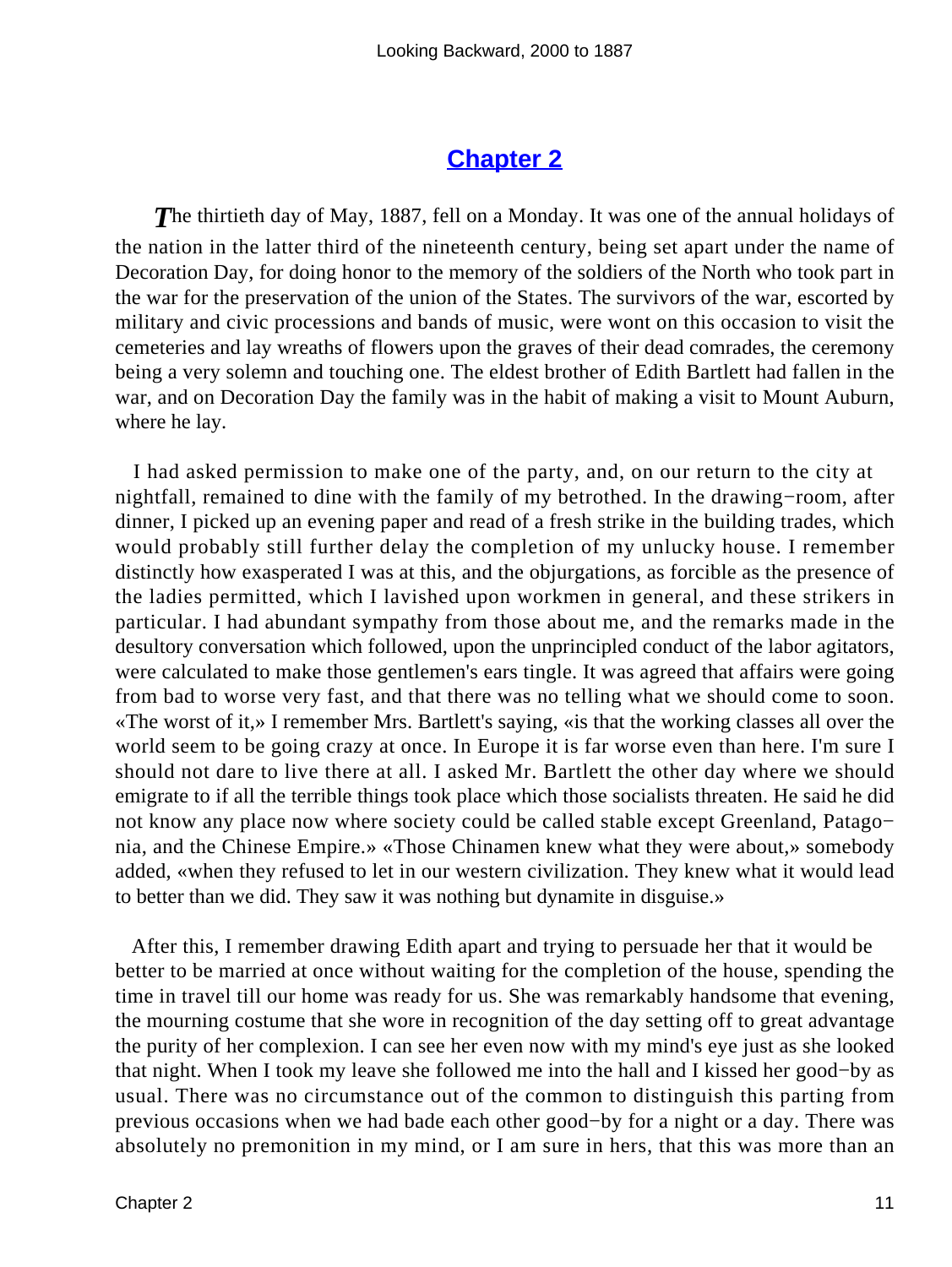ordinary separation.

Ah, well!

 The hour at which I had left my betrothed was a rather early one for a lover, but the fact was no reflection on my devotion. I was a confirmed sufferer from insomnia, and although otherwise perfectly well had been completely fagged out that day, from having slept scarcely at all the two previous nights. Edith knew this and had insisted on sending me home by nine o'clock, with strict orders to go to bed at once.

 The house in which I lived had been occupied by three generations of the family of which I was the only living representative in the direct line. It was a large, ancient wooden mansion, very elegant in an old−fashioned way within, but situated in a quarter that had long since become undesirable for residence, from its invasion by tenement houses and manufactories. It was not a house to which I could think of bringing a bride, much less so dainty a one as Edith Bartlett. I had advertised it for sale, and meanwhile merely used it for sleeping purposes, dining at my club. One servant, a faithful colored man by the name of Sawyer, lived with me and attended to my few wants. One feature of the house I expected to miss greatly when I should leave it, and this was the sleeping chamber which I had built under the foundations. I could not have slept in the city at all, with its never ceasing nightly noises, if I had been obliged to use an upstairs chamber. But to this subterranean room no murmur from the upper world ever penetrated. When I had entered it and closed the door, I was surrounded by the silence of the tomb. In order to prevent the dampness of the subsoil from penetrating the chamber, the walls had been laid in hydraulic cement and were very thick, and the floor was likewise protected. In order that the room might serve also as a vault equally proof against violence and flames, for the storage of valuables, I had roofed it with stone slabs hermetically sealed, and the outer door was of iron with a thick coating of asbestos. A small pipe, communicating with a wind−mill on the top of the house, insured the renewal of air.

 It might seem that the tenant of such a chamber ought to be able to command slumber, but it was rare that I slept well, even there, two nights in succession. So accustomed was I to wakefulness that I minded little the loss of one night's rest. A second night, however, spent in my reading chair instead of my bed, tired me out, and I never allowed myself to go longer than that without slumber, from fear of nervous disorder. From this statement it will be inferred that I had at my command some artificial means for inducing sleep in the last resort, and so in fact I had. If after two sleepless nights I found myself on the approach of the third without sensations of drowsiness, I called in Dr. Pillsbury.

 He was a doctor by courtesy only, what was called in those days an «irregular» or «quack» doctor. He called himself a «Professor of Animal Magnetism.» I had come across him in the course of some amateur investigations into the phenomena of animal magnetism. I don't think he knew anything about medicine, but he was certainly a remarkable mesmerist.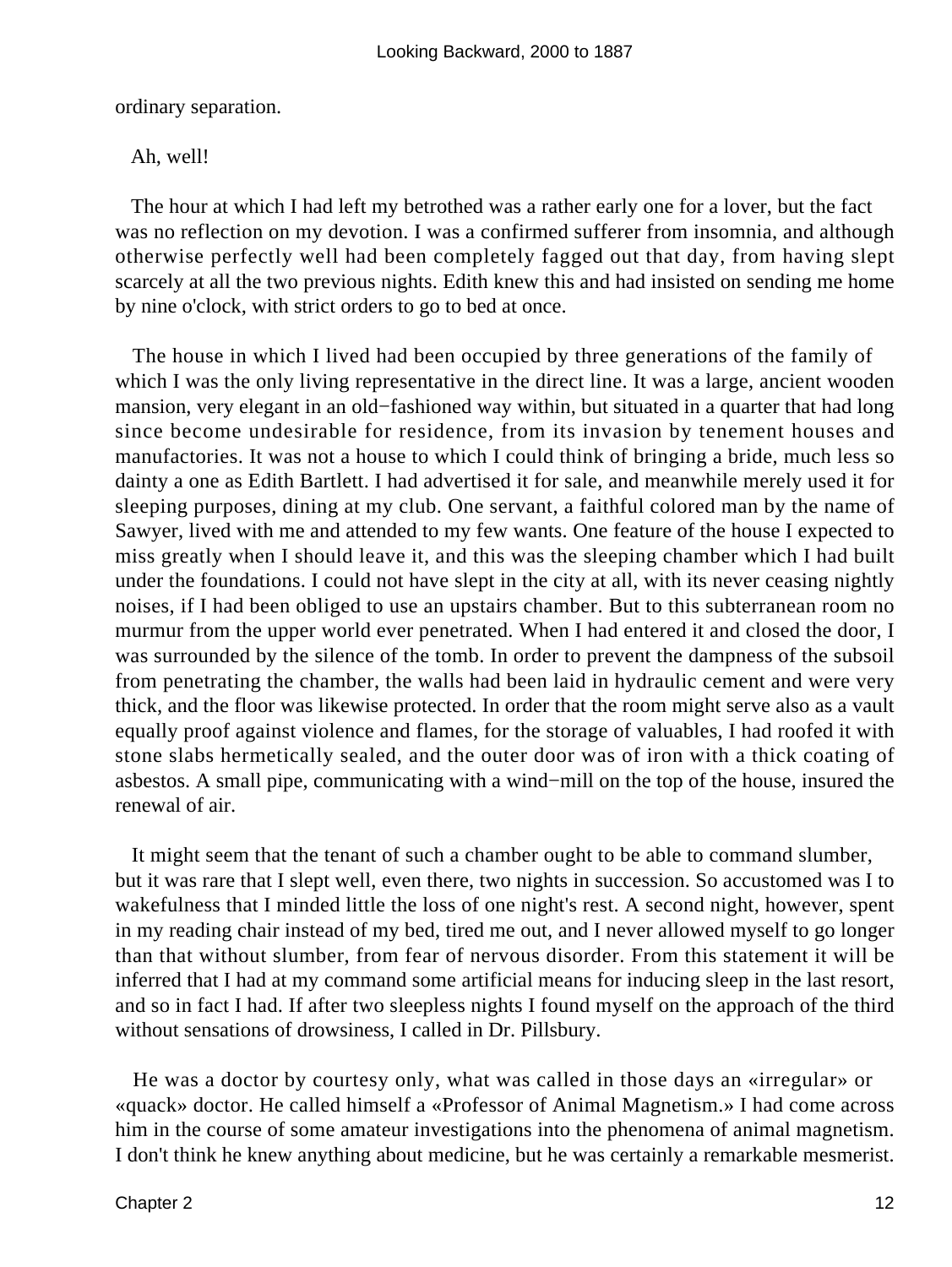It was for the purpose of being put to sleep by his manipulations that I used to send for him when I found a third night of sleeplessness impending. Let my nervous excitement or mental preoccupation be however great, Dr. Pillsbury never failed, after a short time, to leave me in a deep slumber, which continued till I was aroused by a reversal of the mesmerizing process. The process for awaking the sleeper was much simpler than that for putting him to sleep, and for convenience I had made Dr Pillsbury teach Sawyer how to do it.

 My faithful servant alone knew for what purpose Dr. Pillsbury visited me, or that he did so at all. Of course, when Edith became my wife I should have to tell her my secrets. I had not hitherto told her this, because there was unquestionably a slight risk in the mesmeric sleep, and I knew she would set her face against my practice. The risk, of course, was that it might become too profound and pass into a trance beyond the mesmerizer's power to break, ending in death. Repeated experiments had fully convinced me that the risk was next to nothing if reasonable precautions were exercised, and of this I hoped, though doubtingly, to convince Edith. I went directly home after leaving her, and at once sent Sawyer to fetch Dr. Pillsbury. Meanwhile I sought my subterranean sleeping chamber, and exchanging my costume for a comfortable dressing−gown, sat down to read the letters by the evening mail which Sawyer had laid on my reading table.

 One of them was from the builder of my new house, and confirmed what I had inferred from the newspaper item. The new strikes, he said, had postponed indefinitely the completion of the contract, as neither masters nor workmen would concede the point at issue without a long struggle. Caligula wished that the Roman people had but one neck that he might cut it off, and as I read this letter I am afraid that for a moment I was capable of wishing the same thing concerning the laboring classes of America. The return of Sawyer with the doctor interrupted my gloomy meditations.

 It appeared that he had with difficulty been able to secure his services, as he was preparing to leave the city that very night. The doctor explained that since he had seen me last he had learned of a fine professional opening in a distant city, and decided to take prompt advantage of it. On my asking, in some panic, what I was to do for some one to put me to sleep, he gave me the names of several mesmerizers in Boston who, he averred, had quite as great powers as he.

 Somewhat relieved on this point, I instructed Sawyer to rouse me at nine o'clock next morning, and, lying down on the bed in my dressing−gown, assumed a comfortable attitude, and surrendered myself to the manipulations of the mesmerizer. Owing, perhaps, to my unusually nervous state, I was slower than common in losing consciousness, but at length a delicious drowsiness stole over me.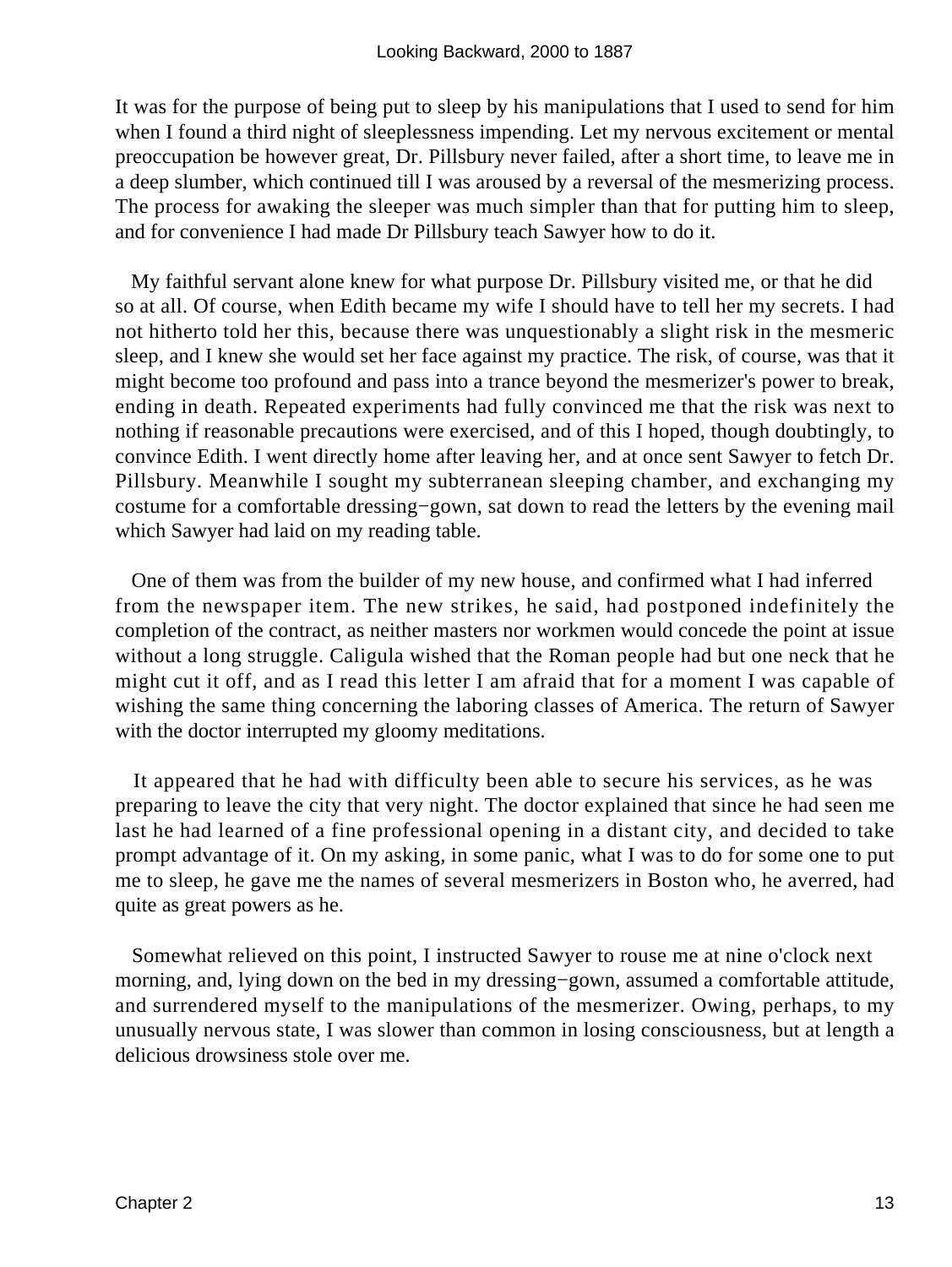#### **[Chapter 3](#page-163-0)**

*«H*e is going to open his eyes. He had better see but one of us at first.»

«Promise me, then, that you will not tell him.»

The first voice was a man's, the second a woman's, and both spoke in whispers.

«I will see how he seems,» replied the man.

«No, no, promise me,» persisted the other.

«Let her have her way,» whispered a third voice, also a woman.

«Well, well, I promise, then,» answered the man. «Quick, go! He is coming out of it.»

 There was a rustle of garments and I opened my eyes. A fine looking man of perhaps sixty was bending over me, an expression of much benevolence mingled with great curiosity upon his features. He was an utter stranger. I raised myself on an elbow and looked around. The room was empty. I certainly had never been in it before, or one furnished like it. I looked back at my companion. He smiled.

«How do you feel?» he inquired.

«Where am I?» I demanded.

«You are in my house,» was the reply.

«How came I here?»

 «We will talk about that when you are stronger. Meanwhile, I beg you will feel no anxiety. You are among friends and in good hands. How do you feel?»

 «A bit queerly,» I replied, «but I am well, I suppose. Will you tell me how I came to be indebted to your hospitality? What has happened to me? How came I here? It was in my own house that I went to sleep.»

 «There will be time enough for explanations later,» my unknown host replied, with a reassuring smile. «It will be better to avoid agitating talk until you are a little more yourself. Will you oblige me by taking a couple of swallows of this mixture? It will do you good. I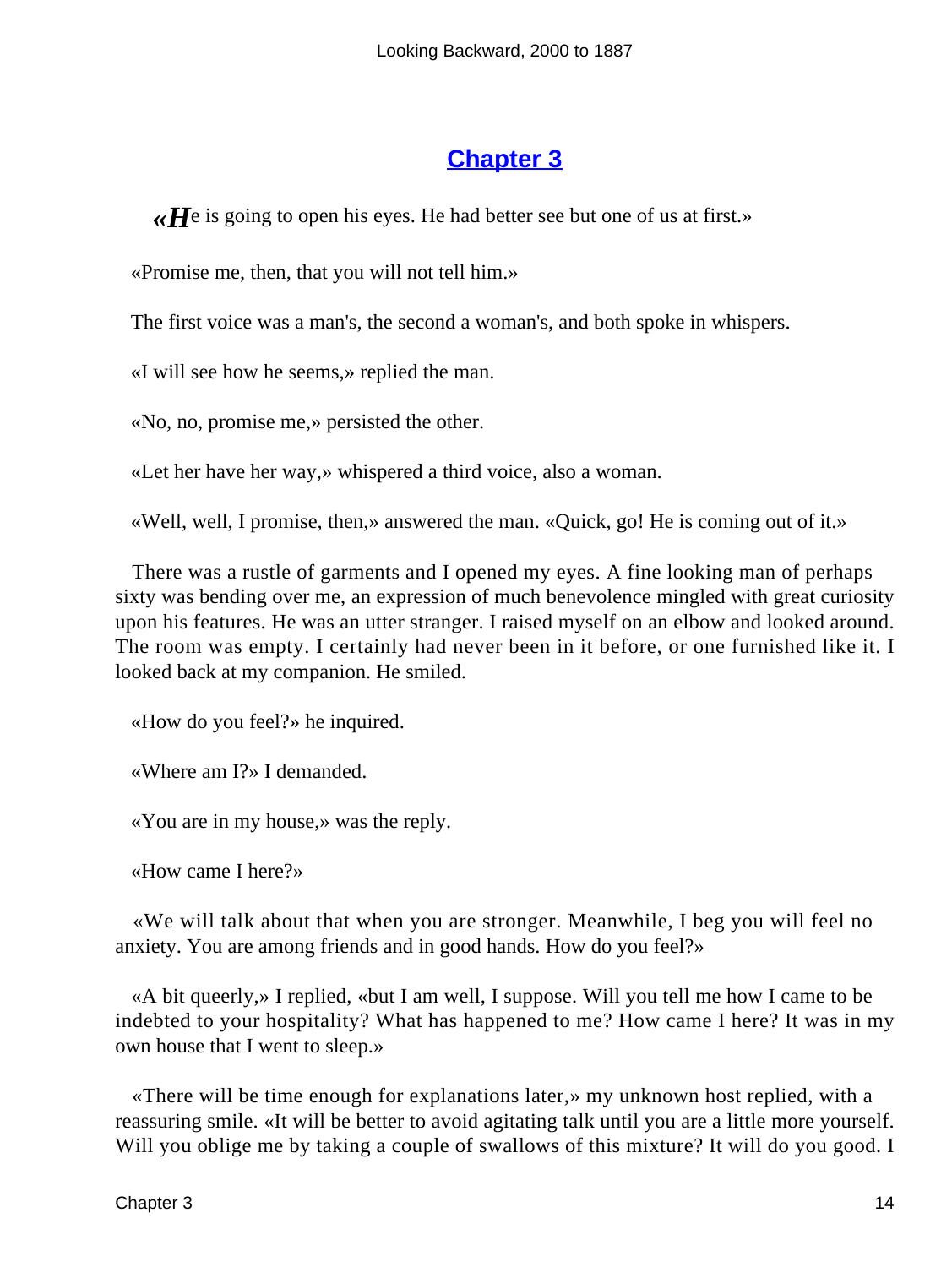am a physician.»

 I repelled the glass with my hand and sat up on the couch, although with an effort, for my head was strangely light.

 «I insist upon knowing at once where I am and what you have been doing with me,» I said.

 «My dear sir,» responded my companion, «let me beg that you will not agitate yourself. I would rather you did not insist upon explanations so soon, but if you do, I will try to satisfy you, provided you will first take this draught, which will strengthen you somewhat.»

 I thereupon drank what he offered me. Then he said, «It is not so simple a matter as you evidently suppose to tell you how you came here. You can tell me quite as much on that point as I can tell you. You have just been roused from a deep sleep, or, more properly, trance. So much I can tell you. You say you were in your own house when you fell into that sleep. May I ask you when that was?»

 «When?» I replied, «when? Why, last evening, of course, at about ten o'clock. I left my man Sawyer orders to call me at nine o'clock. What has become of Sawyer?»

 «I can't precisely tell you that,» replied my companion, regarding me with a curious expression, «but I am sure that he is excusable for not being here. And now can you tell me a little more explicitly when it was that you fell into that sleep, the date, I mean?»

 «Why, last night, of course; I said so, didn't I? that is, unless I have overslept an entire day. Great heavens! that cannot be possible; and yet I have an odd sensation of having slept a long time. It was Decoration Day that I went to sleep.»

«Decoration Day?»

«Yes, Monday, the 30th.»

«Pardon me, the 30th of what?»

«Why, of this month, of course, unless I have slept into June, but that can't be.»

«This month is September.»

 «September! You don't mean that I've slept since May! God in heaven! Why, it is incredible.»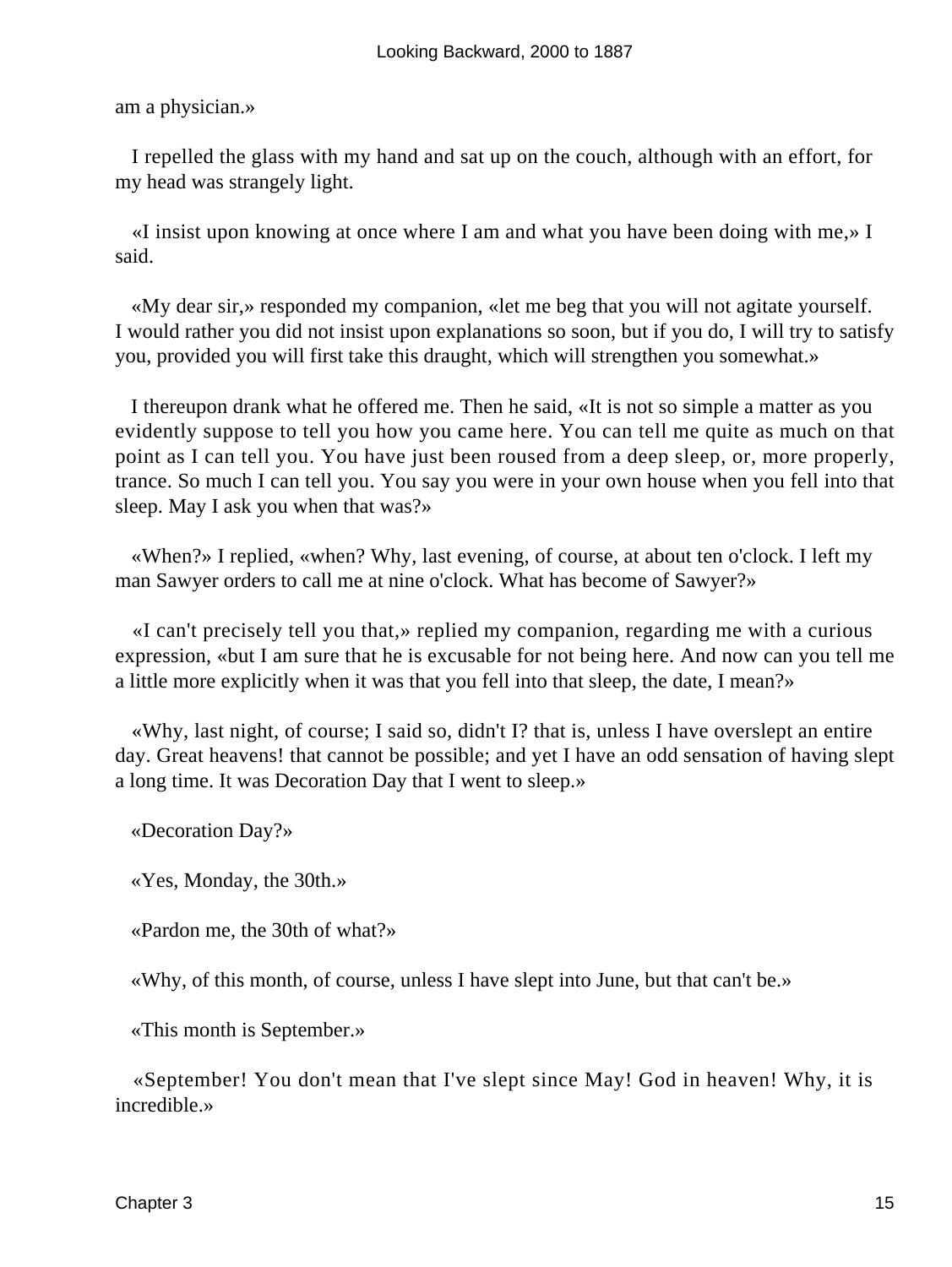«We shall see,» replied my companion; «you say that it was May 30th when you went to sleep?»

«Yes.»

«May I ask of what year?»

I stared blankly at him, incapable of speech, for some moments.

«Of what year?» I feebly echoed at last.

 «Yes, of what year, if you please? After you have told me that I shall be able to tell you how long you have slept.»

«It was the year 1887,» I said.

 My companion insisted that I should take another draught from the glass, and felt my pulse.

 «My dear sir,» he said, «your manner indicates that you are a man of culture, which I am aware was by no means the matter of course in your day it now is. No doubt, then, you have yourself made the observation that nothing in this world can be truly said to be more wonderful than anything else. The causes of all phenomena are equally adequate, and the results equally matters of course. That you should be startled by what I shall tell you is to be expected; but I am confident that you will not permit it to affect your equanimity unduly. Your appearance is that of a young man of barely thirty, and your bodily condition seems not greatly different from that of one just roused from a somewhat too long and profound sleep, and yet this is the tenth day of September in the year 2000, and you have slept exactly one hundred and thirteen years, three months, and eleven days.»

 Feeling partially dazed, I drank a cup of some sort of broth at my companion's suggestion, and, immediately afterward becoming very drowsy, went off into a deep sleep.

When I awoke it was broad daylight in the room, which had been lighted artificially when I was awake before. My mysterious host was sitting near. He was not looking at me when I opened my eyes, and I had a good opportunity to study him and meditate upon my extraordinary situation, before he observed that I was awake. My giddiness was all gone, and my mind perfectly clear. The story that I had been asleep one hundred and thirteen years, which, in my former weak and bewildered condition, I had accepted without question, recurred to me now only to be rejected as a preposterous attempt at an imposture, the motive of which it was impossible remotely to surmise.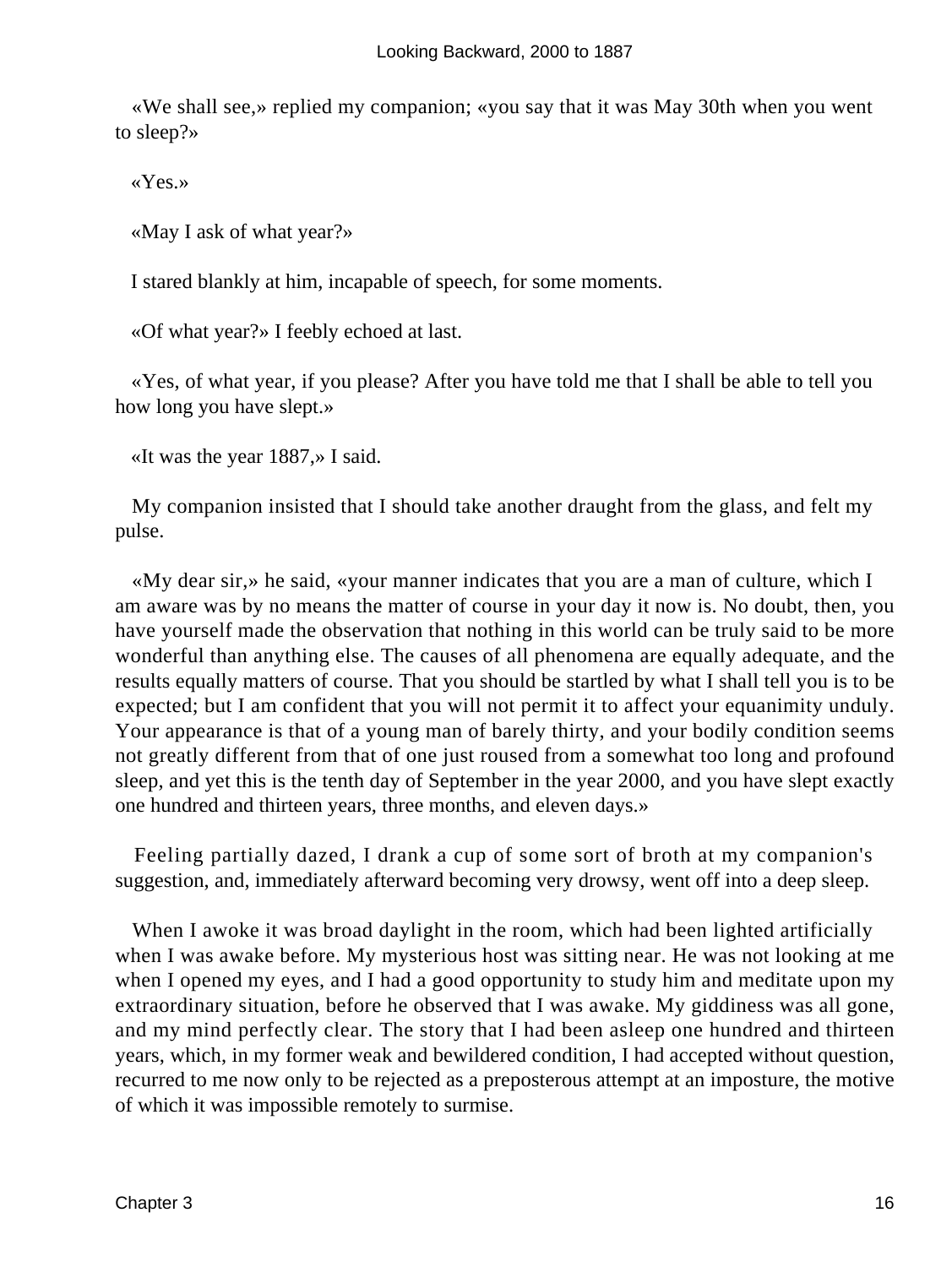Something extraordinary had certainly happened to account for my waking up in this strange house with this unknown companion, but my fancy was utterly impotent to suggest more than the wildest guess as to what that something might have been. Could it be that I was the victim of some sort of conspiracy? It looked so, certainly; and yet, if human lineaments ever gave true evidence, it was certain that this man by my side, with a face so refined and ingenuous, was no party to any scheme of crime or outrage. Then it occurred to me to question if I might not be the butt of some elaborate practical joke on the part of friends who had somehow learned the secret of my underground chamber and taken this means of impressing me with the peril of mesmeric experiments. There were great difficulties in the way of this theory; Sawyer would never have betrayed me, nor had I any friends at all likely to undertake such an enterprise; nevertheless the supposition that I was the victim of a practical joke seemed on the whole the only one tenable. Half expecting to catch a glimpse of some familiar face grinning from behind a chair or curtain, I looked carefully about the room. When my eyes next rested on my companion, he was looking at me.

 «You have had a fine nap of twelve hours,» he said briskly, «and I can see that it has done you good. You look much better. Your color is good and your eyes are bright. How do you feel?»

«I never felt better,» I said, sitting up.

 «You remember your first waking, no doubt,» he pursued, «and your surprise when I told you how long you had been asleep?»

«You said, I believe, that I had slept one hundred and thirteen years.»

«Exactly.»

 «You will admit,» I said, with an ironical smile, «that the story was rather an improbable one.»

 «Extraordinary, I admit,» he responded, «but given the proper conditions, not improbable nor inconsistent with what we know of the trance state. When complete, as in your case, the vital functions are absolutely suspended, and there is no waste of the tissues. No limit can be set to the possible duration of a trance when the external conditions protect the body from physical injury. This trance of yours is indeed the longest of which there is any positive record, but there is no known reason wherefore, had you not been discovered and had the chamber in which we found you continued intact, you might not have remained in a state of suspended animation till, at the end of indefinite ages, the gradual refrigeration of the earth had destroyed the bodily tissues and set the spirit free.»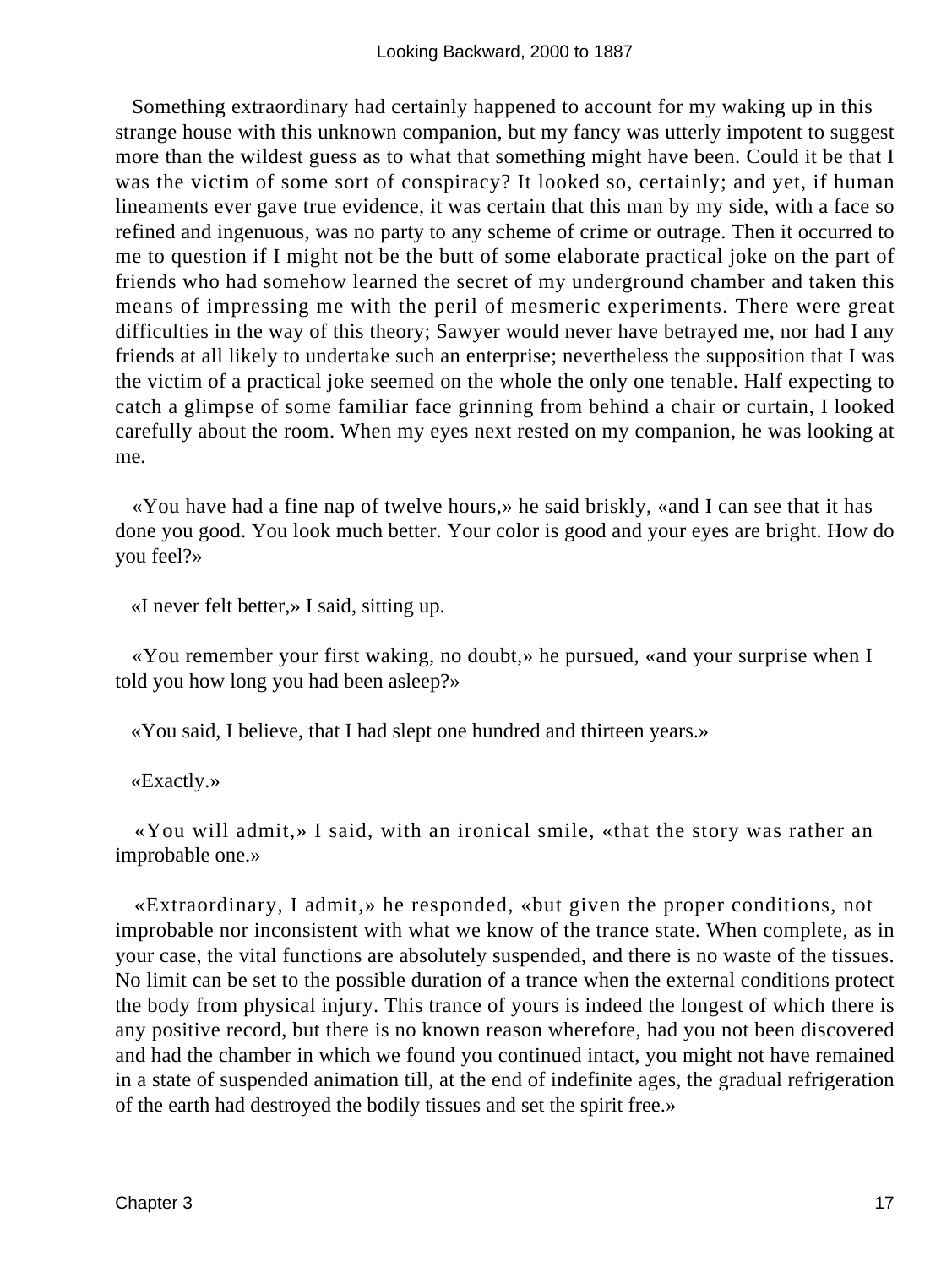I had to admit that, if I were indeed the victim of a practical joke, its authors had chosen an admirable agent for carrying out their imposition. The impressive and even eloquent manner of this man would have lent dignity to an argument that the moon was made of cheese. The smile with which I had regarded him as he advanced his trance hypothesis did not appear to confuse him in the slightest degree.

 «Perhaps,» I said, «you will go on and favor me with some particulars as to the circumstances under which you discovered this chamber of which you speak, and its contents. I enjoy good fiction.»

 «In this case,» was the grave reply, «no fiction could be so strange as the truth. You must know that these many years I have been cherishing the idea of building a laboratory in the large garden beside this house, for the purpose of chemical experiments for which I have a taste. Last Thursday the excava− tion for the cellar was at last begun. It was completed by that night, and Friday the masons were to have come. Thursday night we had a tremendous deluge of rain, and Friday morning I found my cellar a frog−pond and the walls quite washed down. My daughter, who had come out to view the disaster with me, called my attention to a corner of masonry laid bare by the crumbling away of one of the walls. I cleared a little earth from it, and, finding that it seemed part of a large mass, determined to investigate it. The workmen I sent for unearthed an oblong vault some eight feet below the surface, and set in the corner of what had evidently been the foundation walls of an ancient house. A layer of ashes and charcoal on the top of the vault showed that the house above had perished by fire. The vault itself was perfectly intact, the cement being as good as when first applied. It had a door, but this we could not force, and found entrance by removing one of the flagstones which formed the roof. The air which came up was stagnant but pure, dry and not cold. Descending with a lantern, I found myself in an apartment fitted up as a bedroom in the style of the nineteenth century. On the bed lay a young man. That he was dead and must have been dead a century was of course to be taken for granted; but the extraordinary state of preservation of the body struck me and the medical colleagues whom I had summoned with amazement. That the art of such embalming as this had ever been known we should not have believed, yet here seemed conclusive testimony that our immediate ancestors had possessed it. My medical colleagues, whose curiosity was highly excited, were at once for undertaking experiments to test the nature of the process employed, but I withheld them. My motive in so doing, at least the only motive I now need speak of, was the recollection of something I once had read about the extent to which your contemporaries had cultivated the subject of animal magnetism. It had occurred to me as just conceivable that you might be in a trance, and that the secret of your bodily integrity after so long a time was not the craft of an embalmer, but life. So extremely fanciful did this idea seem, even to me, that I did not risk the ridicule of my fellow physicians by mentioning it, but gave some other reason for postponing their experiments. No sooner, however, had they left me, than I set on foot a systematic attempt at resuscitation, of which you know the result.»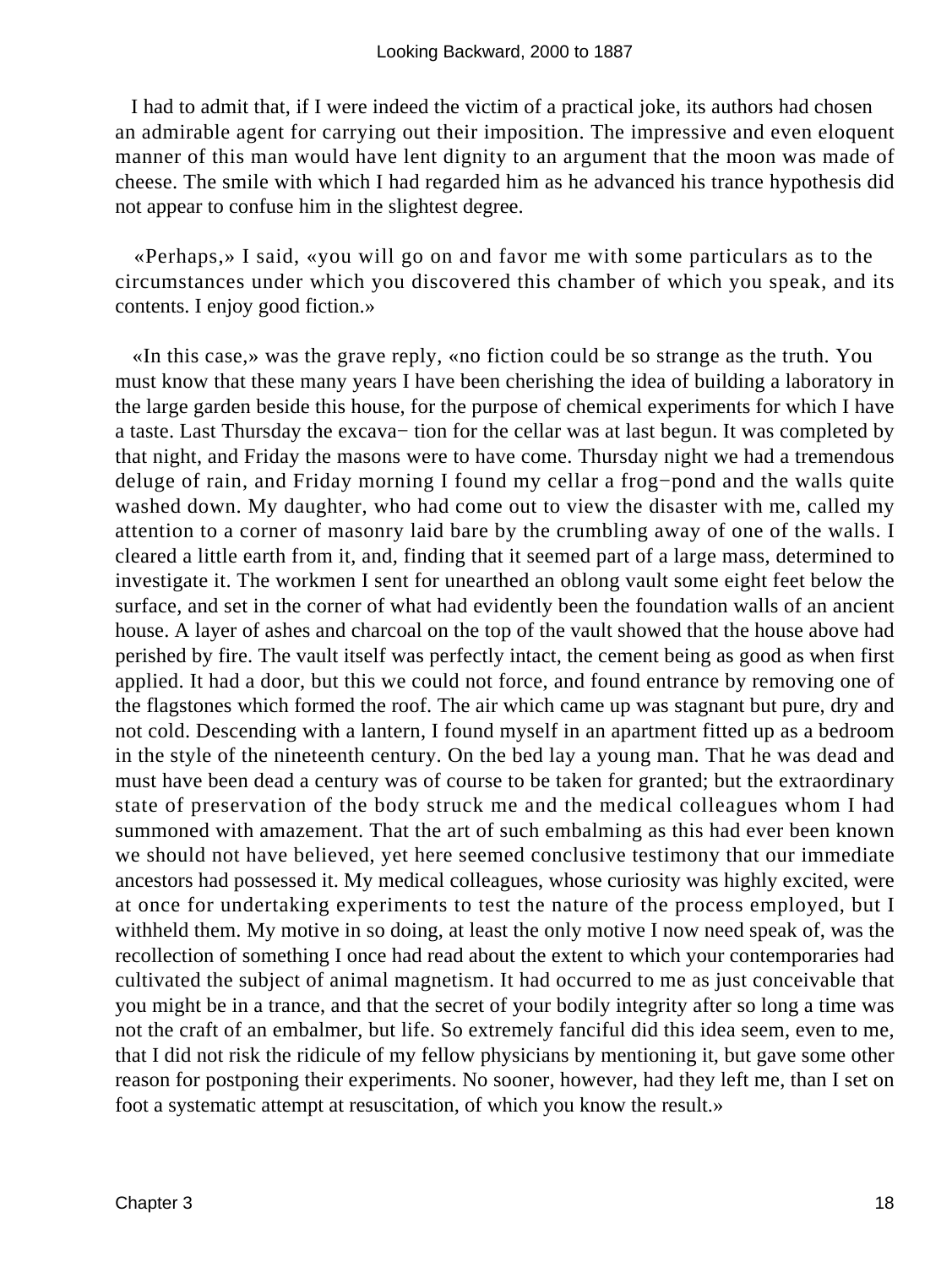Had its theme been yet more incredible, the circumstantiality of this narrative, as well as the impressive manner and personality of the narrator, might have staggered a listener, and I had begun to feel very strangely, when, as he closed, I chanced to catch a glimpse of my reflection in a mirror hanging on the wall of the room. I rose and went up to it. The face I saw was the face to a hair and a line and not a day older than the one I had looked at as I tied my cravat before going to Edith that Decoration Day, which, as this man would have me believe, was celebrated one hundred and thirteen years before. At this, the colossal character of the fraud which was being attempted on me, came over me afresh. Indignation mastered my mind as I realized the outrageous liberty that had been taken.

 «You are probably surprised,» said my companion, «to see that, although you are a century older than when you lay down to sleep in that underground chamber, your appearance is unchanged. That should not amaze you. It is by virtue of the total arrest of the vital functions that you have survived this great period of time. If your body could have undergone any change during your trance, it would long ago have suffered dissolution.»

 «Sir,» I replied, turning to him, «what your motive can be in reciting to me with a serious face this remarkable farrago, I am utterly unable to guess; but you are surely yourself too intelligent to suppose that anybody but an imbecile could be deceived by it. Spare me any more of this elaborate nonsense and once for all tell me whether you refuse to give me an intelligible account of where I am and how I came here. If so, I shall proceed to ascertain my whereabouts for myself, whoever may hinder.»

«You do not, then, believe that this is the year 2000?»

«Do you really think it necessary to ask me that?» I returned.

 «Very well,» replied my extraordinary host. «Since I cannot convince you, you shall convince yourself. Are you strong enough to follow me upstairs?»

 «I am as strong as I ever was,» I replied angrily, «as I may have to prove if this jest is carried much farther.»

 «I beg, sir,» was my companion's response, «that you will not allow yourself to be too fully persuaded that you are the victim of a trick, lest the reaction, when you are convinced of the truth of my statements, should be too great.»

 The tone of concern, mingled with commiseration, with which he said this, and the entire absence of any sign of resentment at my hot words, strangely daunted me, and I followed him from the room with an extraordinary mixture of emotions. He led the way up two flights of stairs and then up a shorter one, which landed us upon a belvedere on the house−top. «Be pleased to look around you,» he said, as we reached the platform, «and tell me if this is the Boston of the nineteenth century.»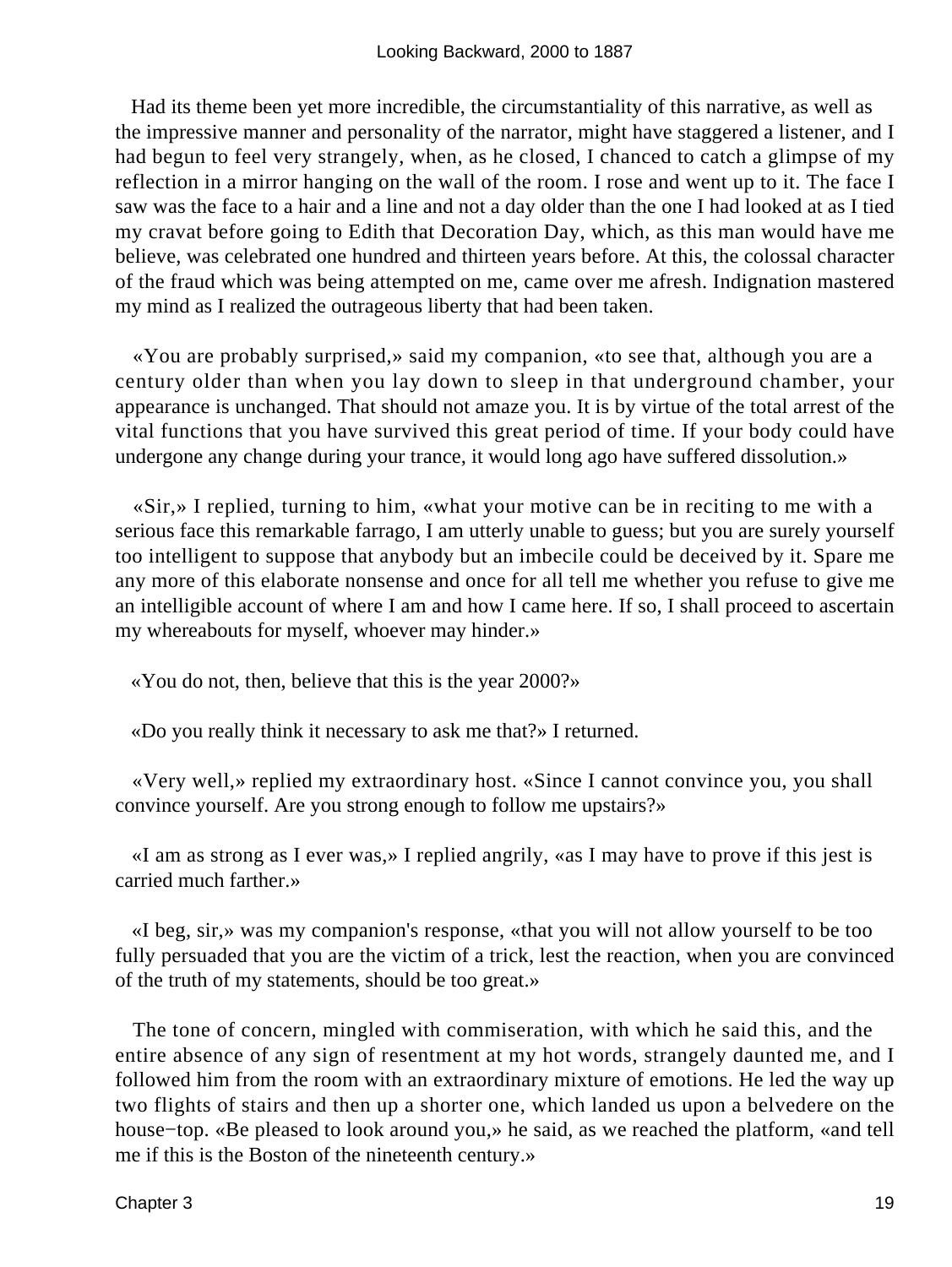At my feet lay a great city. Miles of broad streets, shaded by trees and lined with fine buildings, for the most part not in continuous blocks but set in larger or smaller inclosures, stretched in every direction. Every quarter contained large open squares filled with trees, among which statues glistened and fountains flashed in the late afternoon sun. Public buildings of a colossal size and an architectural grandeur unparalleled in my day raised their stately piles on every side. Surely I had never seen this city nor one comparable to it before. Raising my eyes at last towards the horizon, I looked westward. That blue ribbon winding away to the sunset, was it not the sinuous Charles? I looked east; Boston harbor stretched before me within its headlands, not one of its green islets missing.

 I knew then that I had been told the truth concerning the prodigious thing which had befallen me.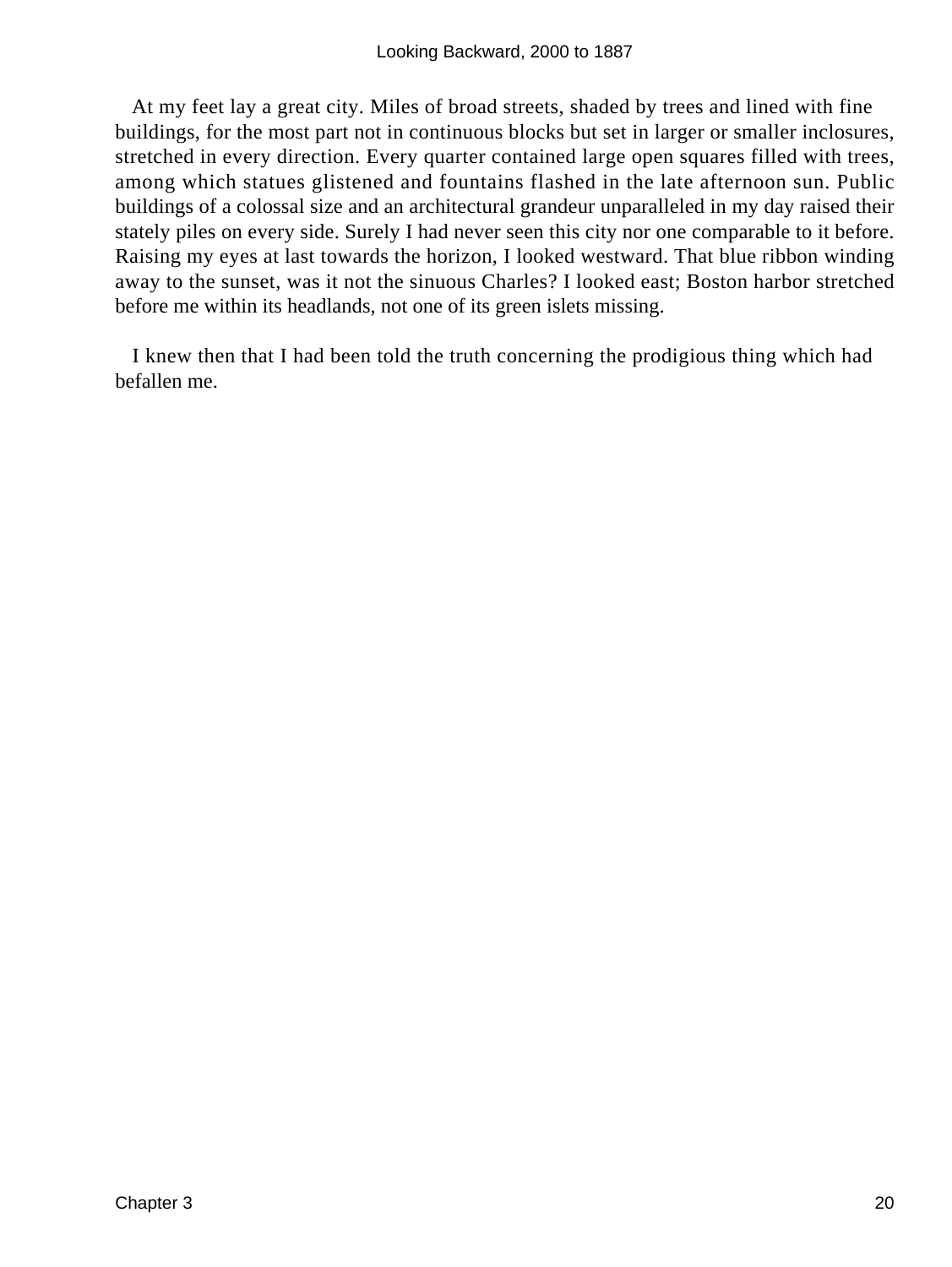#### **[Chapter 4](#page-163-0)**

*I* did not faint, but the effort to realize my position made me very giddy, and I remember that my companion had to give me a strong arm as he conducted me from the roof to a roomy apartment on the upper floor of the house, where he insisted on my drinking a glass or two of good wine and partaking of a light repast.

 «I think you are going to be all right now,» he said cheerily. «I should not have taken so abrupt a means to convince you of your position if your course, while perfectly excusable under the circumstances, had not rather obliged me to do so. I confess,» he added laughing, «I was a little apprehensive at one time that I should undergo what I believe you used to call a knockdown in the nineteenth century, if I did not act rather promptly. I remembered that the Bostonians of your day were famous pugilists, and thought best to lose no time. I take it you are now ready to acquit me of the charge of hoaxing you.»

 «If you had told me,» I replied, profoundly awed, «that a thousand years instead of a hundred had elapsed since I last looked on this city, I should now believe you.»

 «Only a century has passed,» he answered, «but many a millennium in the world's history has seen changes less extraordinary.»

 «And now,» he added, extending his hand with an air of irresistible cordiality, «let me give you a hearty welcome to the Boston of the twentieth century and to this house. My name is Leete, Dr. Leete they call me.»

«My name,» I said as I shook his hand, «is Julian West.»

 «I am most happy in making your acquaintance, Mr. West,» he responded. «Seeing that this house is built on the site of your own, I hope you will find it easy to make yourself at home in it.»

 After my refreshment Dr. Leete offered me a bath and a change of clothing, of which I gladly availed myself.

 It did not appear that any very startling revolution in men's attire had been among the great changes my host had spoken of, for, barring a few details, my new habiliments did not puzzle me at all.

 Physically, I was now myself again. But mentally, how was it with me, the reader will doubtless wonder. What were my intellectual sensations, he may wish to know, on finding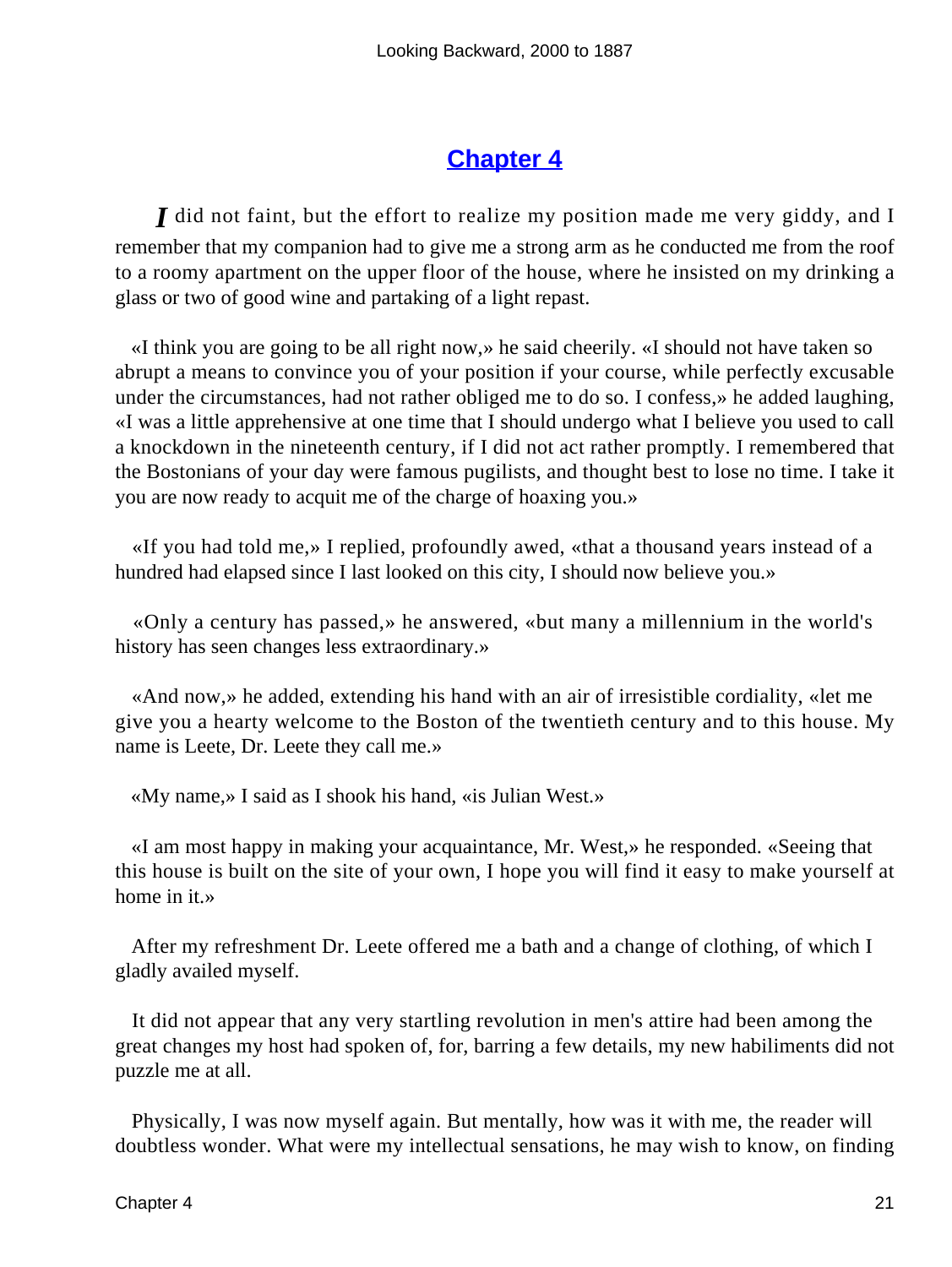myself so suddenly dropped as it were into a new world. In reply let me ask him to suppose himself suddenly, in the twinkling of an eye, transported from earth, say, to Paradise or Hades. What does he fancy would be his own experience? Would his thoughts return at once to the earth he had just left, or would he, after the first shock, wellnigh forget his former life for a while, albeit to be remembered later, in the interest excited by his new surroundings? All I can say is, that if his experience were at all like mine in the transition I am describing, the latter hypothesis would prove the correct one. The impressions of amazement and curiosity which my new surroundings produced occupied my mind, after the first shock, to the exclusion of all other thoughts. For the time the memory of my former life was, as it were, in abeyance.

 No sooner did I find myself physically rehabilitated through the kind offices of my host, than I became eager to return to the house−top; and presently we were comfortably established there in easy−chairs, with the city beneath and around us. After Dr. Leete had responded to numerous questions on my part, as to the ancient landmarks I missed and the new ones which had replaced them, he asked me what point of the contrast between the new and the old city struck me most forcibly.

 «To speak of small things before great,» I responded, «I really think that the complete absence of chimneys and their smoke is the detail that first impressed me.»

 «Ah!» ejaculated my companion with an air of much interest, «I had forgotten the chimneys, it is so long since they went out of use. It is nearly a century since the crude method of combustion on which you depended for heat became obsolete.»

 «In general,» I said, «what impresses me most about the city is the material prosperity on the part of the people which its magnificence implies.»

 «I would give a great deal for just one glimpse of the Boston of your day,» replied Dr. Leete. «No doubt, as you imply, the cities of that period were rather shabby affairs. If you had the taste to make them splendid, which I would not be so rude as to question, the general poverty resulting from your extraordinary industrial system would not have given you the means. Moreover, the excessive individualism which then prevailed was inconsistent with much public spirit. What little wealth you had seems almost wholly to have been lavished in private luxury. Nowadays, on the contrary, there is no destination of the surplus wealth so popular as the adornment of the city, which all enjoy in equal degree.»

 The sun had been setting as we returned to the house−top, and as we talked night descended upon the city.

 «It is growing dark,» said Dr. Leete. «Let us descend into the house; I want to introduce my wife and daughter to you.»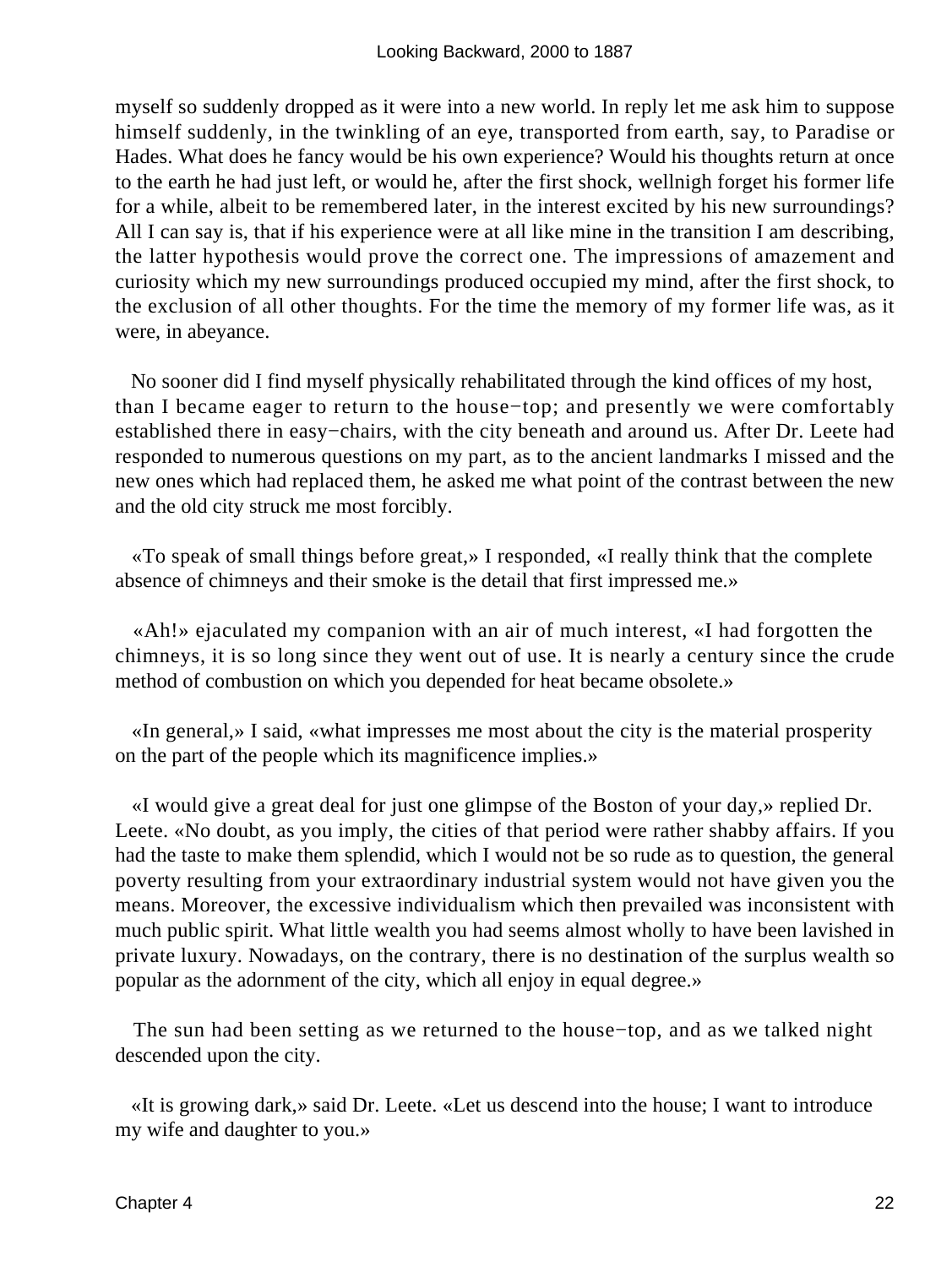His words recalled to me the feminine voices which I had heard whispering about me as I was coming back to conscious life; and, most curious to learn what the ladies of the year 2000 were like, I assented with alacrity to the proposition. The apartment in which we found the wife and daughter of my host, as well as the entire interior of the house, was filled with a mellow light, which I knew must be artificial, although I could not discover the source from which it was diffused. Mrs. Leete was an exceptionally fine looking and well preserved woman of about her husband's age, while the daughter, who was in the first blush of womanhood, was the most beautiful girl I had ever seen. Her face was as bewitching as deep blue eyes, delicately tinted complexion, and perfect features could make it, but even had her countenance lacked special charms, the faultless luxuriance of her figure would have given her place as a beauty among the women of the nineteenth century. Feminine softness and delicacy were in this lovely creature deliciously combined with an appearance of health and abounding physical vitality too often lacking in the maidens with whom alone I could compare her. It was a coincidence trifling in comparison with the general strangeness of the situation, but still striking, that her name should be Edith.

 The evening that followed was certainly unique in the history of social intercourse, but to suppose that our conversation was peculiarly strained or difficult would be a great mistake. I believe indeed that it is under what may be called unnatural, in the sense of extraordinary, circumstances that people behave most naturally, for the reason, no doubt, that such circumstances banish artificiality. I know at any rate that my intercourse that evening with these representatives of another age and world was marked by an ingenuous sincerity and frankness such as but rarely crown long acquaintance. No doubt the exquisite tact of my entertainers had much to do with this. Of course there was nothing we could talk of but the strange experience by virtue of which I was there, but they talked of it with an interest so naive and direct in its expression as to relieve the subject to a great degree of the element of the weird and the uncanny which might so easily have been overpowering. One would have supposed that they were quite in the habit of entertaining waifs from another century, so perfect was their tact.

 For my own part, never do I remember the operations of my mind to have been more alert and acute than that evening, or my intellectual sensibilities more keen. Of course I do not mean that the consciousness of my amazing situation was for a moment out of mind, but its chief effect thus far was to produce a feverish elation, a sort of mental intoxication.[1]

[1] In accounting for this state of mind it must be remembered that, except for the topic of our conversations, there was in my surroundings next to nothing to suggest what had befallen me. Within a block of my home in the old Boston I could have found social circles vastly more foreign to me. The speech of the Bostonians of the twentieth century differs even less from that of their cultured ancestors of the nineteenth than did that of the latter from the language of Washington and Franklin, while the differences between the style of dress and furniture of the two epochs are not more marked than I have known fashion to make in the time of one generation.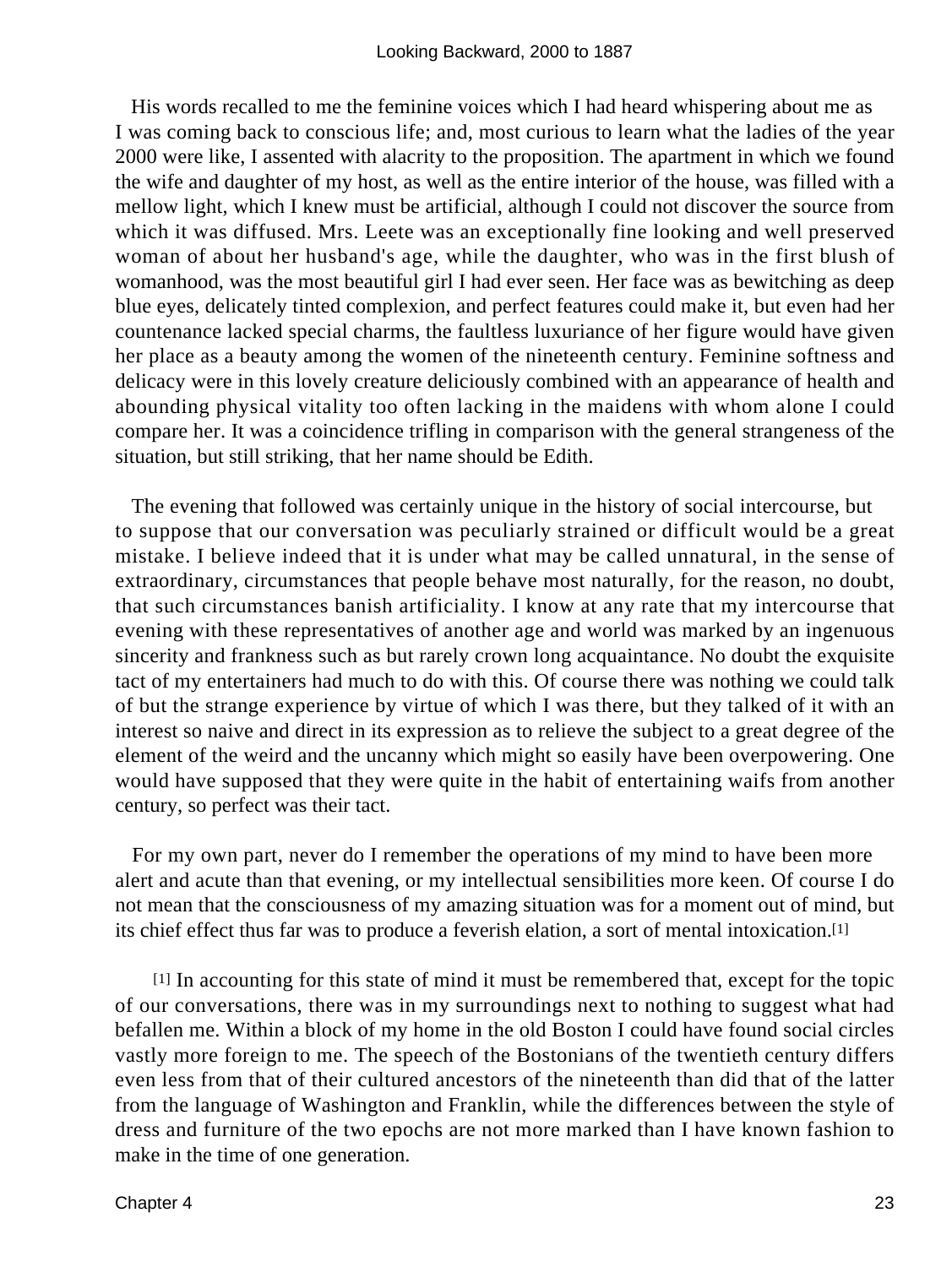Edith Leete took little part in the conversation, but when several times the magnetism of her beauty drew my glance to her face, I found her eyes fixed on me with an absorbed intensity, almost like fascination. It was evident that I had excited her interest to an extraordinary degree, as was not astonishing, supposing her to be a girl of imagination. Though I supposed curiosity was the chief motive of her interest, it could but affect me as it would not have done had she been less beautiful.

 Dr. Leete, as well as the ladies, seemed greatly interested in my account of the circumstances under which I had gone to sleep in the underground chamber. All had suggestions to offer to account for my having been forgotten there, and the theory which we finally agreed on offers at least a plausible explanation, although whether it be in its details the true one, nobody, of course, will ever know. The layer of ashes found above the chamber indicated that the house had been burned down. Let it be supposed that the conflagration had taken place the night I fell asleep. It only remains to assume that Sawyer lost his life in the fire or by some accident connected with it, and the rest follows naturally enough. No one but he and Dr. Pillsbury either knew of the existence of the chamber or that I was in it, and Dr. Pillsbury, who had gone that night to New Orleans, had probably never heard of the fire at all. The conclusion of my friends, and of the public, must have been that I had perished in the flames. An excavation of the ruins, unless thorough, would not have disclosed the recess in the foundation walls connecting with my chamber. To be sure, if the site had been again built upon, at least immediately, such an excavation would have been necessary, but the troublous times and the undesirable character of the locality might well have prevented rebuilding. The size of the trees in the garden now occupying the site indicated, Dr. Leete said, that for more than half a century at least it had been open ground.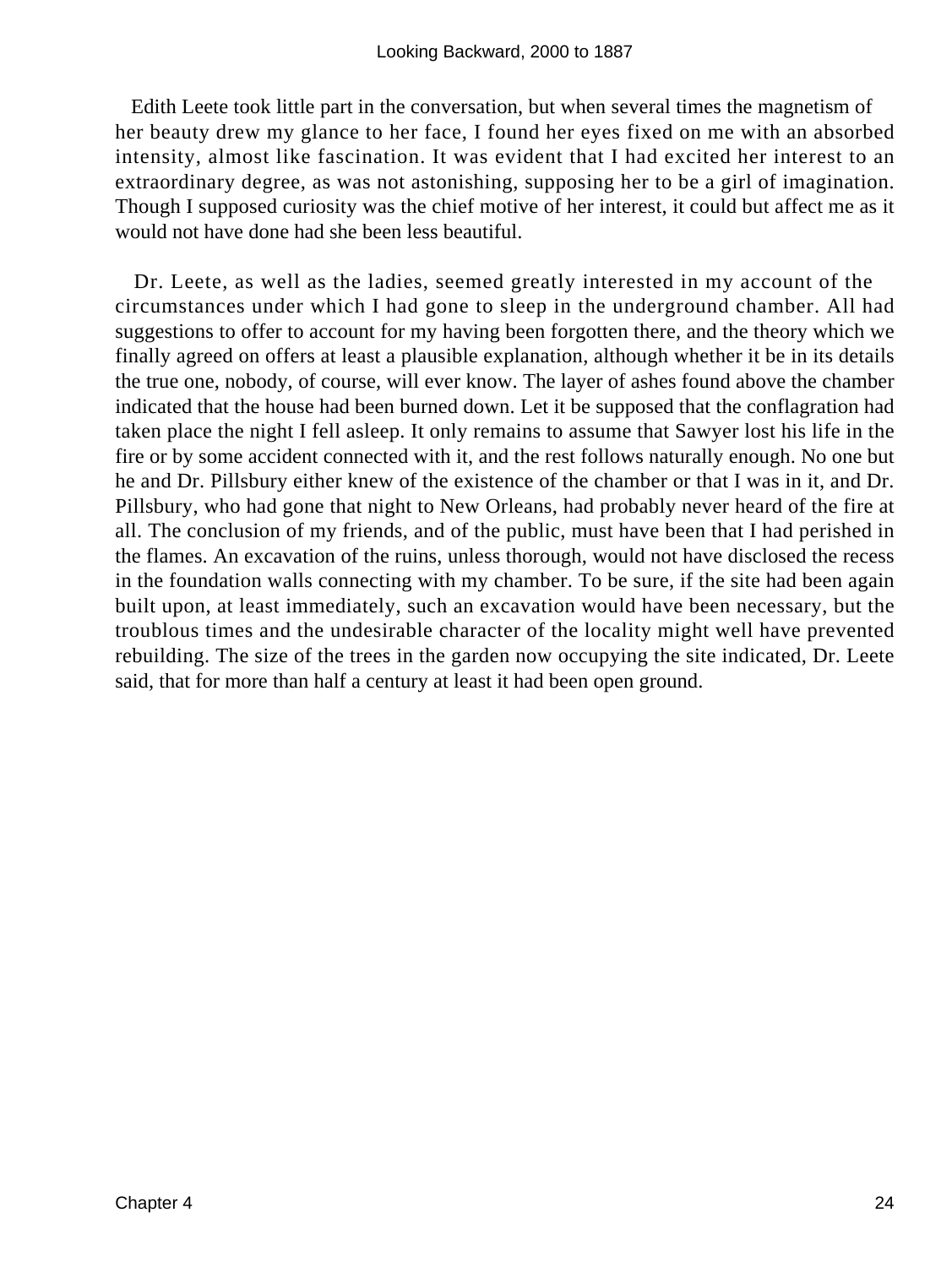## **[Chapter 5](#page-163-0)**

*W*hen, in the course of the evening the ladies retired, leaving Dr. Leete and myself alone, he sounded me as to my disposition for sleep, saying that if I felt like it my bed was ready for me; but if I was inclined to wakefulness nothing would please him better than to bear me company. «I am a late bird, myself,» he said, «and, without suspicion of flattery, I may say that a companion more interesting than yourself could scarcely be imagined. It is decidedly not often that one has a chance to converse with a man of the nineteenth century.»

 Now I had been looking forward all the evening with some dread to the time when I should be alone, on retiring for the night. Surrounded by these most friendly strangers, stimulated and supported by their sympathetic interest, I had been able to keep my mental balance. Even then, however, in pauses of the conversation I had had glimpses, vivid as lightning flashes, of the horror of strangeness that was waiting to be faced when I could no longer command diversion. I knew I could not sleep that night, and as for lying awake and thinking, it argues no cowardice, I am sure, to confess that I was afraid of it. When, in reply to my host's question, I frankly told him this, he replied that it would be strange if I did not feel just so, but that I need have no anxiety about sleeping; whenever I wanted to go to bed, he would give me a dose which would insure me a sound night's sleep without fail. Next morning, no doubt, I would awake with the feeling of an old citizen.

 «Before I acquired that,» I replied, «I must know a little more about the sort of Boston I have come back to. You told me when we were upon the house−top that though a century only had elapsed since I fell asleep, it had been marked by greater changes in the conditions of humanity than many a previous millennium. With the city before me I could well believe that, but I am very curious to know what some of the changes have been. To make a beginning somewhere, for the subject is doubtless a large one, what solution, if any, have you found for the labor question? It was the Sphinx's riddle of the nineteenth century, and when I dropped out the Sphinx was threatening to devour society, because the answer was not forthcoming. It is well worth sleeping a hundred years to learn what the right answer was, if, indeed, you have found it yet.»

 «As no such thing as the labor question is known nowadays,» replied Dr. Leete, «and there is no way in which it could arise, I suppose we may claim to have solved it. Society would indeed have fully deserved being devoured if it had failed to answer a riddle so entirely simple. In fact, to speak by the book, it was not necessary for society to solve the riddle at all. It may be said to have solved itself. The solution came as the result of a process of industrial evolution which could not have terminated otherwise. All that society had to do was to recognize and cooperate with that evolution, when its tendency had become unmistakable.»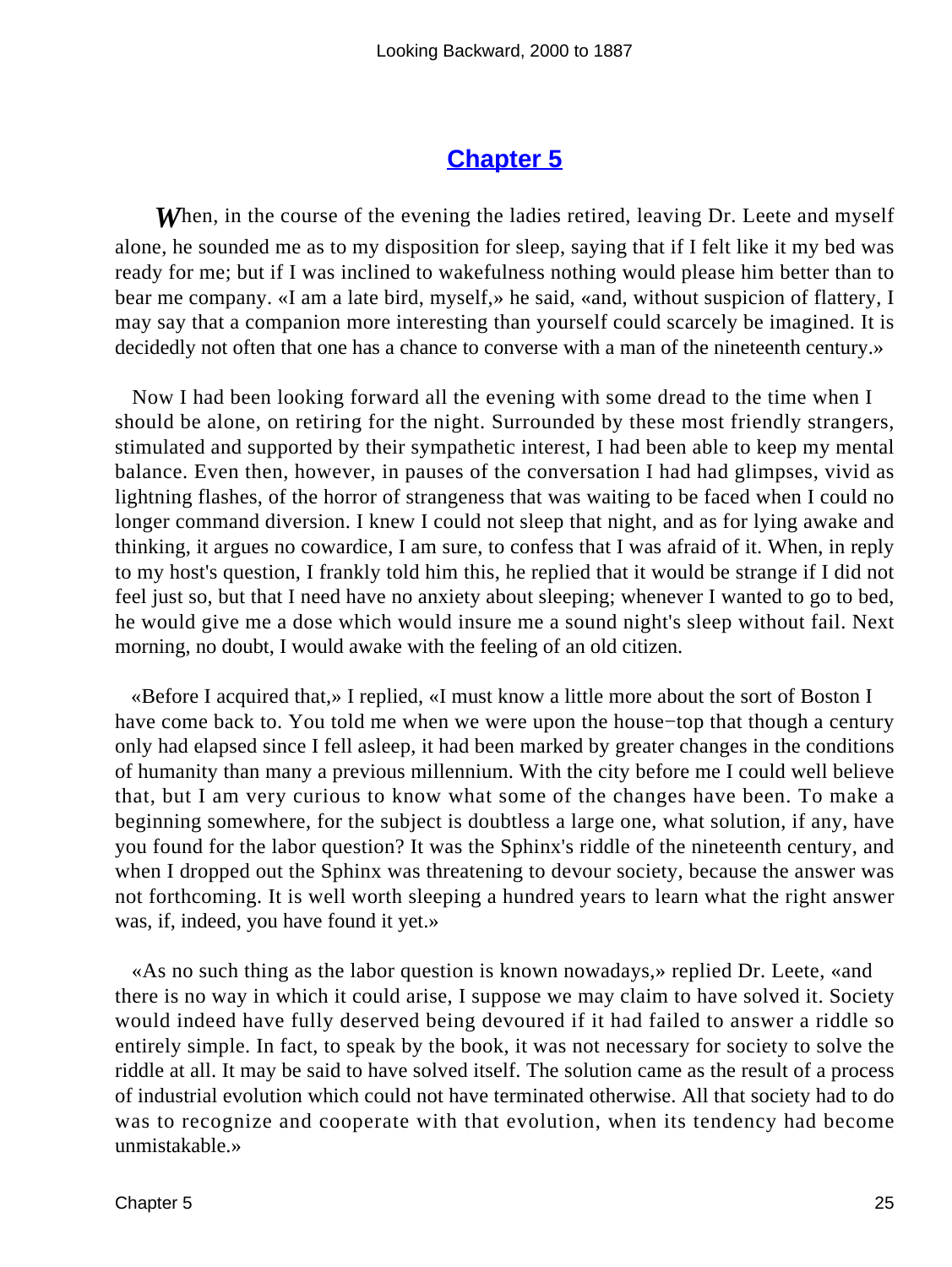«I can only say,» I answered, «that at the time I fell asleep no such evolution had been recognized.»

«It was in 1887 that you fell into this sleep, I think you said.»

«Yes, May 30th, 1887.»

 My companion regarded me musingly for some moments. Then he observed, «And you tell me that even then there was no general recognition of the nature of the crisis which society was nearing? Of course, I fully credit your statement. The singular blindness of your contemporaries to the signs of the times is a phenomenon commented on by many of our historians, but few facts of history are more difficult for us to realize, so obvious and unmistakable as we look back seem the indications, which must also have come under your eyes, of the transformation about to come to pass. I should be interested, Mr. West, if you would give me a little more definite idea of the view which you and men of your grade of intellect took of the state and prospects of society in 1887. You must, at least, have realized that the widespread industrial and social troubles, and the underlying dissatisfaction of all classes with the inequalities of society, and the general misery of mankind, were portents of great changes of some sort.»

 «We did, indeed, fully realize that,» I replied. «We felt that society was dragging anchor and in danger of going adrift. Whither it would drift nobody could say, but all feared the rocks.»

 «Nevertheless,» said Dr. Leete, «the set of the current was perfectly perceptible if you had but taken pains to observe it, and it was not toward the rocks, but toward a deeper channel.»

 «We had a popular proverb,» I replied, «that `hindsight is better than foresight,' the force of which I shall now, no doubt, appreciate more fully than ever. All I can say is, that the prospect was such when I went into that long sleep that I should not have been surprised had I looked down from your house−top to−day on a heap of charred and moss−grown ruins instead of this glorious city.»

 Dr. Leete had listened to me with close attention and nodded thoughtfully as I finished speaking. «What you have said,» he observed, «will be regarded as a most valuable vindication of Storiot, whose account of your era has been generally thought exaggerated in its picture of the gloom and confusion of men's minds. That a period of transition like that should be full of excitement and agitation was indeed to be looked for; but seeing how plain was the tendency of the forces in operation, it was natural to believe that hope rather than fear would have been the prevailing temper of the popular mind.»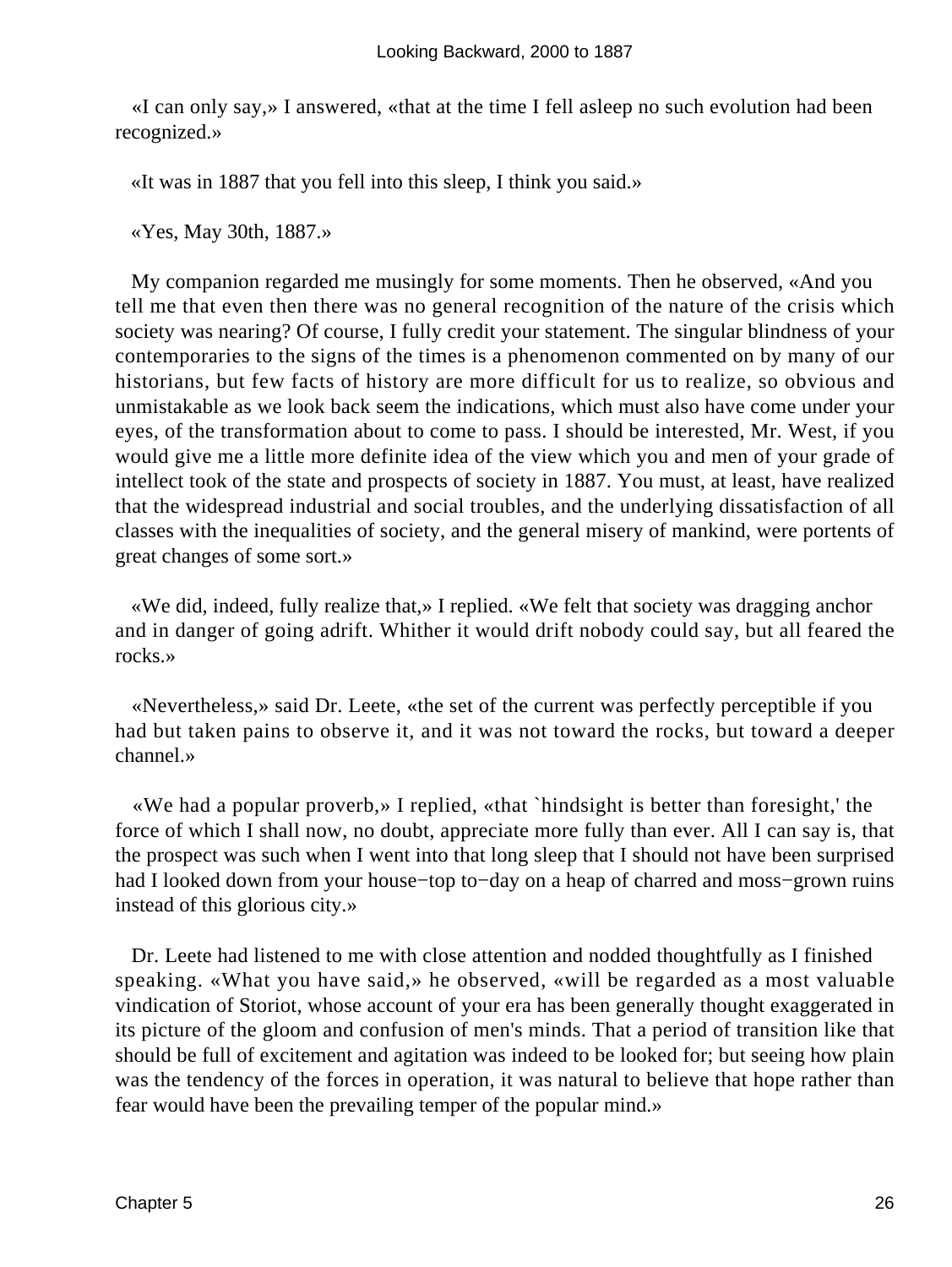«You have not yet told me what was the answer to the riddle which you found,» I said. «I am impatient to know by what contradiction of natural sequence the peace and prosperity which you now seem to enjoy could have been the outcome of an era like my own.»

 «Excuse me,» replied my host, «but do you smoke?» It was not till our cigars were lighted and drawing well that he resumed. «Since you are in the humor to talk rather than to sleep, as I certainly am, perhaps I cannot do better than to try to give you enough idea of our modern industrial system to dissipate at least the impression that there is any mystery about the process of its evolution. The Bostonians of your day had the reputation of being great askers of questions, and I am going to show my descent by asking you one to begin with. What should you name as the most prominent feature of the labor troubles of your day?»

«Why, the strikes, of course,» I replied.

«Exactly; but what made the strikes so formidable?»

«The great labor organizations.»

«And what was the motive of these great organizations?»

 «The workmen claimed they had to organize to get their rights from the big corporations,» I replied.

 «That is just it,» said Dr. Leete; "the organization of labor and the strikes were an effect, merely, of the concentration of capital in greater masses than had ever been known before. Before this concentration began, while as yet commerce and industry were conducted by innumerable petty concerns with small capital, instead of a small number of great concerns with vast capital, the individual workman was relatively important and independent in his relations to the employer. Moreover, when a little capital or a new idea was enough to start a man in business for himself, workingmen were constantly becoming employers and there was no hard and fast line between the two classes. Labor unions were needless then, and general strikes out of the question. But when the era of small concerns with small capital was succeeded by that of the great aggregations of capital, all this was changed. The individual laborer, who had been relatively important to the small employer, was reduced to insignificance and powerlessness over against the great corporation, while at the same time the way upward to the grade of employer was closed to him. Self−defense drove him to union with his fellows.

 "The records of the period show that the outcry against the concentration of capital was furious. Men believed that it threatened society with a form of tyranny more abhorrent than it had ever endured. They believed that the great corporations were preparing for them the yoke of a baser servitude than had ever been imposed on the race, servitude not to men but to soulless machines incapable of any motive but insatiable greed. Looking back, we cannot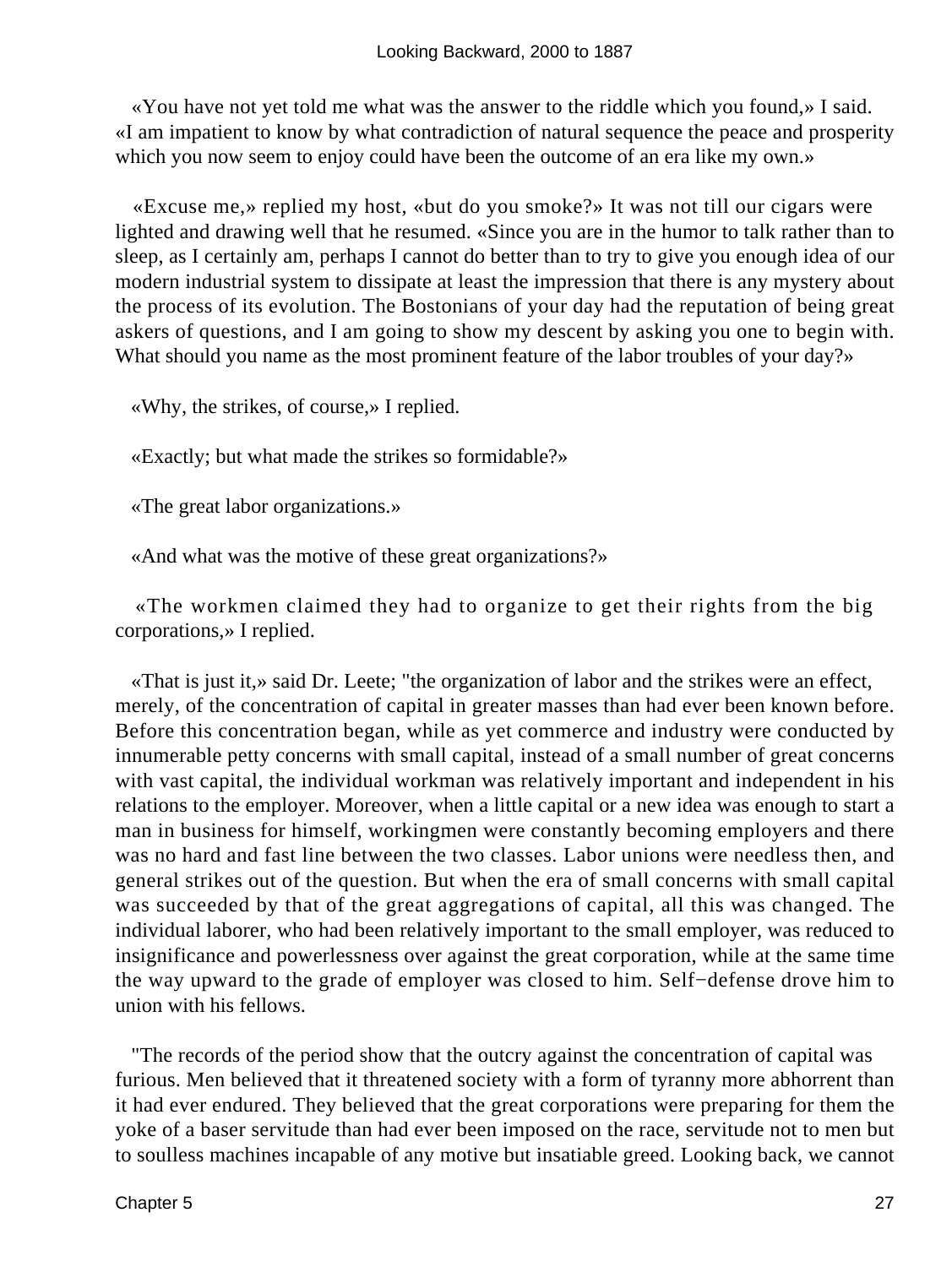wonder at their desperation, for certainly humanity was never confronted with a fate more sordid and hideous than would have been the era of corporate tyranny which they anticipated.

 "Meanwhile, without being in the smallest degree checked by the clamor against it, the absorption of business by ever larger monopolies continued. In the United States there was not, after the beginning of the last quarter of the century, any opportunity whatever for individual enterprise in any important field of industry, unless backed by a great capital. During the last decade of the century, such small businesses as still remained were fast−failing survivals of a past epoch, or mere parasites on the great corporations, or else existed in fields too small to attract the great capitalists. Small businesses, as far as they still remained, were reduced to the condition of rats and mice, living in holes and corners, and counting on evading notice for the enjoyment of existence. The railroads had gone on combining till a few great syndicates controlled every rail in the land. In manufactories, every important staple was controlled by a syndicate. These syndicates, pools, trusts, or whatever their name, fixed prices and crushed all competition except when combinations as vast as themselves arose. Then a struggle, resulting in a still greater consolidation, ensued. The great city bazar crushed it country rivals with branch stores, and in the city itself absorbed its smaller rivals till the business of a whole quarter was concentrated under one roof, with a hundred former proprietors of shops serving as clerks. Having no business of his own to put his money in, the small capitalist, at the same time that he took service under the corporation, found no other investment for his money but its stocks and bonds, thus becoming doubly dependent upon it.

 "The fact that the desperate popular opposition to the consolidation of business in a few powerful hands had no effect to check it proves that there must have been a strong economical reason for it. The small capitalists, with their innumerable petty concerns, had in fact yielded the field to the great aggregations of capital, because they belonged to a day of small things and were totally incompetent to the demands of an age of steam and telegraphs and the gigantic scale of its enterprises. To restore the former order of things, even if possible, would have involved returning to the day of stagecoaches. Oppressive and intolerable as was the regime of the great consolidations of capital, even its victims, while they cursed it, were forced to admit the prodigious increase of efficiency which had been imparted to the national industries, the vast economies effected by concentration of management and unity of organization, and to confess that since the new system had taken the place of the old the wealth of the world had increased at a rate before undreamed of. To be sure this vast increase had gone chiefly to make the rich richer, increasing the gap between them and the poor; but the fact remained that, as a means merely of producing wealth, capital had been proved efficient in proportion to its consolidation. The restoration of the old system with the subdivision of capital, if it were possible, might indeed bring back a greater equality of conditions, with more individual dignity and freedom, but it would be at the price of general poverty and the arrest of material progress.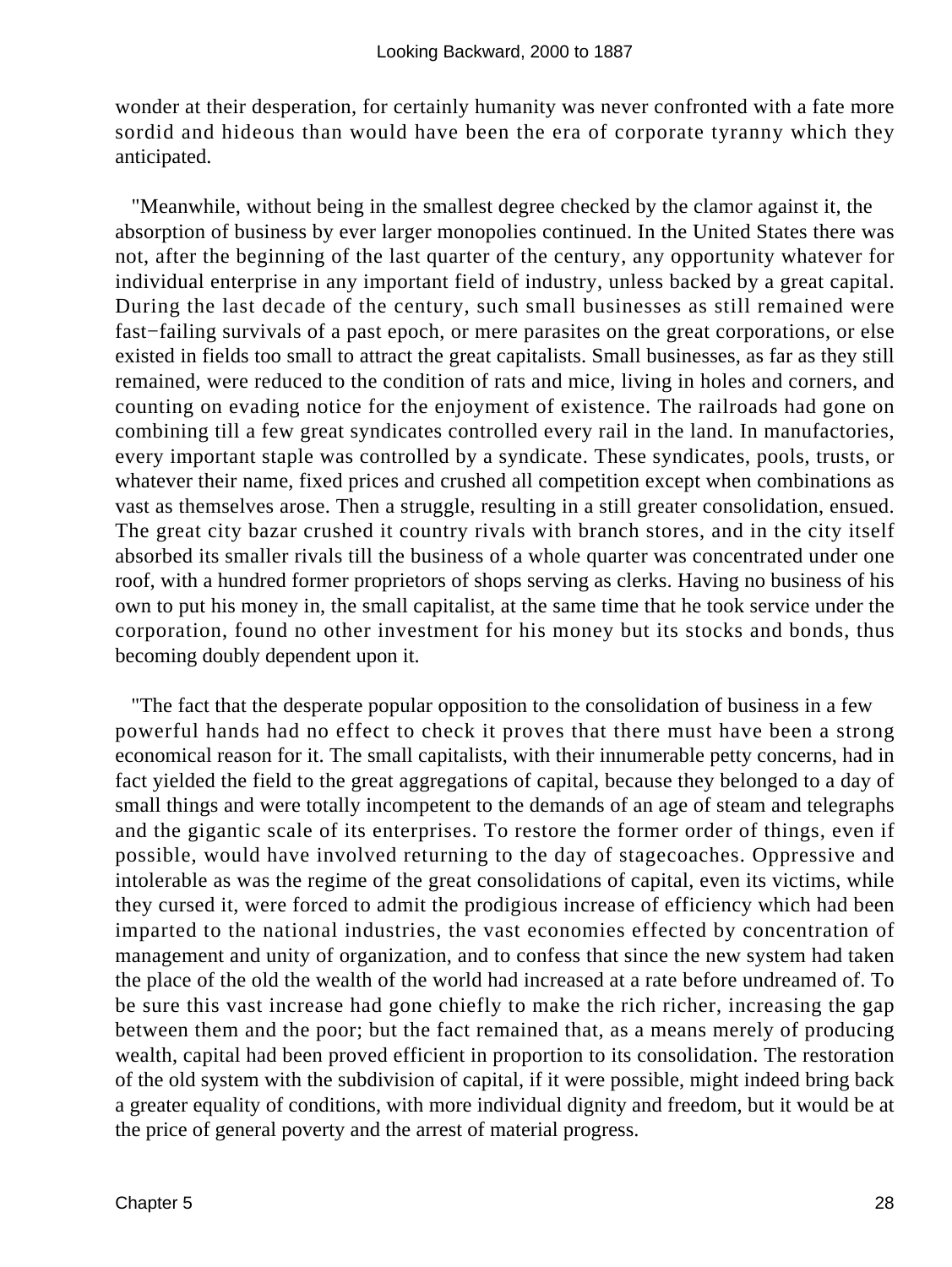"Was there, then, no way of commanding the services of the mighty wealth−producing principle of consolidated capital without bowing down to a plutocracy like that of Carthage? As soon as men began to ask themselves these questions, they found the answer ready for them. The movement toward the conduct of business by larger and larger aggregations of capital, the tendency toward monopolies, which had been so desperately and vainly resisted, was recognized at last, in its true significance, as a process which only needed to complete its logical evolution to open a golden future to humanity.

 «Early in the last century the evolution was completed by the final consolidation of the entire capital of the nation. The industry and commerce of the country, ceasing to be conducted by a set of irresponsible corporations and syndicates of private persons at their caprice and for their profit, were intrusted to a single syndicate representing the people, to be conducted in the common interest for the common profit. The nation, that is to say, organized as the one great business corporation in which all other corporations were absorbed; it became the one capitalist in the place of all other capitalists, the sole employer, the final monopoly in which all previous and lesser monopolies were swallowed up, a monopoly in the profits and economies of which all citizens shared. The epoch of trusts had ended in The Great Trust. In a word, the people of the United States concluded to assume the conduct of their own business, just as one hundred odd years before they had assumed the conduct of their own government, organizing now for industrial purposes on precisely the same grounds that they had then organized for political purposes. At last, strangely late in the world's history, the obvious fact was perceived that no business is so essentially the public business as the industry and commerce on which the people's livelihood depends, and that to entrust it to private persons to be managed for private profit is a folly similar in kind, though vastly greater in magnitude, to that of surrendering the functions of political government to kings and nobles to be conducted for their personal glorification.»

 «Such a stupendous change as you describe,» said I, «did not, of course, take place without great bloodshed and terrible convulsions.»

 «On the contrary,» replied Dr. Leete, «there was absolutely no violence. The change had been long foreseen. Public opinion had become fully ripe for it, and the whole mass of the people was behind it. There was no more possibility of opposing it by force than by argument. On the other hand the popular sentiment toward the great corporations and those identified with them had ceased to be one of bitterness, as they came to realize their necessity as a link, a transition phase, in the evolution of the true industrial system. The most violent foes of the great private monopolies were now forced to recognize how invaluable and indispensable had been their office in educating the people up to the point of assuming control of their own business. Fifty years before, the consolidation of the industries of the country under national control would have seemed a very daring experiment to the most sanguine. But by a series of object lessons, seen and studied by all men, the great corporations had taught the people an entirely new set of ideas on this subject. They had seen for many years syndicates handling revenues greater than those of states, and directing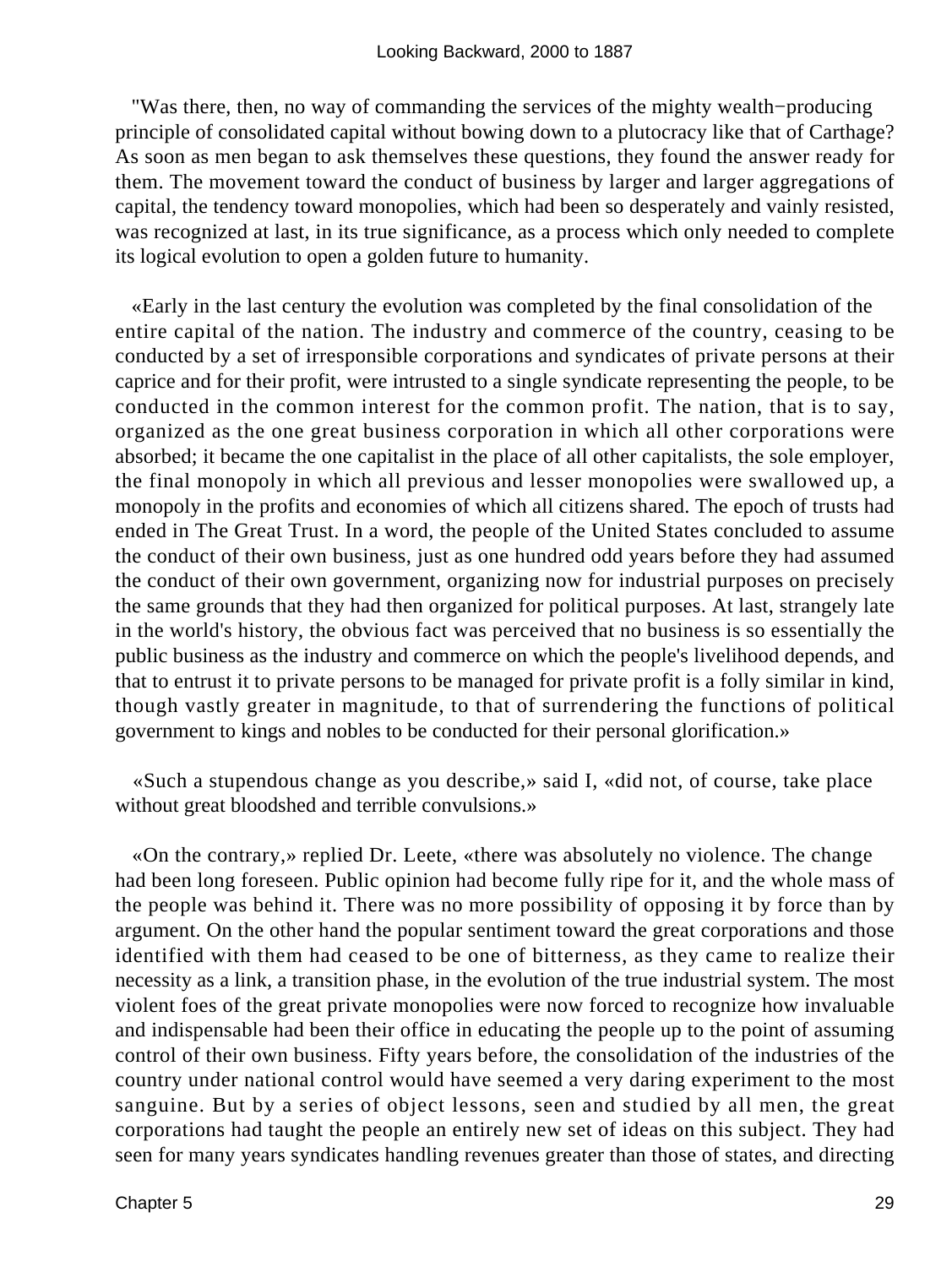the labors of hundreds of thousands of men with an efficiency and economy unattainable in smaller operations. It had come to be recognized as an axiom that the larger the business the simpler the principles that can be applied to it; that, as the machine is truer than the hand, so the system, which in a great concern does the work of the master's eye in a small business, turns out more accurate results. Thus it came about that, thanks to the corporations themselves, when it was proposed that the nation should assume their functions, the suggestion implied nothing which seemed impracticable even to the timid. To be sure it was a step beyond any yet taken, a broader generalization, but the very fact that the nation would be the sole corporation in the field would, it was seen, relieve the undertaking of many difficulties with which the partial monopolies had contended.»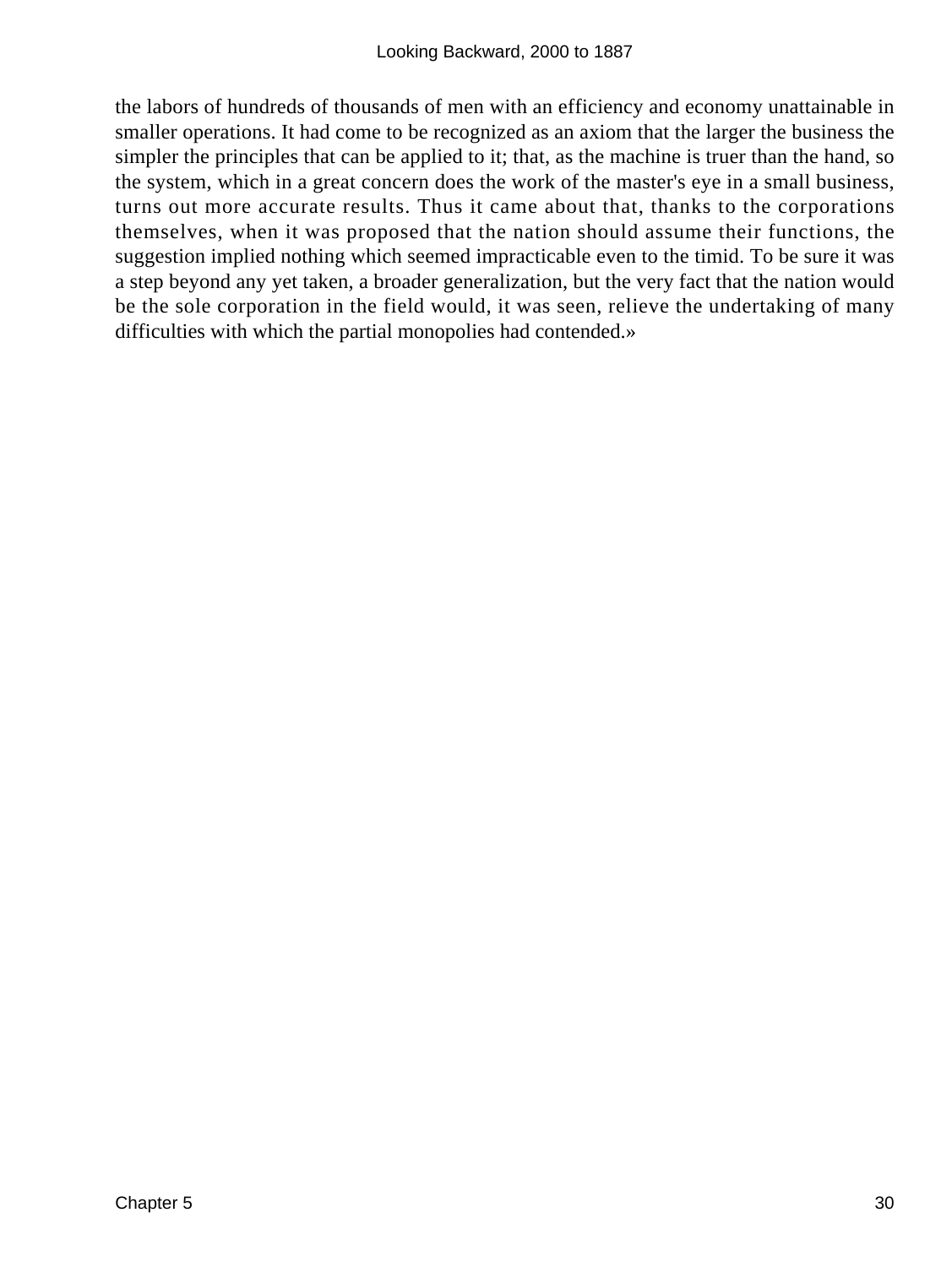## **[Chapter 6](#page-163-0)**

**D**r. Leete ceased speaking, and I remained silent, endeavoring to form some general conception of the changes in the arrangements of society implied in the tremendous revolution which he had described.

 Finally I said, «The idea of such an extension of the functions of government is, to say the least, rather overwhelming.»

«Extension!» he repeated, «where is the extension?»

 «In my day,» I replied, «it was considered that the proper functions of government, strictly speaking, were limited to keeping the peace and defending the people against the public enemy, that is, to the military and police powers.»

 «And, in heaven's name, who are the public enemies?» exclaimed Dr. Leete. «Are they France, England, Germany, or hunger, cold, and nakedness? In your day governments were accustomed, on the slightest international misunderstanding, to seize upon the bodies of citizens and deliver them over by hundreds of thousands to death and mutilation, wasting their treasures the while like water; and all this oftenest for no imaginable profit to the victims. We have no wars now, and our governments no war powers, but in order to protect every citizen against hunger, cold, and nakedness, and provide for all his physical and mental needs, the function is assumed of directing his industry for a term of years. No, Mr. West, I am sure on reflection you will perceive that it was in your age, not in ours, that the extension of the functions of governments was extraordinary. Not even for the best ends would men now allow their governments such powers as were then used for the most maleficent.»

 «Leaving comparisons aside,» I said, «the demagoguery and corruption of our public men would have been considered, in my day, insuperable objections to any assumption by government of the charge of the national industries. We should have thought that no arrangement could be worse than to entrust the politicians with control of the wealth−producing machinery of the country. Its material interests were quite too much the football of parties as it was.»

 «No doubt you were right,» rejoined Dr. Leete, «but all that is changed now. We have no parties or politicians, and as for demagoguery and corruption, they are words having only an historical significance.»

«Human nature itself must have changed very much,» I said.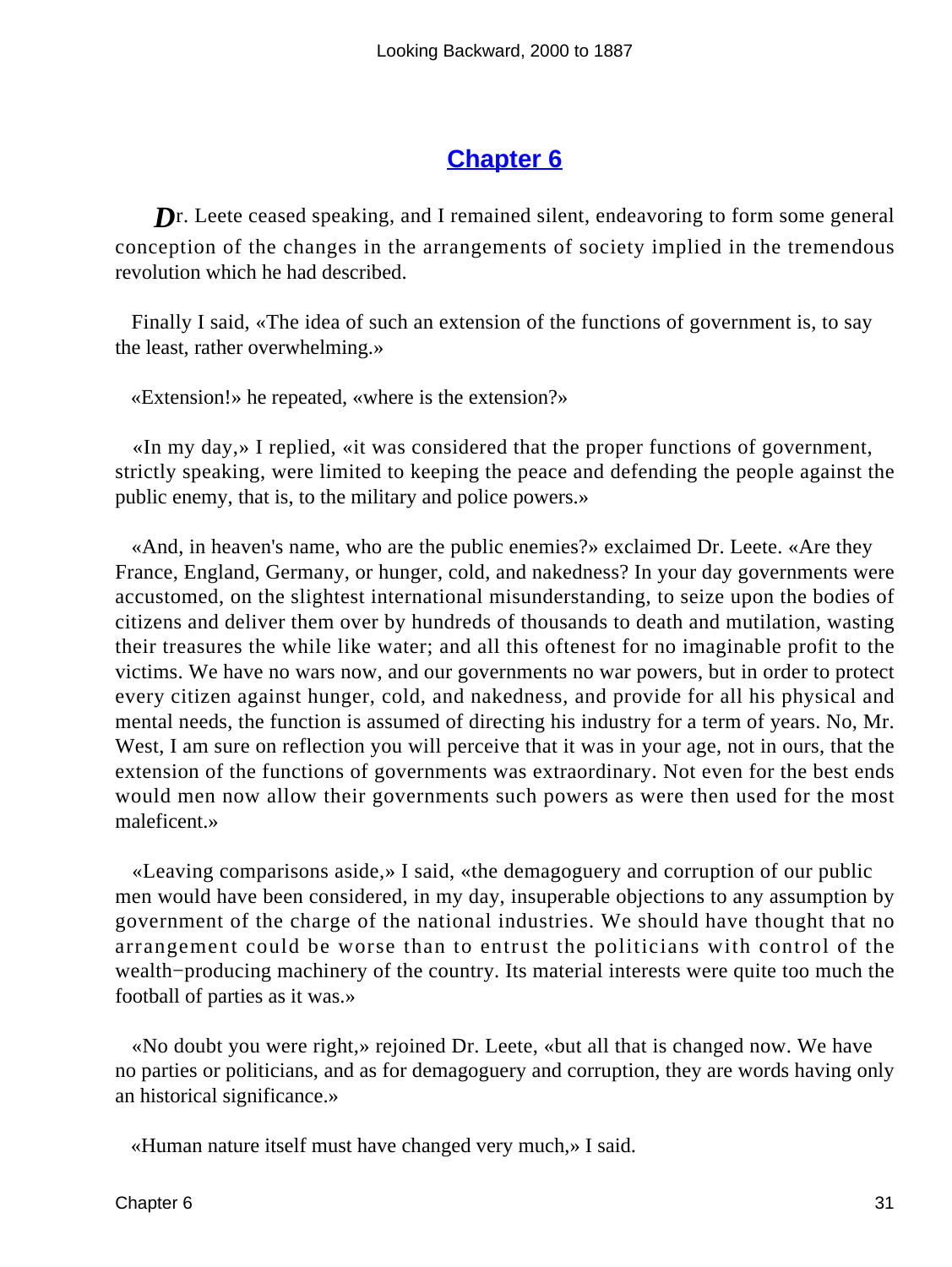«Not at all,» was Dr. Leete's reply, «but the conditions of human life have changed, and with them the motives of human action. The organization of society with you was such that officials were under a constant temptation to misuse their power for the private profit of themselves or others. Under such circumstances it seems almost strange that you dared entrust them with any of your affairs. Nowadays, on the contrary, society is so constituted that there is absolutely no way in which an official, however ill−disposed, could possibly make any profit for himself or any one else by a misuse of his power. Let him be as bad an official as you please, he cannot be a corrupt one. There is no motive to be. The social system no longer offers a premium on dishonesty. But these are matters which you can only understand as you come, with time, to know us better.»

 «But you have not yet told me how you have settled the labor problem. It is the problem of capital which we have been discussing,» I said. «After the nation had assumed conduct of the mills, machinery, railroads, farms, mines, and capital in general of the country, the labor question still remained. In assuming the responsibilities of capital the nation had assumed the difficulties of the capitalist's position.»

 «The moment the nation assumed the responsibilities of capital those difficulties vanished,» replied Dr. Leete. «The national organization of labor under one direction was the complete solution of what was, in your day and under your system, justly regarded as the insoluble labor problem. When the nation became the sole employer, all the citizens, by virtue of their citizenship, became employees, to be distributed according to the needs of industry.»

 «That is,» I suggested, «you have simply applied the principle of universal military service, as it was understood in our day, to the labor question.»

 «Yes,» said Dr. Leete, «that was something which followed as a matter of course as soon as the nation had become the sole capitalist. The people were already accustomed to the idea that the obligation of every citizen, not physically disabled, to contribute his military services to the defense of the nation was equal and absolute. That it was equally the duty of every citizen to contribute his quota of industrial or intellectual services to the maintenance of the nation was equally evident, though it was not until the nation became the employer of labor that citizens were able to render this sort of service with any pretense either of universality or equity. No organization of labor was possible when the employing power was divided among hundreds or thousands of individuals and corporations, between which concert of any kind was neither desired, nor indeed feasible. It constantly happened then that vast numbers who desired to labor could find no opportunity, and on the other hand, those who desired to evade a part or all of their debt could easily do so.»

«Service, now, I suppose, is compulsory upon all,» I suggested.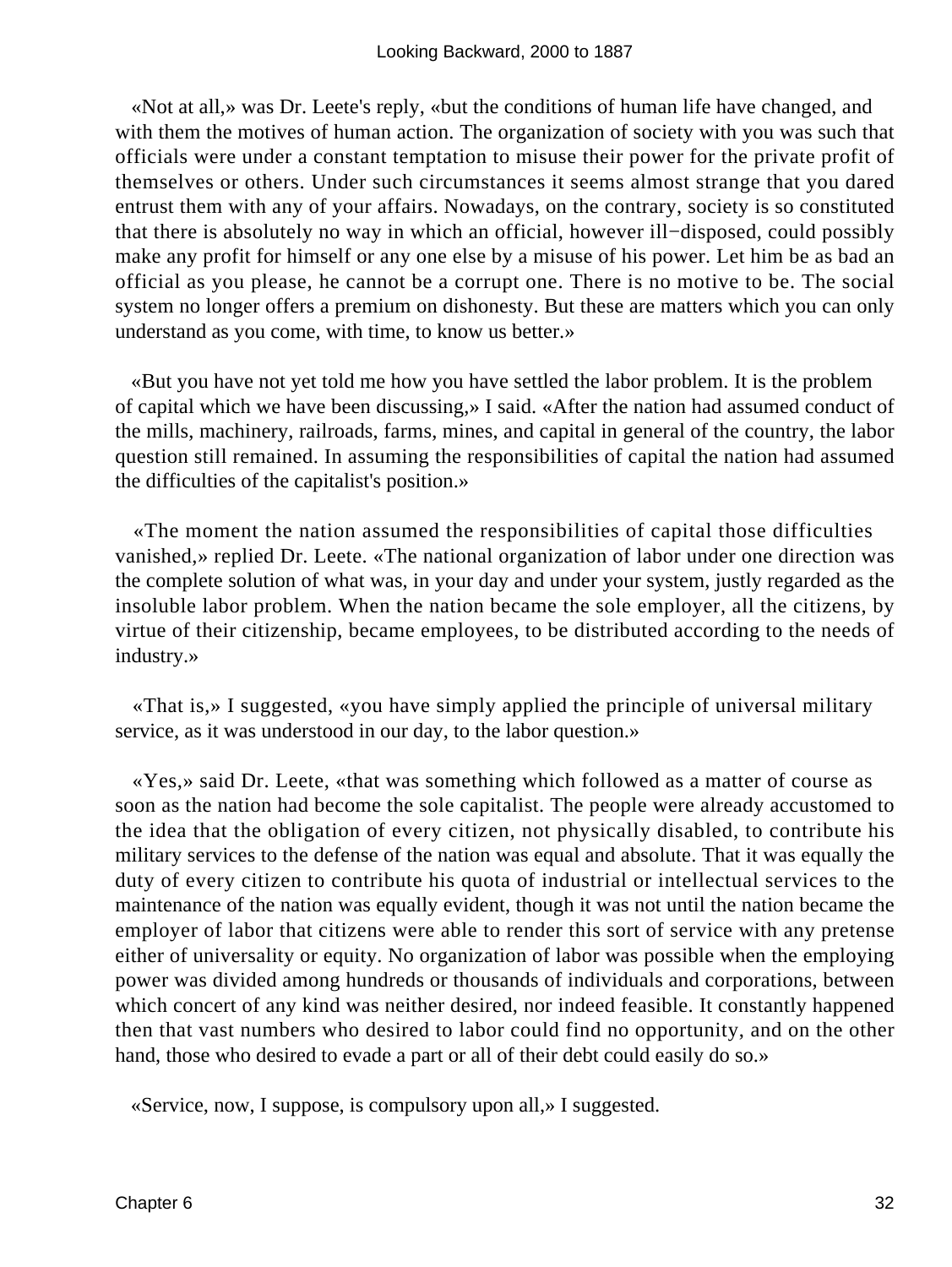«It is rather a matter of course than of compulsion,» replied Dr. Leete. «It is regarded as so absolutely natural and reasonable that the idea of its being compulsory has ceased to be thought of. He would be thought to be an incredibly contemptible person who should need compulsion in such a case. Nevertheless, to speak of service being compulsory would be a weak way to state its absolute inevitableness. Our entire social order is so wholly based upon and deduced from it that if it were conceivable that a man could escape it, he would be left with no possible way to provide for his existence. He would have excluded himself from the world, cut himself off from his kind, in a word, committed suicide.»

«Is the term of service in this industrial army for life?»

 «Oh, no; it both begins later and ends earlier than the average working period in your day. Your workshops were filled with children and old men, but we hold the period of youth sacred to education, and the period of maturity, when the physical forces begin to flag, equally sacred to ease and agreeable relaxation. The period of industrial service is twenty−four years, beginning at the close of the course of education at twenty−one and terminating at forty−five. After forty−five, while discharged from labor, the citizen still remains liable to special calls, in case of emergencies causing a sudden great increase in the demand for labor, till he reaches the age of fifty−five, but such calls are rarely, in fact almost never, made. The fifteenth day of October of every year is what we call Muster Day, because those who have reached the age of twenty−one are then mustered into the industrial service, and at the same time those who, after twenty−four years' service, have reached the age of forty−five, are honorably mustered out. It is the great day of the year with us, whence we reckon all other events, our Olympiad, save that it is annual.»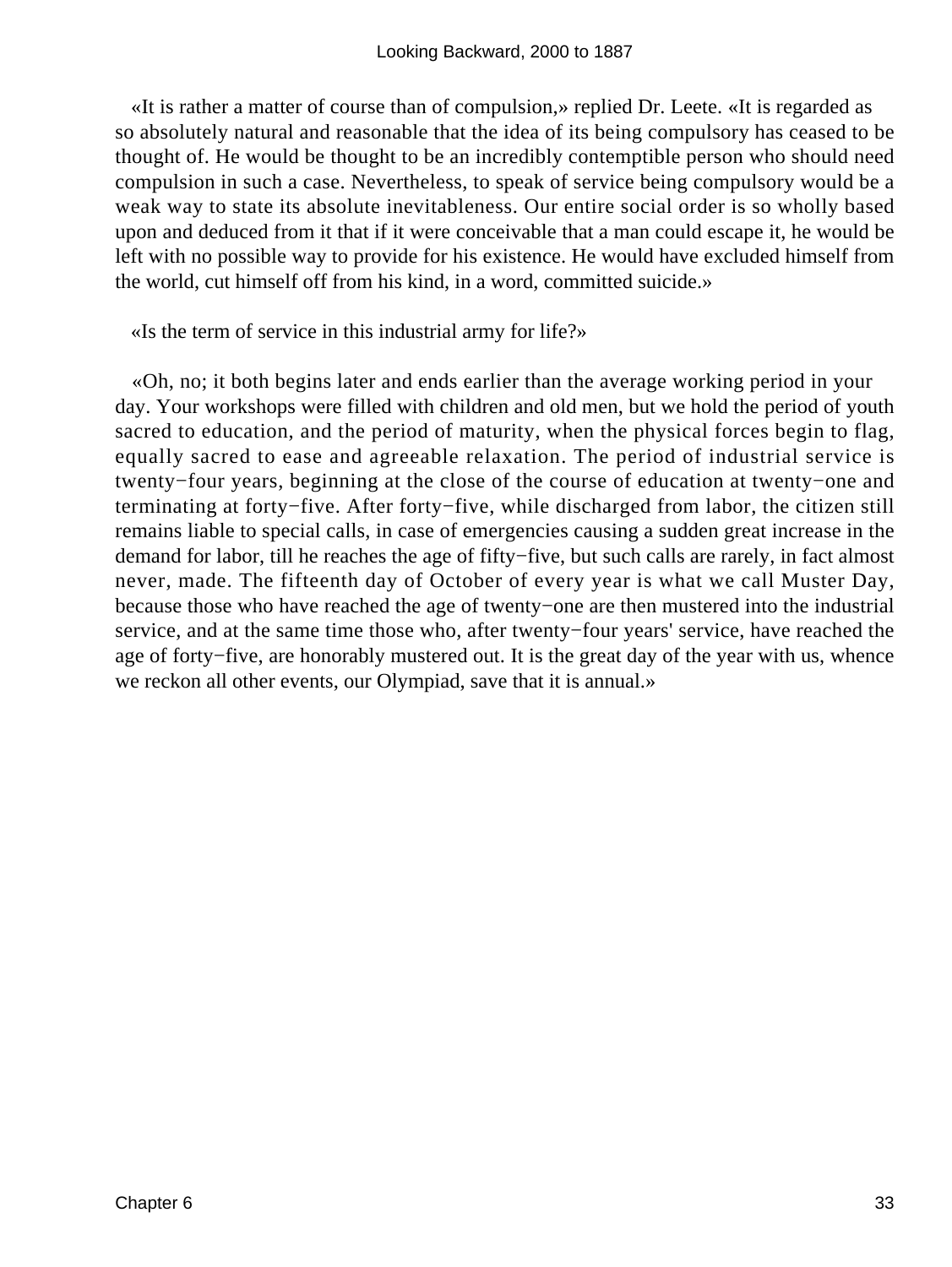## **[Chapter 7](#page-163-0)**

**«I**t is after you have mustered your industrial army into service,» I said, «that I should expect the chief difficulty to arise, for there its analogy with a military army must cease. Soldiers have all the same thing, and a very simple thing, to do, namely, to practice the manual of arms, to march and stand guard. But the industrial army must learn and follow two or three hundred diverse trades and avocations. What administrative talent can be equal to determining wisely what trade or business every individual in a great nation shall pursue?»

«The administration has nothing to do with determining that point.»

«Who does determine it, then?» I asked.

 «Every man for himself in accordance with his natural aptitude, the utmost pains being taken to enable him to find out what his natural aptitude really is. The principle on which our industrial army is organized is that a man's natural endowments, mental and physical, determine what he can work at most profitably to the nation and most satisfactorily to himself. While the obligation of service in some form is not to be evaded, voluntary election, subject only to necessary regulation, is depended on to determine the particular sort of service every man is to render. As an individual's satisfaction during his term of service depends on his having an occupation to his taste, parents and teachers watch from early years for indications of special aptitudes in children. A thorough study of the National industrial system, with the history and rudiments of all the great trades, is an essential part of our educational system. While manual training is not allowed to encroach on the general intellectual culture to which our schools are devoted, it is carried far enough to give our youth, in addition to their theoretical knowledge of the national industries, mechanical and agricultural, a certain familiarity with their tools and methods. Our schools are constantly visiting our workshops, and often are taken on long excursions to inspect particular industrial enterprises. In your day a man was not ashamed to be grossly ignorant of all trades except his own, but such ignorance would not be consistent with our idea of placing every one in a position to select intelligently the occupation for which he has most taste. Usually long before he is mustered into service a young man has found out the pursuit he wants to follow, has acquired a great deal of knowledge about it, and is waiting impatiently the time when he can enlist in its ranks.»

 «Surely,» I said, «it can hardly be that the number of volunteers for any trade is exactly the number needed in that trade. It must be generally either under or over the demand.»

«The supply of volunteers is always expected to fully equal the demand,» replied Dr.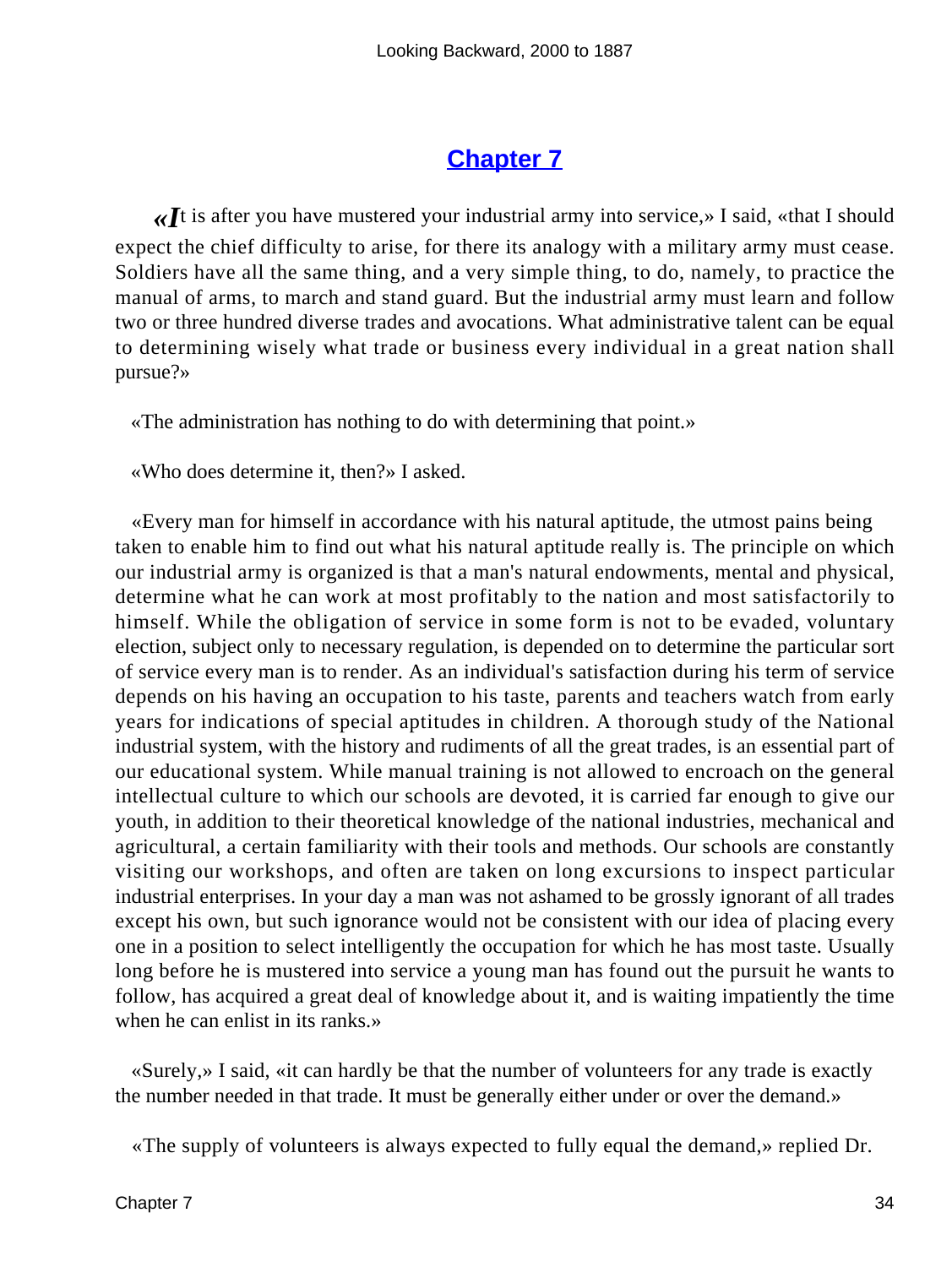Leete. «It is the business of the administration to see that this is the case. The rate of volunteering for each trade is closely watched. If there be a noticeably greater excess of volunteers over men needed in any trade, it is inferred that the trade offers greater attractions than others. On the other hand, if the number of volunteers for a trade tends to drop below the demand, it is inferred that it is thought more arduous. It is the business of the administration to seek constantly to equalize the attractions of the trades, so far as the conditions of labor in them are concerned, so that all trades shall be equally attractive to persons having natural tastes for them. This is done by making the hours of labor in different trades to differ according to their arduousness. The lighter trades, prosecuted under the most agreeable circumstances, have in this way the longest hours, while an arduous trade, such as mining, has very short hours. There is no theory, no a priori rule, by which the respective attractiveness of industries is determined. The administration, in taking burdens off one class of workers and adding them to other classes, simply follows the fluctuations of opinion among the workers themselves as indicated by the rate of volunteering. The principle is that no man's work ought to be, on the whole, harder for him than any other man's for him, the workers themselves to be the judges. There are no limits to the application of this rule. If any particular occupation is in itself so arduous or so oppressive that, in order to induce volunteers, the day's work in it had to be reduced to ten minutes, it would be done. If, even then, no man was willing to do it, it would remain undone. But of course, in point of fact, a moderate reduction in the hours of labor, or addition of other privileges, suffices to secure all needed volunteers for any occupation necessary to men. If, indeed, the unavoidable difficulties and dangers of such a necessary pursuit were so great that no inducement of compensating advantages would overcome men's repugnance to it, the administration would only need to take it out of the common order of occupations by declaring it `extra hazardous,' and those who pursued it especially worthy of the national gratitude, to be overrun with volunteers. Our young men are very greedy of honor, and do not let slip such opportunities. Of course you will see that dependence on the purely voluntary choice of avocations involves the abolition in all of anything like unhygienic conditions or special peril to life and limb. Health and safety are conditions common to all industries. The nation does not maim and slaughter its workmen by thousands, as did the private capitalists and corporations of your day.»

 «When there are more who want to enter a particular trade than there is room for, how do you decide between the applicants?» I inquired.

 «Preference is given to those who have acquired the most knowledge of the trade they wish to follow. No man, however, who through successive years remains persistent in his desire to show what he can do at any particular trade, is in the end denied an opportunity. Meanwhile, if a man cannot at first win entrance into the business he prefers, he has usually one or more alternative preferences, pursuits for which he has some degree of aptitude, although not the highest. Every one, indeed, is expected to study his aptitudes so as to have not only a first choice as to occupation, but a second or third, so that if, either at the outset of his career or subsequently, owing to the progress of invention or changes in demand, he is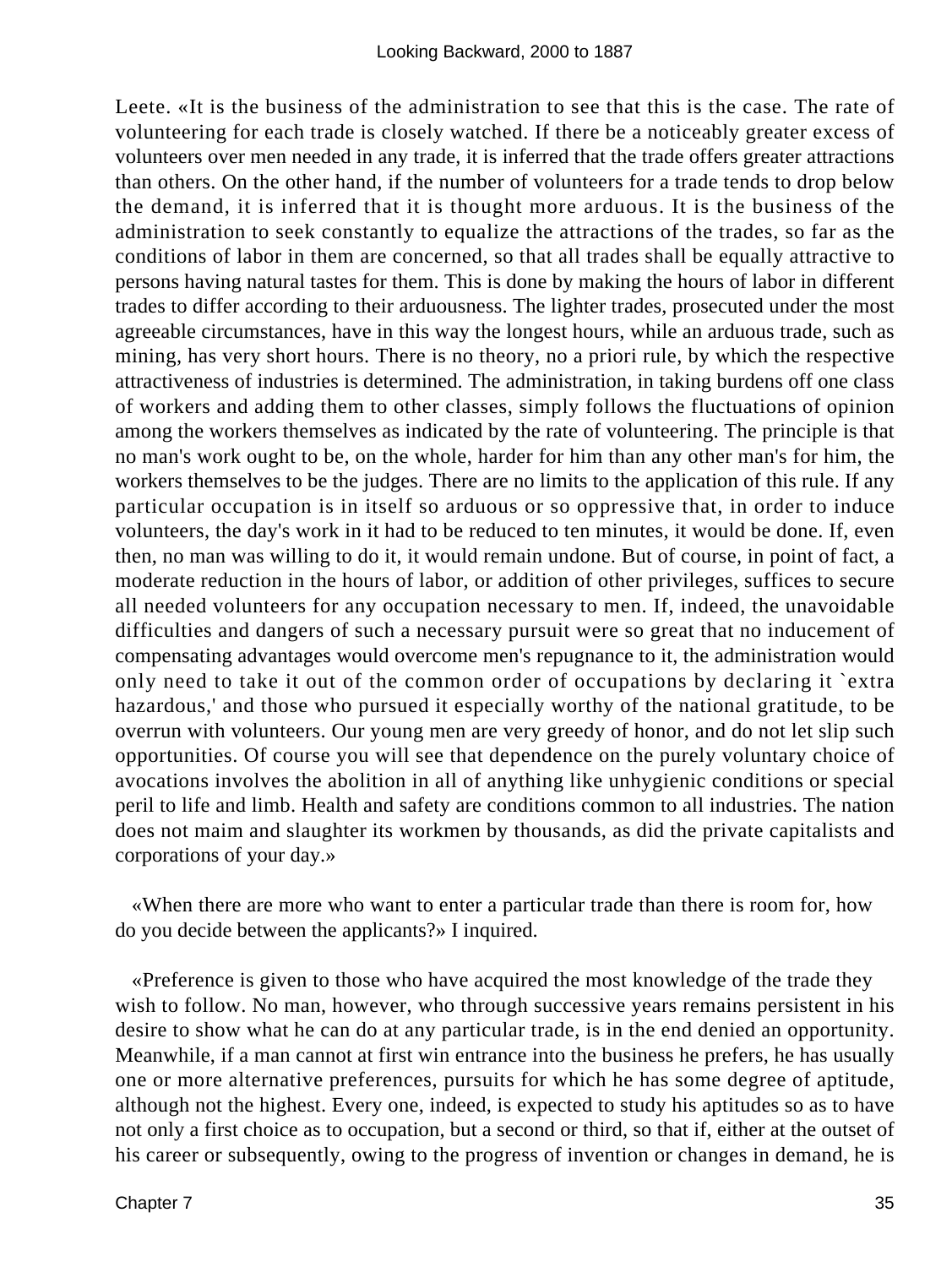unable to follow his first vocation, he can still find reasonably congenial employment. This principle of secondary choices as to occupation is quite important in our system. I should add, in reference to the counter−possibility of some sudden failure of volunteers in a particular trade, or some sudden necessity of an increased force, that the administration, while depending on the voluntary system for filling up the trades as a rule, holds always in reserve the power to call for special volunteers, or draft any force needed from any quarter. Generally, however, all needs of this sort can be met by details from the class of unskilled or common laborers.»

 «How is this class of common laborers recruited?» I asked. «Surely nobody voluntarily enters that.»

 «It is the grade to which all new recruits belong for the first three years of their service. It is not till after this period, during which he is assignable to any work at the discretion of his superiors, that the young man is allowed to elect a special avocation. These three years of stringent discipline none are exempt from, and very glad our young men are to pass from this severe school into the comparative liberty of the trades. If a man were so stupid as to have no choice as to occupation, he would simply remain a common laborer; but such cases, as you may suppose, are not common.»

 «Having once elected and entered on a trade or occupation,» I remarked, «I suppose he has to stick to it the rest of his life.»

 «Not necessarily,» replied Dr. Leete; «while frequent and merely capricious changes of occupation are not encouraged or even permitted, every worker is allowed, of course, under certain regulations and in accordance with the exigencies of the service, to volunteer for another industry which he thinks would suit him better than his first choice. In this case his application is received just as if he were volunteering for the first time, and on the same terms. Not only this, but a worker may likewise, under suitable regulations and not too frequently, obtain a transfer to an establishment of the same industry in another part of the country which for any reason he may prefer. Under your system a discontented man could indeed leave his work at will, but he left his means of support at the same time, and took his chances as to future livelihood. We find that the number of men who wish to abandon an accustomed occupation for a new one, and old friends and associations for strange ones, is small. It is only the poorer sort of workmen who desire to change even as frequently as our regulations permit. Of course transfers or discharges, when health demands them, are always given.»

 «As an industrial system, I should think this might be extremely efficient,» I said, «but I don't see that it makes any provision for the professional classes, the men who serve the nation with brains instead of hands. Of course you can't get along without the brain−workers. How, then, are they selected from those who are to serve as farmers and mechanics? That must require a very delicate sort of sifting process, I should say.»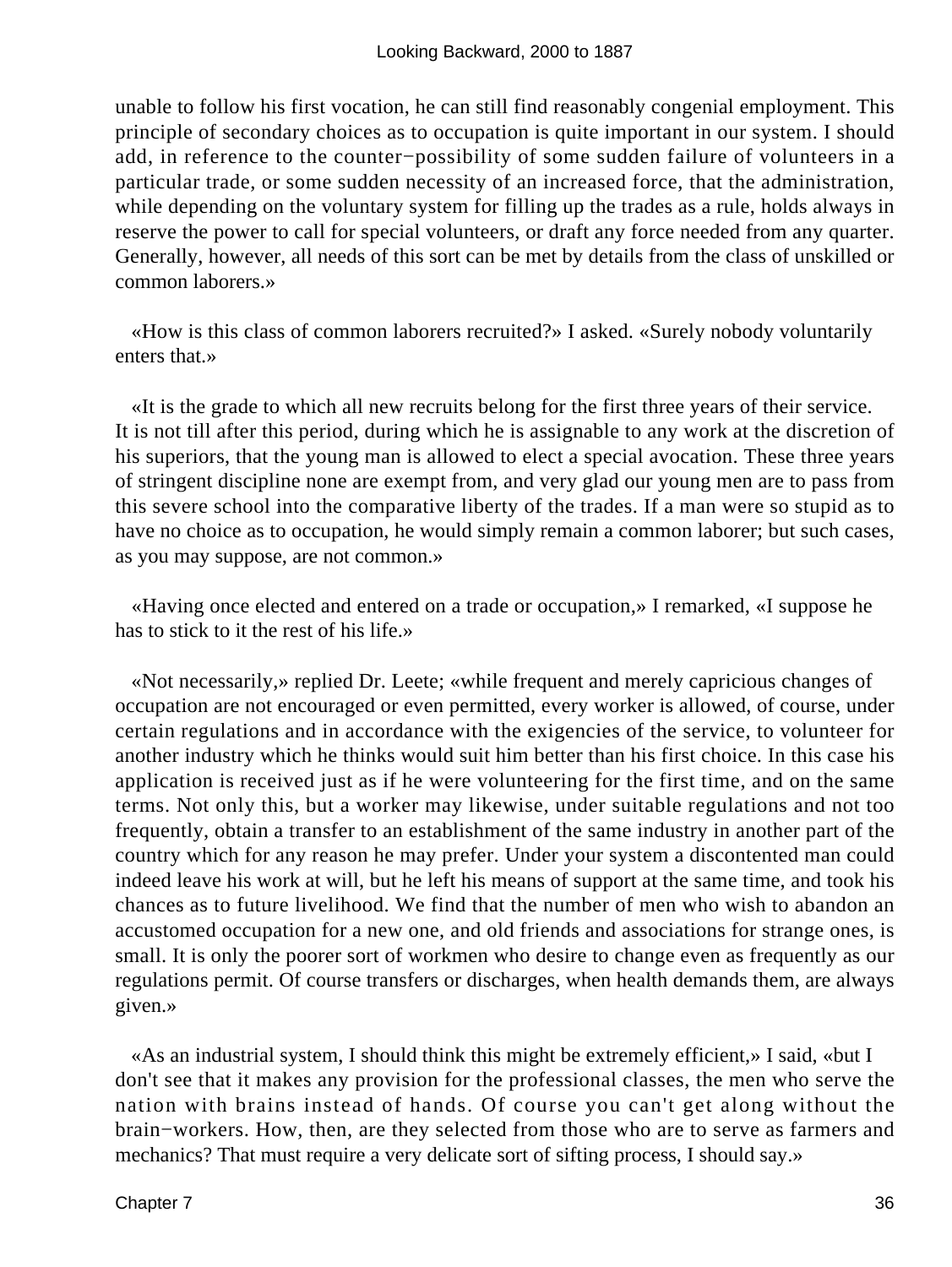«So it does,» replied Dr. Leete; «the most delicate possible test is needed here, and so we leave the question whether a man shall be a brain or hand worker entirely to him to settle. At the end of the term of three years as a common laborer, which every man must serve, it is for him to choose, in accordance to his natural tastes, whether he will fit himself for an art or profession, or be a farmer or mechanic. If he feels that he can do better work with his brains than his muscles, he finds every facility provided for testing the reality of his supposed bent, of cultivating it, and if fit of pursuing it as his avocation. The schools of technology, of medicine, of art, of music, of histrionics, and of higher liberal learning are always open to aspirants without condition.»

«Are not the schools flooded with young men whose only motive is to avoid work?»

Dr. Leete smiled a little grimly.

 «No one is at all likely to enter the professional schools for the purpose of avoiding work, I assure you,» he said. "They are intended for those with special aptitude for the branches they teach, and any one without it would find it easier to do double hours at his trade than try to keep up with the classes. Of course many honestly mistake their vocation, and, finding themselves unequal to the requirements of the schools, drop out and return to the industrial service; no discredit attaches to such persons, for the public policy is to encourage all to develop suspected talents which only actual tests can prove the reality of. The professional and scientific schools of your day depended on the patronage of their pupils for support, and the practice appears to have been common of giving diplomas to unfit persons, who afterwards found their way into the professions. Our schools are national institutions, and to have passed their tests is a proof of special abilities not to be questioned.

 «This opportunity for a professional training,» the doctor continued, «remains open to every man till the age of thirty is reached, after which students are not received, as there would remain too brief a period before the age of discharge in which to serve the nation in their professions. In your day young men had to choose their professions very young, and therefore, in a large proportion of instances, wholly mistook their vocations. It is recognized nowadays that the natural aptitudes of some are later than those of others in developing, and therefore, while the choice of profession may be made as early as twenty−four, it remains open for six years longer.»

 A question which had a dozen times before been on my lips now found utterance, a question which touched upon what, in my time, had been regarded the most vital difficulty in the way of any final settlement of the industrial problem. «It is an extraordinary thing,» I said, «that you should not yet have said a word about the method of adjusting wages. Since the nation is the sole employer, the government must fix the rate of wages and determine just how much everybody shall earn, from the doctors to the diggers. All I can say is, that this plan would never have worked with us, and I don't see how it can now unless human nature has changed. In my day, nobody was satisfied with his wages or salary. Even if he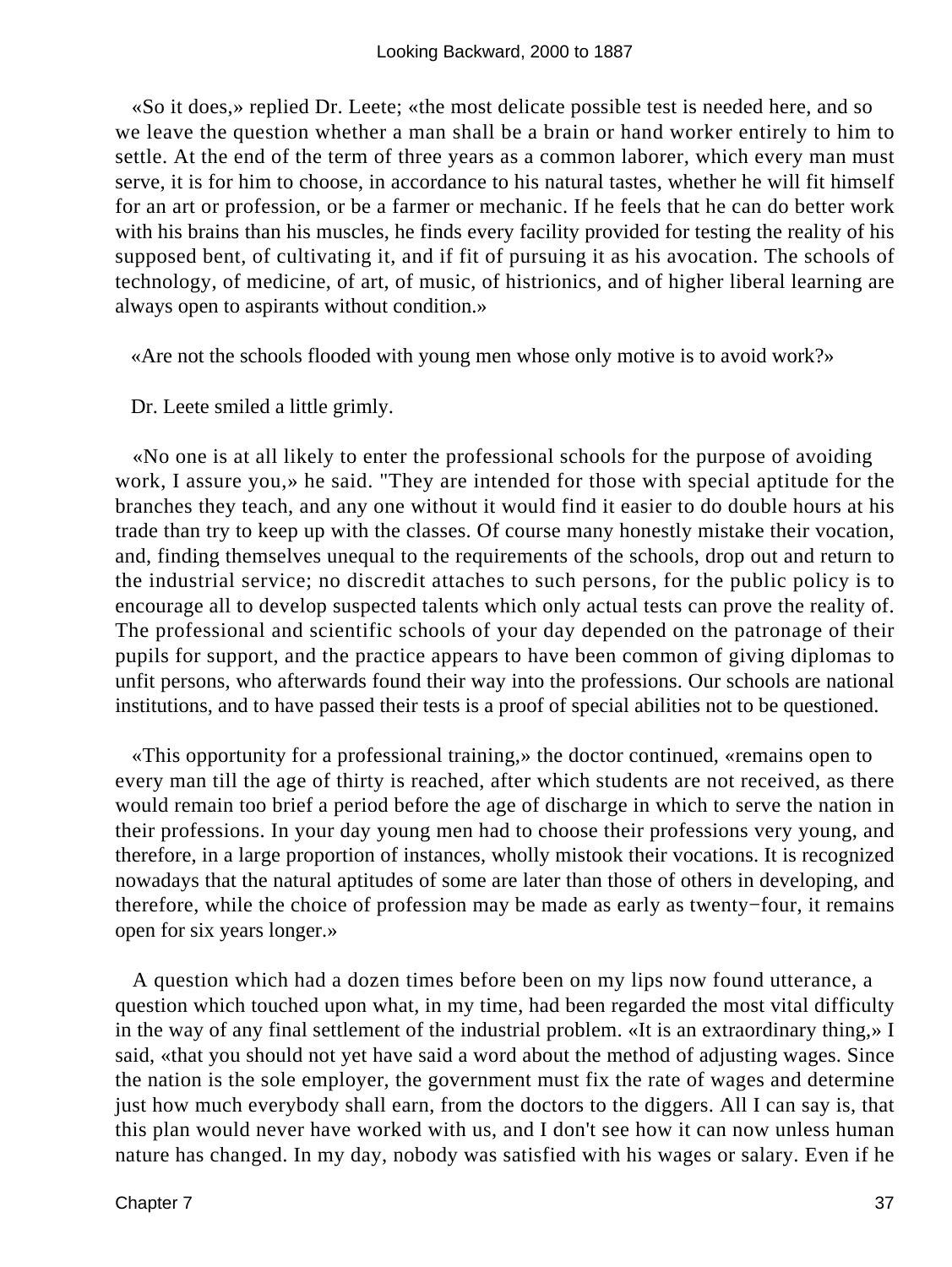felt he received enough, he was sure his neighbor had too much, which was as bad. If the universal discontent on this subject, instead of being dissipated in curses and strikes directed against innumerable employers, could have been concentrated upon one, and that the government, the strongest ever devised would not have seen two pay days.»

Dr. Leete laughed heartily.

 «Very true, very true,» he said, «a general strike would most probably have followed the first pay day, and a strike directed against a government is a revolution.»

 «How, then, do you avoid a revolution every pay day?» if demanded. «Has some prodigious philosopher devised a new system of calculus satisfactory to all for determining the exact and comparative value of all sorts of service, whether by brawn or brain, by hand or voice, by ear or eye? Or has human nature itself changed, so that no man looks upon his own things but `every man on the things of his neighbor'? One or the other of these events must be the explanation.»

 «Neither one nor the other, however, is,» was my host's laughing response. «And now, Mr. West,» he continued, «you must remember that you are my patient as well as my guest, and permit me to prescribe sleep for you before we have any more conversation. It is after three o'clock.»

«The prescription is, no doubt, a wise one,» I said; «I only hope it can be filled.»

 «I will see to that,» the doctor replied, and he did, for he gave me a wineglass of something or other which sent me to sleep as soon as my head touched the pillow.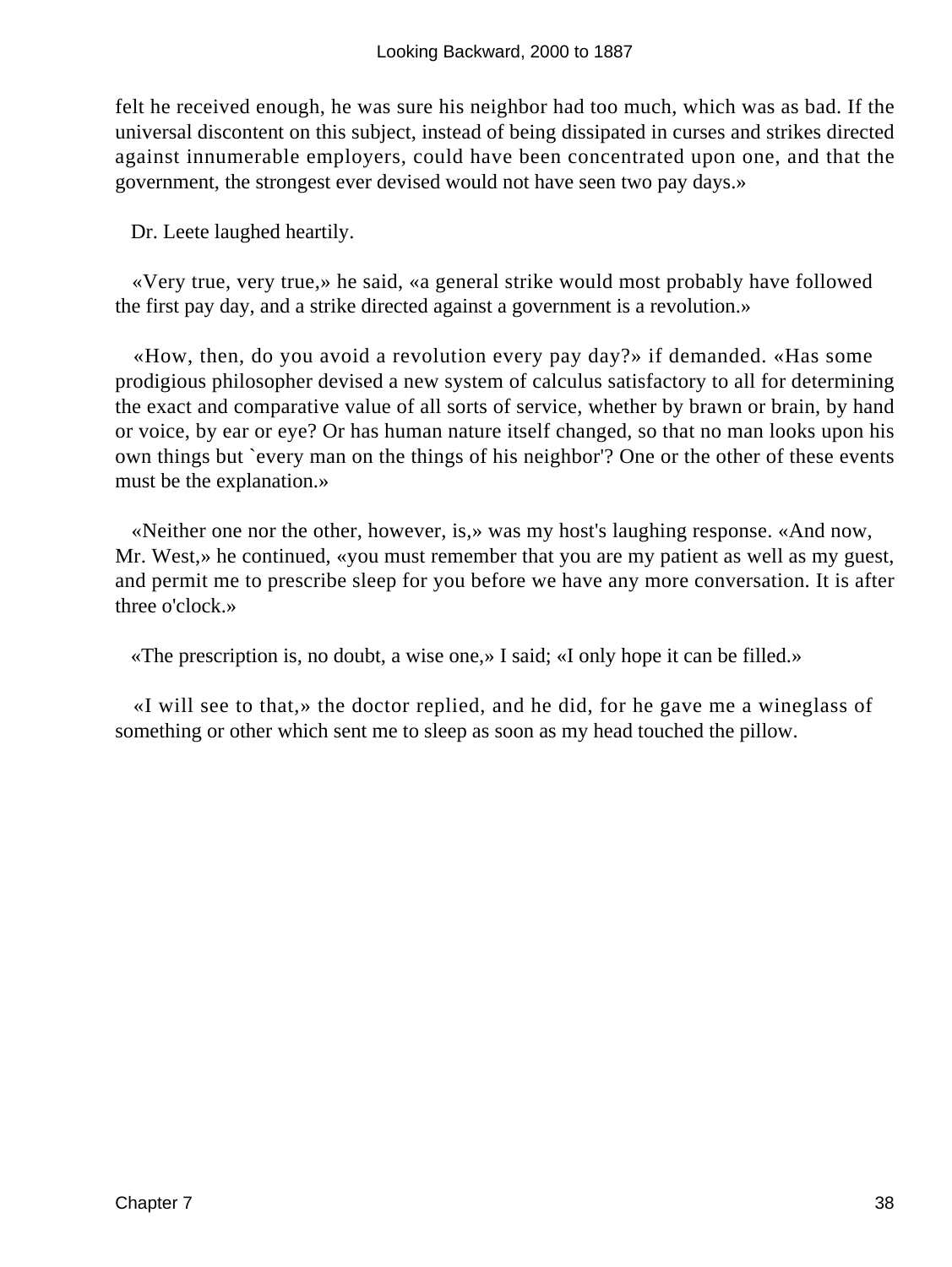#### **[Chapter 8](#page-163-0)**

**When** I awoke I felt greatly refreshed, and lay a considerable time in a dozing state, enjoying the sensation of bodily comfort. The experiences of the day previous, my waking to find myself in the year 2000, the sight of the new Boston, my host and his family, and the wonderful things I had heard, were a blank in my memory. I thought I was in my bed−chamber at home, and the half−dreaming, half−waking fancies which passed before my mind related to the incidents and experiences of my former life. Dreamily I reviewed the incidents of Decoration Day, my trip in company with Edith and her parents to Mount Auburn, and my dining with them on our return to the city. I recalled how extremely well Edith had looked, and from that fell to thinking of our marriage; but scarcely had my imagination begun to develop this delightful theme than my waking dream was cut short by the recollection of the letter I had received the night before from the builder announcing that the new strikes might postpone indefinitely the completion of the new house. The chagrin which this recollection brought with it effectually roused me. I remembered that I had an appointment with the builder at eleven o'clock, to discuss the strike, and opening my eyes, looked up at the clock at the foot of my bed to see what time it was. But no clock met my glance, and what was more, I instantly perceived that I was not in my room. Starting up on my couch, I stared wildly round the strange apartment.

 I think it must have been many seconds that I sat up thus in bed staring about, without being able to regain the clew to my personal identity. I was no more able to distinguish myself from pure being during those moments than we may suppose a soul in the rough to be before it has received the ear−marks, the individualizing touches which make it a person. Strange that the sense of this inability should be such anguish! but so we are constituted. There are no words for the mental torture I endured during this helpless, eyeless groping for myself in a boundless void. No other experience of the mind gives probably anything like the sense of absolute intellectual arrest from the loss of a mental fulcrum, a starting point of thought, which comes during such a momentary obscuration of the sense of one's identity. I trust I may never know what it is again.

 I do not know how long this condition had lasted – it seemed an interminable time – when, like a flash, the recollection of everything came back to me. I remembered who and where I was, and how I had come here, and that these scenes as of the life of yesterday which had been passing before my mind concerned a generation long, long ago mouldered to dust. Leaping from bed, I stood in the middle of the room clasping my temples with all my might between my hands to keep them from bursting. Then I fell prone on the couch, and, burying my face in the pillow, lay without motion. The reaction which was inevitable, from the mental elation, the fever of the intellect that had been the first effect of my tremendous experience, had arrived. The emotional crisis which had awaited the full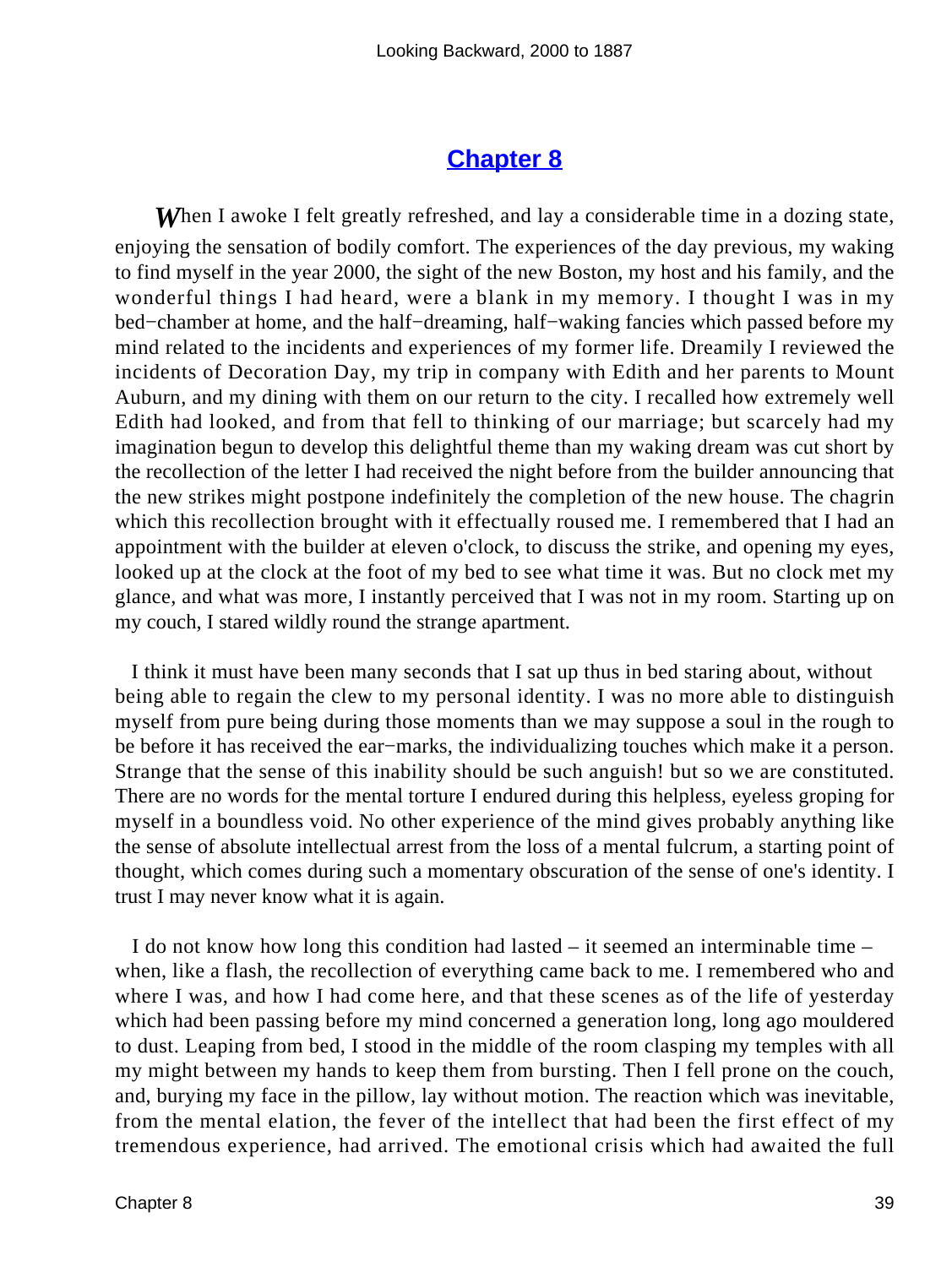realization of my actual position, and all that it implied, was upon me, and with set teeth and laboring chest, gripping the bedstead with frenzied strength, I lay there and fought for my sanity. In my mind, all had broken loose, habits of feeling, associations of thought, ideas of persons and things, all had dissolved and lost coherence and were seething together in apparently irretrievable chaos. There were no rallying points, nothing was left stable. There only remained the will, and was any human will strong enough to say to such a weltering sea, «Peace, be still»? I dared not think. Every effort to reason upon what had befallen me, and realize what it implied, set up an intolerable swimming of the brain. The idea that I was two persons, that my identity was double, began to fascinate me with its simple solution of my experience.

 I knew that I was on the verge of losing my mental balance. If I lay there thinking, I was doomed. Diversion of some sort I must have, at least the diversion of physical exertion. I sprang up, and, hastily dressing, opened the door of my room and went down−stairs. The hour was very early, it being not yet fairly light, and I found no one in the lower part of the house. There was a hat in the hall, and, opening the front door, which was fastened with a slightness indicating that burglary was not among the perils of the modern Boston, I found myself on the street. For two hours I walked or ran through the streets of the city, visiting most quarters of the peninsular part of the town. None but an antiquarian who knows something of the contrast which the Boston of today offers to the Boston of the nineteenth century can begin to appreciate what a series of bewildering surprises I underwent during that time. Viewed from the house−top the day before, the city had indeed appeared strange to me, but that was only in its general aspect. How complete the change had been I first realized now that I walked the streets. The few old landmarks which still remained only intensified this effect, for without them I might have imagined myself in a foreign town. A man may leave his native city in childhood, and return fifty years later, perhaps, to find it transformed in many features. He is astonished, but he is not bewildered. He is aware of a great lapse of time, and of changes likewise occurring in himself meanwhile. He but dimly recalls the city as he knew it when a child. But remember that there was no sense of any lapse of time with me. So far as my consciousness was concerned, it was but yesterday, but a few hours, since I had walked these streets in which scarcely a feature had escaped a complete metamorphosis. The mental image of the old city was so fresh and strong that it did not yield to the impression of the actual city, but contended with it, so that it was first one and then the other which seemed the more unreal. There was nothing I saw which was not blurred in this way, like the faces of a composite photograph.

 Finally, I stood again at the door of the house from which I had come out. My feet must have instinctively brought me back to the site of my old home, for I had no clear idea of returning thither. It was no more homelike to me than any other spot in this city of a strange generation, nor were its inmates less utterly and necessarily strangers than all the other men and women now on the earth. Had the door of the house been locked, I should have been reminded by its resistance that I had no object in entering, and turned away, but it yielded to my hand, and advancing with uncertain steps through the hall, I entered one of the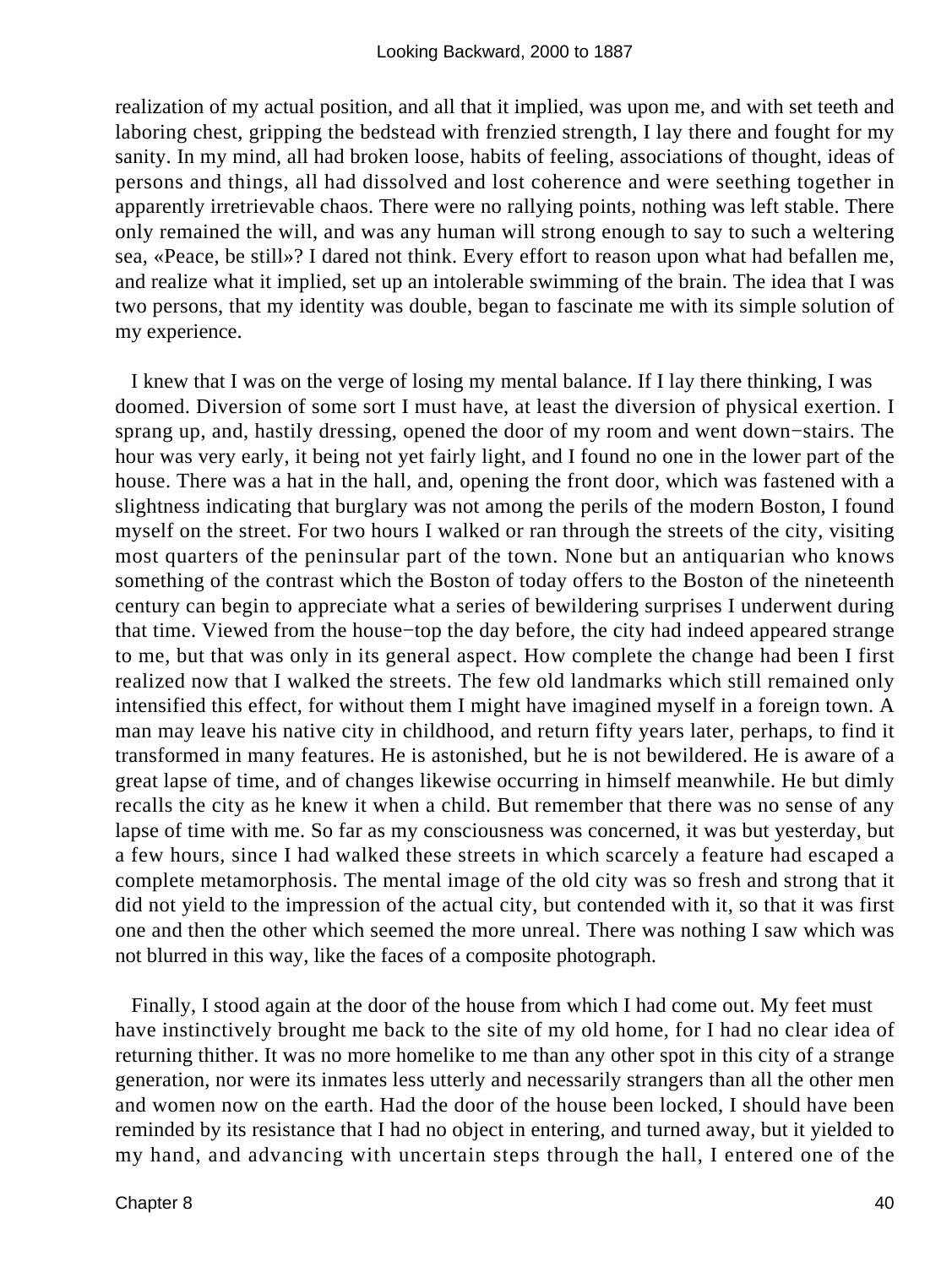apartments opening from it. Throwing myself into a chair, I covered my burning eyeballs with my hands to shut out the horror of strangeness. My mental confusion was so intense as to produce actual nausea. The anguish of those moments, during which my brain seemed melting, or the abjectness of my sense of helplessness, how can I describe? In my despair I groaned aloud. I began to feel that unless some help should come I was about to lose my mind. And just then it did come. I heard the rustle of drapery, and looked up. Edith Leete was standing before me. Her beautiful face was full of the most poignant sympathy.

 «Oh, what is the matter, Mr. West?» she said. «I was here when you came in. I saw how dreadfully distressed you looked, and when I heard you groan, I could not keep silent. What has happened to you? Where have you been? Can't I do something for you?»

 Perhaps she involuntarily held out her hands in a gesture of compassion as she spoke. At any rate I had caught them in my own and was clinging to them with an impulse as instinctive as that which prompts the drowning man to seize upon and cling to the rope which is thrown him as he sinks for the last time. As I looked up into her compassionate face and her eyes moist with pity, my brain ceased to whirl. The tender human sympathy which thrilled in the soft pressure of her fingers had brought me the support I needed. Its effect to calm and soothe was like that of some wonder−working elixir.

 «God bless you,» I said, after a few moments. «He must have sent you to me just now. I think I was in danger of going crazy if you had not come.» At this the tears came into her eyes.

 «Oh, Mr. West!» she cried. «How heartless you must have thought us! How could we leave you to yourself so long! But it is over now, is it not? You are better, surely.»

«Yes,» I said, «thanks to you. If you will not go away quite yet, I shall be myself soon.»

 «Indeed I will not go away,» she said, with a little quiver of her face, more expressive of her sympathy than a volume of words. «You must not think us so heartless as we seemed in leaving you so by yourself. I scarcely slept last night, for thinking how strange your waking would be this morning; but father said you would sleep till late. He said that it would be better not to show too much sympathy with you at first, but to try to divert your thoughts and make you feel that you were among friends.»

 «You have indeed made me feel that,» I answered. «But you see it is a good deal of a jolt to drop a hundred years, and although I did not seem to feel it so much last night, I have had very odd sensations this morning.» While I held her hands and kept my eyes on her face, I could already even jest a little at my plight.

 «No one thought of such a thing as your going out in the city alone so early in the morning,» she went on. «Oh, Mr. West, where have you been?»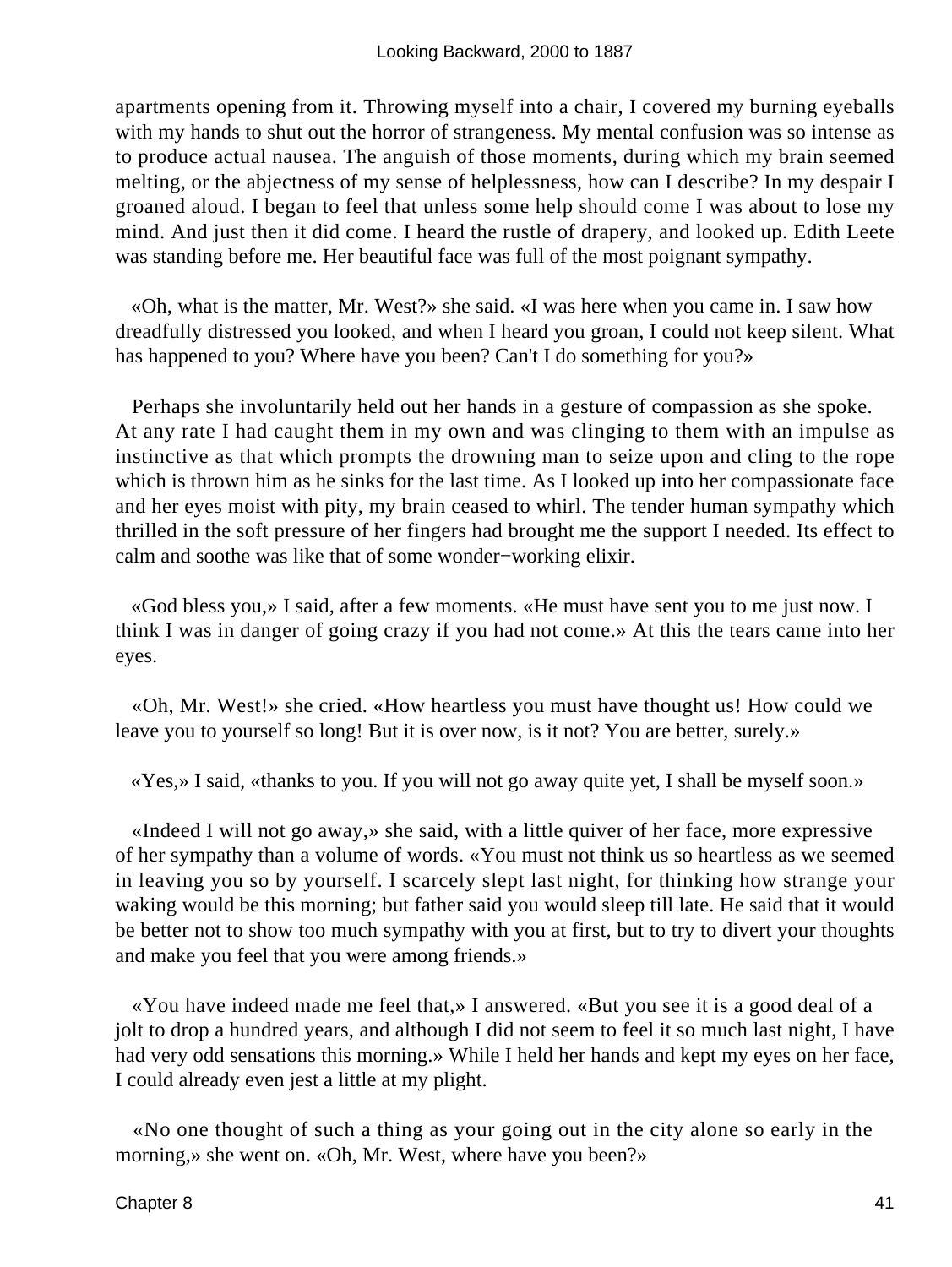Then I told her of my morning's experience, from my first waking till the moment I had looked up to see her before me, just as I have told it here. She was overcome by distressful pity during the recital, and, though I had released one of her hands, did not try to take from me the other, seeing, no doubt, how much good it did me to hold it. «I can think a little what this feeling must have been like,» she said. «It must have been terrible. And to think you were left alone to struggle with it! Can you ever forgive us?»

«But it is gone now. You have driven it quite away for the present,» I said.

«You will not let it return again,» she queried anxiously.

 «I can't quite say that,» I replied. «It might be too early to say that, considering how strange everything will still be to me.»

 «But you will not try to contend with it alone again, at least,» she persisted. «Promise that you will come to us, and let us sympathize with you, and try to help you. Perhaps we can't do much, but it will surely be better than to try to bear such feelings alone.»

«I will come to you if you will let me,» I said.

 «Oh yes, yes, I beg you will,» she said eagerly. «I would do anything to help you that I could.»

«All you need do is to be sorry for me, as you seem to be now,» I replied.

 «It is understood, then,» she said, smiling with wet eyes, «that you are to come and tell me next time, and not run all over Boston among strangers.»

 This assumption that we were not strangers seemed scarcely strange, so near within these few minutes had my trouble and her sympathetic tears brought us.

 «I will promise, when you come to me,» she added, with an expression of charming archness, passing, as she continued, into one of enthusiasm, «to seem as sorry for you as you wish, but you must not for a moment suppose that I am really sorry for you at all, or that I think you will long be sorry for yourself. I know, as well as I know that the world now is heaven compared with what it was in your day, that the only feeling you will have after a little while will be one of thankfulness to God that your life in that age was so strangely cut off, to be returned to you in this.»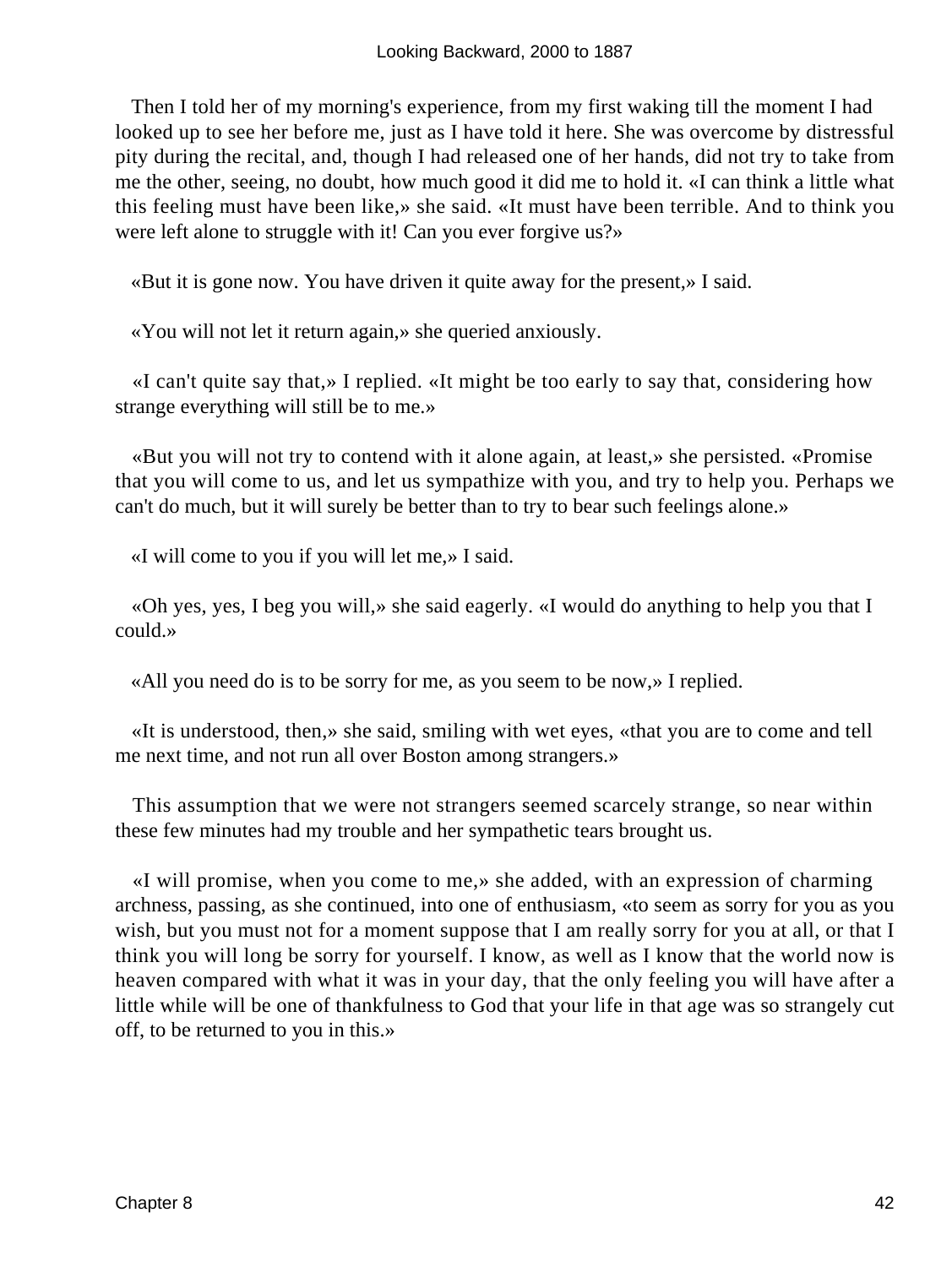# **[Chapter 9](#page-163-0)**

**D**r. and Mrs. Leete were evidently not a little startled to learn, when they presently appeared, that I had been all over the city alone that morning, and it was apparent that they were agreeably surprised to see that I seemed so little agitated after the experience.

 «Your stroll could scarcely have failed to be a very interesting one,» said Mrs. Leete, as we sat down to table soon after. «You must have seen a good many new things.»

 «I saw very little that was not new,» I replied. «But I think what surprised me as much as anything was not to find any stores on Washington Street, or any banks on State. What have you done with the merchants and bankers? Hung them all, perhaps, as the anarchists wanted to do in my day?»

 «Not so bad as that,» replied Dr. Leete. «We have simply dispensed with them. Their functions are obsolete in the modern world.»

«Who sells you things when you want to buy them?» I inquired.

 «There is neither selling nor buying nowadays; the distribution of goods is effected in another way. As to the bankers, having no money we have no use for those gentry.»

 «Miss Leete,» said I, turning to Edith, «I am afraid that your father is making sport of me. I don't blame him, for the temptation my innocence offers must be extraordinary. But, really, there are limits to my credulity as to possible alterations in the social system.»

«Father has no idea of jesting, I am sure,» she replied, with a reassuring smile.

 The conversation took another turn then, the point of ladies' fashions in the nineteenth century being raised, if I remember rightly, by Mrs. Leete, and it was not till after breakfast, when the doctor had invited me up to the house−top, which appeared to be a favorite resort of his, that he recurred to the subject.

 «You were surprised,» he said, «at my saying that we got along without money or trade, but a moment's reflection will show that trade existed and money was needed in your day simply because the business of production was left in private hands, and that, consequently, they are superfluous now.»

«I do not at once see how that follows,» I replied.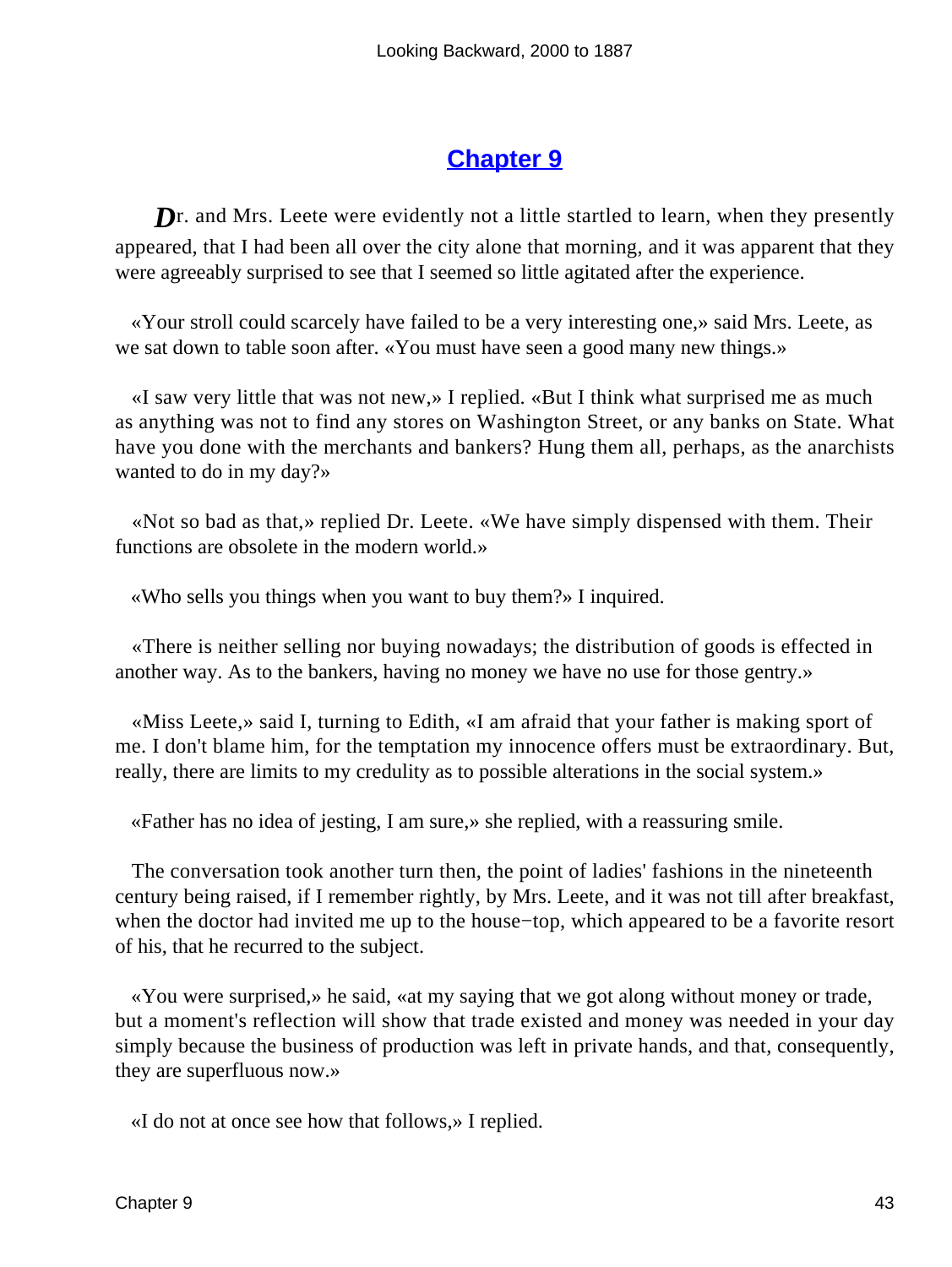«It is very simple,» said Dr. Leete. «When innumerable different and independent persons produced the various things needful to life and comfort, endless exchanges between individuals were requisite in order that they might supply themselves with what they desired. These exchanges constituted trade, and money was essential as their medium. But as soon as the nation became the sole producer of all sorts of commodities, there was no need of exchanges between individuals that they might get what they required. Everything was procurable from one source, and nothing could be procured anywhere else. A system of direct distribution from the national storehouses took the place of trade, and for this money was unnecessary.»

«How is this distribution managed?» I asked.

 «On the simplest possible plan,» replied Dr. Leete. "A credit corresponding to his share of the annual product of the nation is given to every citizen on the public books at the beginning of each year, and a credit card issued him with which he procures at the public storehouses, found in every community, whatever he desires whenever he desires it. This arrangement, you will see, totally obviates the necessity for business transactions of any sort between individuals and consumers. Perhaps you would like to see what our credit cards are like.

 «You observe,» he pursued as I was curiously examining the piece of pasteboard he gave me, «that this card is issued for a certain number of dollars. We have kept the old word, but not the substance. The term, as we use it, answers to no real thing, but merely serves as an algebraical symbol for comparing the values of products with one another. For this purpose they are all priced in dollars and cents, just as in your day. The value of what I procure on this card is checked off by the clerk, who pricks out of these tiers of squares the price of what I order.»

 «If you wanted to buy something of your neighbor, could you transfer part of your credit to him as consideration?» I inquired.

 «In the first place,» replied Dr. Leete, «our neighbors have nothing to sell us, but in any event our credit would not be transferable, being strictly personal. Before the nation could even think of honoring any such transfer as you speak of, it would be bound to inquire into all the circumstances of the transaction, so as to be able to guarantee its absolute equity. It would have been reason enough, had there been no other, for abolishing money, that its possession was no indication of rightful title to it. In the hands of the man who had stolen it or murdered for it, it was as good as in those which had earned it by industry. People nowadays interchange gifts and favors out of friendship, but buying and selling is considered absolutely inconsistent with the mutual benevolence and disinterestedness which should prevail between citizens and the sense of community of interest which supports our social system. According to our ideas, buying and selling is essentially anti−social in all its tendencies. It is an education in self−seeking at the expense of others, and no society whose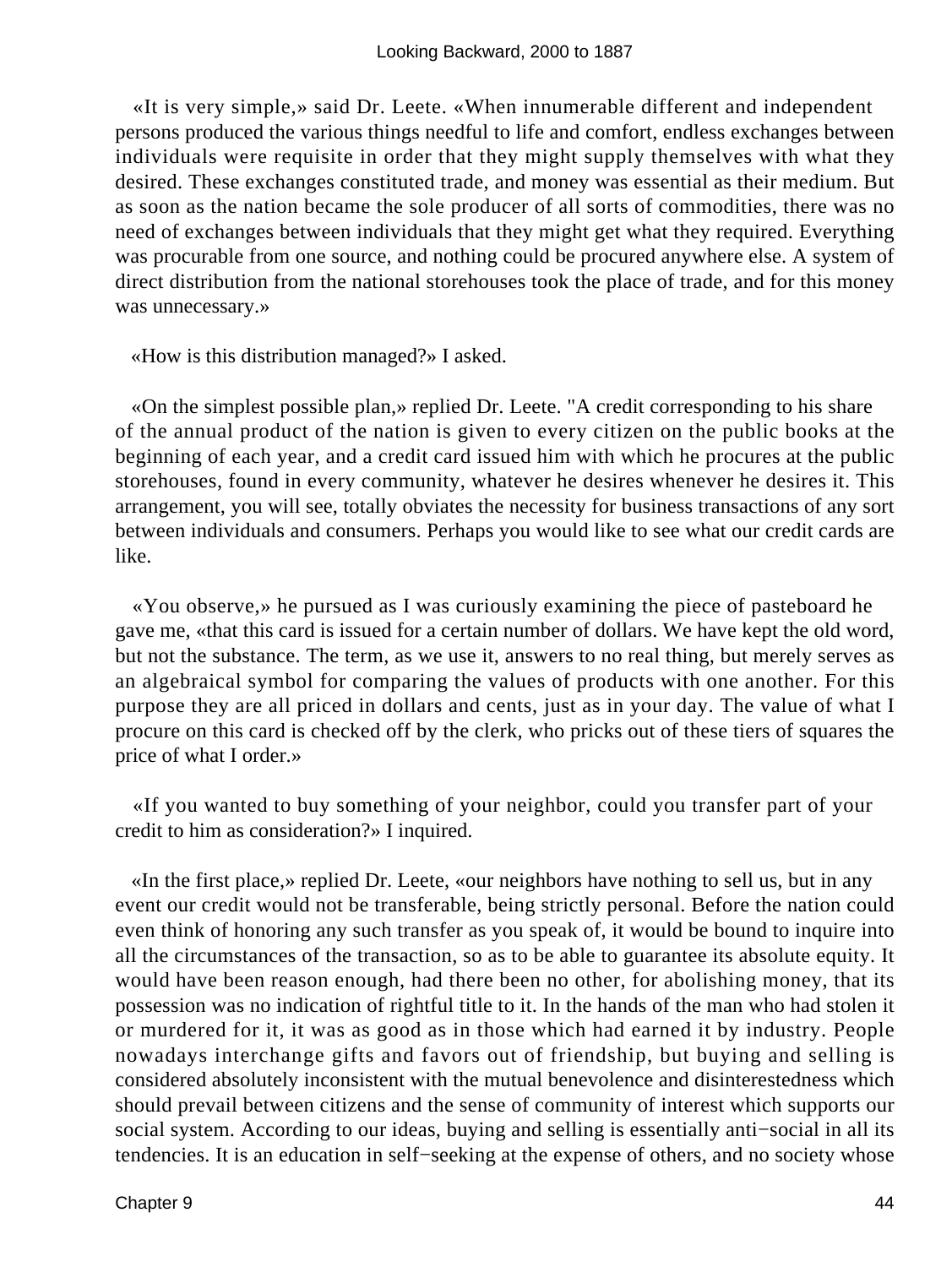citizens are trained in such a school can possibly rise above a very low grade of civilization.»

«What if you have to spend more than your card in any one year?» I asked.

 «The provision is so ample that we are more likely not to spend it all,» replied Dr. Leete. «But if extraordinary expenses should exhaust it, we can obtain a limited advance on the next year's credit, though this practice is not encouraged, and a heavy discount is charged to check it. Of course if a man showed himself a reckless spendthrift he would receive his allowance monthly or weekly instead of yearly, or if necessary not be permitted to handle it all.»

«If you don't spend your allowance, I suppose it accumulates?»

 «That is also permitted to a certain extent when a special outlay is anticipated. But unless notice to the contrary is given, it is presumed that the citizen who does not fully expend his credit did not have occasion to do so, and the balance is turned into the general surplus.»

«Such a system does not encourage saving habits on the part of citizens,» I said.

 «It is not intended to,» was the reply. «The nation is rich, and does not wish the people to deprive themselves of any good thing. In your day, men were bound to lay up goods and money against coming failure of the means of support and for their children. This necessity made parsimony a virtue. But now it would have no such laudable object, and, having lost its utility, it has ceased to be regarded as a virtue. No man any more has any care for the morrow, either for himself or his children, for the nation guarantees the nurture, education, and comfortable maintenance of every citizen from the cradle to the grave.»

 «That is a sweeping guarantee!» I said. «What certainty can there be that the value of a man's labor will recompense the nation for its outlay on him? On the whole, society may be able to support all its members, but some must earn less than enough for their support, and others more; and that brings us back once more to the wages question, on which you have hitherto said nothing. It was at just this point, if you remember, that our talk ended last evening; and I say again, as I did then, that here I should suppose a national industrial system like yours would find its main difficulty. How, I ask once more, can you adjust satisfactorily the comparative wages or remuneration of the multitude of avocations, so unlike and so incommensurable, which are necessary for the service of society? In our day the market rate determined the price of labor of all sorts, as well as of goods. The employer paid as little as he could, and the worker got as much. It was not a pretty system ethically, I admit; but it did, at least, furnish us a rough and ready formula for settling a question which must be settled ten thousand times a day if the world was ever going to get forward. There seemed to us no other practicable way of doing it.»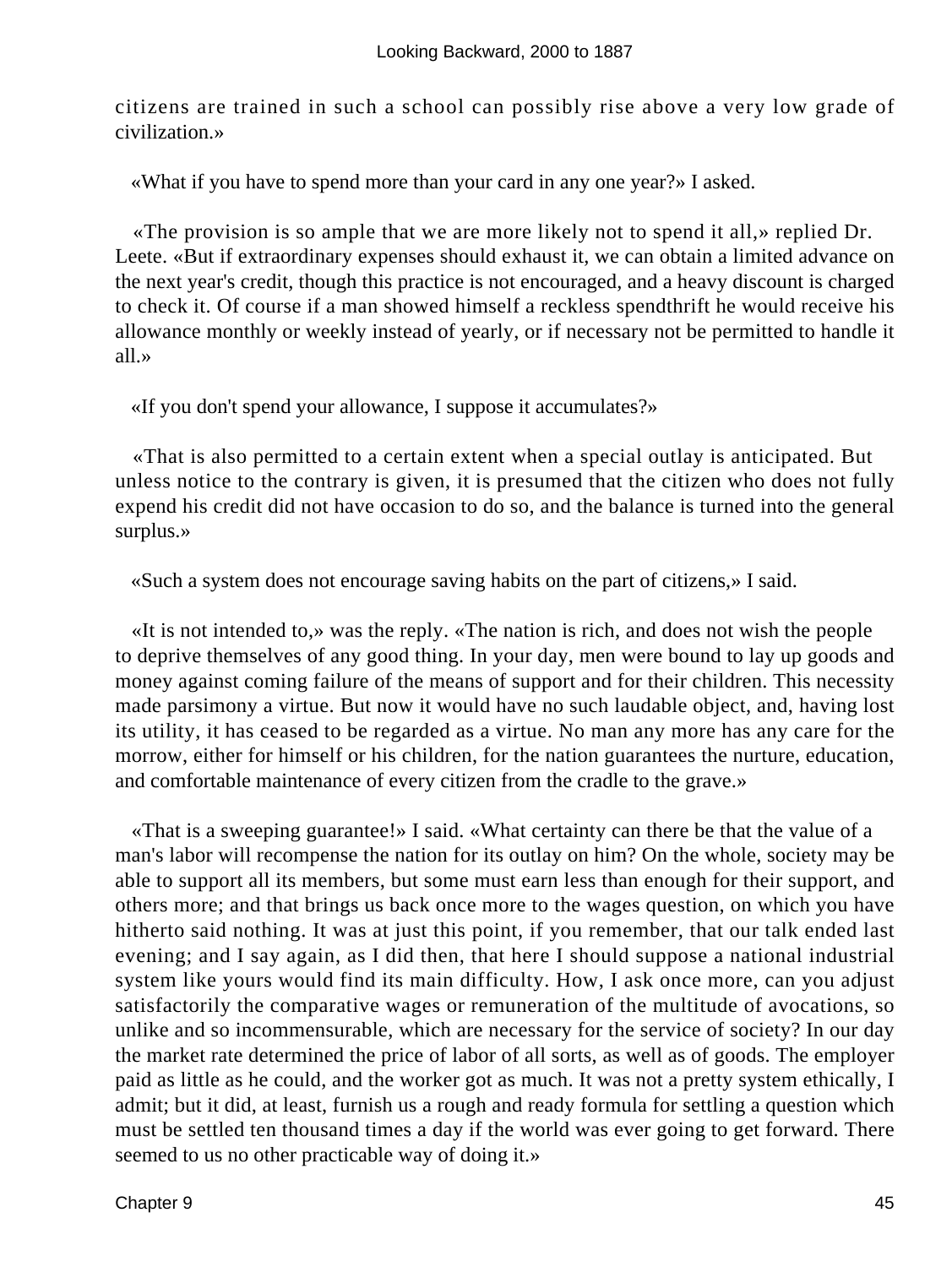«Yes,» replied Dr. Leete, «it was the only practicable way under a system which made the interests of every individual antagonistic to those of every other; but it would have been a pity if humanity could never have devised a better plan, for yours was simply the application to the mutual relations of men of the devil's maxim, `Your necessity is my opportunity.' The reward of any service depended not upon its difficulty, danger, or hardship, for throughout the world it seems that the most perilous, severe, and repulsive labor was done by the worst paid classes; but solely upon the strait of those who needed the service.»

 «All that is conceded,» I said. «But, with all its defects, the plan of settling prices by the market rate was a practical plan; and I cannot conceive what satisfactory substitute you can have devised for it. The government being the only possible employer, there is of course no labor market or market rate. Wages of all sorts must be arbitrarily fixed by the government. I cannot imagine a more complex and delicate function than that must be, or one, however performed, more certain to breed universal dissatisfaction.»

 «I beg your pardon,» replied Dr. Leete, «but I think you exaggerate the difficulty. Suppose a board of fairly sensible men were charged with settling the wages for all sorts of trades under a system which, like ours, guaranteed employment to all, while permitting the choice of avocations. Don't you see that, however unsatisfactory the first adjustment might be, the mistakes would soon correct themselves? The favored trades would have too many volunteers, and those discriminated against would lack them till the errors were set right. But this is aside from the purpose, for, though this plan would, I fancy, be practicable enough, it is no part of our system.»

«How, then, do you regulate wages?» I once more asked.

 Dr. Leete did not reply till after several moments of meditative silence. «I know, of course,» he finally said, «enough of the old order of things to understand just what you mean by that question; and yet the present order is so utterly different at this point that I am a little at loss how to answer you best. You ask me how we regulate wages; I can only reply that there is no idea in the modern social economy which at all corresponds with what was meant by wages in your day.»

 «I suppose you mean that you have no money to pay wages in,» said I. «But the credit given the worker at the government storehouse answers to his wages with us. How is the amount of the credit given respectively to the workers in different lines determined? By what title does the individual claim his particular share? What is the basis of allotment?»

 «His title,» replied Dr. Leete, «is his humanity. The basis of his claim is the fact that he is a man.»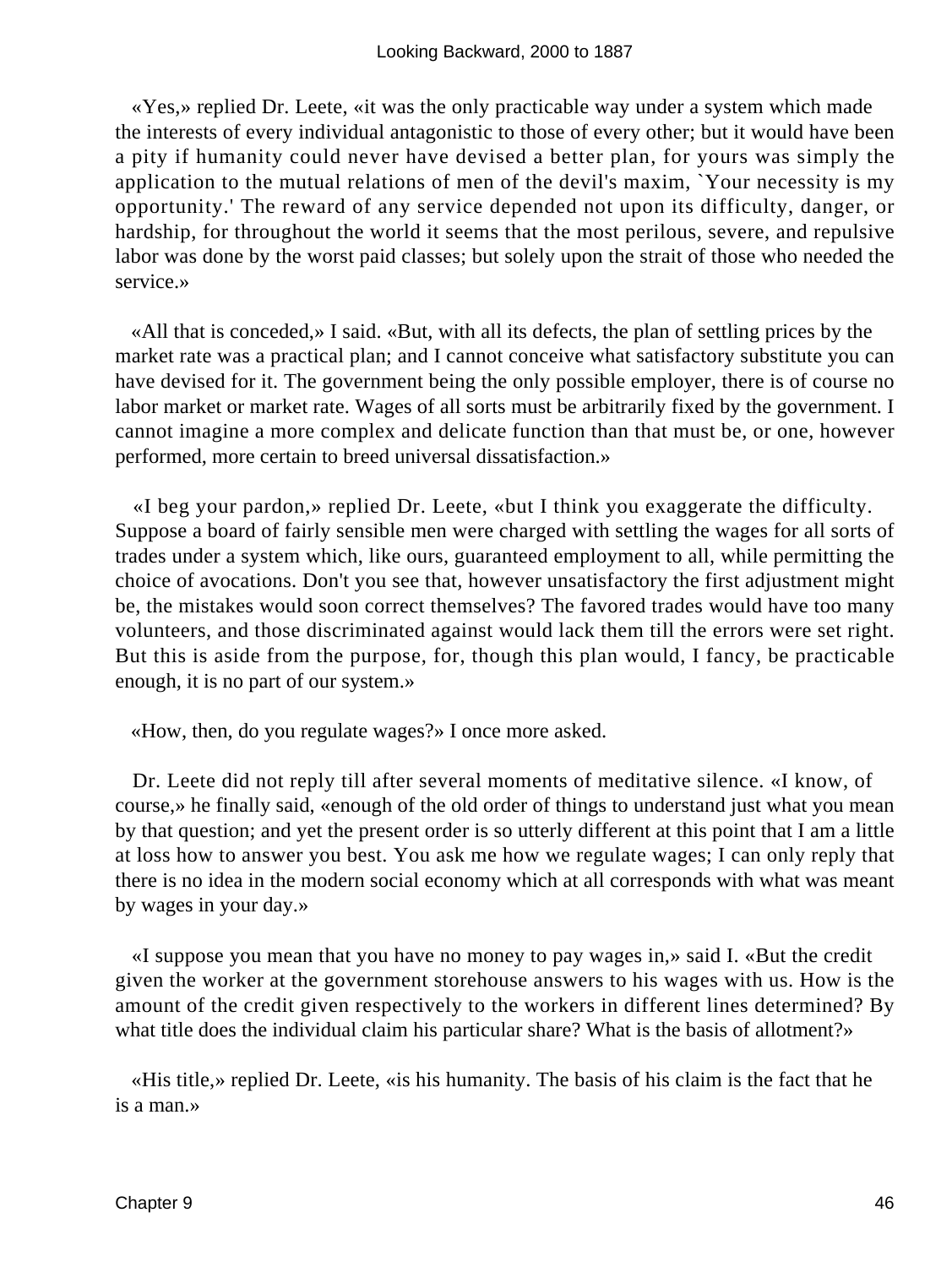«The fact that he is a man!» I repeated, incredulously. «Do you possibly mean that all have the same share?»

«Most assuredly.»

 The readers of this book never having practically known any other arrangement, or perhaps very carefully considered the historical accounts of former epochs in which a very different system prevailed, cannot be expected to appreciate the stupor of amazement into which Dr. Leete's simple statement plunged me.

 «You see,» he said, smiling, «that it is not merely that we have no money to pay wages in, but, as I said, we have nothing at all answering to your idea of wages.»

 By this time I had pulled myself together sufficiently to voice some of the criticisms which, man of the nineteenth century as I was, came uppermost in my mind, upon this to me astounding arrangement. «Some men do twice the work of others!» I exclaimed. «Are the clever workmen content with a plan that ranks them with the indifferent?»

 «We leave no possible ground for any complaint of injustice,» replied Dr. Leete, «by requiring precisely the same measure of service from all.»

«How can you do that, I should like to know, when no two men's powers are the same?»

 «Nothing could be simpler,» was Dr. Leete's reply. «We require of each that he shall make the same effort; that is, we demand of him the best service it is in his power to give.»

 «And supposing all do the best they can,» I answered, «the amount of the product resulting is twice greater from one man than from another.»

 «Very true,» replied Dr. Leete; «but the amount of the resulting product has nothing whatever to do with the question, which is one of desert. Desert is a moral question, and the amount of the product a material quantity. It would be an extraordinary sort of logic which should try to determine a moral question by a material standard. The amount of the effort alone is pertinent to the question of desert. All men who do their best, do the same. A man's endowments, however godlike, merely fix the measure of his duty. The man of great endowments who does not do all he might, though he may do more than a man of small endowments who does his best, is deemed a less deserving worker than the latter, and dies a debtor to his fellows. The Creator sets men's tasks for them by the faculties he gives them; we simply exact their fulfillment.»

 «No doubt that is very fine philosophy,» I said; «nevertheless it seems hard that the man who produces twice as much as another, even if both do their best, should have only the same share.»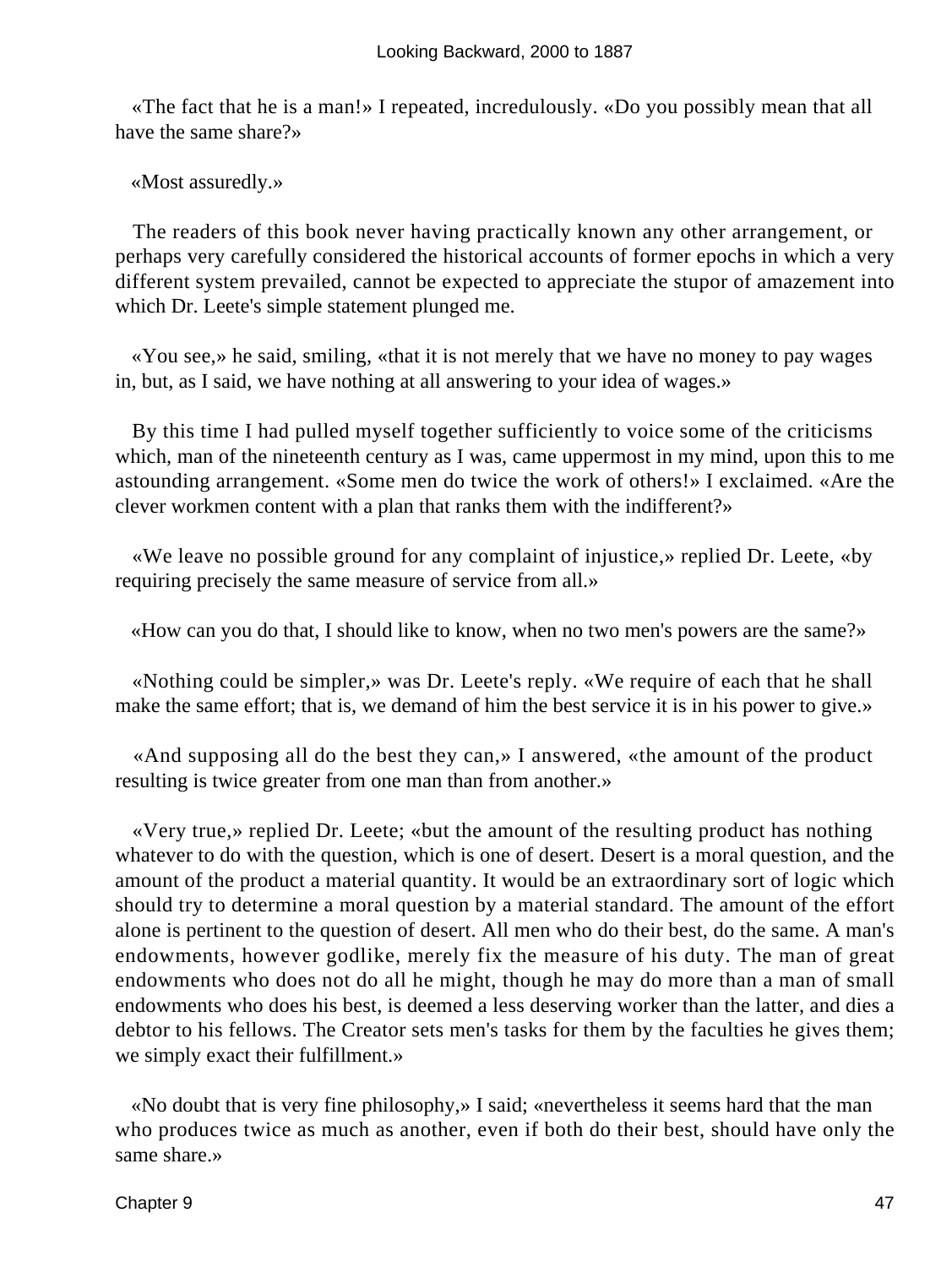«Does it, indeed, seem so to you?» responded Dr. Leete. «Now, do you know, that seems very curious to me? The way it strikes people nowadays is, that a man who can produce twice as much as another with the same effort, instead of being rewarded for doing so, ought to be punished if he does not do so. In the nineteenth century, when a horse pulled a heavier load than a goat, I suppose you rewarded him. Now, we should have whipped him soundly if he had not, on the ground that, being much stronger, he ought to. It is singular how ethical standards change.» The doctor said this with such a twinkle in his eye that I was obliged to laugh.

 «I suppose,» I said, «that the real reason that we rewarded men for their endowments, while we considered those of horses and goats merely as fixing the service to be severally required of them, was that the animals, not being reasoning beings, naturally did the best they could, whereas men could only be induced to do so by rewarding them according to the amount of their product. That brings me to ask why, unless human nature has mightily changed in a hundred years, you are not under the same necessity.»

 «We are,» replied Dr. Leete. «I don't think there has been any change in human nature in that respect since your day. It is still so constituted that special incentives in the form of prizes, and advantages to be gained, are requisite to call out the best endeavors of the average man in any direction.»

 «But what inducement,» I asked, «can a man have to put forth his best endeavors when, however much or little he accomplishes, his income remains the same? High characters may be moved by devotion to the common welfare under such a system, but does not the average man tend to rest back on his oar, reasoning that it is of no use to make a special effort, since the effort will not increase his income, nor its withholding diminish it?»

 «Does it then really seem to you,» answered my companion, "that human nature is insensible to any motives save fear of want and love of luxury, that you should expect security and equality of livelihood to leave them without possible incentives to effort? Your contemporaries did not really think so, though they might fancy they did. When it was a question of the grandest class of efforts, the most absolute self−devotion, they depended on quite other incentives. Not higher wages, but honor and the hope of men's gratitude, patriotism and the inspiration of duty, were the motives which they set before their soldiers when it was a question of dying for the nation, and never was there an age of the world when those motives did not call out what is best and noblest in men. And not only this, but when you come to analyze the love of money which was the general impulse to effort in your day, you find that the dread of want and desire of luxury was but one of several motives which the pursuit of money represented; the others, and with many the more influential, being desire of power, of social position, and reputation for ability and success. So you see that though we have abolished poverty and the fear of it, and inordinate luxury with the hope of it, we have not touched the greater part of the motives which underlay the love of money in former times, or any of those which prompted the supremer sorts of effort.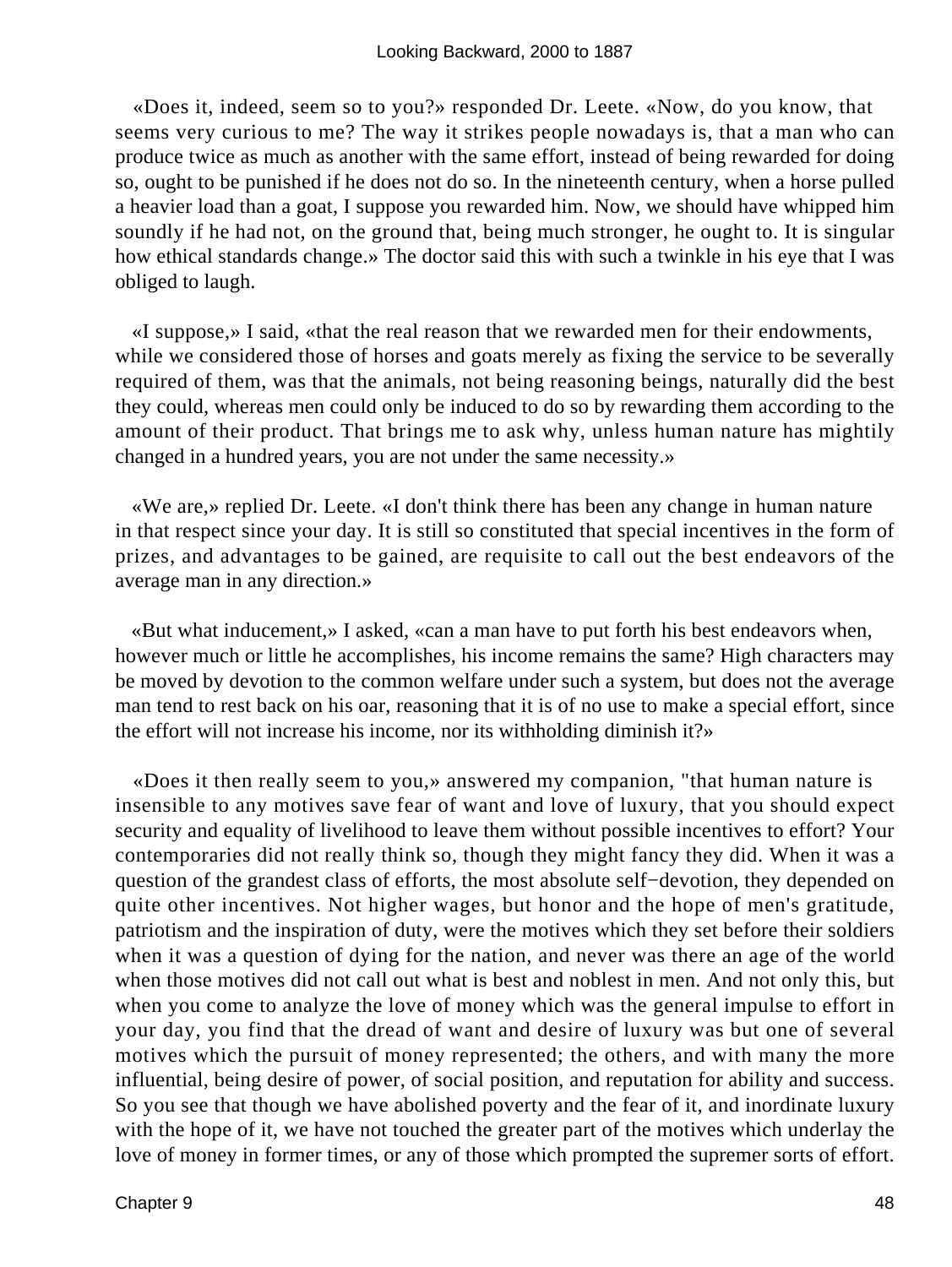The coarser motives, which no longer move us, have been replaced by higher motives wholly unknown to the mere wage earners of your age. Now that industry of whatever sort is no longer self−service, but service of the nation, patriotism, passion for humanity, impel the worker as in your day they did the soldier. The army of industry is an army, not alone by virtue of its perfect organization, but by reason also of the ardor of self− devotion which animates its members.

 «But as you used to supplement the motives of patriotism with the love of glory, in order to stimulate the valor of your soldiers, so do we. Based as our industrial system is on the principle of requiring the same unit of effort from every man, that is, the best he can do, you will see that the means by which we spur the workers to do their best must be a very essential part of our scheme. With us, diligence in the national service is the sole and certain way to public repute, social distinction, and official power. The value of a man's services to society fixes his rank in it. Compared with the effect of our social arrangements in impelling men to be zealous in business, we deem the object−lessons of biting poverty and wanton luxury on which you depended a device as weak and uncertain as it was barbaric. The lust of honor even in your sordid day notoriously impelled men to more desperate effort than the love of money could.»

 «I should be extremely interested,» I said, «to learn something of what these social arrangements are.»

 «The scheme in its details,» replied the doctor, «is of course very elaborate, for it underlies the entire organization of our industrial army; but a few words will give you a general idea of it.»

 At this moment our talk was charmingly interrupted by the emergence upon the aerial platform where we sat of Edith Leete. She was dressed for the street, and had come to speak to her father about some commission she was to do for him.

 «By the way, Edith,» he exclaimed, as she was about to leave us to ourselves, «I wonder if Mr. West would not be interested in visiting the store with you? I have been telling him something about our system of distribution, and perhaps he might like to see it in practical operation.»

 «My daughter,» he added, turning to me, «is an indefatigable shopper, and can tell you more about the stores than I can.»

 The proposition was naturally very agreeable to me, and Edith being good enough to say that she should be glad to have my company, we left the house together.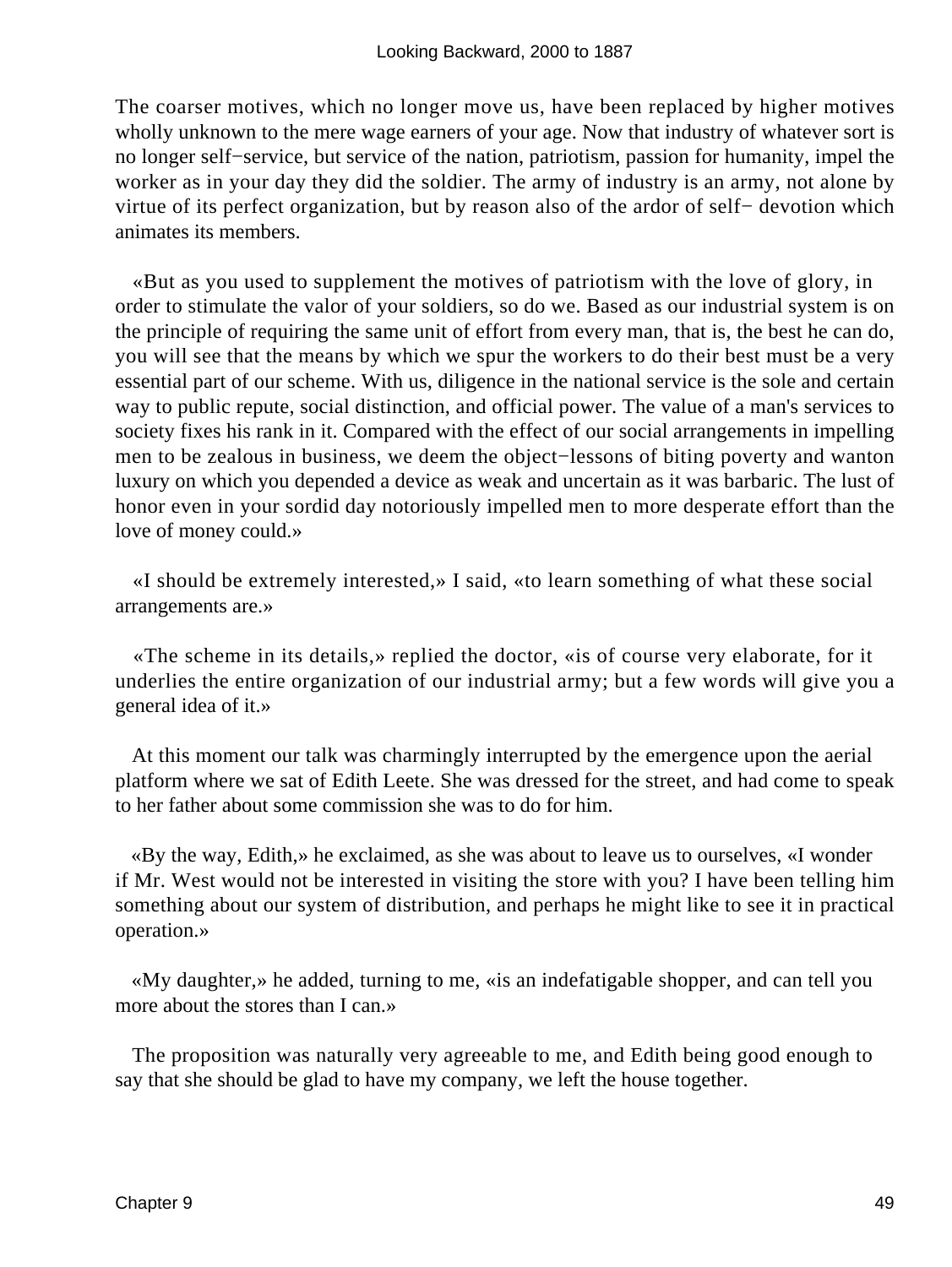# **[Chapter 10](#page-163-0)**

*«I*f I am going to explain our way of shopping to you,» said my companion, as we walked along the street, «you must explain your way to me. I have never been able to understand it from all I have read on the subject. For example, when you had such a vast number of shops, each with its different assortment, how could a lady ever settle upon any purchase till she had visited all the shops? for, until she had, she could not know what there was to choose from.»

«It was as you suppose; that was the only way she could know,» I replied.

 «Father calls me an indefatigable shopper, but I should soon be a very fatigued one if I had to do as they did,» was Edith's laughing comment.

 «The loss of time in going from shop to shop was indeed a waste which the busy bitterly complained of,» I said; «but as for the ladies of the idle class, though they complained also, I think the system was really a godsend by furnishing a device to kill time.»

 «But say there were a thousand shops in a city, hundreds, perhaps, of the same sort, how could even the idlest find time to make their rounds?»

 «They really could not visit all, of course,» I replied. «Those who did a great deal of buying, learned in time where they might expect to find what they wanted. This class had made a science of the specialties of the shops, and bought at advantage, always getting the most and best for the least money. It required, however, long experience to acquire this knowledge. Those who were too busy, or bought too little to gain it, took their chances and were generally unfortunate, getting the least and worst for the most money. It was the merest chance if persons not experienced in shopping received the value of their money.»

 «But why did you put up with such a shockingly inconvenient arrangement when you saw its faults so plainly?» Edith asked me.

 «It was like all our social arrangements,» I replied. «You can see their faults scarcely more plainly than we did, but we saw no remedy for them.»

 «Here we are at the store of our ward,» said Edith, as we turned in at the great portal of one of the magnificent public buildings I had observed in my morning walk. There was nothing in the exterior aspect of the edifice to suggest a store to a representative of the nineteenth century. There was no display of goods in the great windows, or any device to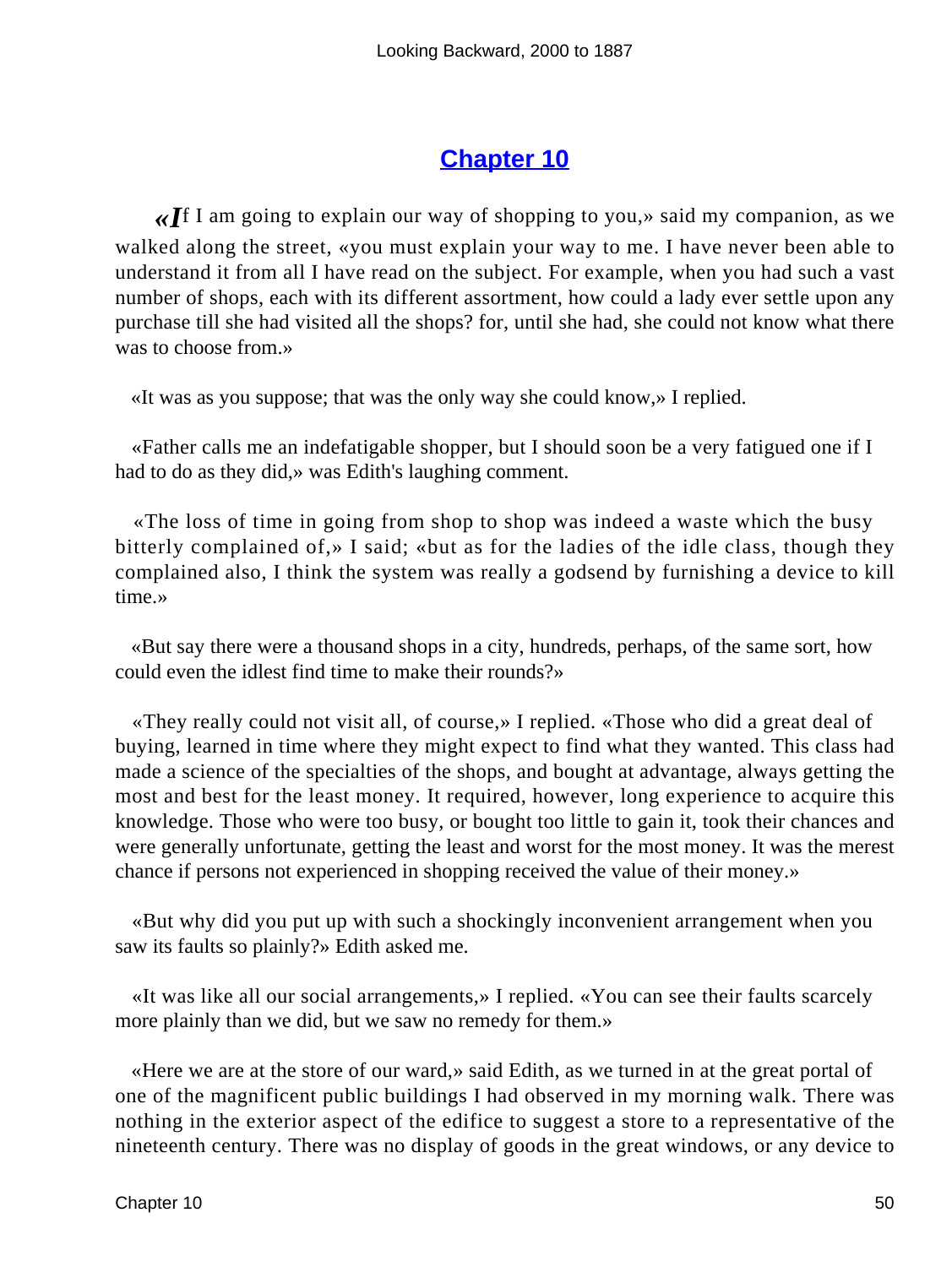advertise wares, or attract custom. Nor was there any sort of sign or legend on the front of the building to indicate the character of the business carried on there; but instead, above the portal, standing out from the front of the building, a majestic life−size group of statuary, the central figure of which was a female ideal of Plenty, with her cornucopia. Judging from the composition of the throng passing in and out, about the same proportion of the sexes among shoppers obtained as in the nineteenth century. As we entered, Edith said that there was one of these great distributing establishments in each ward of the city, so that no residence was more than five or ten minutes' walk from one of them. It was the first interior of a twentieth−century public building that I had ever beheld, and the spectacle naturally impressed me deeply. I was in a vast hall full of light, received not alone from the windows on all sides, but from the dome, the point of which was a hundred feet above. Beneath it, in the centre of the hall, a magnificent fountain played, cooling the atmosphere to a delicious freshness with its spray. The walls and ceiling were frescoed in mellow tints, calculated to soften without absorbing the light which flooded the interior. Around the fountain was a space occupied with chairs and sofas, on which many persons were seated conversing. Legends on the walls all about the hall indicated to what classes of commodities the counters below were devoted. Edith directed her steps towards one of these, where samples of muslin of a bewildering variety were displayed, and proceeded to inspect them.

 «Where is the clerk?» I asked, for there was no one behind the counter, and no one seemed coming to attend to the customer.

«I have no need of the clerk yet,» said Edith; «I have not made my selection.»

 «It was the principal business of clerks to help people to make their selections in my day,» I replied.

«What! To tell people what they wanted?»

«Yes; and oftener to induce them to buy what they didn't want.»

 «But did not ladies find that very impertinent?» Edith asked, wonderingly. «What concern could it possibly be to the clerks whether people bought or not?»

 «It was their sole concern,» I answered. «They were hired for the purpose of getting rid of the goods, and were expected to do their utmost, short of the use of force, to compass that end.»

 «Ah, yes! How stupid I am to forget!» said Edith. «The storekeeper and his clerks depended for their livelihood on selling the goods in your day. Of course that is all different now. The goods are the nation's. They are here for those who want them, and it is the business of the clerks to wait on people and take their orders; but it is not the interest of the clerk or the nation to dispose of a yard or a pound of anything to anybody who does not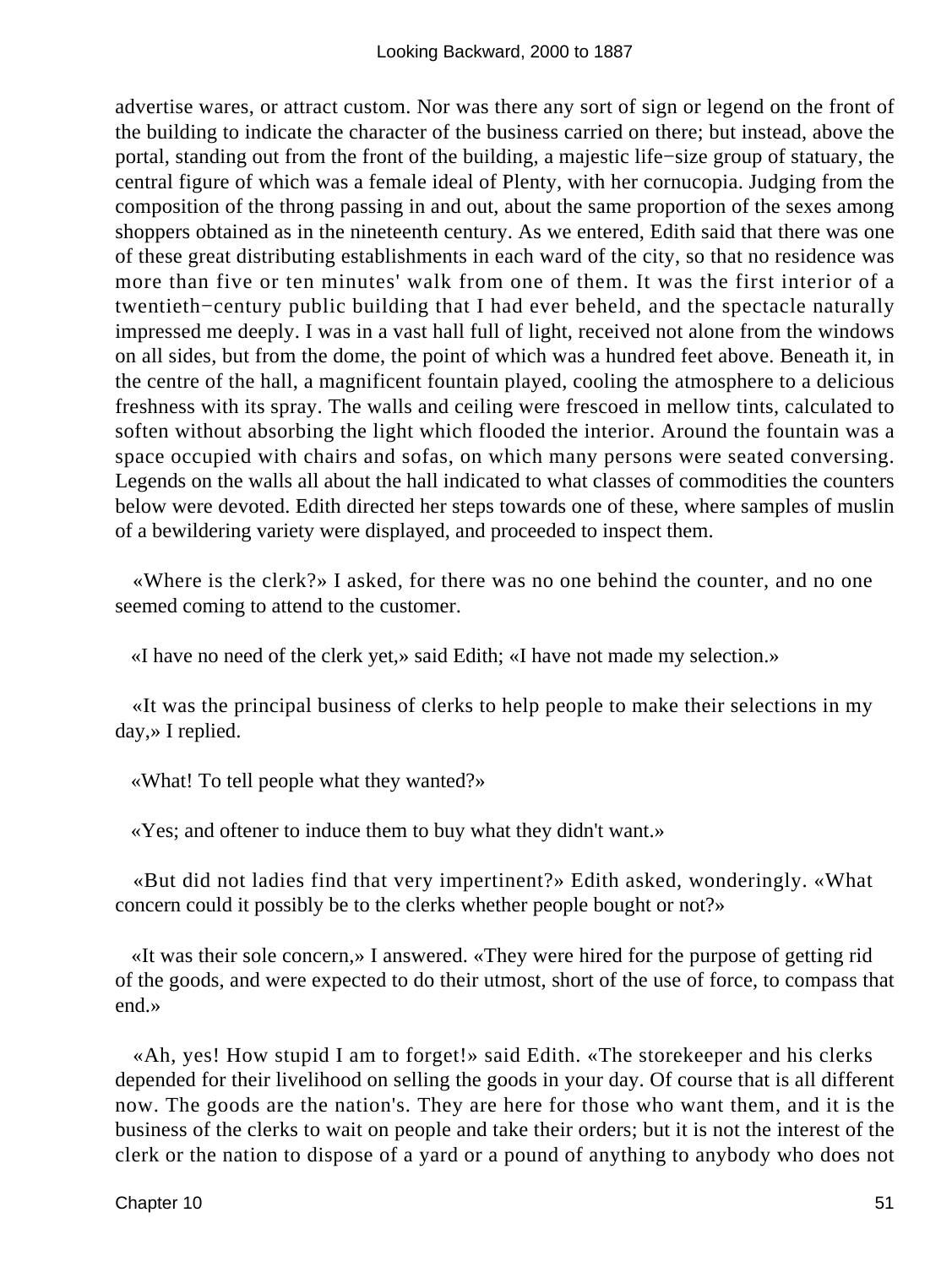want it.» She smiled as she added, «How exceedingly odd it must have seemed to have clerks trying to induce one to take what one did not want, or was doubtful about!»

 «But even a twentieth century clerk might make himself useful in giving you information about the goods, though he did not tease you to buy them,» I suggested.

 «No,» said Edith, «that is not the business of the clerk. These printed cards, for which the government authorities are responsible, give us all the information we can possibly need.»

 I saw then that there was fastened to each sample a card containing in succinct form a complete statement of the make and materials of the goods and all its qualities, as well as price, leaving absolutely no point to hang a question on.

«The clerk has, then, nothing to say about the goods he sells?» I said.

 «Nothing at all. It is not necessary that he should know or profess to know anything about them. Courtesy and accuracy in taking orders are all that are required of him.»

«What a prodigious amount of lying that simple arrangement saves!» I ejaculated.

«Do you mean that all the clerks misrepresented their goods in your day?» Edith asked.

 «God forbid that I should say so!» I replied, «for there were many who did not, and they were entitled to especial credit, for when one's livelihood and that of his wife and babies depended on the amount of goods he could dispose of, the temptation to deceive the customer – or let him deceive himself – was wellnigh overwhelming. But, Miss Leete, I am distracting you from your task with my talk.»

 «Not at all. I have made my selections.» With that she touched a button, and in a moment a clerk appeared. He took down her order on a tablet with a pencil which made two copies, of which he gave one to her, and enclosing the counterpart in a small receptacle, dropped it into a transmitting tube.

 «The duplicate of the order,» said Edith as she turned away from the counter, after the clerk had punched the value of her purchase out of the credit card she gave him, «is given to the purchaser, so that any mistakes in filling it can be easily traced and rectified.»

 «You were very quick about your selections,» I said. «May I ask how you knew that you might not have found something to suit you better in some of the other stores? But probably you are required to buy in your own district.»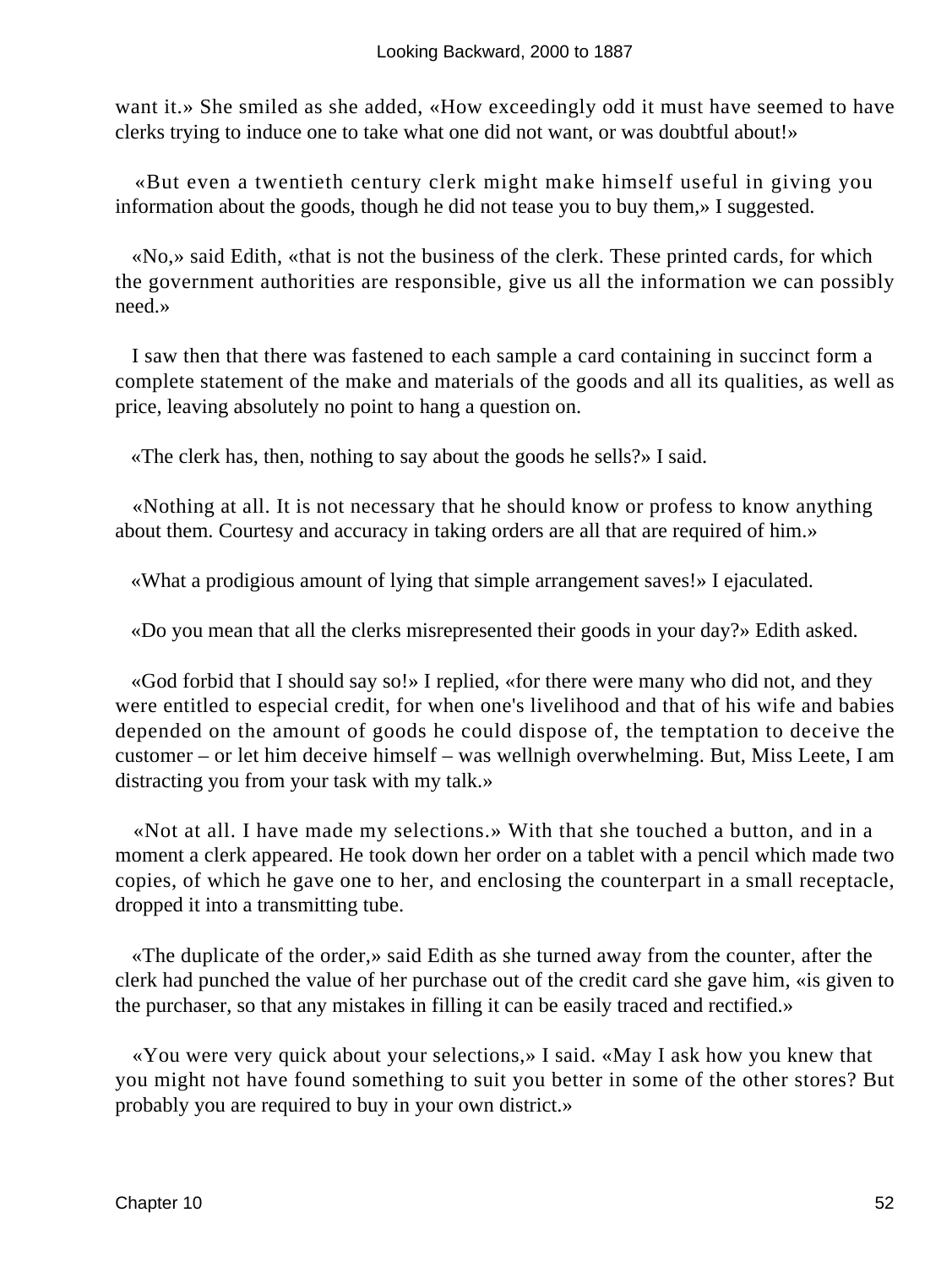«Oh, no,» she replied. «We buy where we please, though naturally most often near home. But I should have gained nothing by visiting other stores. The assortment in all is exactly the same, representing as it does in each case samples of all the varieties produced or imported by the United States. That is why one can decide quickly, and never need visit two stores.»

 «And is this merely a sample store? I see no clerks cutting off goods or marking bundles.»

 «All our stores are sample stores, except as to a few classes of articles. The goods, with these exceptions, are all at the great central warehouse of the city, to which they are shipped directly from the producers. We order from the sample and the printed statement of texture, make, and qualities. The orders are sent to the warehouse, and the goods distributed from there.»

 «That must be a tremendous saving of handling,» I said. «By our system, the manufacturer sold to the wholesaler, the wholesaler to the retailer, and the retailer to the consumer, and the goods had to be handled each time. You avoid one handling of the goods, and eliminate the retailer altogether, with his big profit and the army of clerks it goes to support. Why, Miss Leete, this store is merely the order department of a wholesale house, with no more than a wholesaler's complement of clerks. Under our system of handling the goods, persuading the customer to buy them, cutting them off, and packing them, ten clerks would not do what one does here. The saving must be enormous.»

 «I suppose so,» said Edith, «but of course we have never known any other way. But, Mr. West, you must not fail to ask father to take you to the central warehouse some day, where they receive the orders from the different sample houses all over the city and parcel out and send the goods to their destinations. He took me there not long ago, and it was a wonderful sight. The system is certainly perfect; for example, over yonder in that sort of cage is the dispatching clerk. The orders, as they are taken by the different departments in the store, are sent by transmitters to him. His assistants sort them and enclose each class in a carrier−box by itself. The dispatching clerk has a dozen pneumatic transmitters before him answering to the general classes of goods, each communicating with the corresponding department at the warehouse. He drops the box of orders into the tube it calls for, and in a few moments later it drops on the proper desk in the warehouse, together with all the orders of the same sort from the other sample stores. The orders are read off, recorded, and sent to be filled, like lightning. The filling I thought the most interesting part. Bales of cloth are placed on spindles and turned by machinery, and the cutter, who also has a machine, works right through one bale after another till exhausted, when another man takes his place; and it is the same with those who fill the orders in any other staple. The packages are then delivered by larger tubes to the city districts, and thence distributed to the houses. You may understand how quickly it is all done when I tell you that my order will probably be at home sooner than I could have carried it from here.»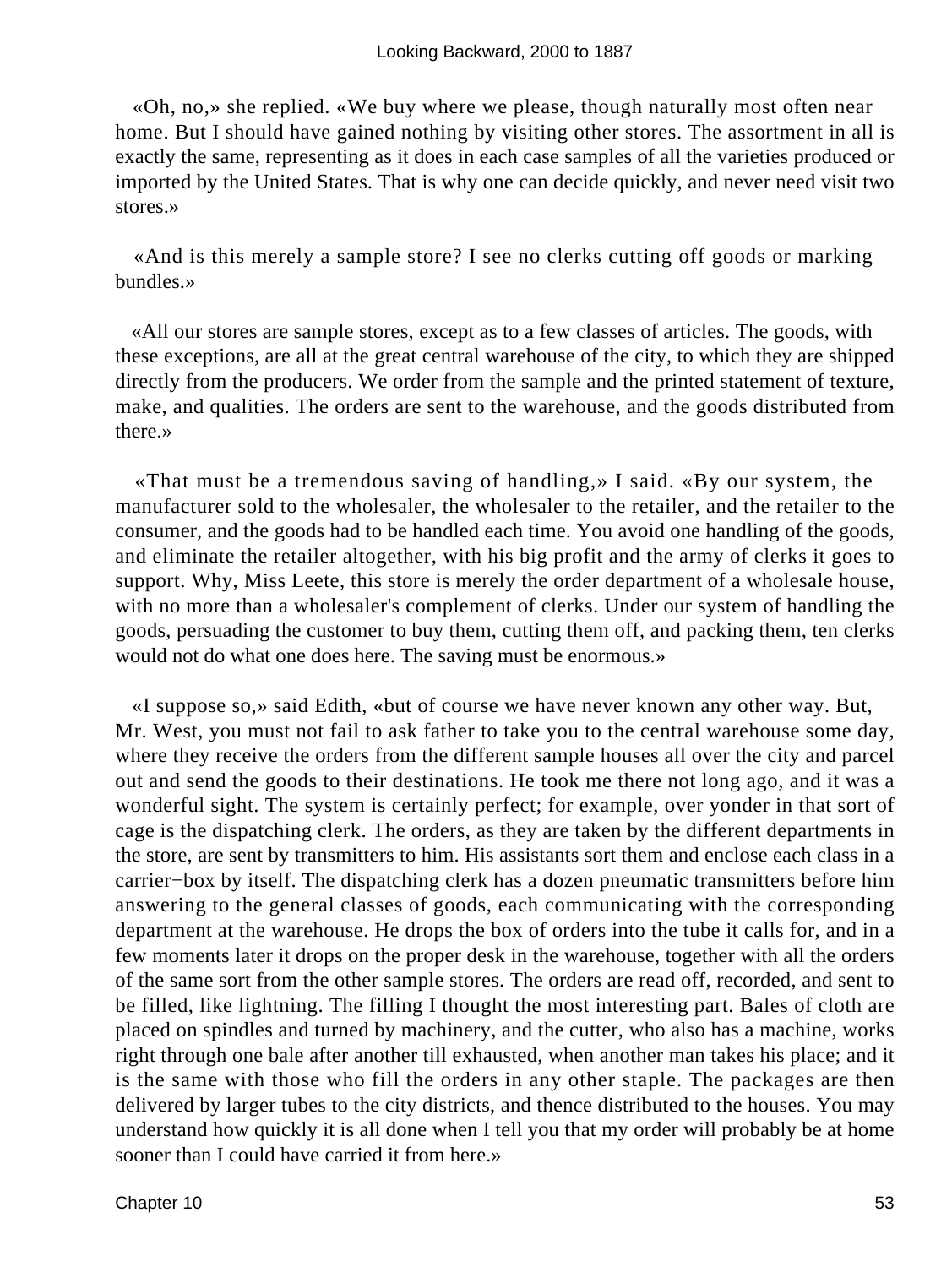«How do you manage in the thinly settled rural districts?» I asked.

 «The system is the same,» Edith explained; «the village sample shops are connected by transmitters with the central county warehouse, which may be twenty miles away. The transmission is so swift, though, that the time lost on the way is trifling. But, to save expense, in many counties one set of tubes connect several villages with the warehouse, and then there is time lost waiting for one another. Sometimes it is two or three hours before goods ordered are received. It was so where I was staying last summer, and I found it quite inconvenient.»[2]

[2] I am informed since the above is in type that this lack of perfection in the distributing service of some of the country districts is to be remedied, and that soon every village will have its own set of tubes.

 «There must be many other respects also, no doubt, in which the country stores are inferior to the city stores,» I suggested.

 «No,» Edith answered, «they are otherwise precisely as good. The sample shop of the smallest village, just like this one, gives you your choice of all the varieties of goods the nation has, for the county warehouse draws on the same source as the city warehouse.»

 As we walked home I commented on the great variety in the size and cost of the houses. «How is it,» I asked, «that this difference is consistent with the fact that all citizens have the same income?»

 «Because,» Edith explained, «although the income is the same, personal taste determines how the individual shall spend it. Some like fine horses; others, like myself, prefer pretty clothes; and still others want an elaborate table. The rents which the nation receives for these houses vary, according to size, elegance, and location, so that everybody can find something to suit. The larger houses are usually occupied by large families, in which there are several to contribute to the rent; while small families, like ours, find smaller houses more convenient and economical. It is a matter of taste and convenience wholly. I have read that in old times people often kept up establishments and did other things which they could not afford for ostentation, to make people think them richer than they were. Was it really so, Mr. West?»

«I shall have to admit that it was,» I replied.

 «Well, you see, it could not be so nowadays; for everybody's income is known, and it is known that what is spent one way must be saved another.»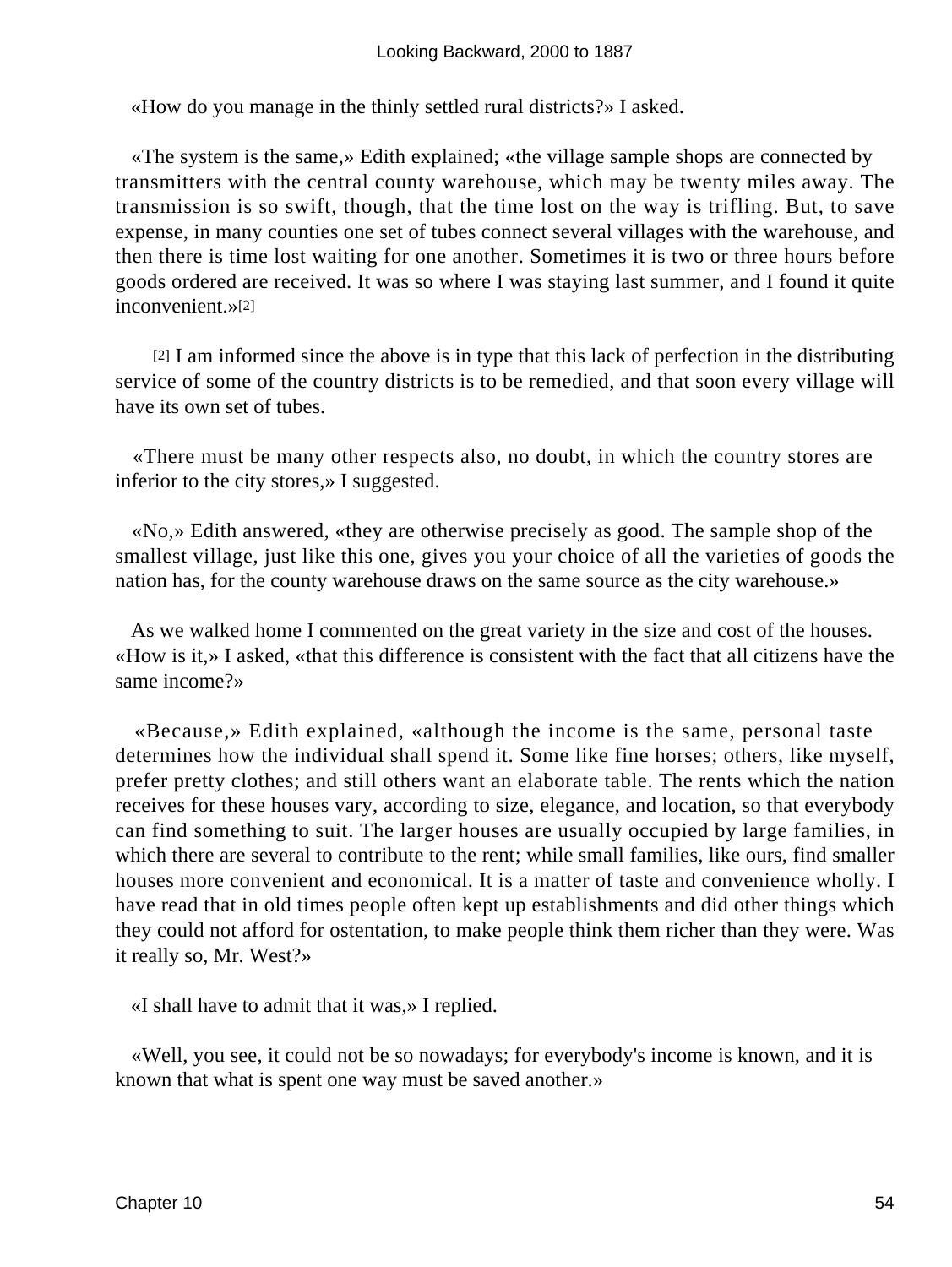# **[Chapter 11](#page-163-0)**

**When** we arrived home, Dr. Leete had not yet returned, and Mrs. Leete was not visible. «Are you fond of music, Mr. West?» Edith asked.

I assured her that it was half of life, according to my notion.

 «I ought to apologize for inquiring,» she said. «It is not a question that we ask one another nowadays; but I have read that in your day, even among the cultured class, there were some who did not care for music.»

 «You must remember, in excuse,» I said, «that we had some rather absurd kinds of music.»

 «Yes,» she said, «I know that; I am afraid I should not have fancied it all myself. Would you like to hear some of ours now, Mr. West?»

«Nothing would delight me so much as to listen to you,» I said.

«To me!» she exclaimed, laughing. «Did you think I was going to play or sing to you?»

«I hoped so, certainly,» I replied.

 Seeing that I was a little abashed, she subdued her merriment and explained. «Of course, we all sing nowadays as a matter of course in the training of the voice, and some learn to play instruments for their private amusement; but the professional music is so much grander and more perfect than any performance of ours, and so easily commanded when we wish to hear it, that we don't think of calling our singing or playing music at all. All the really fine singers and players are in the musical service, and the rest of us hold our peace for the main part. But would you really like to hear some music?»

I assured her once more that I would.

 «Come, then, into the music room,» she said, and I followed her into an apartment finished, without hangings, in wood, with a floor of polished wood. I was prepared for new devices in musical instruments, but I saw nothing in the room which by any stretch of imagination could be conceived as such. It was evident that my puzzled appearance was affording intense amusement to Edith.

«Please look at to−day's music,» she said, handing me a card, «and tell me what you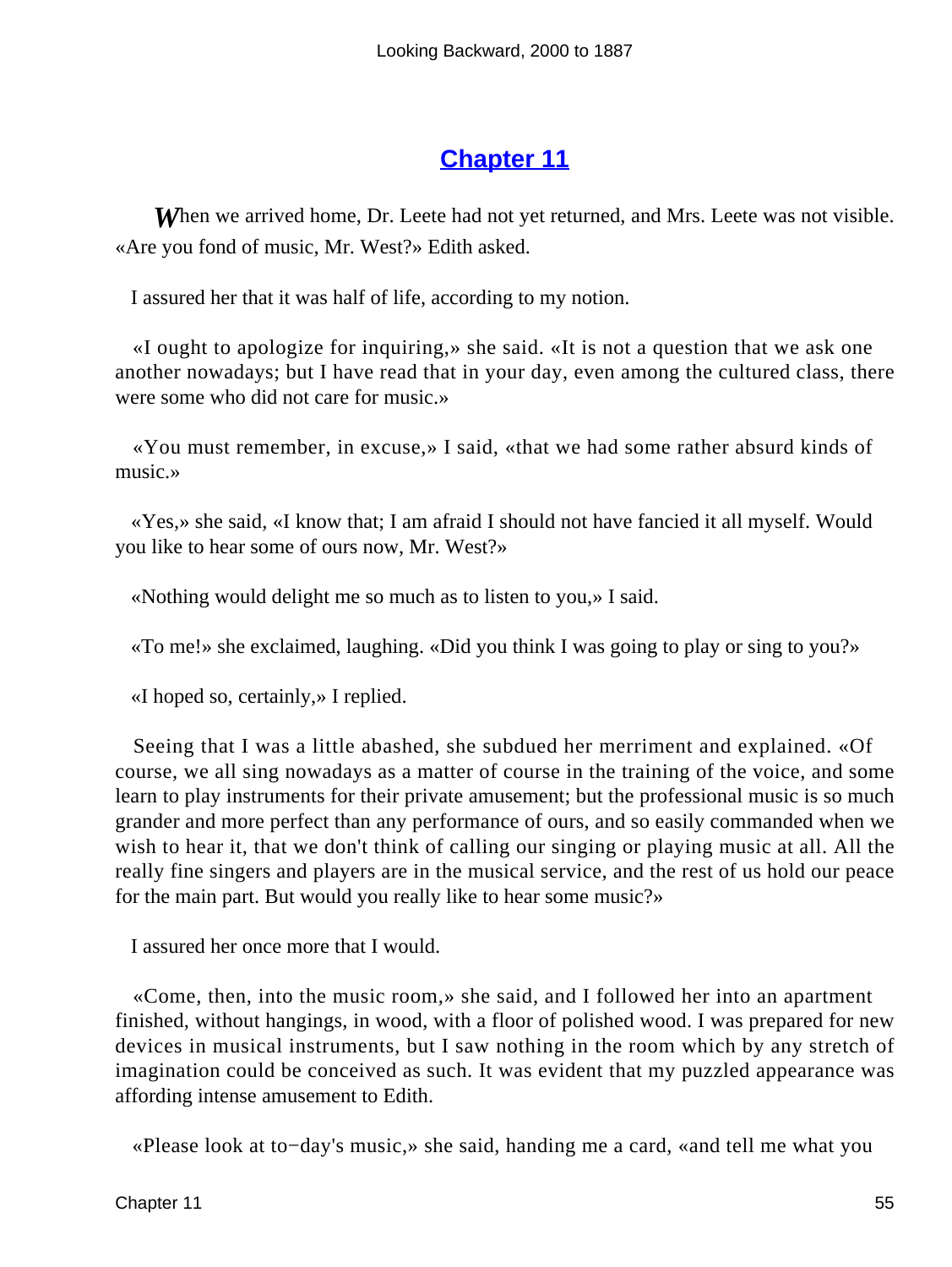would prefer. It is now five o'clock, you will remember.»

 The card bore the date «September 12, 2000,» and contained the longest programme of music I had ever seen. It was as various as it was long, including a most extraordinary range of vocal and instrumental solos, duets, quartettes, and various orchestral combinations. I remained bewildered by the prodigious list until Edith's pink finger tip indicated a particular section of it, where several selections were bracketed, with the words «5 P.M.» against them; then I observed that this prodigious programme was an all−day one, divided into twenty−four sections answering to the hours. There were but a few pieces of music in the «5 P.M.» section, and I indicated an organ piece as my preference.

 «I am so glad you like the organ,» said she. «I think there is scarcely any music that suits my mood oftener.»

 She made me sit down comfortably, and, crossing the room, so far as I could see, merely touched one or two screws, and at once the room was filled with the music of a grand organ anthem; filled, not flooded, for, by some means, the volume of melody had been perfectly graduated to the size of the apartment. I listened, scarcely breathing, to the close. Such music, so perfectly rendered, I had never expected to hear.

 «Grand!» I cried, as the last great wave of sound broke and ebbed away into silence. «Bach must be at the keys of that organ; but where is the organ?»

 «Wait a moment, please,» said Edith; «I want to have you listen to this waltz before you ask any questions. I think it is perfectly charming»; and as she spoke the sound of violins filled the room with the witchery of a summer night. When this had also ceased, she said: «There is nothing in the least mysterious about the music, as you seem to imagine. It is not made by fairies or genii, but by good, honest, and exceedingly clever human hands. We have simply carried the idea of labor saving by cooperation into our musical service as into everything else. There are a number of music rooms in the city, perfectly adapted acoustically to the different sorts of music. These halls are connected by telephone with all the houses of the city whose people care to pay the small fee, and there are none, you may be sure, who do not. The corps of musicians attached to each hall is so large that, although no individual performer, or group of performers, has more than a brief part, each day's programme lasts through the twenty−four hours. There are on that card for to−day, as you will see if you observe closely, distinct programmes of four of these concerts, each of a different order of music from the others, being now simultaneously performed, and any one of the four pieces now going on that you prefer, you can hear by merely pressing the button which will connect your house−wire with the hall where it is being rendered. The programmes are so coordinated that the pieces at any one time simultaneously proceeding in the different halls usually offer a choice, not only between instrumental and vocal, and between different sorts of instruments; but also between different motives from grave to gay, so that all tastes and moods can be suited.»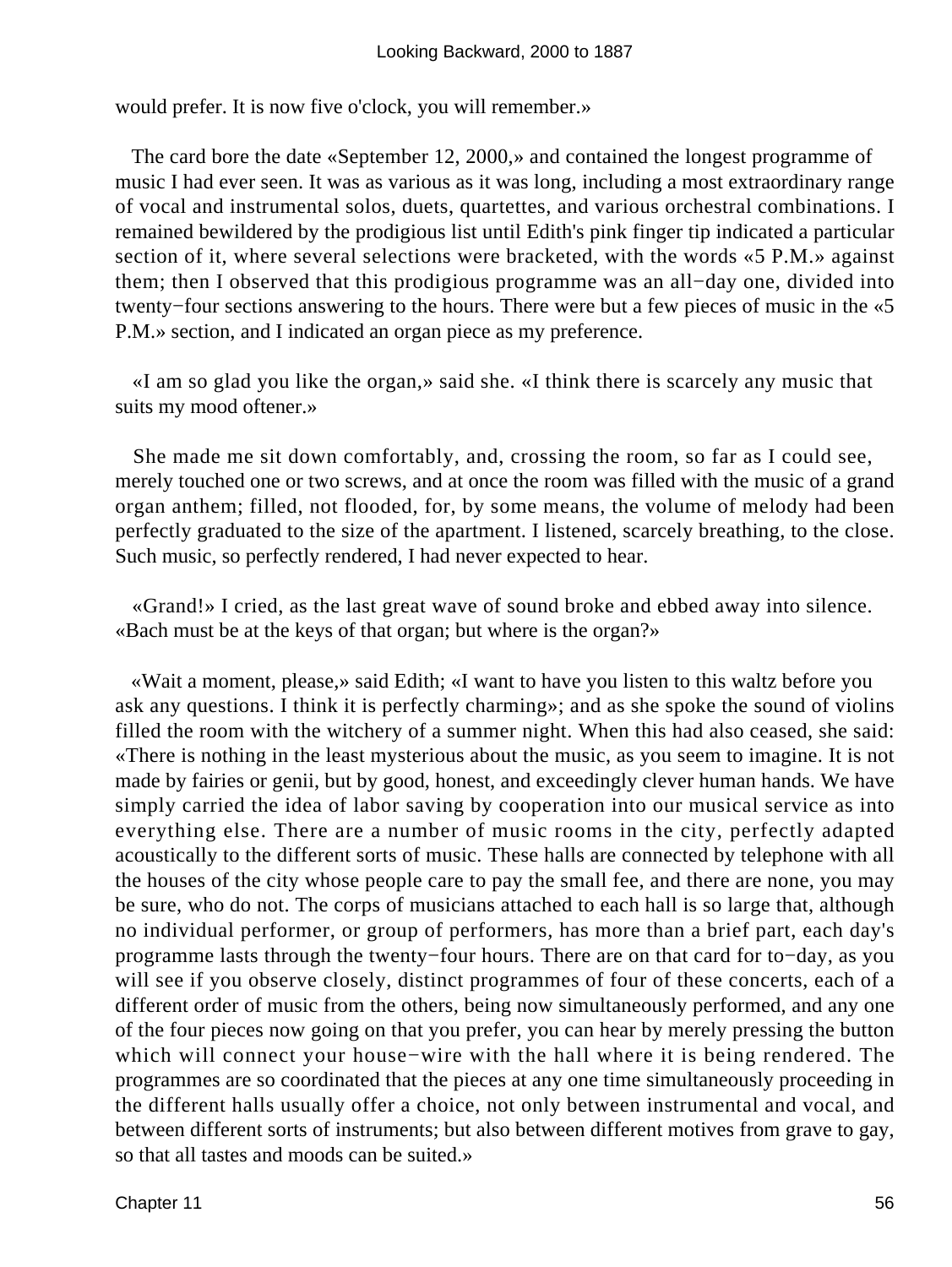«It appears to me, Miss Leete,» I said, «that if we could have devised an arrangement for providing everybody with music in their homes, perfect in quality, unlimited in quantity, suited to every mood, and beginning and ceasing at will, we should have considered the limit of human felicity already attained, and ceased to strive for further improvements.»

 «I am sure I never could imagine how those among you who depended at all on music managed to endure the old−fashioned system for providing it,» replied Edith. «Music really worth hearing must have been, I suppose, wholly out of the reach of the masses, and attainable by the most favored only occasionally, at great trouble, prodigious expense, and then for brief periods, arbitrarily fixed by somebody else, and in connection with all sorts of undesirable circumstances. Your concerts, for instance, and operas! How perfectly exasperating it must have been, for the sake of a piece or two of music that suited you, to have to sit for hours listening to what you did not care for! Now, at a dinner one can skip the courses one does not care for. Who would ever dine, however hungry, if required to eat everything brought on the table? and I am sure one's hearing is quite as sensitive as one's taste. I suppose it was these difficulties in the way of commanding really good music which made you endure so much playing and singing in your homes by people who had only the rudiments of the art.»

«Yes,» I replied, "it was that sort of music or none for most of us.

 «Ah, well,» Edith sighed, «when one really considers, it is not so strange that people in those days so often did not care for music. I dare say I should have detested it, too.»

 «Did I understand you rightly,» I inquired, «that this musical programme covers the entire twenty−four hours? It seems to on this card, certainly; but who is there to listen to music between say midnight and morning?»

 «Oh, many,» Edith replied. «Our people keep all hours; but if the music were provided from midnight to morning for no others, it still would be for the sleepless, the sick, and the dying. All our bedchambers have a telephone attachment at the head of the bed by which any person who may be sleepless can command music at pleasure, of the sort suited to the mood.»

«Is there such an arrangement in the room assigned to me?»

 «Why, certainly; and how stupid, how very stupid, of me not to think to tell you of that last night! Father will show you about the adjustment before you go to bed to−night, however; and with the receiver at your ear, I am quite sure you will be able to snap your fingers at all sorts of uncanny feelings if they trouble you again.»

 That evening Dr. Leete asked us about our visit to the store, and in the course of the desultory comparison of the ways of the nineteenth century and the twentieth, which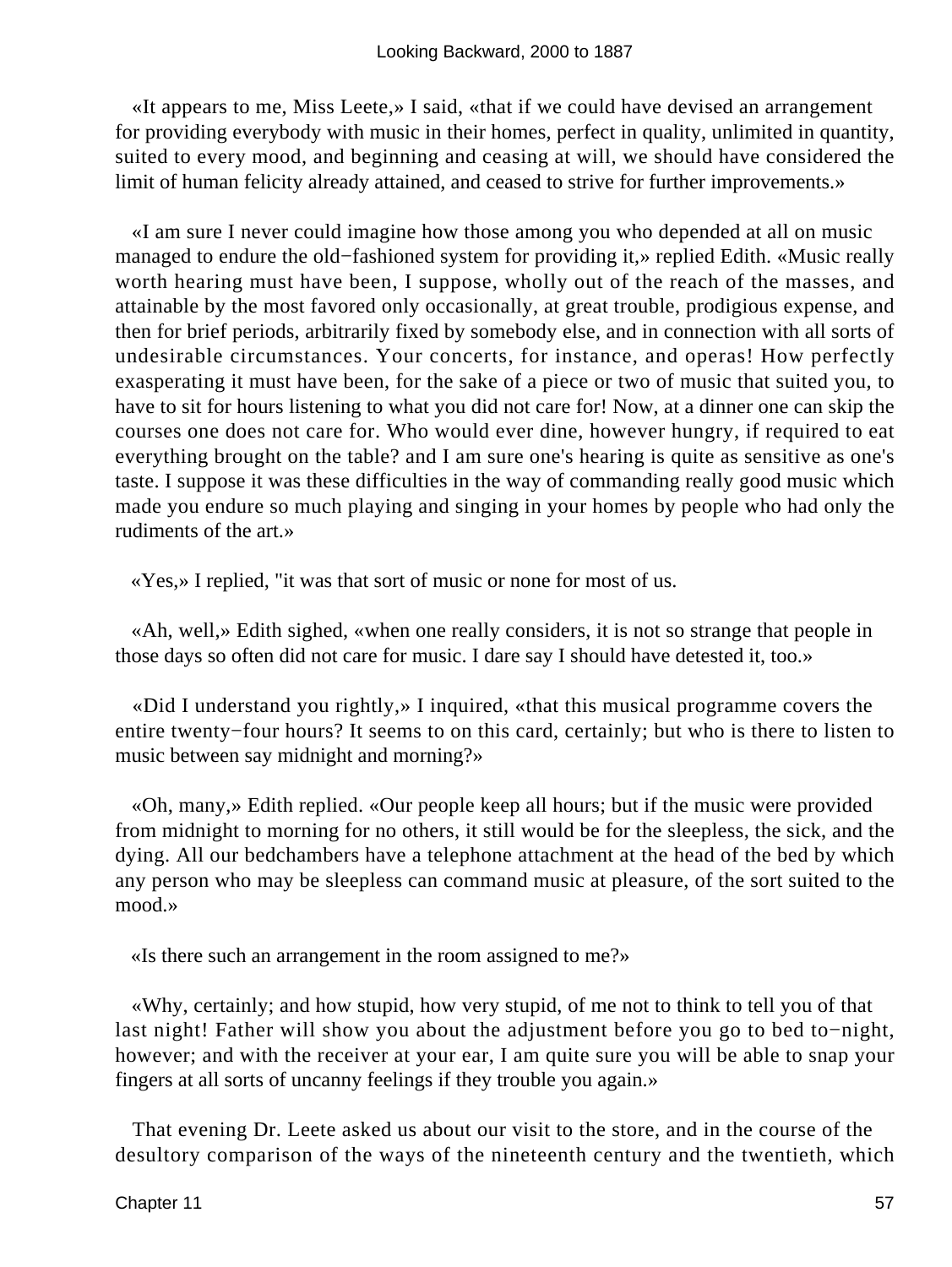followed, something raised the question of inheritance. «I suppose,» I said, «the inheritance of property is not now allowed.»

 «On the contrary,» replied Dr. Leete, «there is no interference with it. In fact, you will find, Mr. West, as you come to know us, that there is far less interference of any sort with personal liberty nowadays than you were accustomed to. We require, indeed, by law that every man shall serve the nation for a fixed period, instead of leaving him his choice, as you did, between working, stealing, or starving. With the exception of this fundamental law, which is, indeed, merely a codification of the law of nature – the edict of Eden – by which it is made equal in its pressure on men, our system depends in no particular upon legislation, but is entirely voluntary, the logical outcome of the operation of human nature under rational conditions. This question of inheritance illustrates just that point. The fact that the nation is the sole capitalist and land−owner of course restricts the individual's possessions to his annual credit, and what personal and household belongings he may have procured with it. His credit, like an annuity in your day, ceases on his death, with the allowance of a fixed sum for funeral expenses. His other possessions he leaves as he pleases.»

 «What is to prevent, in course of time, such accumulations of valuable goods and chattels in the hands of individuals as might seriously interfere with equality in the circumstances of citizens?» I asked.

 «That matter arranges itself very simply,» was the reply. «Under the present organization of society, accumulations of personal property are merely burdensome the moment they exceed what adds to the real comfort. In your day, if a man had a house crammed full with gold and silver plate, rare china, expensive furniture, and such things, he was considered rich, for these things represented money, and could at any time be turned into it. Nowadays a man whom the legacies of a hundred relatives, simultaneously dying, should place in a similar position, would be considered very unlucky. The articles, not being salable, would be of no value to him except for their actual use or the enjoyment of their beauty. On the other hand, his income remaining the same, he would have to deplete his credit to hire houses to store the goods in, and still further to pay for the service of those who took care of them. You may be very sure that such a man would lose no time in scattering among his friends possessions which only made him the poorer, and that none of those friends would accept more of them than they could easily spare room for and time to attend to. You see, then, that to prohibit the inheritance of personal property with a view to prevent great accumulations would be a superfluous precaution for the nation. The individual citizen can be trusted to see that he is not overburdened. So careful is he in this respect, that the relatives usually waive claim to most of the effects of deceased friends, reserving only particular objects. The nation takes charge of the resigned chattels, and turns such as are of value into the common stock once more.»

 «You spoke of paying for service to take care of your houses,» said I; «that suggests a question I have several times been on the point of asking. How have you disposed of the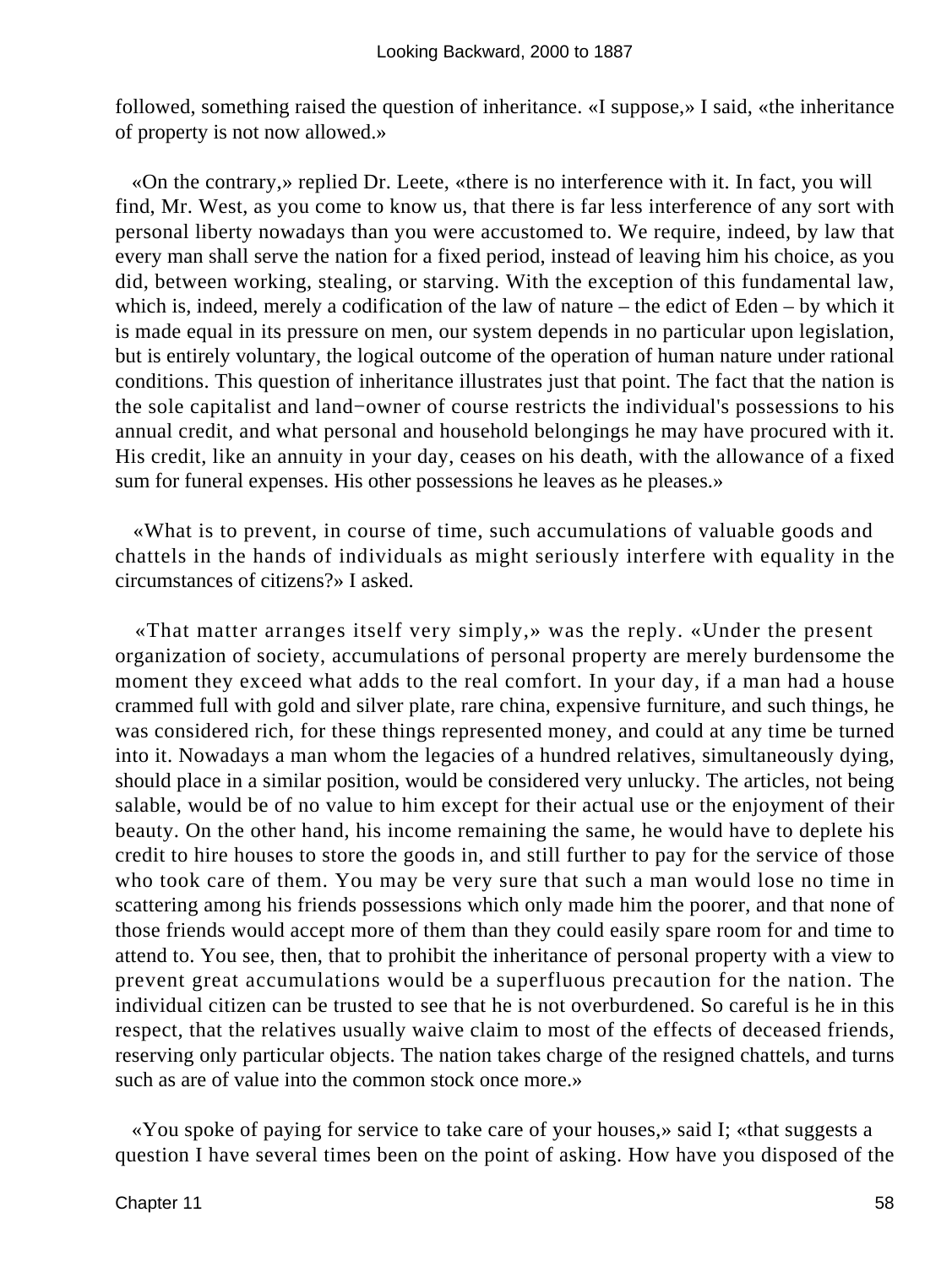problem of domestic service? Who are willing to be domestic servants in a community where all are social equals? Our ladies found it hard enough to find such even when there was little pretense of social equality.»

 «It is precisely because we are all social equals whose equality nothing can compromise, and because service is honorable, in a society whose fundamental principle is that all in turn shall serve the rest, that we could easily provide a corps of domestic servants such as you never dreamed of, if we needed them,» replied Dr. Leete. «But we do not need them.»

«Who does your house−work, then?» I asked.

 «There is none to do,» said Mrs. Leete, to whom I had addressed this question. «Our washing is all done at public laundries at excessively cheap rates, and our cooking at public kitchens. The making and repairing of all we wear are done outside in public shops. Electricity, of course, takes the place of all fires and lighting. We choose houses no larger than we need, and furnish them so as to involve the minimum of trouble to keep them in order. We have no use for domestic servants.»

 «The fact,» said Dr. Leete, "that you had in the poorer classes a boundless supply of serfs on whom you could impose all sorts of painful and disagreeable tasks, made you indifferent to devices to avoid the necessity for them. But now that we all have to do in turn whatever work is done for society, every individual in the nation has the same interest, and a personal one, in devices for lightening the burden. This fact has given a prodigious impulse to labor−saving inventions in all sorts of industry, of which the combination of the maximum of comfort and minimum of trouble in household arrangements was one of the earliest results.

 «In case of special emergencies in the household,» pursued Dr. Leete, «such as extensive cleaning or renovation, or sickness in the family, we can always secure assistance from the industrial force.»

«But how do you recompense these assistants, since you have no money?»

 «We do not pay them, of course, but the nation for them. Their services can be obtained by application at the proper bureau, and their value is pricked off the credit card of the applicant.»

 «What a paradise for womankind the world must be now!» I exclaimed. «In my day, even wealth and unlimited servants did not enfranchise their possessors from household cares, while the women of the merely well−to−do and poorer classes lived and died martyrs to them.»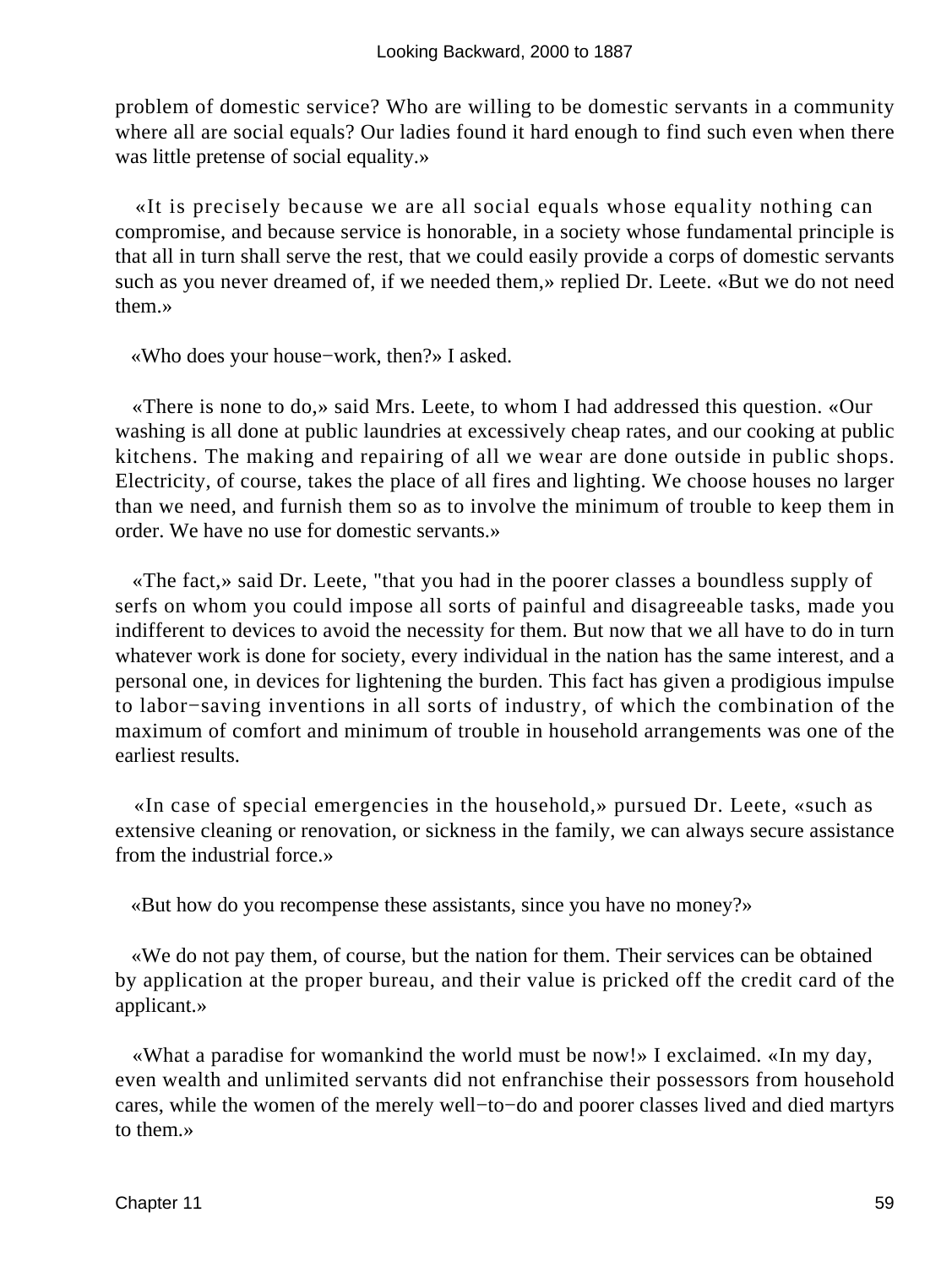«Yes,» said Mrs. Leete, «I have read something of that; enough to convince me that, badly off as the men, too, were in your day, they were more fortunate than their mothers and wives.»

 «The broad shoulders of the nation,» said Dr. Leete, "bear now like a feather the burden that broke the backs of the women of your day. Their misery came, with all your other miseries, from that incapacity for cooperation which followed from the individualism on which your social system was founded, from your inability to perceive that you could make ten times more profit out of your fellow men by uniting with them than by contending with them. The wonder is, not that you did not live more comfortably, but that you were able to live together at all, who were all confessedly bent on making one another your servants, and securing possession of one another's goods.

 «There, there, father, if you are so vehement, Mr. West will think you are scolding him,» laughingly interposed Edith.

 «When you want a doctor,» I asked, «do you simply apply to the proper bureau and take any one that may be sent?»

 «That rule would not work well in the case of physicians,» replied Dr. Leete. «The good a physician can do a patient depends largely on his acquaintance with his constitutional tendencies and condition. The patient must be able, therefore, to call in a particular doctor, and he does so just as patients did in your day. The only difference is that, instead of collecting his fee for himself, the doctor collects it for the nation by pricking off the amount, according to a regular scale for medical attendance, from the patient's credit card.»

 «I can imagine,» I said, «that if the fee is always the same, and a doctor may not turn away patients, as I suppose he may not, the good doctors are called constantly and the poor doctors left in idleness.»

 «In the first place, if you will overlook the apparent conceit of the remark from a retired physician,» replied Dr. Leete, with a smile, «we have no poor doctors. Anybody who pleases to get a little smattering of medical terms is not now at liberty to practice on the bodies of citizens, as in your day. None but students who have passed the severe tests of the schools, and clearly proved their vocation, are permitted to practice. Then, too, you will observe that there is nowadays no attempt of doctors to build up their practice at the expense of other doctors. There would be no motive for that. For the rest, the doctor has to render regular reports of his work to the medical bureau, and if he is not reasonably well employed, work is found for him.»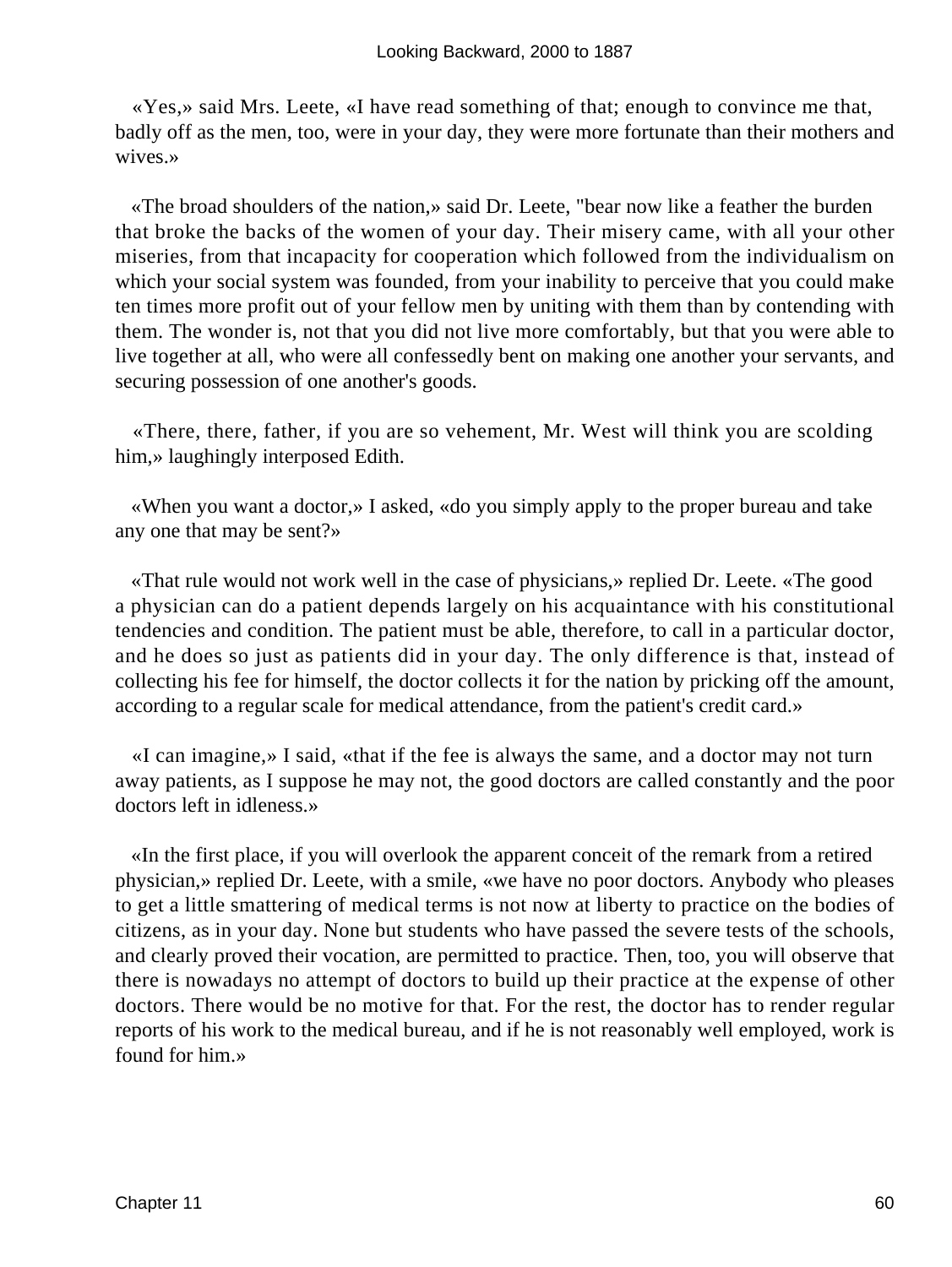#### **[Chapter 12](#page-163-0)**

**The questions which I needed to ask before I could acquire even an outline** acquaintance with the institutions of the twentieth century being endless, and Dr. Leete's good−nature appearing equally so, we sat up talking for several hours after the ladies left us. Reminding my host of the point at which our talk had broken off that morning, I expressed my curiosity to learn how the organization of the industrial army was made to afford a sufficient stimulus to diligence in the lack of any anxiety on the worker's part as to his livelihood.

 «You must understand in the first place,» replied the doctor, "that the supply of incentives to effort is but one of the objects sought in the organization we have adopted for the army. The other, and equally important, is to secure for the file−leaders and captains of the force, and the great officers of the nation, men of proven abilities, who are pledged by their own careers to hold their followers up to their highest standard of performance and permit no lagging. With a view to these two ends the industrial army is organized. First comes the unclassified grade of common laborers, men of all work, to which all recruits during their first three years belong. This grade is a sort of school, and a very strict one, in which the young men are taught habits of obedience, subordination, and devotion to duty. While the miscellaneous nature of the work done by this force prevents the systematic grading of the workers which is afterwards possible, yet individual records are kept, and excellence receives distinction corresponding with the penalties that negligence incurs. It is not, however, policy with us to permit youthful recklessness or indiscretion, when not deeply culpable, to handicap the future careers of young men, and all who have passed through the unclassified grade without serious disgrace have an equal opportunity to choose the life employment they have most liking for. Having selected this, they enter upon it as apprentices. The length of the apprenticeship naturally differs in different occupations. At the end of it the apprentice becomes a full workman, and a member of his trade or guild. Now not only are the individual records of the apprentices for ability and industry strictly kept, and excellence distinguished by suitable distinctions, but upon the average of his record during apprenticeship the standing given the apprentice among the full workmen depends.

 «While the internal organizations of different industries, mechanical and agricultural, differ according to their peculiar conditions, they agree in a general division of their workers into first, second, and third grades, according to ability, and these grades are in many cases subdivided into first and second classes. According to his standing as an apprentice a young man is assigned his place as a first, second, or third grade worker. Of course only men of unusual ability pass directly from apprenticeship into the first grade of the workers. The most fall into the lower grades, working up as they grow more experienced, at the –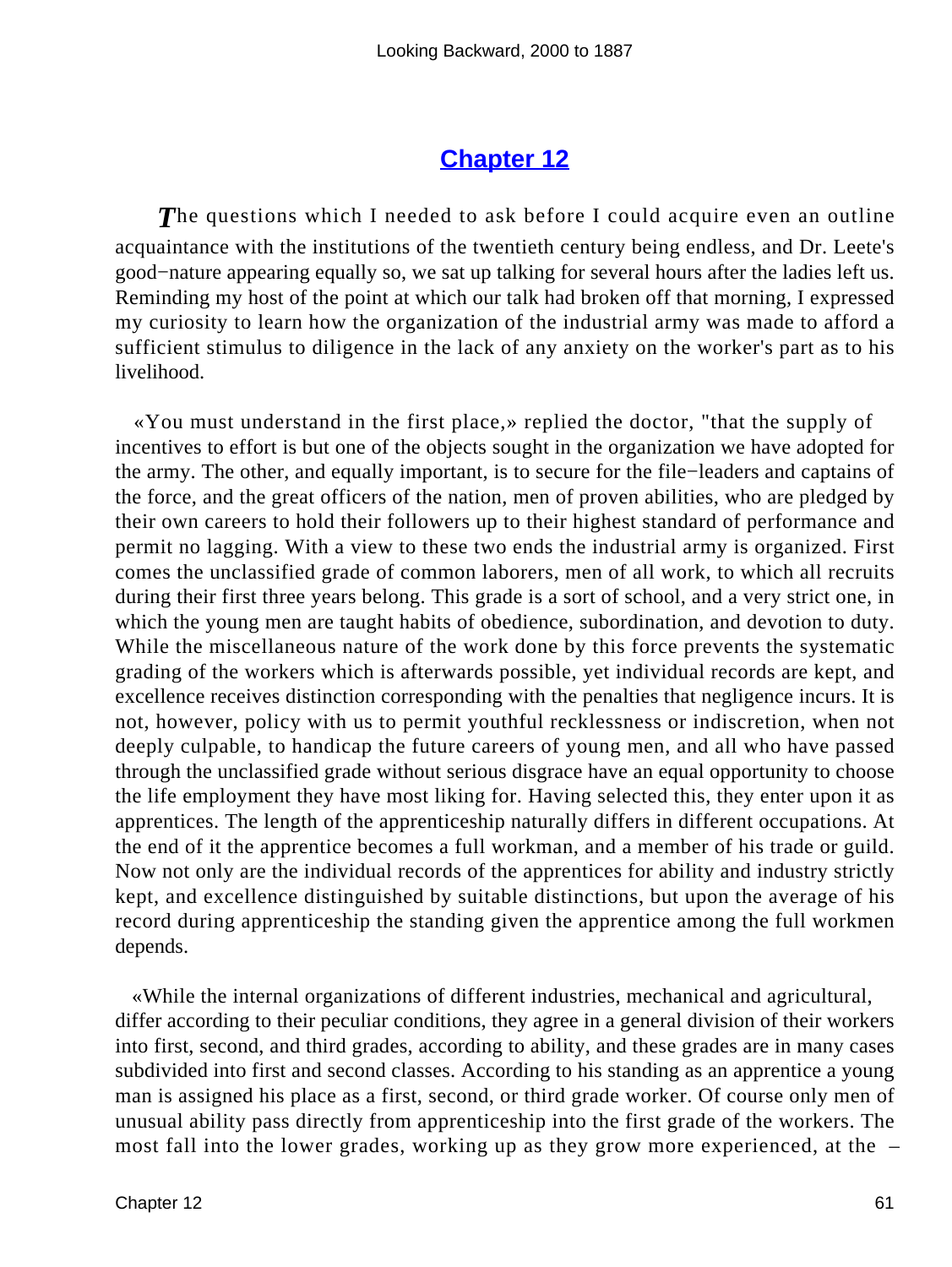periodical regradings. These regradings take place in each industry at intervals corresponding with the length of the apprenticeship to that industry, so that merit never need wait long to rise, nor can any rest on past achievements unless they would drop into a lower rank. One of the notable advantages of a high grading is the privilege it gives the worker in electing which of the various branches or processes of his industry he will follow as his specialty. Of course it is not intended that any of these processes shall be disproportionately arduous, but there is often much difference between them, and the privilege of election is accordingly highly prized. So far as possible, indeed, the preferences even of the poorest workmen are considered in assigning them their line of work, because not only their happiness but their usefulness is thus enhanced. While, however, the wish of the lower grade man is consulted so far as the exigencies of the service permit, he is considered only after the upper grade men have been provided for, and often he has to put up with second or third choice, or even with an arbitrary assignment when help is needed. This privilege of election attends every regrading, and when a man loses his grade he also risks having to exchange the sort of work he likes for some other less to his taste. The results of each regrading, giving the standing of every man in his industry, are gazetted in the public prints, and those who have won promotion since the last regrading receive the nation's thanks and are publicly invested with the badge of their new rank.»

«What may this badge be?» I asked.

 «Every industry has its emblematic device,» replied Dr. Leete, "and this, in the shape of a metallic badge so small that you might not see it unless you knew where to look, is all the insignia which the men of the army wear, except where public convenience demands a distinctive uniform. This badge is the same in form for all grades of industry, but while the badge of the third grade is iron, that of the second grade is silver, and that of the first is gilt.

 "Apart from the grand incentive to endeavor afforded by the fact that the high places in the nation are open only to the highest class men, and that rank in the army constitutes the only mode of social distinction for the vast majority who are not aspirants in art, literature, and the professions, various incitements of a minor, but perhaps equally effective, sort are provided in the form of special privileges and immunities in the way of discipline, which the superior class men enjoy. These, while intended to be as little as possible invidious to the less successful, have the effect of keeping constantly before every man's mind the great desirability of attaining the grade next above his own.

 "It is obviously important that not only the good but also the indifferent and poor workmen should be able to cherish the ambition of rising. Indeed, the number of the latter being so much greater, it is even more essential that the ranking system should not operate to discourage them than that it should stimulate the others. It is to this end that the grades are divided into classes. The grades as well as the classes being made numerically equal at each regrading, there is not at any time, counting out the officers and the unclassified and apprentice grades, over one−ninth of the industrial army in the lowest class, and most of this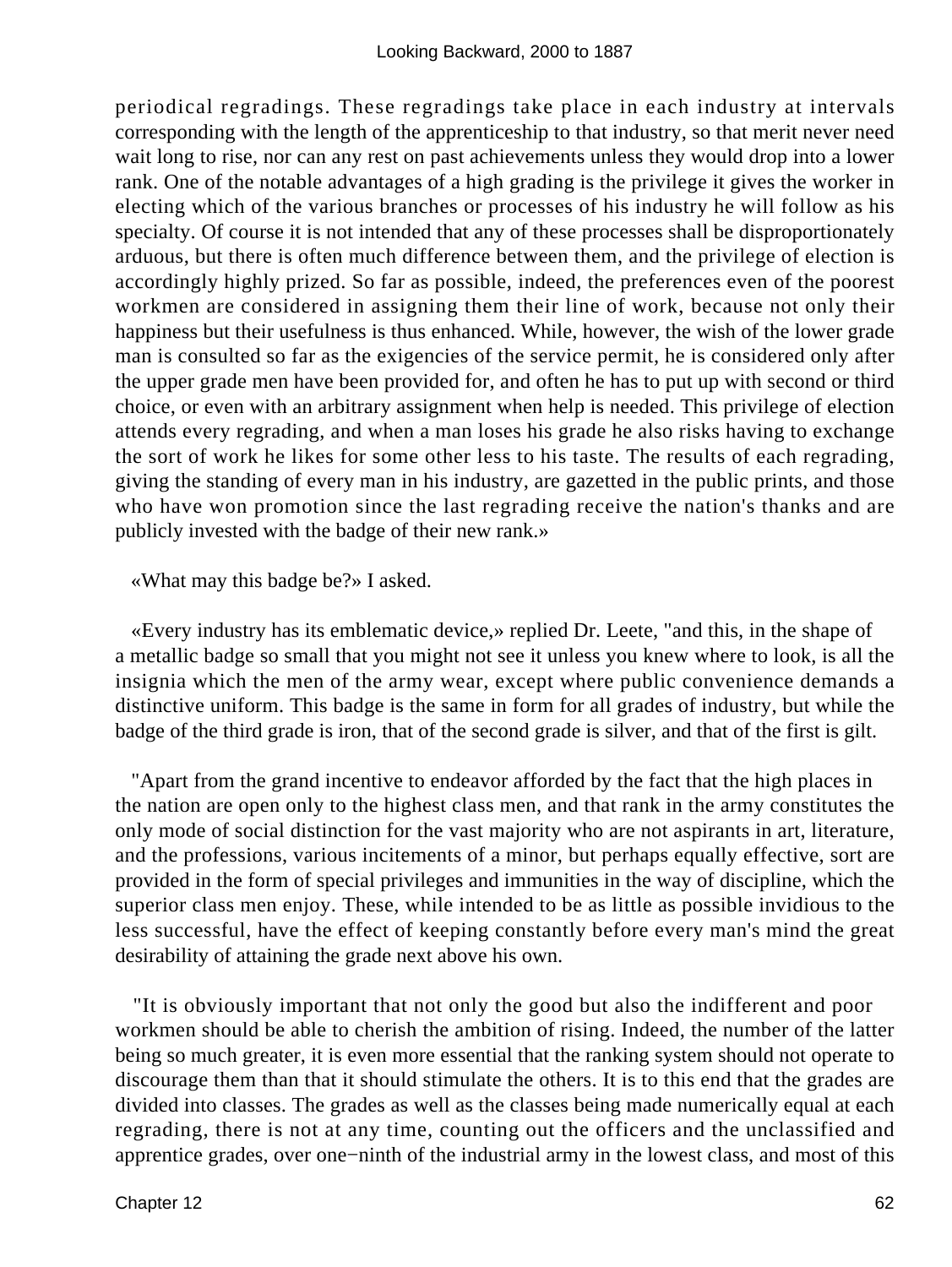number are recent apprentices, all of whom expect to rise. Those who remain during the entire term of service in the lowest class are but a trifling fraction of the industrial army, and likely to be as deficient in sensibility to their position as in ability to better it.

 "It is not even necessary that a worker should win promotion to a higher grade to have at least a taste of glory. While promotion requires a general excellence of record as a worker, honorable mention and various sorts of prizes are awarded for excellence less than sufficient for promotion, and also for special feats and single performances in the various industries. There are many minor distinctions of standing, not only within the grades but within the classes, each of which acts as a spur to the efforts of a group. It is intended that no form of merit shall wholly fail of recognition.

 "As for actual neglect of work positively bad work, or other overt remissness on the part of men incapable of generous motives, the discipline of the industrial army is far too strict to allow anything whatever of the sort. A man able to do duty, and persistently refusing, is sentenced to solitary imprisonment on bread and water till he consents.

 "The lowest grade of the officers of the industrial army, that of assistant foremen or lieutenants, is appointed out of men who have held their place for two years in the first class of the first grade. Where this leaves too large a range of choice, only the first group of this class are eligible. No one thus comes to the point of commanding men until he is about thirty years old. After a man becomes an officer, his rating of course no longer depends on the efficiency of his own work, but on that of his men. The foremen are appointed from among the assistant foremen, by the same exercise of discretion limited to a small eligible class. In the appointments to the still higher grades another principle is introduced, which it would take too much time to explain now.

 "Of course such a system of grading as I have described would have been impracticable applied to the small industrial concerns of your day, in some of which there were hardly enough employees to have left one apiece for the classes. You must remember that, under the national organization of labor, all industries are carried on by great bodies of men, many of your farms or shops being combined as one. It is also owing solely to the vast scale on which each industry is organized, with co−ordinate establishments in every part of the country, that we are able by exchanges and transfers to fit every man so nearly with the sort of work he can do best.

 «And now, Mr. West, I will leave it to you, on the bare outline of its features which I have given, if those who need special incentives to do their best are likely to lack them under our system. Does it not seem to you that men who found themselves obliged, whether they wished or not, to work, would under such a system be strongly impelled to do their best?»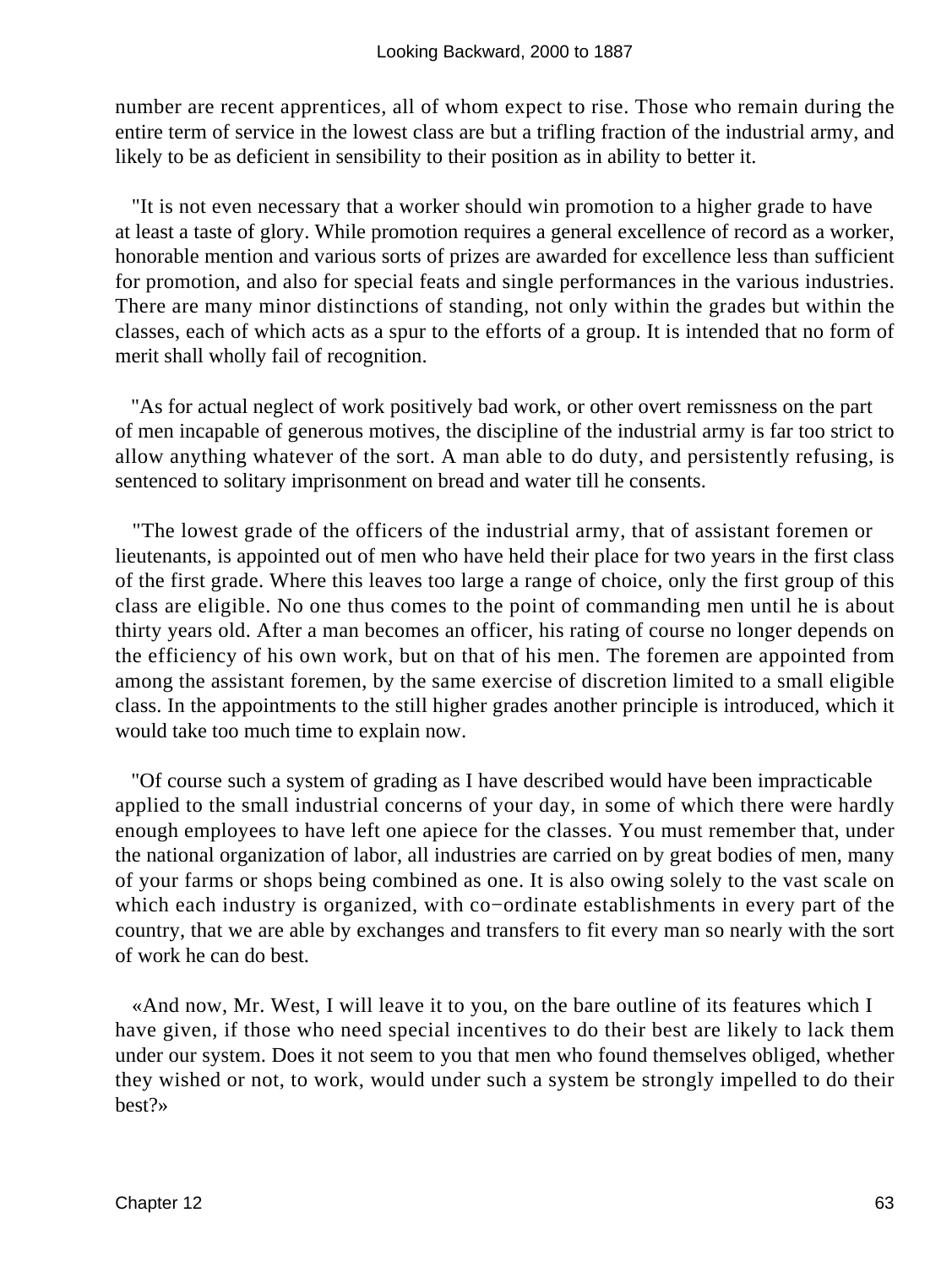I replied that it seemed to me the incentives offered were, if any objection were to be made, too strong; that the pace set for the young men was too hot; and such, indeed, I would add with deference, still remains my opinion, now that by longer residence among you I become better acquainted with the whole subject.

 Dr. Leete, however, desired me to reflect, and I am ready to say that it is perhaps a sufficient reply to my objection, that the worker's livelihood is in no way dependent on his ranking, and anxiety for that never embitters his disappointments; that the working hours are short, the vacations regular, and that all emulation ceases at forty−five, with the attainment of middle life.

 «There are two or three other points I ought to refer to,» he added, "to prevent your getting mistaken impressions. In the first place, you must understand that this system of preferment given the more efficient workers over the less so, in no way contravenes the fundamental idea of our social system, that all who do their best are equally deserving, whether that best be great or small. I have shown that the system is arranged to encourage the weaker as well as the stronger with the hope of rising, while the fact that the stronger are selected for the leaders is in no way a reflection upon the weaker, but in the interest of the common weal.

 "Do not imagine, either, because emulation is given free play as an incentive under our system, that we deem it a motive likely to appeal to the nobler sort of men, or worthy of them. Such as these find their motives within, not without, and measure their duty by their own endowments, not by those of others. So long as their achievement is proportioned to their powers, they would consider it preposterous to expect praise or blame because it chanced to be great or small. To such natures emulation appears philosophically absurd, and despicable in a moral aspect by its substitution of envy for admiration, and exultation for regret, in one's attitude toward the successes and the failures of others.

 "But all men, even in the last year of the twentieth century, are not of this high order, and the incentives to endeavor requisite for those who are not must be of a sort adapted to their inferior natures. For these, then, emulation of the keenest edge is provided as a constant spur. Those who need this motive will feel it. Those who are above its influence do not need it.

 «I should not fail to mention,» resumed the doctor, «that for those too deficient in mental or bodily strength to be fairly graded with the main body of workers, we have a separate grade, unconnected with the others, – a sort of invalid corps, the members of which are provided with a light class of tasks fitted to their strength. All our sick in mind and body, all our deaf and dumb, and lame and blind and crippled, and even our insane, belong to this invalid corps, and bear its insignia. The strongest often do nearly a man's work, the feeblest, of course, nothing; but none who can do anything are willing quite to give up. In their lucid intervals, even our insane are eager to do what they can.»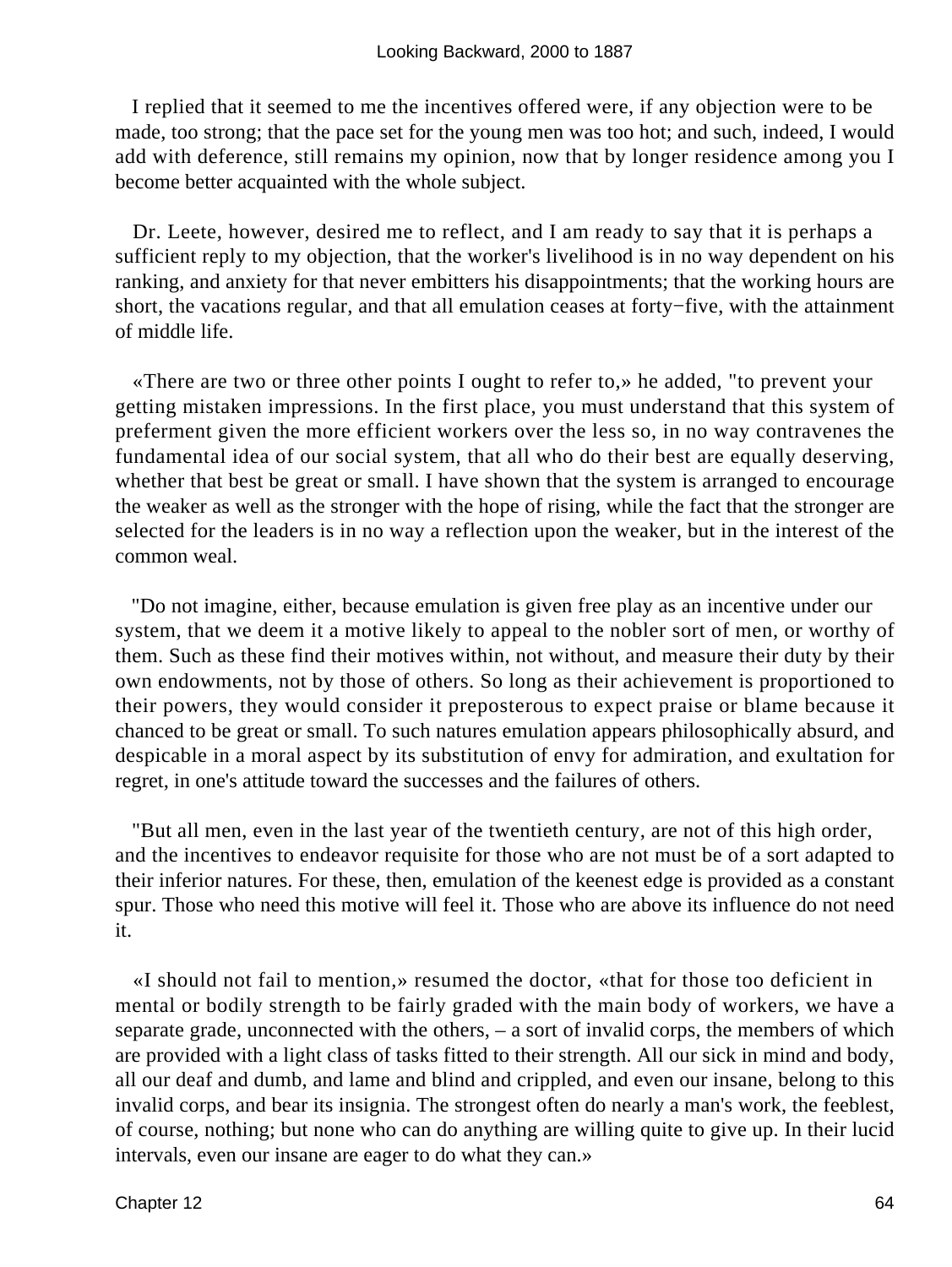«That is a pretty idea of the invalid corps,» I said. «Even a barbarian from the nineteenth century can appreciate that. It is a very graceful way of disguising charity, and must be grateful to the feelings of its recipients.»

 «Charity!» repeated Dr. Leete. «Did you suppose that we consider the incapable class we are talking of objects of charity?»

«Why, naturally,» I said, «inasmuch as they are incapable of self−support.»

But here the doctor took me up quickly.

 «Who is capable of self−support?» he demanded. «There is no such thing in a civilized society as self−support. In a state of society so barbarous as not even to know family cooperation, each individual may possibly support himself, though even then for a part of his life only; but from the moment that men begin to live together, and constitute even the rudest sort of society, self−support becomes impossible. As men grow more civilized, and the subdivision of occupations and services is carried out, a complex mutual dependence becomes the universal rule. Every man, however solitary may seem his occupation, is a member of a vast industrial partnership, as large as the nation, as large as humanity. The necessity of mutual dependence should imply the duty and guarantee of mutual support; and that it did not in your day constituted the essential cruelty and unreason of your system.»

 «That may all be so,» I replied, «but it does not touch the case of those who are unable to contribute anything to the product of industry.»

 «Surely I told you this morning, at least I thought I did,» replied Dr. Leete, «that the right of a man to maintenance at the nation's table depends on the fact that he is a man, and not on the amount of health and strength he may have, so long as he does his best.»

 «You said so,» I answered, «but I supposed the rule applied only to the workers of different ability. Does it also hold of those who can do nothing at all?»

«Are they not also men?»

 «I am to understand, then, that the lame, the blind, the sick, and the impotent, are as well off as the most efficient and have the same income?»

«Certainly,» was the reply.

 «The idea of charity on such a scale,» I answered, «would have made our most enthusiastic philanthropists gasp.»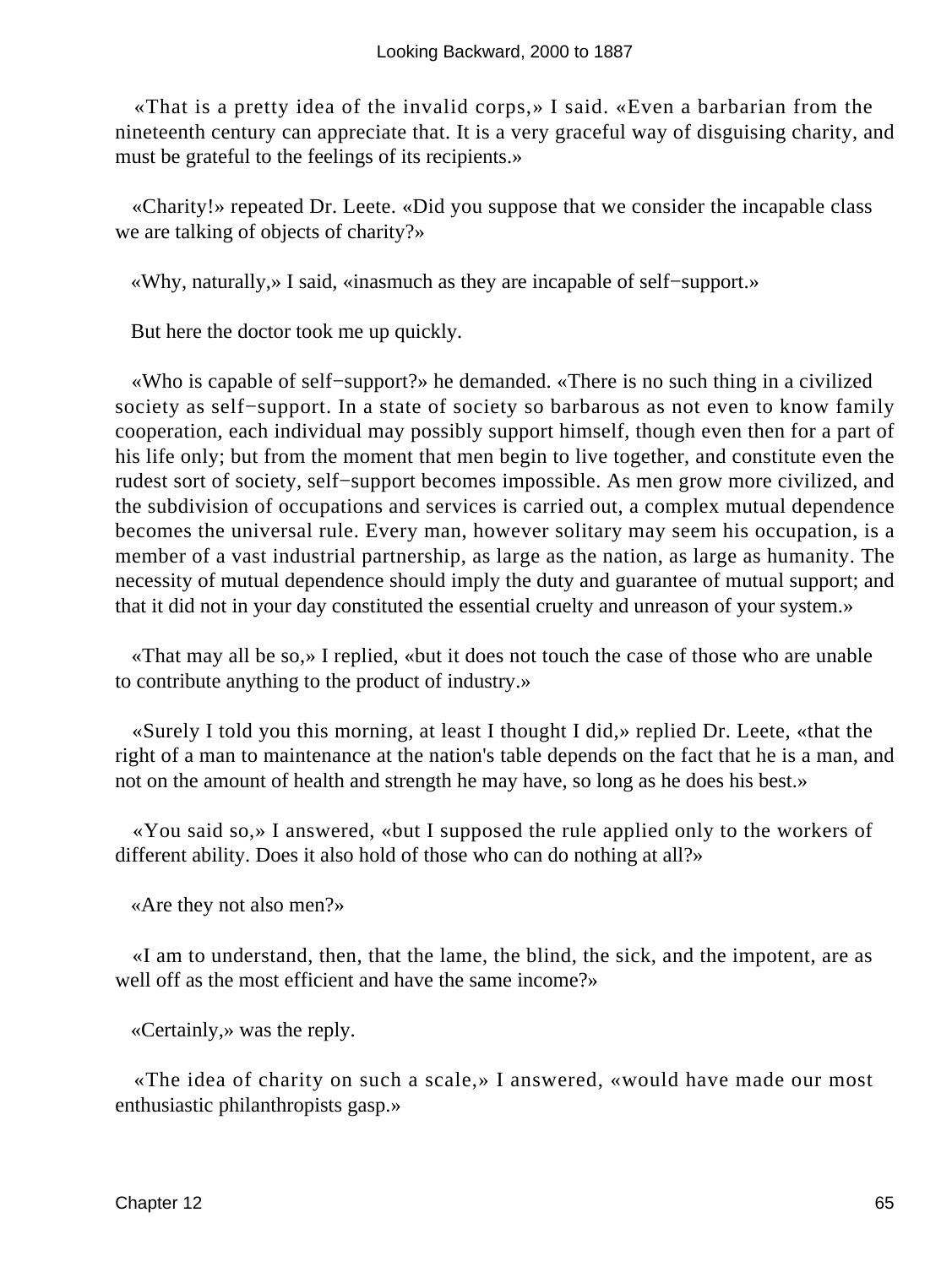«If you had a sick brother at home,» replied Dr. Leete, «unable to work, would you feed him on less dainty food, and lodge and clothe him more poorly, than yourself? More likely far, you would give him the preference; nor would you think of calling it charity. Would not the word, in that connection, fill you with indignation?»

 «Of course,» I replied; «but the cases are not parallel. There is a sense, no doubt, in which all men are brothers; but this general sort of brotherhood is not to be compared, except for rhetorical purposes, to the brotherhood of blood, either as to its sentiment or its obligations.»

 «There speaks the nineteenth century!» exclaimed Dr. Leete. "Ah, Mr. West, there is no doubt as to the length of time that you slept. If I were to give you, in one sentence, a key to what may seem the mysteries of our civilization as compared with that of your age, I should say that it is the fact that the solidarity of the race and the brotherhood of man, which to you were but fine phrases, are, to our thinking and feeling, ties as real and as vital as physical fraternity.

 "But even setting that consideration aside, I do not see why it so surprises you that those who cannot work are conceded the full right to live on the produce of those who can. Even in your day, the duty of military service for the protection of the nation, to which our industrial service corresponds, while obligatory on those able to discharge it, did not operate to deprive of the privileges of citizenship those who were unable. They stayed at home, and were protected by those who fought, and nobody questioned their right to be, or thought less of them. So, now, the requirement of industrial service from those able to render it does not operate to deprive of the privileges of citizenship, which now implies the citizen's maintenance, him who cannot work. The worker is not a citizen because he works, but works because he is a citizen. As you recognize the duty of the strong to fight for the weak, we, now that fighting is gone by, recognize his duty to work for him.

 "A solution which leaves an unaccounted−for residuum is no solution at all; and our solution of the problem of human society would have been none at all had it left the lame, the sick, and the blind outside with the beasts, to fare as they might. Better far have left the strong and well unprovided for than these burdened ones, toward whom every heart must yearn, and for whom ease of mind and body should be provided, if for no others. Therefore it is, as I told you this morning, that the title of every man, woman, and child to the means of existence rests on no basis less plain, broad, and simple than the fact that they are fellows of one race−members of one human family. The only coin current is the image of God, and that is good for all we have.

 «I think there is no feature of the civilization of your epoch so repugnant to modern ideas as the neglect with which you treated your dependent classes. Even if you had no pity, no feeling of brotherhood, how was it that you did not see that you were robbing the incapable class of their plain right in leaving them unprovided for?»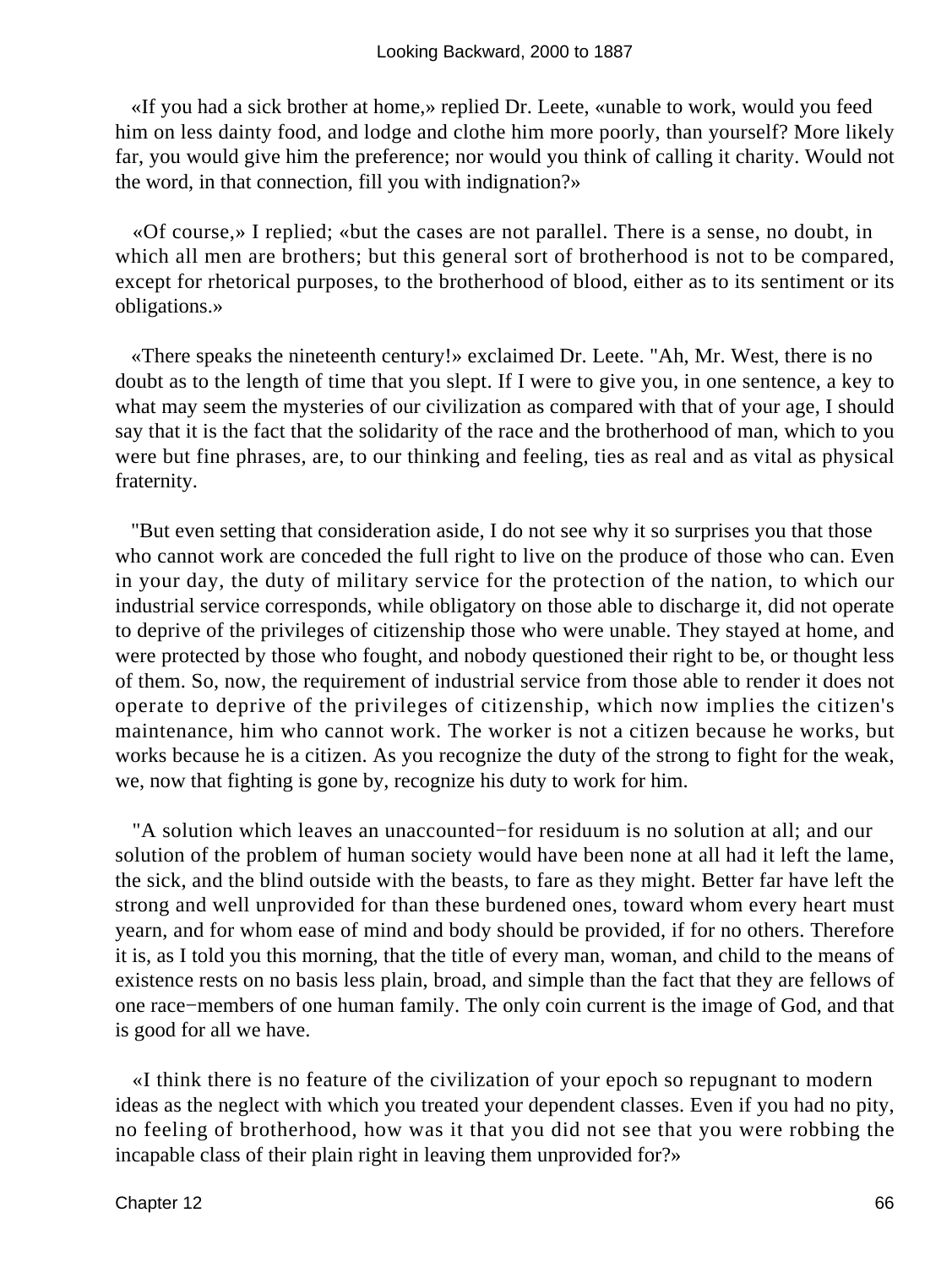«I don't quite follow you there,» I said. «I admit the claim of this class to our pity, but how could they who produced nothing claim a share of the product as a right?»

 «How happened it,» was Dr. Leete's reply, "that your workers were able to produce more than so many savages would have done? Was it not wholly on account of the heritage of the past knowledge and achievements of the race, the machinery of society, thousands of years in contriving, found by you ready− made to your hand? How did you come to be possessors of this knowledge and this machinery, which represent nine parts to one contributed by yourself in the value of your product? You inherited it, did you not? And were not these others, these unfortunate and crippled brothers whom you cast out, joint inheritors, co−heirs with you? What did you do with their share? Did you not rob them when you put them off with crusts, who were entitled to sit with the heirs, and did you not add insult to robbery when you called the crusts charity?

 «Ah, Mr. West,» Dr. Leete continued, as I did not respond, «what I do not understand is, setting aside all considerations either of justice or brotherly feeling toward the crippled and defective, how the workers of your day could have had any heart for their work, knowing that their children, or grand−children, if unfortunate, would be deprived of the comforts and even necessities of life. It is a mystery how men with children could favor a system under which they were rewarded beyond those less endowed with bodily strength or mental power. For, by the same discrimination by which the father profited, the son, for whom he would give his life, being perchance weaker than others, might be reduced to crusts and beggary. How men dared leave children behind them, I have never been able to understand.»

 Note. – Although in his talk on the previous evening Dr. Leete had emphasized the pains taken to enable every man to ascertain and follow his natural bent in choosing an occupation, it was not till I learned that the worker's income is the same in all occupations that I realized how absolutely he may be counted on to do so, and thus, by selecting the harness which sets most lightly on himself, find that in which he can pull best. The failure of my age in any systematic or effective way to develop and utilize the natural aptitudes of men for the industries and intellectual avocations was one of the great wastes, as well as one of the most common causes of unhappiness in that time. The vast majority of my contemporaries, though nominally free to do so, never really chose their occupations at all, but were forced by circumstances into work for which they were relatively inefficient, because not naturally fitted for it. The rich, in this respect, had little advantage over the poor. The latter, indeed, being generally deprived of education, had no opportunity even to ascertain the natural aptitudes they might have, and on account of their poverty were unable to develop them by cultivation even when ascertained. The liberal and technical professions, except by favorable accident, were shut to them, to their own great loss and that of the nation. On the other hand, the well−to−do, although they could command education and opportunity, were scarcely less hampered by social prejudice, which forbade them to pursue manual avocations, even when adapted to them, and destined them, whether fit or unfit, to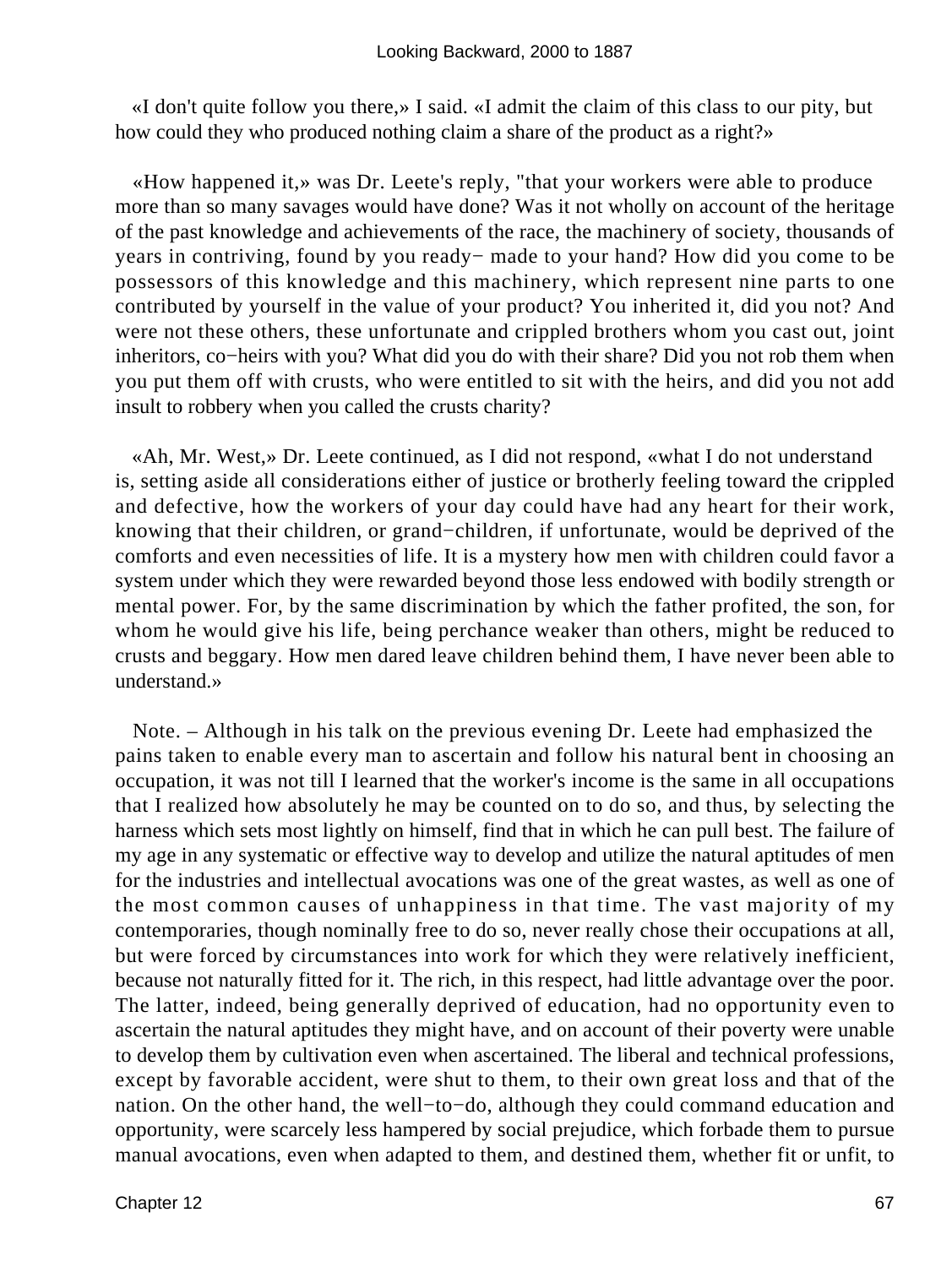the professions, thus wasting many an excellent handicraftsman. Mercenary considerations, tempting men to pursue money−making occupations for which they were unfit, instead of less remunerative employments for which they were fit, were responsible for another vast perversion of talent. All these things now are changed. Equal education and opportunity must needs bring to light whatever aptitudes a man has, and neither social prejudices nor mercenary considerations hamper him in the choice of his life work.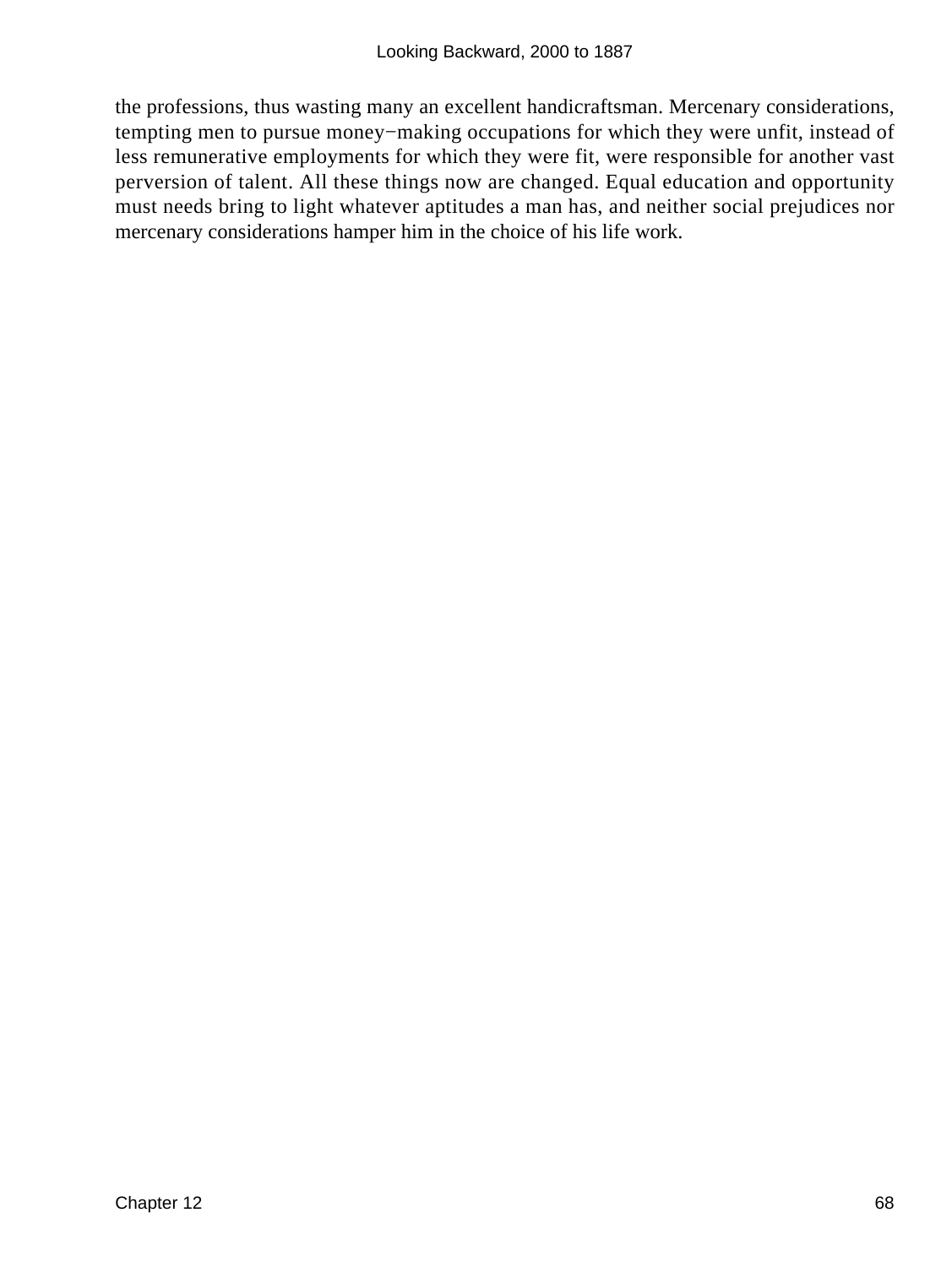### **[Chapter 13](#page-163-0)**

*A*s Edith had promised he should do, Dr. Leete accompanied me to my bedroom when I retired, to instruct me as to the adjustment of the musical telephone. He showed how, by turning a screw, the volume of the music could be made to fill the room, or die away to an echo so faint and far that one could scarcely be sure whether he heard or imagined it. If, of two persons side by side, one desired to listen to music and the other to sleep, it could be made audible to one and inaudible to another.

 «I should strongly advise you to sleep if you can to−night, Mr. West, in preference to listening to the finest tunes in the world,» the doctor said, after explaining these points. «In the trying experience you are just now passing through, sleep is a nerve tonic for which there is no substitute.»

Mindful of what had happened to me that very morning, I promised to heed his counsel.

«Very well,» he said, «then I will set the telephone at eight o'clock.»

«What do you mean?» I asked.

 He explained that, by a clock−work combination, a person could arrange to be awakened at any hour by the music.

 It began to appear, as has since fully proved to be the case, that I had left my tendency to insomnia behind me with the other discomforts of existence in the nineteenth century; for though I took no sleeping draught this time, yet, as the night before, I had no sooner touched the pillow than I was asleep.

 I dreamed that I sat on the throne of the Abencerrages in the banqueting hall of the Alhambra, feasting my lords and generals, who next day were to follow the crescent against the Christian dogs of Spain. The air, cooled by the spray of fountains, was heavy with the scent of flowers. A band of Nautch girls, round−limbed and luscious−lipped, danced with voluptuous grace to the music of brazen and stringed instruments. Looking up to the latticed galleries, one caught a gleam now and then from the eye of some beauty of the royal harem, looking down upon the assembled flower of Moorish chivalry. Louder and louder clashed the cymbals, wilder and wilder grew the strain, till the blood of the desert race could no longer resist the martial delirium, and the swart nobles leaped to their feet; a thousand scimetars were bared, and the cry, «Allah il Allah!» shook the hall and awoke me, to find it broad daylight, and the room tingling with the electric music of the «Turkish Reveille.»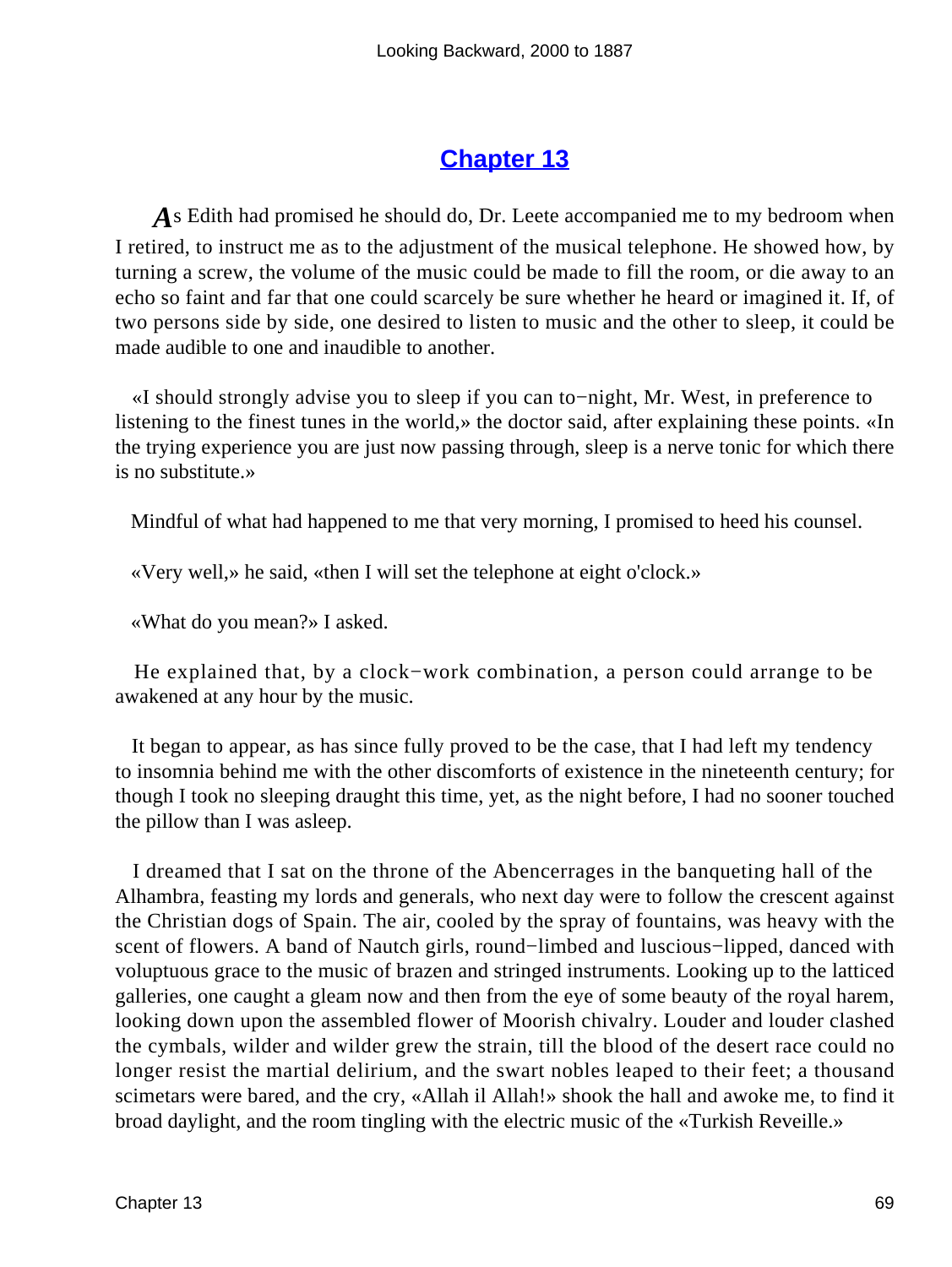At the breakfast−table, when I told my host of my morning's experience, I learned that it was not a mere chance that the piece of music which awakened me was a reveille. The airs played at one of the halls during the waking hours of the morning were always of an inspiring type.

 «By the way,» I said, «I have not thought to ask you anything about the state of Europe. Have the societies of the Old World also been remodeled?»

 «Yes,» replied Dr. Leete, «the great nations of Europe as well as Australia, Mexico, and parts of South America, are now organized industrially like the United States, which was the pioneer of the evolution. The peaceful relations of these nations are assured by a loose form of federal union of world−wide extent. An international council regulates the mutual intercourse and commerce of the members of the union and their joint policy toward the more backward races, which are gradually being educated up to civilized institutions. Complete autonomy within its own limits is enjoyed by every nation.»

 «How do you carry on commerce without money?» I said. «In trading with other nations, you must use some sort of money, although you dispense with it in the internal affairs of the nation.»

 «Oh, no; money is as superfluous in our foreign as in our internal relations. When foreign commerce was conducted by private enterprise, money was necessary to adjust it on account of the multifarious complexity of the transactions; but nowadays it is a function of the nations as units. There are thus only a dozen or so merchants in the world, and their business being supervised by the international council, a simple system of book accounts serves perfectly to regulate their dealings. Customs duties of every sort are of course superfluous. A nation simply does not import what its government does not think requisite for the general interest. Each nation has a bureau of foreign exchange, which manages its trading. For example, the American bureau, estimating such and such quantities of French goods necessary to America for a given year, sends the order to the French bureau, which in turn sends its order to our bureau. The same is done mutually by all the nations.»

«But how are the prices of foreign goods settled, since there is no competition?»

 «The price at which one nation supplies another with goods,» replied Dr. Leete, «must be that at which it supplies its own citizens. So you see there is no danger of misunderstanding. Of course no nation is theoretically bound to supply another with the product of its own labor, but it is for the interest of all to exchange some commodities. If a nation is regularly supplying another with certain goods, notice is required from either side of any important change in the relation.»

 «But what if a nation, having a monopoly of some natural product, should refuse to supply it to the others, or to one of them?»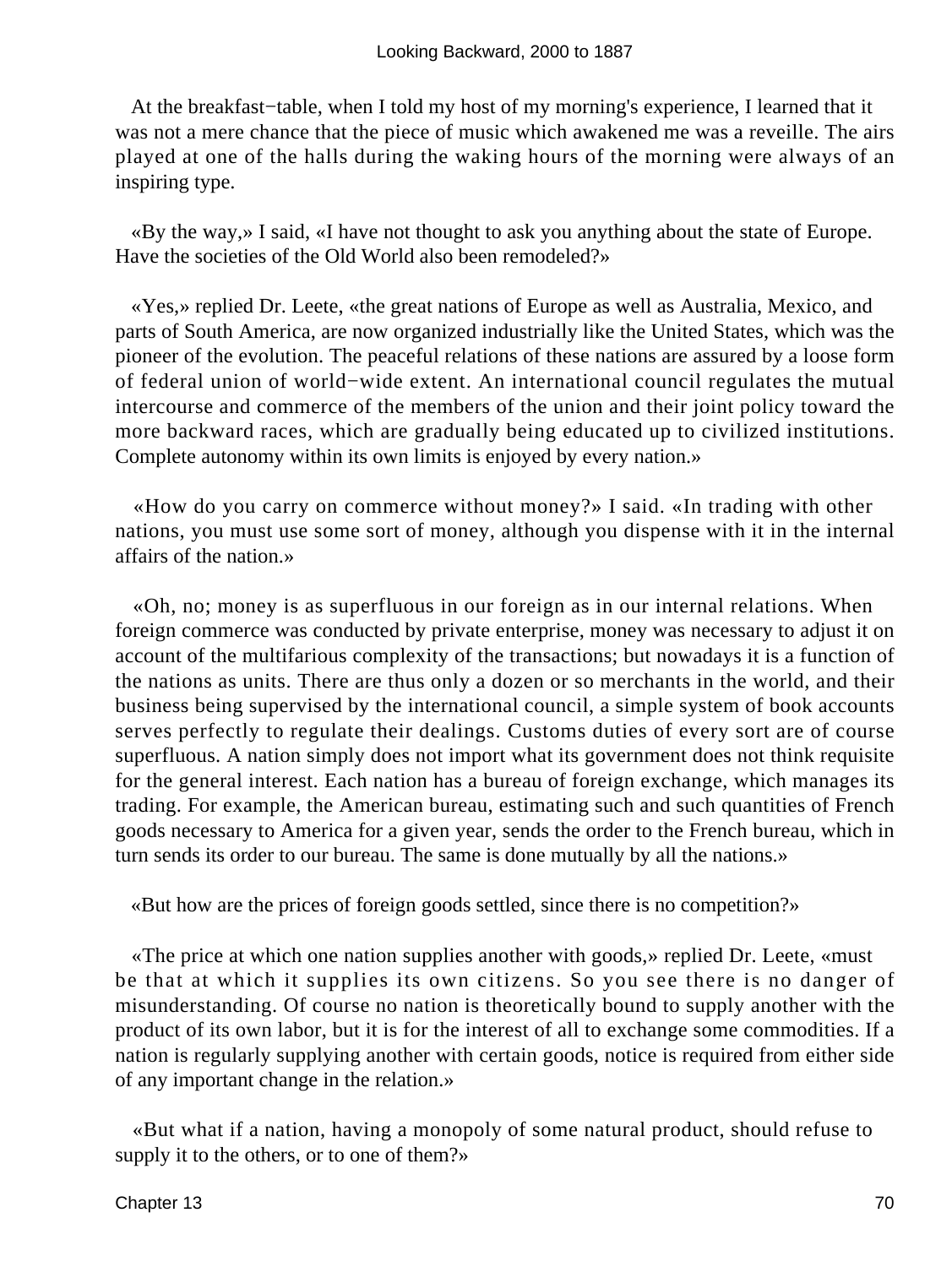«Such a case has never occurred, and could not without doing the refusing party vastly more harm than the others,» replied Dr. Leete. «In the fist place, no favoritism could be legally shown. The law requires that each nation shall deal with the others, in all respects, on exactly the same footing. Such a course as you suggest would cut off the nation adopting it from the remainder of the earth for all purposes whatever. The contingency is one that need not give us much anxiety.»

 «But,» said I, «supposing a nation, having a natural monopoly in some product of which it exports more than it consumes, should put the price away up, and thus, without cutting off the supply, make a profit out of its neighbors' necessities? Its own citizens would of course have to pay the higher price on that commodity, but as a body would make more out of foreigners than they would be out of pocket themselves.»

 «When you come to know how prices of all commodities are determined nowadays, you will perceive how impossible it is that they could be altered, except with reference to the amount or arduousness of the work required respectively to produce them,» was Dr. Leete's reply. «This principle is an international as well as a national guarantee; but even without it the sense of community of interest, international as well as national, and the conviction of the folly of selfishness, are too deep nowadays to render possible such a piece of sharp practice as you apprehend. You must understand that we all look forward to an eventual unification of the world as one nation. That, no doubt, will be the ultimate form of society, and will realize certain economic advantages over the present federal system of autonomous nations. Meanwhile, however, the present system works so nearly perfectly that we are quite content to leave to posterity the completion of the scheme. There are, indeed, some who hold that it never will be completed, on the ground that the federal plan is not merely a provisional solution of the problem of human society, but the best ultimate solution.»

 «How do you manage,» I asked, «when the books of any two nations do not balance? Supposing we import more from France than we export to her.»

 «At the end of each year,» replied the doctor, «the books of every nation are examined. If France is found in our debt, probably we are in the debt of some nation which owes France, and so on with all the nations. The balances that remain after the accounts have been cleared by the international council should not be large under our system. Whatever they may be, the council requires them to be settled every few years, and may require their settlement at any time if they are getting too large; for it is not intended that any nation shall run largely in debt to another, lest feelings unfavorable to amity should be engendered. To guard further against this, the international council inspects the commodities interchanged by the nations, to see that they are of perfect quality.»

«But what are the balances finally settled with, seeing that you have no money?»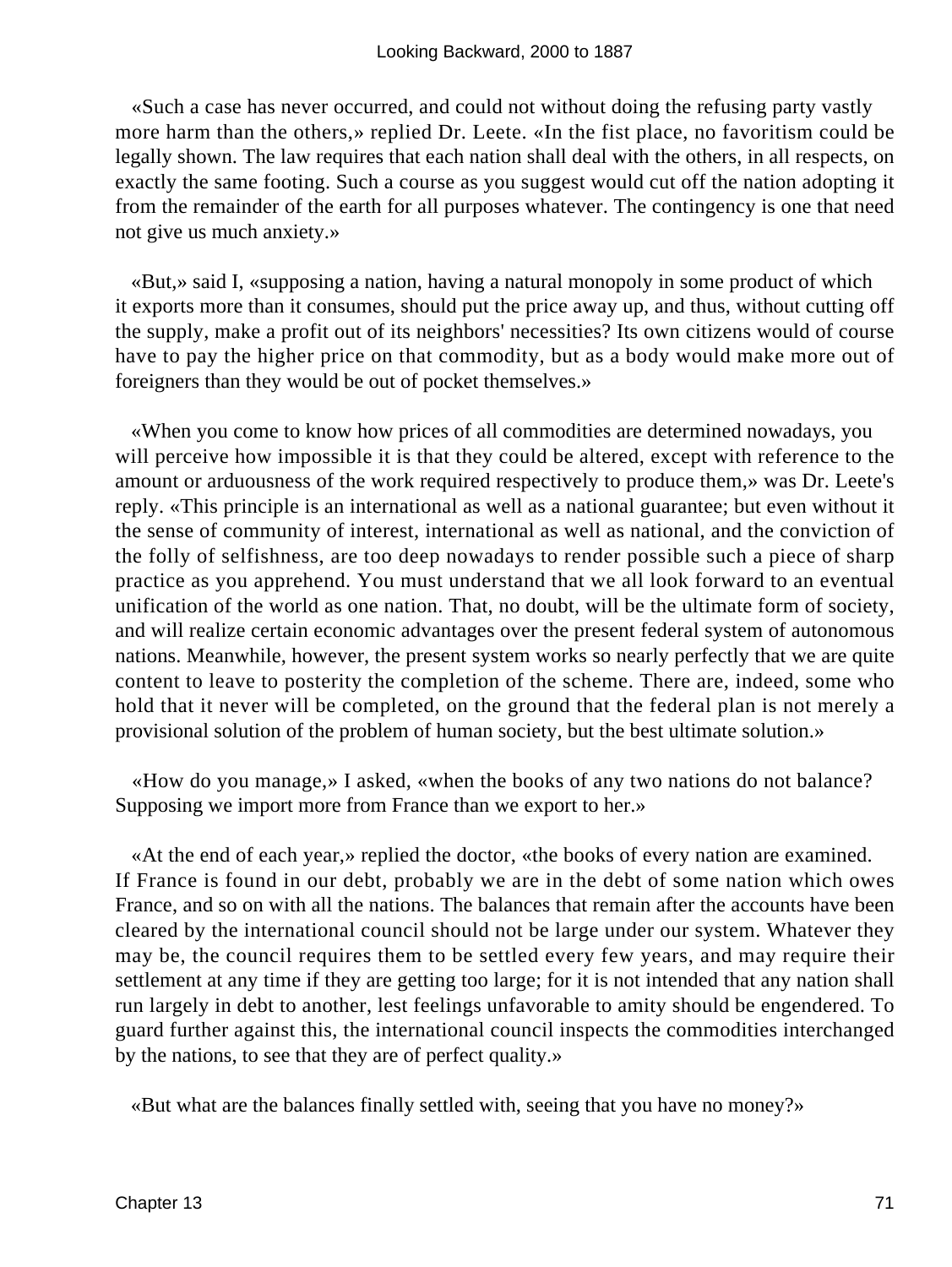«In national staples; a basis of agreement as to what staples shall be accepted, and in what proportions, for settlement of accounts, being a preliminary to trade relations.»

 «Emigration is another point I want to ask you about,» said I. «With every nation organized as a close industrial partnership, monopolizing all means of production in the country, the emigrant, even if he were permitted to land, would starve. I suppose there is no emigration nowadays.»

 «On the contrary, there is constant emigration, by which I suppose you mean removal to foreign countries for permanent residence,» replied Dr. Leete. «It is arranged on a simple international arrangement of indemnities. For example, if a man at twenty−one emigrates from England to America, England loses all the expense of his maintenance and education, and America gets a workman for nothing. America accordingly makes England an allowance. The same principle, varied to suit the case, applies generally. If the man is near the term of his labor when he emigrates, the country receiving him has the allowance. As to imbecile persons, it is deemed best that each nation should be responsible for its own, and the emigration of such must be under full guarantees of support by his own nation. Subject to these regulations, the right of any man to emigrate at any time is unrestricted.»

 «But how about mere pleasure trips; tours of observation? How can a stranger travel in a country whose people do not receive money, and are themselves supplied with the means of life on a basis not extended to him? His own credit card cannot, of course, be good in other lands. How does he pay his way?»

 «An American credit card,» replied Dr. Leete, «is just as good in Europe as American gold used to be, and on precisely the same condition, namely, that it be exchanged into the currency of the country you are traveling in. An American in Berlin takes his credit card to the local office of the international council, and receives in exchange for the whole or part of it a German credit card, the amount being charged against the United States in favor of Germany on the international account.»

 «Perhaps Mr. West would like to dine at the Elephant to−day,» said Edith, as we left the table.

 «That is the name we give to the general dining−house in our ward,» explained her father. «Not only is our cooking done at the public kitchens, as I told you last night, but the service and quality of the meals are much more satisfactory if taken at the dining−house. The two minor meals of the day are usually taken at home, as not worth the trouble of going out; but it is general to go out to dine. We have not done so since you have been with us, from a notion that it would be better to wait till you had become a little more familiar with our ways. What do you think? Shall we take dinner at the dining−house to−day?»

I said that I should be very much pleased to do so.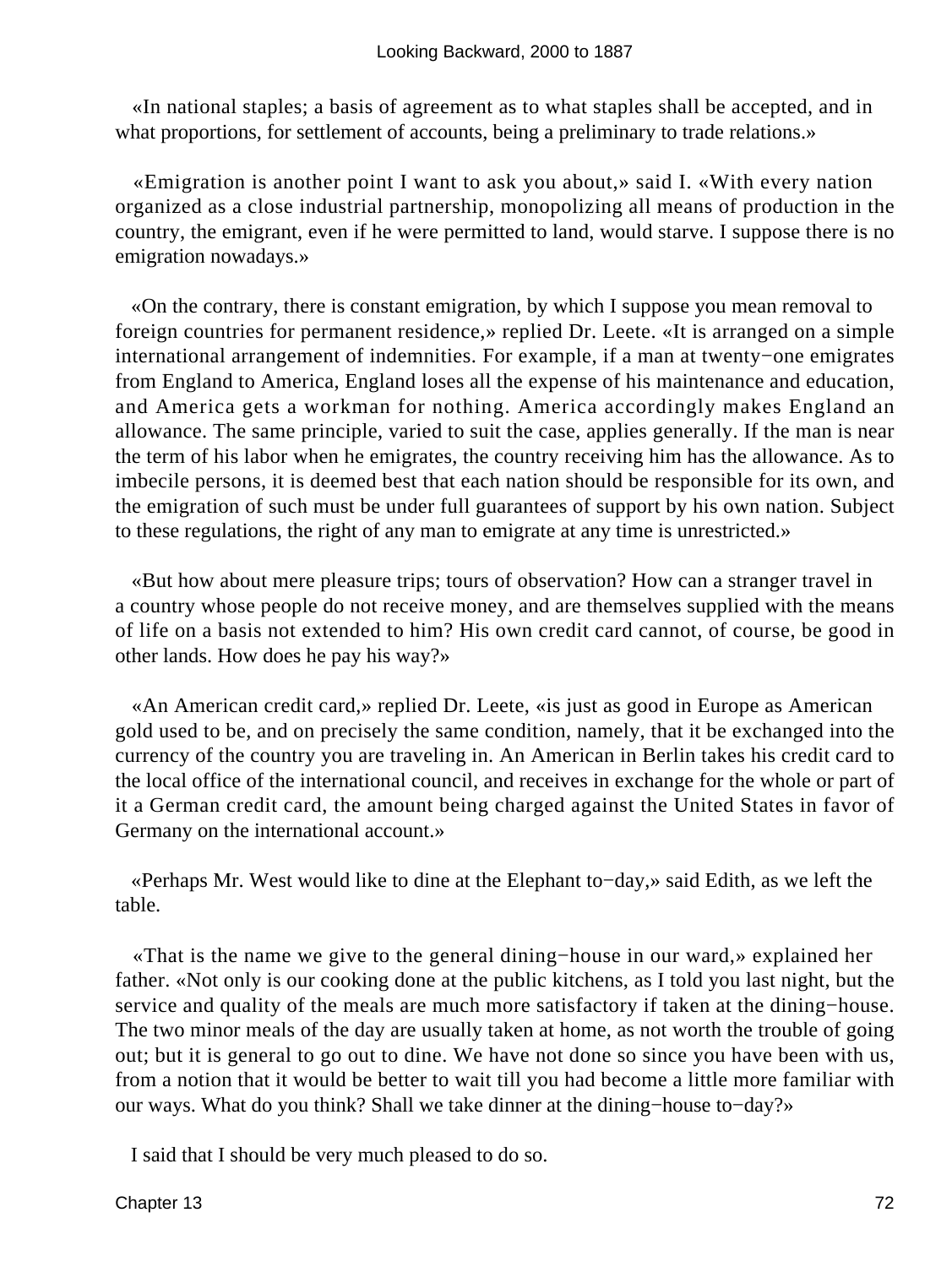Not long after, Edith came to me, smiling, and said:

 «Last night, as I was thinking what I could do to make you feel at home until you came to be a little more used to us and our ways, an idea occurred to me. What would you say if I were to introduce you to some very nice people of your own times, whom I am sure you used to be well acquainted with?»

 I replied, rather vaguely, that it would certainly be very agreeable, but I did not see how she was going to manage it.

«Come with me,» was her smiling reply, «and see if I am not as good as my word.»

 My susceptibility to surprise had been pretty well exhausted by the numerous shocks it had received, but it was with some wonderment that I followed her into a room which I had not before entered. It was a small, cosy apartment, walled with cases filled with books.

 «Here are your friends,» said Edith, indicating one of the cases, and as my eye glanced over the names on the backs of the volumes, Shakespeare, Milton, Wordsworth, Shelley, Tennyson, Defoe, Dickens, Thackeray, Hugo, Hawthorne, Irving, and a score of other great writers of my time and all time, I understood her meaning. She had indeed made good her promise in a sense compared with which its literal fulfillment would have been a disappointment. She had introduced me to a circle of friends whom the century that had elapsed since last I communed with them had aged as little as it had myself. Their spirit was as high, their wit as keen, their laughter and their tears as contagious, as when their speech had whiled away the hours of a former century. Lonely I was not and could not be more, with this goodly companionship, however wide the gulf of years that gaped between me and my old life.

 «You are glad I brought you here,» exclaimed Edith, radiant, as she read in my face the success of her experiment. «It was a good idea, was it not, Mr. West? How stupid in me not to think of it before! I will leave you now with your old friends, for I know there will be no company for you like them just now; but remember you must not let old friends make you quite forget new ones!» and with that smiling caution she left me.

 Attracted by the most familiar of the names before me, I laid my hand on a volume of Dickens, and sat down to read. He had been my prime favorite among the bookwriters of the century, – I mean the nineteenth century, – and a week had rarely passed in my old life during which I had not taken up some volume of his works to while away an idle hour. Any volume with which I had been familiar would have produced an extraordinary impression, read under my present circumstances, but my exceptional familiarity with Dickens, and his consequent power to call up the associations of my former life, gave to his writings an effect no others could have had, to intensify, by force of contrast, my appreciation of the strangeness of my present environment. However new and astonishing one's surroundings,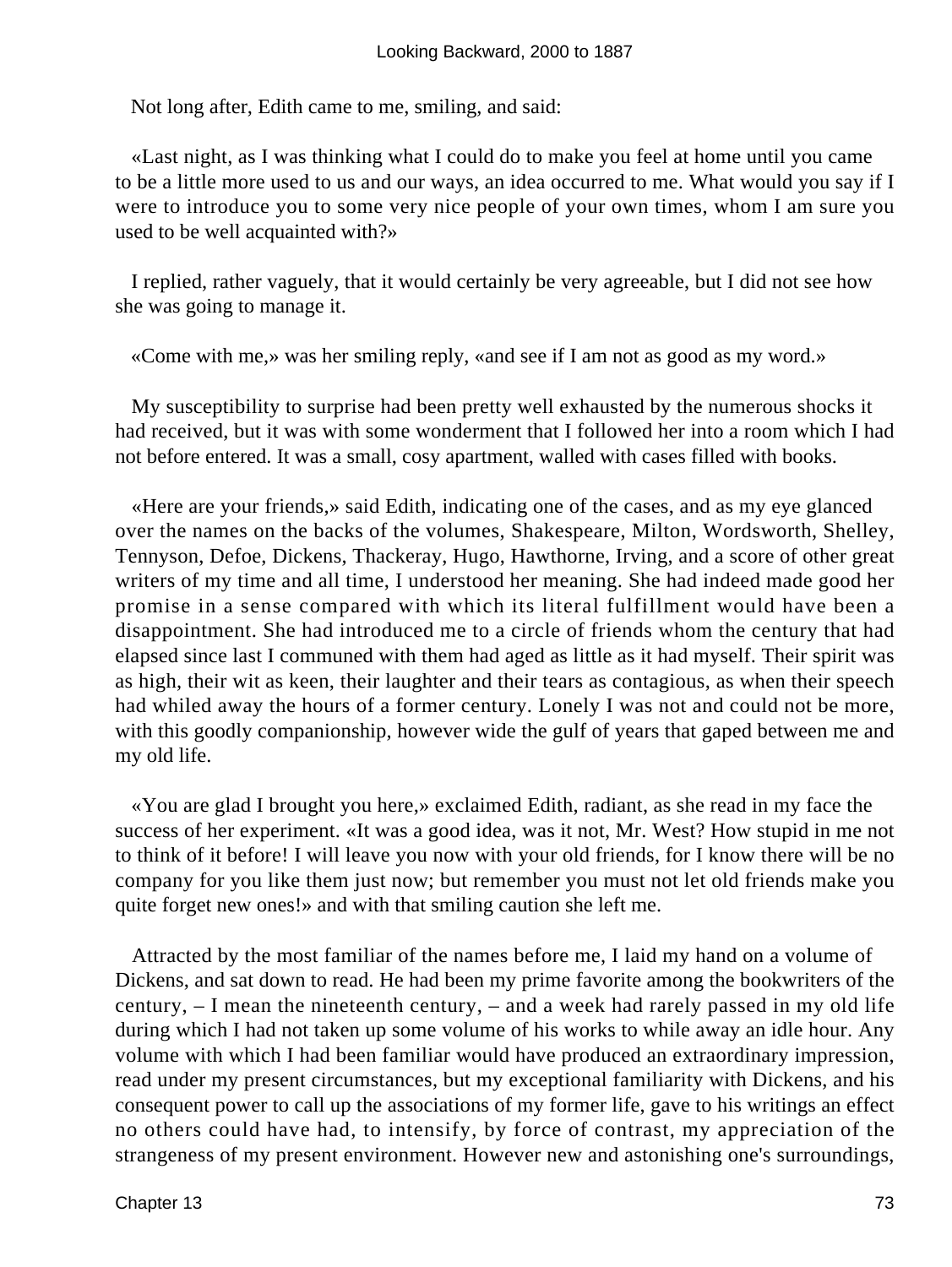the tendency is to become a part of them so soon that almost from the first the power to see them objectively and fully measure their strangeness, is lost. That power, already dulled in my case, the pages of Dickens restored by carrying me back through their associations to the standpoint of my former life.

With a clearness which I had not been able before to attain, I saw now the past and present, like contrasting pictures, side by side.

 The genius of the great novelist of the nineteenth century, like that of Homer, might indeed defy time; but the setting of his pathetic tales, the misery of the poor, the wrongs of power, the pitiless cruelty of the system of society, had passed away as utterly as Circe and the sirens, Charybdis and Cyclops.

 During the hour or two that I sat there with Dickens open before me, I did not actually read more than a couple of pages. Every paragraph, every phrase, brought up some new aspect of the world−transformation which had taken place, and led my thoughts on long and widely ramifying excursions. As meditating thus in Dr. Leete's library I gradually attained a more clear and coherent idea of the prodigious spectacle which I had been so strangely enabled to view, I was filled with a deepening wonder at the seeming capriciousness of the fate that had given to one who so little deserved it, or seemed in any way set apart for it, the power alone among his contemporaries to stand upon the earth in this latter day. I had neither foreseen the new world nor toiled for it, as many about me had done regardless of the scorn of fools or the misconstruction of the good. Surely it would have been more in accordance with the fitness of things had one of those prophetic and strenuous souls been enabled to see the travail of his soul and be satisfied; he, for example, a thousand times rather than I, who, having beheld in a vision the world I looked on, sang of it in words that again and again, during these last wondrous days, had rung in my mind:

 For I dipt into the future, far as human eye could see, Saw the vision of the world, and all the wonder that would be Till the war−drum throbbed no longer, and the battle−flags were furled. In the Parliament of man, the federation of the world.

 Then the common sense of most shall hold a fretful realm in awe, And the kindly earth shall slumber, lapt in universal law.

 For I doubt not through the ages one increasing purpose runs, And the thoughts of men are widened with the process of the suns.

 What though, in his old age, he momentarily lost faith in his own prediction, as prophets in their hours of depression and doubt generally do; the words had remained eternal testimony to the seership of a poet's heart, the insight that is given to faith.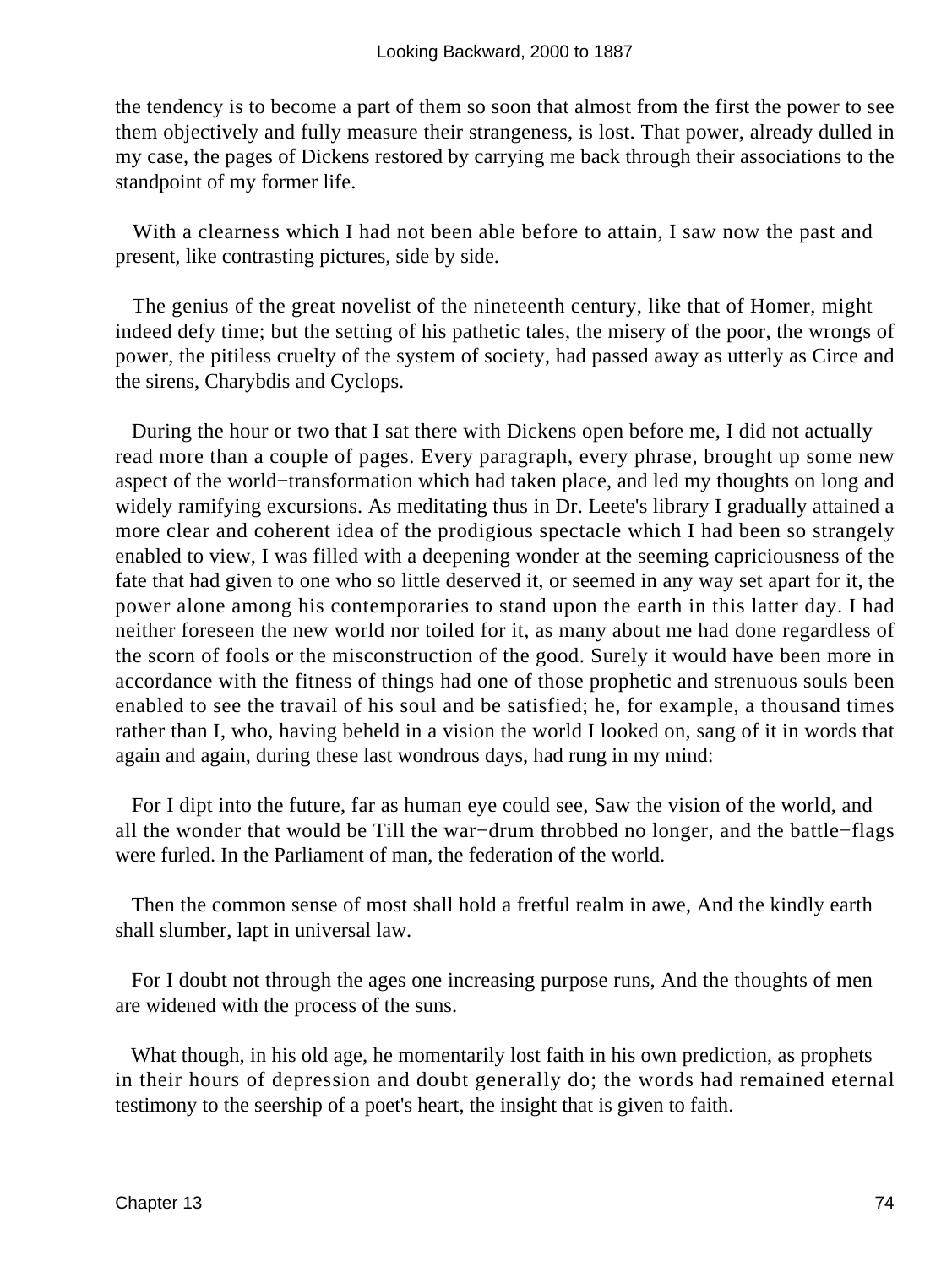I was still in the library when some hours later Dr. Leete sought me there. «Edith told me of her idea,» he said, «and I thought it an excellent one. I had a little curiosity what writer you would first turn to. Ah, Dickens! You admired him, then! That is where we moderns agree with you. Judged by our standards, he overtops all the writers of his age, not because his literary genius was highest, but because his great heart beat for the poor, because he made the cause of the victims of society his own, and devoted his pen to exposing its cruelties and shams. No man of his time did so much as he to turn men's minds to the wrong and wretchedness of the old order of things, and open their eyes to the necessity of the great change that was coming, although he himself did not clearly foresee it.»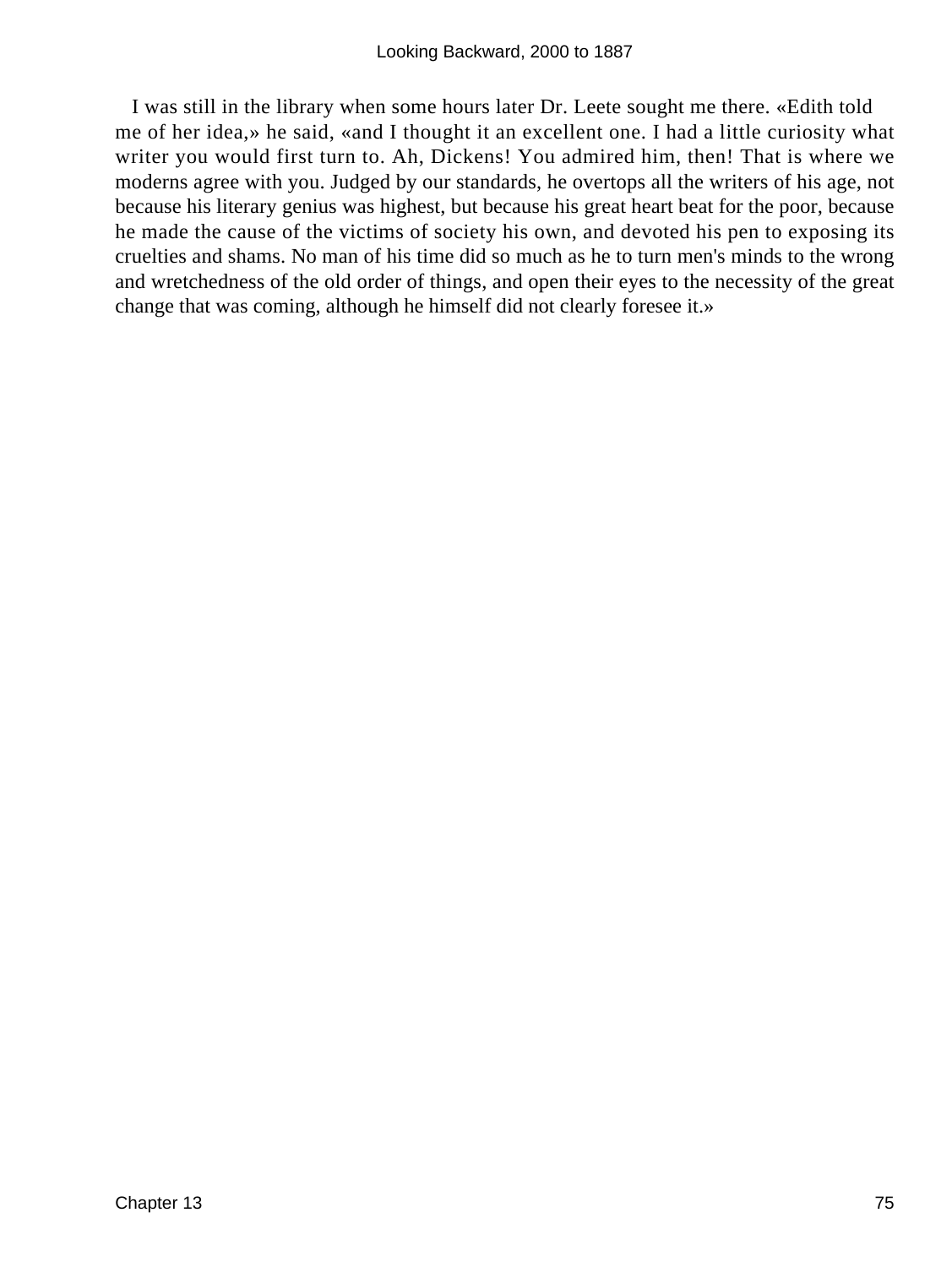### **[Chapter 14](#page-163-0)**

*A* heavy rainstorm came up during the day, and I had concluded that the condition of the streets would be such that my hosts would have to give up the idea of going out to dinner, although the dining−hall I had understood to be quite near. I was much surprised when at the dinner hour the ladies appeared prepared to go out, but without either rubbers or umbrellas.

 The mystery was explained when we found ourselves on the street, for a continuous waterproof covering had been let down so as to inclose the sidewalk and turn it into a well lighted and perfectly dry corridor, which was filled with a stream of ladies and gentlemen dressed for dinner. At the comers the entire open space was similarly roofed in. Edith Leete, with whom I walked, seemed much interested in learning what appeared to be entirely new to her, that in the stormy weather the streets of the Boston of my day had been impassable, except to persons protected by umbrellas, boots, and heavy clothing. «Were sidewalk coverings not used at all?» she asked. They were used, I explained, but in a scattered and utterly unsystematic way, being private enterprises. She said to me that at the present time all the streets were provided against inclement weather in the manner I saw, the apparatus being rolled out of the way when it was unnecessary. She intimated that it would be considered an extraordinary imbecility to permit the weather to have any effect on the social movements of the people.

 Dr. Leete, who was walking ahead, overhearing something of our talk, turned to say that the difference between the age of individualism and that of concert was well characterized by the fact that, in the nineteenth century, when it rained, the people of Boston put up three hundred thousand umbrellas over as many heads, and in the twentieth century they put up one umbrella over all the heads.

 As we walked on, Edith said, «The private umbrella is father's favorite figure to illustrate the old way when everybody lived for himself and his family. There is a nineteenth century painting at the Art Gallery representing a crowd of people in the rain, each one holding his umbrella over himself and his wife, and giving his neighbors the drippings, which he claims must have been meant by the artist as a satire on his times.»

 We now entered a large building into which a stream of people was pouring. I could not see the front, owing to the awning, but, if in correspondence with the interior, which was even finer than the store I visited the day before, it would have been magnificent. My companion said that the sculptured group over the entrance was especially admired. Going up a grand staircase we walked some distance along a broad corridor with many doors opening upon it. At one of these, which bore my host's name, we turned in, and I found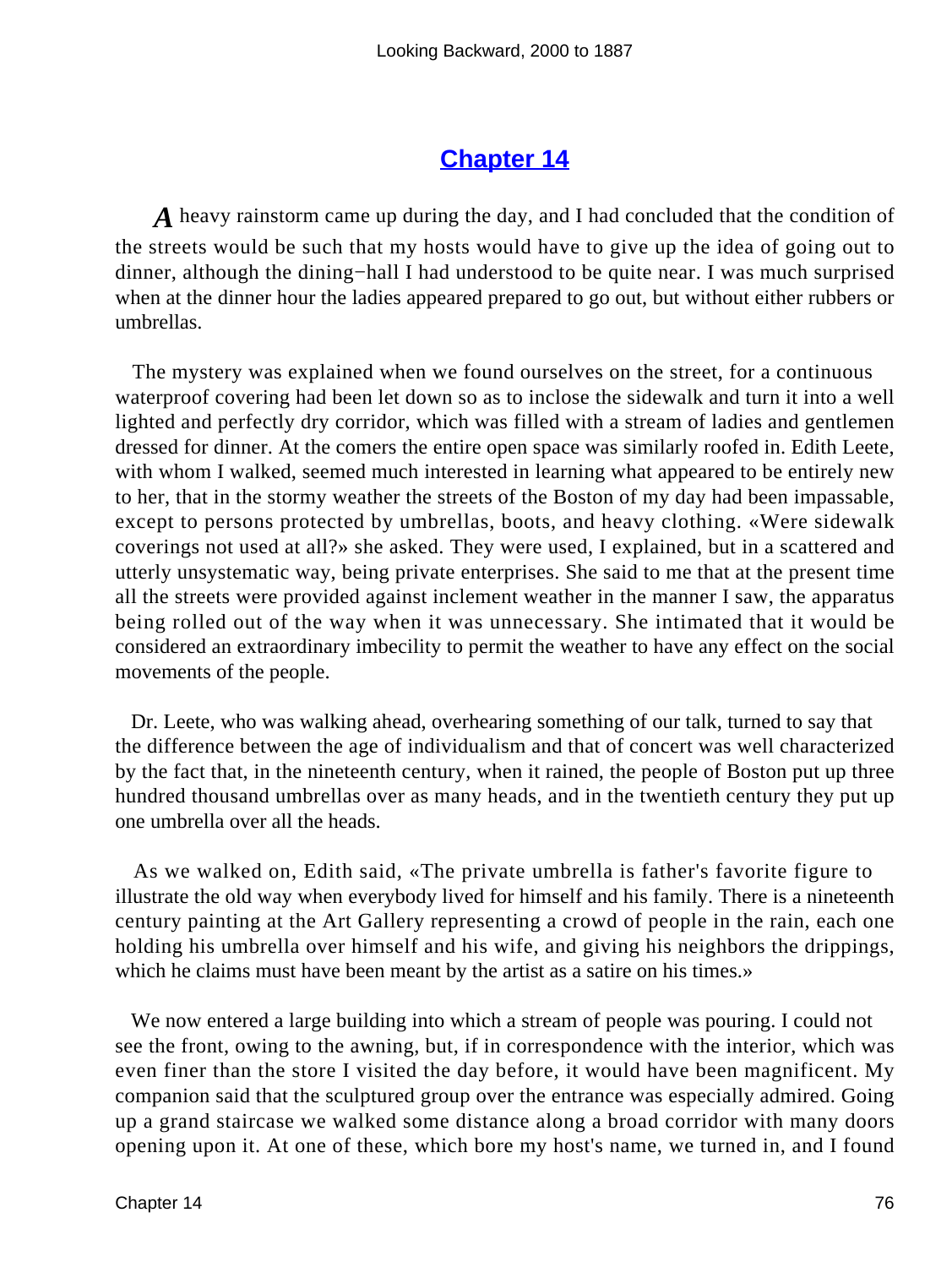myself in an elegant dining−room containing a table for four. Windows opened on a courtyard where a fountain played to a great height and music made the air electric.

 «You seem at home here,» I said, as we seated ourselves at table, and Dr. Leete touched an annunciator.

 «This is, in fact, a part of our house, slightly detached from the rest,» he replied. «Every family in the ward has a room set apart in this great building for its permanent and exclusive use for a small annual rental. For transient guests and individuals there is accommodation on another floor. If we expect to dine here, we put in our orders the night before, selecting anything in market, according to the daily reports in the papers. The meal is as expensive or as simple as we please, though of course everything is vastly cheaper as well as better than it would be prepared at home. There is actually nothing which our people take more interest in than the perfection of the catering and cooking done for them, and I admit that we are a little vain of the success that has been attained by this branch of the service. Ah, my dear Mr. West, though other aspects of your civilization were more tragical, I can imagine that none could have been more depressing than the poor dinners you had to eat, that is, all of you who had not great wealth.»

«You would have found none of us disposed to disagree with you on that point,» I said.

The waiter, a fine–looking young fellow, wearing a slightly distinctive uniform, now made his appearance. I observed him closely, as it was the first time I had been able to study particularly the bearing of one of the enlisted members of the industrial army. This young man, I knew from what I had been told, must be highly educated, and the equal, socially and in all respects, of those he served. But it was perfectly evident that to neither side was the situation in the slightest degree embarrassing. Dr. Leete addressed the young man in a tone devoid, of course, as any gentleman's would be, of superciliousness, but at the same time not in any way deprecatory, while the manner of the young man was simply that of a person intent on discharging correctly the task he was engaged in, equally without familiarity or obsequiousness. It was, in fact, the manner of a soldier on duty, but without the military stiffness. As the youth left the room, I said, «I cannot get over my wonder at seeing a young man like that serving so contentedly in a menial position.»

«What is that word `menial'? I never heard it,» said Edith.

 «It is obsolete now,» remarked her father. «If I understand it rightly, it applied to persons who performed particularly disagreeable and unpleasant tasks for others, and carried with it an implication of contempt. Was it not so, Mr. West?»

 «That is about it,» I said. «Personal service, such as waiting on tables, was considered menial, and held in such contempt, in my day, that persons of culture and refinement would suffer hardship before condescending to it.»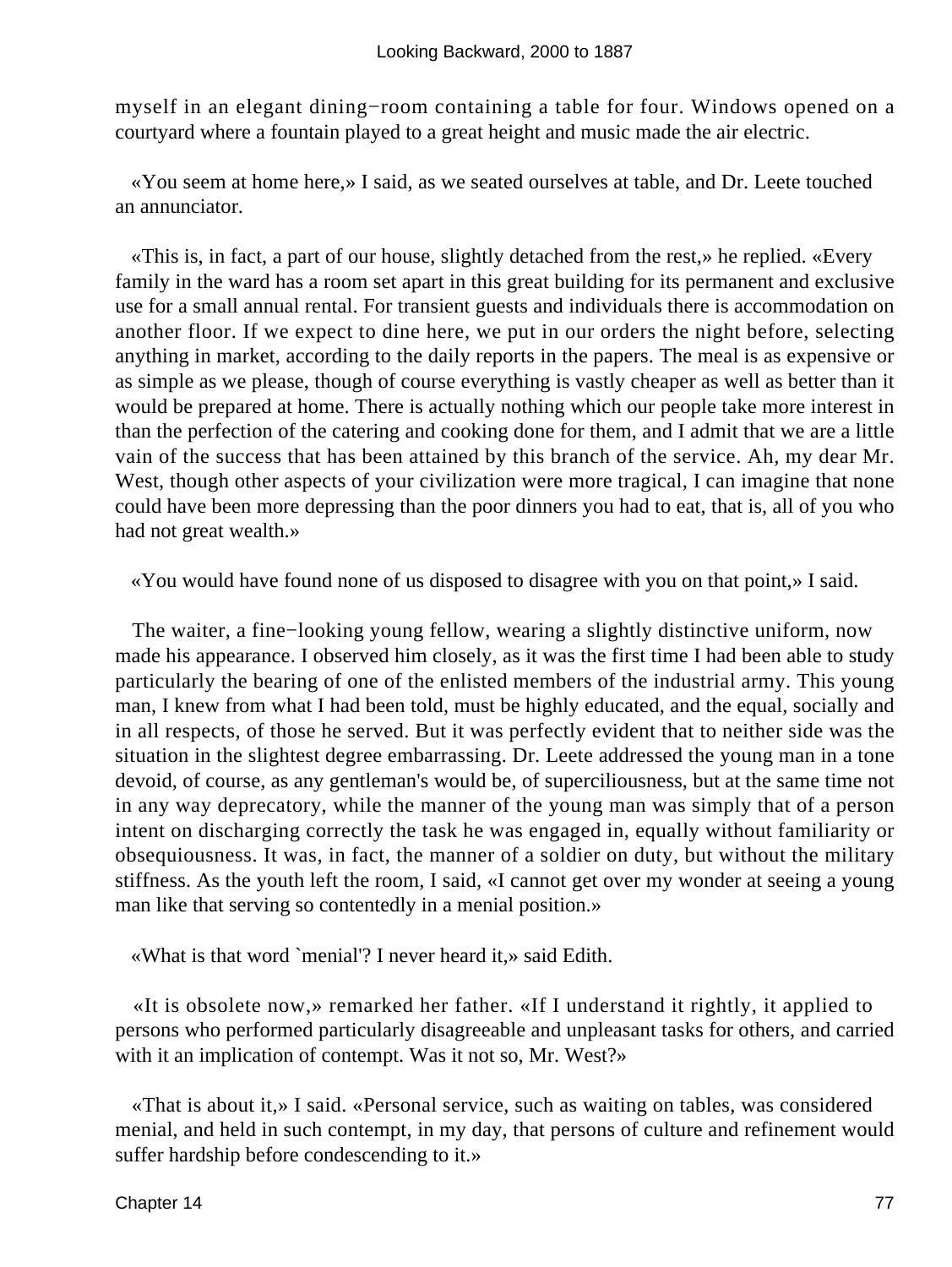«What a strangely artificial idea,» exclaimed Mrs. Leete wonderingly.

«And yet these services had to be rendered,» said Edith.

 «Of course,» I replied. «But we imposed them on the poor, and those who had no alternative but starvation.»

 «And increased the burden you imposed on them by adding your contempt,» remarked Dr. Leete.

 «I don't think I clearly understand,» said Edith. «Do you mean that you permitted people to do things for you which you despised them for doing, or that you accepted services from them which you would have been unwilling to render them? You can't surely mean that, Mr. West?»

 I was obliged to tell her that the fact was just as she had stated. Dr. Leete, however, came to my relief.

 «To understand why Edith is surprised,» he said, «you must know that nowadays it is an axiom of ethics that to accept a service from another which we would be unwilling to return in kind, if need were, is like borrowing with the intention of not repaying, while to enforce such a service by taking advantage of the poverty or necessity of a person would be an outrage like forcible robbery. It is the worst thing about any system which divides men, or allows them to be divided, into classes and castes, that it weakens the sense of a common humanity. Unequal distribution of wealth, and, still more effectually, unequal opportunities of education and culture, divided society in your day into classes which in many respects regarded each other as distinct races. There is not, after all, such a difference as might appear between our ways of looking at this question of service. Ladies and gentlemen of the cultured class in your day would no more have permitted persons of their own class to render them services they would scorn to return than we would permit anybody to do so. The poor and the uncultured, however, they looked upon as of another kind from themselves. The equal wealth and equal opportunities of culture which all persons now enjoy have simply made us all members of one class, which corresponds to the most fortunate class with you. Until this equality of condition had come to pass, the idea of the solidarity of humanity, the brotherhood of all men, could never have become the real conviction and practical principle of action it is nowadays. In your day the same phrases were indeed used, but they were phrases merely.»

«Do the waiters, also, volunteer?»

 «No,» replied Dr. Leete. «The waiters are young men in the unclassified grade of the industrial army who are assignable to all sorts of miscellaneous occupations not requiring special skill. Waiting on table is one of these, and every young recruit is given a taste of it. I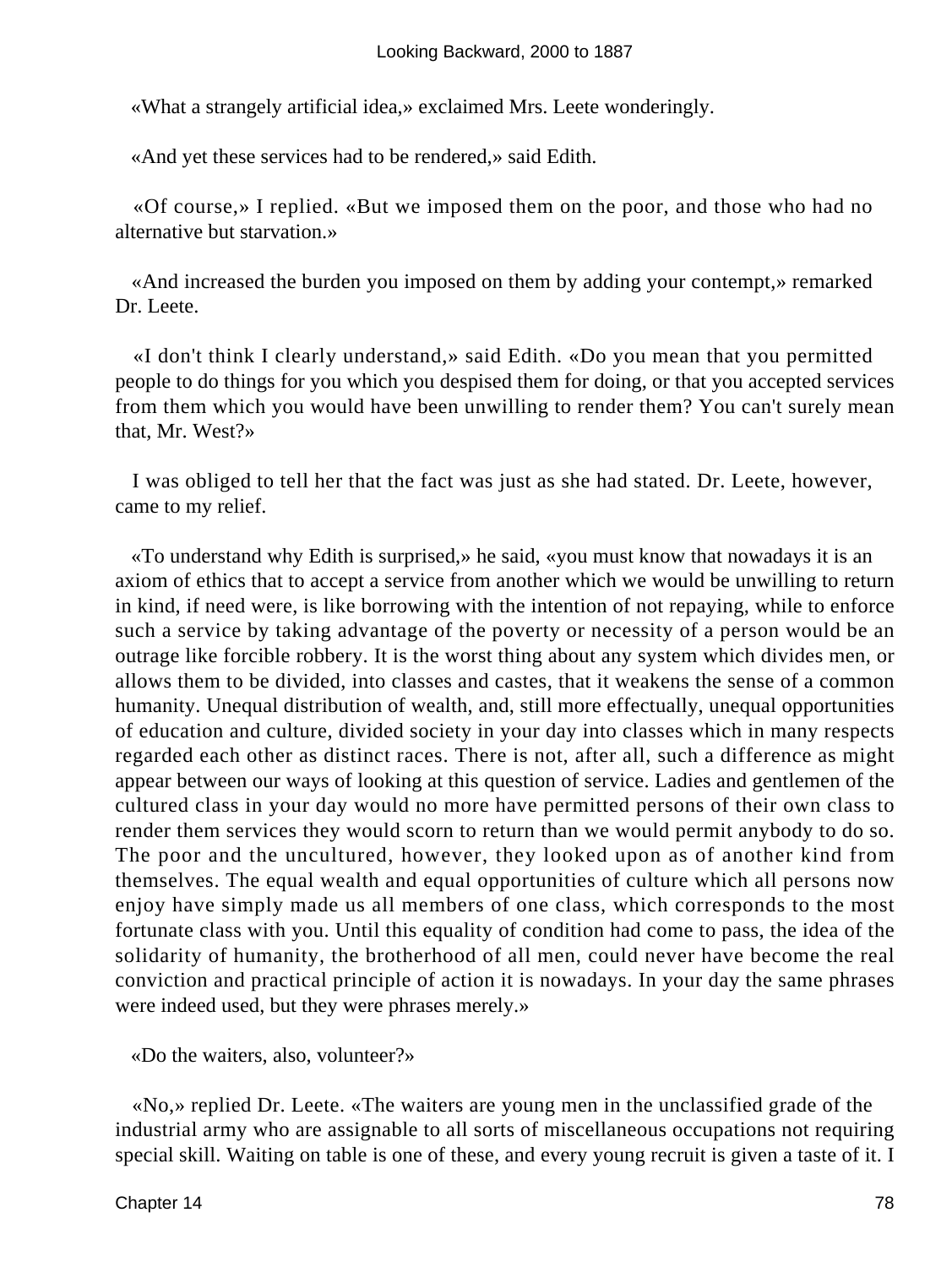myself served as a waiter for several months in this very dining−house some forty years ago. Once more you must remember that there is recognized no sort of difference between the dignity of the different sorts of work required by the nation. The individual is never regarded, nor regards himself, as the servant of those he serves, nor is he in any way dependent upon them. It is always the nation which he is serving. No difference is recognized between a waiter's functions and those of any other worker. The fact that his is a personal service is indifferent from our point of view. So is a doctor's. I should as soon expect our waiter today to look down on me because I served him as a doctor, as think of looking down on him because he serves me as a waiter.»

 After dinner my entertainers conducted me about the building, of which the extent, the magnificent architecture and richness of embellishment, astonished me. It seemed that it was not merely a dining−hall, but likewise a great pleasure−house and social rendezvous of the quarter, and no appliance of entertainment or recreation seemed lacking.

 «You find illustrated here,» said Dr. Leete, when I had expressed my admiration, «what I said to you in our first conversation, when you were looking out over the city, as to the splendor of our public and common life as compared with the simplicity of our private and home life, and the contrast which, in this respect, the twentieth bears to the nineteenth century. To save ourselves useless burdens, we have as little gear about us at home as is consistent with comfort, but the social side of our life is ornate and luxurious beyond anything the world ever knew before. All the industrial and professional guilds have clubhouses as extensive as this, as well as country, mountain, and seaside houses for sport and rest in vacations.»

**Note.** In the latter part of the nineteenth century it became a practice of needy young men at some of the colleges of the country to earn a little money for their term bills by serving as waiters on tables at hotels during the long summer vacation. It was claimed, in reply to critics who expressed the prejudices of the time in asserting that persons voluntarily following such an occupation could not be gentlemen, that they were entitled to praise for vindicating, by their example, the dignity of all honest and necessary labor. The use of this argument illustrates a common confusion in thought on the part of my former contemporaries. The business of waiting on tables was in no more need of defense than most of the other ways of getting a living in that day, but to talk of dignity attaching to labor of any sort under the system then prevailing was absurd. There is no way in which selling labor for the highest price it will fetch is more dignified than selling goods for what can be got. Both were commercial transactions to be judged by the commercial standard. By setting a price in money on his service, the worker accepted the money measure for it, and renounced all clear claim to be judged by any other. The sordid taint which this necessity imparted to the noblest and the highest sorts of service was bitterly resented by generous souls, but there was no evading it. There was no exemption, however transcendent the quality of one's service, from the necessity of haggling for its price in the market−place. The physician must sell his healing and the apostle his preaching like the rest. The prophet, who had guessed the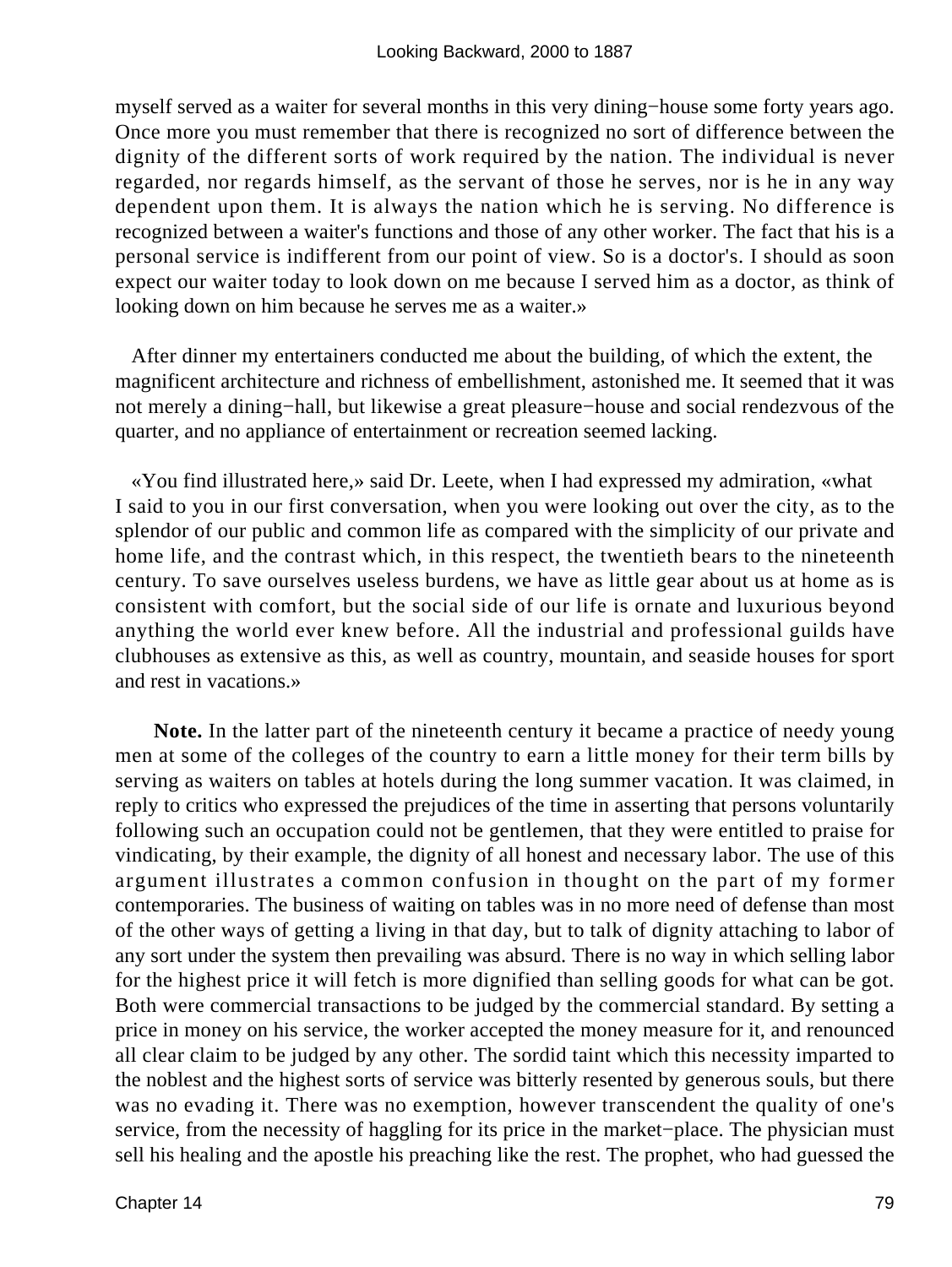meaning of God, must dicker for the price of the revelation, and the poet hawk his visions in printers' row. If I were asked to name the most distinguishing felicity of this age, as compared to that in which I first saw the light, I should say that to me it seems to consist in the dignity you have given to labor by refusing to set a price upon it and abolishing the market−place forever. By requiring of every man his best you have made God his task−master, and by making honor the sole reward of achievement you have imparted to all service the distinction peculiar in my day to the soldier's.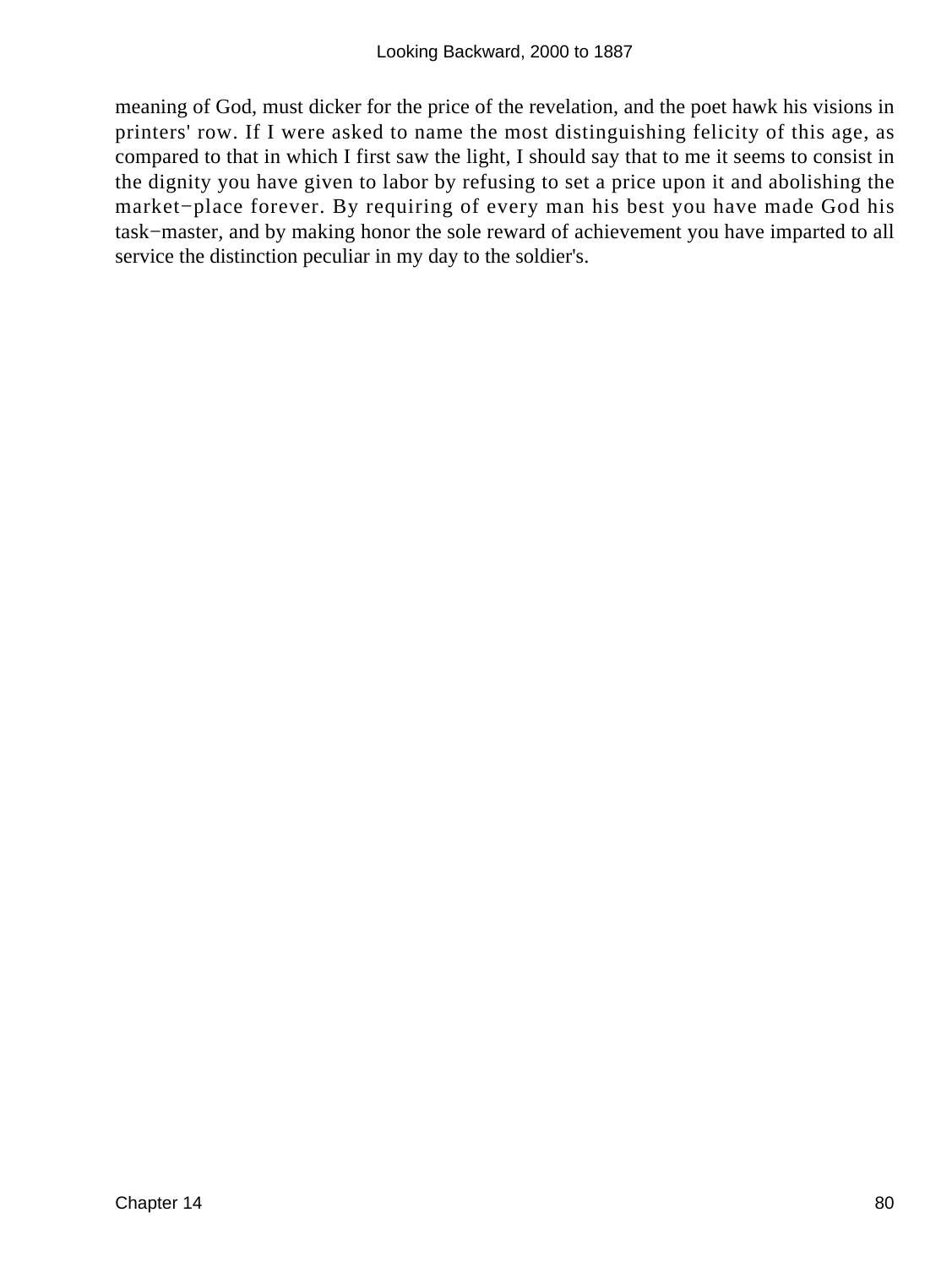# **[Chapter 15](#page-163-0)**

**When, in the course of our tour of inspection, we came to the library, we succumbed to** the temptation of the luxurious leather chairs with which it was furnished, and sat down in one of the book−lined alcoves to rest and chat awhile.[3]

[3] I cannot sufficiently celebrate the glorious liberty that reigns in the public libraries of the twentieth century as compared with the intolerable management of those of the nineteenth century, in which the books were jealously railed away from the people, and obtainable only at an expenditure of time and red tape calculated to discourage any ordinary taste for literature.

 «Edith tells me that you have been in the library all the morning,» said Mrs. Leete. «Do you know, it seems to me, Mr. West, that you are the most enviable of mortals.»

«I should like to know just why,» I replied.

 «Because the books of the last hundred years will be new to you,» she answered. «You will have so much of the most absorbing literature to read as to leave you scarcely time for meals these five years to come. Ah, what would I give if I had not already read Berrian's novels.»

«Or Nesmyth's, mamma,» added Edith.

 «Yes, or Oates' poems, or `Past and Present,' or, `In the Beginning,' or – oh, I could name a dozen books, each worth a year of one's life,» declared Mrs. Leete, enthusiastically.

«I judge, then, that there has been some notable literature produced in this century.»

 «Yes,» said Dr. Leete. «It has been an era of unexampled intellectual splendor. Probably humanity never before passed through a moral and material evolution, at once so vast in its scope and brief in its time of accomplishment, as that from the old order to the new in the early part of this century. When men came to realize the greatness of the felicity which had befallen them, and that the change through which they had passed was not merely an improvement in details of their condition, but the rise of the race to a new plane of existence with an illimitable vista of progress, their minds were affected in all their faculties with a stimulus, of which the outburst of the mediaeval renaissance offers a suggestion but faint indeed. There ensued an era of mechanical invention, scientific discovery, art, musical and literary productiveness to which no previous age of the world offers anything comparable.»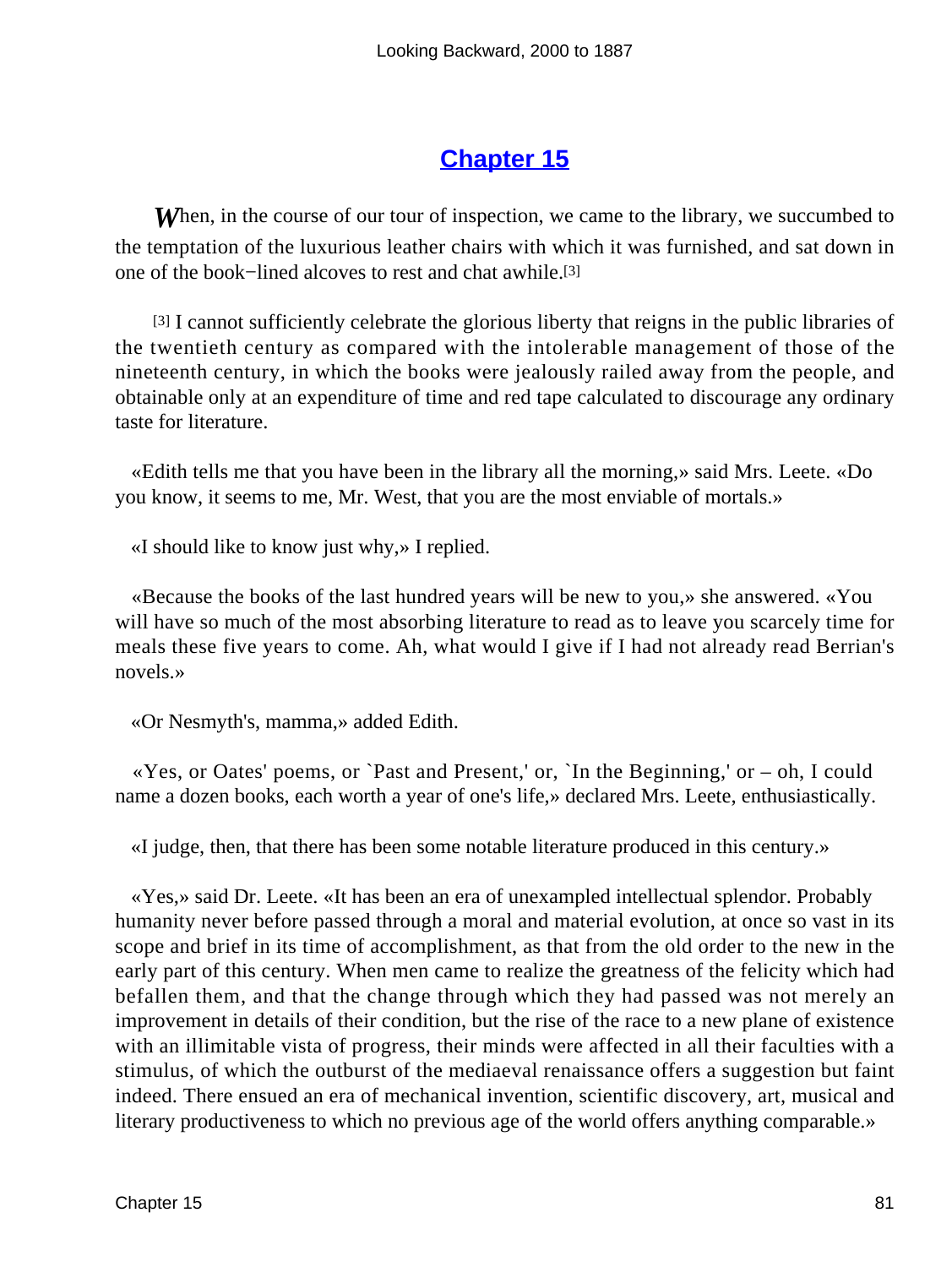«By the way,» said I, «talking of literature, how are books published now? Is that also done by the nation?»

### «Certainly.»

 «But how do you manage it? Does the government publish everything that is brought it as a matter of course, at the public expense, or does it exercise a censorship and print only what it approves?»

 «Neither way. The printing department has no censorial powers. It is bound to print all that is offered it, but prints it only on condition that the author defray the first cost out of his credit. He must pay for the privilege of the public ear, and if he has any message worth hearing we consider that he will be glad to do it. Of course, if incomes were unequal, as in the old times, this rule would enable only the rich to be authors, but the resources of citizens being equal, it merely measures the strength of the author's motive. The cost of an edition of an average book can be saved out of a year's credit by the practice of economy and some sacrifices. The book, on being published, is placed on sale by the nation.»

«The author receiving a royalty on the sales as with us, I suppose,» I suggested.

 «Not as with you, certainly,» replied Dr. Leete, «but nevertheless in one way. The price of every book is made up of the cost of its publication with a royalty for the author. The author fixes this royalty at any figure he pleases. Of course if he puts it unreasonably high it is his own loss, for the book will not sell. The amount of this royalty is set to his credit and he is discharged from other service to the nation for so long a period as this credit at the rate of allowance for the support of citizens shall suffice to support him. If his book be moderately successful, he has thus a furlough for several months, a year, two or three years, and if he in the mean time produces other successful work, the remission of service is extended so far as the sale of that may justify. An author of much acceptance succeeds in supporting himself by his pen during the entire period of service, and the degree of any writer's literary ability, as determined by the popular voice, is thus the measure of the opportunity given him to devote his time to literature. In this respect the outcome of our system is not very dissimilar to that of yours, but there are two notable differences. In the first place, the universally high level of education nowadays gives the popular verdict a conclusiveness on the real merit of literary work which in your day it was as far as possible from having. In the second place, there is no such thing now as favoritism of any sort to interfere with the recognition of true merit. Every author has precisely the same facilities for bringing his work before the popular tribunal. To judge from the complaints of the writers of your day, this absolute equality of opportunity would have been greatly prized.»

 «In the recognition of merit in other fields of original genius, such as music, art, invention, design,» I said, «I suppose you follow a similar principle.»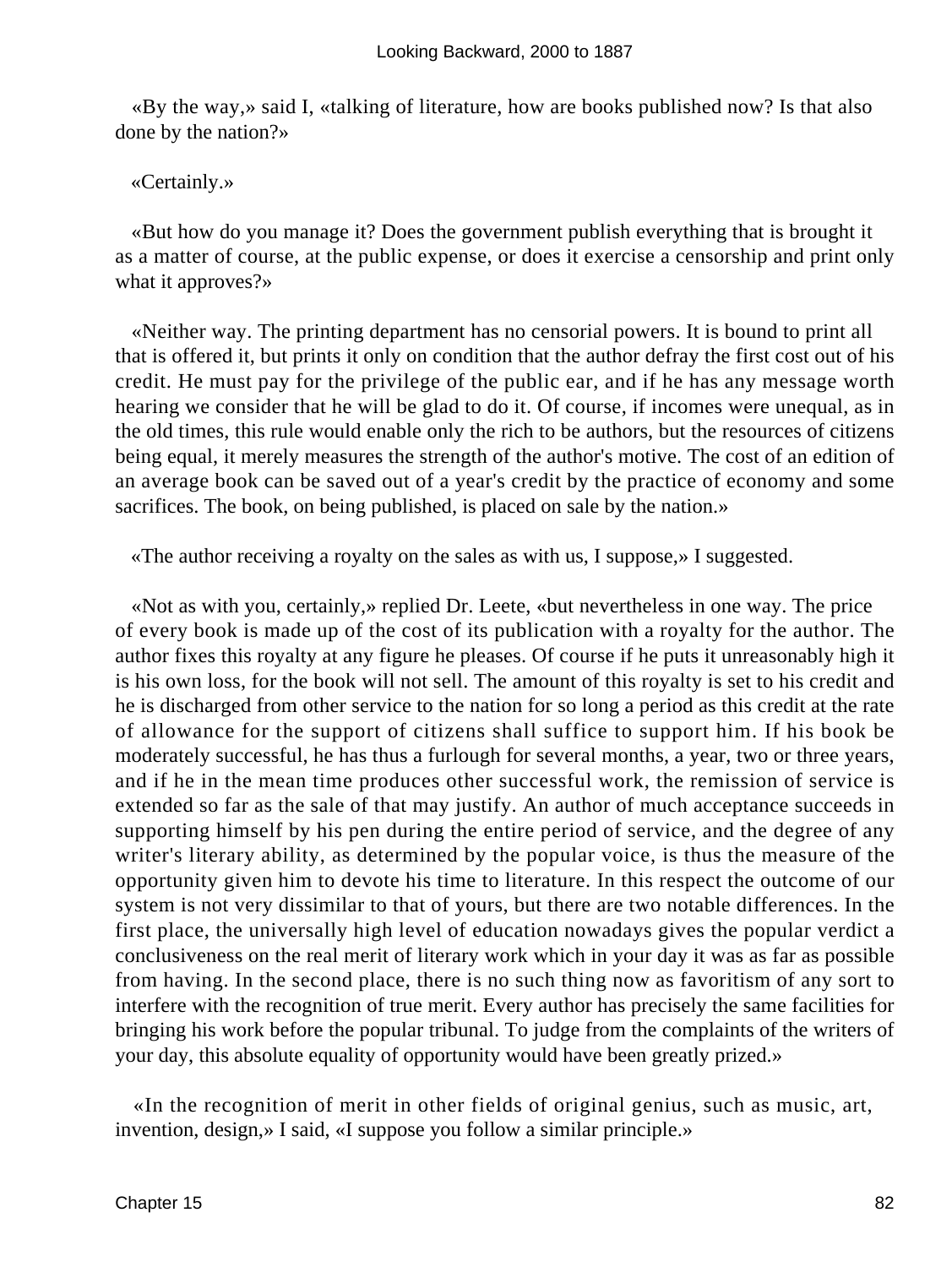«Yes,» he replied, «although the details differ. In art, for example, as in literature, the people are the sole judges. They vote upon the acceptance of statues and paintings for the public buildings, and their favorable verdict carries with it the artist's remission from other tasks to devote himself to his vocation. On copies of his work disposed of, he also derives the same advantage as the author on sales of his books. In all these lines of original genius the plan pursued is the same to offer a free field to aspirants, and as soon as exceptional talent is recognized to release it from all trammels and let it have free course. The remission of other service in these cases is not intended as a gift or reward, but as the means of obtaining more and higher service. Of course there are various literary, art, and scientific institutes to which membership comes to the famous and is greatly prized. The highest of all honors in the nation, higher than the presidency, which calls merely for good sense and devotion to duty, is the red ribbon awarded by the vote of the people to the great authors, artists, engineers, physicians, and inventors of the generation. Not over a certain number wear it at any one time, though every bright young fellow in the country loses innumerable nights' sleep dreaming of it. I even did myself.»

 «Just as if mamma and I would have thought any more of you with it,» exclaimed Edith; «not that it isn't, of course, a very fine thing to have.»

 «You had no choice, my dear, but to take your father as you found him and make the best of him,» Dr. Leete replied; «but as for your mother, there, she would never have had me if l had not assured her that I was bound to get the red ribbon or at least the blue.»

On this extravagance Mrs. Leete's only comment was a smile.

 «How about periodicals and newspapers?» I said. «I won't deny that your book publishing system is a considerable improvement on ours, both as to its tendency to encourage a real literary vocation, and, quite as important, to discourage mere scribblers; but I don't see how it can be made to apply to magazines and newspapers. It is very well to make a man pay for publishing a book, because the expense will be only occasional; but no man could afford the expense of publishing a newspaper every day in the year. It took the deep pockets of our private capitalists to do that, and often exhausted even them before the returns came in. If you have newspapers at all, they must, I fancy, be published by the government at the public expense, with government editors, reflecting government opinions. Now, if your system is so perfect that there is never anything to criticize in the conduct of affairs, this arrangement may answer. Otherwise I should think the lack of an independent unofficial medium for the expression of public opinion would have most unfortunate results. Confess, Dr. Leete, that a free newspaper press, with all that it implies, was a redeeming incident of the old system when capital was in private hands, and that you have to set off the loss of that against your gains in other respects.»

 «I am afraid I can't give you even that consolation,» replied Dr. Leete, laughing. «In the first place, Mr. West, the newspaper press is by no means the only or, as we look at it, the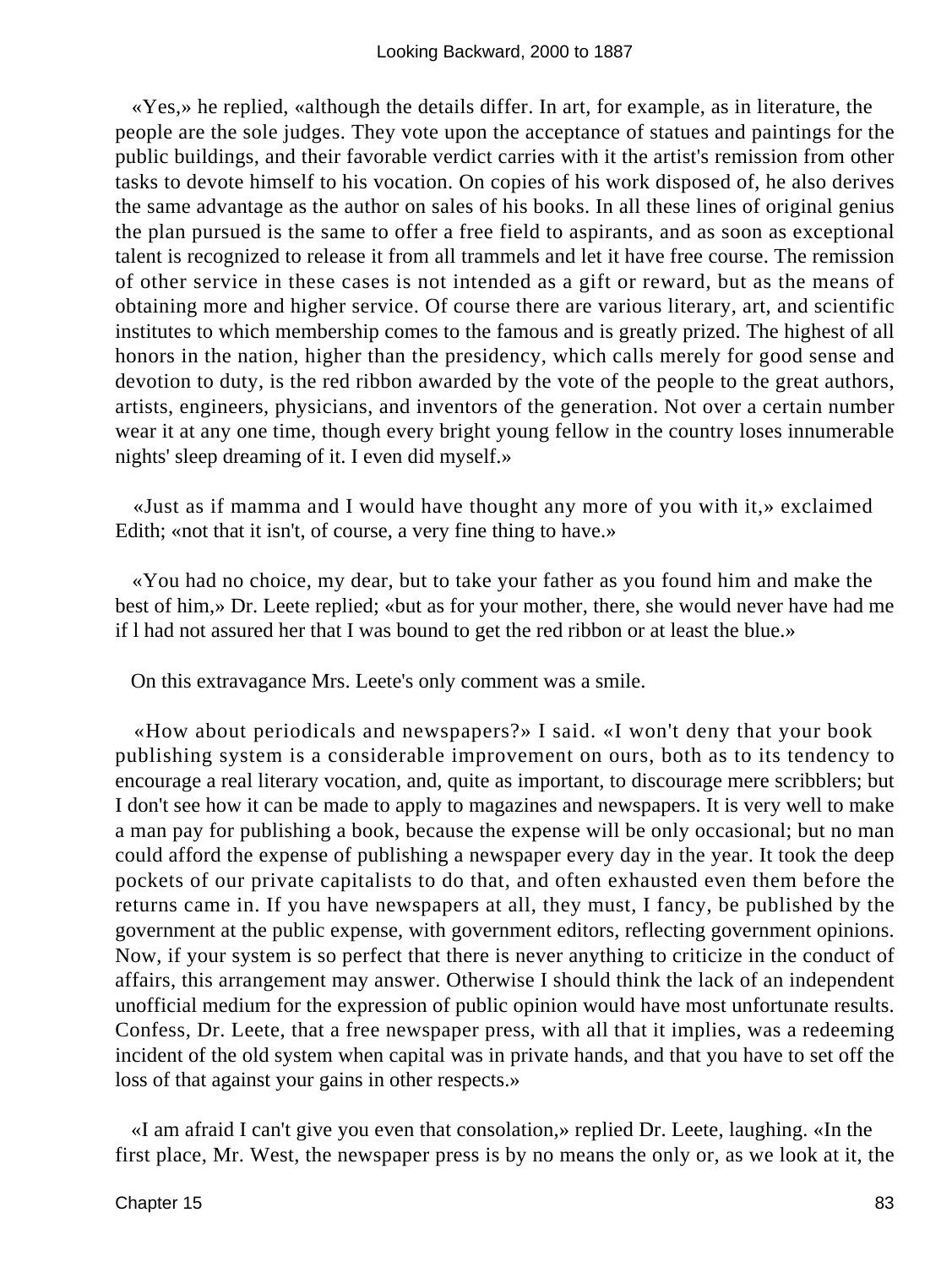best vehicle for serious criticism of public affairs. To us, the judgments of your newspapers on such themes seem generally to have been crude and flippant, as well as deeply tinctured with prejudice and bitterness. In so far as they may be taken as expressing public opinion, they give an unfavorable impression of the popular intelligence, while so far as they may have formed public opinion, the nation was not to be felicitated. Nowadays, when a citizen desires to make a serious impression upon the public mind as to any aspect of public affairs, he comes out with a book or pamphlet, published as other books are. But this is not because we lack newspapers and magazines, or that they lack the most absolute freedom. The newspaper press is organized so as to be a more perfect expression of public opinion than it possibly could be in your day, when private capital controlled and managed it primarily as a money−making business, and secondarily only as a mouthpiece for the people.»

 «But,» said I, «if the government prints the papers at the public expense, how can it fail to control their policy? Who appoints the editors, if not the government?»

 «The government does not pay the expense of the papers, nor appoint their editors, nor in any way exert the slightest influence on their policy,» replied Dr. Leete. «The people who take the paper pay the expense of its publication, choose its editor, and remove him when unsatisfactory. You will scarcely say, I think, that such a newspaper press is not a free organ of popular opinion.»

«Decidedly I shall not,» I replied, «but how is it practicable?»

 «Nothing could be simpler. Supposing some of my neighbors or myself think we ought to have a newspaper reflecting our opinions, and devoted especially to our locality, trade, or profession. We go about among the people till we get the names of such a number that their annual subscriptions will meet the cost of the paper, which is little or big according to the largeness of its constituency. The amount of the subscriptions marked off the credits of the citizens guarantees the nation against loss in publishing the paper, its business, you understand, being that of a publisher purely, with no option to refuse the duty required. The subscribers to the paper now elect somebody as editor, who, if he accepts the office, is discharged from other service during his incumbency. Instead of paying a salary to him, as in your day, the subscribers pay the nation an indemnity equal to the cost of his support for taking him away from the general service. He manages the paper just as one of your editors did, except that he has no counting−room to obey, or interests of private capital as against the public good to defend. At the end of the first year, the subscribers for the next either re−elect the former editor or choose any one else to his place. An able editor, of course, keeps his place indefinitely. As the subscription list enlarges, the funds of the paper increase, and it is improved by the securing of more and better contributors, just as your papers were.»

«How is the staff of contributors recompensed, since they cannot be paid in money?»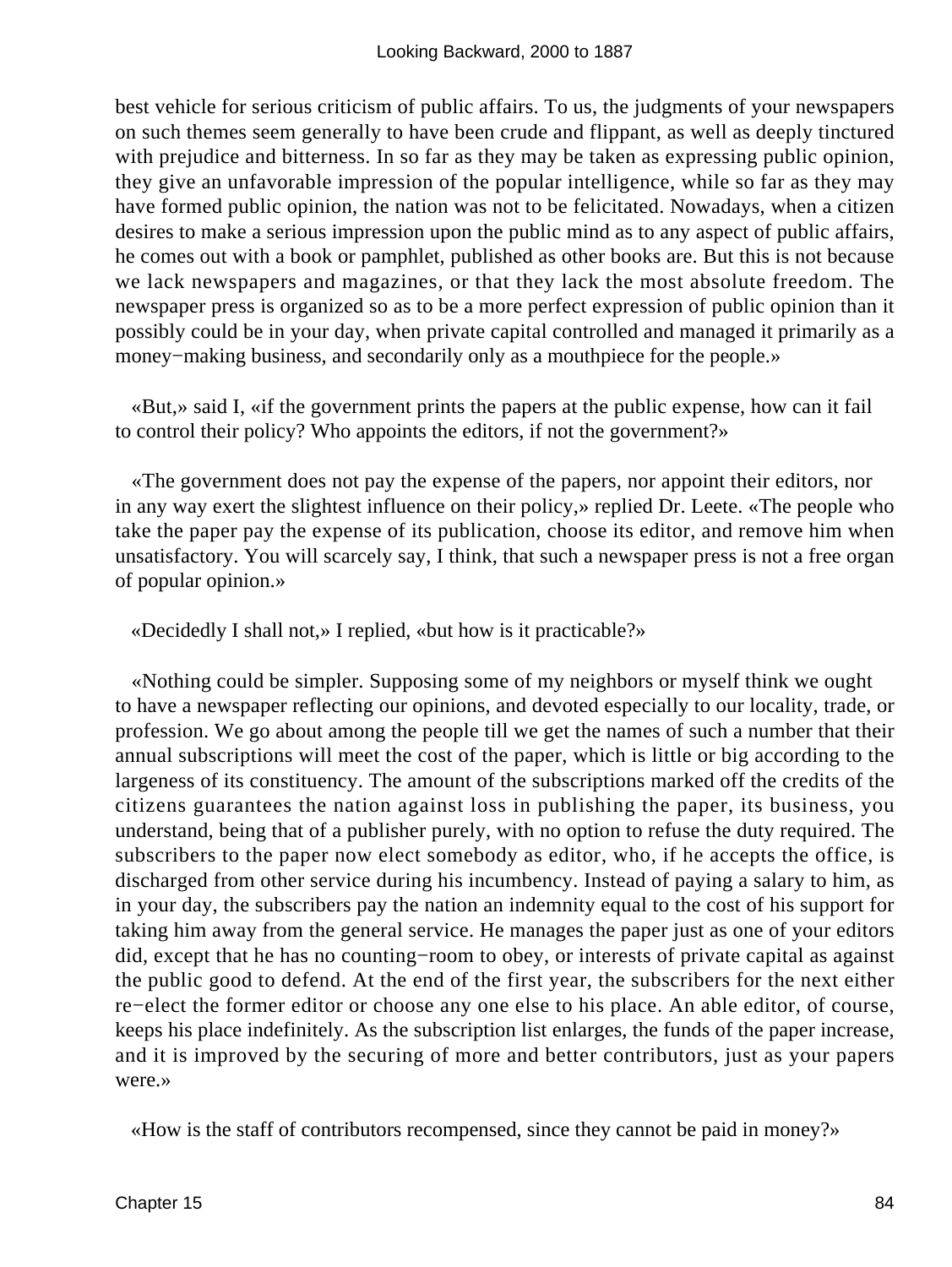«The editor settles with them the price of their wares. The amount is transferred to their individual credit from the guarantee credit of the paper, and a remission of service is granted the contributor for a length of time corresponding to the amount credited him, just as to other authors. As to magazines, the system is the same. Those interested in the prospectus of a new periodical pledge enough subscriptions to run it for a year; select their editor, who recompenses his contributors just as in the other case, the printing bureau furnishing the necessary force and material for publication, as a matter of course. When an editor's services are no longer desired, if he cannot earn the right to his time by other literary work, he simply resumes his place in the industrial army. I should add that, though ordinarily the editor is elected only at the end of the year, and as a rule is continued in office for a term of years, in case of any sudden change he should give to the tone of the paper, provision is made for taking the sense of the subscribers as to his removal at any time.»

 «However earnestly a man may long for leisure for purposes of study or meditation,» I remarked, «he cannot get out of the harness, if I understand you rightly, except in these two ways you have mentioned. He must either by literary, artistic, or inventive productiveness indemnify the nation for the loss of his services, or must get a sufficient number of other people to contribute to such an indemnity.»

 «It is most certain,» replied Dr. Leete, «that no able−bodied man nowadays can evade his share of work and live on the toil of others, whether he calls himself by the fine name of student or confesses to being simply lazy. At the same time our system is elastic enough to give free play to every instinct of human nature which does not aim at dominating others or living on the fruit of others' labor. There is not only the remission by indemnification but the remission by abnegation. Any man in his thirty−third year, his term of service being then half done, can obtain an honorable discharge from the army, provided he accepts for the rest of his life one half the rate of maintenance other citizens receive. It is quite possible to live on this amount, though one must forego the luxuries and elegancies of life, with some, perhaps, of its comforts.»

When the ladies retired that evening, Edith brought me a book and said:

 «If you should be wakeful to−night, Mr. West, you might be interested in looking over this story by Berrian. It is considered his masterpiece, and will at least give you an idea what the stories nowadays are like.»

 I sat up in my room that night reading «Penthesilia» till it grew gray in the east, and did not lay it down till I had finished it. And yet let no admirer of the great romancer of the twentieth century resent my saying that at the first reading what most impressed me was not so much what was in the book as what was left out of it. The story−writers of my day would have deemed the making of bricks without straw a light task compared with the construction of a romance from which should be excluded all effects drawn from the contrasts of wealth and poverty, education and ignorance, coarseness and refinement, high and low, all motives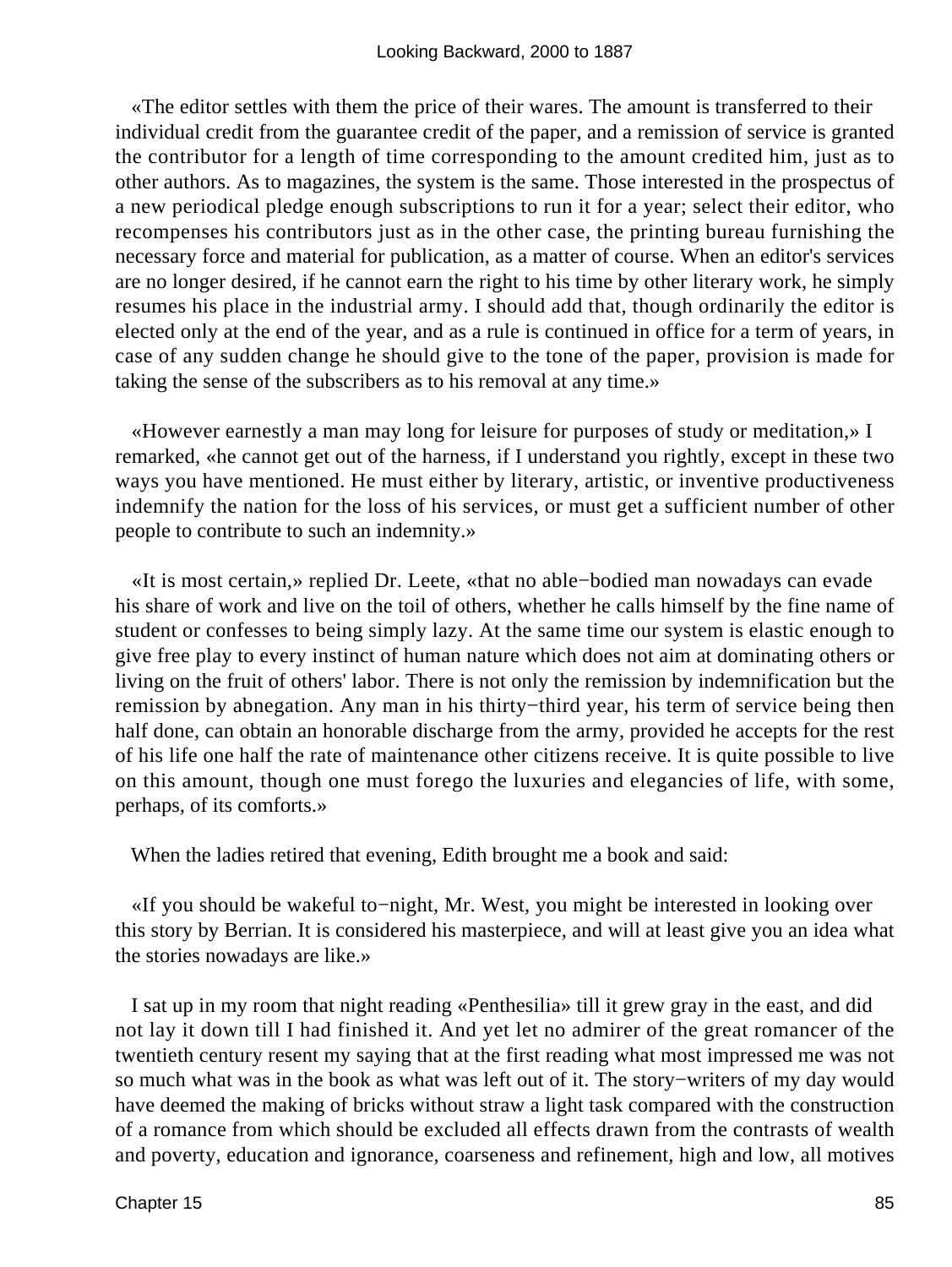drawn from social pride and ambition, the desire of being richer or the fear of being poorer, together with sordid anxieties of any sort for one's self or others; a romance in which there should, indeed, be love galore, but love unfretted by artificial barriers created by differences of station or possessions, owning no other law but that of the heart. The reading of «Penthesilia» was of more value than almost any amount of explanation would have been in giving me something like a general impression of the social aspect of the twentieth century. The information Dr. Leete had imparted was indeed extensive as to facts, but they had affected my mind as so many separate impressions, which I had as yet succeeded but imperfectly in making cohere. Berrian put them together for me in a picture.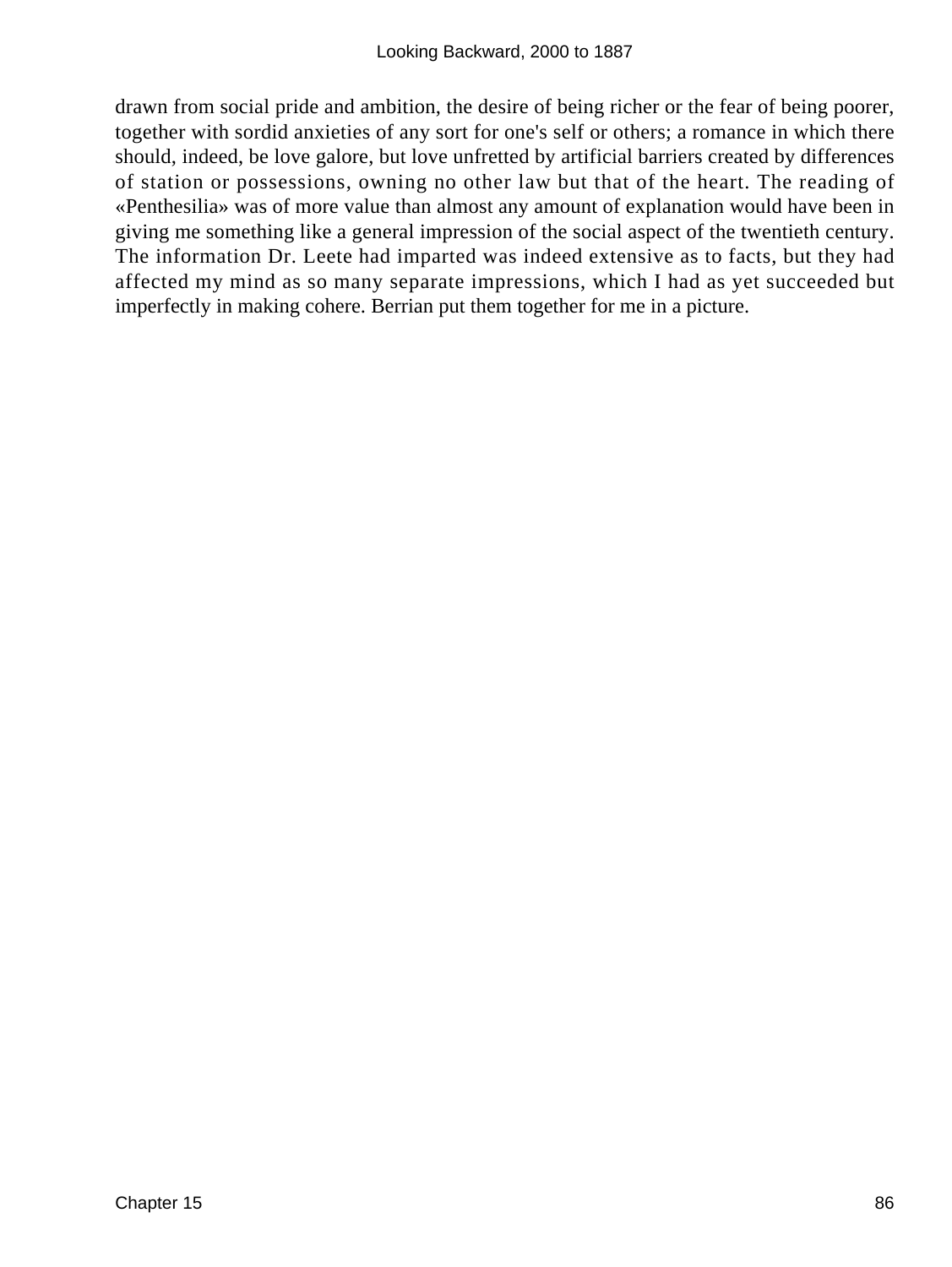### **[Chapter 16](#page-163-0)**

*Next* morning I rose somewhat before the breakfast hour. As I descended the stairs, Edith stepped into the hall from the room which had been the scene of the morning interview between us described some chapters back.

 «Ah!» she exclaimed, with a charmingly arch expression, «you thought to slip out unbeknown for another of those solitary morning rambles which have such nice effects on you. But you see I am up too early for you this time. You are fairly caught.»

 «You discredit the efficacy of your own cure,» I said, «by supposing that such a ramble would now be attended with bad consequences.»

 «I am very glad to hear that,» she said. «I was in here arranging some flowers for the breakfast table when I heard you come down, and fancied I detected something surreptitious in your step on the stairs.»

«You did me injustice,» I replied. «I had no idea of going out at all.»

 Despite her effort to convey an impression that my interception was purely accidental, I had at the time a dim suspicion of what I afterwards learned to be the fact, namely, that this sweet creature, in pursuance of her self−assumed guardianship over me, had risen for the last two or three mornings at an unheard−of hour, to insure against the possibility of my wandering off alone in case I should be affected as on the former occasion. Receiving permission to assist her in making up the breakfast bouquet, I followed her into the room from which she had emerged.

 «Are you sure,» she asked, «that you are quite done with those terrible sensations you had that morning?»

 «I can't say that I do not have times of feeling decidedly queer,» I replied, «moments when my personal identity seems an open question. It would be too much to expect after my experience that I should not have such sensations occasionally, but as for being carried entirely off my feet, as I was on the point of being that morning, I think the danger is past.»

«I shall never forget how you looked that morning,» she said.

 «If you had merely saved my life,» I continued, «I might, perhaps, find words to express my gratitude, but it was my reason you saved, and there are no words that would not belittle my debt to you.» I spoke with emotion, and her eyes grew suddenly moist.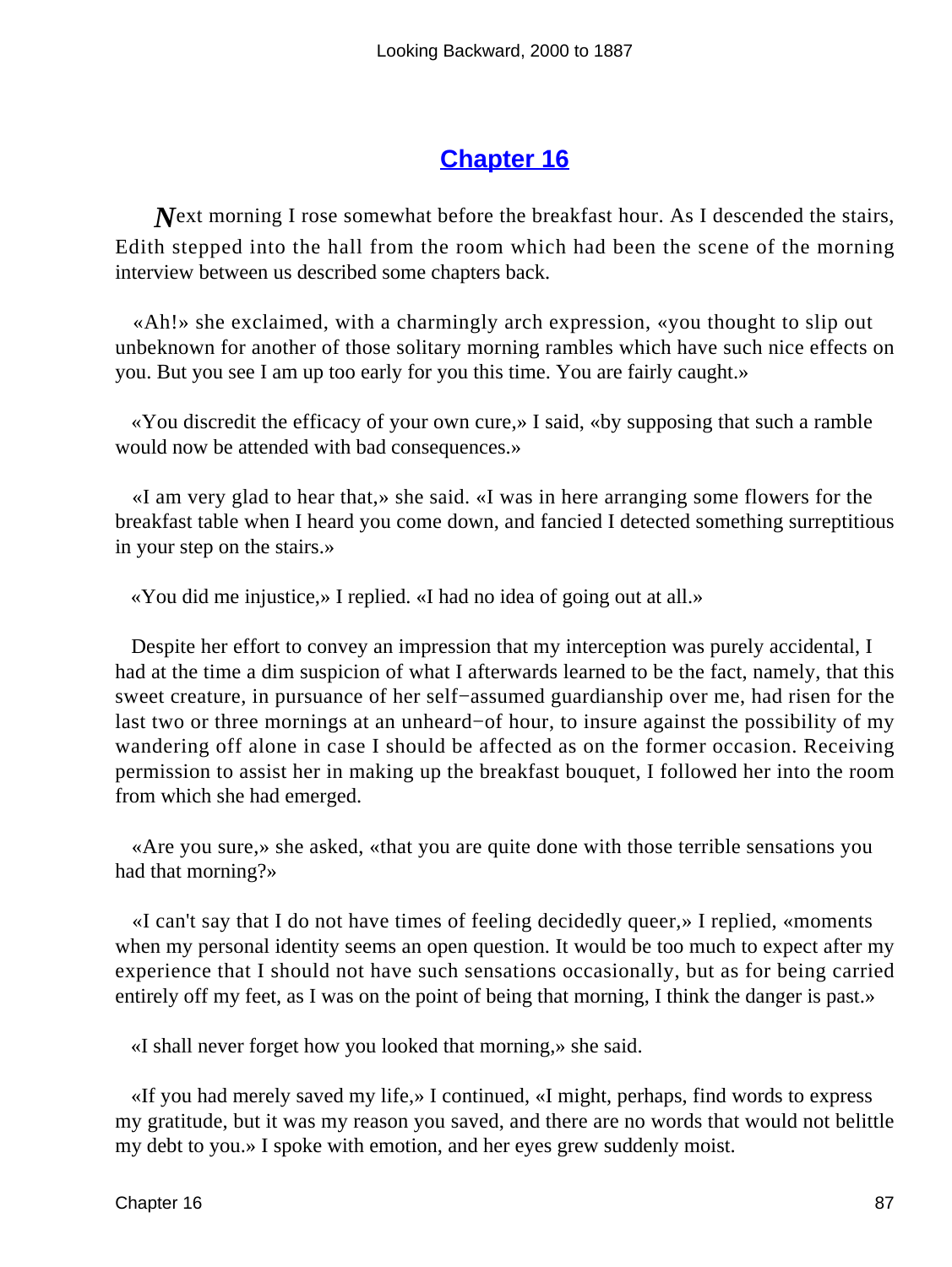«It is too much to believe all this,» she said, «but it is very delightful to hear you say it. What I did was very little. I was very much distressed for you, I know. Father never thinks anything ought to astonish us when it can be explained scientifically, as I suppose this long sleep of yours can be, but even to fancy myself in your place makes my head swim. I know that I could not have borne it at all.»

 «That would depend,» I replied, «on whether an angel came to support you with her sympathy in the crisis of your condition, as one came to me.» If my face at all expressed the feelings I had a right to have toward this sweet and lovely young girl, who had played so angelic a role toward me, its expression must have been very worshipful just then. The expression or the words, or both together, caused her now to drop her eyes with a charming blush.

 «For the matter of that,» I said, «if your experience has not been as startling as mine, it must have been rather overwhelming to see a man belonging to a strange century, and apparently a hundred years dead, raised to life.»

 «It seemed indeed strange beyond any describing at first,» she said, «but when we began to put ourselves in your place, and realize how much stranger it must seem to you, I fancy we forgot our own feelings a good deal, at least I know I did. It seemed then not so much astounding as interesting and touching beyond anything ever heard of before.»

«But does it not come over you as astounding to sit at table with me, seeing who I am?»

 «You must remember that you do not seem so strange to us as we must to you,» she answered. «We belong to a future of which you could not form an idea, a generation of which you knew nothing until you saw us. But you belong to a generation of which our forefathers were a part. We know all about it; the names of many of its members are household words with us. We have made a study of your ways of living and thinking; nothing you say or do surprises us, while we say and do nothing which does not seem strange to you. So you see, Mr. West, that if you feel that you can, in time, get accustomed to us, you must not be surprised that from the first we have scarcely found you strange at all.»

 «I had not thought of it in that way,» I replied. «There is indeed much in what you say. One can look back a thousand years easier than forward fifty. A century is not so very long a retrospect. I might have known your great−grand−parents. Possibly I did. Did they live in Boston?»

#### «I believe so.»

«You are not sure, then?»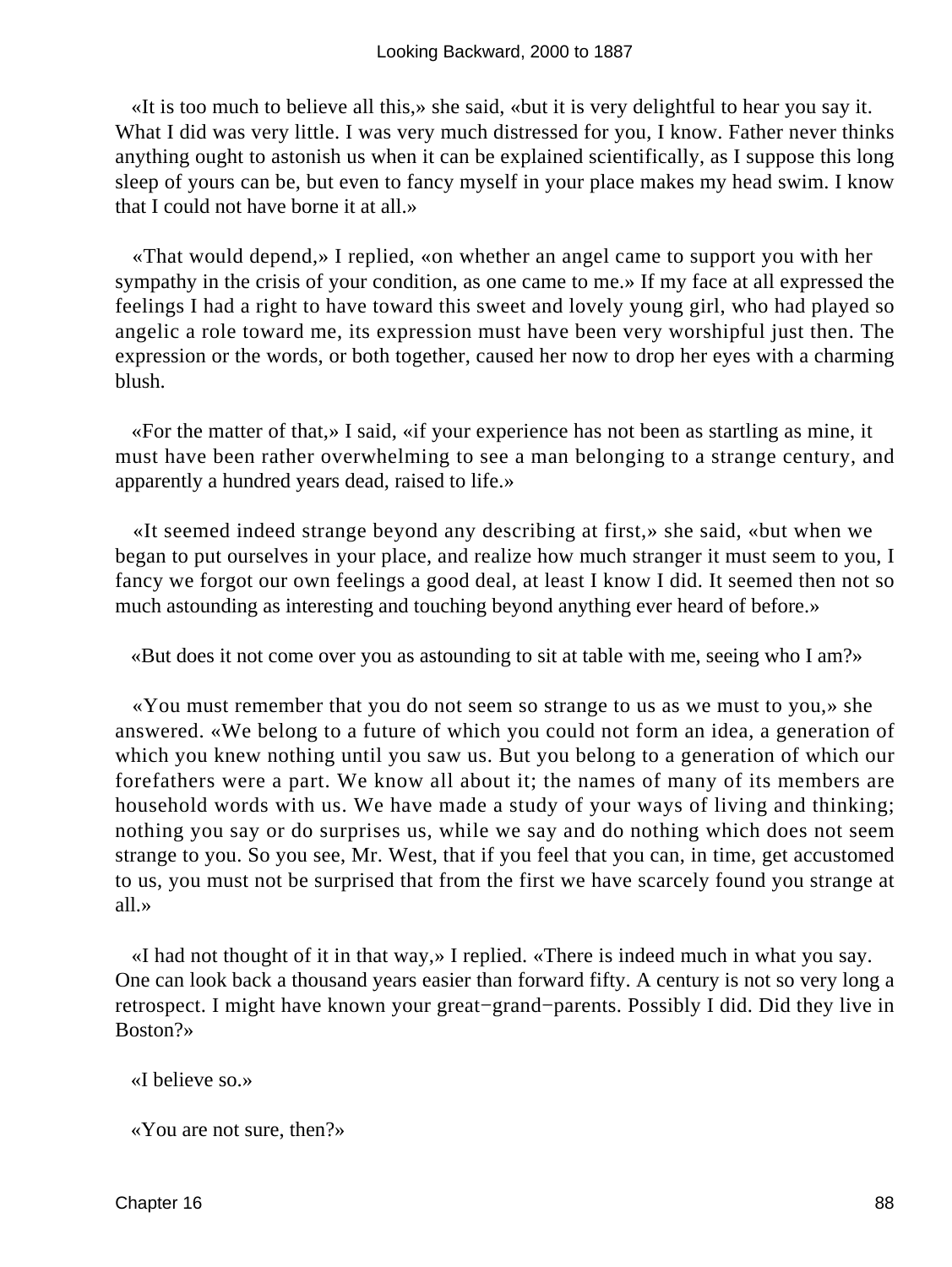«Yes,» she replied. «Now I think, they did.»

 «I had a very large circle of acquaintances in the city,» I said. «It is not unlikely that I knew or knew of some of them. Perhaps I may have known them well. Wouldn't it be interesting if I should chance to be able to tell you all about your great−grandfather, for instance?»

«Very interesting.»

 «Do you know your genealogy well enough to tell me who your forbears were in the Boston of my day?»

«Oh, yes.»

«Perhaps, then, you will some time tell me what some of their names were.»

 She was engrossed in arranging a troublesome spray of green, and did not reply at once. Steps upon the stairway indicated that the other members of the family were descending.

«Perhaps, some time,» she said.

 After breakfast, Dr. Leete suggested taking me to inspect the central warehouse and observe actually in operation the machinery of distribution, which Edith had described to me. As we walked away from the house I said, «It is now several days that I have been living in your household on a most extraordinary footing, or rather on none at all. I have not spoken of this aspect of my position before because there were so many other aspects yet more extraordinary. But now that I am beginning a little to feel my feet under me, and to realize that, however I came here, I am here, and must make the best of it, I must speak to you on this point.»

 «As for your being a guest in my house,» replied Dr. Leete, «I pray you not to begin to be uneasy on that point, for I mean to keep you a long time yet. With all your modesty, you can but realize that such a guest as yourself is an acquisition not willingly to be parted with.»

 «Thanks, doctor,» I said. «It would be absurd, certainly, for me to affect any oversensitiveness about accepting the temporary hospitality of one to whom I owe it that I am not still awaiting the end of the world in a living tomb. But if I am to be a permanent citizen of this century I must have some standing in it. Now, in my time a person more or less entering the world, however he got in, would not be noticed in the unorganized throng of men, and might make a place for himself anywhere he chose if he were strong enough. But nowadays everybody is a part of a system with a distinct place and function. I am outside the system, and don't see how I can get in; there seems no way to get in, except to be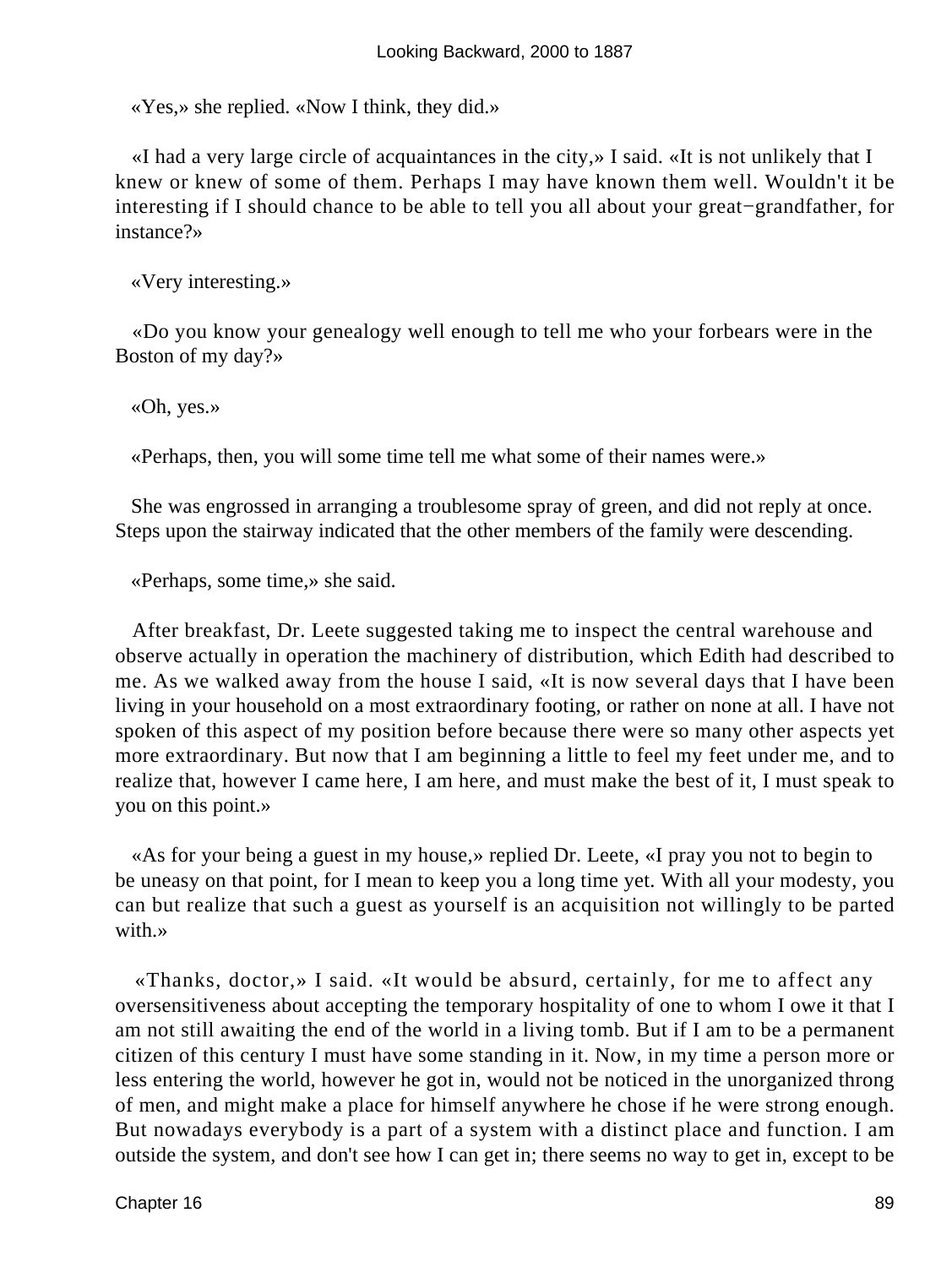born in or to come in as an emigrant from some other system.»

Dr. Leete laughed heartily.

 «I admit,» he said, «that our system is defective in lacking provision for cases like yours, but you see nobody anticipated additions to the world except by the usual process. You need, however, have no fear that we shall be unable to provide both a place and occupation for you in due time. You have as yet been brought in contact only with the members of my family, but you must not suppose that I have kept your secret. On the contrary, your case, even before your resuscitation, and vastly more since has excited the profoundest interest in the nation. In view of your precarious nervous condition, it was thought best that I should take exclusive charge of you at first, and that you should, through me and my family, receive some general idea of the sort of world you had come back to before you began to make the acquaintance generally of its inhabitants. As to finding a function for you in society, there was no hesitation as to what that would be. Few of us have it in our power to confer so great a service on the nation as you will be able to when you leave my roof, which, however, you must not think of doing for a good time yet.»

 «What can I possibly do?» I asked. «Perhaps you imagine I have some trade, or art, or special skill. I assure you I have none whatever. I never earned a dollar in my life, or did an hour's work. I am strong, and might be a common laborer, but nothing more.»

 «If that were the most efficient service you were able to render the nation, you would find that avocation considered quite as respectable as any other,» replied Dr. Leete; «but you can do something else better. You are easily the master of all our historians on questions relating to the social condition of the latter part of the nineteenth century, to us one of the most absorbingly interesting periods of history: and whenever in due time you have sufficiently familiarized yourself with our institutions, and are willing to teach us something concerning those of your day, you will find an historical lectureship in one of our colleges awaiting you.»

 «Very good! very good indeed,» I said, much relieved by so practical a suggestion on a point which had begun to trouble me. «If your people are really so much interested in the nineteenth century, there will indeed be an occupation ready−made for me. I don't think there is anything else that I could possibly earn my salt at, but I certainly may claim without conceit to have some special qualifications for such a post as you describe.»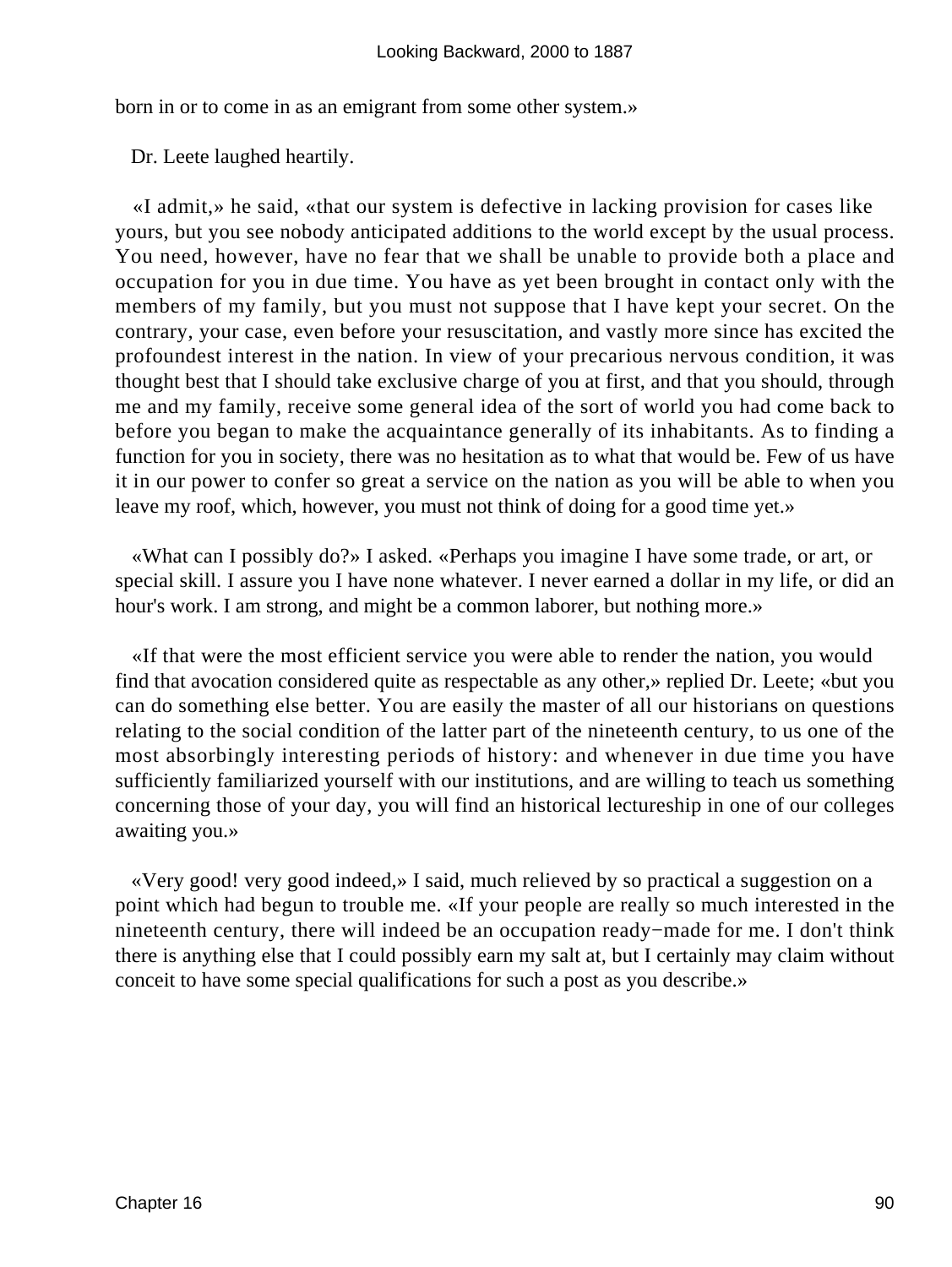### **[Chapter 17](#page-163-0)**

*I* found the processes at the warehouse quite as interesting as Edith had described them, and became even enthusiastic over the truly remarkable illustration which is seen there of the prodigiously multiplied efficiency which perfect organization can give to labor. It is like a gigantic mill, into the hopper of which goods are being constantly poured by the train−load and shipload, to issue at the other end in packages of pounds and ounces, yards and inches, pints and gallons, corresponding to the infinitely complex personal needs of half a million people. Dr. Leete, with the assistance of data furnished by me as to the way goods were sold in my day, figured out some astounding results in the way of the economies effected by the modern system.

 As we set out homeward, I said: «After what I have seen to−day, together with what you have told me, and what I learned under Miss Leete's tutelage at the sample store, I have a tolerably clear idea of your system of distribution, and how it enables you to dispense with a circulating medium. But I should like very much to know something more about your system of production. You have told me in general how your industrial army is levied and organized, but who directs its efforts? What supreme authority determines what shall be done in every department, so that enough of everything is produced and yet no labor wasted? It seems to me that this must be a wonderfully complex and difficult function, requiring very unusual endowments.»

 «Does it indeed seem so to you?» responded Dr. Leete. "I assure you that it is nothing of the kind, but on the other hand so simple, and depending on principles so obvious and easily applied, that the functionaries at Washington to whom it is trusted require to be nothing more than men of fair abilities to discharge it to the entire satisfaction of the nation. The machine which they direct is indeed a vast one, but so logical in its principles and direct and simple in its workings, that it all but runs itself; and nobody but a fool could derange it, as I think you will agree after a few words of explanation. Since you already have a pretty good idea of the working of the distributive system, let us begin at that end. Even in your day statisticians were able to tell you the number of yards of cotton, velvet, woolen, the number of barrels of flour, potatoes, butter, number of pairs of shoes, hats, and umbrellas annually consumed by the nation. Owing to the fact that production was in private hands, and that there was no way of getting statistics of actual distribution, these figures were not exact, but they were nearly so. Now that every pin which is given out from a national warehouse is recorded, of course the figures of consumption for any week, month, or year, in the possession of the department of distribution at the end of that period, are precise. On these figures, allowing for tendencies to increase or decrease and for any special causes likely to affect demand, the estimates, say for a year ahead, are based. These estimates, with a proper margin for security, having been accepted by the general administration, the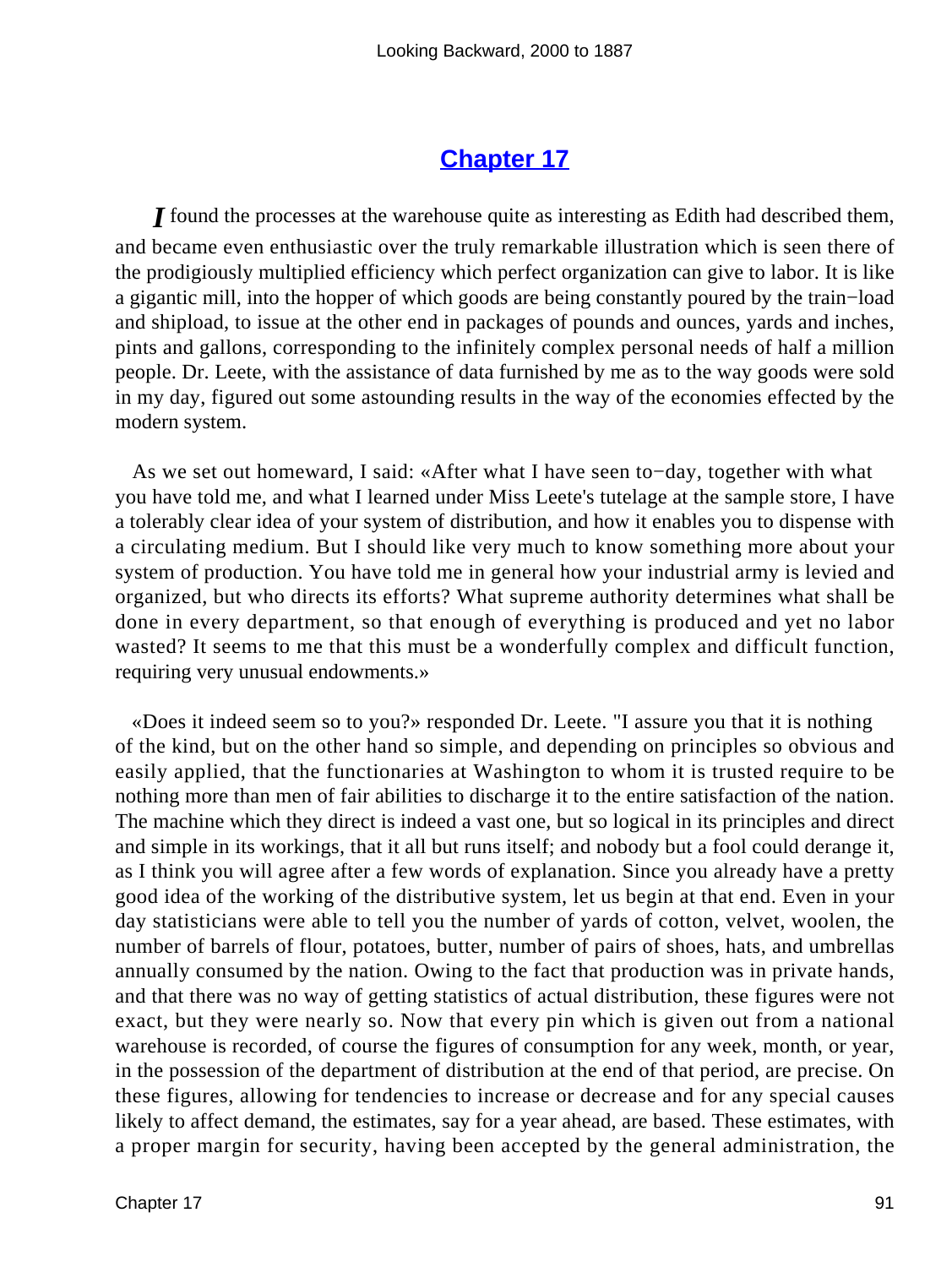responsibility of the distributive department ceases until the goods are delivered to it. I speak of the estimates being furnished for an entire year ahead, but in reality they cover that much time only in case of the great staples for which the demand can be calculated on as steady. In the great majority of smaller industries for the product of which popular taste fluctuates, and novelty is frequently required, production is kept barely ahead of consumption, the distributive department furnishing frequent estimates based on the weekly state of demand.

 «Now the entire field of productive and constructive industry is divided into ten great departments, each representing a group of allied industries, each particular industry being in turn represented by a subordinate bureau, which has a complete record of the plant and force under its control, of the present product, and means of increasing it. The estimates of the distributive department, after adoption by the administration, are sent as mandates to the ten great departments, which allot them to the subordinate bureaus representing the particular industries, and these set the men at work. Each bureau is responsible for the task given it, and this responsibility is enforced by departmental oversight and that of the administration; nor does the distributive department accept the product without its own inspection; while even if in the hands of the consumer an article turns out unfit, the system enables the fault to be traced back to the original workman. The production of the commodities for actual public consumption does not, of course, require by any means all the national force of workers. After the necessary contingents have been detailed for the various industries, the amount of labor left for other employment is expended in creating fixed capital, such as buildings, machinery, engineering works, and so forth.»

 «One point occurs to me,» I said, «on which I should think there might be dissatisfaction. Where there is no opportunity for private enterprise, how is there any assurance that the claims of small minorities of the people to have articles produced, for which there is no wide demand, will be respected? An official decree at any moment may deprive them of the means of gratifying some special taste, merely because the majority does not share it.»

 «That would be tyranny indeed,» replied Dr. Leete, «and you may be very sure that it does not happen with us, to whom liberty is as dear as equality or fraternity. As you come to know our system better, you will see that our officials are in fact, and not merely in name, the agents and servants of the people. The administration has no power to stop the production of any commodity for which there continues to be a demand. Suppose the demand for any article declines to such a point that its production becomes very costly. The price has to be raised in proportion, of course, but as long as the consumer cares to pay it, the production goes on. Again, suppose an article not before produced is demanded. If the administration doubts the reality of the demand, a popular petition guaranteeing a certain basis of consumption compels it to produce the desired article. A government, or a majority, which should undertake to tell the people, or a minority, what they were to eat, drink, or wear, as I believe governments in America did in your day, would be regarded as a curious anachronism indeed. Possibly you had reasons for tolerating these infringements of personal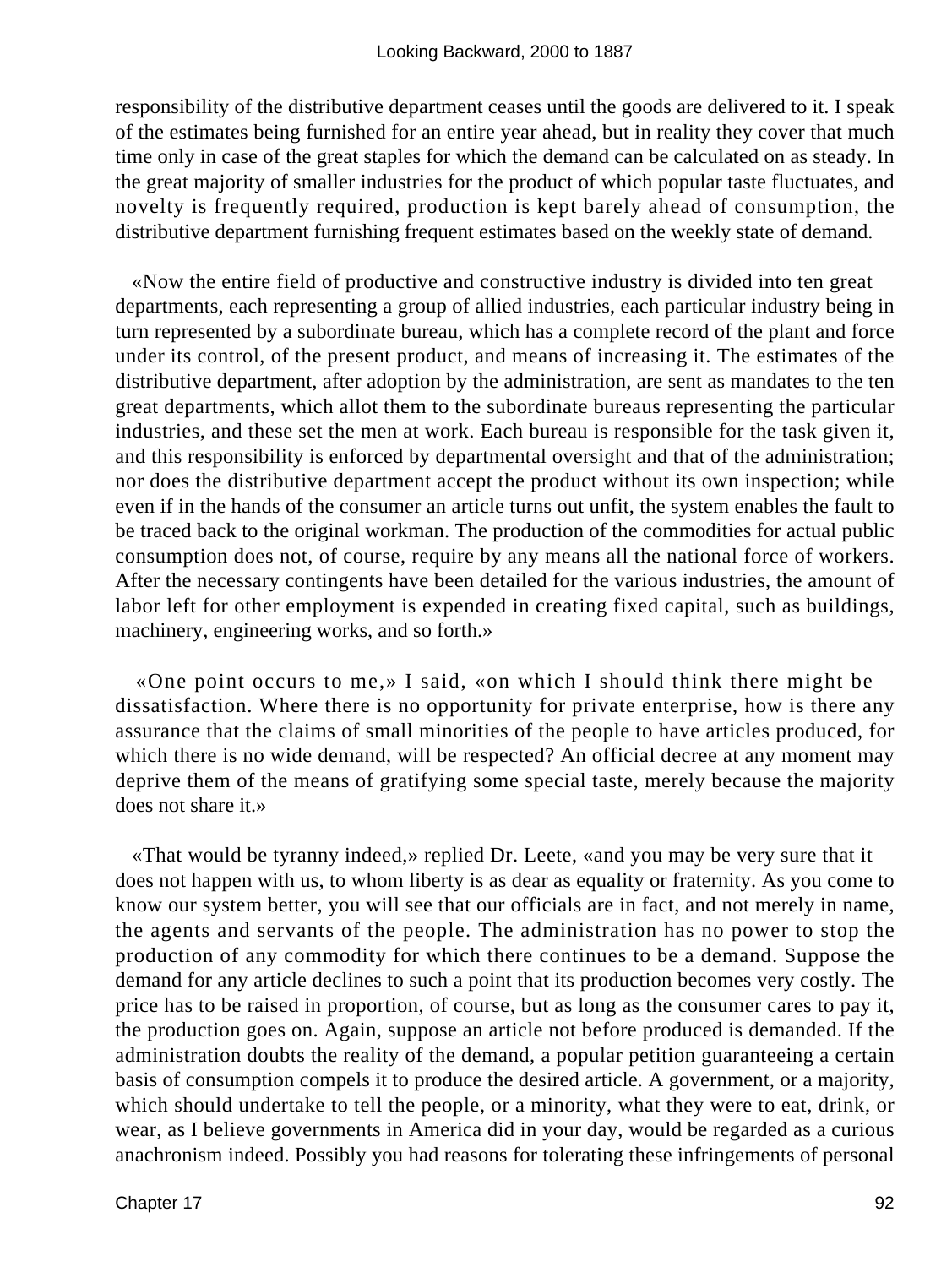independence, but we should not think them endurable. I am glad you raised this point, for it has given me a chance to show you how much more direct and efficient is the control over production exercised by the individual citizen now than it was in your day, when what you called private initiative prevailed, though it should have been called capitalist initiative, for the average private citizen had little enough share in it.»

 «You speak of raising the price of costly articles,» I said. «How can prices be regulated in a country where there is no competition between buyers or sellers?»

 «Just as they were with you,» replied Dr. Leete. «You think that needs explaining,» he added, as I looked incredulous, «but the explanation need not be long; the cost of the labor which produced it was recognized as the legitimate basis of the price of an article in your day, and so it is in ours. In your day, it was the difference in wages that made the difference in the cost of labor; now it is the relative number of hours constituting a day's work in different trades, the maintenance of the worker being equal in all cases. The cost of a man's work in a trade so difficult that in order to attract volunteers the hours have to be fixed at four a day is twice as great as that in a trade where the men work eight hours. The result as to the cost of labor, you see, is just the same as if the man working four hours were paid, under your system, twice the wages the others get. This calculation applied to the labor employed in the various processes of a manufactured article gives its price relatively to other articles. Besides the cost of production and transportation, the factor of scarcity affects the prices of some commodities. As regards the great staples of life, of which an abundance can always be secured, scarcity is eliminated as a factor. There is always a large surplus kept on hand from which any fluctuations of demand or supply can be corrected, even in most cases of bad crops. The prices of the staples grow less year by year, but rarely, if ever, rise. There are, however, certain classes of articles permanently, and others temporarily, unequal to the demand, as, for example, fresh fish or dairy products in the latter category, and the products of high skill and rare materials in the other. All that can be done here is to equalize the inconvenience of the scarcity. This is done by temporarily raising the price if the scarcity be temporary, or fixing it high if it be permanent. High prices in your day meant restriction of the articles affected to the rich, but nowadays, when the means of all are the same, the effect is only that those to whom the articles seem most desirable are the ones who purchase them. Of course the nation, as any other caterer for the public needs must be, is frequently left with small lots of goods on its hands by changes in taste, unseasonable weather and various other causes. These it has to dispose of at a sacrifice just as merchants often did in your day, charging up the loss to the expenses of the business. Owing, however, to the vast body of consumers to which such lots can be simultaneously offered, there is rarely any difficulty in getting rid of them at trifling loss. I have given you now some general notion of our system of production; as well as distribution. Do you find it as complex as you expected?»

I admitted that nothing could be much simpler.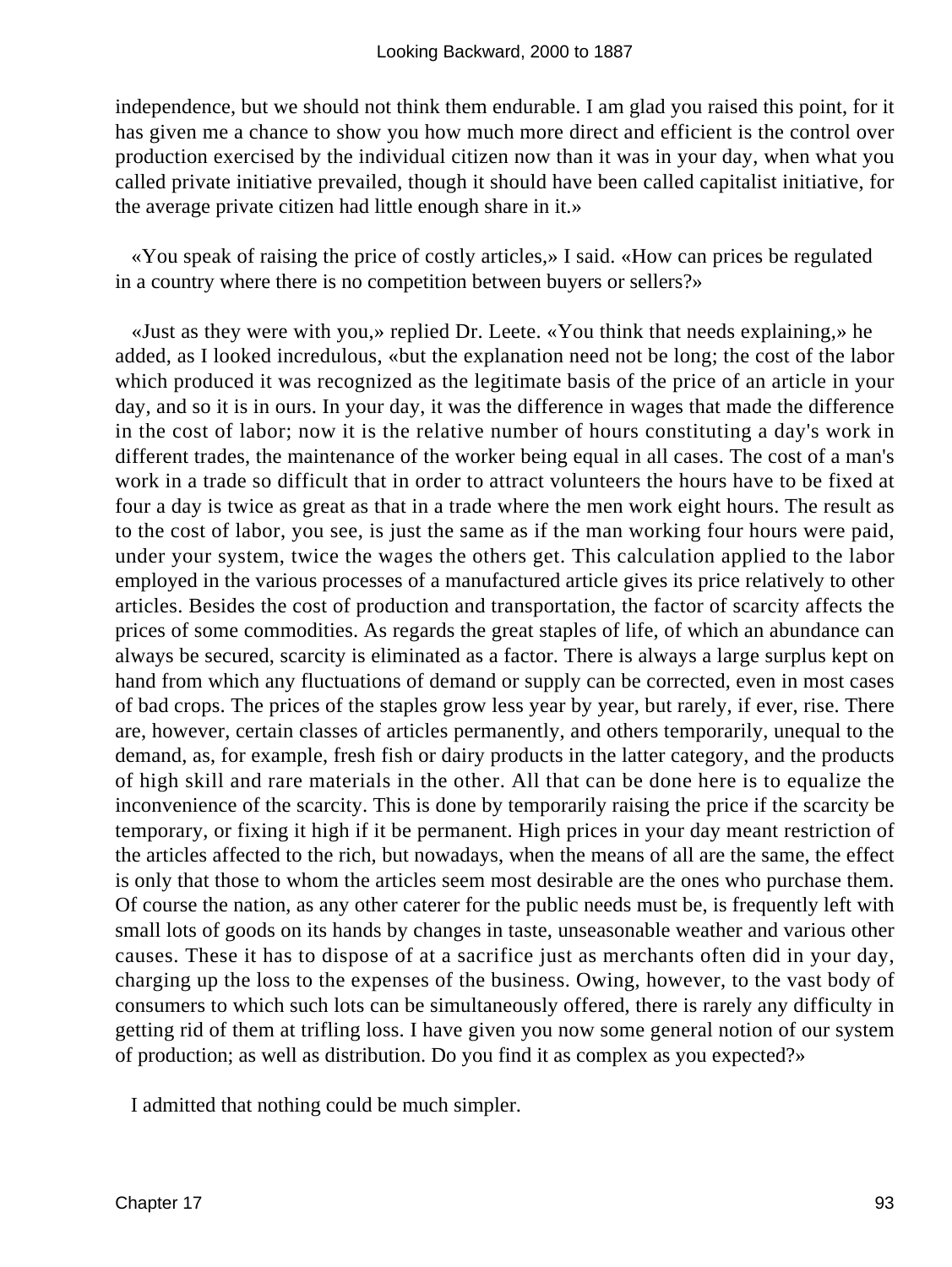«I am sure,» said Dr. Leete, «that it is within the truth to say that the head of one of the myriad private businesses of your day, who had to maintain sleepless vigilance against the fluctuations of the market, the machinations of his rivals, and the failure of his debtors, had a far more trying task than the group of men at Washington who nowadays direct the industries of the entire nation. All this merely shows, my dear fellow, how much easier it is to do things the right way than the wrong. It is easier for a general up in a balloon, with perfect survey of the field, to manoeuvre a million men to victory than for a sergeant to manage a platoon in a thicket.»

 «The general of this army, including the flower of the manhood of the nation, must be the foremost man in the country, really greater even than the President of the United States,» I said.

 «He is the President of the United States,» replied Dr. Leete, «or rather the most important function of the presidency is the headship of the industrial army.»

«How is he chosen?» I asked.

 «I explained to you before,» replied Dr. Leete, "when I was describing the force of the motive of emulation among all grades of the industrial army, that the line of promotion for the meritorious lies through three grades to the officer's grade, and thence up through the lieutenancies to the captaincy or foremanship, and superintendency or colonel's rank. Next, with an intervening grade in some of the larger trades, comes the general of the guild, under whose immediate control all the operations of the trade are conducted. This officer is at the head of the national bureau representing his trade, and is responsible for its work to the administration. The general of his guild holds a splendid position, and one which amply satisfies the ambition of most men, but above his rank, which may be compared – to follow the military analogies familiar to you – to that of a general of division or major−general, is that of the chiefs of the ten great departments, or groups of allied trades. The chiefs of these ten grand divisions of the industrial army may be compared to your commanders of army corps, or lieutenant−generals, each having from a dozen to a score of generals of separate guilds reporting to him. Above these ten great officers, who form his council, is the general−in−chief, who is the President of the United States.

 «The general−in−chief of the industrial army must have passed through all the grades below him, from the common laborers up. Let us see how he rises. As I have told you, it is simply by the excellence of his record as a worker that one rises through the grades of the privates and becomes a candidate for a lieutenancy. Through the lieutenancies he rises to the colonelcy, or superintendent's position, by appointment from above, strictly limited to the candidates of the best records. The general of the guild appoints to the ranks under him, but he himself is not appointed, but chosen by suffrage.»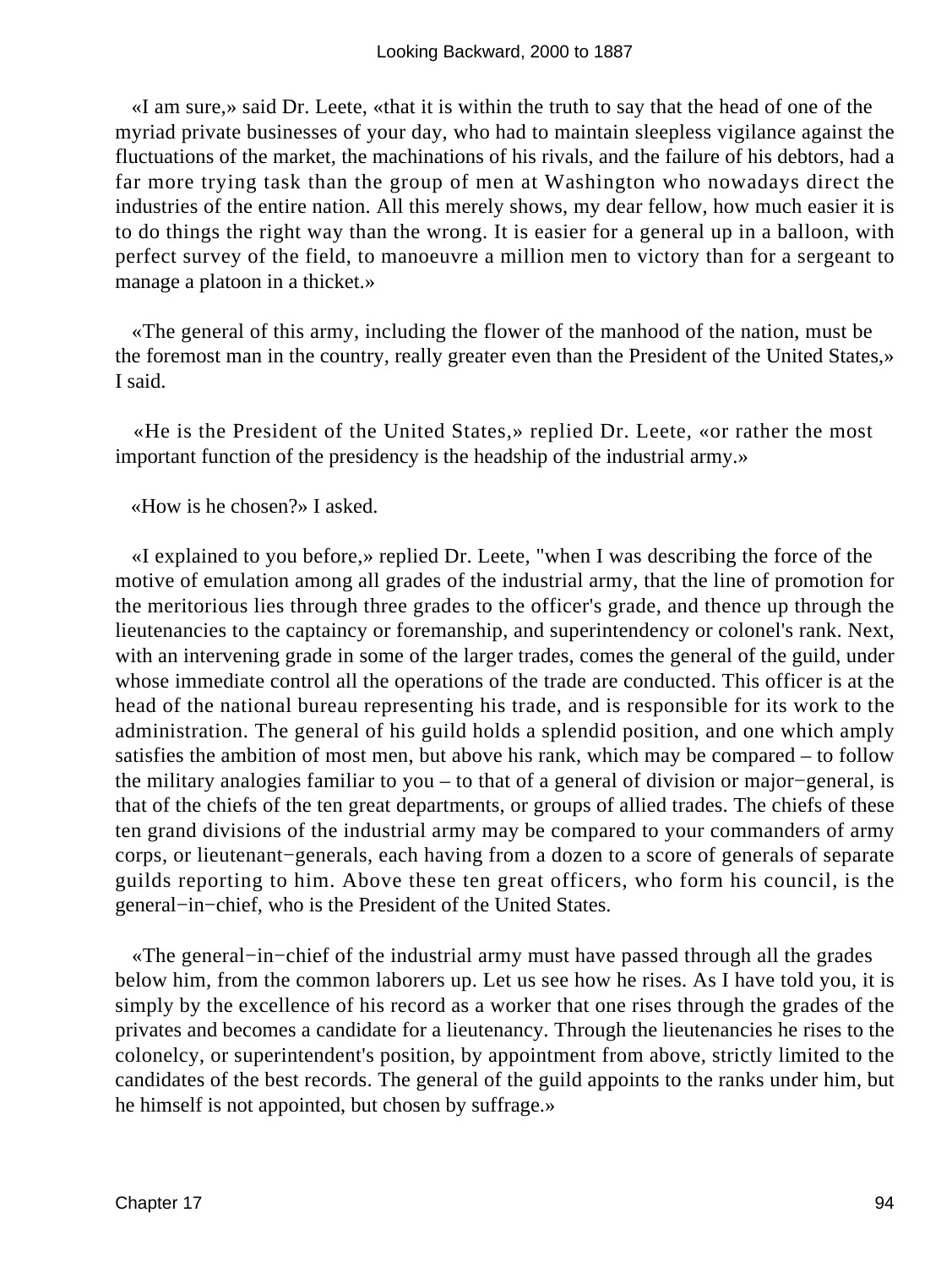«By suffrage!» I exclaimed. «Is not that ruinous to the discipline of the guild, by tempting the candidates to intrigue for the support of the workers under them?»

 «So it would be, no doubt,» replied Dr. Leete, "if the workers had any suffrage to exercise, or anything to say about the choice. But they have nothing. Just here comes in a peculiarity of our system. The general of the guild is chosen from among the superintendents by vote of the honorary members of the guild, that is, of those who have served their time in the guild and received their discharge. As you know, at the age of forty−five we are mustered out of the army of industry, and have the residue of life for the pursuit of our own improvement or recreation. Of course, however, the associations of our active lifetime retain a powerful hold on us. The companionships we formed then remain our companionships till the end of life. We always continue honorary members of our former guilds, and retain the keenest and most jealous interest in their welfare and repute in the hands of the following generation. In the clubs maintained by the honorary members of the several guilds, in which we meet socially, there are no topics of conversation so common as those which relate to these matters, and the young aspirants for guild leadership who can pass the criticism of us old fellows are likely to be pretty well equipped. Recognizing this fact, the nation entrusts to the honorary members of each guild the election of its general, and I venture to claim that no previous form of society could have developed a body of electors so ideally adapted to their office, as regards absolute impartiality, knowledge of the special qualifications and record of candidates, solicitude for the best result, and complete absence of self− interest.

 «Each of the ten lieutenant−generals or heads of departments is himself elected from among the generals of the guilds grouped as a department, by vote of the honorary members of the guilds thus grouped. Of course there is a tendency on the part of each guild to vote for its own general, but no guild of any group has nearly enough votes to elect a man not supported by most of the others. I assure you that these elections are exceedingly lively.»

 «The President, I suppose, is selected from among the ten heads of the great departments,» I suggested.

 «Precisely, but the heads of departments are not eligible to the presidency till they have been a certain number of years out of office. It is rarely that a man passes through all the grades to the headship of a department much before he is forty, and at the end of a five years' term he is usually forty−five. If more, he still serves through his term, and if less, he is nevertheless discharged from the industrial army at its termination. It would not do for him to return to the ranks. The interval before he is a candidate for the presidency is intended to give time for him to recognize fully that he has returned into the general mass of the nation, and is identified with it rather than with the industrial army. Moreover, it is expected that he will employ this period in studying the general condition of the army, instead of that of the special group of guilds of which he was the head. From among the former heads of departments who may be eligible at the time, the President is elected by vote of all the men of the nation who are not connected with the industrial army.»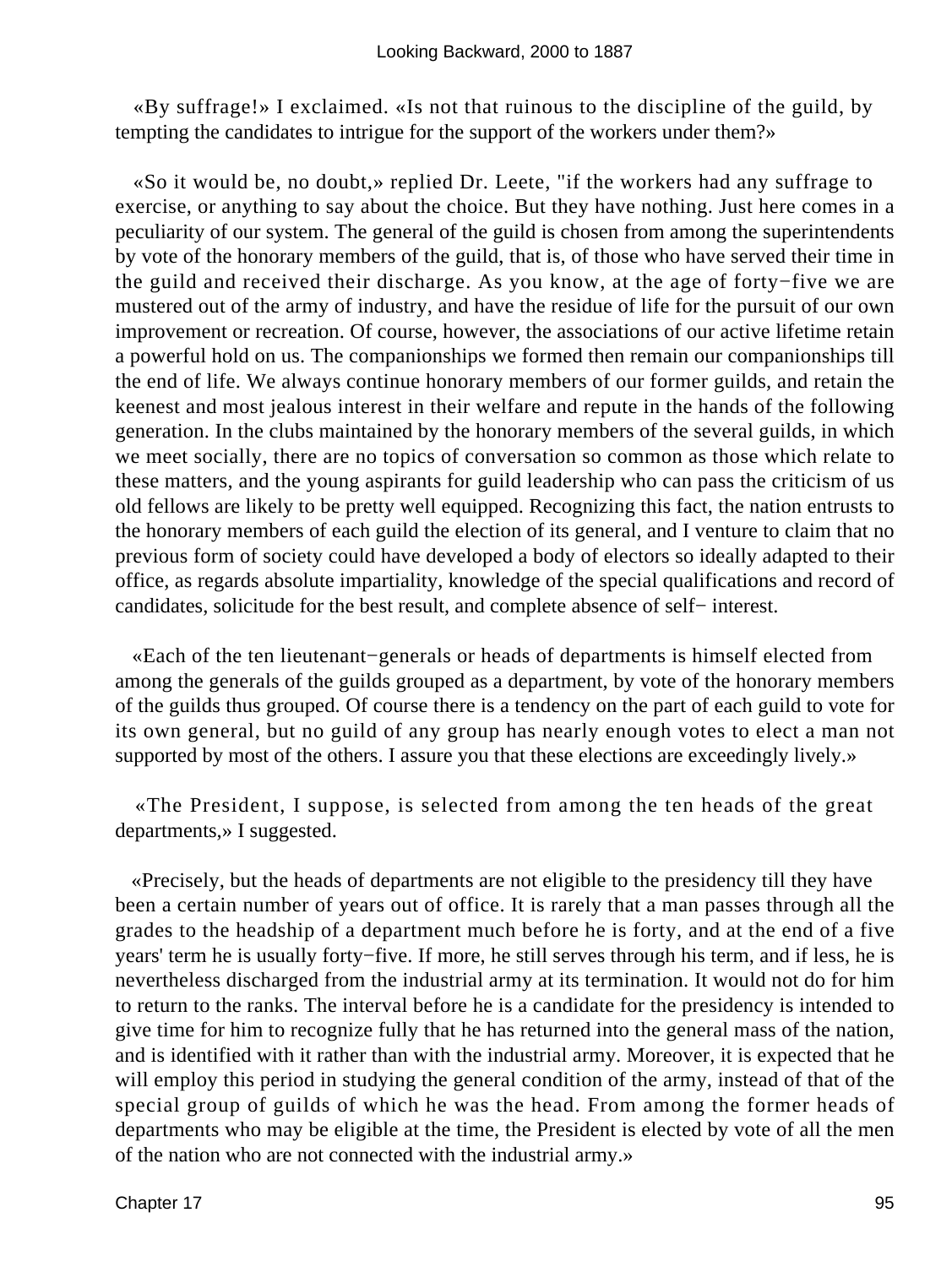«The army is not allowed to vote for President?»

 «Certainly not. That would be perilous to its discipline, which it is the business of the President to maintain as the representative of the nation at large. His right hand for this purpose is the inspectorate, a highly important department of our system; to the inspectorate come all complaints or information as to defects in goods, insolence or inefficiency of officials, or dereliction of any sort in the public service. The inspectorate, however, does not wait for complaints. Not only is it on the alert to catch and sift every rumor of a fault in the service, but it is its business, by systematic and constant oversight and inspection of every branch of the army, to find out what is going wrong before anybody else does. The President is usually not far from fifty when elected, and serves five years, forming an honorable exception to the rule of retirement at forty−five. At the end of his term of office, a national Congress is called to receive his report and approve or condemn it. If it is approved, Congress usually elects him to represent the nation for five years more in the international council. Congress, I should also say, passes on the reports of the outgoing heads of departments, and a disapproval renders any one of them ineligible for President. But it is rare, indeed, that the nation has occasion for other sentiments than those of gratitude toward its high officers. As to their ability, to have risen from the ranks, by tests so various and severe, to their positions, is proof in itself of extraordinary qualities, while as to faithfulness, our social system leaves them absolutely without any other motive than that of winning the esteem of their fellow citizens. Corruption is impossible in a society where there is neither pov− erty to be bribed nor wealth to bribe, while as to demagoguery or intrigue for office, the conditions of promotion render them out of the question.»

 «One point I do not quite understand,» I said. «Are the members of the liberal professions eligible to the presidency? and if so, how are they ranked with those who pursue the industries proper?»

 «They have no ranking with them,» replied Dr. Leete. «The members of the technical professions, such as engineers and architects, have a ranking with the constructive guilds; but the members of the liberal professions, the doctors and teachers, as well as the artists and men of letters who obtain remissions of industrial service, do not belong to the industrial army. On this ground they vote for the President, but are not eligible to his office. One of its main duties being the control and discipline of the industrial army, it is essential that the President should have passed through all its grades to understand his business.»

 «That is reasonable,» I said; «but if the doctors and teachers do not know enough of industry to be President, neither, I should think, can the President know enough of medicine and education to control those departments.»

 «No more does he,» was the reply. «Except in the general way that he is responsible for the enforcement of the laws as to all classes, the President has nothing to do with the faculties of medicine and education, which are controlled by boards of regents of their own,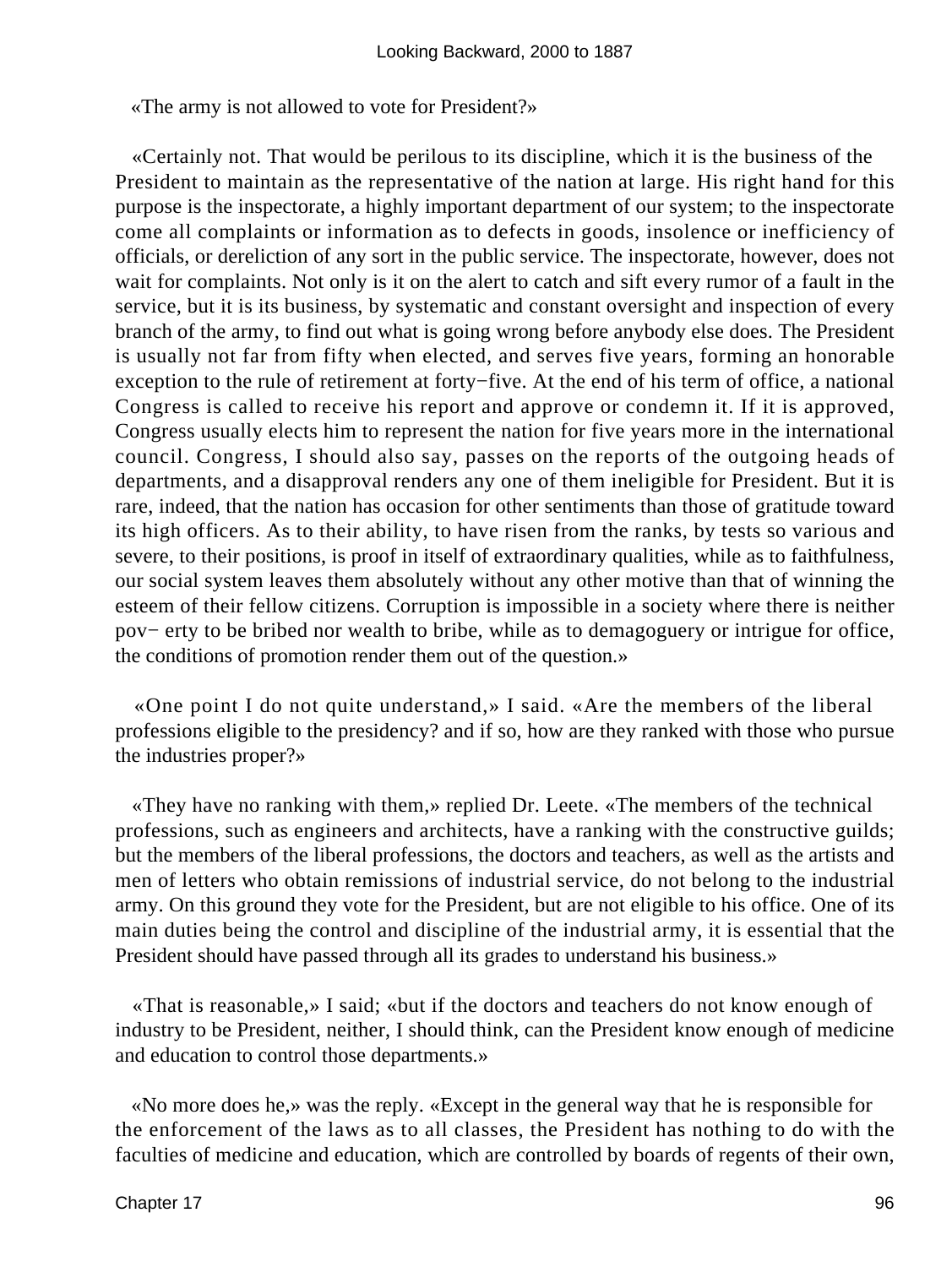in which the President is ex−officio chairman, and has the casting vote. These regents, who, of course, are responsible to Congress, are chosen by the honorary members of the guilds of education and medicine, the retired teachers and doctors of the country.»

 «Do you know,» I said, «the method of electing officials by votes of the retired members of the guilds is nothing more than the application on a national scale of the plan of government by alumni, which we used to a slight extent occasionally in the management of our higher educational institutions.»

 «Did you, indeed?» exclaimed Dr. Leete, with animation. «That is quite new to me, and I fancy will be to most of us, and of much interest as well. There has been great discussion as to the germ of the idea, and we fancied that there was for once something new under the sun. Well! well! In your higher educational institutions! that is interesting indeed. You must tell me more of that.»

 «Truly, there is very little more to tell than I have told already,» I replied. «If we had the germ of your idea, it was but as a germ.»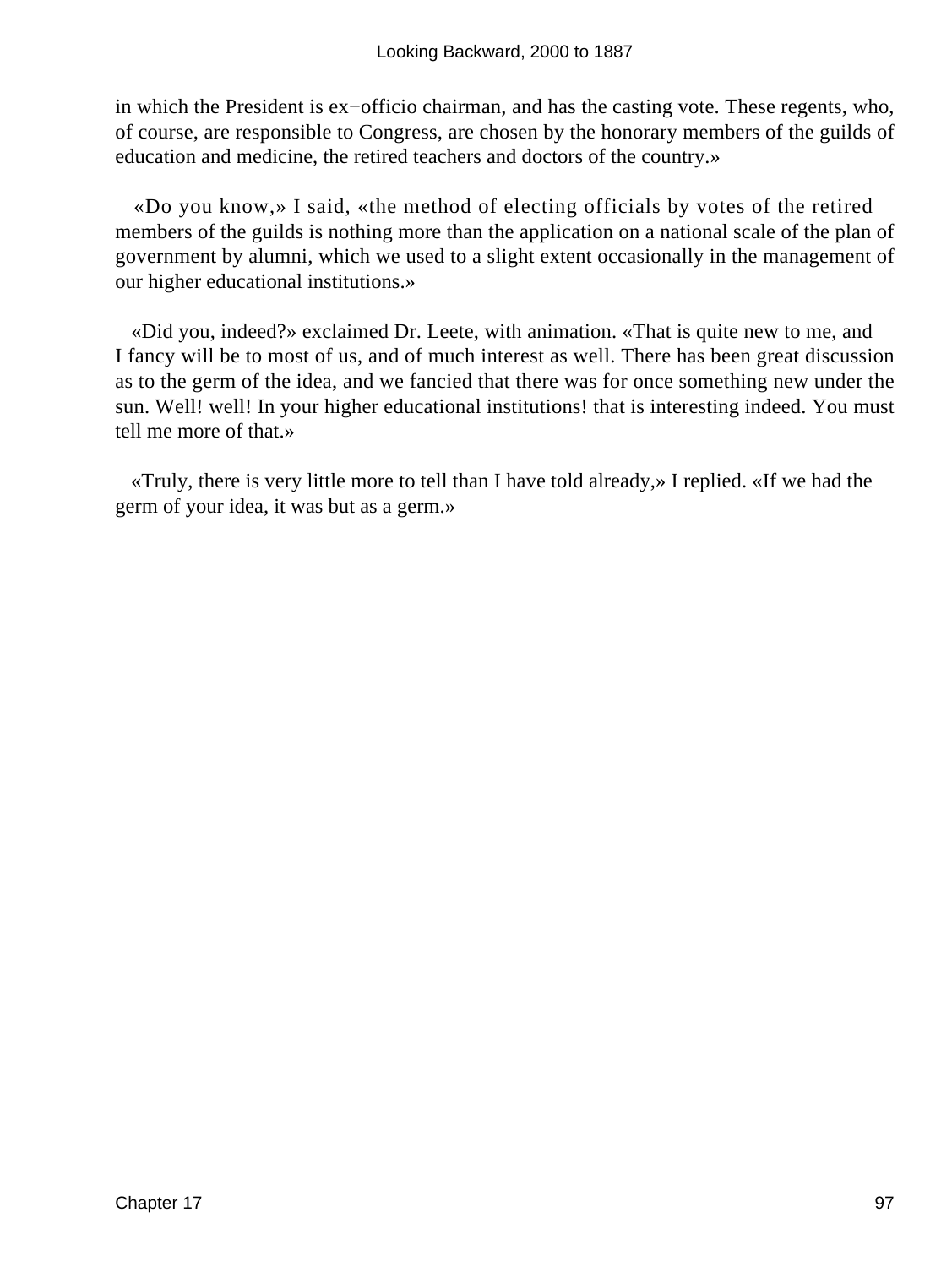### **[Chapter 18](#page-163-0)**

**That evening I sat up for some time after the ladies had retired, talking with Dr. Leete** about the effect of the plan of exempting men from further service to the nation after the age of forty−five, a point brought up by his account of the part taken by the retired citizens in the government.

 «At forty−five,» said I, «a man still has ten years of good manual labor in him, and twice ten years of good intellectual service. To be superannuated at that age and laid on the shelf must be regarded rather as a hardship than a favor by men of energetic dispositions.»

 «My dear Mr. West,» exclaimed Dr. Leete, beaming upon me, "you cannot have any idea of the piquancy your nineteenth century ideas have for us of this day, the rare quaintness of their effect. Know, O child of another race and yet the same, that the labor we have to render as our part in securing for the nation the means of a comfortable physical existence is by no means regarded as the most important, the most interesting, or the most dignified employment of our powers. We look upon it as a necessary duty to be discharged before we can fully devote ourselves to the higher exercise of our faculties, the intellectual and spiritual enjoyments and pursuits which alone mean life. Everything possible is indeed done by the just distribution of burdens, and by all manner of special attractions and incentives to relieve our labor of irksomeness, and, except in a comparative sense, it is not usually irksome, and is often inspiring. But it is not our labor, but the higher and larger activities which the performance of our task will leave us free to enter upon, that are considered the main business of existence.

 «Of course not all, nor the majority, have those scientific, artistic, literary, or scholarly interests which make leisure the one thing valuable to their possessors. Many look upon the last half of life chiefly as a period for enjoyment of other sorts; for travel, for social relaxation in the company of their life−time friends; a time for the cultivation of all manner of personal idiosyncrasies and special tastes, and the pursuit of every imaginable form of recreation; in a word, a time for the leisurely and unperturbed appreciation of the good things of the world which they have helped to create. But, whatever the differences between our individual tastes as to the use we shall put our leisure to, we all agree in looking forward to the date of our discharge as the time when we shall first enter upon the full enjoyment of our birthright, the period when we shall first really attain our majority and become enfranchised from discipline and control, with the fee of our lives vested in ourselves. As eager boys in your day anticipated twenty−one, so men nowadays look forward to forty−five. At twenty−one we become men, but at forty−five we renew youth. Middle age and what you would have called old age are considered, rather than youth, the enviable time of life. Thanks to the better conditions of existence nowadays, and above all the freedom of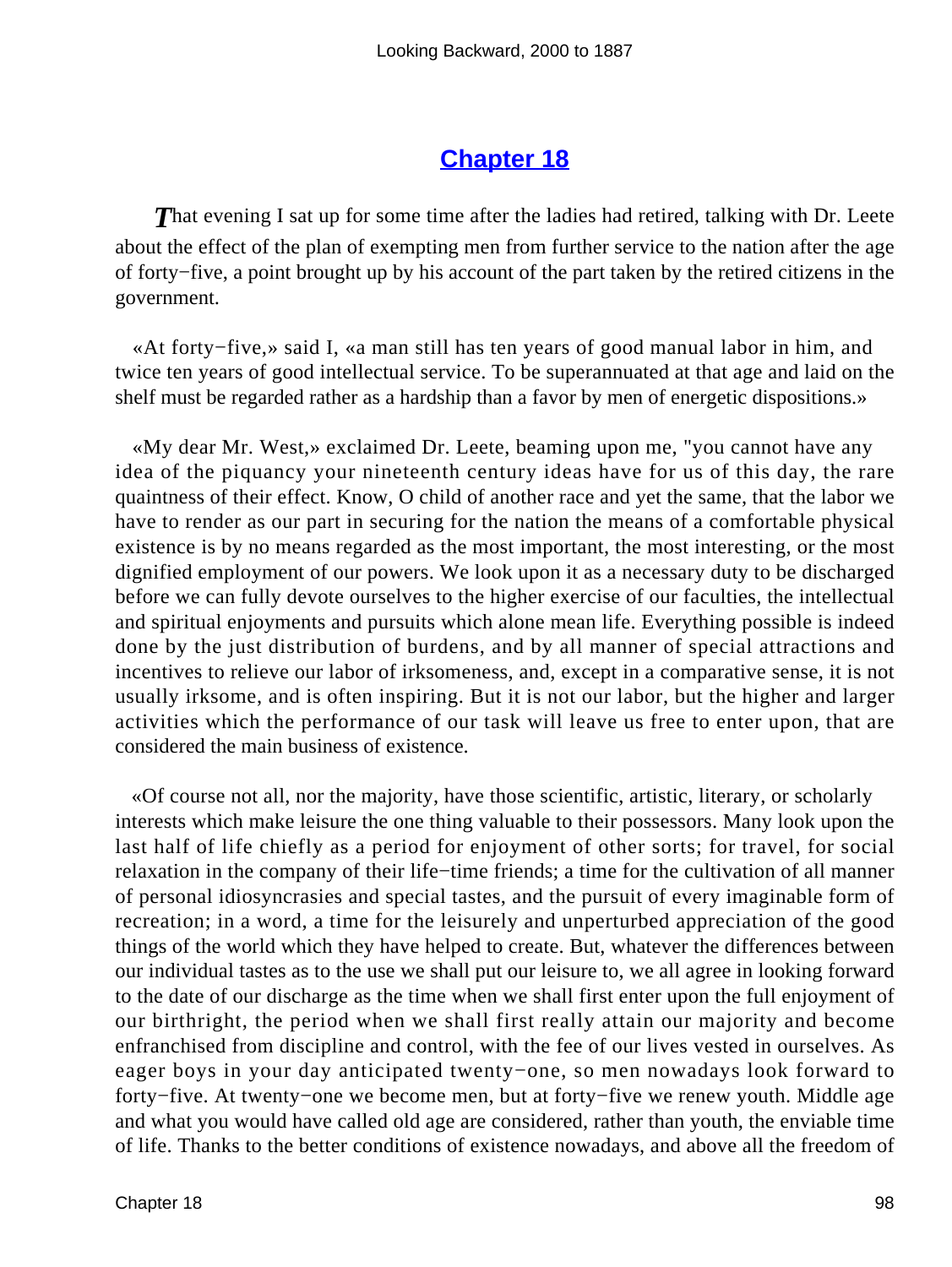every one from care, old age approaches many years later and has an aspect far more benign than in past times. Persons of average constitution usually live to eighty−five or ninety, and at forty−five we are physically and mentally younger, I fancy, than you were at thirty−five. It is a strange reflection that at forty−five, when we are just entering upon the most enjoyable period of life, you already began to think of growing old and to look backward. With you it was the forenoon, with us it is the afternoon, which is the brighter half of life.»

 After this I remember that our talk branched into the subject of popular sports and recreations at the present time as com− pared with those of the nineteenth century.

 «In one respect,» said Dr. Leete, «there is a marked difference. The professional sportsmen, which were such a curious feature of your day, we have nothing answering to, nor are the prizes for which our athletes contend money prizes, as with you. Our contests are always for glory only. The generous rivalry existing between the various guilds, and the loyalty of each worker to his own, afford a constant stimulation to all sorts of games and matches by sea and land, in which the young men take scarcely more interest than the honorary guildsmen who have served their time. The guild yacht races off Marblehead take place next week, and you will be able to judge for yourself of the popular enthusiasm which such events nowadays call out as compared with your day. The demand for `panem ef circenses' preferred by the Roman populace is recognized nowadays as a wholly reasonable one. If bread is the first necessity of life, recreation is a close second, and the nation caters for both. Americans of the nineteenth century were as unfortunate in lacking an adequate provision for the one sort of need as for the other. Even if the people of that period had enjoyed larger leisure, they would, I fancy, have often been at a loss how to pass it agreeably. We are never in that predicament.»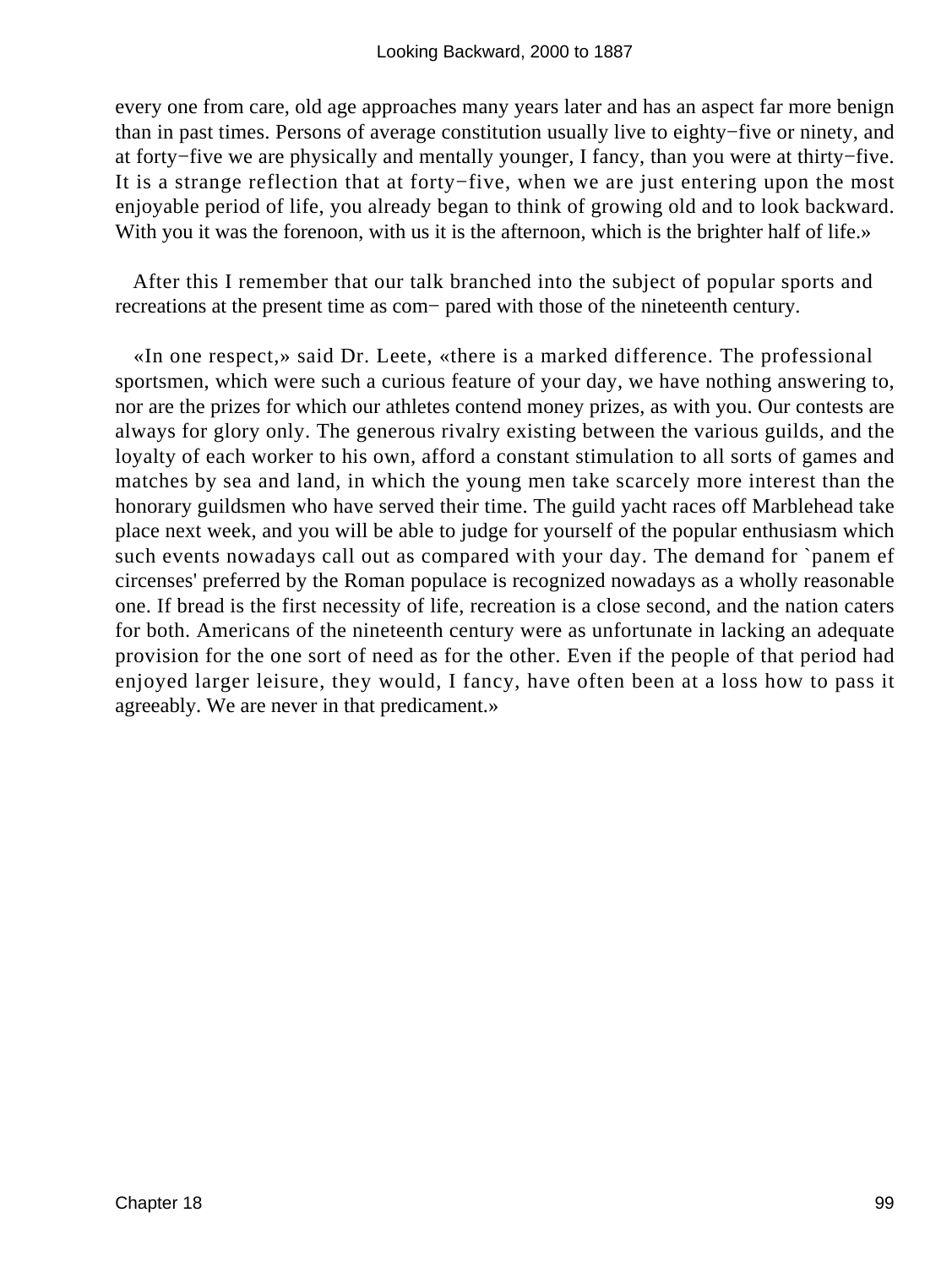## **[Chapter 19](#page-163-0)**

*I*n the course of an early morning constitutional I visited Charlestown. Among the changes, too numerous to attempt to indicate, which mark the lapse of a century in that quarter, I particularly noted the total disappearance of the old state prison.

 «That went before my day, but I remember hearing about it,» said Dr. Leete, when I alluded to the fact at the breakfast table. «We have no jails nowadays. All cases of atavism are treated in the hospitals.»

«Of atavism!» I exclaimed, staring.

 «Why, yes,» replied Dr. Leete. «The idea of dealing punitively with those unfortunates was given up at least fifty years ago, and I think more.»

 «I don't quite understand you,» I said. «Atavism in my day was a word applied to the cases of persons in whom some trait of a remote ancestor recurred in a noticeable manner. Am I to understand that crime is nowadays looked upon as the recurrence of an ancestral trait?»

 «I beg your pardon,» said Dr. Leete with a smile half humorous, half deprecating, «but since you have so explicitly asked the question, I am forced to say that the fact is precisely that.»

 After what I had already learned of the moral contrasts between the nineteenth and the twentieth centuries, it was doubtless absurd in me to begin to develop sensitiveness on the subject, and probably if Dr. Leete had not spoken with that apologetic air and Mrs. Leete and Edith shown a corresponding embarrassment, I should not have flushed, as I was conscious I did.

 «I was not in much danger of being vain of my generation before,» I said; «but, really – »

 «This is your generation, Mr. West,» interposed Edith. «It is the one in which you are living, you know, and it is only because we are alive now that we call it ours.»

 «Thank you. I will try to think of it so,» I said, and as my eyes met hers their expression quite cured my senseless sensitiveness. «After all,» I said, with a laugh, «I was brought up a Calvinist, and ought not to be startled to hear crime spoken of as an ancestral trait.»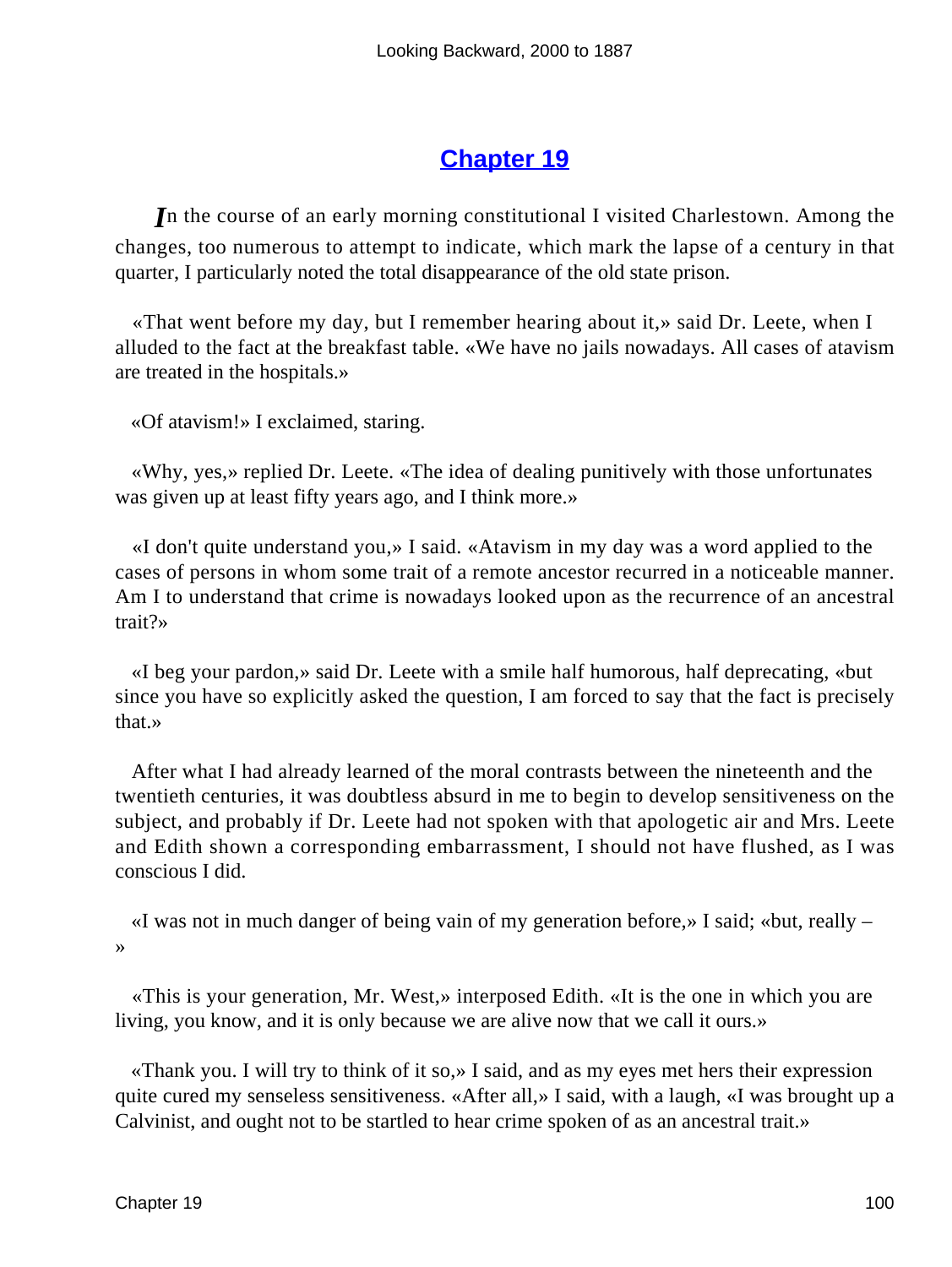«In point of fact,» said Dr. Leete, «our use of the word is no reflection at all on your generation, if, begging Edith's pardon, we may call it yours, so far as seeming to imply that we think ourselves, apart from our circumstances, better than you were. In your day fully nineteen twentieths of the crime, using the word broadly to include all sorts of misdemeanors, resulted from the inequality in the possessions of individuals; want tempted the poor, lust of greater gains, or the desire to preserve former gains, tempted the well−to−do. Directly or indirectly, the desire for money, which then meant every good thing, was the motive of all this crime, the taproot of a vast poison growth, which the machinery of law, courts, and police could barely prevent from choking your civilization outright. When we made the nation the sole trustee of the wealth of the people, and guaranteed to all abundant maintenance, on the one hand abolishing want, and on the other checking the accumulation of riches, we cut this root, and the poison tree that overshadowed your society withered, like Jonah's gourd, in a day. As for the comparatively small class of violent crimes against persons, unconnected with any idea of gain, they were almost wholly confined, even in your day, to the ignorant and bestial; and in these days, when education and good manners are not the monopoly of a few, but universal, such atrocities are scarcely ever heard of. You now see why the word `atavism' is used for crime. It is because nearly all forms of crime known to you are motiveless now, and when they appear can only be explained as the outcropping of ancestral traits. You used to call persons who stole, evidently without any rational motive, kleptomaniacs, and when the case was clear deemed it absurd to punish them as thieves. Your attitude toward the genuine kleptomaniac is precisely ours toward the victim of atavism, an attitude of compassion and firm but gentle restraint.»

 «Your courts must have an easy time of it,» I observed. «With no private property to speak of, no disputes between citizens over business relations, no real estate to divide or debts to collect, there must be absolutely no civil business at all for them; and with no offenses against property, and mighty few of any sort to provide criminal cases, I should think you might almost do without judges and lawyers altogether.»

 «We do without the lawyers, certainly,» was Dr. Leete's reply. «It would not seem reasonable to us, in a case where the only interest of the nation is to find out the truth, that persons should take part in the proceedings who had an acknowledged motive to color it.»

«But who defends the accused?»

 «If he is a criminal he needs no defense, for he pleads guilty in most instances,» replied Dr. Leete. «The plea of the accused is not a mere formality with us, as with you. It is usually the end of the case.»

«You don't mean that the man who pleads not guilty is thereupon discharged?»

 «No, I do not mean that. He is not accused on light grounds, and if he denies his guilt, must still be tried. But trials are few, for in most cases the guilty man pleads guilty. When he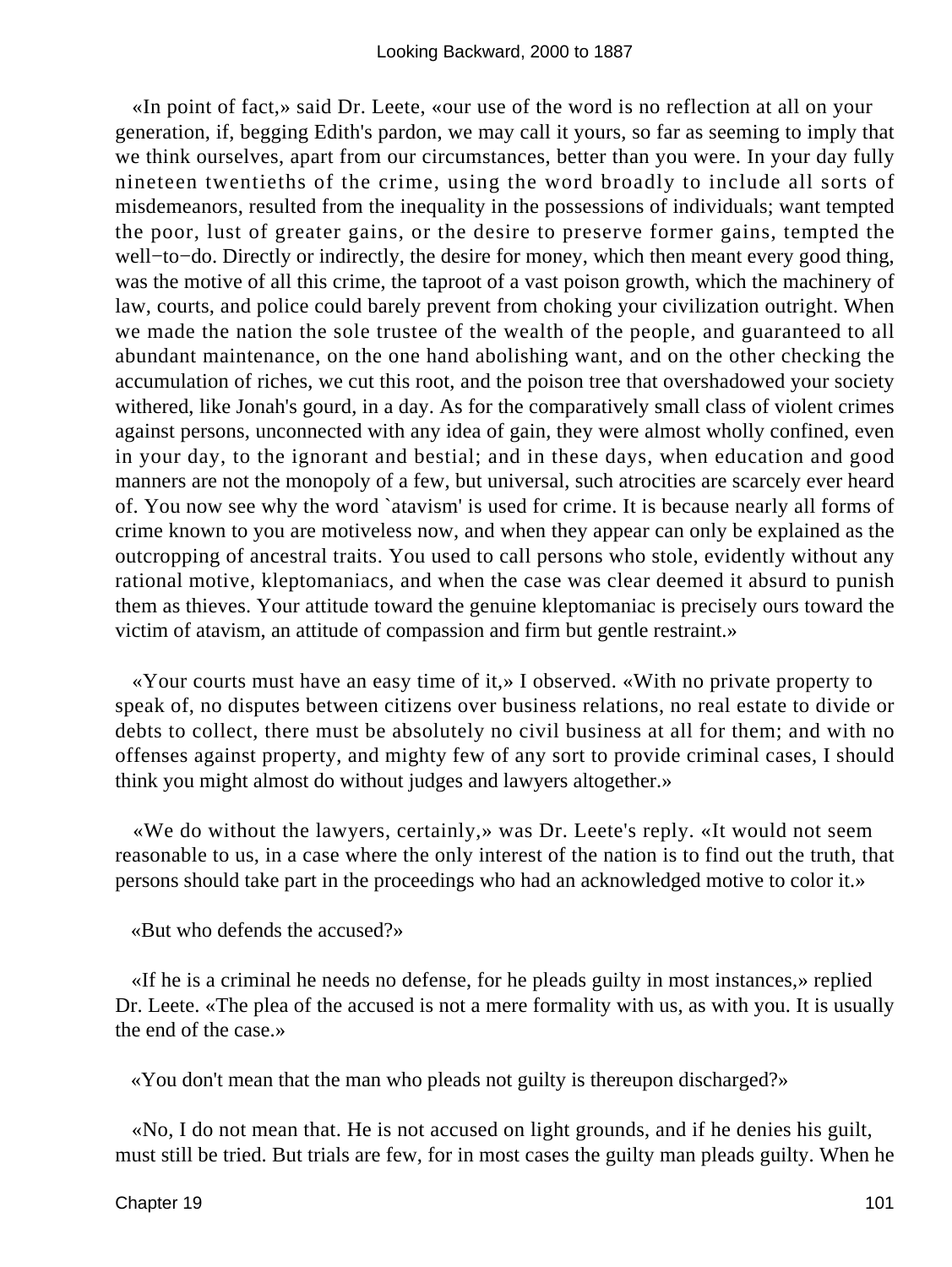makes a false plea and is clearly proved guilty, his penalty is doubled. Falsehood is, however, so despised among us that few offenders would lie to save themselves.»

 «That is the most astounding thing you have yet told me,» I exclaimed. «If lying has gone out of fashion, this is indeed the `new heavens and the new earth wherein dwelleth righteousness,' which the prophet foretold.»

 «Such is, in fact, the belief of some persons nowadays,» was the doctor's answer. «They hold that we have entered upon the millennium, and the theory from their point of view does not lack plausibility. But as to your astonishment at finding that the world has outgrown lying, there is really no ground for it. Falsehood, even in your day, was not common between gentlemen and ladies, social equals. The lie of fear was the refuge of cowardice, and the lie of fraud the device of the cheat. The inequalities of men and the lust of acquisition offered a constant premium on lying at that time. Yet even then, the man who neither feared another nor desired to defraud him scorned falsehood. Because we are now all social equals, and no man either has anything to fear from another or can gain anything by deceiving him, the contempt of falsehood is so universal that it is rarely, as I told you, that even a criminal in other respects will be found willing to lie. When, however, a plea of not guilty is returned, the judge appoints two colleagues to state the opposite sides of the case. How far these men are from being like your hired advocates and prosecutors, determined to acquit or convict, may appear from the fact that unless both agree that the verdict found is just, the case is tried over, while anything like bias in the tone of either of the judges stating the case would be a shocking scandal.»

 «Do I understand,» I said, «that it is a judge who states each side of the case as well as a judge who hears it?»

 «Certainly. The judges take turns in serving on the bench and at the bar, and are expected to maintain the judicial temper equally whether in stating or deciding a case. The system is indeed in effect that of trial by three judges occupying different points of view as to the case. When they agree upon a verdict, we believe it to be as near to absolute truth as men well can come.»

«You have given up the jury system, then?»

 «It was well enough as a corrective in the days of hired advocates, and a bench sometimes venal, and often with a tenure that made it dependent, but is needless now. No conceivable motive but justice could actuate our judges.»

«How are these magistrates selected?»

 «They are an honorable exception to the rule which discharges all men from service at the age of forty−five. The President of the nation appoints the necessary judges year by year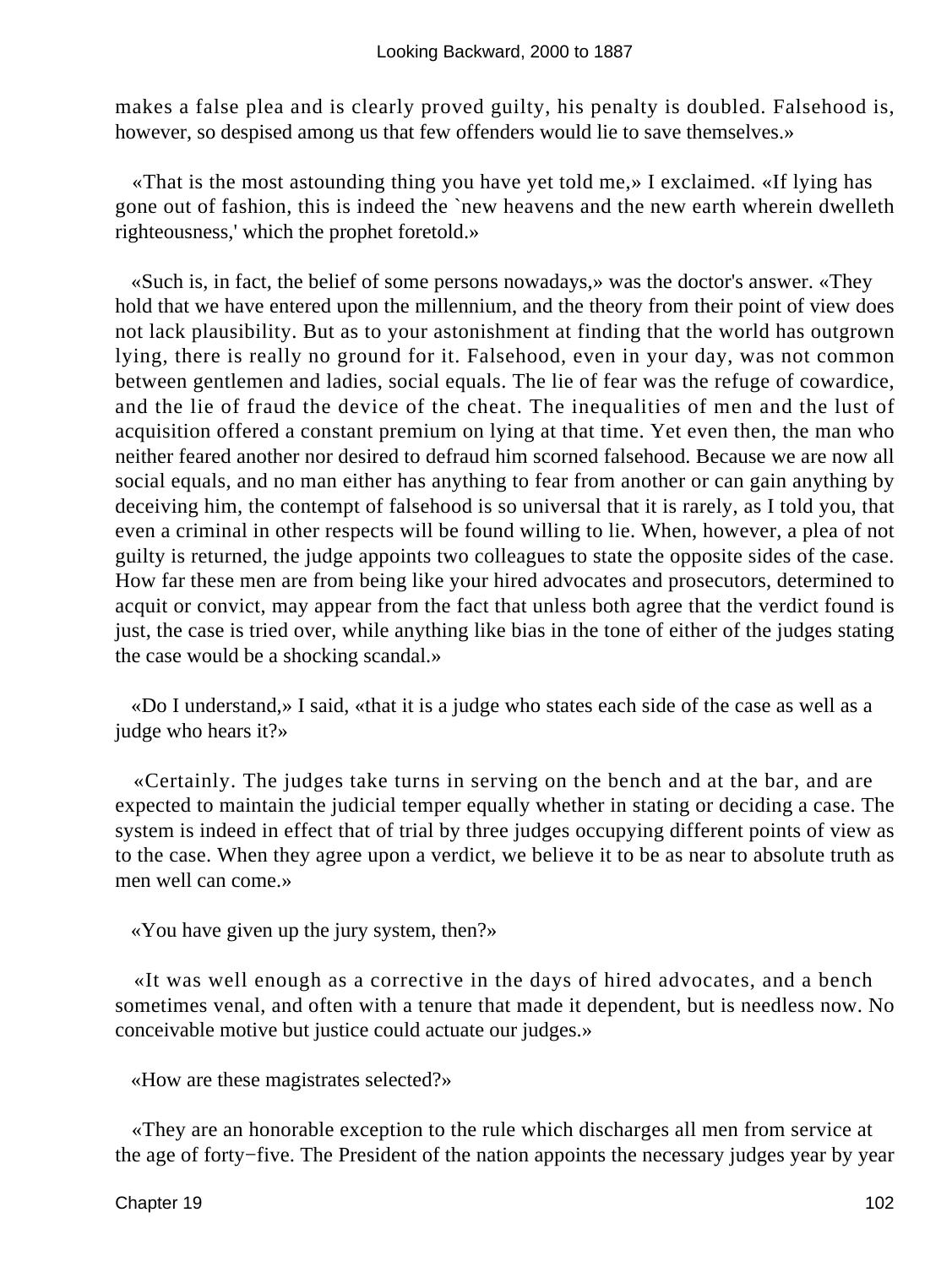from the class reaching that age. The number appointed is, of course, exceedingly few, and the honor so high that it is held an offset to the additional term of service which follows, and though a judge's appointment may be declined, it rarely is. The term is five years, without eligibility to reappointment. The members of the Supreme Court, which is the guardian of the constitution, are selected from among the lower judges. When a vacancy in that court occurs, those of the lower judges, whose terms expire that year, select, as their last official act, the one of their colleagues left on the bench whom they deem fittest to fill it.»

 «There being no legal profession to serve as a school for judges,» I said, «they must, of course, come directly from the law school to the bench.»

 «We have no such things as law schools,» replied the doctor smiling. "The law as a special science is obsolete. It was a system of casuistry which the elaborate artificiality of the old order of society absolutely required to interpret it, but only a few of the plainest and simplest legal maxims have any application to the existing state of the world. Everything touching the relations of men to one another is now simpler, beyond any comparison, than in your day. We should have no sort of use for the hair−splitting experts who presided and argued in your courts. You must not imagine, however, that we have any disrespect for those ancient worthies because we have no use for them. On the contrary, we entertain an unfeigned respect, amounting almost to awe, for the men who alone understood and were able to expound the interminable complexity of the rights of property, and the relations of commercial and personal dependence involved in your system. What, indeed, could possibly give a more powerful impression of the intricacy and artificiality of that system than the fact that it was necessary to set apart from other pursuits the cream of the intellect of every generation, in order to provide a body of pundits able to make it even vaguely intelligible to those whose fates it determined. The treatises of your great lawyers, the works of Blackstone and Chitty, of Story and Parsons, stand in our museums, side by side with the tomes of Duns Scotus and his fellow scholastics, as curious monuments of intellectual subtlety devoted to subjects equally remote from the interests of modern men. Our judges are simply widely informed, judicious, and discreet men of ripe years.

 «I should not fail to speak of one important function of the minor judges,» added Dr. Leete. «This is to adjudicate all cases where a private of the industrial army makes a complaint of unfairness against an officer. All such questions are heard and settled without appeal by a single judge, three judges being required only in graver cases. The efficiency of industry requires the strictest discipline in the army of labor, but the claim of the workman to just and considerate treatment is backed by the whole power of the nation. The officer commands and the private obeys, but no officer is so high that he would dare display an overbearing manner toward a workman of the lowest class. As for churlishness or rudeness by an official of any sort, in his relations to the public, not one among minor offenses is more sure of a prompt penalty than this. Not only justice but civility is enforced by our judges in all sorts of intercourse. No value of service is accepted as a set−off to boorish or offensive manners.»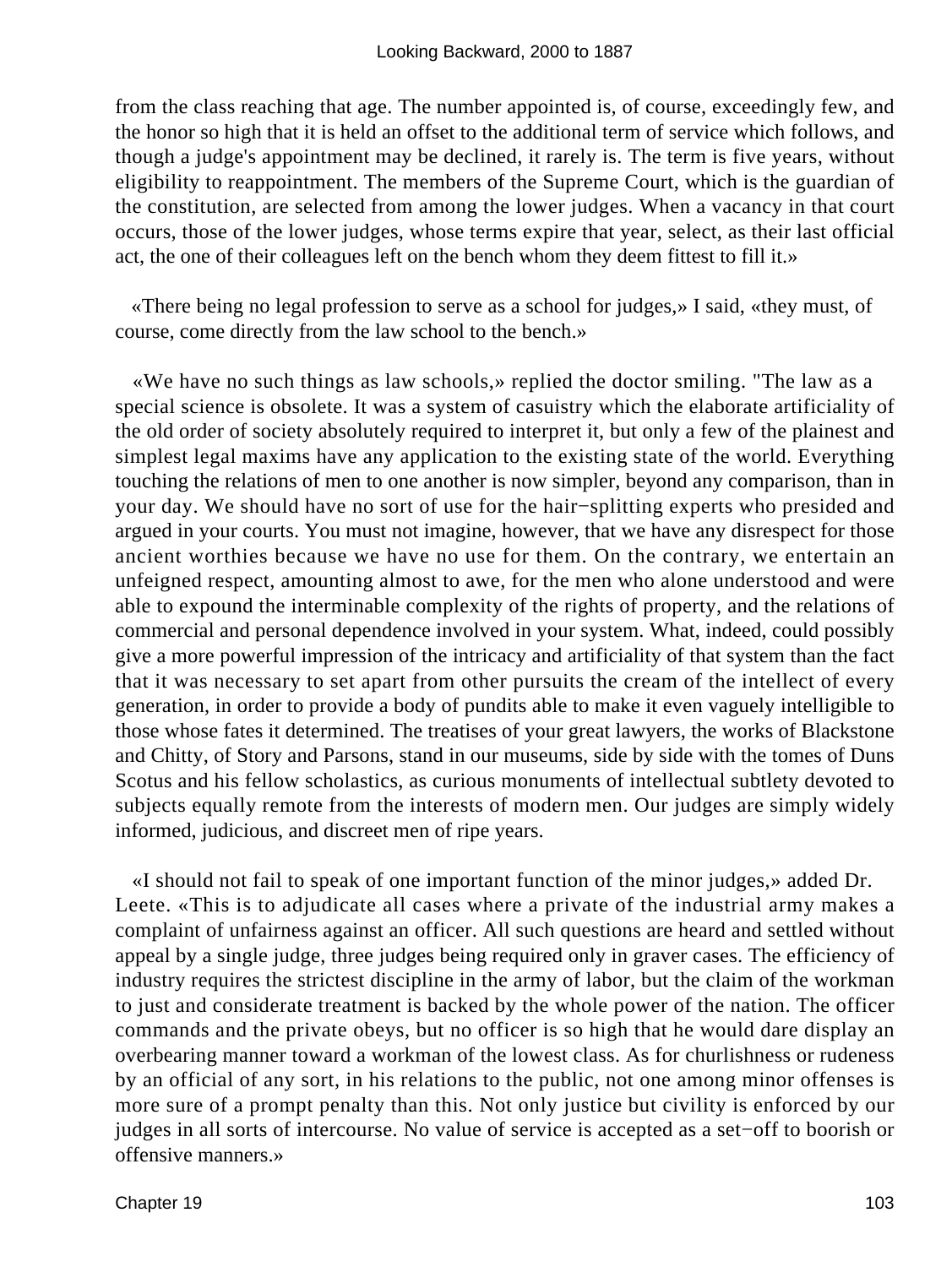It occurred to me, as Dr. Leete was speaking, that in all his talk I had heard much of the nation and nothing of the state governments. Had the organization of the nation as an industrial unit done away with the states? I asked.

 «Necessarily,» he replied. «The state governments would have interfered with the control and discipline of the industrial army, which, of course, required to be central and uniform. Even if the state governments had not become inconvenient for other reasons, they were rendered superfluous by the prodigious simplification in the task of government since your day. Almost the sole function of the administration now is that of directing the industries of the country. Most of the purposes for which governments formerly existed no longer remain to be subserved. We have no army or navy, and no military organization. We have no departments of state or treasury, no excise or revenue services, no taxes or tax collectors. The only function proper of government, as known to you, which still remains, is the judiciary and police system. I have already explained to you how simple is our judicial system as compared with your huge and complex machine. Of course the same absence of crime and temptation to it, which make the duties of judges so light, reduces the number and duties of the police to a minimum.»

 «But with no state legislatures, and Congress meeting only once in five years, how do you get your legislation done?»

 «We have no legislation,» replied Dr. Leete, "that is, next to none. It is rarely that Congress, even when it meets, considers any new laws of consequence, and then it only has power to commend them to the following Congress, lest anything be done hastily. If you will consider a moment, Mr. West, you will see that we have nothing to make laws about. The fundamental principles on which our society is founded settle for all time the strifes and misunderstandings which in your day called for legislation.

 «Fully ninety−nine hundredths of the laws of that time concerned the definition and protection of private property and the relations of buyers and sellers. There is neither private property, beyond personal belongings, now, nor buying and selling, and therefore the occasion of nearly all the legislation formerly necessary has passed away. Formerly, society was a pyramid poised on its apex. All the gravitations of human nature were constantly tending to topple it over, and it could be maintained upright, or rather upwrong (if you will pardon the feeble witticism), by an elaborate system of constantly renewed props and buttresses and guy−ropes in the form of laws. A central Congress and forty state legislatures, turning out some twenty thousand laws a year, could not make new props fast enough to take the place of those which were constantly breaking down or becoming ineffectual through some shifting of the strain. Now society rests on its base, and is in as little need of artificial supports as the everlasting hills.»

«But you have at least municipal governments besides the one central authority?»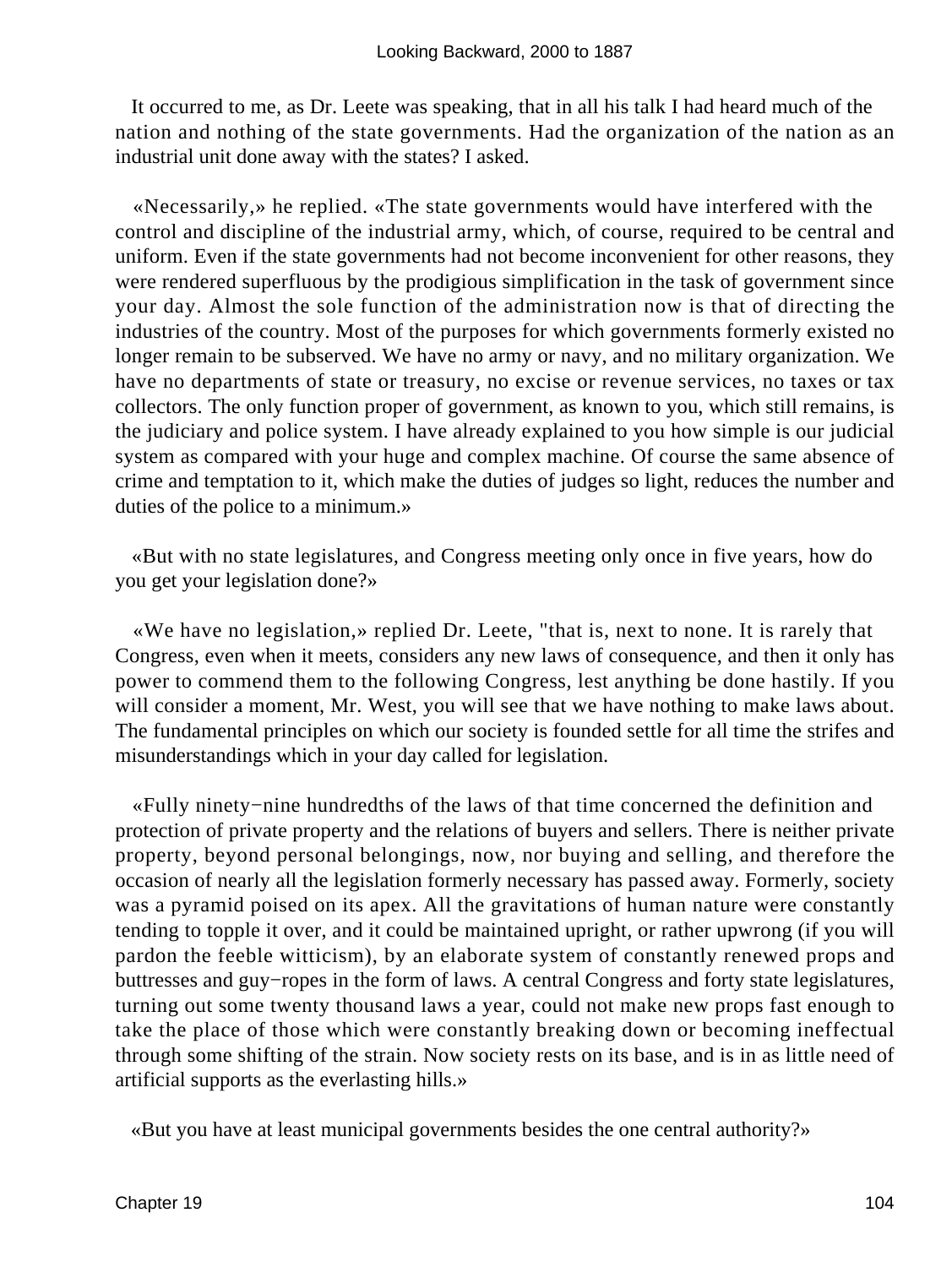«Certainly, and they have important and extensive functions in looking out for the public comfort and recreation, and the improvement and embellishment of the villages and cities.»

 «But having no control over the labor of their people, or means of hiring it, how can they do anything?»

 «Every town or city is conceded the right to retain, for its own public works, a certain proportion of the quota of labor its citizens contribute to the nation. This proportion, being assigned it as so much credit, can be applied in any way desired.»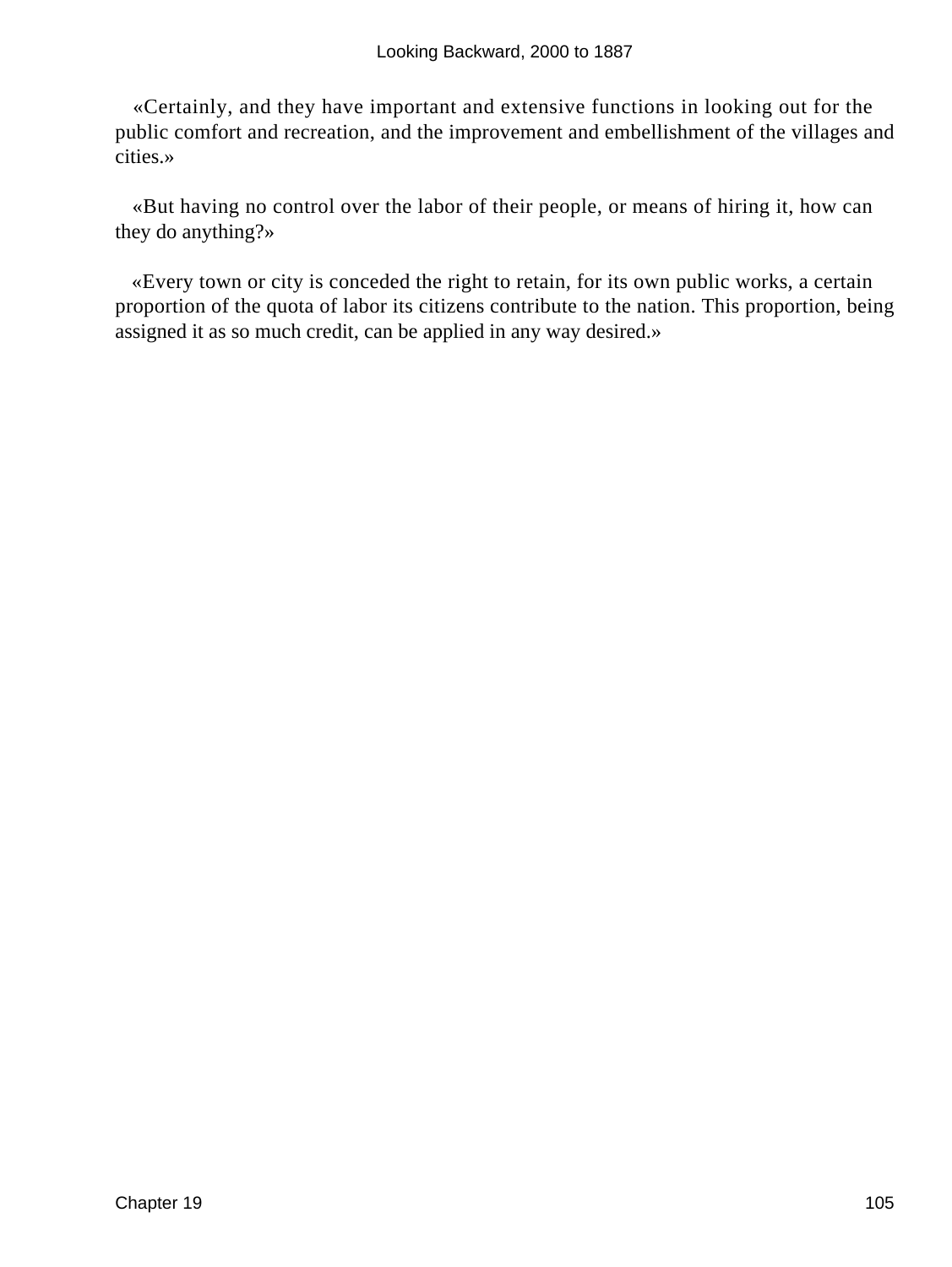### **[Chapter 20](#page-164-0)**

**That afternoon Edith casually inquired if I had yet revisited the underground chamber** in the garden in which I had been found.

 «Not yet,» I replied. «To be frank, I have shrunk thus far from doing so, lest the visit might revive old associations rather too strongly for my mental equilibrium.»

 «Ah, yes!» she said, «I can imagine that you have done well to stay away. I ought to have thought of that.»

 «No,» I said, «I am glad you spoke of it. The danger, if there was any, existed only during the first day or two. Thanks to you, chiefly and always, I feel my footing now so firm in this new world, that if you will go with me to keep the ghosts off, I should really like to visit the place this afternoon.»

 Edith demurred at first, but, finding that I was in earnest, consented to accompany me. The rampart of earth thrown up from the excavation was visible among the trees from the house, and a few steps brought us to the spot. All remained as it was at the point when work was interrupted by the discovery of the tenant of the chamber, save that the door had been opened and the slab from the roof replaced. Descending the sloping sides of the excavation, we went in at the door and stood within the dimly lighted room.

 Everything was just as I had beheld it last on that evening one hundred and thirteen years previous, just before closing my eyes for that long sleep. I stood for some time silently looking about me. I saw that my companion was furtively regarding me with an expression of awed and sympathetic curiosity. I put out my hand to her and she placed hers in it, the soft fingers responding with a reassuring pressure to my clasp. Finally she whispered, «Had we not better go out now? You must not try yourself too far. Oh, how strange it must be to you!»

«On the contrary,» I replied, «it does not seem strange; that is the strangest part of it.»

«Not strange?» she echoed.

 «Even so,» I replied. «The emotions with which you evidently credit me, and which I anticipated would attend this visit, I simply do not feel. I realize all that these surroundings suggest, but without the agitation I expected. You can't be nearly as much surprised at this as I am myself. Ever since that terrible morning when you came to my help, I have tried to avoid thinking of my former life, just as I have avoided coming here, for fear of the agitating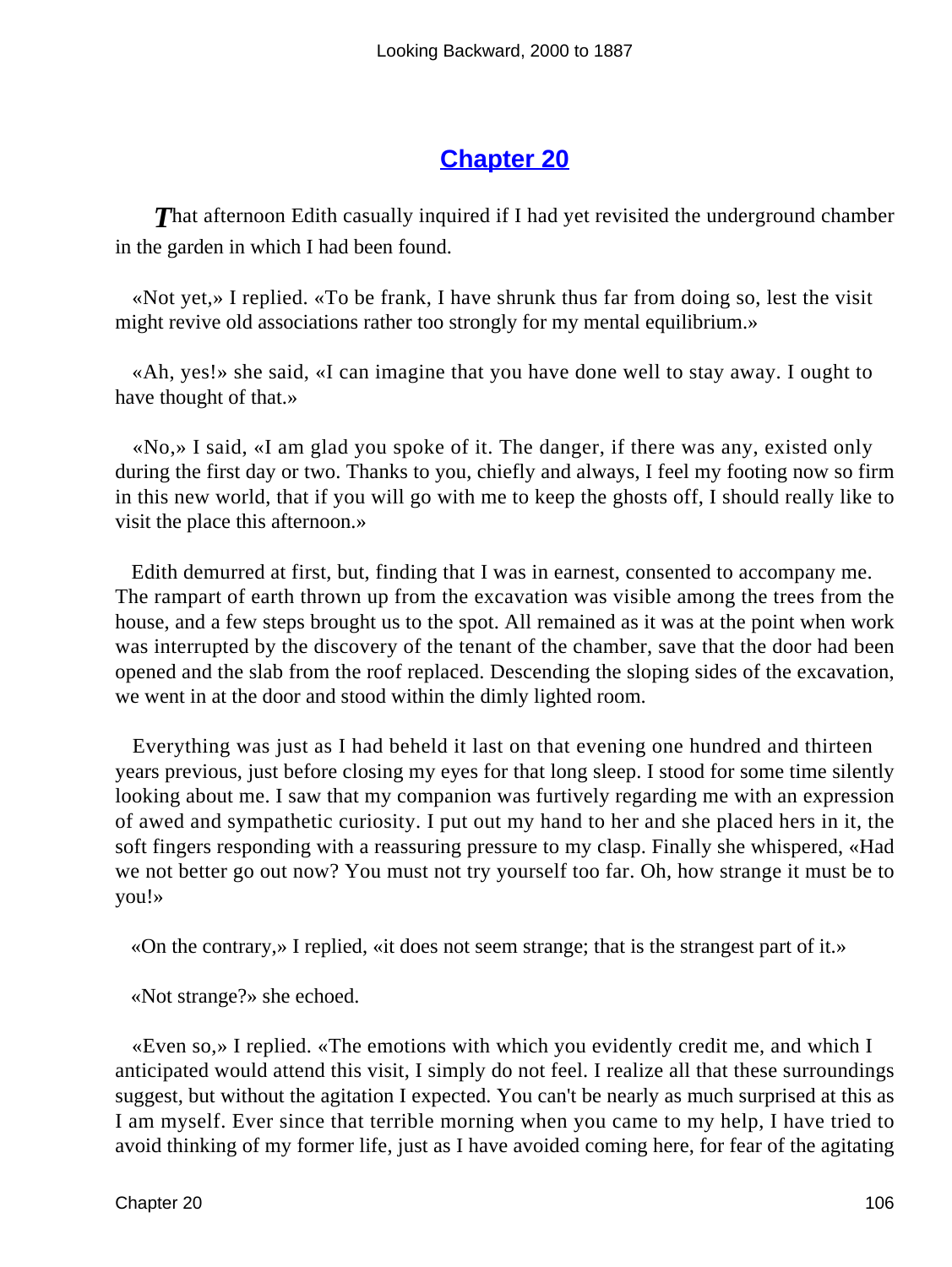effects. I am for all the world like a man who has permitted an injured limb to lie motionless under the impression that it is exquisitely sensitive, and on trying to move it finds that it is paralyzed.»

«Do you mean your memory is gone?»

 «Not at all. I remember everything connected with my former life, but with a total lack of keen sensation. I remember it for clearness as if it had been but a day since then, but my feelings about what I remember are as faint as if to my consciousness, as well as in fact, a hundred years had intervened. Perhaps it is possible to explain this, too. The effect of change in surroundings is like that of lapse of time in making the past seem remote. When I first woke from that trance, my former life appeared as yesterday, but now, since I have learned to know my new surroundings, and to realize the prodigious changes that have transformed the world, I no longer find it hard, but very easy, to realize that I have slept a century. Can you conceive of such a thing as living a hundred years in four days? It really seems to me that I have done just that, and that it is this experience which has given so remote and unreal an appearance to my former life. Can you see how such a thing might be?»

 «I can conceive it,» replied Edith, meditatively, «and I think we ought all to be thankful that it is so, for it will save you much suffering, I am sure.»

 «Imagine,» I said, in an effort to explain, as much to myself as to her, the strangeness of my mental condition, «that a man first heard of a bereavement many, many years, half a lifetime perhaps, after the event occurred. I fancy his feeling would be perhaps something as mine is. When I think of my friends in the world of that former day, and the sorrow they must have felt for me, it is with a pensive pity, rather than keen anguish, as of a sorrow long, long ago ended.»

 «You have told us nothing yet of your friends,» said Edith. «Had you many to mourn you?»

 «Thank God, I had very few relatives, none nearer than cousins,» I replied. «But there was one, not a relative, but dearer to me than any kin of blood. She had your name. She was to have been my wife soon. Ah me!»

«Ah me!» sighed the Edith by my side. «Think of the heartache she must have had.»

 Something in the deep feeling of this gentle girl touched a chord in my benumbed heart. My eyes, before so dry, were flooded with the tears that had till now refused to come. When I had regained my composure, I saw that she too had been weeping freely.

«God bless your tender heart,» I said. «Would you like to see her picture?»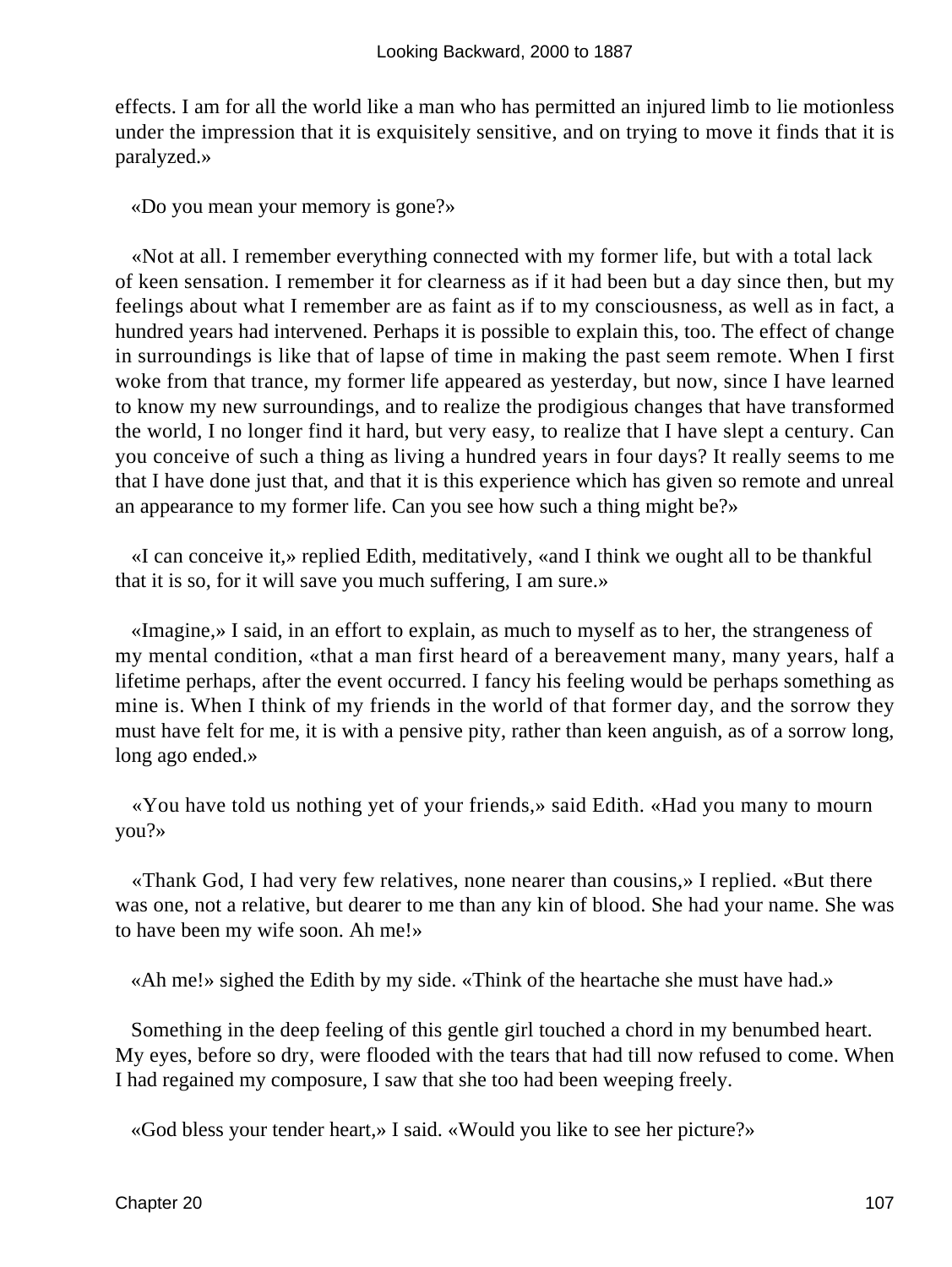A small locket with Edith Bartlett's picture, secured about my neck with a gold chain, had lain upon my breast all through that long sleep, and removing this I opened and gave it to my companion. She took it with eagerness, and after poring long over the sweet face, touched the picture with her lips.

 «I know that she was good and lovely enough to well deserve your tears,» she said; «but remember her heartache was over long ago, and she has been in heaven for nearly a century.»

 It was indeed so. Whatever her sorrow had once been, for nearly a century she had ceased to weep, and, my sudden passion spent, my own tears dried away. I had loved her very dearly in my other life, but it was a hundred years ago! I do not know but some may find in this confession evidence of lack of feeling, but I think, perhaps, that none can have had an experience sufficiently like mine to enable them to judge me. As we were about to leave the chamber, my eye rested upon the great iron safe which stood in one corner. Calling my companion's attention to it, I said:

 «This was my strong room as well as my sleeping room. In the safe yonder are several thousand dollars in gold, and any amount of securities. If I had known when I went to sleep that night just how long my nap would be, I should still have thought that the gold was a safe provision for my needs in any country or any century, however distant. That a time would ever come when it would lose its purchasing power, I should have considered the wildest of fancies. Nevertheless, here I wake up to find myself among a people of whom a cartload of gold will not procure a loaf of bread.»

 As might be expected, I did not succeed in impressing Edith that there was anything remarkable in this fact. «Why in the world should it?» she merely asked.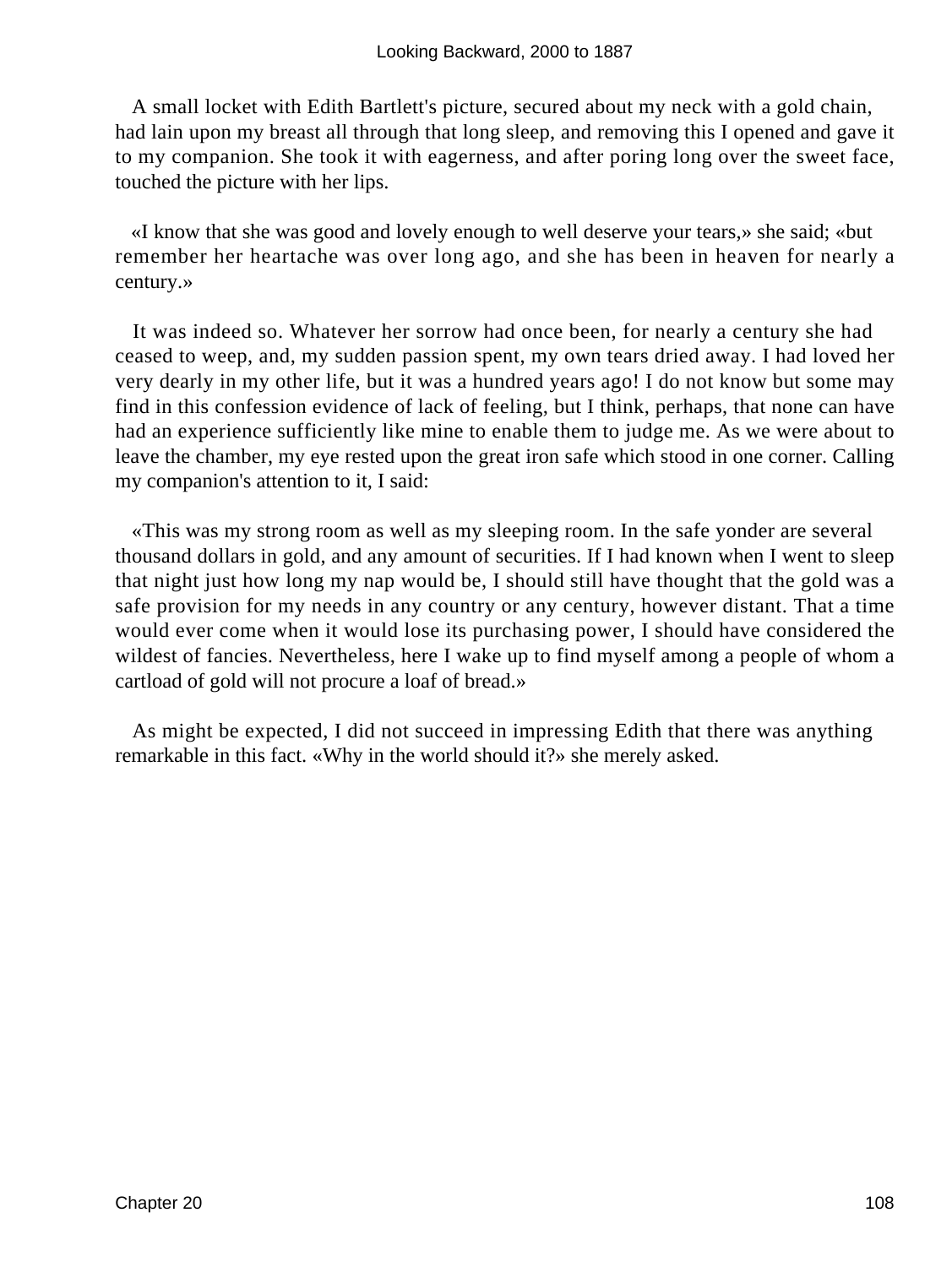# **[Chapter 21](#page-164-0)**

*I*t had been suggested by Dr. Leete that we should devote the next morning to an inspection of the schools and colleges of the city, with some attempt on his own part at an explanation of the educational system of the twentieth century.

 «You will see,» said he, as we set out after breakfast, «many very important differences between our methods of education and yours, but the main difference is that nowadays all persons equally have those opportunities of higher education which in your day only an infinitesimal portion of the population enjoyed. We should think we had gained nothing worth speaking of, in equalizing the physical comfort of men, without this educational equality.»

«The cost must be very great,» I said.

 «If it took half the revenue of the nation, nobody would grudge it,» replied Dr. Leete, «nor even if it took it all save a bare pittance. But in truth the expense of educating ten thousand youth is not ten nor five times that of educating one thousand. The principle which makes all operations on a large scale proportionally cheaper than on a small scale holds as to education also.»

«College education was terribly expensive in my day,» said I.

 «If I have not been misinformed by our historians,» Dr. Leete answered, «it was not college education but college dissipation and extravagance which cost so highly. The actual expense of your colleges appears to have been very low, and would have been far lower if their patronage had been greater. The higher education nowadays is as cheap as the lower, as all grades of teachers, like all other workers, receive the same support. We have simply added to the common school system of compulsory education, in vogue in Massachusetts a hundred years ago, a half dozen higher grades, carrying the youth to the age of twenty−one and giving him what you used to call the education of a gentleman, instead of turning him loose at fourteen or fifteen with no mental equipment beyond reading, writing, and the multiplication table.»

 «Setting aside the actual cost of these additional years of education,» I replied, «we should not have thought we could afford the loss of time from industrial pursuits. Boys of the poorer classes usually went to work at sixteen or younger, and knew their trade at twenty.»

«We should not concede you any gain even in material product by that plan,» Dr. Leete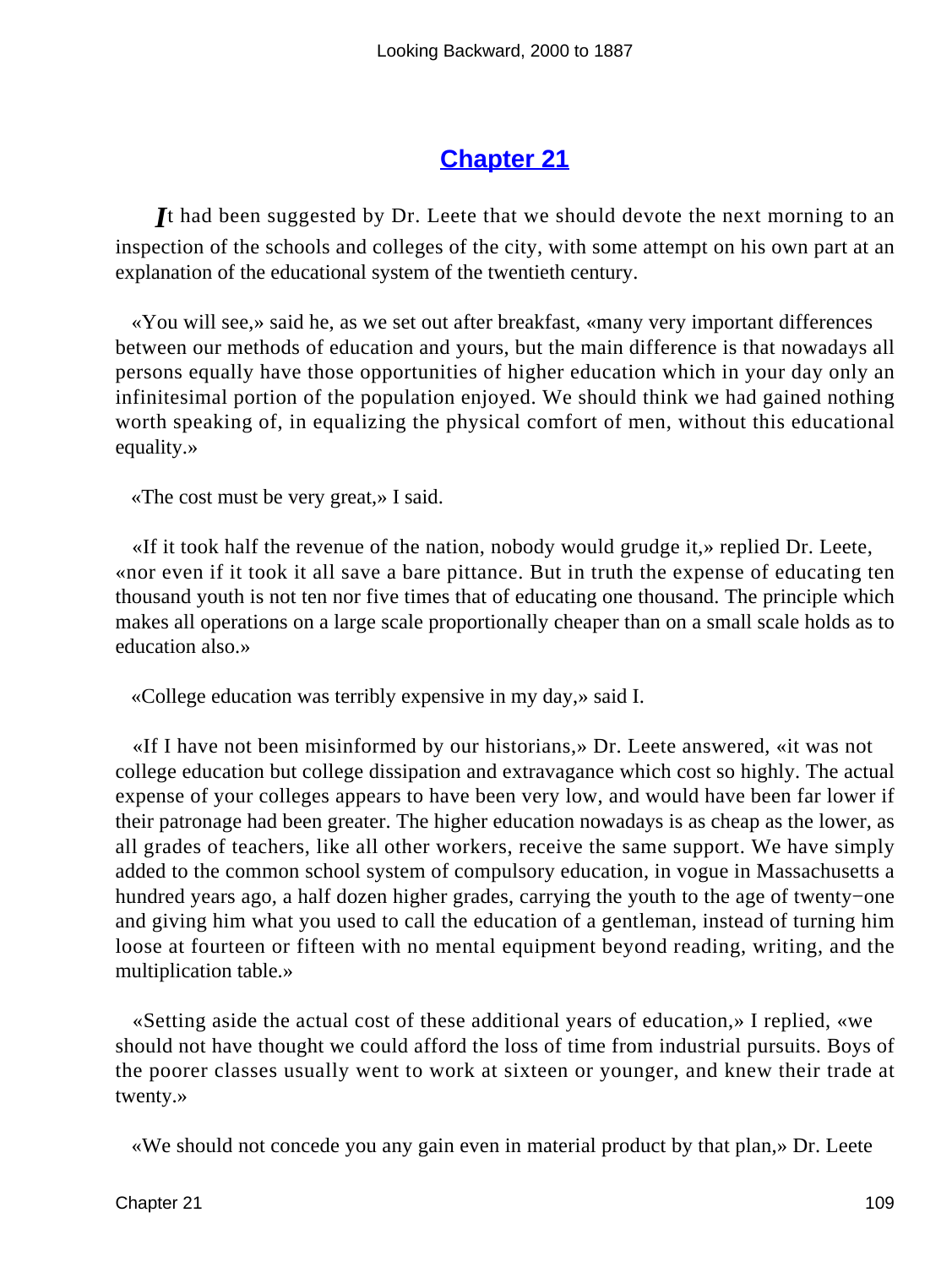replied. «The greater efficiency which education gives to all sorts of labor, except the rudest, makes up in a short period for the time lost in acquiring it.»

 «We should also have been afraid,» said I, «that a high education, while it adapted men to the professions, would set them against manual labor of all sorts.»

 «That was the effect of high education in your day, I have read,» replied the doctor; «and it was no wonder, for manual labor meant association with a rude, coarse, and ignorant class of people. There is no such class now. It was inevitable that such a feeling should exist then, for the further reason that all men receiving a high education were understood to be destined for the professions or for wealthy leisure, and such an education in one neither rich nor professional was a proof of disappointed aspirations, an evidence of failure, a badge of inferiority rather than superiority. Nowadays, of course, when the highest education is deemed necessary to fit a man merely to live, without any reference to the sort of work he may do, its possession conveys no such implication.»

 «After all,» I remarked, «no amount of education can cure natural dullness or make up for original mental deficiencies. Unless the average natural mental capacity of men is much above its level in my day, a high education must be pretty nearly thrown away on a large element of the population. We used to hold that a certain amount of susceptibility to educational influences is required to make a mind worth cultivating, just as a certain natural fertility in soil is required if it is to repay tilling.»

 «Ah,» said Dr. Leete, "I am glad you used that illustration, for it is just the one I would have chosen to set forth the modern view of education. You say that land so poor that the product will not repay the labor of tilling is not cultivated. Nevertheless, much land that does not begin to repay tilling by its product was cultivated in your day and is in ours. I refer to gardens, parks, lawns, and, in general, to pieces of land so situated that, were they left to grow up to weeds and briers, they would be eyesores and inconveniencies to all about. They are therefore tilled, and though their product is little, there is yet no land that, in a wider sense, better repays cultivation. So it is with the men and women with whom we mingle in the relations of society, whose voices are always in our ears, whose behavior in innumerable ways affects our enjoyment – who are, in fact, as much conditions of our lives as the air we breathe, or any of the physical elements on which we depend. If, indeed, we could not afford to educate everybody, we should choose the coarsest and dullest by nature, rather than the brightest, to receive what education we could give. The naturally refined and intellectual can better dispense with aids to culture than those less fortunate in natural endowments.

 "To borrow a phrase which was often used in your day, we should not consider life worth living if we had to be surrounded by a population of ignorant, boorish, coarse, wholly uncultivated men and women, as was the plight of the few educated in your day. Is a man satisfied, merely because he is perfumed himself, to mingle with a malodorous crowd? Could he take more than a very limited satisfaction, even in a palatial apartment, if the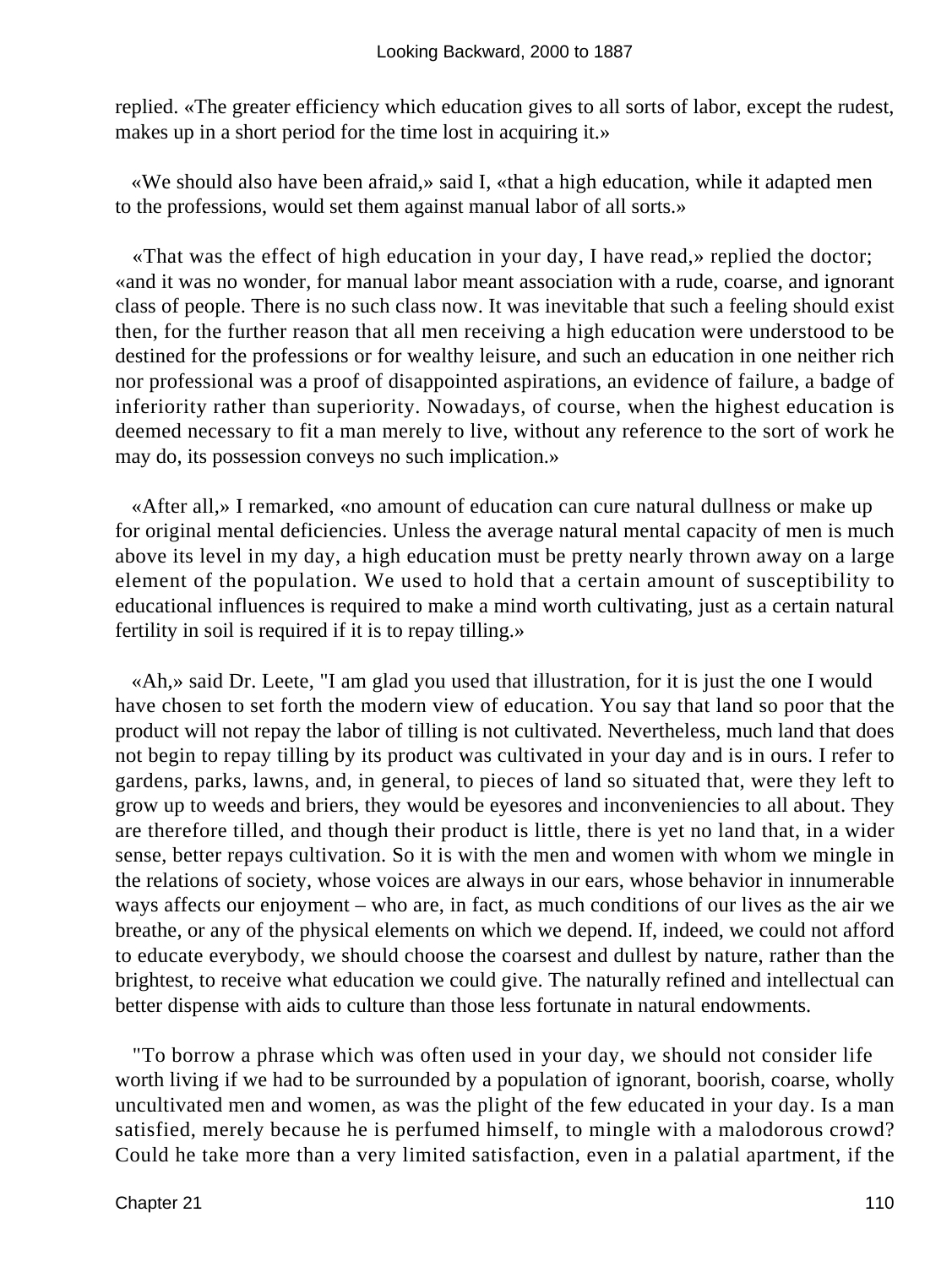windows on all four sides opened into stable yards? And yet just that was the situation of those considered most fortunate as to culture and refinement in your day. I know that the poor and ignorant envied the rich and cultured then; but to us the latter, living as they did, surrounded by squalor and brutishness, seem little better off than the former. The cultured man in your age was like one up to the neck in a nauseous bog solacing himself with a smelling bottle. You see, perhaps, now, how we look at this question of universal high education. No single thing is so important to every man as to have for neighbors intelligent, companionable persons. There is nothing, therefore, which the nation can do for him that will enhance so much his own happiness as to educate his neighbors. When it fails to do so, the value of his own education to him is reduced by half, and many of the tastes he has cultivated are made positive sources of pain.

 "To educate some to the highest degree, and leave the mass wholly uncultivated, as you did, made the gap between them almost like that between different natural species, which have no means of communication. What could be more inhuman than this consequence of a partial enjoyment of education! Its universal and equal enjoyment leaves, indeed, the differences between men as to natural endowments as marked as in a state of nature, but the level of the lowest is vastly raised. Brutishness is eliminated. All have some inkling of the humanities, some appreciation of the things of the mind, and an admiration for the still higher culture they have fallen short of. They have become capable of receiving and imparting, in various degrees, but all in some measure, the pleasures and inspirations of a refined social life. The cultured society of the nineteenth century – what did it consist of but here and there a few microscopic oases in a vast, unbroken wilderness? The proportion of individuals capable of intellectual sympathies or refined intercourse, to the mass of their contemporaries, used to be so infinitesimal as to be in any broad view of humanity scarcely worth mentioning. One generation of the world to−day represents a greater volume of intellectual life than any five centuries ever did before.

 «There is still another point I should mention in stating the grounds on which nothing less than the universality of the best education could now be tolerated,» continued Dr. Leete, «and that is, the interest of the coming generation in having educated parents. To put the matter in a nutshell, there are three main grounds on which our educational system rests: first, the right of every man to the completest education the nation can give him on his own account, as necessary to his enjoyment of himself; second, the right of his fellow−citizens to have him educated, as necessary to their enjoyment of his society; third, the right of the unborn to be guaranteed an intelligent and refined parentage.»

 I shall not describe in detail what I saw in the schools that day. Having taken but slight interest in educational matters in my former life, I could offer few comparisons of interest. Next to the fact of the universality of the higher as well as the lower education, I was most struck with the prominence given to physical culture, and the fact that proficiency in athletic feats and games as well as in scholarship had a place in the rating of the youth.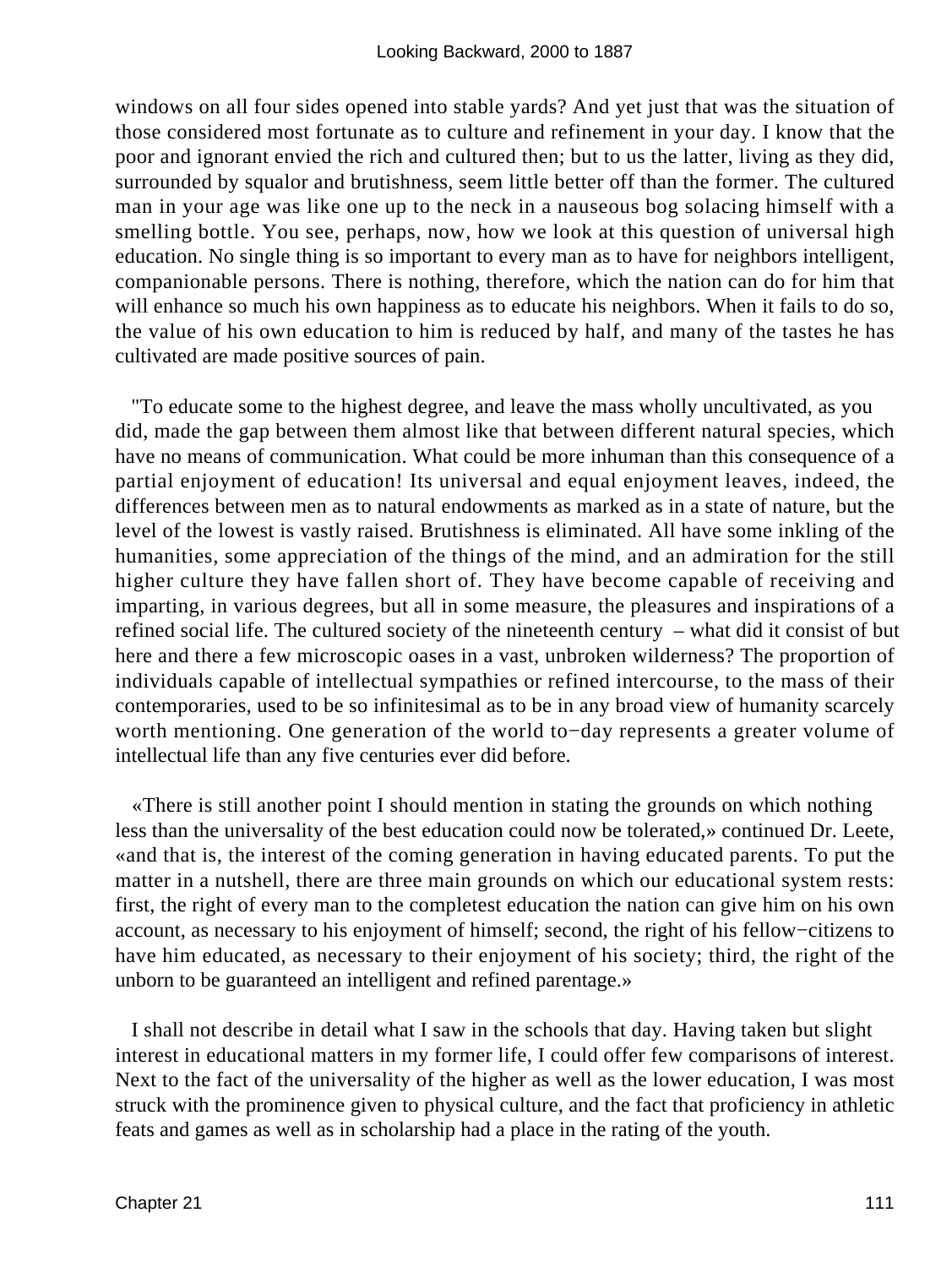«The faculty of education,» Dr. Leete explained, «is held to the same responsibility for the bodies as for the minds of its charges. The highest possible physical, as well as mental, development of every one is the double object of a curriculum which lasts from the age of six to that of twenty−one.»

 The magnificent health of the young people in the schools impressed me strongly. My previous observations, not only of the notable personal endowments of the family of my host, but of the people I had seen in my walks abroad, had already suggested the idea that there must have been something like a general improvement in the physical standard of the race since my day, and now, as I compared these stalwart young men and fresh, vigorous maidens with the young people I had seen in the schools of the nineteenth century, I was moved to impart my thought to Dr. Leete. He listened with great interest to what I said.

 «Your testimony on this point,» he declared, «is invaluable. We believe that there has been such an improvement as you speak of, but of course it could only be a matter of theory with us. It is an incident of your unique position that you alone in the world of to−day can speak with authority on this point. Your opinion, when you state it publicly, will, I assure you, make a profound sensation. For the rest it would be strange, certainly, if the race did not show an improvement. In your day, riches debauched one class with idleness of mind and body, while poverty sapped the vitality of the masses by overwork, bad food, and pestilent homes. The labor required of children, and the burdens laid on women, enfeebled the very springs of life. Instead of these maleficent circumstances, all now enjoy the most favorable conditions of physical life; the young are carefully nurtured and studiously cared for; the labor which is required of all is limited to the period of greatest bodily vigor, and is never excessive; care for one's self and one's family, anxiety as to livelihood, the strain of a ceaseless battle for life – all these influences, which once did so much to wreck the minds and bodies of men and women, are known no more. Certainly, an improvement of the species ought to follow such a change. In certain specific respects we know, indeed, that the improvement has taken place. Insanity, for instance, which in the nineteenth century was so terribly common a product of your insane mode of life, has almost disappeared, with its alternative, suicide.»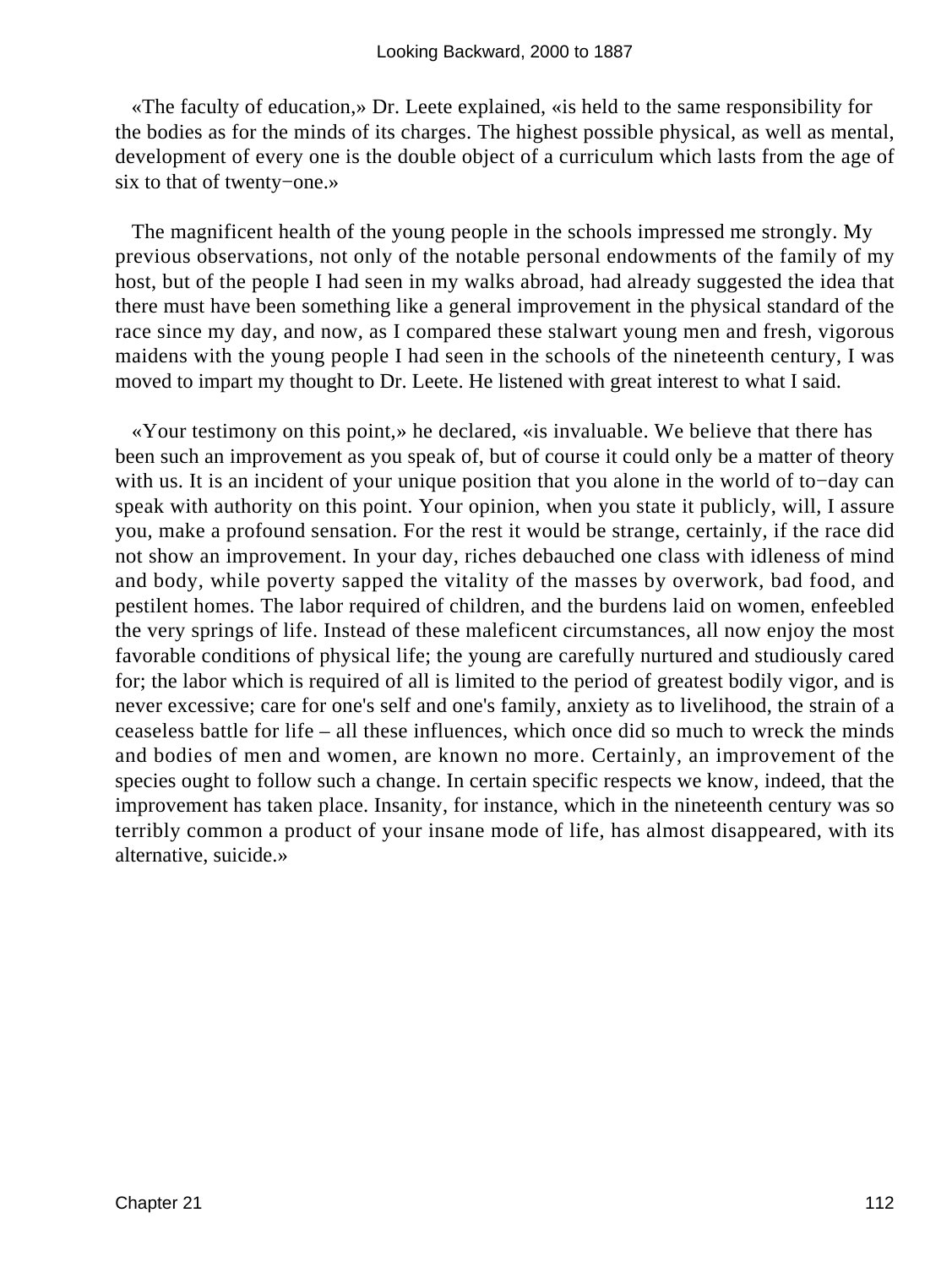### **[Chapter 22](#page-164-0)**

*W*e had made an appointment to meet the ladies at the dining−hall for dinner, after which, having some engagement, they left us sitting at table there, discussing our wine and cigars with a multitude of other matters.

 «Doctor,» said I, in the course of our talk, «morally speaking, your social system is one which I should be insensate not to admire in comparison with any previously in vogue in the world, and especially with that of my own most unhappy century. If I were to fall into a mesmeric sleep tonight as lasting as that other and meanwhile the course of time were to take a turn backward instead of forward, and I were to wake up again in the nineteenth century, when I had told my friends what I had seen, they would every one admit that your world was a paradise of order, equity, and felicity. But they were a very practical people, my contemporaries, and after expressing their admiration for the moral beauty and material splendor of the system, they would presently begin to cipher and ask how you got the money to make everybody so happy; for certainly, to support the whole nation at a rate of comfort, and even luxury, such as I see around me, must involve vastly greater wealth than the nation produced in my day. Now, while I could explain to them pretty nearly everything else of the main features of your system, I should quite fail to answer this question, and failing there, they would tell me, for they were very close cipherers, that I had been dreaming; nor would they ever believe anything else. In my day, I know that the total annual product of the nation, although it might have been divided with absolute equality, would not have come to more than three or four hundred dollars per head, not very much more than enough to supply the necessities of life with few or any of its comforts. How is it that you have so much more?»

 «That is a very pertinent question, Mr. West,» replied Dr. Leete, "and I should not blame your friends, in the case you supposed, if they declared your story all moonshine, failing a satisfactory reply to it. It is a question which I cannot answer exhaustively at any one sitting, and as for the exact statistics to bear out my general statements, I shall have to refer you for them to books in my library, but it would certainly be a pity to leave you to be put to confusion by your old acquaintances, in case of the contingency you speak of, for lack of a few suggestions.

 "Let us begin with a number of small items wherein we economize wealth as compared with you. We have no national, state, county, or municipal debts, or payments on their account. We have no sort of military or naval expenditures for men or materials, no army, navy, or militia. We have no revenue service, no swarm of tax assessors and collectors. As regards our judiciary, police, sheriffs, and jailers, the force which Massachusetts alone kept on foot in your day far more than suffices for the nation now. We have no criminal class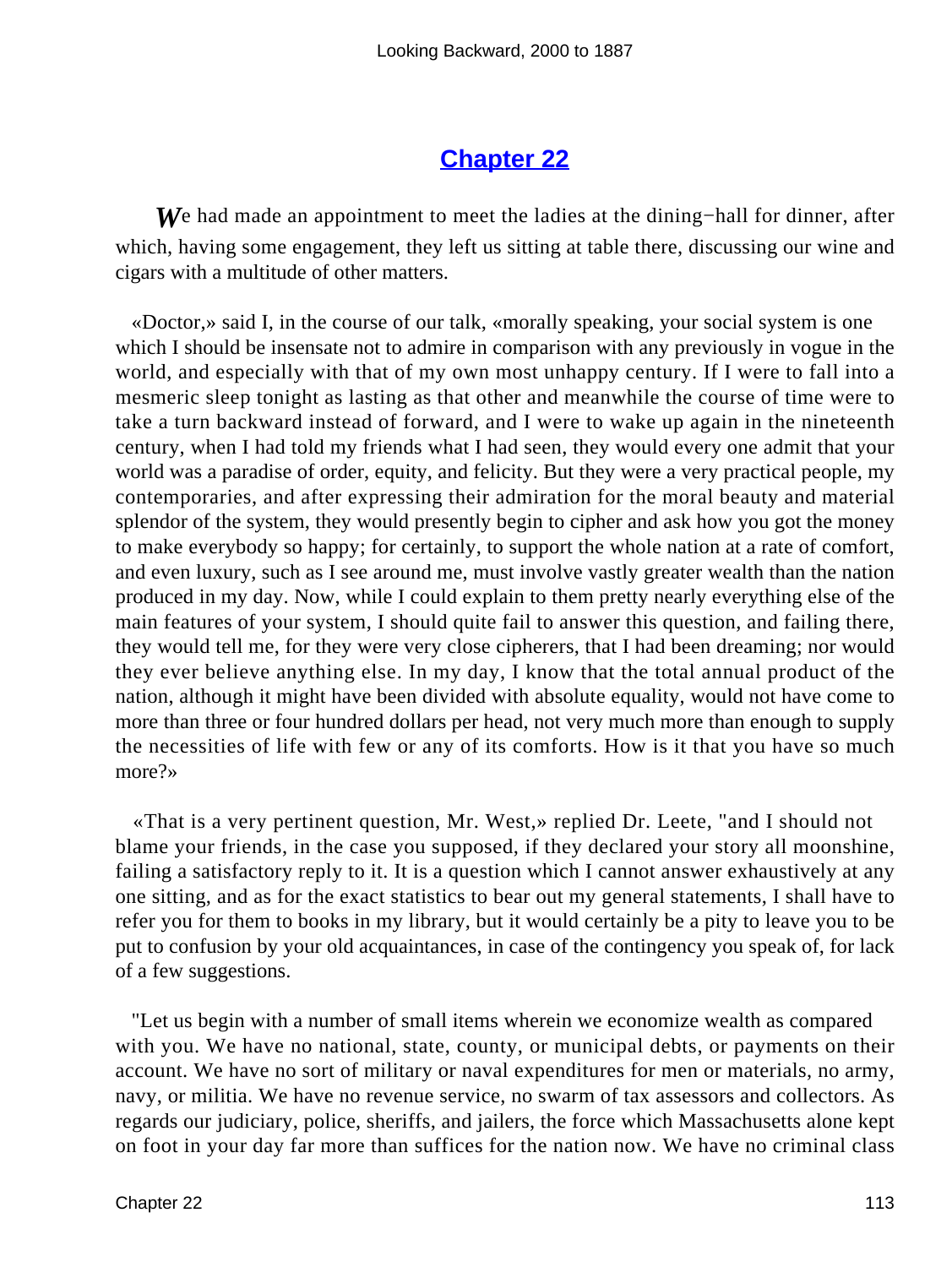preying upon the wealth of society as you had. The number of persons, more or less absolutely lost to the working force through physical disability, of the lame, sick, and debilitated, which constituted such a burden on the able−bodied in your day, now that all live under conditions of health and comfort, has shrunk to scarcely perceptible proportions, and with every generation is becoming more completely eliminated.

 "Another item wherein we save is the disuse of money and the thousand occupations connected with financial operations of all sorts, whereby an army of men was formerly taken away from useful employments. Also consider that the waste of the very rich in your day on inordinate personal luxury has ceased, though, indeed, this item might easily be over−estimated. Again, consider that there are no idlers now, rich or poor – no drones.

 "A very important cause of former poverty was the vast waste of labor and materials which resulted from domestic washing and cooking, and the performing separately of innumerable other tasks to which we apply the cooperative plan.

«A larger economy than any of these  $-$  yes, of all together  $-$  is effected by the organization of our distributing system, by which the work done once by the merchants, traders, storekeepers, with their various grades of jobbers, wholesalers, retailers, agents, commercial travelers, and middlemen of all sorts, with an excessive waste of energy in needless transportation and interminable handlings, is performed by one tenth the number of hands and an unnecessary turn of not one wheel. Something of what our distributing system is like you know. Our statisticians calculate that one eightieth part of our workers suffices for all the processes of distribution which in your day required one eighth of the population, so much being withdrawn from the force engaged in productive labor.»

«I begin to see,» I said, «where you get your greater wealth.»

 «I beg your pardon,» replied Dr. Leete, "but you scarcely do as yet. The economies I have mentioned thus far, in the aggregate, considering the labor they would save directly and indirectly through saving of material, might possibly be equivalent to the addition to your annual production of wealth of one half its former total. These items are, however, scarcely worth mentioning in comparison with other prodigious wastes, now saved, which resulted inevitably from leaving the industries of the nation to private enterprise. However great the economies your contemporaries might have devised in the consumption of products, and however marvelous the progress of mechanical invention, they could never have raised themselves out of the slough of poverty so long as they held to that system.

 «No mode more wasteful for utilizing human energy could be devised, and for the credit of the human intellect it should be remembered that the system never was devised, but was merely a survival from the rude ages when the lack of social organization made any sort of cooperation impossible.»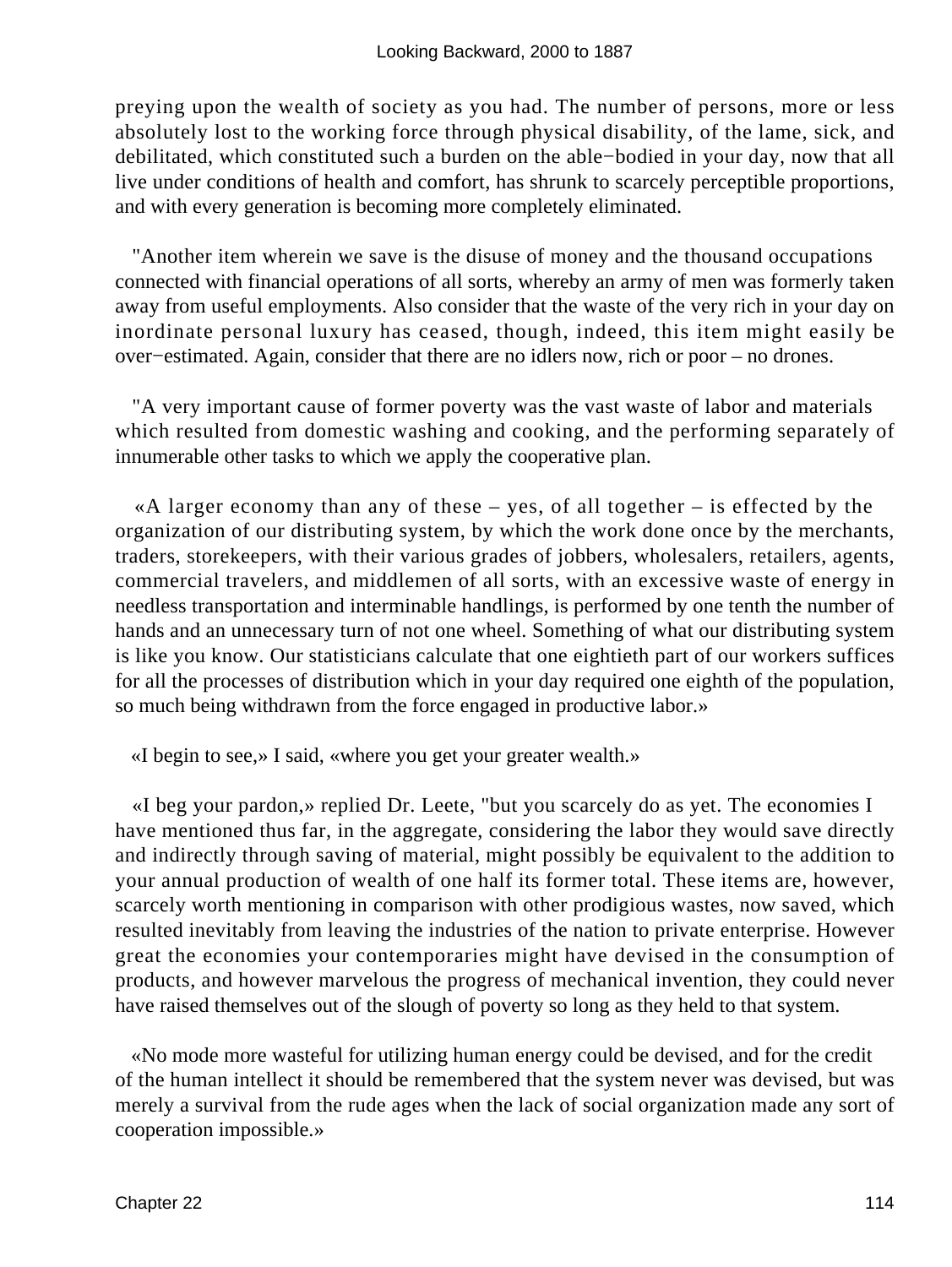«I will readily admit,» I said, «that our industrial system was ethically very bad, but as a mere wealth−making machine, apart from moral aspects, it seemed to us admirable.»

 «As I said,» responded the doctor, "the subject is too large to discuss at length now, but if you are really interested to know the main criticisms which we moderns make on your industrial system as compared with our own, I can touch briefly on some of them.

 "The wastes which resulted from leaving the conduct of industry to irresponsible individuals, wholly without mutual understanding or concert, were mainly four: first, the waste by mistaken undertakings; second, the waste from the competition and mutual hostility of those engaged in industry; third, the waste by periodical gluts and crises, with the consequent interruptions of industry; fourth, the waste from idle capital and labor, at all times. Any one of these four great leaks, were all the others stopped, would suffice to make the difference between wealth and poverty on the part of a nation.

 "Take the waste by mistaken undertakings, to begin with. In your day the production and distribution of commodities being without concert or organization, there was no means of knowing just what demand there was for any class of products, or what was the rate of supply. Therefore, any enterprise by a private capitalist was always a doubtful experiment. The projector having no general view of the field of industry and consumption, such as our government has, could never be sure either what the people wanted, or what arrangements other capitalists were making to supply them. In view of this, we are not surprised to learn that the chances were considered several to one in favor of the failure of any given business enterprise, and that it was common for persons who at last succeeded in making a hit to have failed repeatedly. If a shoemaker, for every pair of shoes he succeeded in completing, spoiled the leather of four or five pair, besides losing the time spent on them, he would stand about the same chance of getting rich as your contemporaries did with their system of private enterprise, and its average of four or five failures to one success.

 "The next of the great wastes was that from competition. The field of industry was a battlefield as wide as the world, in which the workers wasted, in assailing one another, energies which, if expended in concerted effort, as to−day, would have enriched all. As for mercy or quarter in this warfare, there was absolutely no suggestion of it. To deliberately enter a field of business and destroy the enterprises of those who had occupied it previously, in order to plant one's own enterprise on their ruins, was an achievement which never failed to command popular admiration. Nor is there any stretch of fancy in comparing this sort of struggle with actual warfare, so far as concerns the mental agony and physical suffering which attended the struggle, and the misery which overwhelmed the defeated and those dependent on them. Now nothing about your age is, at first sight, more astounding to a man of modern times than the fact that men engaged in the same industry, instead of fraternizing as comrades and co−laborers to a common end, should have regarded each other as rivals and enemies to be throttled and overthrown. This certainly seems like sheer madness, a scene from bedlam. But more closely regarded, it is seen to be no such thing. Your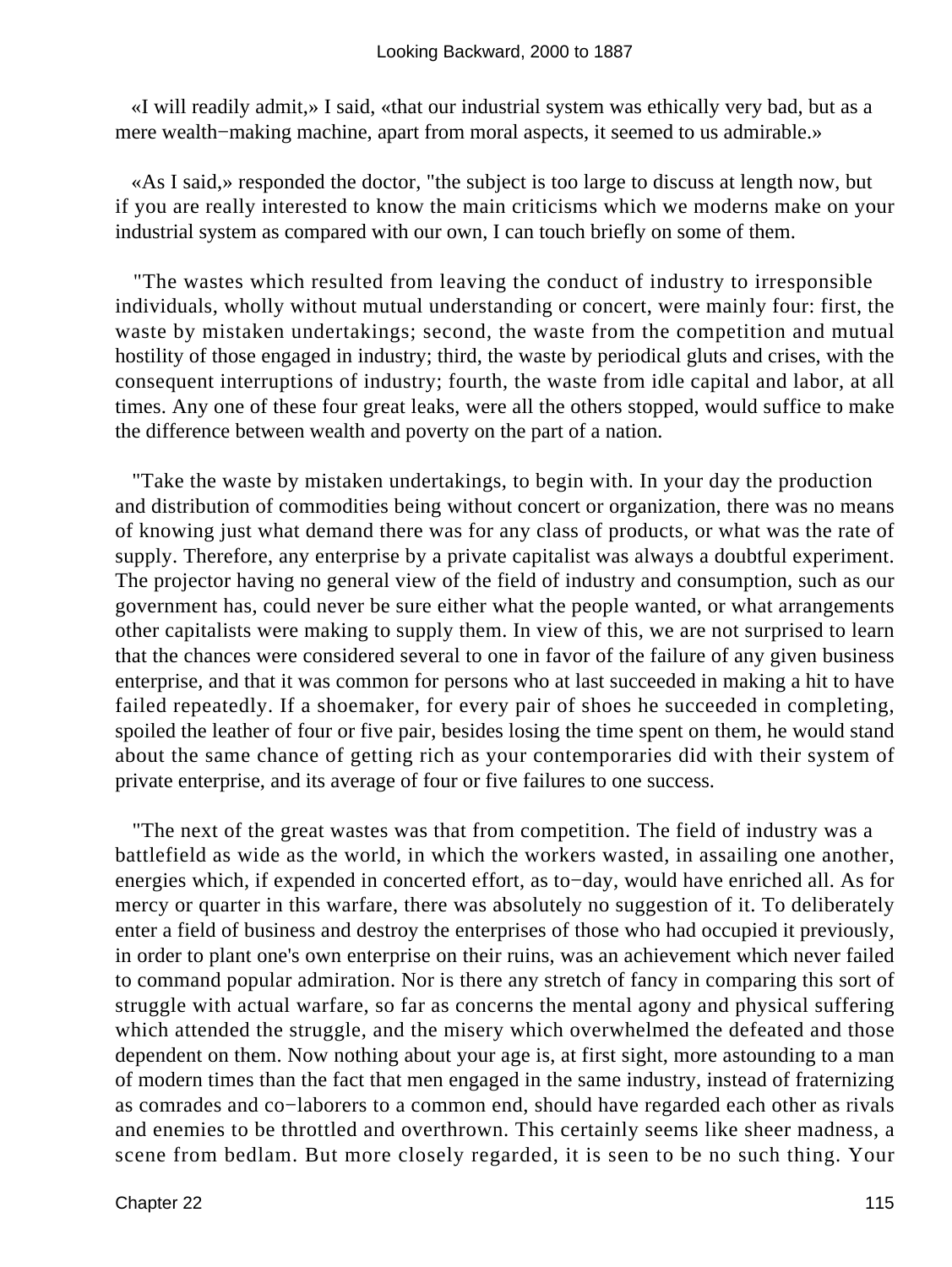contemporaries, with their mutual throat−cutting, knew very well what they were at. The producers of the nineteenth century were not, like ours, working together for the maintenance of the community, but each solely for his own maintenance at the expense of the community. If, in working to this end, he at the same time increased the aggregate wealth, that was merely incidental. It was just as feasible and as common to increase one's private hoard by practices injurious to the general welfare. One's worst enemies were necessarily those of his own trade, for, under your plan of making private profit the motive of production, a scarcity of the article he produced was what each particular producer desired. It was for his interest that no more of it should be produced than he himself could produce. To secure this consummation as far as circumstances permitted, by killing off and discouraging those engaged in his line of industry, was his constant effort. When he had killed off all he could, his policy was to combine with those he could not kill, and convert their mutual warfare into a warfare upon the public at large by cornering the market, as I believe you used to call it, and putting up prices to the highest point people would stand before going without the goods. The day dream of the nineteenth century producer was to gain absolute control of the supply of some necessity of life, so that he might keep the public at the verge of starvation, and always command famine prices for what he supplied. This, Mr. West, is what was called in the nineteenth century a system of production. I will leave it to you if it does not seem, in some of its aspects, a great deal more like a system for preventing production. Some time when we have plenty of leisure I am going to ask you to sit down with me and try to make me comprehend, as I never yet could, though I have studied the matter a great deal how such shrewd fellows as your contemporaries appear to have been in many respects ever came to entrust the business of providing for the community to a class whose interest it was to starve it. I assure you that the wonder with us is, not that the world did not get rich under such a system, but that it did not perish outright from want. This wonder increases as we go on to consider some of the other prodigious wastes that characterized it.

 "Apart from the waste of labor and capital by misdirected industry, and that from the constant bloodletting of your industrial warfare, your system was liable to periodical convulsions, overwhelming alike the wise and unwise, the successful cut−throat as well as his victim. I refer to the business crises at intervals of five to ten years, which wrecked the industries of the nation, prostrating all weak enterprises and crippling the strongest, and were followed by long periods, often of many years, of so−called dull times, during which the capitalists slowly regathered their dissipated strength while the laboring classes starved and rioted. Then would ensue another brief season of prosperity, followed in turn by another crisis and the ensuing years of exhaustion. As commerce developed, making the nations mutually dependent, these crises became world−wide, while the obstinacy of the ensuing state of collapse increased with the area affected by the convulsions, and the consequent lack of rallying centres. In proportion as the industries of the world multiplied and became complex, and the volume of capital involved was increased, these business cataclysms became more frequent, till, in the latter part of the nineteenth century, there were two years of bad times to one of good, and the system of industry, never before so extended or so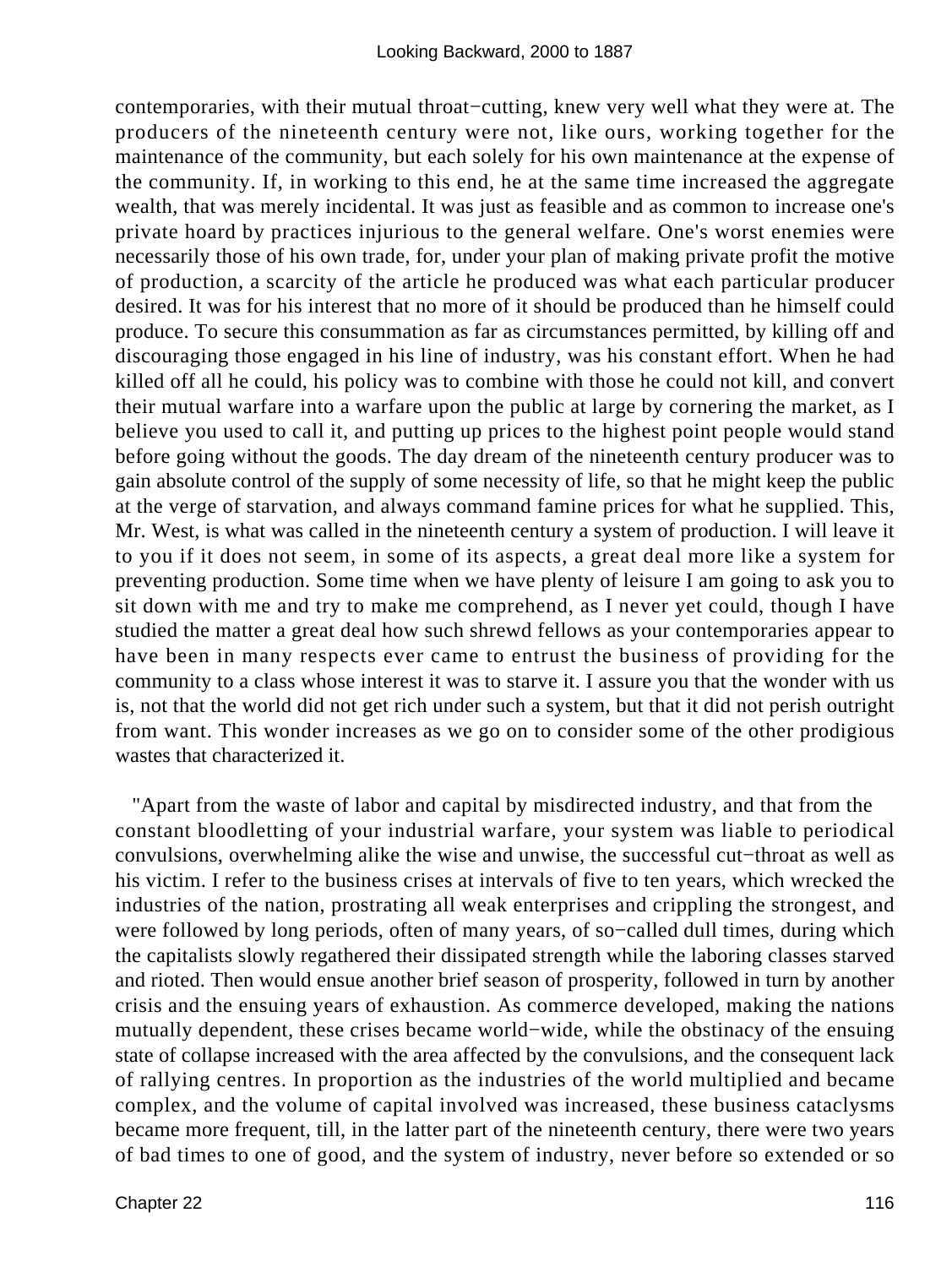imposing, seemed in danger of collapsing by its own weight. After endless discussions, your economists appear by that time to have settled down to the despairing conclusion that there was no more possibility of preventing or controlling these crises than if they had been drouths or hurricanes. It only remained to endure them as necessary evils, and when they had passed over to build up again the shattered structure of industry, as dwellers in an earthquake country keep on rebuilding their cities on the same site.

 "So far as considering the causes of the trouble inherent in their industrial system, your contemporaries were certainly correct. They were in its very basis, and must needs become more and more maleficent as the business fabric grew in size and complexity. One of these causes was the lack of any common control of the different industries, and the consequent impossibility of their orderly and coordinate development. It inevitably resulted from this lack that they were continually getting out of step with one another and out of relation with the demand.

 "Of the latter there was no criterion such as organized distribution gives us, and the first notice that it had been exceeded in any group of industries was a crash of prices, bankruptcy of producers, stoppage of production, reduction of wages, or discharge of workmen. This process was constantly going on in many industries, even in what were called good times, but a crisis took place only when the industries affected were extensive. The markets then were glutted with goods, of which nobody wanted beyond a sufficiency at any price. The wages and profits of those making the glutted classes of goods being reduced or wholly stopped, their purchasing power as consumers of other classes of goods, of which there were no natural glut, was taken away, and, as a consequence, goods of which there was no natural glut became artificially glutted, till their prices also were broken down, and their makers thrown out of work and deprived of income. The crisis was by this time fairly under way, and nothing could check it till a nation's ransom had been wasted.

 "A cause, also inherent in your system, which often produced and always terribly aggravated crises, was the machinery of money and credit. Money was essential when production was in many private hands, and buying and selling was necessary to secure what one wanted. It was, however, open to the obvious objection of substituting for food, clothing, and other things a merely conventional representative of them. The confusion of mind which this favored, between goods and their representative, led the way to the credit system and its prodigious illusions. Already accustomed to accept money for commodities, the people next accepted promises for money, and ceased to look at all behind the representative for the thing represented. Money was a sign of real commodities, but credit was but the sign of a sign. There was a natural limit to gold and silver, that is, money proper, but none to credit, and the result was that the volume of credit, that is, the promises of money, ceased to bear any ascertainable proportion to the money, still less to the commodities, actually in existence. Under such a system, frequent and periodical crises were necessitated by a law as absolute as that which brings to the ground a structure overhanging its centre of gravity. It was one of your fictions that the government and the banks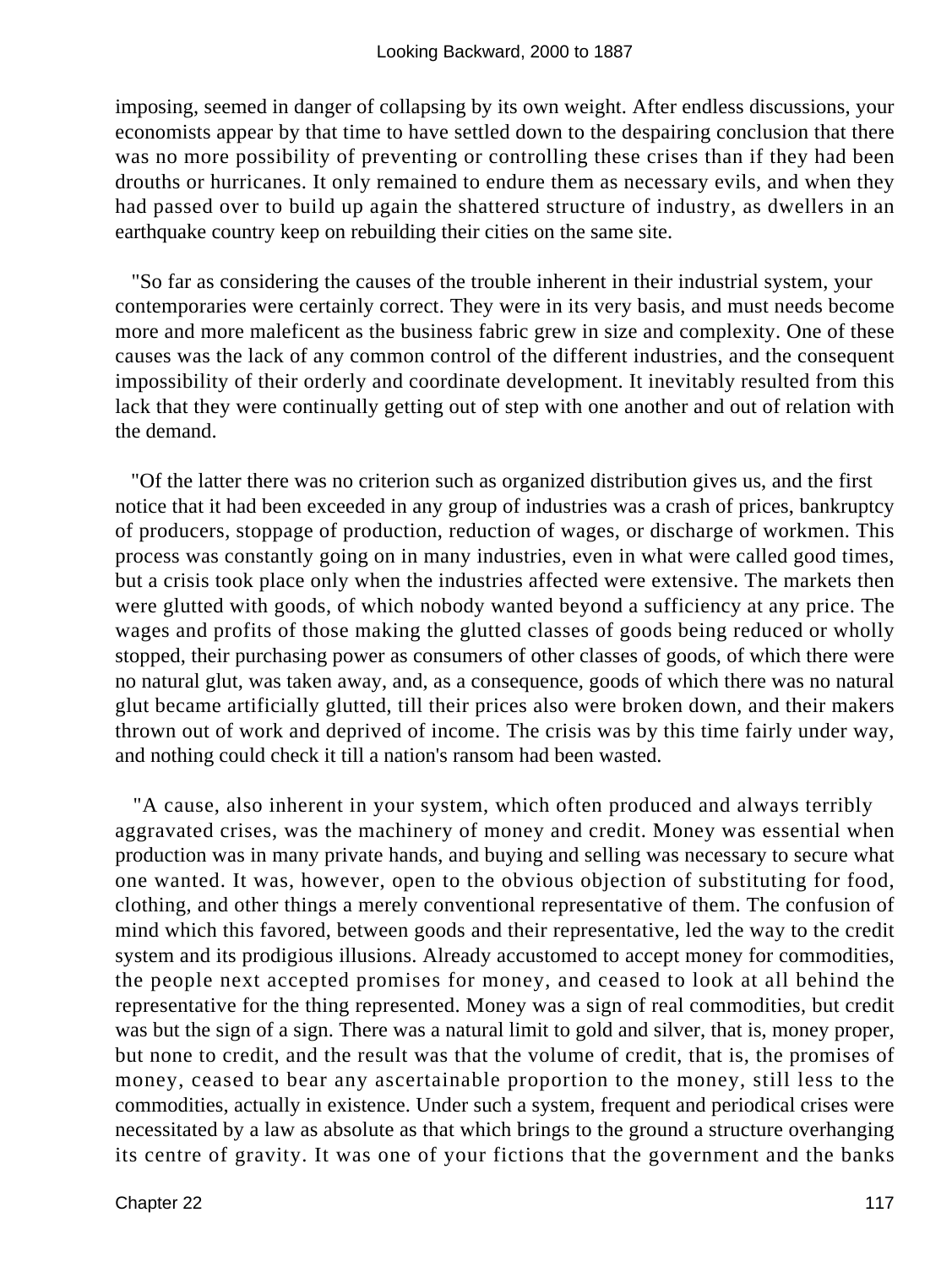authorized by it alone issued money; but everybody who gave a dollar's credit issued money to that extent, which was as good as any to swell the circulation till the next crises. The great extension of the credit system was a characteristic of the latter part of the nineteenth century, and accounts largely for the almost incessant business crises which marked that period. Perilous as credit was, you could not dispense with its use, for, lacking any national or other public organization of the capital of the country, it was the only means you had for concentrating and directing it upon industrial enterprises. It was in this way a most potent means for exaggerating the chief peril of the private enterprise system of industry by enabling particular industries to absorb disproportionate amounts of the disposable capital of the country, and thus prepare disaster. Business enterprises were always vastly in debt for advances of credit, both to one another and to the banks and capitalists, and the prompt withdrawal of this credit at the first sign of a crisis was generally the precipitating cause of it.

 "It was the misfortune of your contemporaries that they had to cement their business fabric with a material which an accident might at any moment turn into an explosive. They were in the plight of a man building a house with dynamite for mortar, for credit can be compared with nothing else.

 "If you would see how needless were these convulsions of business which I have been speaking of, and how entirely they resulted from leaving industry to private and unorganized management, just consider the working of our system. Overproduction in special lines, which was the great hobgoblin of your day, is impossible now, for by the connection between distribution and production supply is geared to demand like an engine to the governor which regulates its speed. Even suppose by an error of judgment an excessive production of some commodity. The consequent slackening or cessation of production in that line throws nobody out of employment. The suspended workers are at once found occupation in some other department of the vast workshop and lose only the time spent in changing, while, as for the glut, the business of the nation is large enough to carry any amount of product manufactured in excess of demand till the latter overtakes it. In such a case of over−production, as I have supposed, there is not with us, as with you, any complex machinery to get out of order and magnify a thousand times the original mistake. Of course, having not even money, we still less have credit. All estimates deal directly with the real things, the flour, iron, wood, wool, and labor, of which money and credit were for you the very misleading representatives. In our calcula− tion of cost there can be no mistakes. Out of the annual product the amount necessary for the support of the people is taken, and the requisite labor to produce the next year's consumption provided for. The residue of the material and labor represents what can be safely expended in improvements. If the crops are bad, the surplus for that year is less than usual, that is all. Except for slight occasional effects of such natural causes, there are no fluctuations of business; the material prosperity of the nation flows on uninterruptedly from generation to generation, like an ever broadening and deepening river.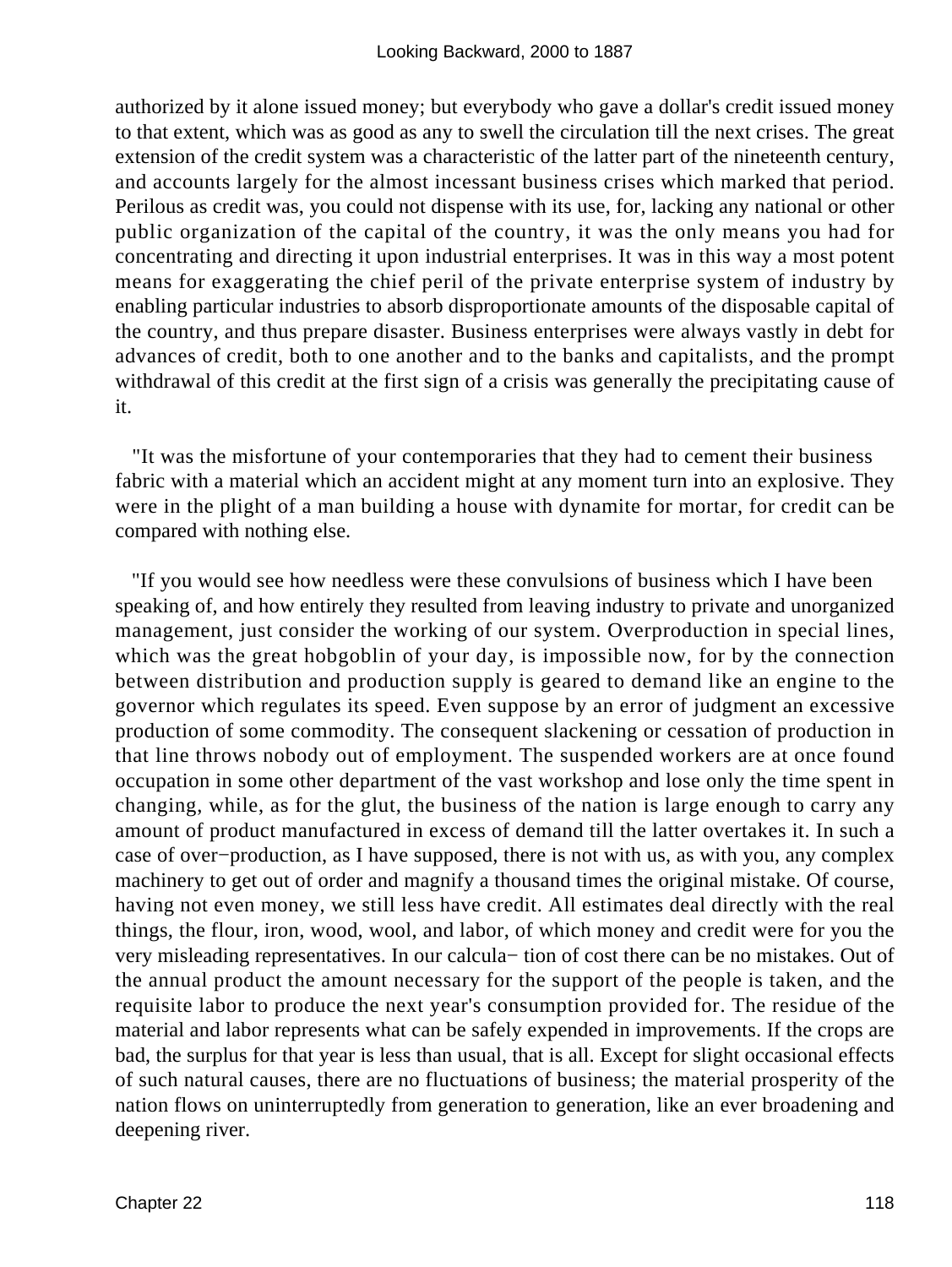«Your business crises, Mr. West,» continued the doctor, "like either of the great wastes I mentioned before, were enough, alone, to have kept your noses to the grindstone forever; but I have still to speak of one other great cause of your poverty, and that was the idleness of a great part of your capital and labor. With us it is the business of the administration to keep in constant employment every ounce of available capital and labor in the country. In your day there was no general control of either capital or labor, and a large part of both failed to find employment. `Capital,' you used to say, `is naturally timid,' and it would certainly have been reckless if it had not been timid in an epoch when there was a large preponderance of probability that any particular business venture would end in failure. There was no time when, if security could have been guaranteed it, the amount of capital devoted to productive industry could not have been greatly increased. The proportion of it so employed underwent constant extraordinary fluctuations, according to the greater or less feeling of uncertainty as to the stability of the industrial situation, so that the output of the national industries greatly varied in different years. But for the same reason that the amount of capital employed at times of special insecurity was far less than at times of somewhat greater security, a very large proportion was never employed at all, because the hazard of business was always very great in the best of times.

 "It should be also noted that the great amount of capital always seeking employment where tolerable safety could be insured terribly embittered the competition between capitalists when a promising opening presented itself. The idleness of capital, the result of its timidity, of course meant the idleness of labor in corresponding degree. Moreover, every change in the adjustments of business, every slightest alteration in the condition of commerce or manufactures, not to speak of the innumerable business failures that took place yearly, even in the best of times, were constantly throwing a multitude of men out of employment for periods of weeks or months, or even years. A great number of these seekers after employment were constantly traversing the country, becoming in time professional vagabonds, then criminals. `Give us work!' was the cry of an army of the unemployed at nearly all seasons, and in seasons of dullness in business this army swelled to a host so vast and desperate as to threaten the stability of the government. Could there conceivably be a more conclusive demonstration of the imbecility of the system of private enterprise as a method for enriching a nation than the fact that, in an age of such general poverty and want of everything, capitalists had to throttle one another to find a safe chance to invest their capital and workmen rioted and burned because they could find no work to do?

 «Now, Mr. West,» continued Dr. Leete, "I want you to bear in mind that these points of which I have been speaking indicate only negatively the advantages of the national organization of industry by showing certain fatal defects and prodigious imbecilities of the systems of private enterprise which are not found in it. These alone, you must admit, would pretty well explain why the nation is so much richer than in your day. But the larger half of our advantage over you, the positive side of it, I have yet barely spoken of. Supposing the system of private enterprise in industry were without any of the great leaks I have mentioned; that there were no waste on account of misdirected effort growing out of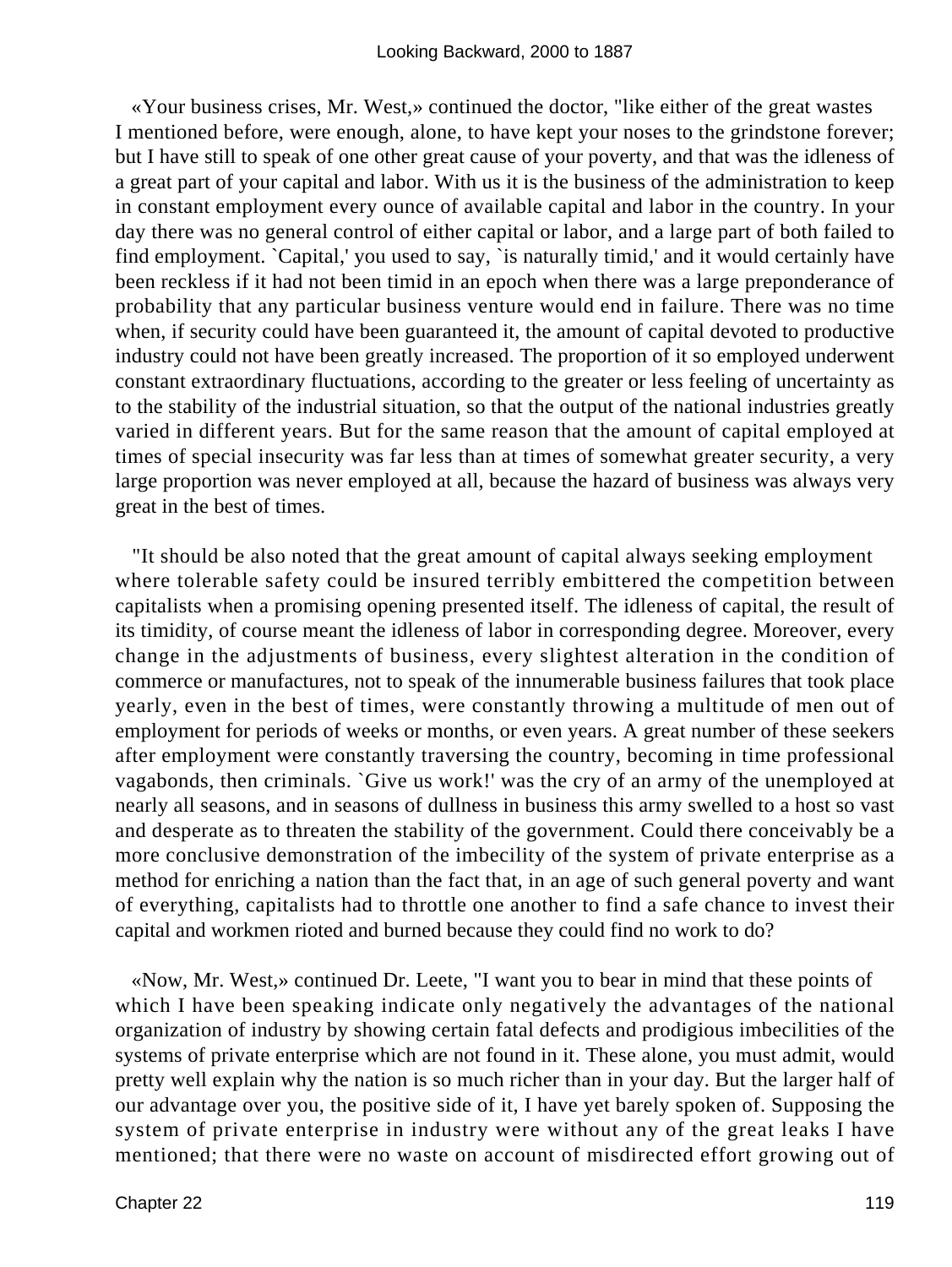mistakes as to the demand, and inability to command a general view of the industrial field. Suppose, also, there were no neutralizing and duplicating of effort from competition. Suppose, also, there were no waste from business panics and crises through bankruptcy and long interruptions of industry, and also none from the idleness of capital and labor. Supposing these evils, which are essential to the conduct of industry by capital in private hands, could all be miraculously prevented, and the system yet retained; even then the superiority of the results attained by the modern industrial system of national control would remain overwhelming.

 «You used to have some pretty large textile manufacturing establishments, even in your day, although not comparable with ours. No doubt you have visited these great mills in your time, covering acres of ground, employing thousands of hands, and combining under one roof, under one control, the hundred distinct processes between, say, the cotton bale and the bale of glossy calicoes. You have admired the vast economy of labor as of mechanical force resulting from the perfect interworking with the rest of every wheel and every hand. No doubt you have reflected how much less the same force of workers employed in that factory would accomplish if they were scattered, each man working independently. Would you think it an exaggeration to say that the utmost product of those workers, working thus apart, however amicable their relations might be, was increased not merely by a percentage, but many fold, when their efforts were organized under one control? Well now, Mr. West, the organization of the industry of the nation under a single control, so that all its processes interlock, has multiplied the total product over the utmost that could be done under the former system, even leaving out of account the four great wastes mentioned, in the same proportion that the product of those millworkers was increased by cooperation. The effectiveness of the working force of a nation, under the myriad−headed leadership of private capital, even if the leaders were not mutual enemies, as compared with that which it attains under a single head, may be likened to the military efficiency of a mob, or a horde of barbarians with a thousand petty chiefs, as compared with that of a disciplined army under one general – such a fighting machine, for example, as the German army in the time of Von Moltke.»

 «After what you have told me,» I said, «I do not so much wonder that the nation is richer now than then, but that you are not all Croesuses.»

 «Well,» replied Dr. Leete, «we are pretty well off. The rate at which we live is as luxurious as we could wish. The rivalry of ostentation, which in your day led to extravagance in no way conducive to comfort, finds no place, of course, in a society of people absolutely equal in resources, and our ambition stops at the surroundings which minister to the enjoyment of life. We might, indeed, have much larger incomes, individually, if we chose so to use the surplus of our product, but we prefer to expend it upon public works and pleasures in which all share, upon public halls and buildings, art galleries, bridges, statuary, means of transit, and the conveniences of our cities, great musical and theatrical exhibitions, and in providing on a vast scale for the recreations of the people. You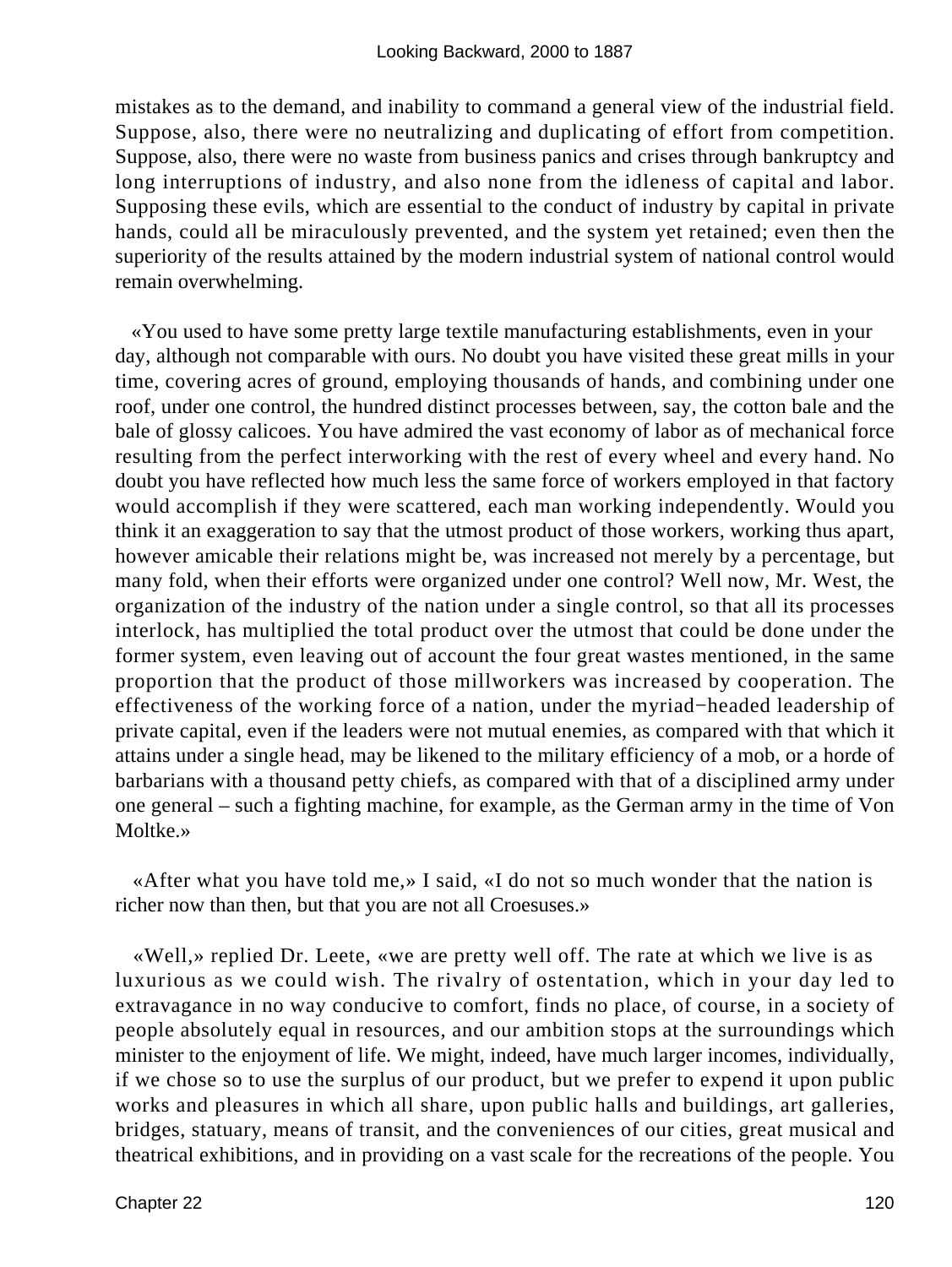have not begun to see how we live yet, Mr. West. At home we have comfort, but the splendor of our life is, on its social side, that which we share with our fellows. When you know more of it you will see where the money goes, as you used to say, and I think you will agree that we do well so to expend it.»

 «I suppose,» observed Dr. Leete, as we strolled homeward from the dining hall, «that no reflection would have cut the men of your wealth−worshiping century more keenly than the suggestion that they did not know how to make money. Nevertheless that is just the verdict history has passed on them. Their system of unorganized and antagonistic industries was as absurd economically as it was morally abominable. Selfishness was their only science, and in industrial production selfishness is suicide. Competition, which is the instinct of selfishness, is another word for dissipation of energy, while combination is the secret of efficient production; and not till the idea of increasing the individual hoard gives place to the idea of increasing the common stock can industrial combination be realized, and the acquisition of wealth really begin. Even if the principle of share and share alike for all men were not the only humane and rational basis for a society, we should still enforce it as economically expedient, seeing that until the disintegrating influence of self−seeking is suppressed no true concert of industry is possible.»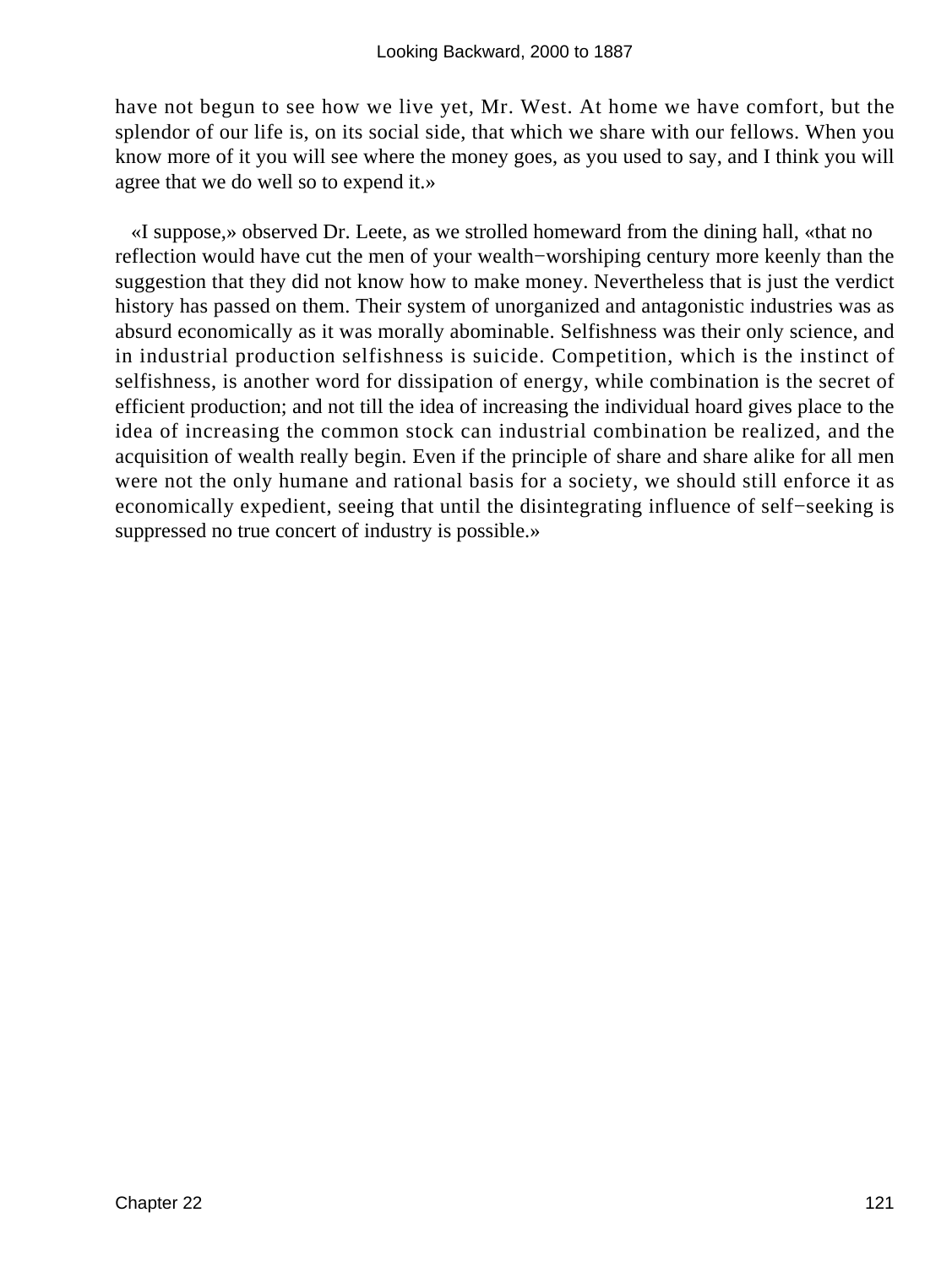## **[Chapter 23](#page-164-0)**

**That evening, as I sat with Edith in the music room, listening to some pieces in the** programme of that day which had attracted my notice, I took advantage of an interval in the music to say, «I have a question to ask you which I fear is rather indiscreet.»

«I am quite sure it is not that,» she replied, encouragingly.

 «I am in the position of an eavesdropper,» I continued, «who, having overheard a little of a matter not intended for him, though seeming to concern him, has the impudence to come to the speaker for the rest.»

«An eavesdropper!» she repeated, looking puzzled.

«Yes,» I said, «but an excusable one, as I think you will admit.»

«This is very mysterious,» she replied.

 «Yes,» said I, «so mysterious that often I have doubted whether I really overheard at all what I am going to ask you about, or only dreamed it. I want you to tell me. The matter is this: When I was coming out of that sleep of a century, the first impression of which I was conscious was of voices talking around me, voices that afterwards I recognized as your father's, your mother's, and your own. First, I remember your father's voice saying, »He is going to open his eyes. He had better see but one person at first.« Then you said, if I did not dream it all, »Promise me, then, that you will not tell him.« Your father seemed to hesitate about promising, but you insisted, and your mother interposing, he finally promised, and when I opened my eyes I saw only him.»

 I had been quite serious when I said that I was not sure that I had not dreamed the conversation I fancied I had overheard, so incomprehensible was it that these people should know anything of me, a contemporary of their great−grandparents, which I did not know myself. But when I saw the effect of my words upon Edith, I knew that it was no dream, but another mystery, and a more puzzling one than any I had before encountered. For from the moment that the drift of my question became apparent, she showed indications of the most acute embarrassment. Her eyes, always so frank and direct in expression, had dropped in a panic before mine, while her face crimsoned from neck to forehead.

 «Pardon me,» I said, as soon as I had recovered from bewilderment at the extraordinary effect of my words. «It seems, then, that I was not dreaming. There is some secret, something about me, which you are withholding from me. Really, doesn't it seem a little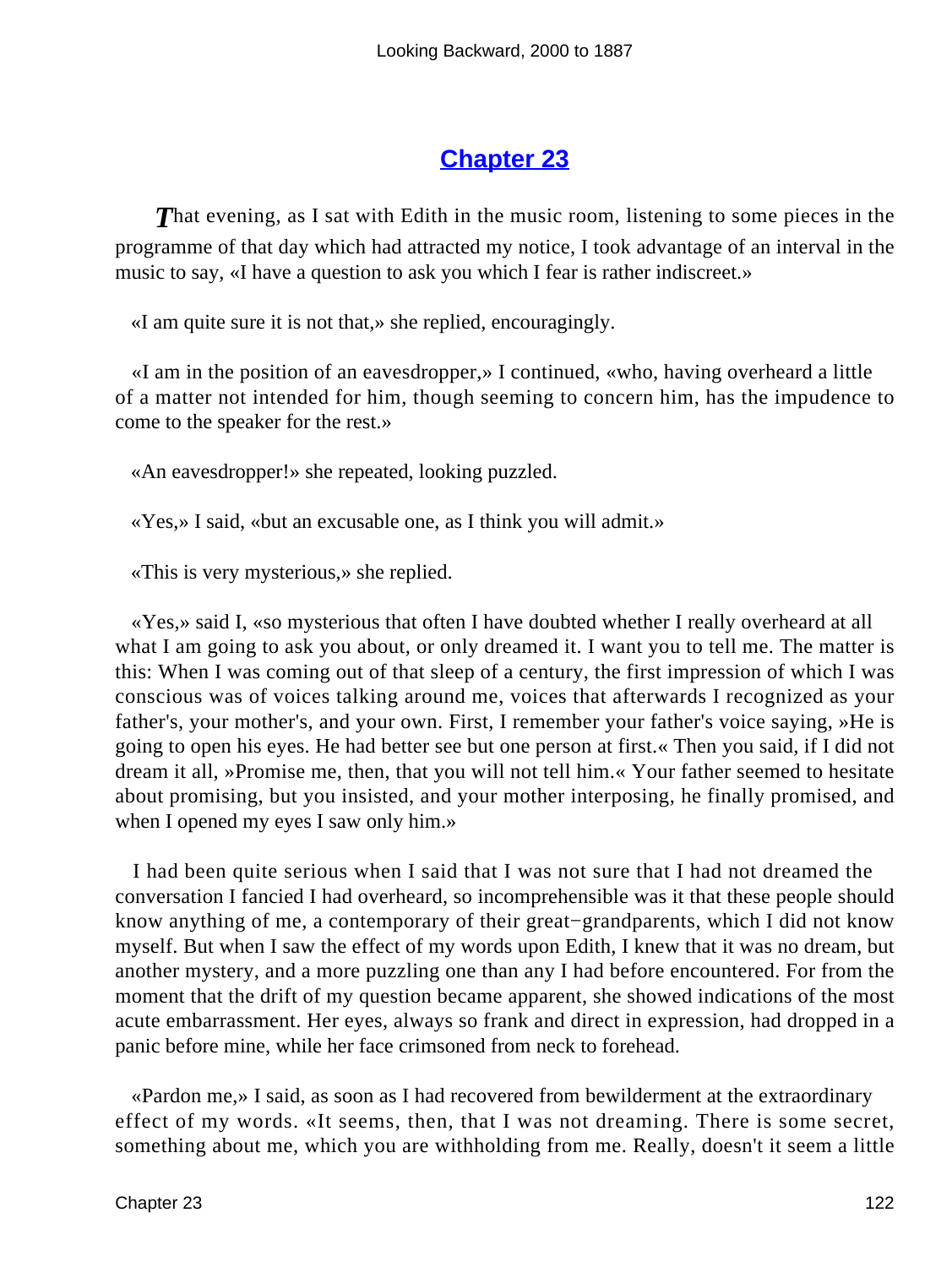hard that a person in my position should not be given all the information possible concerning himself?»

 «It does not concern you – that is, not directly. It is not about you exactly,» she replied, scarcely audibly.

 «But it concerns me in some way,» I persisted. «It must be something that would interest me.»

 «I don't know even that,» she replied, venturing a momentary glance at my face, furiously blushing, and yet with a quaint smile flickering about her lips which betrayed a certain perception of humor in the situation despite its embarrassment, – «I am not sure that it would even interest you.»

 «Your father would have told me,» I insisted, with an accent of reproach. «It was you who forbade him. He thought I ought to know.»

 She did not reply. She was so entirely charming in her confusion that I was now prompted, as much by the desire to prolong the situation as by my original curiosity, to importune her further.

«Am I never to know? Will you never tell me?» I said.

«It depends,» she answered, after a long pause.

«On what?» I persisted.

 «Ah, you ask too much,» she replied. Then, raising to mine a face which inscrutable eyes, flushed cheeks, and smiling lips combined to render perfectly bewitching, she added, «What should you think if I said that it depended on – yourself?»

«On myself?» I echoed. «How can that possibly be?»

 «Mr. West, we are losing some charming music,» was her only reply to this, and turning to the telephone, at a touch of her finger she set the air to swaying to the rhythm of an adagio. After that she took good care that the music should leave no opportunity for conversation. She kept her face averted from me, and pretended to be absorbed in the airs, but that it was a mere pretense the crimson tide standing at flood in her cheeks sufficiently betrayed.

When at length she suggested that I might have heard all I cared to, for that time, and we rose to leave the room, she came straight up to me and said, without raising her eyes, «Mr. West, you say I have been good to you. I have not been particularly so, but if you think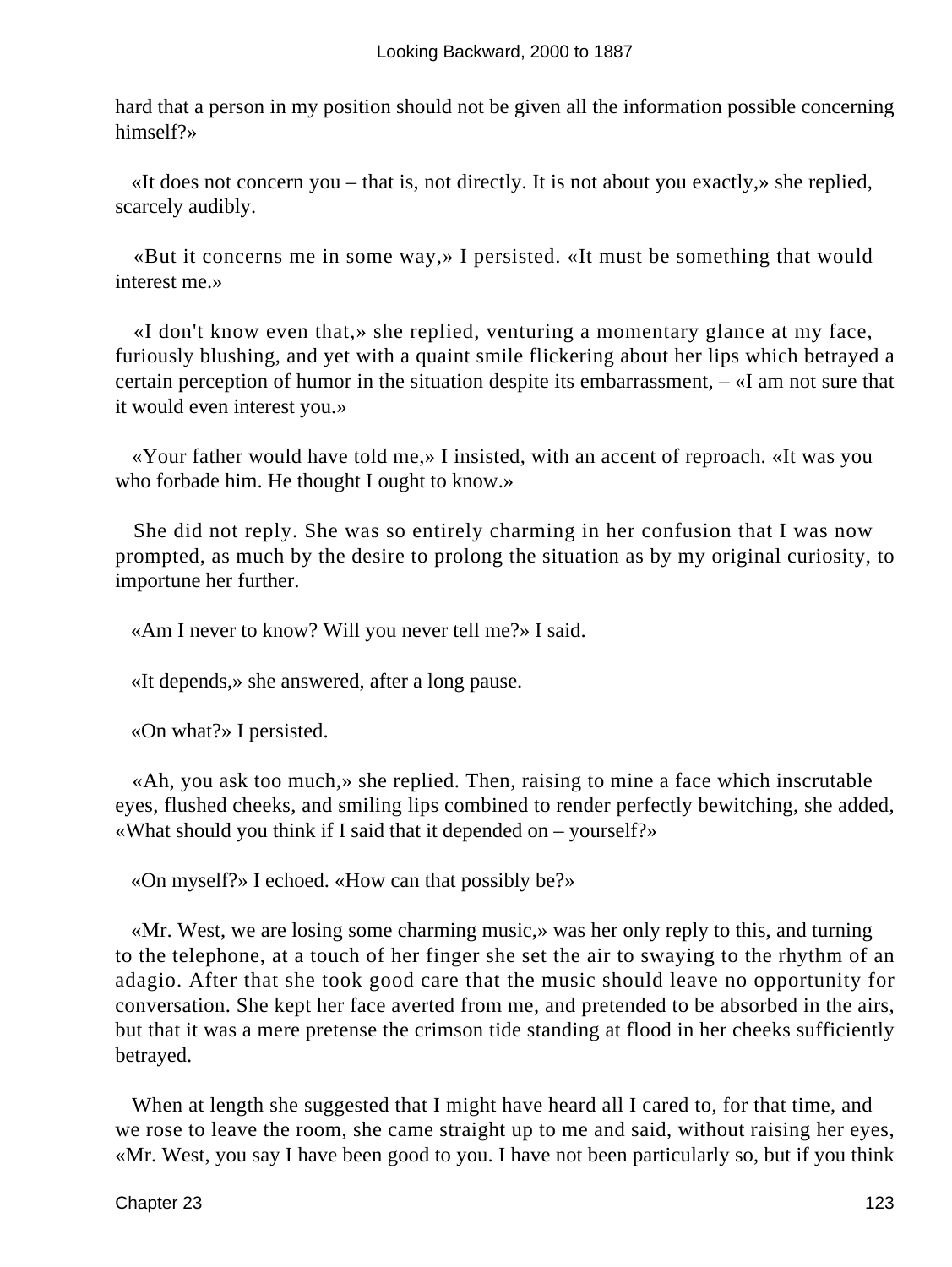I have, I want you to promise me that you will not try again to make me tell you this thing you have asked to−night, and that you will not try to find it out from any one else, – my father or mother, for instance.»

 To such an appeal there was but one reply possible. «Forgive me for distressing you. Of course I will promise,» I said. «I would never have asked you if I had fancied it could distress you. But do you blame me for being curious?»

«I do not blame you at all.»

 «And some time,» I added, «if I do not tease you, you may tell me of your own accord. May I not hope so?»

«Perhaps,» she murmured.

«Only perhaps?»

 Looking up, she read my face with a quick, deep glance. «Yes,» she said, «I think I may tell you – some time»: and so our conversation ended, for she gave me no chance to say anything more.

 That night I don't think even Dr. Pillsbury could have put me to sleep, till toward morning at least. Mysteries had been my accustomed food for days now, but none had before confronted me at once so mysterious and so fascinating as this, the solution of which Edith Leete had forbidden me even to seek. It was a double mystery. How, in the first place, was it conceivable that she should know any secret about me, a stranger from a strange age? In the second place, even if she should know such a secret, how account for the agitating effect which the knowledge of it seemed to have upon her? There are puzzles so difficult that one cannot even get so far as a conjecture as to the solution, and this seemed one of them. I am usually of too practical a turn to waste time on such conundrums; but the difficulty of a riddle embodied in a beautiful young girl does not detract from its fascination. In general, no doubt, maidens' blushes may be safely assumed to tell the same tale to young men in all ages and races, but to give that interpretation to Edith's crimson cheeks would, considering my position and the length of time I had known her, and still more the fact that this mystery dated from before I had known her at all, be a piece of utter fatuity. And yet she was an angel, and I should not have been a young man if reason and common sense had been able quite to banish a roseate tinge from my dreams that night.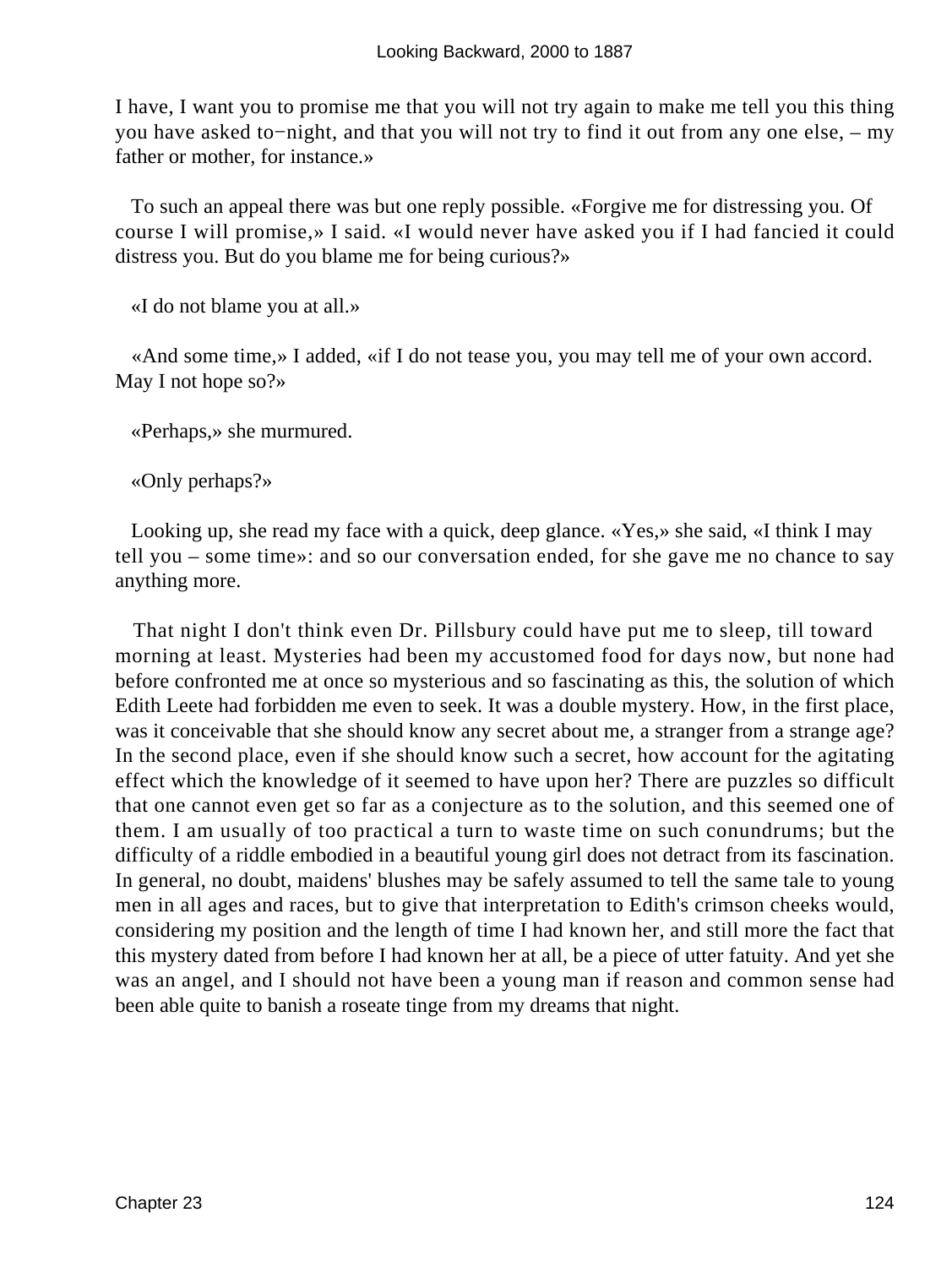## **[Chapter 24](#page-164-0)**

*I*n the morning I went down stairs early in the hope of seeing Edith alone. In this, however, I was disappointed. Not finding her in the house, I sought her in the garden, but she was not there. In the course of my wanderings I visited the underground chamber, and sat down there to rest. Upon the reading table in the chamber several periodicals and newspapers lay, and thinking that Dr. Leete might be interested in glancing over a Boston daily of 1887, I brought one of the papers with me into the house when I came.

 At breakfast I met Edith. She blushed as she greeted me, but was perfectly self−possessed. As we sat at table, Dr. Leete amused himself with looking over the paper I had brought in. There was in it, as in all the newspapers of that date, a great deal about the labor troubles, strikes, lockouts, boycotts, the programmes of labor parties, and the wild threats of the anarchists.

 «By the way,» said I, as the doctor read aloud to us some of these items, «what part did the followers of the red flag take in the establishment of the new order of things? They were making considerable noise the last thing that I knew.»

 «They had nothing to do with it except to hinder it, of course,» replied Dr. Leete. «They did that very effectually while they lasted, for their talk so disgusted people as to deprive the best considered projects for social reform of a hearing. The subsidizing of those fellows was one of the shrewdest moves of the opponents of reform.»

«Subsidizing them!» I exclaimed in astonishment.

 «Certainly,» replied Dr. Leete. «No historical authority nowadays doubts that they were paid by the great monopolies to wave the red flag and talk about burning, sacking, and blowing people up, in order, by alarming the timid, to head off any real reforms. What astonishes me most is that you should have fallen into the trap so unsuspectingly.»

 «What are your grounds for believing that the red flag party was subsidized?» I inquired.

 «Why simply because they must have seen that their course made a thousand enemies of their professed cause to one friend. Not to suppose that they were hired for the work is to credit them with an inconceivable folly.[4] In the United States, of all countries, no party could intelligently expect to carry its point without first winning over to its ideas a majority of the nation, as the national party eventually did.»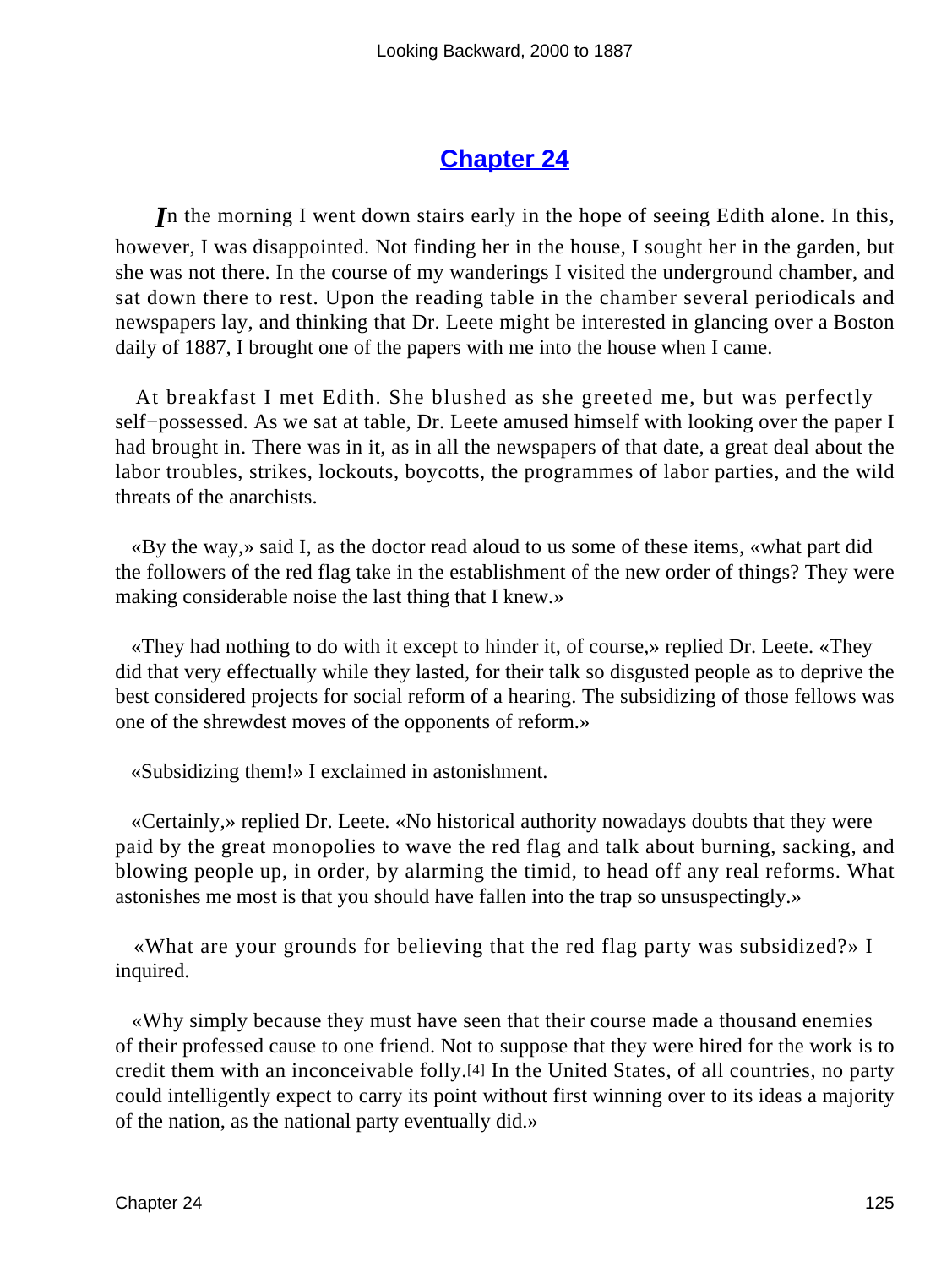[4] I fully admit the difficulty of accounting for the course of the anarchists on any other theory than that they were subsidized by the capitalists, but at the same time, there is no doubt that the theory is wholly erroneous. It certainly was not held at the time by any one, though it may seem so obvious in the retrospect.

 «The national party!» I exclaimed. «That must have arisen after my day. I suppose it was one of the labor parties.»

 «Oh no!» replied the doctor. «The labor parties, as such, never could have accomplished anything on a large or permanent scale. For purposes of national scope, their basis as merely class organizations was too narrow. It was not till a rearrangement of the industrial and social system on a higher ethical basis, and for the more efficient production of wealth, was recognized as the interest, not of one class, but equally of all classes, of rich and poor, cultured and ignorant, old and young, weak and strong, men and women, that there was any prospect that it would be achieved. Then the national party arose to carry it out by political methods. It probably took that name because its aim was to nationalize the functions of production and distribution. Indeed, it could not well have had any other name, for its purpose was to realize the idea of the nation with a grandeur and completeness never before conceived, not as an association of men for certain merely political functions affecting their happiness only remotely and superficially, but as a family, a vital union, a common life, a mighty heaven−touching tree whose leaves are its people, fed from its veins, and feeding it in turn. The most patriotic of all possible parties, it sought to justify patriotism and raise it from an instinct to a rational devotion, by making the native land truly a father land, a father who kept the people alive and was not merely an idol for which they were expected to die.»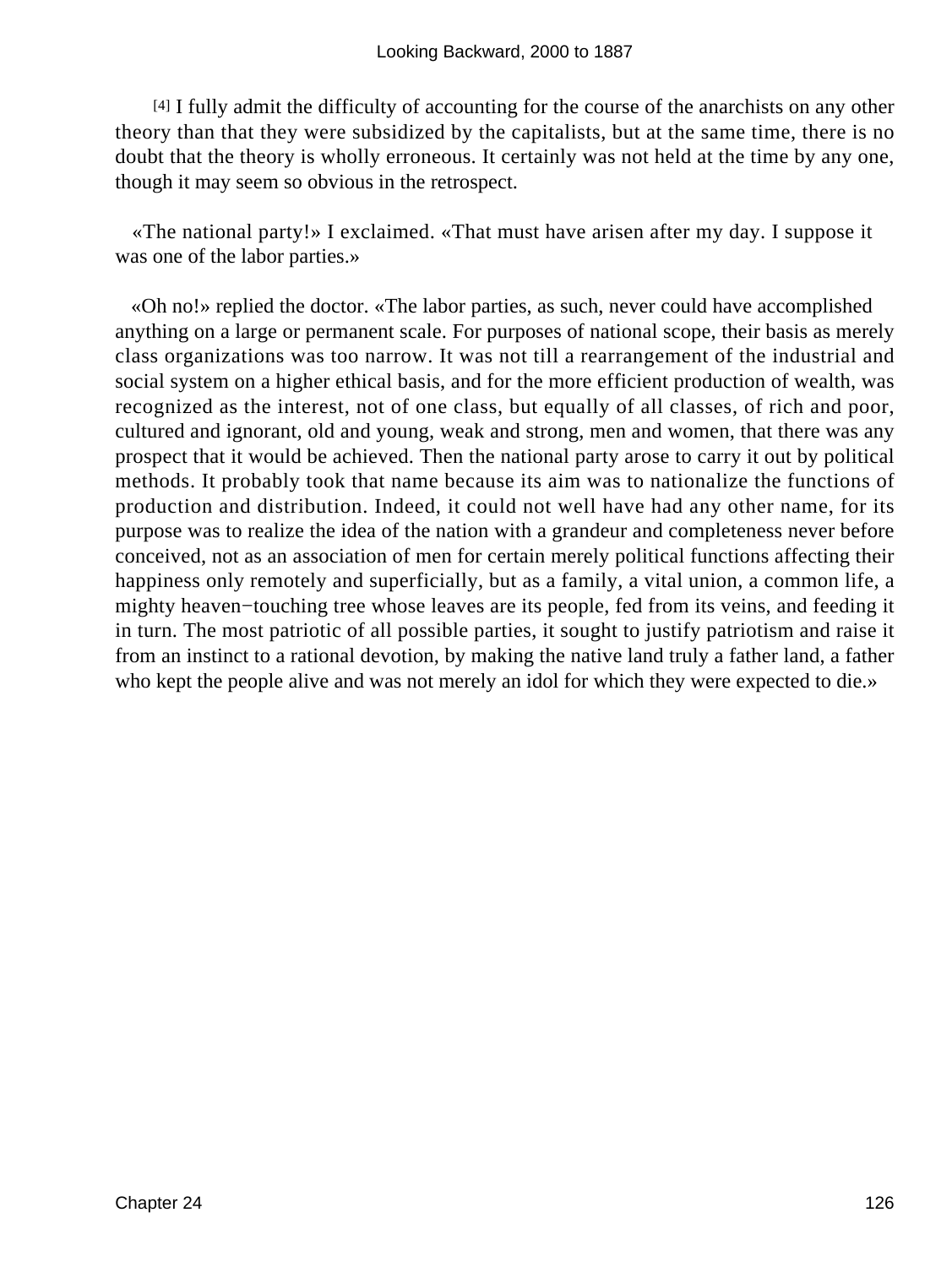### **[Chapter 25](#page-164-0)**

**The personality of Edith Leete had naturally impressed me strongly ever since I had** come, in so strange a manner, to be an inmate of her father's house, and it was to be expected that after what had happened the night previous, I should be more than ever preoccupied with thoughts of her. From the first I had been struck with the air of serene frankness and ingenuous directness, more like that of a noble and innocent boy than any girl I had ever known, which characterized her. I was curious to know how far this charming quality might be peculiar to herself, and how far possibly a result of alterations in the social position of women which might have taken place since my time. Finding an opportunity that day, when alone with Dr. Leete, I turned the conversation in that direction.

 «I suppose,» I said, «that women nowadays, having been relieved of the burden of housework, have no employment but the cultivation of their charms and graces.»

 «So far as we men are concerned,» replied Dr. Leete, «we should consider that they amply paid their way, to use one of your forms of expression, if they confined themselves to that occupation, but you may be very sure that they have quite too much spirit to consent to be mere beneficiaries of society, even as a return for ornamenting it. They did, indeed, welcome their riddance from housework, because that was not only exceptionally wearing in itself, but also wasteful, in the extreme, of energy, as compared with the cooperative plan; but they accepted relief from that sort of work only that they might contribute in other and more effectual, as well as more agreeable, ways to the common weal. Our women, as well as our men, are members of the industrial army, and leave it only when maternal duties claim them. The result is that most women, at one time or another of their lives, serve industrially some five or ten or fifteen years, while those who have no children fill out the full term.»

 «A woman does not, then, necessarily leave the industrial service on marriage?» I queried.

 «No more than a man,» replied the doctor. «Why on earth should she? Married women have no housekeeping responsibilities now, you know, and a husband is not a baby that he should be cared for.»

 «It was thought one of the most grievous features of our civilization that we required so much toil from women,» I said; «but it seems to me you get more out of them than we did.»

 Dr. Leete laughed. «Indeed we do, just as we do out of our men. Yet the women of this age are very happy, and those of the nineteenth century, unless contemporary references greatly mislead us, were very miserable. The reason that women nowadays are so much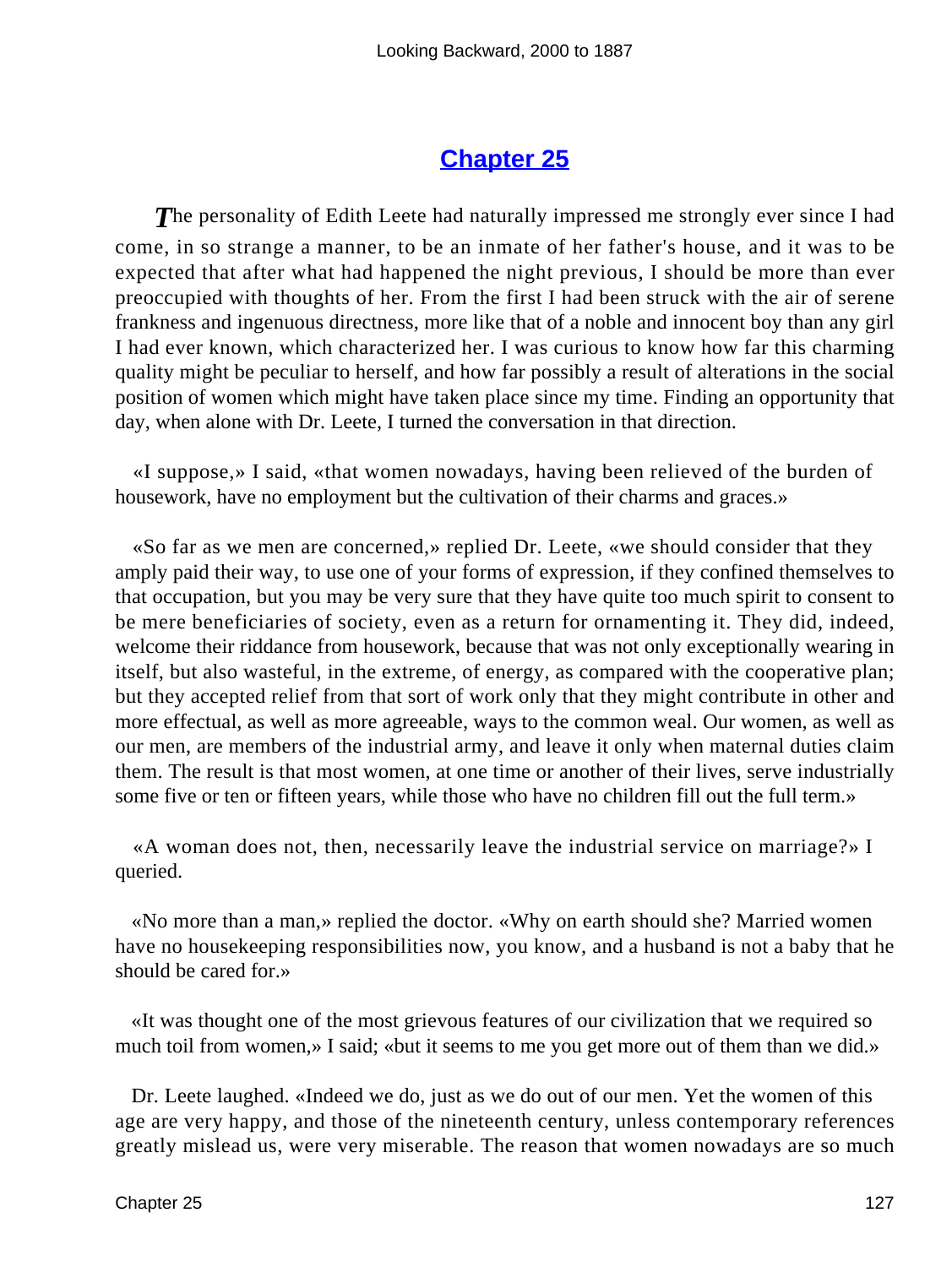more efficient colaborers with the men, and at the same time are so happy, is that, in regard to their work as well as men's, we follow the principle of providing every one the kind of occupation he or she is best adapted to. Women being inferior in strength to men, and further disqualified industrially in special ways, the kinds of occupation reserved for them, and the conditions under which they pursue them, have reference to these facts. The heavier sorts of work are everywhere reserved for men, the lighter occupations for women. Under no circumstances is a woman permitted to follow any employment not perfectly adapted, both as to kind and degree of labor, to her sex. Moreover, the hours of women's work are considerably shorter than those of men's, more frequent vacations are granted, and the most careful provision is made for rest when needed. The men of this day so well appreciate that they owe to the beauty and grace of women the chief zest of their lives and their main incentive to effort, that they permit them to work at all only because it is fully understood that a certain regular requirement of labor, of a sort adapted to their powers, is well for body and mind, during the period of maximum physical vigor. We believe that the magnificent health which distinguishes our women from those of your day, who seem to have been so generally sickly, is owing largely to the fact that all alike are furnished with healthful and inspiriting occupation.»

 «I understood you,» I said, «that the women−workers belong to the army of industry, but how can they be under the same system of ranking and discipline with the men, when the conditions of their labor are so different?»

 «They are under an entirely different discipline,» replied Dr. Leete, «and constitute rather an allied force than an integral part of the army of the men. They have a woman general−in−chief and are under exclusively feminine regime. This general, as also the higher officers, is chosen by the body of women who have passed the time of service, in correspondence with the manner in which the chiefs of the masculine army and the President of the nation are elected. The general of the women's army sits in the cabinet of the President and has a veto on measures respecting women's work, pending appeals to Congress. I should have said, in speaking of the judiciary, that we have women on the bench, appointed by the general of the women, as well as men. Causes in which both parties are women are determined by women judges, and where a man and a woman are parties to a case, a judge of either sex must consent to the verdict.»

 «Womanhood seems to be organized as a sort of imperium in imperio in your system,» I said.

 «To some extent,» Dr. Leete replied; «but the inner imperium is one from which you will admit there is not likely to be much danger to the nation. The lack of some such recognition of the distinct individuality of the sexes was one of the innumerable defects of your society. The passional attraction between men and women has too often prevented a perception of the profound differences which make the members of each sex in many things strange to the other, and capable of sympathy only with their own. It is in giving full play to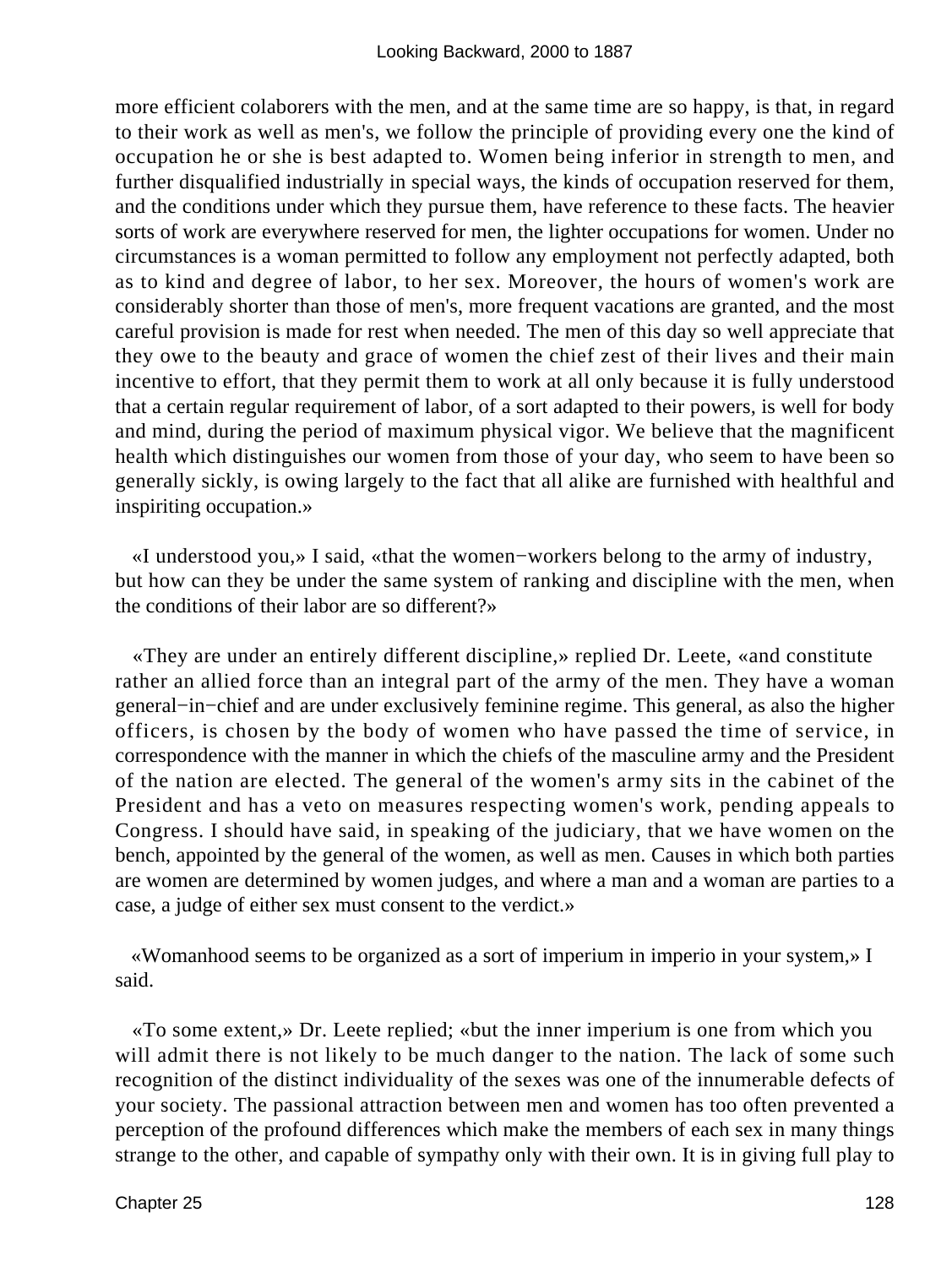the differences of sex rather than in seeking to obliterate them, as was apparently the effort of some reformers in your day, that the enjoyment of each by itself and the piquancy which each has for the other, are alike enhanced. In your day there was no career for women except in an unnatural rivalry with men. We have given them a world of their own, with its emulations, ambitions, and careers, and I assure you they are very happy in it. It seems to us that women were more than any other class the victims of your civilization. There is something which, even at this distance of time, penetrates one with pathos in the spectacle of their ennuied, undeveloped lives, stunted at marriage, their narrow horizon, bounded so often, physically, by the four walls of home, and morally by a petty circle of personal interests. I speak now, not of the poorer classes, who were generally worked to death, but also of the well−to−do and rich. From the great sorrows, as well as the petty frets of life, they had no refuge in the breezy outdoor world of human affairs, nor any interests save those of the family. Such an existence would have softened men's brains or driven them mad. All that is changed to−day. No woman is heard nowadays wishing she were a man, nor parents desiring boy rather than girl children. Our girls are as full of ambition for their careers as our boys. Marriage, when it comes, does not mean incarceration for them, nor does it separate them in any way from the larger interests of society, the bustling life of the world. Only when maternity fills a woman's mind with new interests does she withdraw from the world for a time. Afterward, and at any time, she may return to her place among her comrades, nor need she ever lose touch with them. Women are a very happy race nowadays, as compared with what they ever were before in the world's history, and their power of giving happiness to men has been of course increased in proportion.»

 «I should imagine it possible,» I said, «that the interest which girls take in their careers as members of the industrial army and candidates for its distinctions might have an effect to deter them from marriage.»

 Dr. Leete smiled. «Have no anxiety on that score, Mr. West,» he replied. «The Creator took very good care that whatever other modifications the dispositions of men and women might with time take on, their attraction for each other should remain constant. The mere fact that in an age like yours, when the struggle for existence must have left people little time for other thoughts, and the future was so uncertain that to assume parental responsibilities must have often seemed like a criminal risk, there was even then marrying and giving in marriage, should be conclusive on this point. As for love nowadays, one of our authors says that the vacuum left in the minds of men and women by the absence of care for one's livelihood has been entirely taken up by the tender passion. That, however, I beg you to believe, is something of an exaggestion. For the rest, so far is marriage from being an interference with a woman's career, that the higher positions in the feminine army of industry are intrusted only to women who have been both wives and mothers, as they alone fully represent their sex.»

«Are credit cards issued to the women just as to the men?»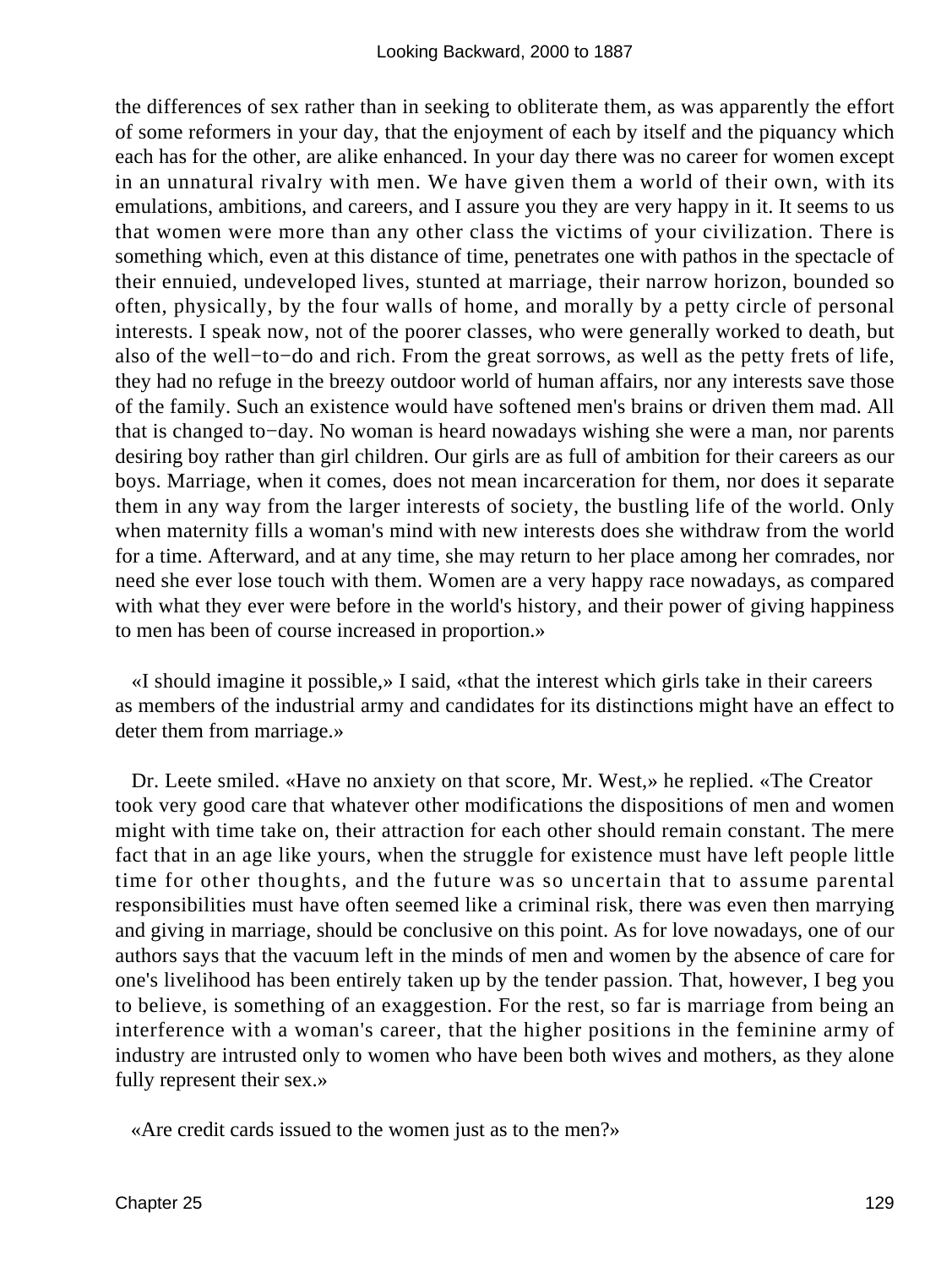#### «Certainly.»

 «The credits of the women, I suppose, are for smaller sums, owing to the frequent suspension of their labor on account of family responsibilities.»

 «Smaller!» exclaimed Dr. Leete, «oh, no! The maintenance of all our people is the same. There are no exceptions to that rule, but if any difference were made on account of the interruptions you speak of, it would be by making the woman's credit larger, not smaller. Can you think of any service constituting a stronger claim on the nation's gratitude than bearing and nursing the nation's children? According to our view, none deserve so well of the world as good parents. There is no task so unselfish, so necessarily without return, though the heart is well rewarded, as the nurture of the children who are to make the world for one another when we are gone.»

 «It would seem to follow, from what you have said, that wives are in no way dependent on their husbands for maintenance.»

 «Of course they are not,» replied Dr. Leete, "nor children on their parents either, that is, for means of support, though of course they are for the offices of affection. The child's labor, when he grows up, will go to increase the common stock, not his parents', who will be dead, and therefore he is properly nurtured out of the common stock. The account of every person, man, woman, and child, you must understand, is always with the nation directly, and never through any intermediary, except, of course, that parents, to a certain extent, act for children as their guardians. You see that it is by virtue of the relation of individuals to the nation, of their membership in it, that they are entitled to support; and this title is in no way connected with or affected by their relations to other individuals who are fellow members of the nation with them. That any person should be dependent for the means of support upon another would be shocking to the moral sense as well as indefensible on any rational social theory. What would become of personal liberty and dignity under such an arrangement? I am aware that you called yourselves free in the nineteenth century. The meaning of the word could not then, however, have been at all what it is at present, or you certainly would not have applied it to a society of which nearly every member was in a position of galling personal dependence upon others as to the very means of life, the poor upon the rich, or employed upon employer, women upon men, children upon parents. Instead of distributing the product of the nation directly to its members, which would seem the most natural and obvious method, it would actually appear that you had given your minds to devising a plan of hand to hand distribution, involving the maximum of personal humiliation to all classes of recipients.

 «As regards the dependence of women upon men for support, which then was usual, of course, natural attraction in case of marriages of love may often have made it endurable, though for spirited women I should fancy it must always have remained humiliating. What, then, must it have been in the innumerable cases where women, with or without the form of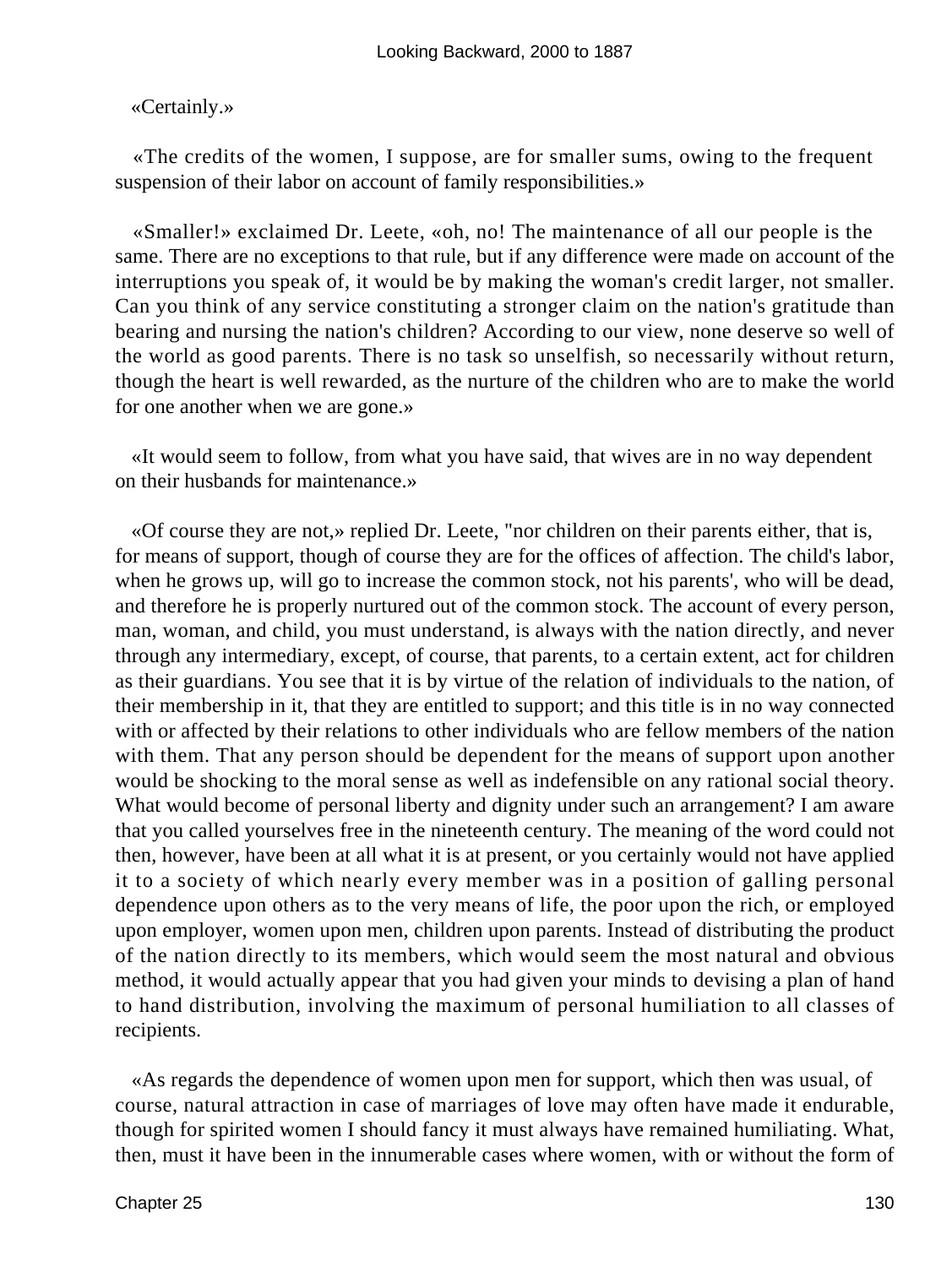marriage, had to sell themselves to men to get their living? Even your contemporaries, callous as they were to most of the revolting aspects of their society, seem to have had an idea that this was not quite as it should be; but, it was still only for pity's sake that they deplored the lot of the women. It did not occur to them that it was robbery as well as cruelty when men seized for themselves the whole product of the world and left women to beg and wheedle for their share. Why – but bless me, Mr. West, I am really running on at a remarkable rate, just as if the robbery, the sorrow, and the shame which those poor women endured were not over a century since, or as if you were responsible for what you no doubt deplored as much as I do.»

 «I must bear my share of responsibility for the world as it then was,» I replied. «All I can say in extenuation is that until the nation was ripe for the present system of organized production and distribution, no radical improvement in the position of woman was possible. The root of her disability, as you say, was her personal dependence upon man for her livelihood, and I can imagine no other mode of social organization than that you have adopted, which would have set woman free of man at the same time that it set men free of one another. I suppose, by the way, that so entire a change in the position of women cannot have taken place without affecting in marked ways the social relations of the sexes. That will be a very interesting study for me.»

 «The change you will observe,» said Dr. Leete, «will chiefly be, I think, the entire frankness and unconstraint which now characterizes those relations, as compared with the artificiality which seems to have marked them in your time. The sexes now meet with the ease of perfect equals, suitors to each other for nothing but love. In your time the fact that women were dependent for support on men made the woman in reality the one chiefly benefited by marriage. This fact, so far as we can judge from contemporary records, appears to have been coarsely enough recognized among the lower classes, while among the more polished it was glossed over by a system of elaborate conventionalities which aimed to carry the precisely opposite meaning, namely, that the man was the party chiefly benefited. To keep up this convention it was essential that he should always seem the suitor. Nothing was therefore considered more shocking to the proprieties than that a woman should betray a fondness for a man before he had indicated a desire to marry her. Why, we actually have in our libraries books, by authors of your day, written for no other purpose than to discuss the question whether, under any conceivable circumstances, a woman might, without discredit to her sex, reveal an unsolicited love. All this seems exquisitely absurd to us, and yet we know that, given your circumstances, the problem might have a serious side. When for a woman to proffer her love to a man was in effect to invite him to assume the burden of her support, it is easy to see that pride and delicacy might well have checked the promptings of the heart. When you go out into our society, Mr. West, you must be prepared to be often cross−questioned on this point by our young people, who are naturally much interested in this aspect of old−fashioned manners.»[5]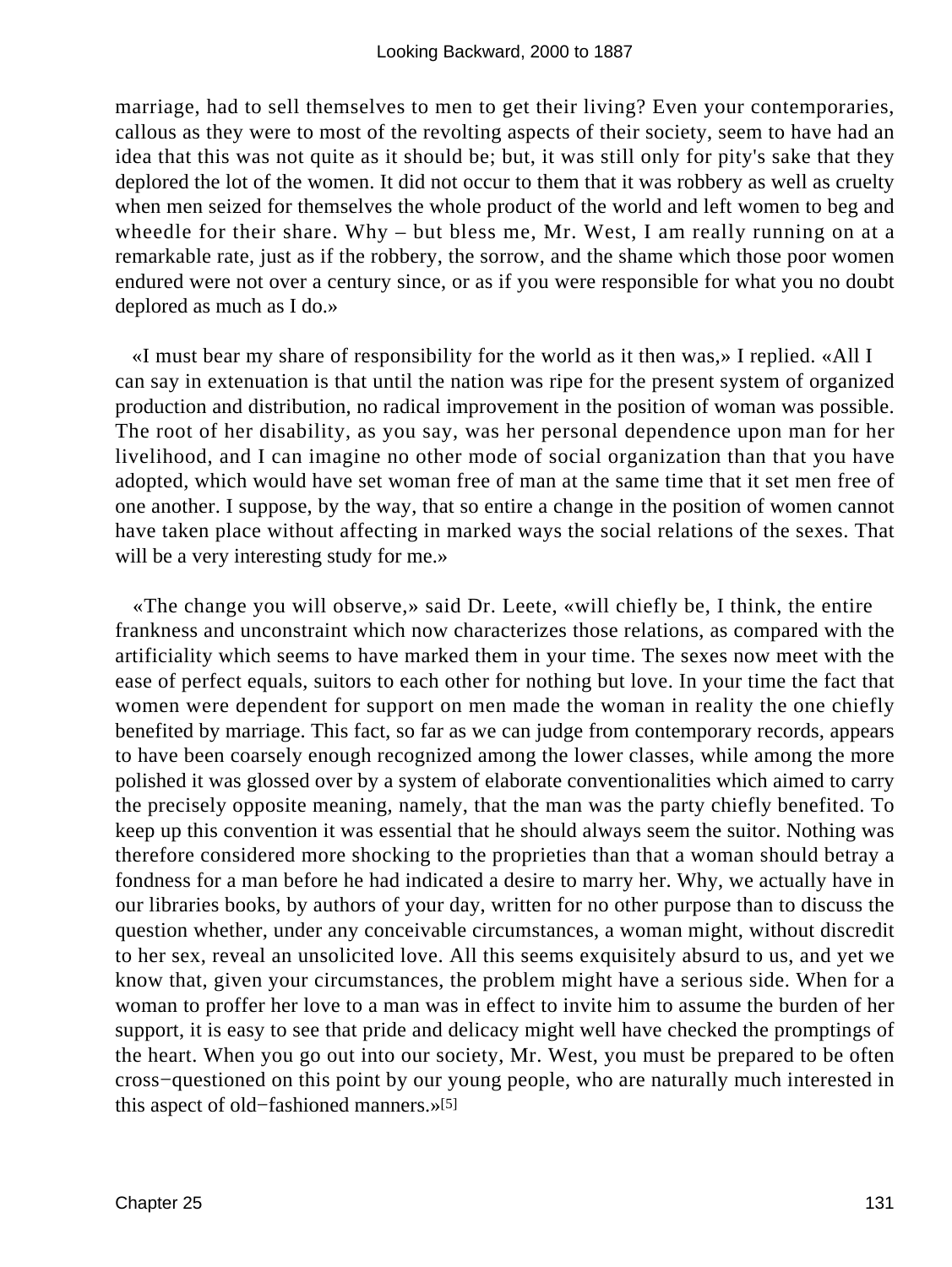[5] I may say that Dr. Leete's warning has been fully justified by my experience. The amount and intensity of amusement which the young people of this day, and the young women especially, are able to extract from what they are pleased to call the oddities of courtship in the nineteenth century, appear unlimited.

«And so the girls of the twentieth century tell their love.»

 «If they choose,» replied Dr. Leete. «There is no more pretense of a concealment of feeling on their part than on the part of their lovers. Coquetry would be as much despised in a girl as in a man. Affected coldness, which in your day rarely deceived a lover, would deceive him wholly now, for no one thinks of practicing it.»

 «One result which must follow from the independence of women I can see for myself,» I said. «There can be no marriages now except those of inclination.»

«That is a matter of course,» replied Dr. Leete.

 «Think of a world in which there are nothing but matches of pure love! Ah me, Dr. Leete, how far you are from being able to understand what an astonishing phenomenon such a world seems to a man of the nineteenth century!»

 «I can, however, to some extent, imagine it,» replied the doctor. "But the fact you celebrate, that there are nothing but love matches, means even more, perhaps, than you probably at first realize. It means that for the first time in human history the principle of sexual selection, with its tendency to preserve and transmit the better types of the race, and let the inferior types drop out, has unhindered operation. The necessities of poverty, the need of having a home, no longer tempt women to accept as the fathers of their children men whom they neither can love nor respect. Wealth and rank no longer divert attention from personal qualities. Gold no longer `gilds the straitened forehead of the fool.' The gifts of person, mind, and disposition; beauty, wit, eloquence, kindness, generosity, geniality, courage, are sure of transmission to posterity. Every generation is sifted through a little finer mesh than the last. The attributes that human nature admires are preserved, those that repel it are left behind. There are, of course, a great many women who with love must mingle admiration, and seek to wed greatly, but these not the less obey the same law, for to wed greatly now is not to marry men of fortune or title, but those who have risen above their fellows by the solidity or brilliance of their services to humanity. These form nowadays the only aristocracy with which alliance is distinction.

 "You were speaking, a day or two ago, of the physical superiority of our people to your contemporaries. Perhaps more important than any of the causes I mentioned then as tending to race purification has been the effect of untrammeled sexual selection upon the quality of two or three successive generations. I believe that when you have made a fuller study of our people you will find in them not only a physical, but a mental and moral improvement. It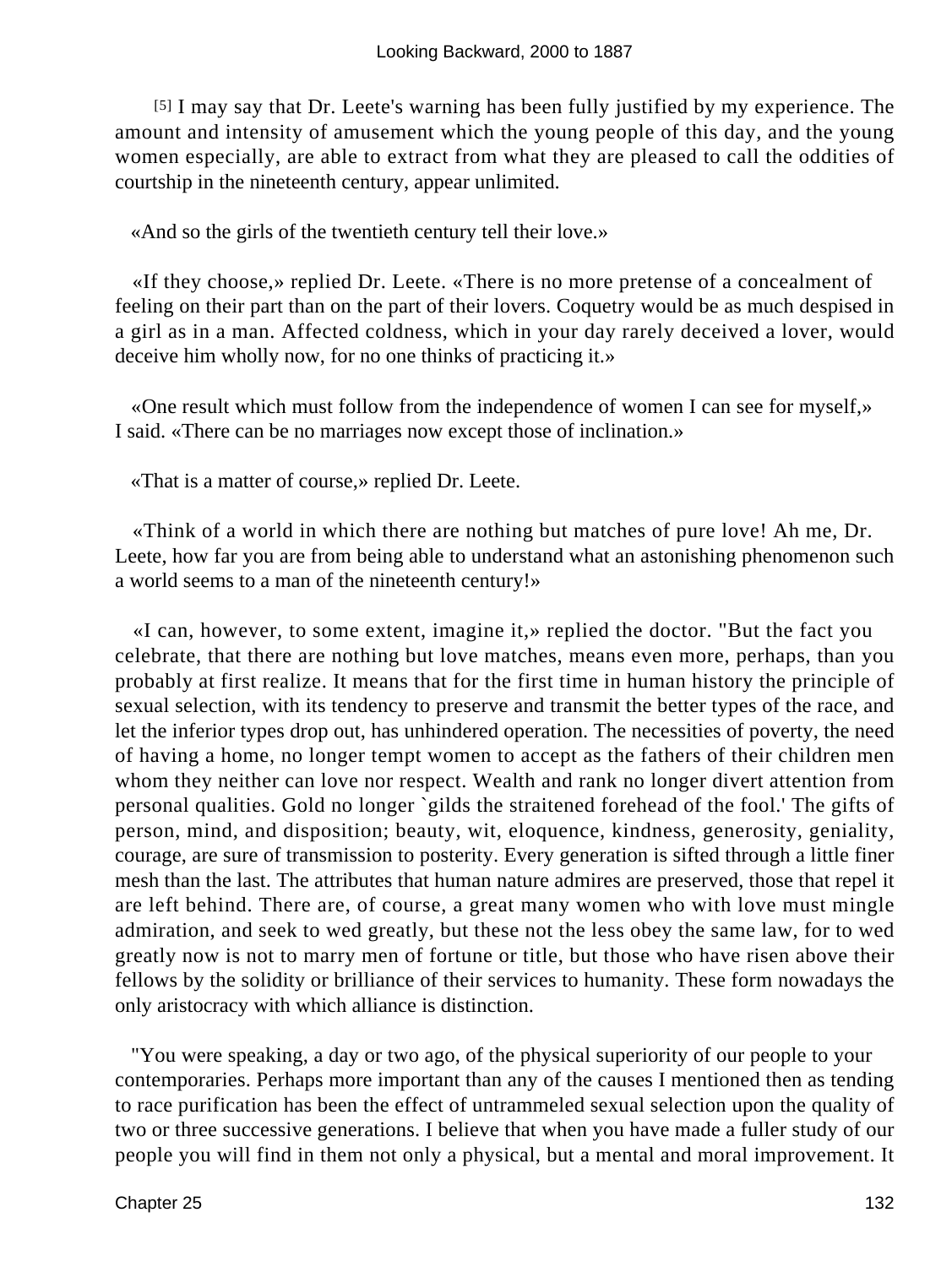would be strange if it were not so, for not only is one of the great laws of nature now freely working out the salvation of the race, but a profound moral sentiment has come to its support. Individualism, which in your day was the animating idea of society, not only was fatal to any vital sentiment of brotherhood and common interest among living men, but equally to any realization of the responsibility of the living for the generation to follow. To−day this sense of responsibility, practically unrecognized in all previous ages, has become one of the great ethical ideas of the race, reinforcing, with an intense conviction of duty, the natural impulse to seek in marriage the best and noblest of the other sex. The result is, that not all the encouragements and incentives of every sort which we have provided to develop industry, talent, genius, excellence of whatever kind, are comparable in their effect on our young men with the fact that our women sit aloft as judges of the race and reserve themselves to reward the winners. Of all the whips, and spurs, and baits, and prizes, there is none like the thought of the radiant faces which the laggards will find averted.

 «Celibates nowadays are almost invariably men who have failed to acquit themselves creditably in the work of life. The woman must be a courageous one, with a very evil sort of courage, too, whom pity for one of these unfortunates should lead to defy the opinion of her generation – for otherwise she is free – so far as to accept him for a husband. I should add that, more exacting and difficult to resist than any other element in that opinion, she would find the sentiment of her own sex. Our women have risen to the full height of their responsibility as the wardens of the world to come, to whose keeping the keys of the future are confided. Their feeling of duty in this respect amounts to a sense of religious consecration. It is a cult in which they educate their daughters from childhood.»

 After going to my room that night, I sat up late to read a romance of Berrian, handed me by Dr. Leete, the plot of which turned on a situation suggested by his last words, concerning the modern view of parental responsibility. A similar situation would almost certainly have been treated by a nineteenth century romancist so as to excite the morbid sympathy of the reader with the sentimental selfishness of the lovers, and his resentment toward the unwritten law which they outraged. I need not de− scribe – for who has not read «Ruth Elton»? – how different is the course which Berrian takes, and with what tremendous effect he enforces the principle which he states: «Over the unborn our power is that of God, and our responsibility like His toward us. As we acquit ourselves toward them, so let Him deal with us.»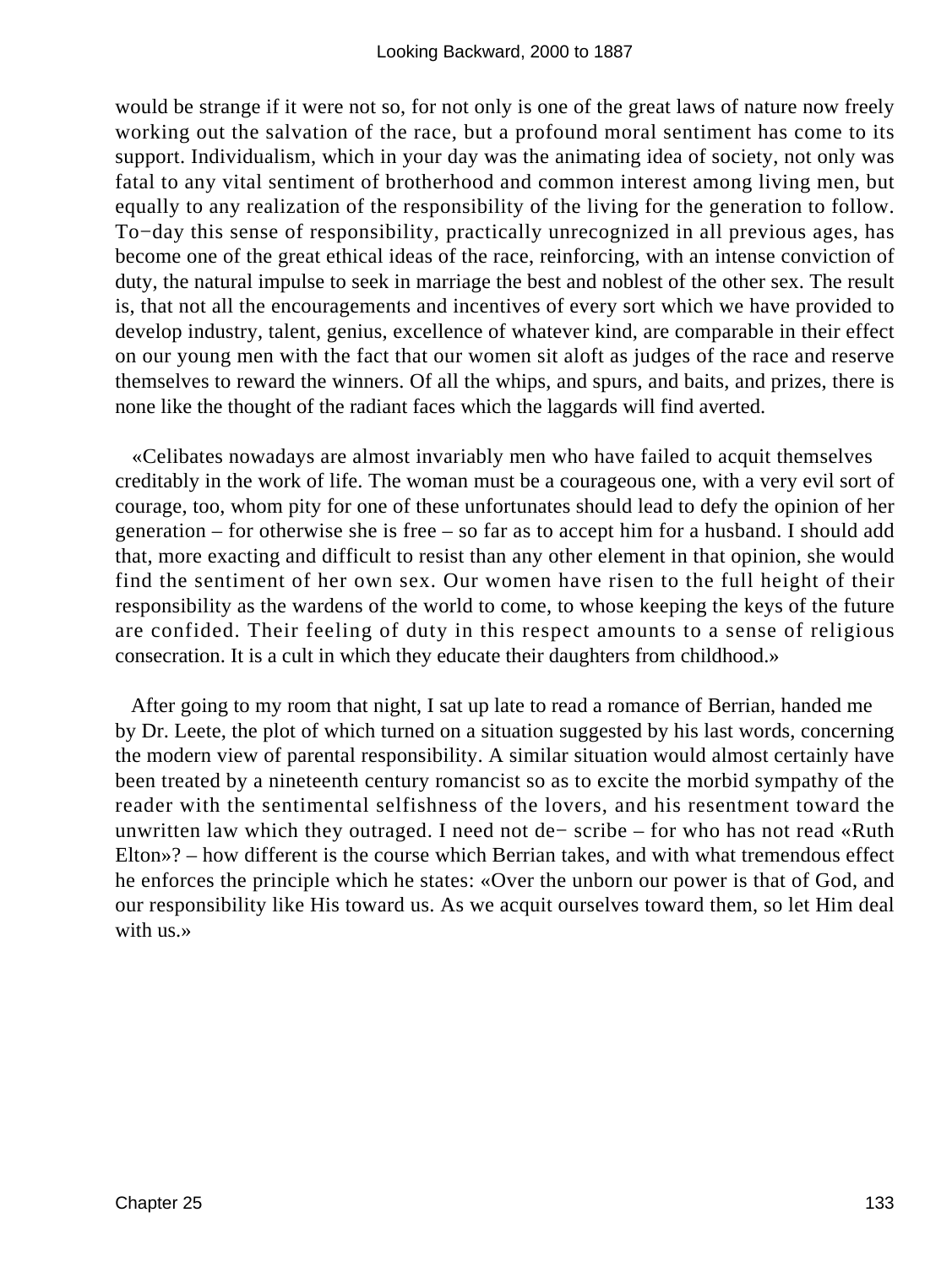## **[Chapter 26](#page-164-0)**

*I* think if a person were ever excusable for losing track of the days of the week, the circumstances excused me. Indeed, if I had been told that the method of reckoning time had been wholly changed and the days were now counted in lots of five, ten, or fifteen instead of seven, I should have been in no way surprised after what I had already heard and seen of the twentieth century. The first time that any inquiry as to the days of the week occurred to me was the morning following the conversation related in the last chapter. At the breakfast table Dr. Leete asked me if I would care to hear a sermon.

«Is it Sunday, then?» I exclaimed.

 «Yes,» he replied. «It was on Friday, you see, when we made the lucky discovery of the buried chamber to which we owe your society this morning. It was on Saturday morning, soon after midnight, that you first awoke, and Sunday afternoon when you awoke the second time with faculties fully regained.»

 «So you still have Sundays and sermons,» I said. «We had prophets who foretold that long before this time the world would have dispensed with both. I am very curious to know how the ecclesiastical systems fit in with the rest of your social arrangements. I suppose you have a sort of national church with official clergymen.»

Dr. Leete laughed, and Mrs. Leete and Edith seemed greatly amused.

 «Why, Mr. West,» Edith said, «what odd people you must think us. You were quite done with national religious establishments in the nineteenth century, and did you fancy we had gone back to them?»

 «But how can voluntary churches and an unofficial clerical profession be reconciled with national ownership of all buildings, and the industrial service required of all men?» I answered.

 «The religious practices of the people have naturally changed considerably in a century,» replied Dr. Leete; «but supposing them to have remained unchanged, our social system would accommodate them perfectly. The nation supplies any person or number of persons with buildings on guarantee of the rent, and they remain tenants while they pay it. As for the clergymen, if a number of persons wish the services of an individual for any particular end of their own, apart from the general service of the nation, they can always secure it, with that individual's own consent, of course, just as we secure the service of our editors, by contributing from their credit cards an indemnity to the nation for the loss of his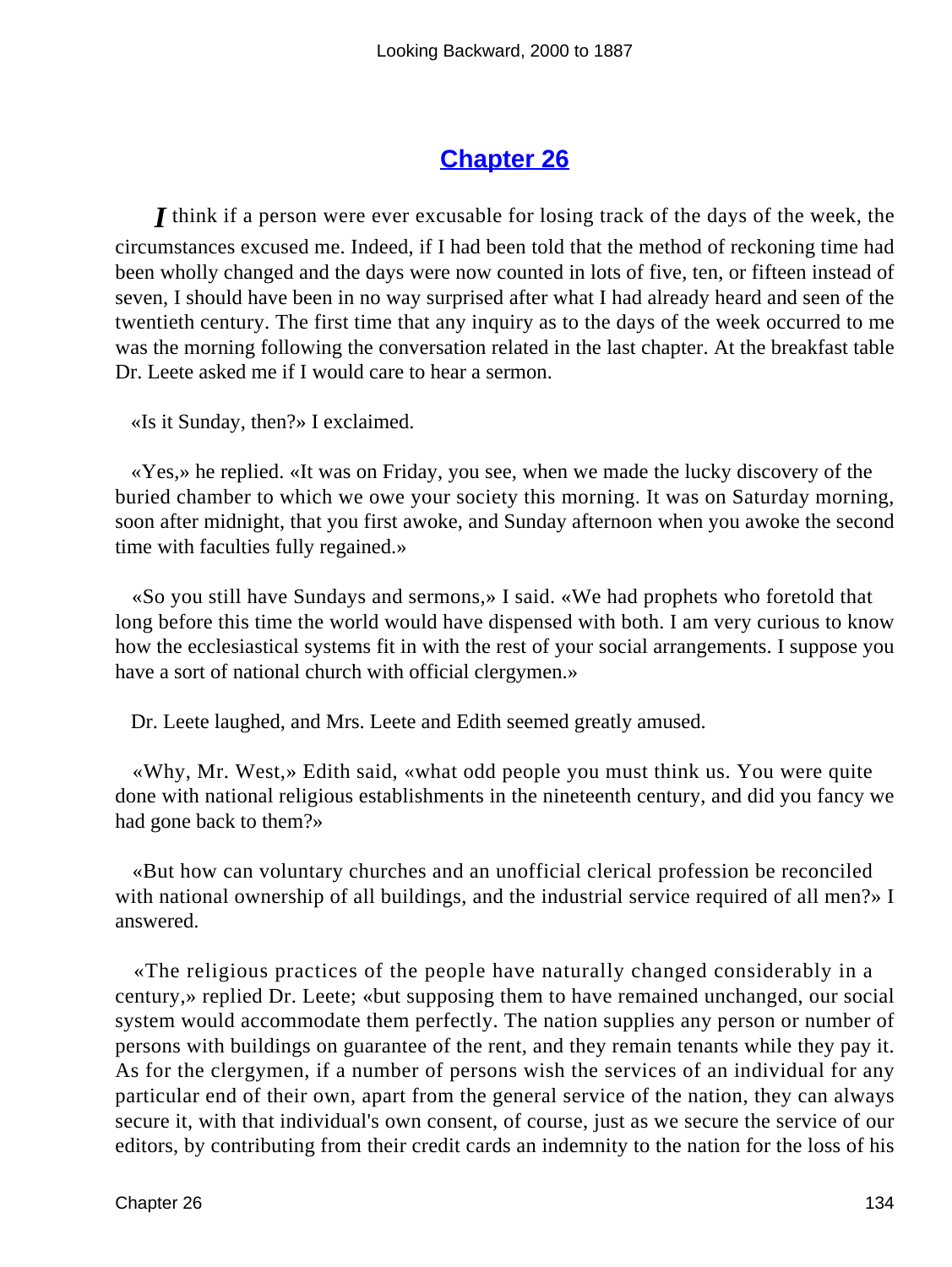services in general industry. This indemnity paid the nation for the individual answers to the salary in your day paid to the individual himself; and the various applications of this principle leave private initiative full play in all details to which national control is not applicable. Now, as to hearing a sermon to−day, if you wish to do so, you can either go to a church to hear it or stay at home.»

«How am I to hear it if I stay at home?»

 «Simply by accompanying us to the music room at the proper hour and selecting an easy chair. There are some who still prefer to hear sermons in church, but most of our preaching, like our musical performances, is not in public, but delivered in acoustically prepared chambers, connected by wire with subscribers' houses. If you prefer to go to a church I shall be glad to accompany you, but I really don't believe you are likely to hear anywhere a better discourse than you will at home. I see by the paper that Mr. Barton is to preach this morning, and he preaches only by telephone, and to audiences often reaching 150,000.»

 «The novelty of the experience of hearing a sermon under such circumstances would incline me to be one of Mr. Barton's hearers, if for no other reason,» I said.

 An hour or two later, as I sat reading in the library, Edith came for me, and I followed her to the music room, where Dr. and Mrs. Leete were waiting. We had not more than seated ourselves comfortably when the tinkle of a bell was heard, and a few moments after the voice of a man, at the pitch of ordinary conversation, addressed us, with an effect of proceeding from an invisible person in the room. This was what the voice said:

#### MR. BARTON'S **Sermon**

 «We have had among us, during the past week, a critic from the nineteenth century, a living representative of the epoch of our great−grandparents. It would be strange if a fact so extraordinary had not somewhat strongly affected our imaginations. Perhaps most of us have been stimulated to some effort to realize the society of a century ago, and figure to ourselves what it must have been like to live then. In inviting you now to consider certain reflections upon this subject which have occurred to me, I presume that I shall rather follow than divert the course of your own thoughts.»

 Edith whispered something to her father at this point, to which he nodded assent and turned to me.

 «Mr. West,» he said, «Edith suggests that you may find it slightly embarrassing to listen to a discourse on the lines Mr. Barton is laying down, and if so, you need not be cheated out of a sermon. She will connect us with Mr. Sweetser's speaking room if you say so, and I can still promise you a very good discourse.»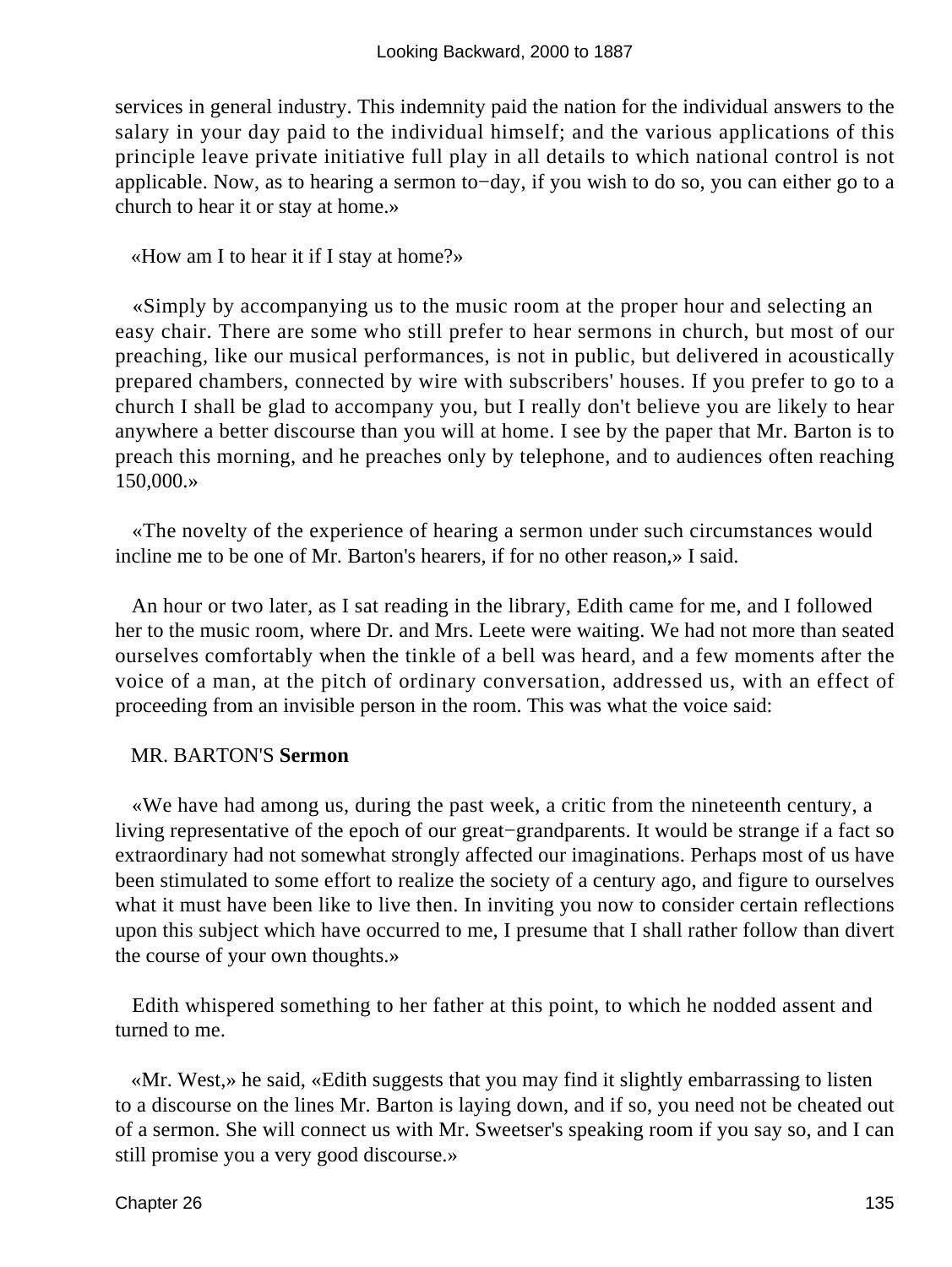«No, no,» I said. «Believe me, I would much rather hear what Mr. Barton has to say.»

«As you please,» replied my host.

 When her father spoke to me Edith had touched a screw, and the voice of Mr. Barton had ceased abruptly. Now at another touch the room was once more filled with the earnest sympathetic tones which had already impressed me most favorably.

 "I venture to assume that one effect has been common with us as a result of this effort at retrospection, and that it has been to leave us more than ever amazed at the stupendous change which one brief century has made in the material and moral conditions of humanity.

 "Still, as regards the contrast between the poverty of the nation and the world in the nineteenth century and their wealth now, it is not greater, possibly, than had been before seen in human history, perhaps not greater, for example, than that between the poverty of this country during the earliest colonial period of the seventeenth century and the relatively great wealth it had attained at the close of the nineteenth, or between the England of William the Conqueror and that of Victoria. Although the aggregate riches of a nation did not then, as now, afford any accurate criterion of the masses of its people, yet instances like these afford partial parallels for the merely material side of the contrast between the nineteenth and the twentieth centuries. It is when we contemplate the moral aspect of that contrast that we find ourselves in the presence of a phenomenon for which history offers no precedent, however far back we may cast our eye. One might almost be excused who should exclaim, `Here, surely, is something like a miracle!' Nevertheless, when we give over idle wonder, and begin to examine the seeming prodigy critically, we find it no prodigy at all, much less a miracle. It is not necessary to suppose a moral new birth of humanity, or a wholesale destruction of the wicked and survival of the good, to account for the fact before us. It finds its simple and obvious explanation in the reaction of a changed environment upon human nature. It means merely that a form of society which was founded on the pseudo self–interest of selfishness, and appealed solely to the anti–social and brutal side of human nature, has been replaced by institutions based on the true self−interest of a rational unselfishness, and appealing to the social and generous instincts of men.

 "My friends, if you would see men again the beasts of prey they seemed in the nineteenth century, all you have to do is to restore the old social and industrial system, which taught them to view their natural prey in their fellow−men, and find their gain in the loss of others. No doubt it seems to you that no necessity, however dire, would have tempted you to subsist on what superior skill or strength enabled you to wrest from others equally needy. But suppose it were not merely your own life that you were responsible for. I know well that there must have been many a man among our ancestors who, if it had been merely a question of his own life, would sooner have given it up than nourished it by bread snatched from others. But this he was not permitted to do. He had dear lives dependent on him. Men loved women in those days, as now. God knows how they dared be fathers, but they had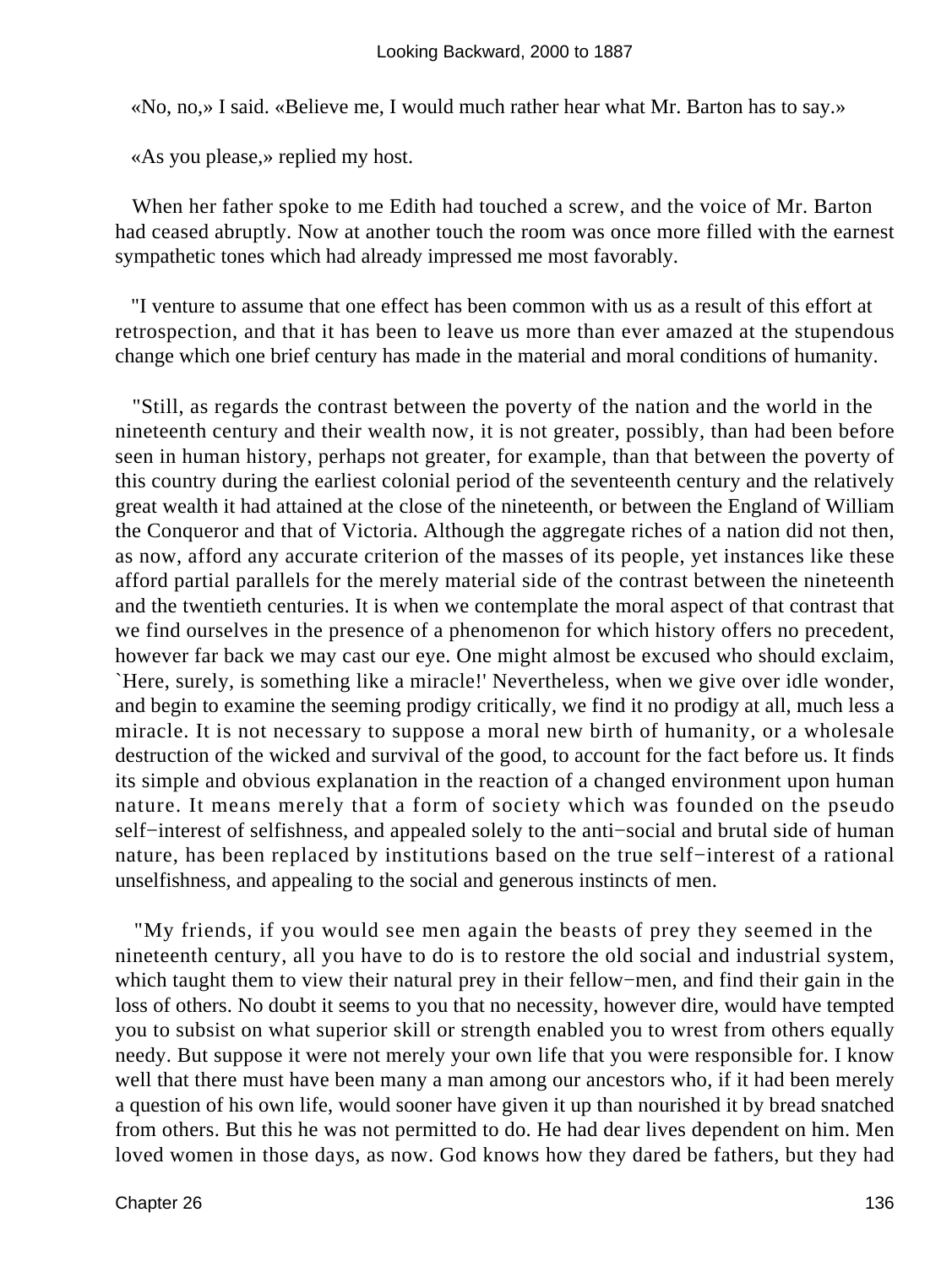babies as sweet, no doubt, to them as ours to us, whom they must feed, clothe, educate. The gentlest creatures are fierce when they have young to provide for, and in that wolfish society the struggle for bread borrowed a peculiar desperation from the tenderest sentiments. For the sake of those dependent on him, a man might not choose, but must plunge into the foul fight – cheat, overreach, supplant, defraud, buy below worth and sell above, break down the business by which his neighbor fed his young ones, tempt men to buy what they ought not and to sell what they should not, grind his laborers, sweat his debtors, cozen his creditors. Though a man sought it carefully with tears, it was hard to find a way in which he could earn a living and provide for his family except by pressing in before some weaker rival and taking the food from his mouth. Even the ministers of religion were not exempt from this cruel necessity. While they warned their flocks against the love of money, regard for their families compelled them to keep an outlook for the pecuniary prizes of their calling. Poor fellows, theirs was indeed a trying business, preaching to men a generosity and unselfishness which they and everybody knew would, in the existing state of the world, reduce to poverty those who should practice them, laying down laws of conduct which the law of self−preservation compelled men to break. Looking on the inhuman spectacle of society, these worthy men bitterly bemoaned the depravity of human nature; as if angelic nature would not have been debauched in such a devil's school! Ah, my friends, believe me, it is not now in this happy age that humanity is proving the divinity within it. It was rather in those evil days when not even the fight for life with one another, the struggle for mere existence, in which mercy was folly, could wholly banish generosity and kindness from the earth.

 "It is not hard to understand the desperation with which men and women, who under other conditions would have been full of gentleness and truth, fought and tore each other in the scramble for gold, when we realize what it meant to miss it, what poverty was in that day. For the body it was hunger and thirst, torment by heat and frost, in sickness neglect, in health unremitting toil; for the moral nature it meant oppression, contempt, and the patient endurance of indignity, brutish associations from infancy, the loss of all the innocence of childhood, the grace of womanhood, the dignity of manhood; for the mind it meant the death of ignorance, the torpor of all those faculties which distinguish us from brutes, the reduction of life to a round of bodily functions.

 "Ah, my friends, if such a fate as this were offered you and your children as the only alternative of success in the accumulation of wealth, how long do you fancy would you be in sinking to the moral level of your ancestors?

 "Some two or three centuries ago an act of barbarity was committed in India, which, though the number of lives destroyed was but a few score, was attended by such peculiar horrors that its memory is likely to be perpetual. A number of English prisoners were shut up in a room containing not enough air to supply one−tenth their number. The unfortunates were gallant men, devoted comrades in service, but, as the agonies of suffocation began to take hold on them, they forgot all else, and became involved in a hideous struggle, each one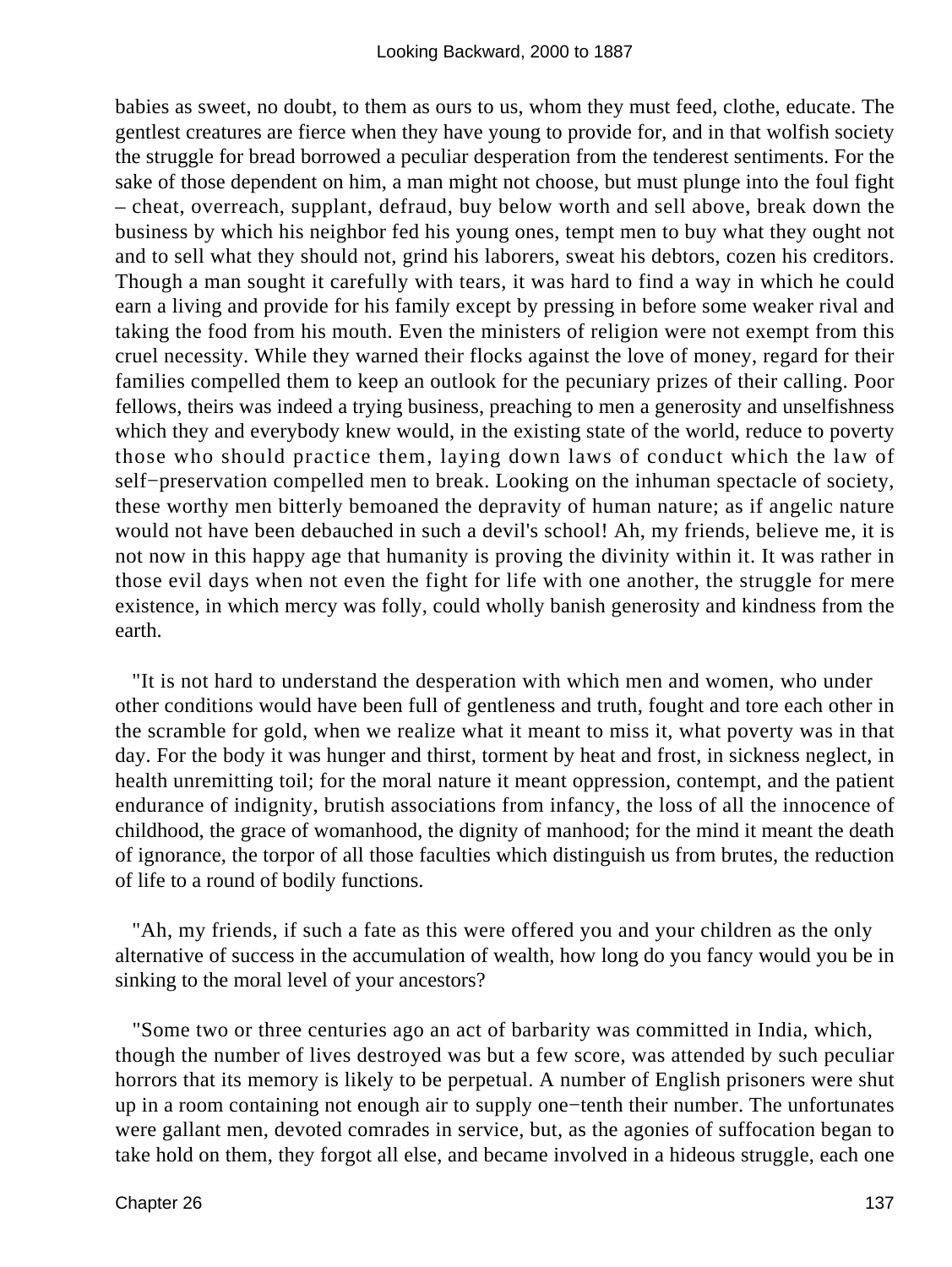for himself, and against all others, to force a way to one of the small apertures of the prison at which alone it was possible to get a breath of air. It was a struggle in which men became beasts, and the recital of its horrors by the few survivors so shocked our forefathers that for a century later we find it a stock reference in their literature as a typical illustration of the extreme possibilities of human misery, as shocking in its moral as its physical aspect. They could scarcely have anticipated that to us the Black Hole of Calcutta, with its press of maddened men tearing and trampling one another in the struggle to win a place at the breathing holes, would seem a striking type of the society of their age. It lacked something of being a complete type, however, for in the Calcutta Black Hole there were no tender women, no little children and old men and women, no cripples. They were at least all men, strong to bear, who suffered.

 "When we reflect that the ancient order of which I have been speaking was prevalent up to the end of the nineteenth century, while to us the new order which succeeded it already seems antique, even our parents having known no other, we cannot fail to be astounded at the suddenness with which a transition so profound beyond all previous experience of the race must have been effected. Some observation of the state of men's minds during the last quarter of the nineteenth century will, however, in great measure, dissipate this astonishment. Though general intelligence in the modern sense could not be said to exist in any community at that time, yet, as compared with previous generations, the one then on the stage was intelligent. The inevitable consequence of even this comparative degree of intelligence had been a perception of the evils of society, such as had never before been general. It is quite true that these evils had been even worse, much worse, in previous ages. It was the increased intelligence of the masses which made the difference, as the dawn reveals the squalor of surroundings which in the darkness may have seemed tolerable. The key−note of the literature of the period was one of compassion for the poor and unfortunate, and indignant outcry against the failure of the social machinery to ameliorate the miseries of men. It is plain from these outbursts that the moral hideousness of the spectacle about them was, at least by flashes, fully realized by the best of the men of that time, and that the lives of some of the more sensitive and generous hearted of them were rendered well nigh unendurable by the intensity of their sympathies.

 "Although the idea of the vital unity of the family of mankind, the reality of human brotherhood, was very far from being apprehended by them as the moral axiom it seems to us, yet it is a mistake to suppose that there was no feeling at all corresponding to it. I could read you passages of great beauty from some of their writers which show that the conception was clearly attained by a few, and no doubt vaguely by many more. Moreover, it must not be forgotten that the nineteenth century was in name Christian, and the fact that the entire commercial and industrial frame of society was the embodiment of the anti−Christian spirit must have had some weight, though I admit it was strangely little, with the nominal followers of Jesus Christ.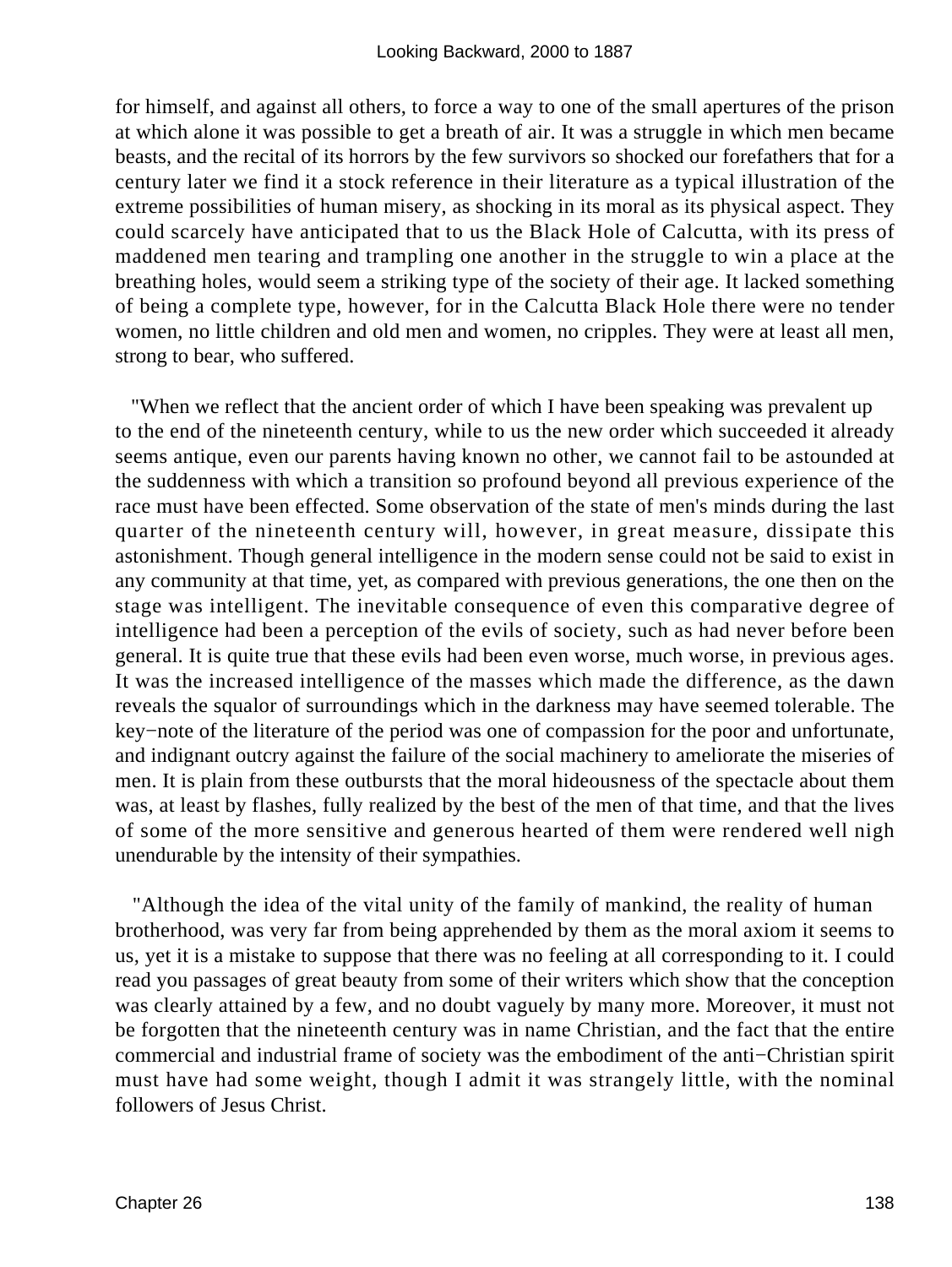"When we inquire why it did not have more, why, in general, long after a vast majority of men had agreed as to the crying abuses of the existing social arrangement, they still tolerated it, or contented themselves with talking of petty reforms in it, we come upon an extraordinary fact. It was the sincere belief of even the best of men at that epoch that the only stable elements in human nature, on which a social system could be safely founded, were its worst propensities. They had been taught and believed that greed and self−seeking were all that held mankind together, and that all human associations would fall to pieces if anything were done to blunt the edge of these motives or curb their operation. In a word, they believed – even those who longed to believe otherwise – the exact reverse of what seems to us self–evident; they believed, that is, that the anti–social qualities of men, and not their social qualities, were what furnished the cohesive force of society. It seemed reasonable to them that men lived together solely for the purpose of overreaching and oppressing one another, and of being overreached and oppressed, and that while a society that gave full scope to these propensities could stand, there would be little chance for one based on the idea of cooperation for the benefit of all. It seems absurd to expect any one to believe that convictions like these were ever seriously entertained by men; but that they were not only entertained by our great−grandfathers, but were responsible for the long delay in doing away with the ancient order, after a conviction of its intolerable abuses had become general, is as well established as any fact in history can be. Just here you will find the explanation of the profound pessimism of the literature of the last quarter of the nineteenth century, the note of melancholy in its poetry, and the cynicism of its humor.

 "Feeling that the condition of the race was unendurable, they had no clear hope of anything better. They believed that the evolution of humanity had resulted in leading it into a cul de sac, and that there was no way of getting forward. The frame of men's minds at this time is strikingly illustrated by treatises which have come down to us, and may even now be consulted in our libraries by the curious, in which laborious arguments are pursued to prove that despite the evil plight of men, life was still, by some slight preponderance of considerations, probably better worth living than leaving. Despising themselves, they despised their Creator. There was a general decay of religious belief. Pale and watery gleams, from skies thickly veiled by doubt and dread, alone lighted up the chaos of earth. That men should doubt Him whose breath is in their nostrils, or dread the hands that moulded them, seems to us indeed a pitiable insanity; but we must remember that children who are brave by day have sometimes foolish fears at night. The dawn has come since then. It is very easy to believe in the fatherhood of God in the twentieth century.

 "Briefly, as must needs be in a discourse of this character, I have adverted to some of the causes which had prepared men's minds for the change from the old to the new order, as well as some causes of the conservatism of despair which for a while held it back after the time was ripe. To wonder at the rapidity with which the change was completed after its possibility was first entertained is to forget the intoxicating effect of hope upon minds long accustomed to despair. The sunburst, after so long and dark a night, must needs have had a dazzling effect. From the moment men allowed themselves to believe that humanity after all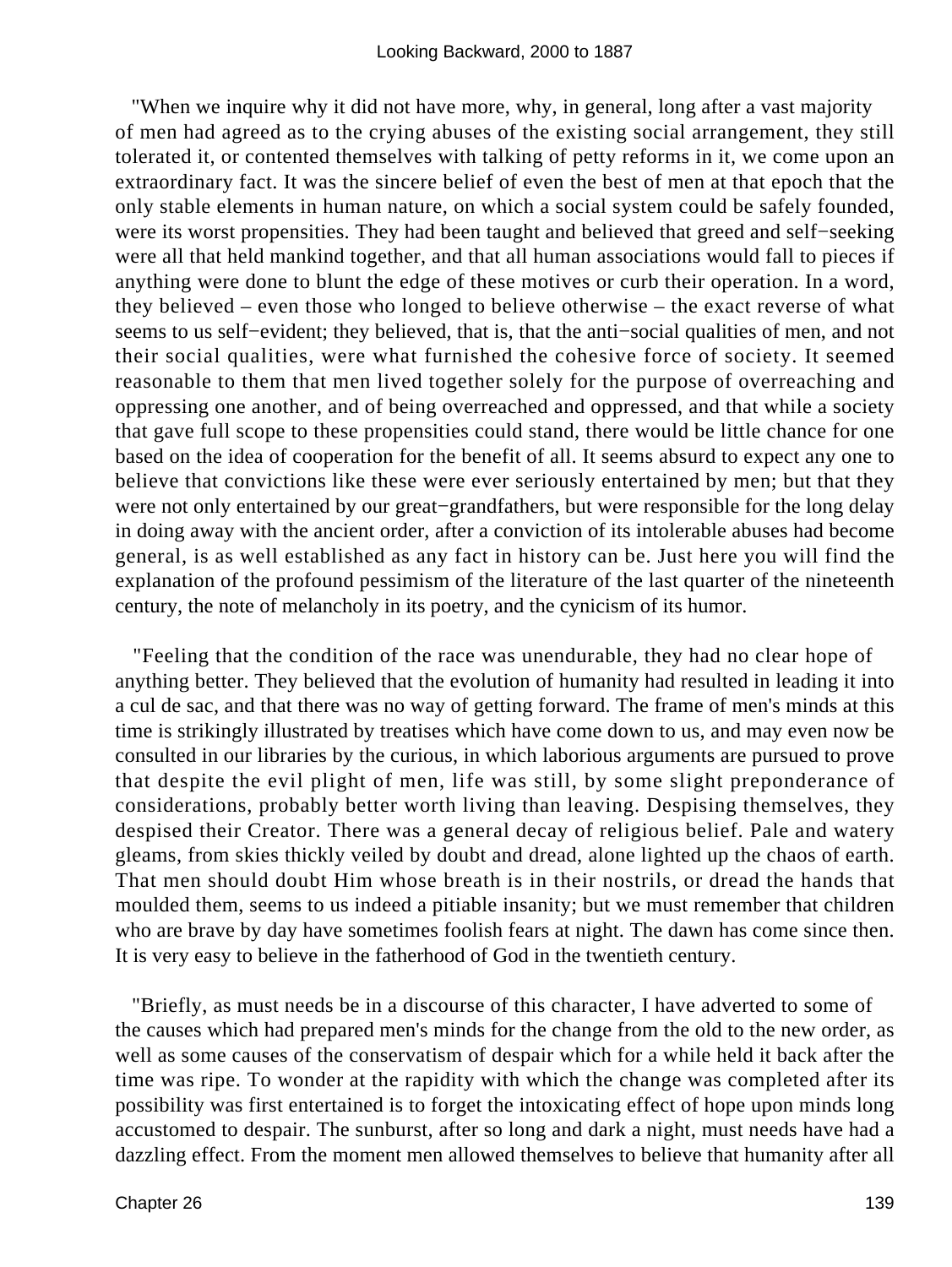had not been meant for a dwarf, that its squat stature was not the measure of its possible growth, but that it stood upon the verge of an avatar of limitless development, the reaction must needs have been overwhelming. It is evident that nothing was able to stand against the enthusiasm which the new faith inspired.

 "Here, at last, men must have felt, was a cause compared with which the grandest of historic causes had been trivial. It was doubtless because it could have commanded millions of martyrs, that none were needed. The change of a dynasty in a petty kingdom of the old world often cost more lives than did the revolution which set the feet of the human race at last in the right way.

 "Doubtless it ill beseems one to whom the boon of life in our resplendent age has been vouchsafed to wish his destiny other, and yet I have often thought that I would fain exchange my share in this serene and golden day for a place in that stormy epoch of transition, when heroes burst the barred gate of the future and revealed to the kindling gaze of a hopeless race, in place of the blank wall that had closed its path, a vista of progress whose end, for very excess of light, still dazzles us. Ah, my friends! who will say that to have lived then, when the weakest influence was a lever to whose touch the centuries trembled, was not worth a share even in this era of fruition?

 "You know the story of that last, greatest, and most bloodless of revolutions. In the time of one generation men laid aside the social traditions and practices of barbarians, and assumed a social order worthy of rational and human beings. Ceasing to be predatory in their habits, they became co−workers, and found in fraternity, at once, the science of wealth and happiness. `What shall I eat and drink, and wherewithal shall I be clothed?' stated as a problem beginning and ending in self, had been an anxious and an endless one. But when once it was conceived, not from the individual, but the fraternal standpoint, `What shall we eat and drink, and wherewithal shall we be clothed?' – its difficulties vanished.

 "Poverty with servitude had been the result, for the mass of humanity, of attempting to solve the problem of maintenance from the individual standpoint, but no sooner had the nation become the sole capitalist and employer than not alone did plenty replace poverty, but the last vestige of the serfdom of man to man disappeared from earth. Human slavery, so often vainly scotched, at last was killed. The means of subsistence no longer doled out by men to women, by employer to employed, by rich to poor, was distributed from a common stock as among children at the father's table. It was impossible for a man any longer to use his fellow−men as tools for his own profit. His esteem was the only sort of gain he could thenceforth make out of him. There was no more either arrogance or servility in the relations of human beings to one another. For the first time since the creation every man stood up straight before God. The fear of want and the lust of gain became extinct motives when abundance was assured to all and immoderate possessions made impossible of attainment. There were no more beggars nor almoners. Equity left charity without an occupation. The ten commandments became well nigh obsolete in a world where there was no temptation to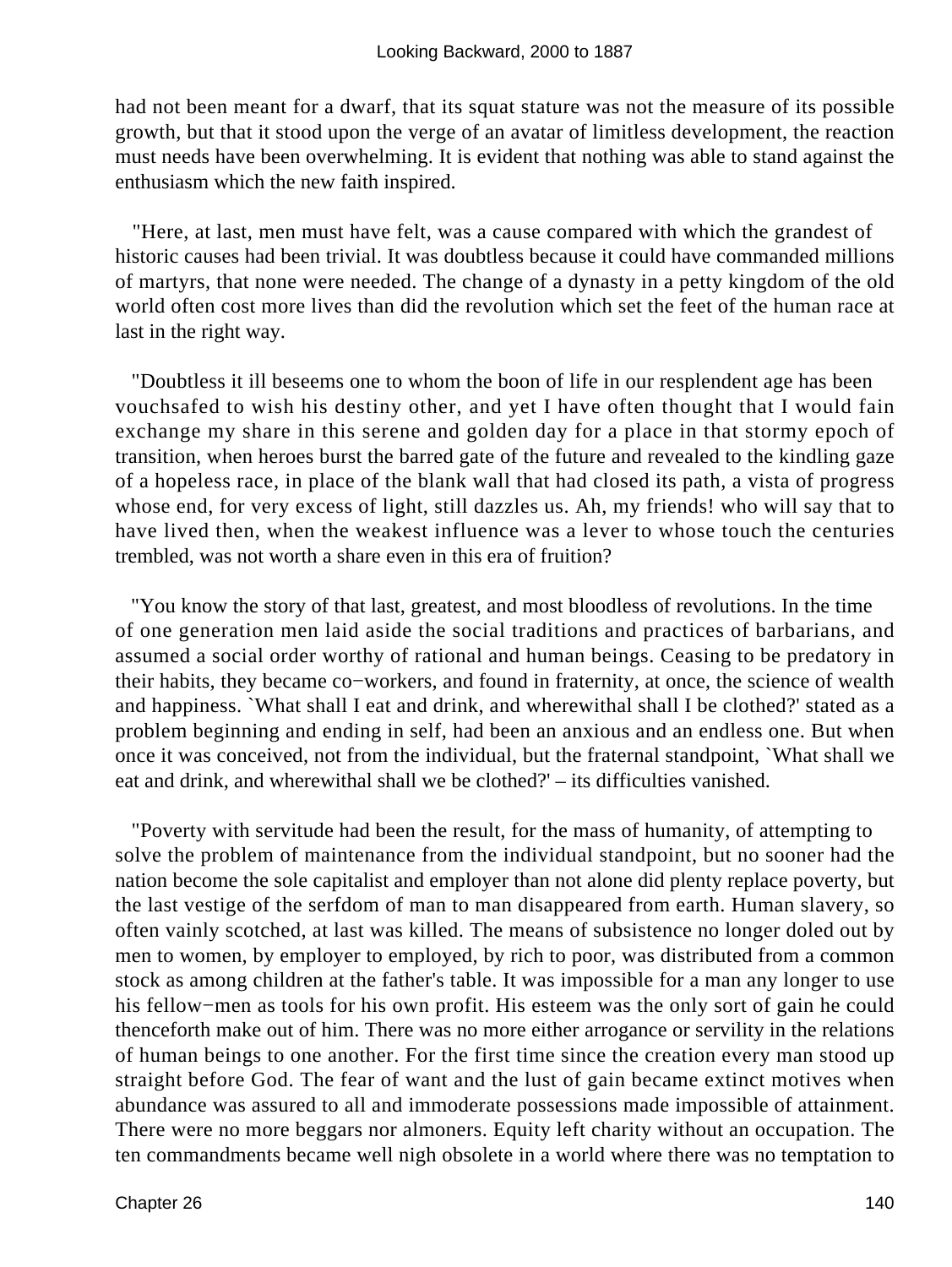theft, no occasion to lie either for fear or favor, no room for envy where all were equal, and little provocation to violence where men were disarmed of power to injure one another. Humanity's ancient dream of liberty, equality, fraternity, mocked by so many ages, at last was realized.

 "As in the old society the generous, the just, the tender−hearted had been placed at a disadvantage by the possession of those qualities; so in the new society the cold−hearted, the greedy, and self−seeking found themselves out of joint with the world. Now that the conditions of life for the first time ceased to operate as a forcing process to develop the brutal qualities of human nature, and the premium which had heretofore encouraged selfishness was not only removed, but placed upon unselfishness, it was for the first time possible to see what unperverted human nature really was like. The depraved tendencies, which had previously overgrown and obscured the better to so large an extent, now withered like cellar fungi in the open air, and the nobler qualities showed a sudden luxuriance which turned cynics into panegyrists and for the first time in human history tempted mankind to fall in love with itself. Soon was fully revealed, what the divines and philosophers of the old world never would have believed, that human nature in its essential qualities is good, not bad, that men by their natural intention and structure are generous, not selfish, pitiful, not cruel, sympathetic, not arrogant, godlike in aspirations, instinct with divinest impulses of tenderness and self−sacrifice, images of God indeed, not the travesties upon Him they had seemed. The constant pressure, through numberless generations, of conditions of life which might have perverted angels, had not been able to essentially alter the natural nobility of the stock, and these conditions once removed, like a bent tree, it had sprung back to its normal uprightness.

 "To put the whole matter in the nutshell of a parable, let me compare humanity in the olden time to a rosebush planted in a swamp, watered with black bog−water, breathing miasmatic fogs by day, and chilled with poison dews at night. Innumerable generations of gardeners had done their best to make it bloom, but beyond an occasional half−opened bud with a worm at the heart, their efforts had been unsuccessful. Many, indeed, claimed that the bush was no rosebush at all, but a noxious shrub, fit only to be uprooted and burned. The gardeners, for the most part, however, held that the bush belonged to the rose family, but had some ineradicable taint about it, which prevented the buds from coming out, and accounted for its generally sickly condition. There were a few, indeed, who maintained that the stock was good enough, that the trouble was in the bog, and that under more favorable conditions the plant might be expected to do better. But these persons were not regular gardeners, and being condemned by the latter as mere theorists and day dreamers, were, for the most part, so regarded by the people. Moreover, urged some eminent moral philosophers, even conceding for the sake of the argument that the bush might possibly do better elsewhere, it was a more valuable discipline for the buds to try to bloom in a bog than it would be under more favorable conditions. The buds that succeeded in opening might indeed be very rare, and the flowers pale and scentless, but they represented far more moral effort than if they had bloomed spontaneously in a garden.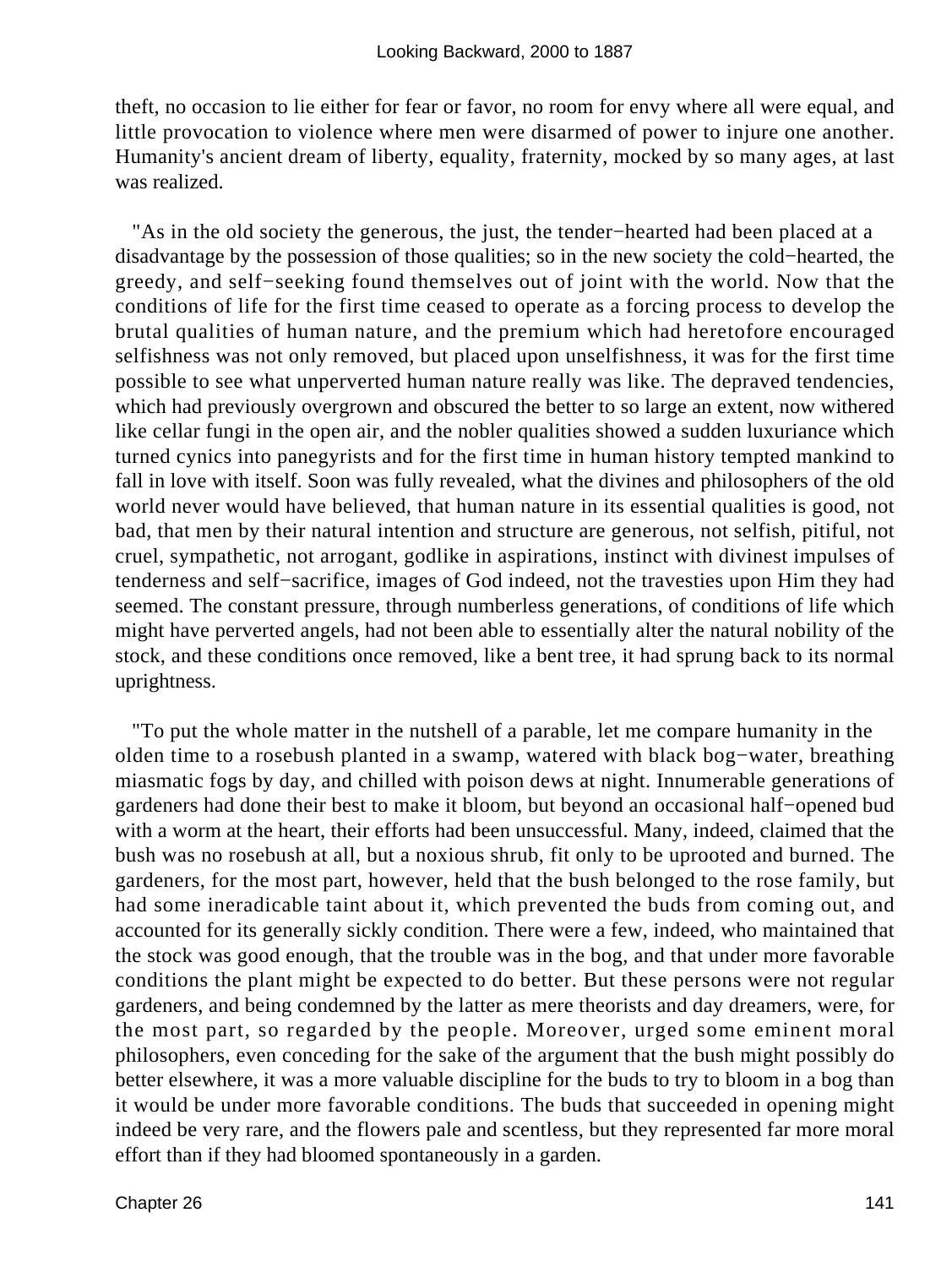"The regular gardeners and the moral philosophers had their way. The bush remained rooted in the bog, and the old course of treatment went on. Continually new varieties of forcing mixtures were applied to the roots, and more recipes than could be numbered, each declared by its advocates the best and only suitable preparation, were used to kill the vermin and remove the mildew. This went on a very long time. Occasionally some one claimed to observe a slight improvement in the appearance of the bush, but there were quite as many who declared that it did not look so well as it used to. On the whole there could not be said to be any marked change. Finally, during a period of general despondency as to the prospects of the bush where it was, the idea of transplanting it was again mooted, and this time found favor. `Let us try it,' was the general voice. `Perhaps it may thrive better elsewhere, and here it is certainly doubtful if it be worth cultivating longer.' So it came about that the rosebush of humanity was transplanted, and set in sweet, warm, dry earth, where the sun bathed it, the stars wooed it, and the south wind caressed it. Then it appeared that it was indeed a rosebush. The vermin and the mildew disappeared, and the bush was covered with most beautiful red roses, whose fragrance filled the world.

 "It is a pledge of the destiny appointed for us that the Creator has set in our hearts an infinite standard of achievement, judged by which our past attainments seem always insignificant, and the goal never nearer. Had our forefathers conceived a state of society in which men should live together like brethren dwelling in unity, without strifes or envying, violence or overreaching, and where, at the price of a degree of labor not greater than health demands, in their chosen occupations, they should be wholly freed from care for the morrow and left with no more concern for their livelihood than trees which are watered by unfailing streams, – had they conceived such a condition, I say, it would have seemed to them nothing less than paradise. They would have confounded it with their idea of heaven, nor dreamed that there could possibly lie further beyond anything to be desired or striven for.

 "But how is it with us who stand on this height which they gazed up to? Already we have well nigh forgotten, except when it is especially called to our minds by some occasion like the present, that it was not always with men as it is now. It is a strain on our imaginations to conceive the social arrangements of our immediate ancestors. We find them grotesque. The solution of the problem of physical maintenance so as to banish care and crime, so far from seeming to us an ultimate attainment, appears but as a preliminary to anything like real human progress. We have but relieved ourselves of an impertinent and needless harassment which hindered our ancestor from undertaking the real ends of existence. We are merely stripped for the race; no more. We are like a child which has just learned to stand upright and to walk. It is a great event, from the child's point of view, when he first walks. Perhaps he fancies that there can be little beyond that achievement, but a year later he has forgotten that he could not always walk. His horizon did but widen when he rose, and enlarge as he moved. A great event indeed, in one sense, was his first step, but only as a beginning, not as the end. His true career was but then first entered on. The enfranchisement of humanity in the last century, from mental and physical absorption in working and scheming for the mere bodily necessities, may be regarded as a species of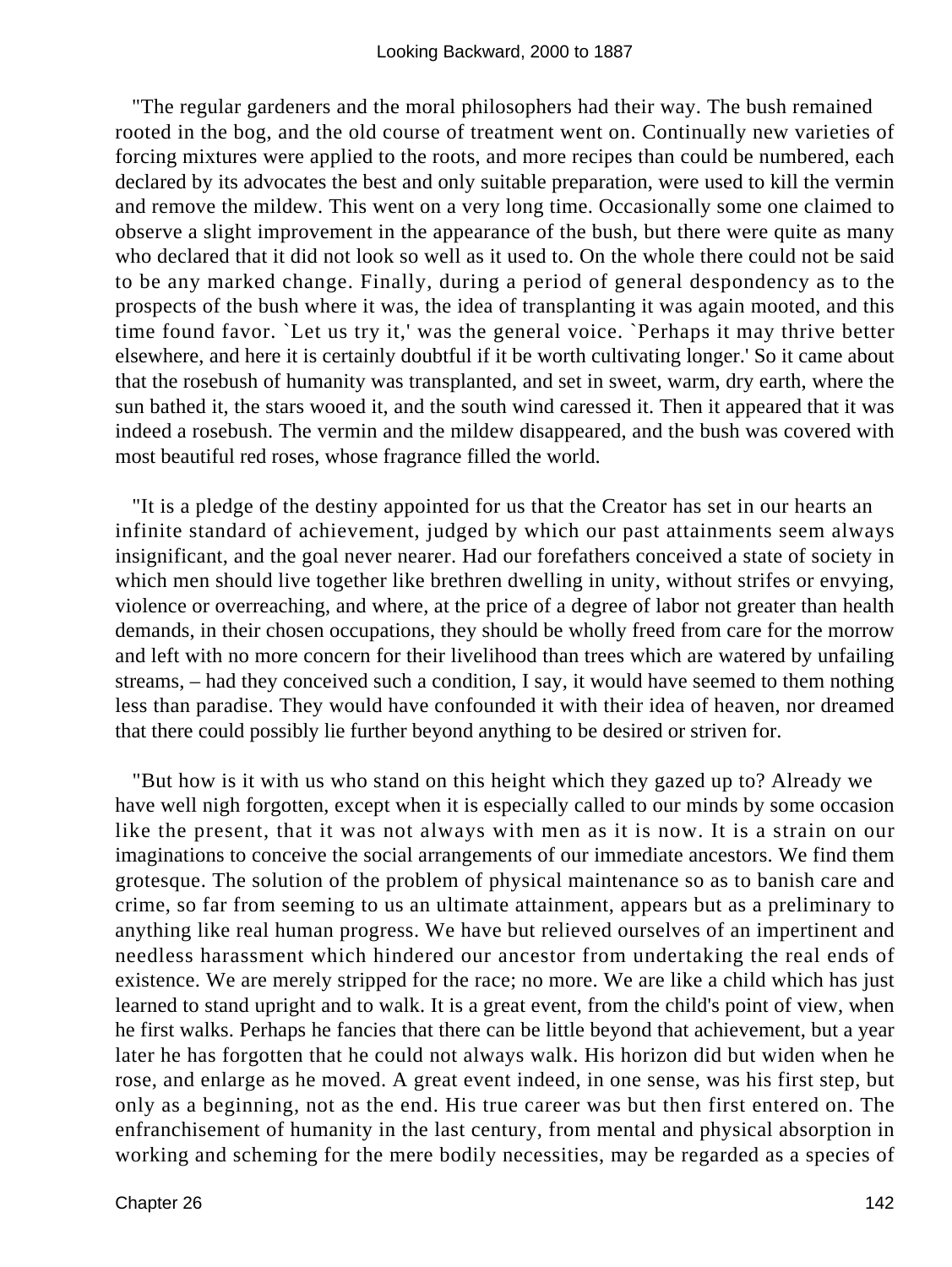second birth of the race, without which its first birth to an existence that was but a burden would forever have remained unjustified, but whereby it is now abundantly vindicated. Since then, humanity has entered on a new phase of spiritual development, an evolution of higher faculties, the very existence of which in human nature our ancestors scarcely suspected. In place of the dreary hopelessness of the nineteenth century, its profound pessimism as to the future of humanity, the animating idea of the present age is an enthusiastic conception of the opportunities of our earthly existence, and the unbounded possibilities of human nature. The betterment of mankind from generation to generation, physically, mentally, morally, is recognized as the one great object supremely worthy of effort and of sacrifice. We believe the race for the first time to have entered on the realization of God's ideal of it, and each generation must now be a step upward.

 «Do you ask what we look for when unnumbered generations shall have passed away? I answer, the way stretches far before us, but the end is lost in light. For twofold is the return of man to God `who is our home,' the return of the individual by the way of death, and the return of the race by the fulfillment of the evolution, when the divine secret hidden in the germ shall be perfectly unfolded. With a tear for the dark past, turn we then to the dazzling future, and, veiling our eyes, press forward. The long and weary winter of the race is ended. Its summer has begun. Humanity has burst the chrysalis. The heavens are before it.»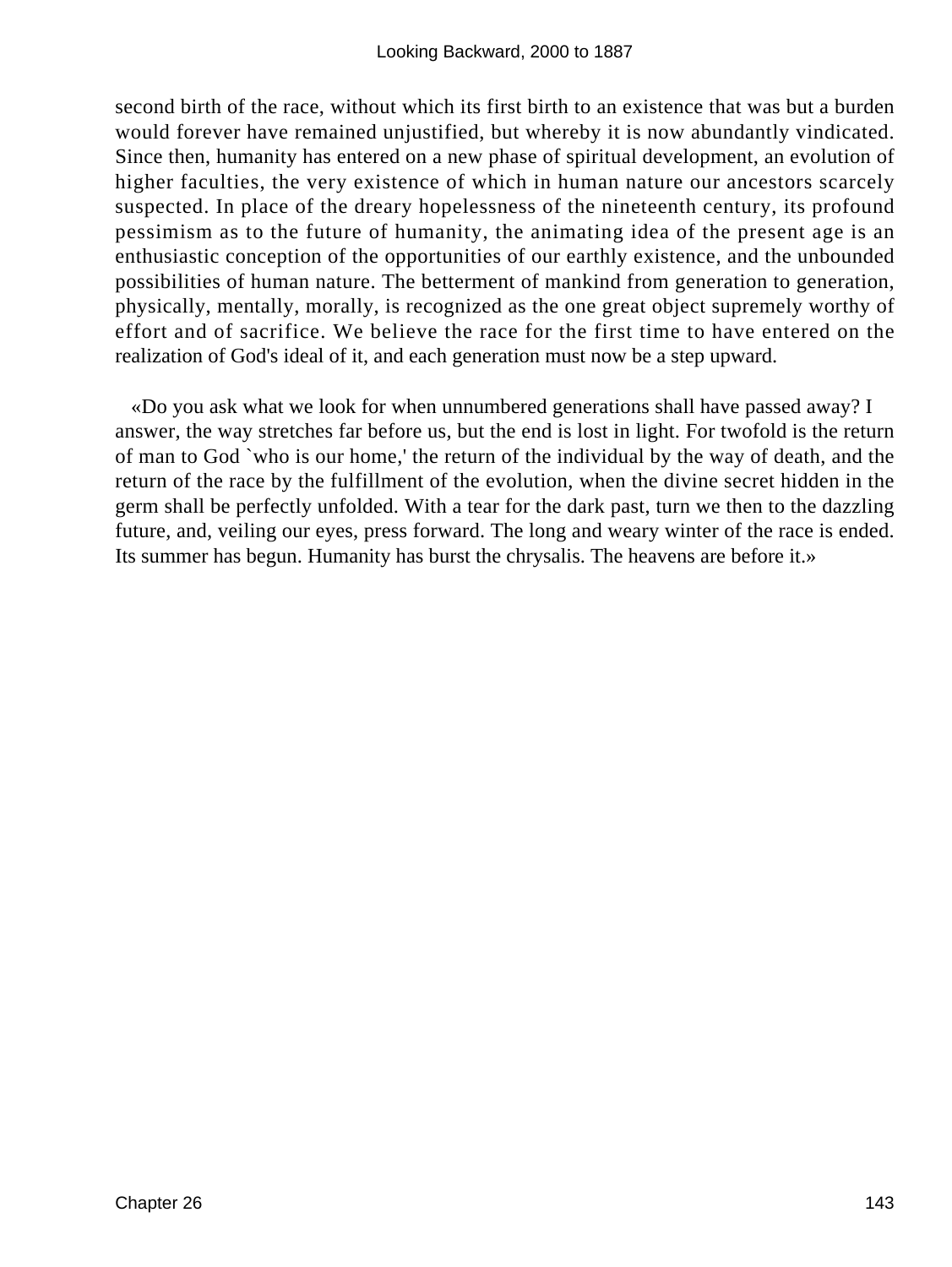## **[Chapter 27](#page-164-0)**

<span id="page-144-0"></span>*I* never could tell just why, but Sunday afternoon during my old life had been a time when I was peculiarly subject to melancholy, when the color unaccountably faded out of all the aspects of life, and everything appeared pathetically uninteresting. The hours, which in general were wont to bear me easily on their wings, lost the power of flight, and toward the close of the day, drooping quite to earth, had fairly to be dragged along by main strength. Perhaps it was partly owing to the established association of ideas that, despite the utter change in my circumstances, I fell into a state of profound depression on the afternoon of this my first Sunday in the twentieth century.

 It was not, however, on the present occasion a depression without specific cause, the mere vague melancholy I have spoken of, but a sentiment suggested and certainly quite justified by my position. The sermon of Mr. Barton, with its constant implication of the vast moral gap between the century to which I belonged and that in which I found myself, had had an effect strongly to accentuate my sense of loneliness in it. Considerately and philosophically as he had spoken, his words could scarcely have failed to leave upon my mind a strong impression of the mingled pity, curiosity, and aversion which I, as a representative of an abhorred epoch, must excite in all around me.

 The extraordinary kindness with which I had been treated by Dr. Leete and his family, and especially the goodness of Edith, had hitherto prevented my fully realizing that their real sentiment toward me must necessarily be that of the whole generation to which they belonged. The recognition of this, as regarded Dr. Leete and his amiable wife, however painful, I might have endured, but the conviction that Edith must share their feeling was more than I could bear.

 The crushing effect with which this belated perception of a fact so obvious came to me opened my eyes fully to something which perhaps the reader has already suspected, – I loved Edith.

Was it strange that I did? The affecting occasion on which our intimacy had begun, when her hands had drawn me out of the whirlpool of madness; the fact that her sympathy was the vital breath which had set me up in this new life and enabled me to support it; my habit of looking to her as the mediator between me and the world around in a sense that even her father was not, – these were circumstances that had predetermined a result which her remarkable loveliness of person and disposition would alone have accounted for. It was quite inevitable that she should have come to seem to me, in a sense quite different from the usual experience of lovers, the only woman in this world. Now that I had become suddenly sensible of the fatuity of the hopes I had begun to cherish, I suffered not merely what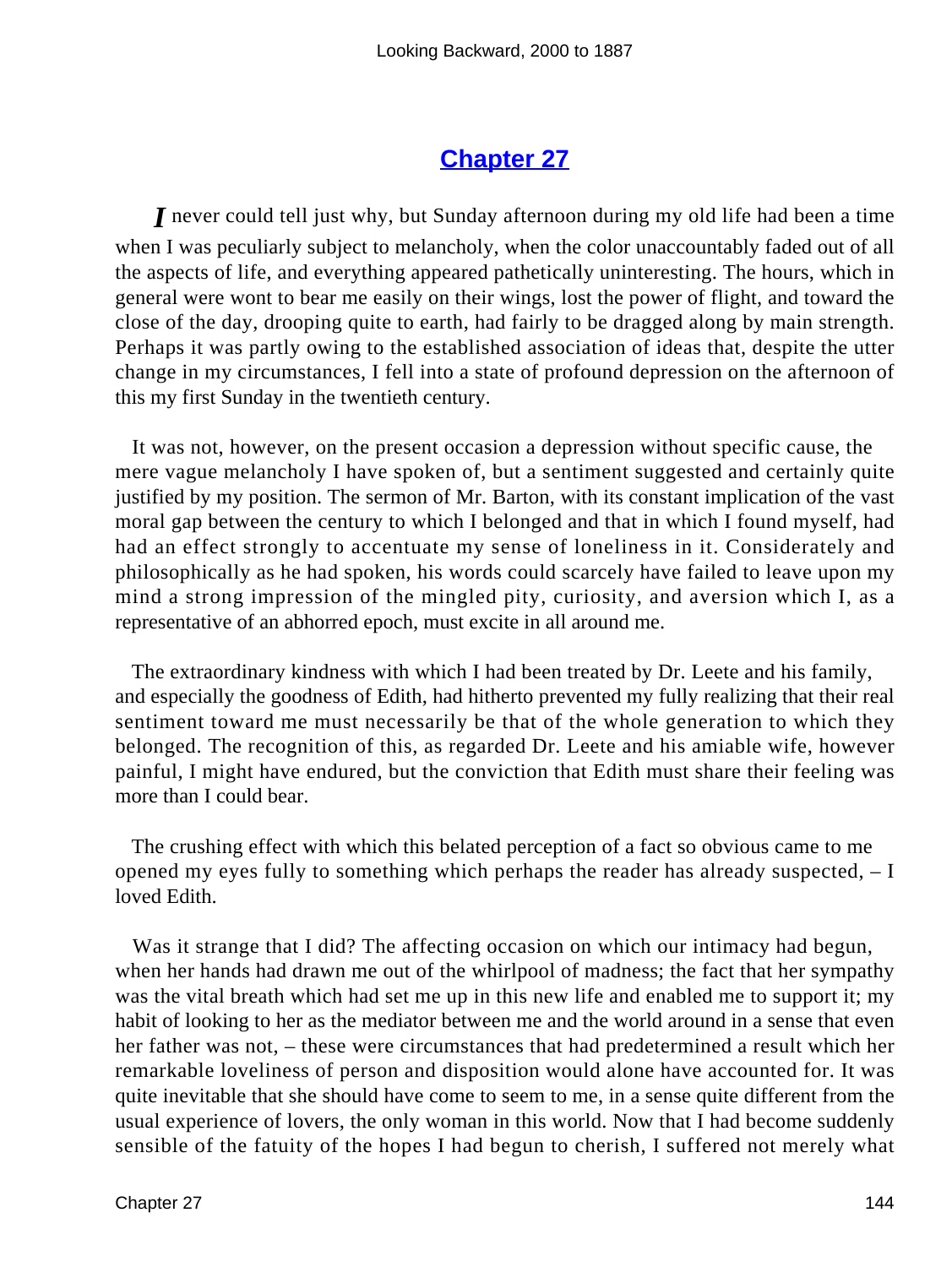another lover might, but in addition a desolate loneliness, an utter forlornness, such as no other lover, however unhappy, could have felt.

 My hosts evidently saw that I was depressed in spirits, and did their best to divert me. Edith especially, I could see, was distressed for me, but according to the usual perversity of lovers, having once been so mad as to dream of receiving something more from her, there was no longer any virtue for me in a kindness that I knew was only sympathy.

 Toward nightfall, after secluding myself in my room most of the afternoon, I went into the garden to walk about. The day was overcast, with an autumnal flavor in the warm, still air. Finding myself near the excavation, I entered the subterranean chamber and sat down there. «This,» I muttered to myself, «is the only home I have. Let me stay here, and not go forth any more.» Seeking aid from the familiar surroundings, I endeavored to find a sad sort of consolation in reviving the past and summoning up the forms and faces that were about me in my former life. It was in vain. There was no longer any life in them. For nearly one hundred years the stars had been looking down on Edith Bartlett's grave, and the graves of all my generation.

 The past was dead, crushed beneath a century's weight, and from the present I was shut out. There was no place for me anywhere. I was neither dead nor properly alive.

«Forgive me for following you.»

 I looked up. Edith stood in the door of the subterranean room, regarding me smilingly, but with eyes full of sympathetic distress.

 «Send me away if I am intruding on you,» she said; «but we saw that you were out of spirits, and you know you promised to let me know if that were so. You have not kept your word.»

 I rose and came to the door, trying to smile, but making, I fancy, rather sorry work of it, for the sight of her loveliness brought home to me the more poignantly the cause of my wretchedness.

 «I was feeling a little lonely, that is all,» I said. «Has it never occurred to you that my position is so much more utterly alone than any human being's ever was before that a new word is really needed to describe it?»

 «Oh, you must not talk that way – you must not let yourself feel that way – you must not!» she exclaimed, with moistened eyes. «Are we not your friends? It is your own fault if you will not let us be. You need not be lonely.»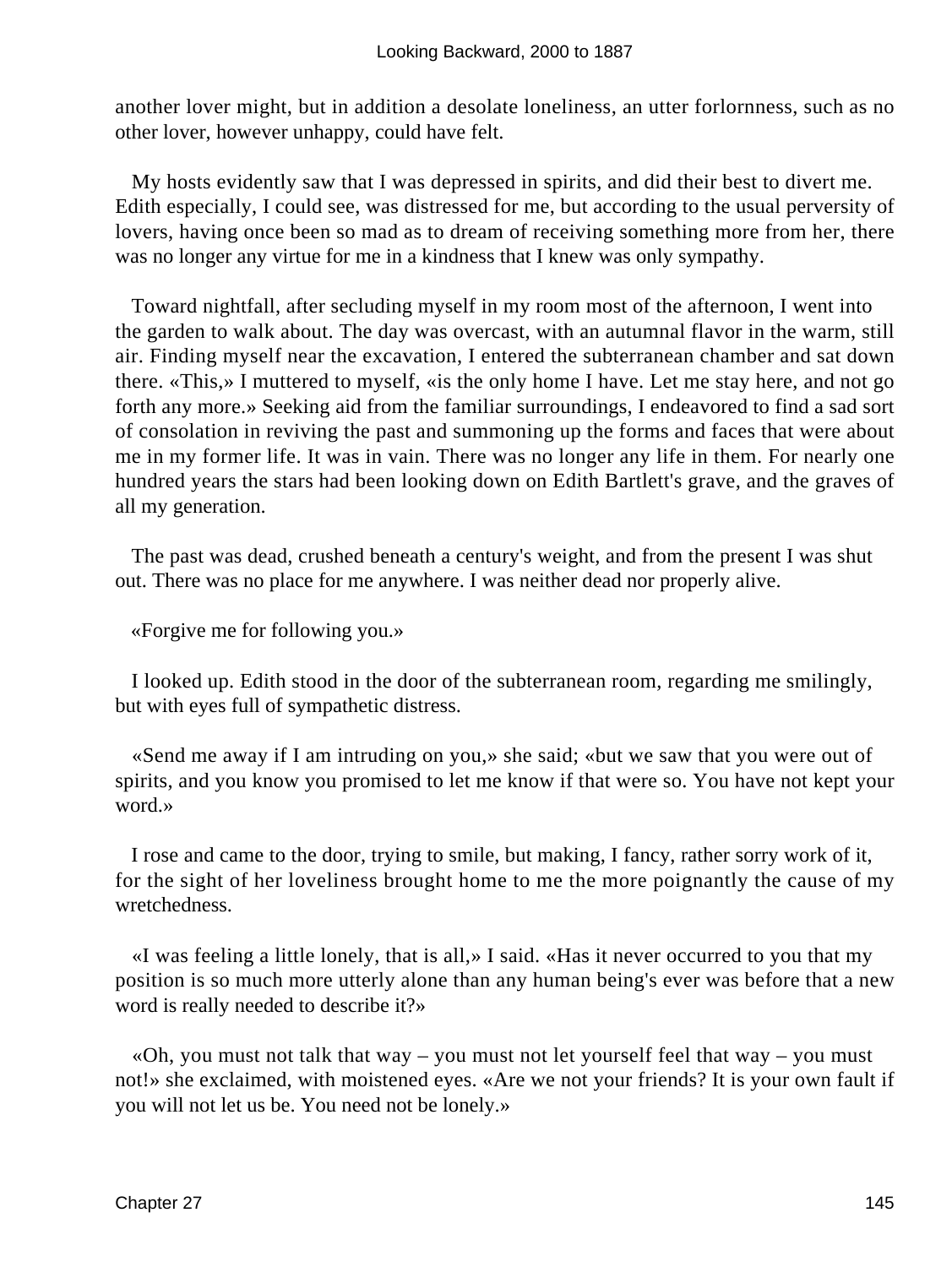«You are good to me beyond my power of understanding,» I said, «but don't you suppose that I know it is pity merely, sweet pity, but pity only. I should be a fool not to know that I cannot seem to you as other men of your own generation do, but as some strange uncanny being, a stranded creature of an unknown sea, whose forlornness touches your compassion despite its grotesqueness. I have been so foolish, you were so kind, as to almost forget that this must needs be so, and to fancy I might in time become naturalized, as we used to say, in this age, so as to feel like one of you and to seem to you like the other men about you. But Mr. Barton's sermon taught me how vain such a fancy is, how great the gulf between us must seem to you.»

 «Oh that miserable sermon!» she exclaimed, fairly crying now in her sympathy, «I wanted you not to hear it. What does he know of you? He has read in old musty books about your times, that is all. What do you care about him, to let yourself be vexed by anything he said? Isn't it anything to you, that we who know you feel differently? Don't you care more about what we think of you than what he does who never saw you? Oh, Mr. West! you don't know, you can't think, how it makes me feel to see you so forlorn. I can't have it so. What can I say to you? How can I convince you how different our feeling for you is from what you think?»

 As before, in that other crisis of my fate when she had come to me, she extended her hands toward me in a gesture of helpfulness, and, as then, I caught and held them in my own; her bosom heaved with strong emotion, and little tremors in the fingers which I clasped emphasized the depth of her feeling. In her face, pity contended in a sort of divine spite against the obstacles which reduced it to impotence. Womanly compassion surely never wore a guise more lovely.

 Such beauty and such goodness quite melted me, and it seemed that the only fitting response I could make was to tell her just the truth. Of course I had not a spark of hope, but on the other hand I had no fear that she would be angry. She was too pitiful for that. So I said presently, «It is very ungrateful in me not to be satisfied with such kindness as you have shown me, and are showing me now. But are you so blind as not to see why they are not enough to make me happy? Don't you see that it is because I have been mad enough to love you?»

 At my last words she blushed deeply and her eyes fell before mine, but she made no effort to withdraw her hands from my clasp. For some moments she stood so, panting a little. Then blushing deeper than ever, but with a dazzling smile, she looked up.

«Are you sure it is not you who are blind?» she said.

 That was all, but it was enough, for it told me that, unaccountable, incredible as it was, this radiant daughter of a golden age had bestowed upon me not alone her pity, but her love. Still, I half believed I must be under some blissful hallucination even as I clasped her in my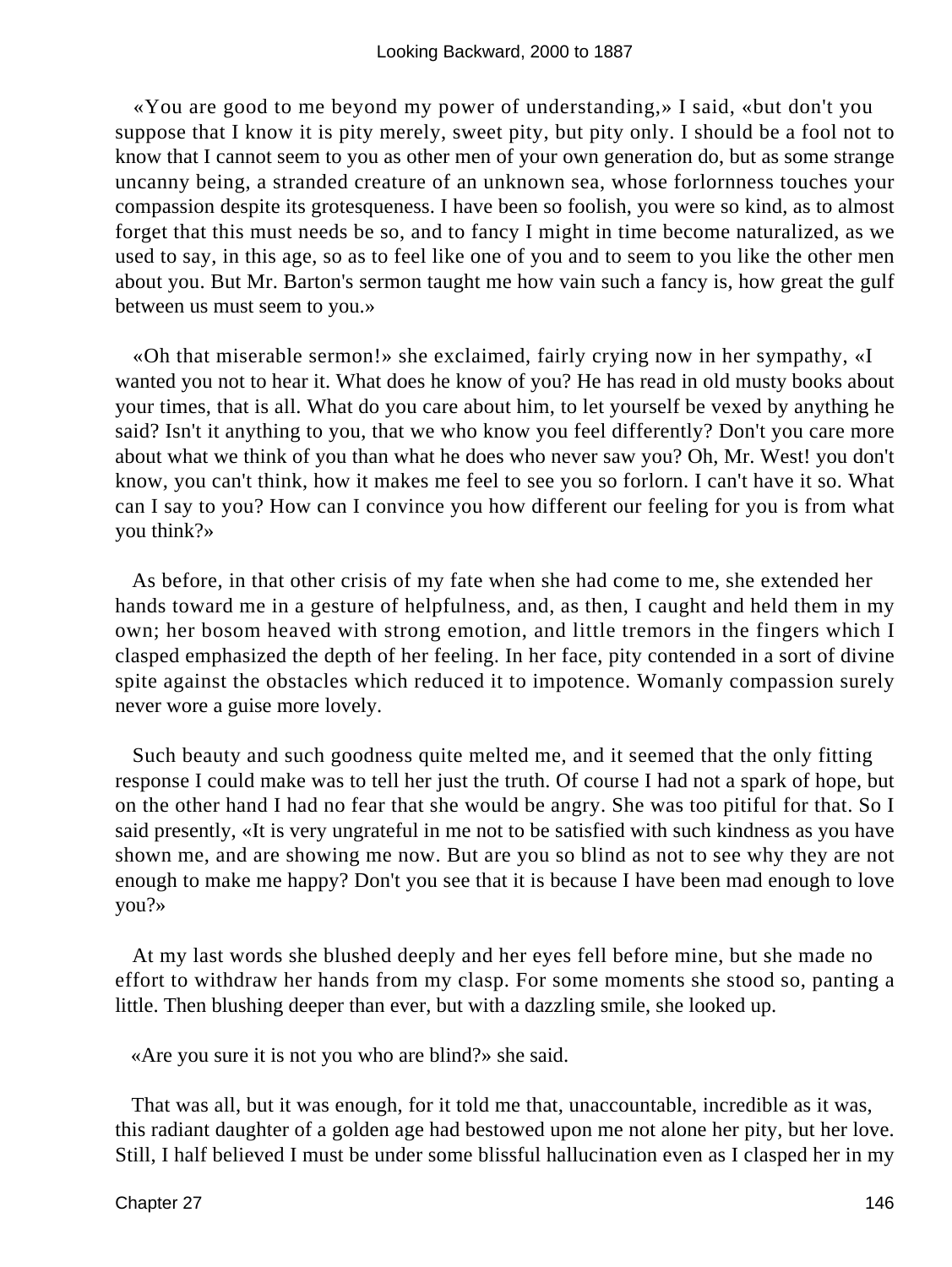arms. «If I am beside myself,» I cried, «let me remain so.»

 «It is I whom you must think beside myself,» she panted, escaping from my arms when I had barely tasted the sweetness of her lips. «Oh! oh! what must you think of me almost to throw myself in the arms of one I have known but a week? I did not mean that you should find it out so soon, but I was so sorry for you I forgot what I was saying. No, no; you must not touch me again till you know who I am. After that, sir, you shall apologize to me very humbly for thinking, as I know you do, that I have been over quick to fall in love with you. After you know who I am, you will be bound to confess that it was nothing less than my duty to fall in love with you at first sight, and that no girl of proper feeling in my place could do otherwise.»

 As may be supposed, I would have been quite content to waive explanations, but Edith was resolute that there should be no more kisses until she had been vindicated from all suspicion of precipitancy in the bestowal of her affections, and I was fain to follow the lovely enigma into the house. Having come where her mother was, she blushingly whispered something in her ear and ran away, leaving us together.

 It then appeared that, strange as my experience had been, I was now first to know what was perhaps its strangest feature. From Mrs. Leete I learned that Edith was the great−granddaughter of no other than my lost love, Edith Bartlett. After mourning me for fourteen years, she had made a marriage of esteem, and left a son who had been Mrs. Leete's father. Mrs. Leete had never seen her grandmother, but had heard much of her, and, when her daughter was born, gave her the name of Edith. This fact might have tended to increase the interest which the girl took, as she grew up, in all that concerned her ancestress, and especially the tragic story of the supposed death of the lover, whose wife she expected to be, in the conflagration of his house. It was a tale well calculated to touch the sympathy of a romantic girl, and the fact that the blood of the unfortunate heroine was in her own veins naturally heightened Edith's interest in it. A portrait of Edith Bartlett and some of her papers, including a packet of my own letters, were among the family heirlooms. The picture represented a very beautiful young woman about whom it was easy to imagine all manner of tender and romantic things. My letters gave Edith some material for forming a distinct idea of my personality, and both together sufficed to make the sad old story very real to her. She used to tell her parents, half jestingly, that she would never marry till she found a lover like Julian West, and there were none such nowadays.

 Now all this, of course, was merely the daydreaming of a girl whose mind had never been taken up by a love affair of her own, and would have had no serious consequence but for the discovery that morning of the buried vault in her father's garden and the revelation of the identity of its inmate. For when the apparently lifeless form had been borne into the house, the face in the locket found upon the breast was instantly recognized as that of Edith Bartlett, and by that fact, taken in connection with the other circumstances, they knew that I was no other than Julian West. Even had there been no thought, as at first there was not, of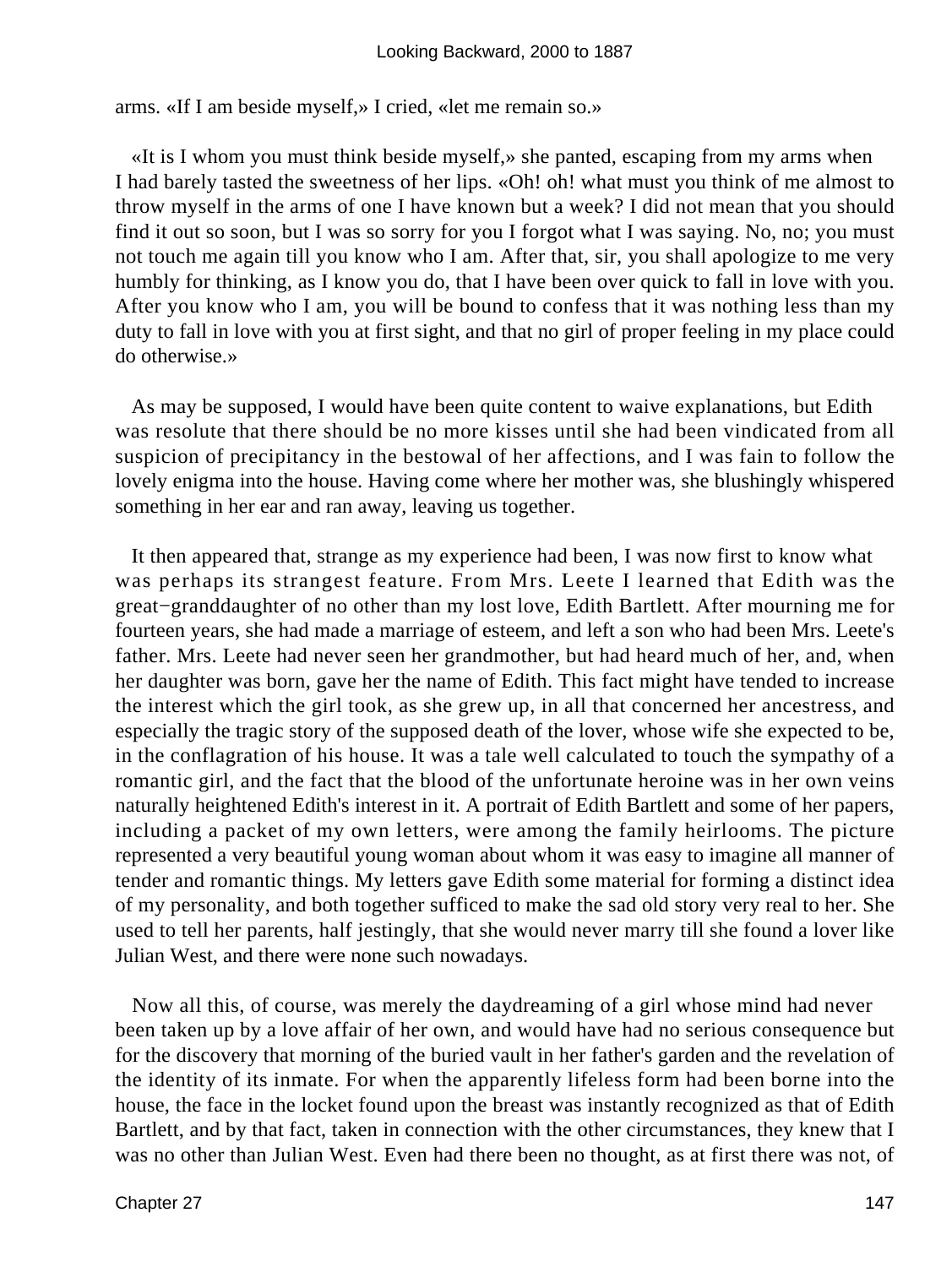my resuscitation, Mrs. Leete said she believed that this event would have affected her daughter in a critical and life−long manner. The presumption of some subtle ordering of destiny, involving her fate with mine, would under all circumstances have possessed an irresistible fascination for almost any woman.

 Whether when I came back to life a few hours afterward, and from the first seemed to turn to her with a peculiar dependence and to find a special solace in her company, she had been too quick in giving her love at the first sign of mine, I could now, her mother said, judge for myself. If I thought so, I must remember that this, after all, was the twentieth and not the nineteenth century, and love was, no doubt, now quicker in growth, as well as franker in utterance than then.

 From Mrs. Leete I went to Edith. When I found her, it was first of all to take her by both hands and stand a long time in rapt contemplation of her face. As I gazed, the memory of that other Edith, which had been affected as with a benumbing shock by the tremendous experience that had parted us, revived, and my heart was dissolved with tender and pitiful emotions, but also very blissful ones. For she who brought to me so poignantly the sense of my loss was to make that loss good. It was as if from her eyes Edith Bartlett looked into mine, and smiled consolation to me. My fate was not alone the strangest, but the most fortunate that ever befell a man. A double miracle had been wrought for me. I had not been stranded upon the shore of this strange world to find myself alone and companionless. My love, whom I had dreamed lost, had been reembodied for my consolation. When at last, in an ecstasy of gratitude and tenderness, I folded the lovely girl in my arms, the two Ediths were blended in my thought, nor have they ever since been clearly distinguished. I was not long in finding that on Edith's part there was a corresponding confusion of identities. Never, surely, was there between freshly united lovers a stranger talk than ours that afternoon. She seemed more anxious to have me speak of Edith Bartlett than of herself, of how I had loved her than how I loved herself, rewarding my fond words concerning another woman with tears and tender smiles and pressures of the hand.

 «You must not love me too much for myself,» she said. «I shall be very jealous for her. I shall not let you forget her. I am going to tell you something which you may think strange. Do you not believe that spirits sometimes come back to the world to fulfill some work that lay near their hearts? What if I were to tell you that I have sometimes thought that her spirit lives in me – that Edith Bartlett, not Edith Leete, is my real name. I cannot know it; of course none of us can know who we really are; but I can feel it. Can you wonder that I have such a feeling, seeing how my life was affected by her and by you, even before you came. So you see you need not trouble to love me at all, if only you are true to her. I shall not be likely to be jealous.»

 Dr. Leete had gone out that afternoon, and I did not have an interview with him till later. He was not, apparently, wholly unprepared for the intelligence I conveyed, and shook my hand heartily.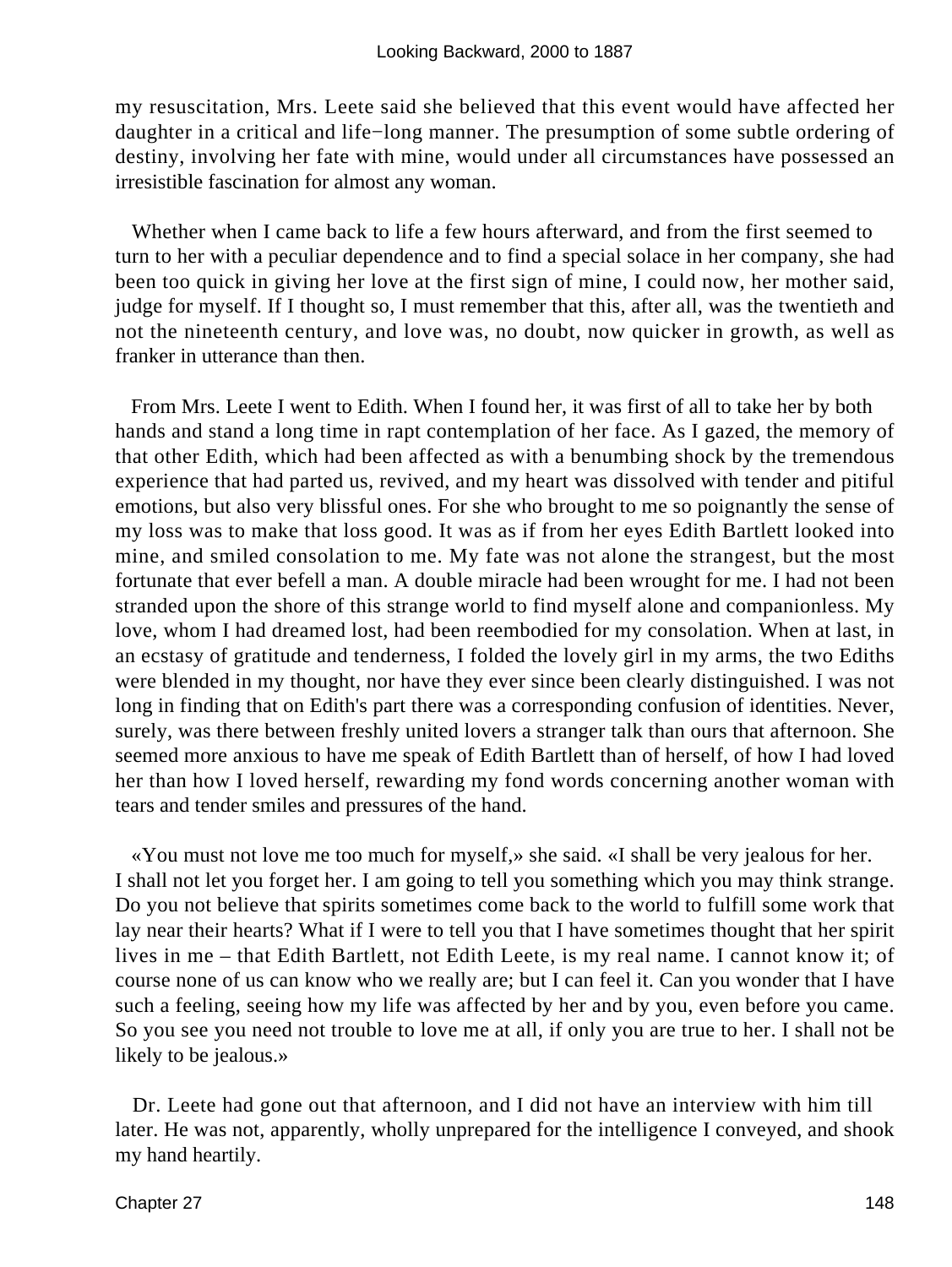«Under any ordinary circumstances, Mr. West, I should say that this step had been taken on rather short acquaintance; but these are decidedly not ordinary circumstances. In fairness, perhaps I ought to tell you,» he added smilingly, «that while I cheerfully consent to the proposed arrangement, you must not feel too much indebted to me, as I judge my consent is a mere formality. From the moment the secret of the locket was out, it had to be, I fancy. Why, bless me, if Edith had not been there to redeem her great−grandmother's pledge, I really apprehend that Mrs. Leete's loyalty to me would have suffered a severe strain.»

 That evening the garden was bathed in moonlight, and till midnight Edith and I wandered to and fro there, trying to grow accustomed to our happiness.

 «What should I have done if you had not cared for me?» she exclaimed. «I was afraid you were not going to. What should I have done then, when I felt I was consecrated to you! As soon as you came back to life, I was as sure as if she had told me that I was to be to you what she could not be, but that could only be if you would let me. Oh, how I wanted to tell you that morning, when you felt so terribly strange among us, who I was, but dared not open my lips about that, or let father or mother  $- - \infty$ 

 «That must have been what you would not let your father tell me!» I exclaimed, referring to the conversation I had overheard as I came out of my trance.

 «Of course it was,» Edith laughed. «Did you only just guess that? Father being only a man, thought that it would make you feel among friends to tell you who we were. He did not think of me at all. But mother knew what I meant, and so I had my way. I could never have looked you in the face if you had known who I was. It would have been forcing myself on you quite too boldly. I am afraid you think I did that to−day, as it was. I am sure I did not mean to, for I know girls were expected to hide their feelings in your day, and I was dreadfully afraid of shocking you. Ah me, how hard it must have been for them to have always had to conceal their love like a fault. Why did they think it such a shame to love any one till they had been given permission? It is so odd to think of waiting for permission to fall in love. Was it because men in those days were angry when girls loved them? That is not the way women would feel, I am sure, or men either, I think, now. I don't understand it at all. That will be one of the curious things about the women of those days that you will have to explain to me. I don't believe Edith Bartlett was so foolish as the others.»

 After sundry ineffectual attempts at parting, she finally insisted that we must say good night. I was about to imprint upon her lips the positively last kiss, when she said, with an indescribable archness:

 «One thing troubles me. Are you sure that you quite forgive Edith Bartlett for marrying any one else? The books that have come down to us make out lovers of your time more jealous than fond, and that is what makes me ask. It would be a great relief to me if I could feel sure that you were not in the least jealous of my great−grandfather for marrying your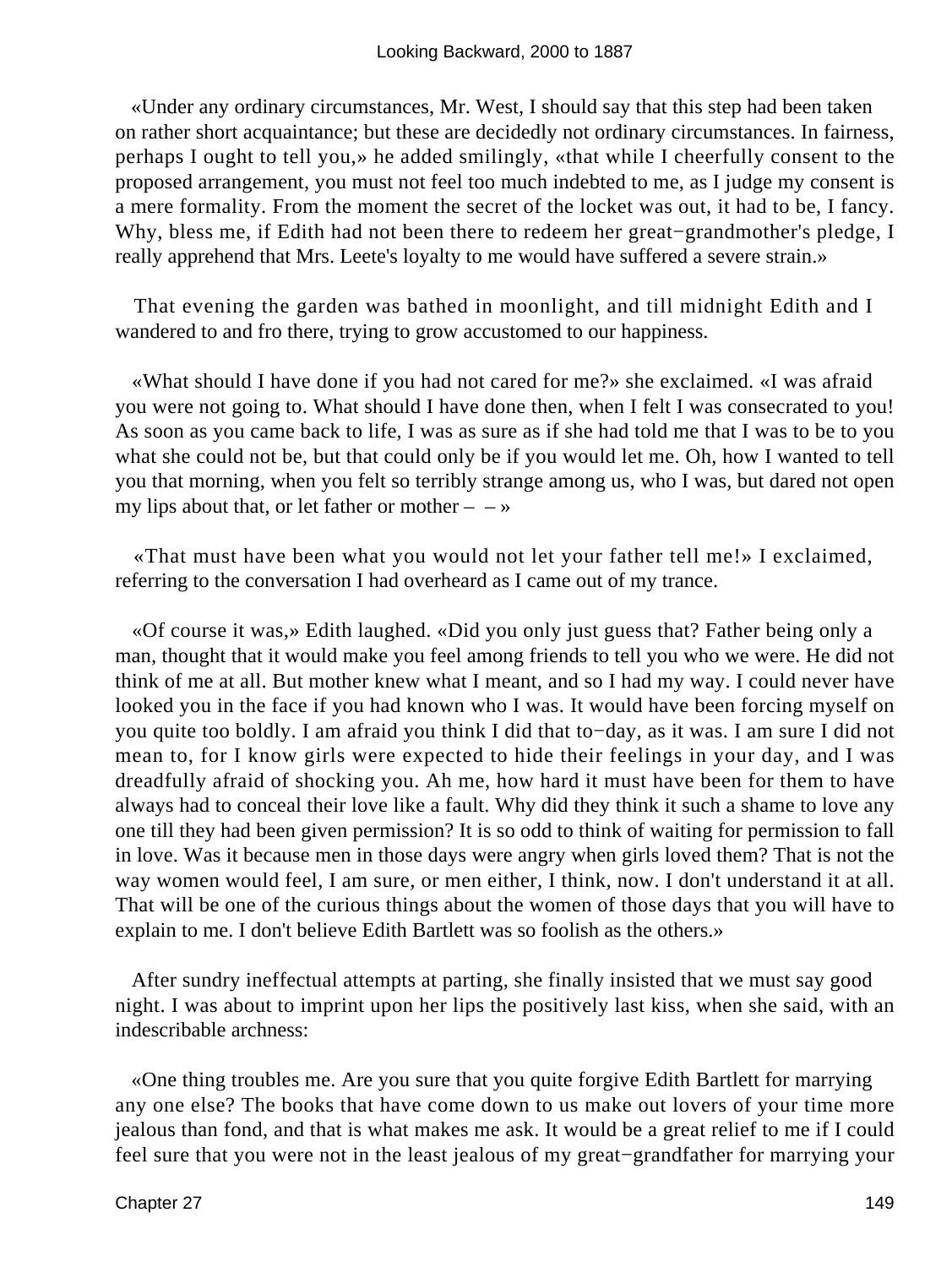sweetheart. May I tell my great−grandmother's picture when I go to my room that you quite forgive her for proving false to you?»

Will the reader believe it, this coquettish quip, whether the speaker herself had any idea of it or not, actually touched and with the touching cured a preposterous ache of something like jealousy which I had been vaguely conscious of ever since Mrs. Leete had told me of Edith Bartlett's marriage. Even while I had been holding Edith Bartlett's great−granddaughter in my arms, I had not, till this moment, so illogical are some of our feelings, distinctly realized that but for that marriage I could not have done so. The absurdity of this frame of mind could only be equalled by the abruptness with which it dissolved as Edith's roguish query cleared the fog from my perceptions. I laughed as I kissed her.

 «You may assure her of my entire forgiveness,» I said, «although if it had been any man but your great−grandfather whom she married, it would have been a very different matter.»

 On reaching my chamber that night I did not open the musical telephone that I might be lulled to sleep with soothing tunes, as had become my habit. For once my thoughts made better music than even twentieth century orchestras discourse, and it held me enchanted till well toward morning, when I fell asleep.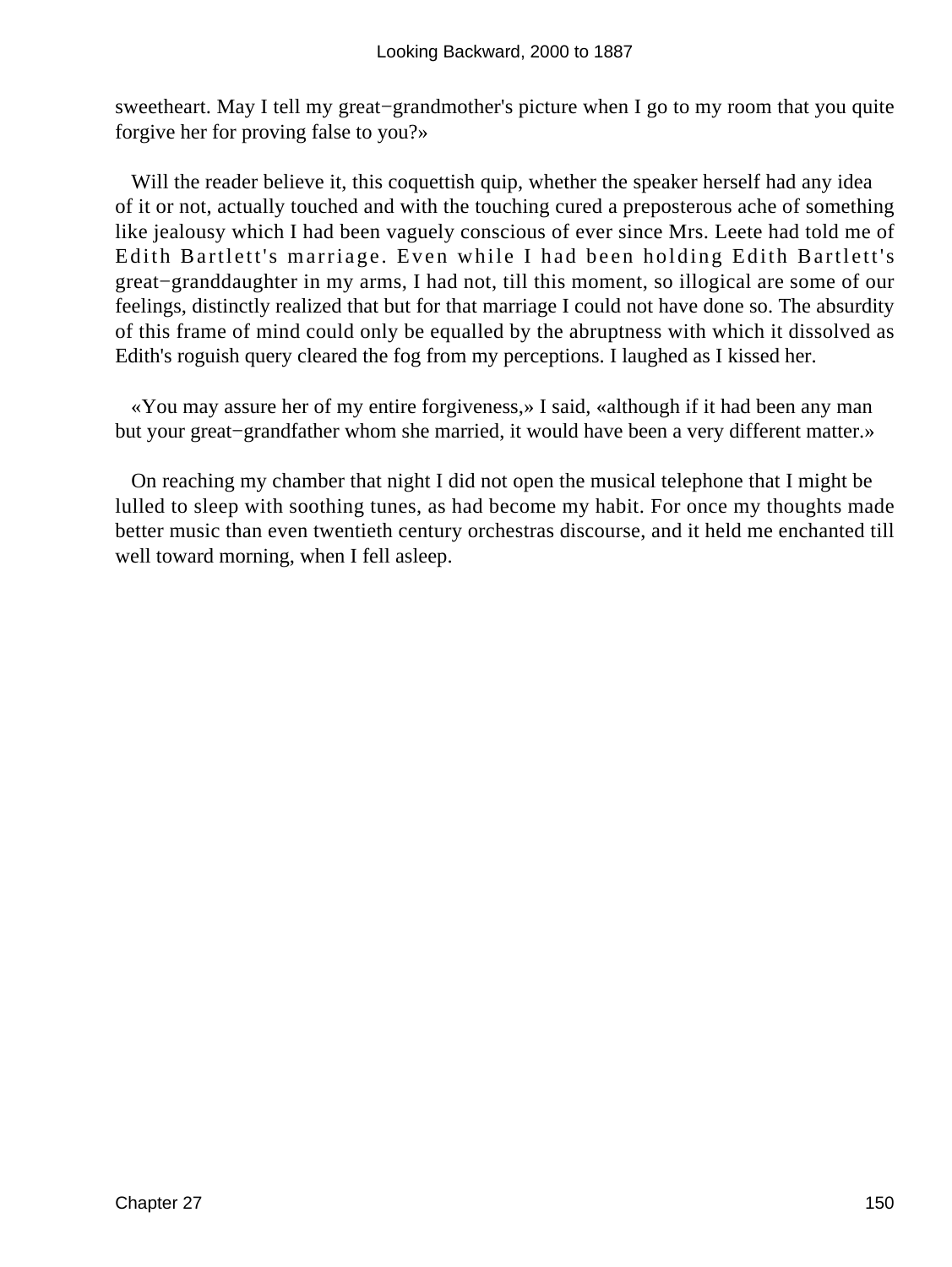## **[Chapter 28](#page-164-0)**

<span id="page-151-0"></span>*I*t's a little after the time you told me to wake you, sir. You did not come out of it as quick as common, sir."

 The voice was the voice of my man Sawyer. I started bolt upright in bed and stared around. I was in my underground chamber. The mellow light of the lamp which always burned in the room when I occupied it illumined the familiar walls and furnishings. By my bedside, with the glass of sherry in his hand which Dr. Pillsbury prescribed on first rousing from a mesmeric sleep, by way of awakening the torpid physical functions, stood Sawyer.

 «Better take this right off, sir,» he said, as I stared blankly at him. «You look kind of flushed like, sir, and you need it.»

 I tossed off the liquor and began to realize what had happened to me. It was, of course, very plain. All that about the twentieth century had been a dream. I had but dreamed of that enlightened and care−free race of men and their ingeniously simple institutions, of the glorious new Boston with its domes and pinnacles, its gardens and fountains, and its universal reign of comfort. The amiable family which I had learned to know so well, my genial host and Mentor, Dr. Leete, his wife, and their daughter, the second and more beauteous Edith, my betrothed – these, too, had been but figments of a vision.

 For a considerable time I remained in the attitude in which this conviction had come over me, sitting up in bed gazing at vacancy, absorbed in recalling the scenes and incidents of my fantastic experience. Sawyer, alarmed at my looks, was meanwhile anxiously inquiring what was the matter with me. Roused at length by his importunities to a recognition of my surroundings, I pulled myself together with an effort and assured the faithful fellow that I was all right. «I have had an extraordinary dream, that's all, Sawyer,» I said, «a most−ex−traor−dinary− dream.»

 I dressed in a mechanical way, feeling light−headed and oddly uncertain of myself, and sat down to the coffee and rolls which Sawyer was in the habit of providing for my refreshment before I left the house. The morning newspaper lay by the plate. I took it up, and my eye fell on the date, May 31, 1887. I had known, of course, from the moment I opened my eyes that my long and detailed experience in another century had been a dream, and yet it was startling to have it so conclusively demonstrated that the world was but a few hours older than when I had lain down to sleep.

 Glancing at the table of contents at the head of the paper, which reviewed the news of the morning, I read the following summary: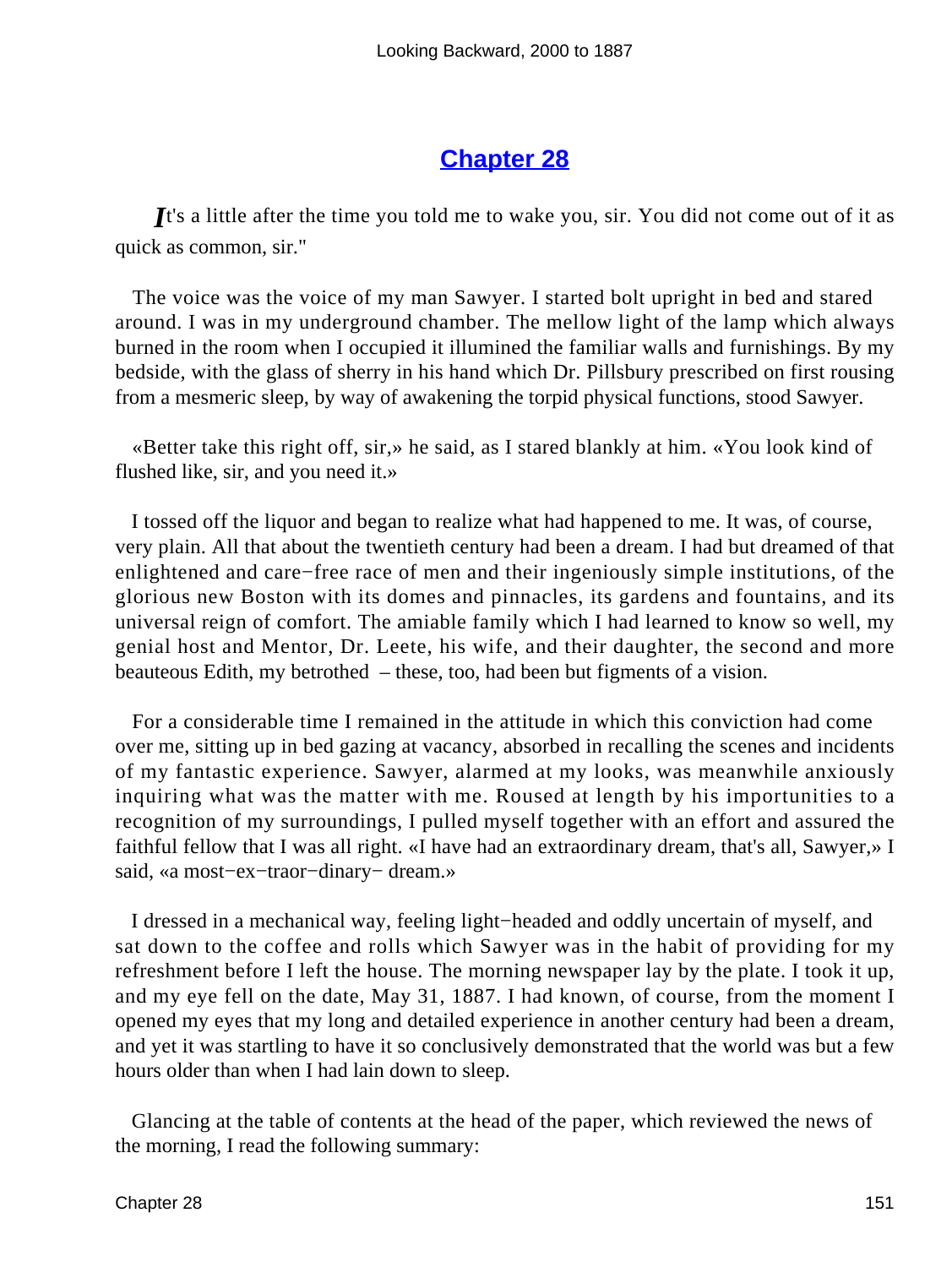**Foreign Affairs.** – The impending war between France and Germany. The French Chambers asked for new military credits to meet Germany's increase of her army. Probability that all Europe will be involved in case of war. – Great suffering among the unemployed in London. They demand work. Monster demonstration to be made. The authorities uneasy. – Great strikes in Belgium. The government preparing to repress outbreaks. Shocking facts in regard to the employment of girls in Belgium coal mines. – Wholesale evictions in Ireland.

 «HOME **Affairs.** – The epidemic of fraud unchecked. Embezzlement of half a million in New York. – Misappropriation of a trust fund by executors. Orphans left penniless. – Clever system of thefts by a bank teller; \$50,000 gone. – The coal barons decide to advance the price of coal and reduce production. – Speculators engineering a great wheat corner at Chicago. – A clique forcing up the price of coffee. – Enormous land−grabs of Western syndicates. – Revelations of shocking corruption among Chicago officials. Systematic bribery. – The trials of the Boodle aldermen to go on at New York. – Large failures of business houses. Fears of a business crisis. – A large grist of burglaries and larcenies. – A woman murdered in cold blood for her money at New Haven. – A householder shot by a burglar in this city last night. – A man shoots himself in Worcester because he could not get work. A large family left destitute. – An aged couple in New Jersey commit suicide rather than go to the poor−house. – Pitiable destitution among the women wage−workers in the great cities. – Startling growth of illiteracy in Massachusetts. – More insane asylums wanted. – Decoration Day addresses. Professor Brown's oration on the moral grandeur of nineteenth century civilization.»

 It was indeed the nineteenth century to which I had awaked; there could be no kind of doubt about that. Its complete microcosm this summary of the day's news had presented, even to that last unmistakable touch of fatuous self−complacency. Coming after such a damning indictment of the age as that one day's chronicle of world−wide bloodshed, greed, and tyranny, was a bit of cynicism worthy of Mephistopheles, and yet of all whose eyes it had met this morning I was, perhaps, the only one who perceived the cynicism, and but yesterday I should have perceived it no more than the others. That strange dream it was which had made all the difference. For I know not how long, I forgot my surroundings after this, and was again in fancy moving in that vivid dream−world, in that glorious city, with its homes of simple comfort and its gorgeous public palaces. Around me were again faces unmarred by arrogance or servility, by envy or greed, by anxious care or feverish ambition, and stately forms of men and women who had never known fear of a fellow man or depended on his favor, but always, in the words of that sermon which still rang in my ears, had «stood up straight before God.»

With a profound sigh and a sense of irreparable loss, not the less poignant that it was a loss of what had never really been, I roused at last from my reverie, and soon after left the house.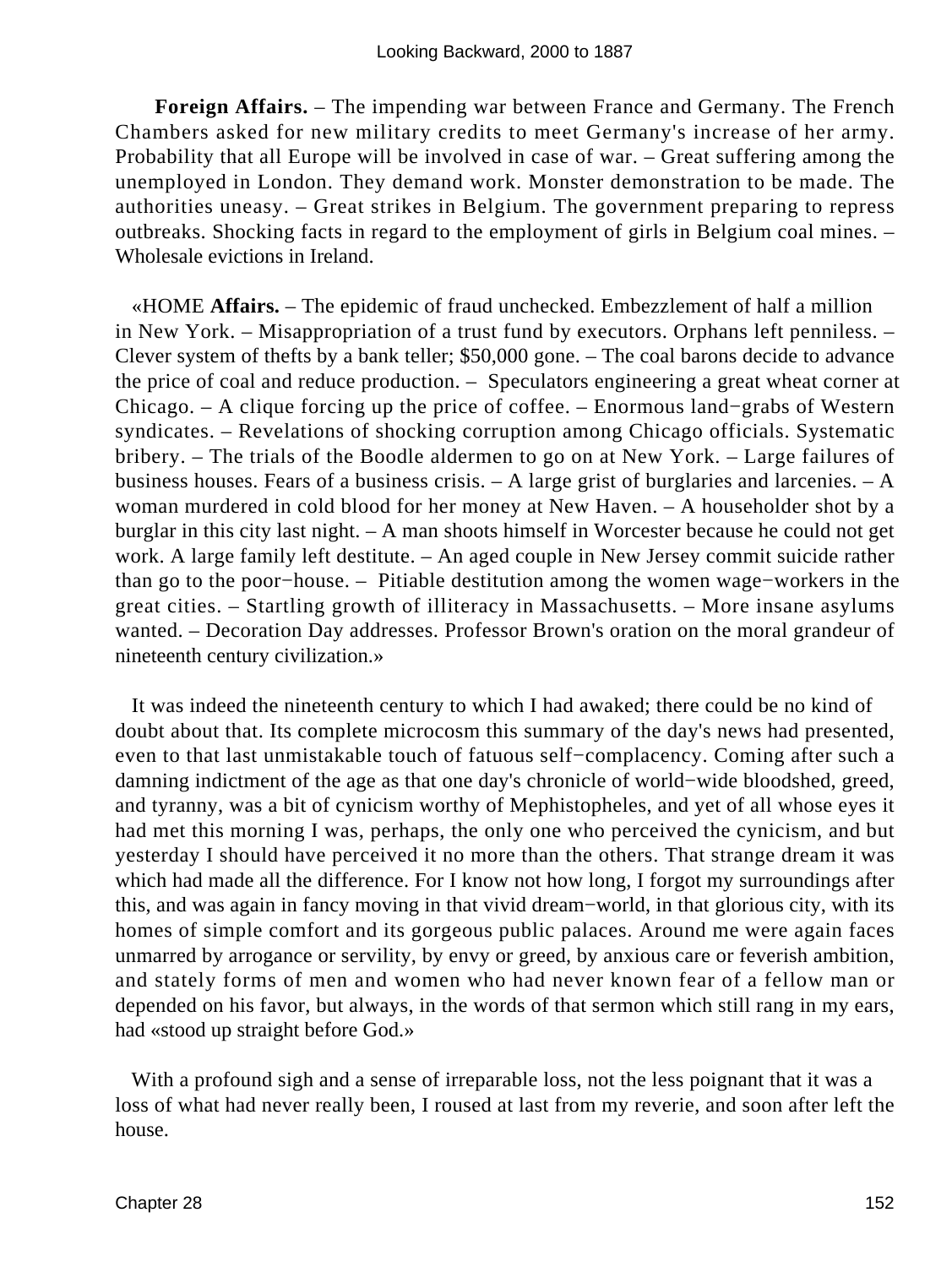A dozen times between my door and Washington Street I had to stop and pull myself together, such power had been in that vision of the Boston of the future to make the real Boston strange. The squalor and malodorousness of the town struck me, from the moment I stood upon the street, as facts I had never before observed. But yesterday, moreover, it had seemed quite a matter of course that some of my fellow−citizens should wear silks, and others rags, that some should look well fed, and others hungry. Now on the contrary the glaring disparities in the dress and condition of the men and women who brushed each other on the sidewalks shocked me at every step, and yet more the entire indifference which the prosperous showed to the plight of the unfortunate. Were these human beings, who could behold the wretchedness of their fellows without so much as a change of countenance? And yet, all the while, I knew well that it was I who had changed, and not my contemporaries. I had dreamed of a city whose people fared all alike as children of one family and were one another's keepers in all things.

 Another feature of the real Boston, which assumed the extraordinary effect of strangeness that marks familiar things seen in a new light, was the prevalence of advertising. There had been no personal advertising in the Boston of the twentieth century, because there was no need of any, but here the walls of the buildings, the windows, the broadsides of the newspapers in every hand, the very pavements, everything in fact in sight, save the sky, were covered with the appeals of individuals who sought, under innumerable pretexts, to attract the contributions of others to their support. However the wording might vary, the tenor of all these appeals was the same:

 «Help John Jones. Never mind the rest. They are frauds. I, John Jones, am the right one. Buy of me. Employ me. Visit me. Hear me, John Jones. Look at me. Make no mistake, John Jones is the man and nobody else. Let the rest starve, but for God's sake remember John Jones!»

 Whether the pathos or the moral repulsiveness of the spectacle most impressed me, so suddenly become a stranger in my own city, I know not. Wretched men, I was moved to cry, who, because they will not learn to be helpers of one another, are doomed to be beggars of one another from the least to the greatest! This horrible babel of shameless self−assertion and mutual depreciation, this stunning clamor of conflicting boasts, appeals, and adjurations, this stupendous system of brazen beggary, what was it all but the necessity of a society in which the opportunity to serve the world according to his gifts, instead of being secured to every man as the first object of social organization, had to be fought for!

 I reached Washington Street at the busiest point, and there I stood and laughed aloud, to the scandal of the passers−by. For my life I could not have helped it, with such a mad humor was I moved at sight of the interminable rows of stores on either side, up and down the street so far as I could see – scores of them, to make the spectacle more utterly preposterous, within a stone's throw devoted to selling the same sort of goods. Stores! stores! stores! miles of stores! ten thousand stores to distribute the goods needed by this one city, which in my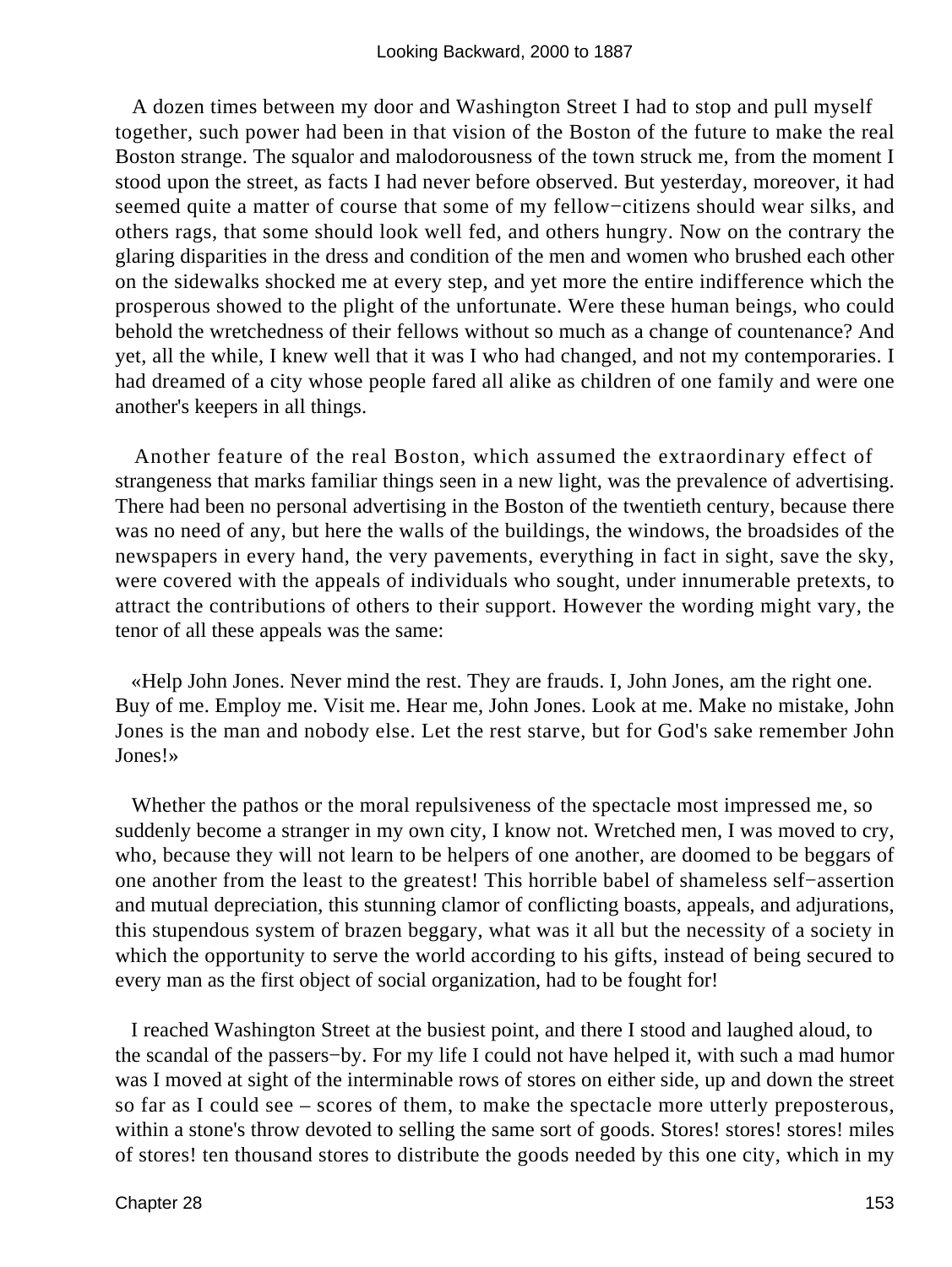dream had been supplied with all things from a single warehouse, as they were ordered through one great store in every quarter, where the buyer, without waste of time or labor, found under one roof the world's assortment in whatever line he desired. There the labor of distribution had been so slight as to add but a scarcely perceptible fraction to the cost of commodities to the user. The cost of production was virtually all he paid. But here the mere distribution of the goods, their handling alone, added a fourth, a third, a half and more, to the cost. All these ten thousand plants must be paid for, their rent, their staffs of superintendence, their platoons of salesmen, their ten thousand sets of accountants, jobbers, and business dependents, with all they spent in advertising themselves and fighting one another, and the consumers must do the paying. What a famous process for beggaring a nation!

 Were these serious men I saw about me, or children, who did their business on such a plan? Could they be reasoning beings, who did not see the folly which, when the product is made and ready for use, wastes so much of it in getting it to the user? If people eat with a spoon that leaks half its contents between bowl and lip, are they not likely to go hungry?

 I had passed through Washington Street thousands of times before and viewed the ways of those who sold merchandise, but my curiosity concerning them was as if I had never gone by their way before. I took wondering note of the show windows of the stores, filled with goods arranged with a wealth of pains and artistic device to attract the eye. I saw the throngs of ladies looking in, and the proprietors eagerly watching the effect of the bait. I went within and noted the hawk−eyed floor−walker watching for business, overlooking the clerks, keeping them up to their task of inducing the customers to buy, buy, buy, for money if they had it, for credit if they had it not, to buy what they wanted not, more than they wanted, what they could not afford. At times I momentarily lost the clue and was confused by the sight. Why this effort to induce people to buy? Surely that had nothing to do with the legitimate business of distributing products to those who needed them. Surely it was the sheerest waste to force upon people what they did not want, but what might be useful to another. The nation was so much the poorer for every such achievement. What were these clerks thinking of? Then I would remember that they were not acting as distributors like those in the store I had visited in the dream Boston. They were not serving the public interest, but their immediate personal interest, and it was nothing to them what the ultimate effect of their course on the general prosperity might be, if but they increased their own hoard, for these goods were their own, and the more they sold and the more they got for them, the greater their gain. The more wasteful the people were, the more articles they did not want which they could be induced to buy, the better for these sellers. To encourage prodigality was the express aim of the ten thousand stores of Boston.

 Nor were these storekeepers and clerks a whit worse men than any others in Boston. They must earn a living and support their families, and how were they to find a trade to do it by which did not necessitate placing their individual interests before those of others and that of all? They could not be asked to starve while they waited for an order of things such as I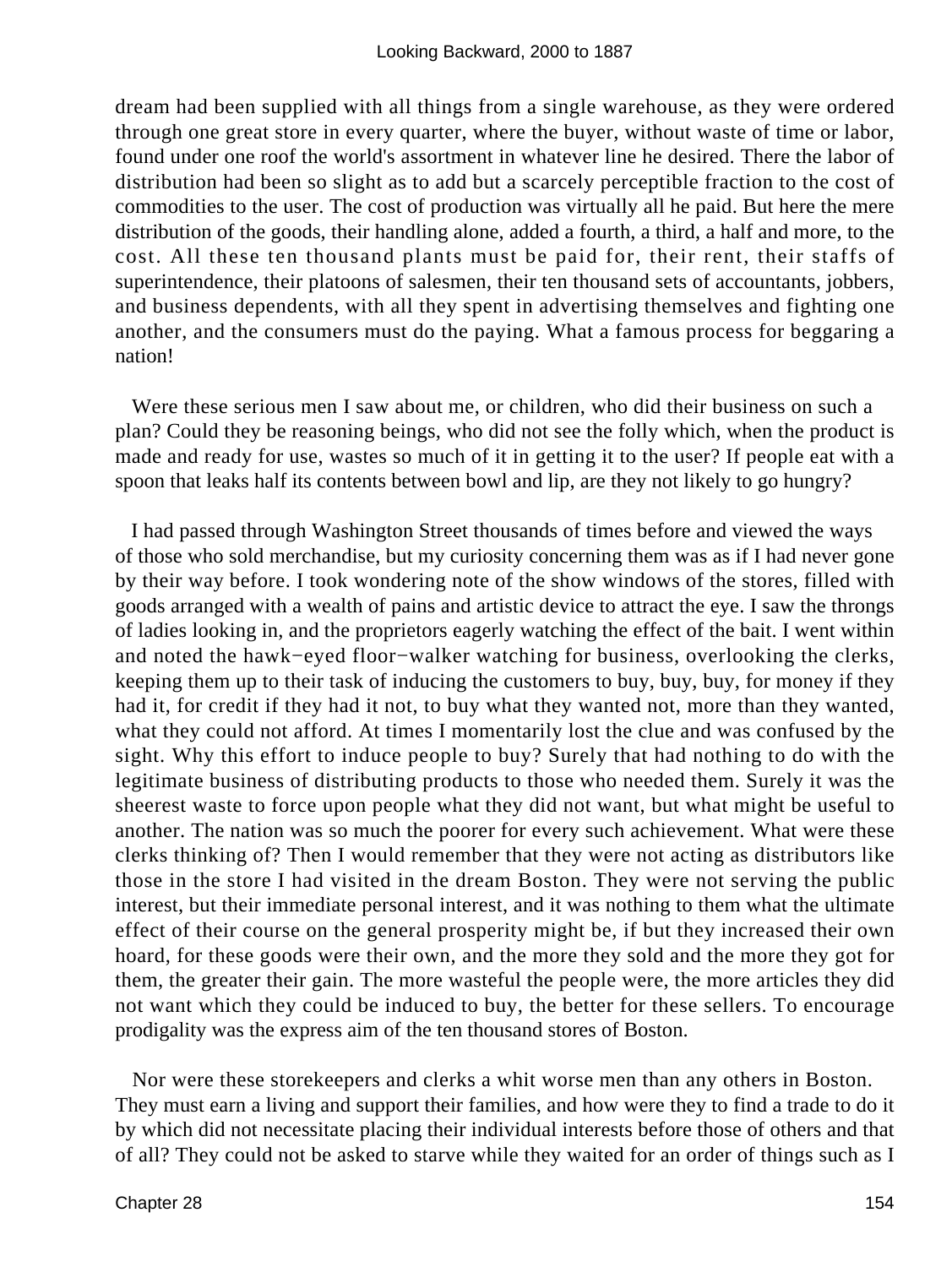had seen in my dream, in which the interest of each and that of all were identical. But, God in heaven! what wonder, under such a system as this about me – what wonder that the city was so shabby, and the people so meanly dressed, and so many of them ragged and hungry!

 Some time after this it was that I drifted over into South Boston and found myself among the manufacturing establishments. I had been in this quarter of the city a hundred times before, just as I had been on Washington Street, but here, as well as there, I now first perceived the true significance of what I witnessed. Formerly I had taken pride in the fact that, by actual count, Boston had some four thousand independent manufacturing establishments; but in this very multiplicity and independence I recognized now the secret of the insignificant total product of their industry.

 If Washington Street had been like a lane in Bedlam, this was a spectacle as much more melancholy as production is a more vital function than distribution. For not only were these four thousand establishments not working in concert, and for that reason alone operating at prodigious disadvantage, but, as if this did not involve a sufficiently disastrous loss of power, they were using their utmost skill to frustrate one another's effort, praying by night and working by day for the destruction of one another's enterprises.

 The roar and rattle of wheels and hammers resounding from every side was not the hum of a peaceful industry, but the clangor of swords wielded by foemen. These mills and shops were so many forts, each under its own flag, its guns trained on the mills and shops about it, and its sappers busy below, undermining them.

 Within each one of these forts the strictest organization of industry was insisted on; the separate gangs worked under a single central authority. No interference and no duplicating of work were permitted. Each had his allotted task, and none were idle. By what hiatus in the logical faculty, by what lost link of reasoning, account, then, for the failure to recognize the necessity of applying the same principle to the organization of the national industries as a whole, to see that if lack of organization could impair the efficiency of a shop, it must have effects as much more disastrous in disabling the industries of the nation at large as the latter are vaster in volume and more complex in the relationship of their parts.

 People would be prompt enough to ridicule an army in which there were neither companies, battalions, regiments, brigades, divisions, or army corps – no unit of organization, in fact, larger than the corporal's squad, with no officer higher than a corporal, and all the corporals equal in authority. And yet just such an army were the manufacturing industries of nineteenth century Boston, an army of four thousand independent squads led by four thousand independent corporals, each with a separate plan of campaign.

 Knots of idle men were to be seen here and there on every side, some idle because they could find no work at any price, others because they could not get what they thought a fair price. I accosted some of the latter, and they told me their grievances. It was very little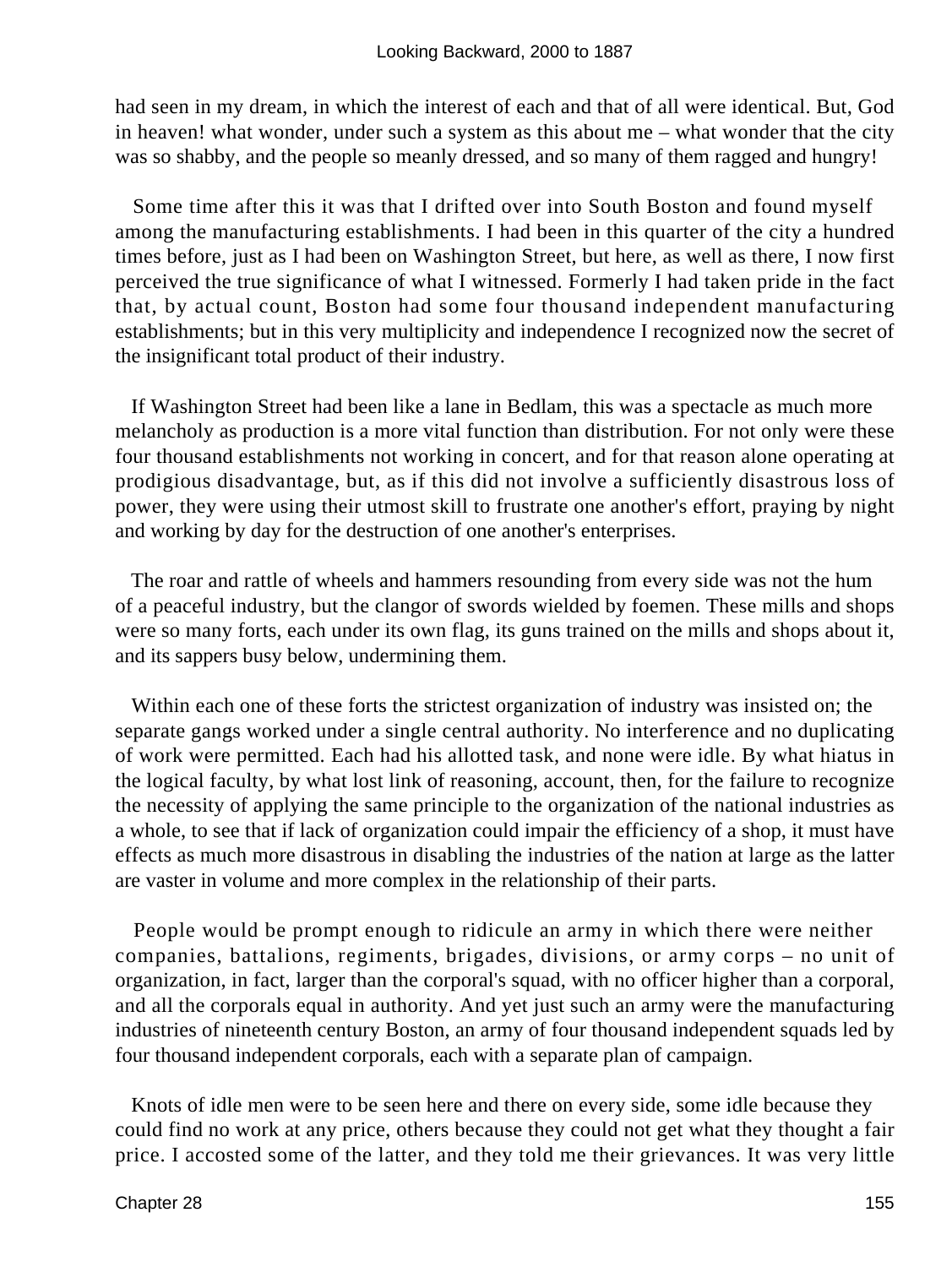comfort I could give them. «I am sorry for you,» I said. «You get little enough, certainly, and yet the wonder to me is, not that industries conducted as these are do not pay you living wages, but that they are able to pay you any wages at all.»

 Making my way back again after this to the peninsular city, toward three o'clock I stood on State Street, staring, as if I had never seen them before, at the banks and brokers' offices, and other financial institutions, of which there had been in the State Street of my vision no vestige. Business men, confidential clerks, and errand boys were thronging in and out of the banks, for it wanted but a few minutes of the closing hour. Opposite me was the bank where I did business, and presently I crossed the street, and, going in with the crowd, stood in a recess of the wall looking on at the army of clerks handling money, and the cues of depositors at the tellers' windows. An old gentleman whom I knew, a director of the bank, passing me and observing my contemplative attitude, stopped a moment.

 «Interesting sight, isn't it, Mr. West,» he said. «Wonderful piece of mechanism; I find it so myself. I like sometimes to stand and look on at it just as you are doing. It's a poem, sir, a poem, that's what I call it. Did you ever think, Mr. West, that the bank is the heart of the business system? From it and to it, in endless flux and reflux, the life blood goes. It is flowing in now. It will flow out again in the morning»; and pleased with his little conceit, the old man passed on smiling.

 Yesterday I should have considered the simile apt enough, but since then I had visited a world incomparably more affluent than this, in which money was unknown and without conceivable use. I had learned that it had a use in the world around me only because the work of producing the nation's livelihood, instead of being regarded as the most strictly public and common of all concerns, and as such conducted by the nation, was abandoned to the hap−hazard efforts of individuals. This original mistake necessitated endless exchanges to bring about any sort of general distribution of products. These exchanges money effected – how equitably, might be seen in a walk from the tenement house districts to the Back Bay – at the cost of an army of men taken from productive labor to manage it, with constant ruinous breakdowns of its machinery, and a generally debauching influence on mankind which had justified its description, from ancient time, as the «root of all evil.»

 Alas for the poor old bank director with his poem! He had mistaken the throbbing of an abscess for the beating of the heart. What he called «a wonderful piece of mechanism» was an imperfect device to remedy an unnecessary defect, the clumsy crutch of a self−made cripple.

 After the banks had closed I wandered aimlessly about the business quarter for an hour or two, and later sat a while on one of the benches of the Common, finding an interest merely in watching the throngs that passed, such as one has in studying the populace of a foreign city, so strange since yesterday had my fellow citizens and their ways become to me. For thirty years I had lived among them, and yet I seemed to have never noted before how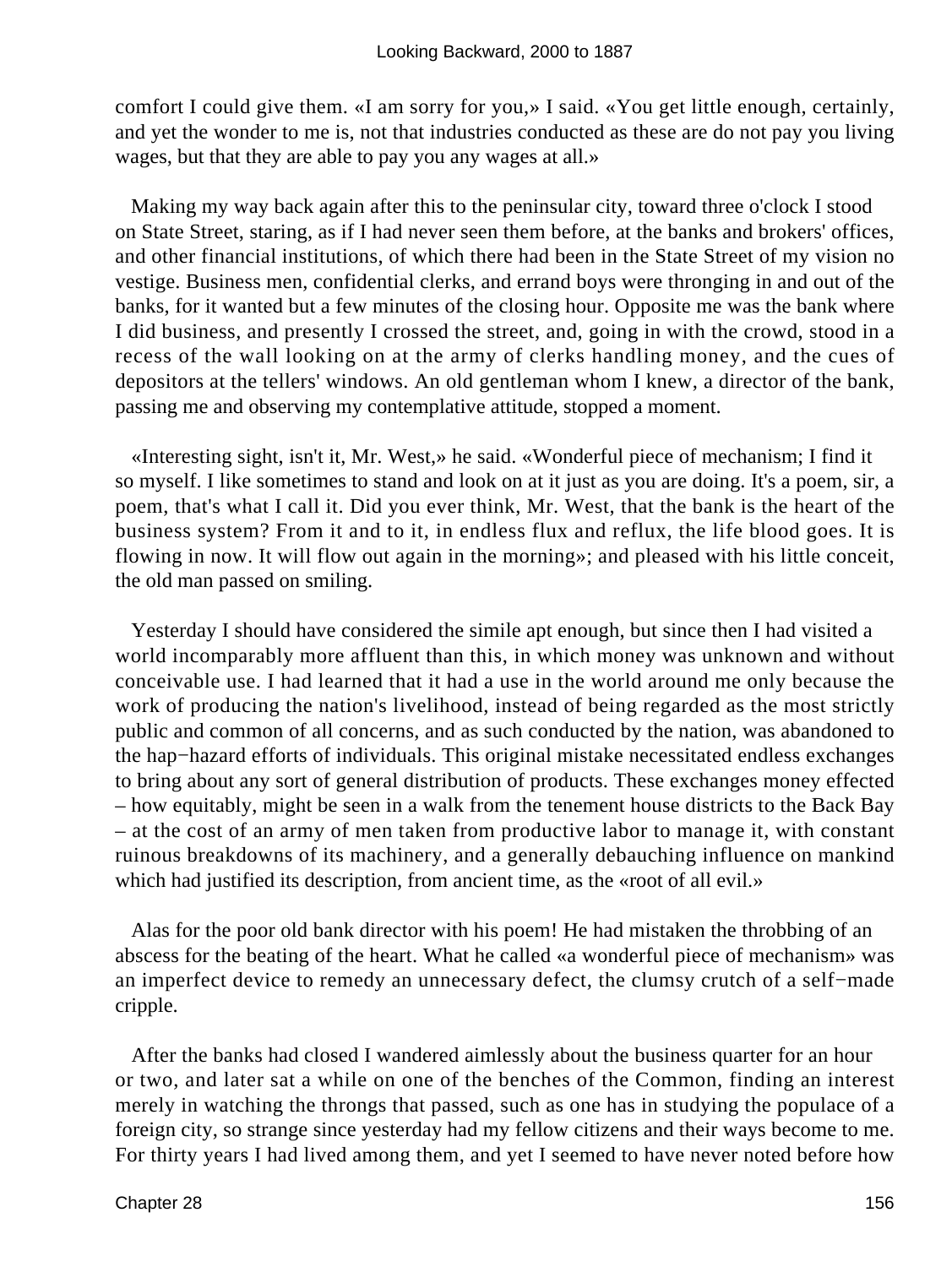drawn and anxious were their faces, of the rich as of the poor, the refined, acute faces of the educated as well as the dull masks of the ignorant. And well it might be so, for I saw now, as never before I had seen so plainly, that each as he walked constantly turned to catch the whispers of a spectre at his ear, the spectre of Uncertainty. «Do your work never so well,» the spectre was whispering – «rise early and toil till late, rob cunningly or serve faithfully, you shall never know security. Rich you may be now and still come to poverty at last. Leave never so much wealth to your children, you cannot buy the assurance that your son may not be the servant of your servant, or that your daughter will not have to sell herself for bread.»

 A man passing by thrust an advertising card in my hand, which set forth the merits of some new scheme of life insurance. The incident reminded me of the only device, pathetic in its admission of the universal need it so poorly supplied, which offered these tired and hunted men and women even a partial protection from uncertainty. By this means, those already well−to−do, I remembered, might purchase a precarious confi− dence that after their death their loved ones would not, for a while at least, be trampled under the feet of men. But this was all, and this was only for those who could pay well for it. What idea was possible to these wretched dwellers in the land of Ishmael, where every man's hand was against each and the hand of each against every other, of true life insurance as I had seen it among the people of that dream land, each of whom, by virtue merely of his membership in the national family, was guaranteed against need of any sort, by a policy underwritten by one hundred million fellow countrymen.

 Some time after this it was that I recall a glimpse of myself standing on the steps of a building on Tremont Street, looking at a military parade. A regiment was passing. It was the first sight in that dreary day which had inspired me with any other emotions than wondering pity and amazement. Here at last were order and reason, an exhibition of what intelligent cooperation can accomplish. The people who stood looking on with kindling faces, – could it be that the sight had for them no more than but a spectacular interest? Could they fail to see that it was their perfect concert of action, their organization under one control, which made these men the tremendous engine they were, able to vanquish a mob ten times as numerous? Seeing this so plainly, could they fail to compare the scientific manner in which the nation went to war with the unscientific manner in which it went to work? Would they not query since what time the killing of men had been a task so much more important than feeding and clothing them, that a trained army should be deemed alone adequate to the former, while the latter was left to a mob?

 It was now toward nightfall, and the streets were thronged with the workers from the stores, the shops, and mills. Carried along with the stronger part of the current, I found myself, as it began to grow dark, in the midst of a scene of squalor and human degradation such as only the South Cove tenement district could present. I had seen the mad wasting of human labor; here I saw in direst shape the want that waste had bred.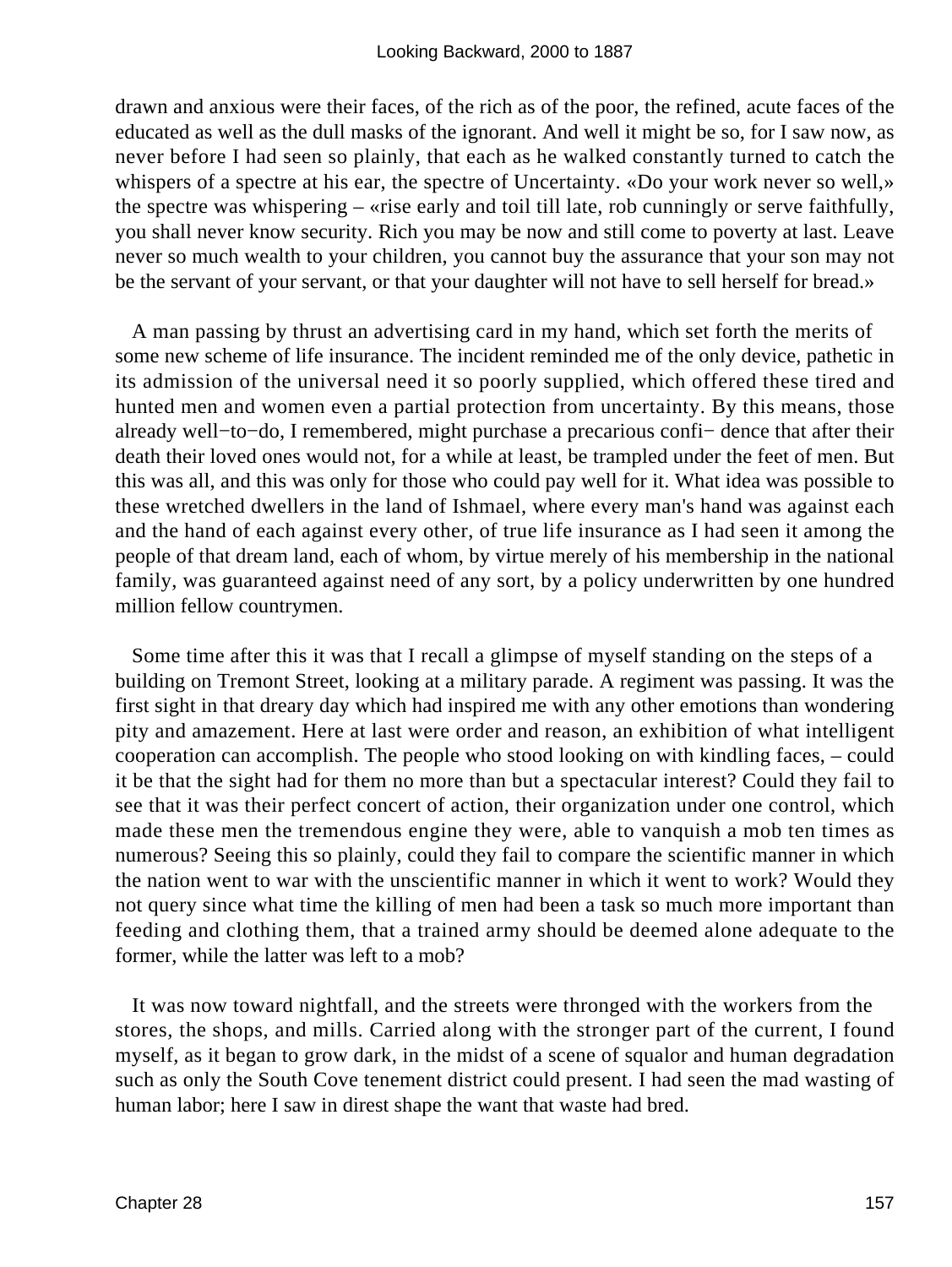From the black doorways and windows of the rookeries on every side came gusts of fetid air. The streets and alleys reeked with the effluvia of a slave ship's between−decks. As I passed I had glimpses within of pale babies gasping out their lives amid sultry stenches, of hopeless−faced women deformed by hardship, retaining of womanhood no trait save weakness, while from the windows leered girls with brows of brass. Like the starving bands of mongrel curs that infest the streets of Moslem towns, swarms of half−clad brutalized children filled the air with shrieks and curses as they fought and tumbled among the garbage that littered the court−yards.

 There was nothing in all this that was new to me. Often had I passed through this part of the city and witnessed its sights with feelings of disgust mingled with a certain philosophical wonder at the extremities mortals will endure and still cling to life. But not alone as regarded the economical follies of this age, but equally as touched its moral abominations, scales had fallen from my eyes since that vision of another century. No more did I look upon the woful dwellers in this Inferno with a callous curiosity as creatures scarcely human. I saw in them my brothers and sisters, my parents, my children, flesh of my flesh, blood of my blood. The festering mass of human wretchedness about me offended not now my senses merely, but pierced my heart like a knife, so that I could not repress sighs and groans. I not only saw but felt in my body all that I saw.

 Presently, too, as I observed the wretched beings about me more closely, I perceived that they were all quite dead. Their bodies were so many living sepulchres. On each brutal brow was plainly written the hic jacet of a soul dead within.

 As I looked, horror struck, from one death's head to another, I was affected by a singular hallucination. Like a wavering translucent spirit face superimposed upon each of these brutish masks I saw the ideal, the possible face that would have been the actual if mind and soul had lived. It was not till I was aware of these ghostly faces, and of the reproach that could not be gainsaid which was in their eyes, that the full piteousness of the ruin that had been wrought was revealed to me. I was moved with contrition as with a strong agony, for I had been one of those who had endured that these things should be. I had been one of those who, well knowing that they were, had not desired to hear or be compelled to think much of them, but had gone on as if they were not, seeking my own pleasure and profit. Therefore now I found upon my garments the blood of this great multitude of strangled souls of my brothers. The voice of their blood cried out against me from the ground. Every stone of the reeking pavements, every brick of the pestilential rookeries, found a tongue and called after me as I fled: What hast thou done with thy brother Abel?

 I have no clear recollection of anything after this till I found myself standing on the carved stone steps of the magnificent home of my betrothed in Commonwealth Avenue. Amid the tumult of my thoughts that day, I had scarcely once thought of her, but now obeying some unconscious impulse my feet had found the familiar way to her door. I was told that the family were at dinner, but word was sent out that I should join them at table.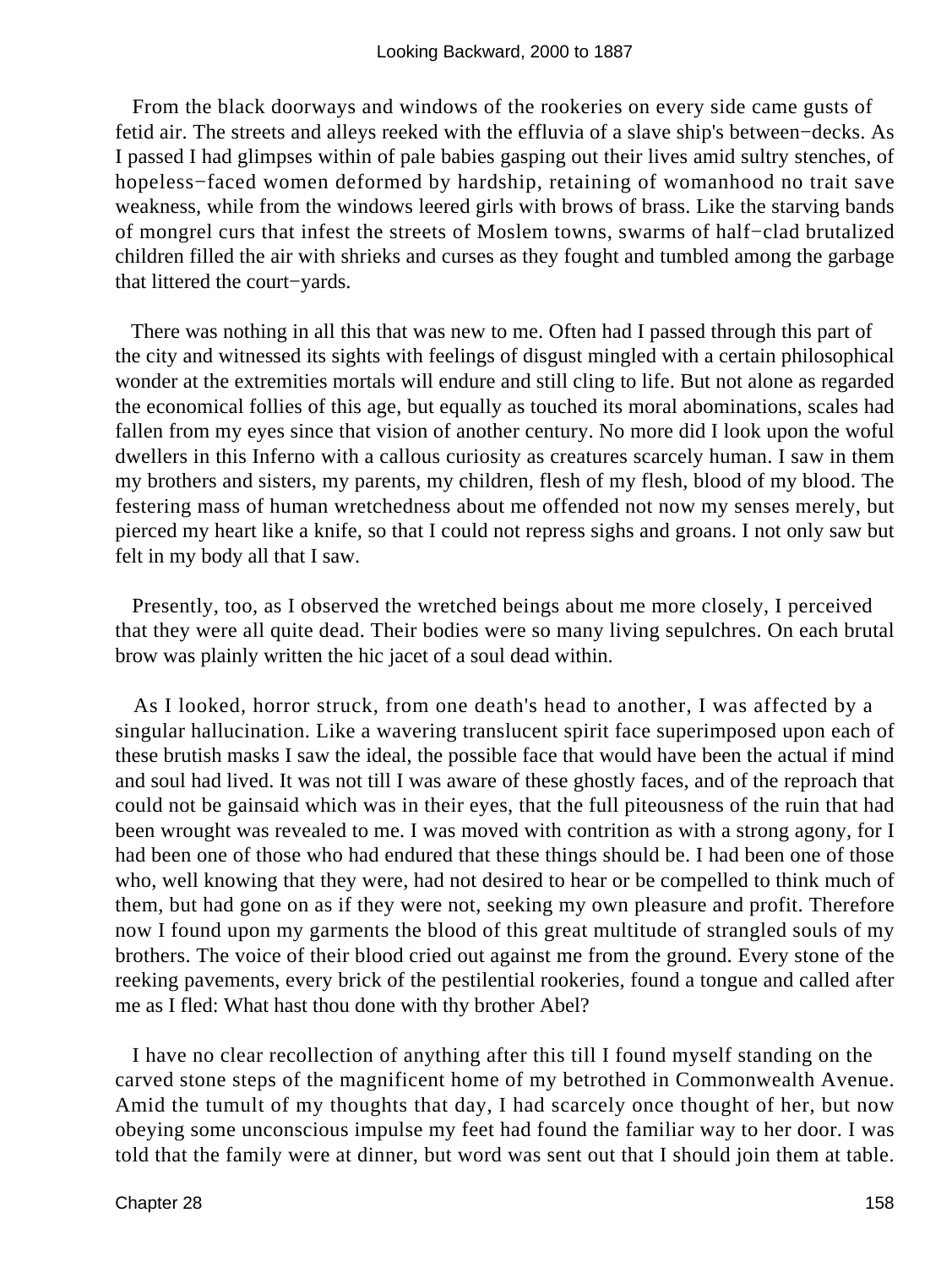Besides the family, I found several guests present, all known to me. The table glittered with plate and costly china. The ladies were sumptuously dressed and wore the jewels of queens. The scene was one of costly elegance and lavish luxury. The company was in excellent spirits, and there was plentiful laughter and a running fire of jests.

 To me it was as if, in wandering through the place of doom, my blood turned to tears by its sights, and my spirit attuned to sorrow, pity, and despair, I had happened in some glade upon a merry party of roisterers. I sat in silence until Edith began to rally me upon my sombre looks, What ailed me? The others presently joined in the playful assault, and I became a target for quips and jests. Where had I been, and what had I seen to make such a dull fellow of me?

 «I have been in Golgotha,» at last I answered. «I have seen Humanity hanging on a cross! Do none of you know what sights the sun and stars look down on in this city, that you can think and talk of anything else? Do you not know that close to your doors a great multitude of men and women, flesh of your flesh, live lives that are one agony from birth to death? Listen! their dwellings are so near that if you hush your laughter you will hear their grievous voices, the piteous crying of the little ones that suckle poverty, the hoarse curses of men sodden in misery turned half−way back to brutes, the chaffering of an army of women selling themselves for bread. With what have you stopped your ears that you do not hear these doleful sounds? For me, I can hear nothing else.»

 Silence followed my words. A passion of pity had shaken me as I spoke, but when I looked around upon the company, I saw that, far from being stirred as I was, their faces expressed a cold and hard astonishment, mingled in Edith's with extreme mortification, in her father's with anger. The ladies were exchanging scandalized looks, while one of the gentlemen had put up his eyeglass and was studying me with an air of scientific curiosity. When I saw that things which were to me so intolerable moved them not at all, that words that melted my heart to speak had only offended them with the speaker, I was at first stunned and then overcome with a desperate sickness and faintness at the heart. What hope was there for the wretched, for the world, if thoughtful men and tender women were not moved by things like these! Then I bethought myself that it must be because I had not spoken aright. No doubt I had put the case badly. They were angry because they thought I was berating them, when God knew I was merely thinking of the horror of the fact without any attempt to assign the responsibility for it.

 I restrained my passion, and tried to speak calmly and logically that I might correct this impression. I told them that I had not meant to accuse them, as if they, or the rich in general, were responsible for the misery of the world. True indeed it was, that the superfluity which they wasted would, otherwise bestowed, relieve much bitter suffering. These costly viands, these rich wines, these gorgeous fabrics and glistening jewels represented the ransom of many lives. They were verily not without the guiltiness of those who waste in a land stricken with famine. Nevertheless, all the waste of all the rich, were it saved, would go but a little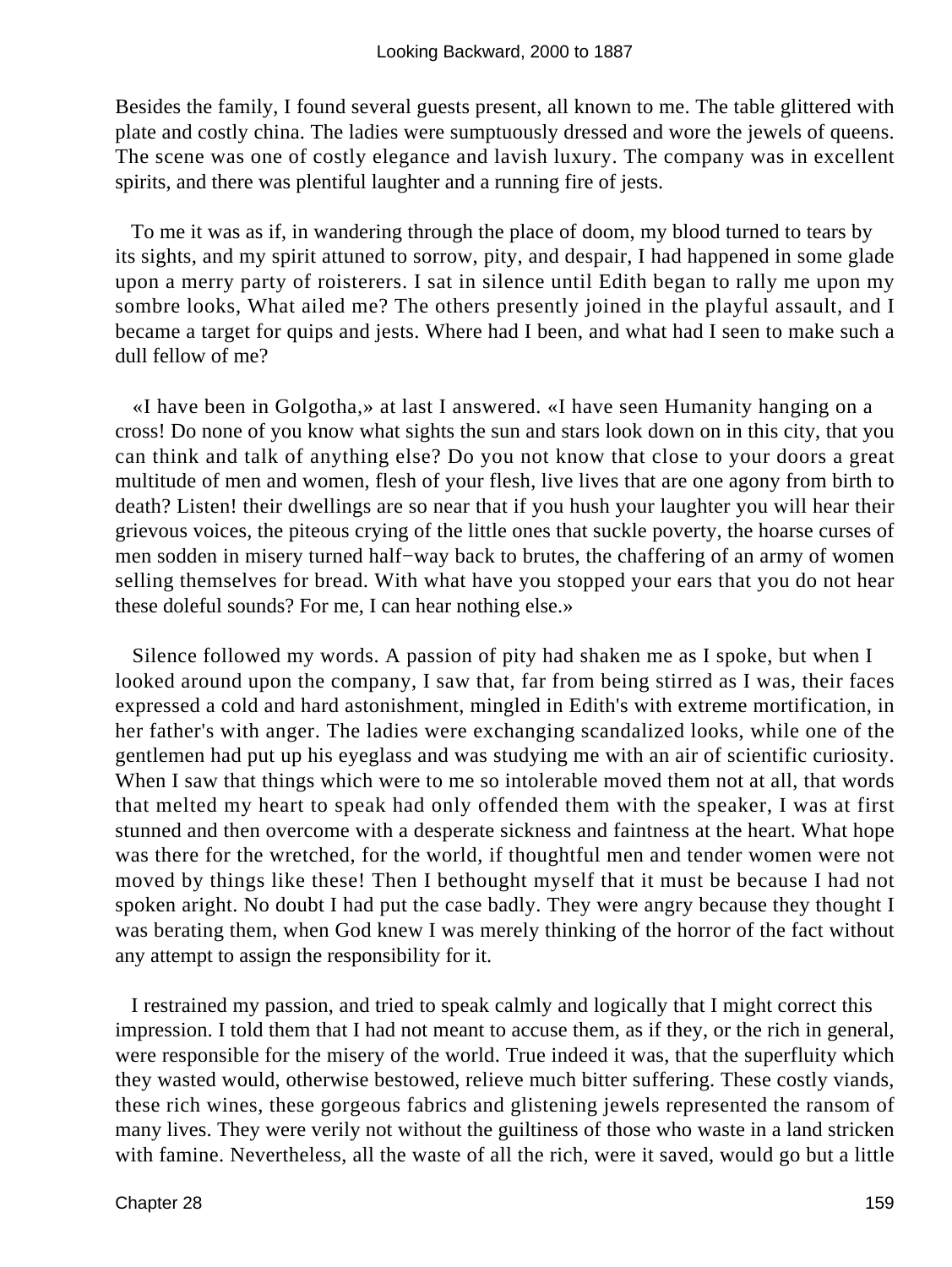way to cure the poverty of the world. There was so little to divide that even if the rich went share and share with the poor, there would be but a common fare of crusts, albeit made very sweet then by brotherly love.

 The folly of men, not their hard−heartedness, was the great cause of the world's poverty. It was not the crime of man, nor of any class of men, that made the race so miserable, but a hideous, ghastly mistake, a colossal world−darkening blunder. And then I showed them how four fifths of the labor of men was utterly wasted by the mutual warfare, the lack of organization and concert among the workers. Seeking to make the matter very plain, I instanced the case of arid lands where the soil yielded the means of life only by careful use of the watercourses for irrigation. I showed how in such countries it was counted the most important function of the government to see that the water was not wasted by the selfishness or ignorance of individuals, since otherwise there would be famine. To this end its use was strictly regulated and systematized, and individuals of their mere caprice were not permitted to dam it or divert it, or in any way to tamper with it.

 The labor of men, I explained, was the fertilizing stream which alone rendered earth habitable. It was but a scanty stream at best, and its use required to be regulated by a system which expended every drop to the best advantage, if the world were to be supported in abundance. But how far from any system was the actual practice! Every man wasted the precious fluid as he wished, animated only by the equal motives of saving his own crop and spoiling his neighbor's, that his might sell the better. What with greed and what with spite some fields were flooded while others were parched, and half the water ran wholly to waste. In such a land, though a few by strength or cunning might win the means of luxury, the lot of the great mass must be poverty, and of the weak and ignorant bitter want and perennial famine.

 Let but the famine−stricken nation assume the function it had neglected, and regulate for the common good the course of the life−giving stream, and the earth would bloom like one garden, and none of its children lack any good thing. I described the physical felicity, mental enlightenment, and moral elevation which would then attend the lives of all men. With fervency I spoke of that new world, blessed with plenty, purified by justice and sweetened by brotherly kindness, the world of which I had indeed but dreamed, but which might so easily be made real. But when I had expected now surely the faces around me to light up with emotions akin to mine, they grew ever more dark, angry, and scornful. Instead of enthusiasm, the ladies showed only aversion and dread, while the men interrupted me with shouts of reprobation and contempt. «Madman!» «Pestilent fellow!» «Fanatic!» «Enemy of society!» were some of their cries, and the one who had before taken his eyeglass to me exclaimed, «He says we are to have no more poor. Ha! ha!»

 «Put the fellow out!» exclaimed the father of my betrothed, and at the signal the men sprang from their chairs and advanced upon me.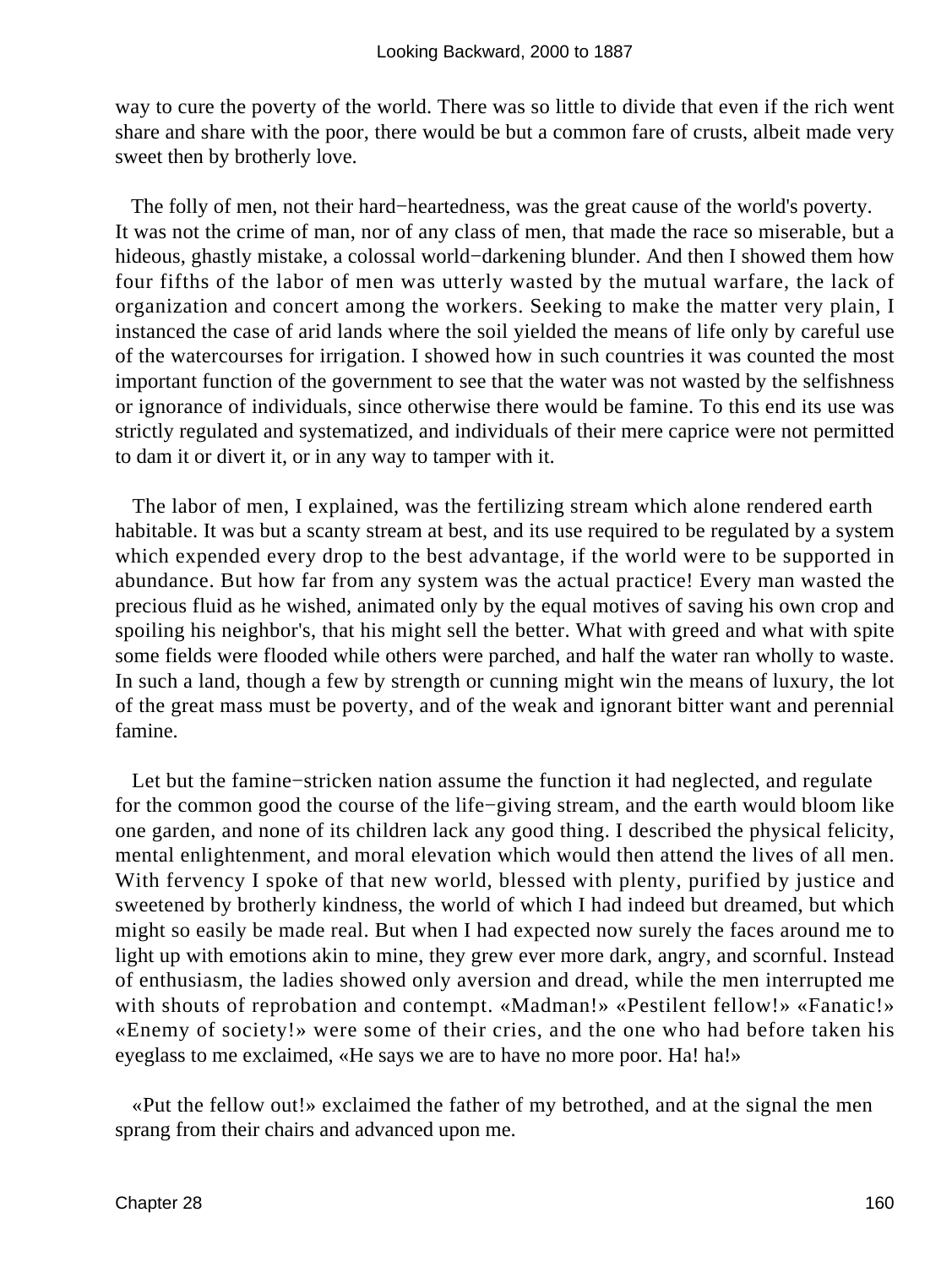It seemed to me that my heart would burst with the anguish of finding that what was to me so plain and so all important was to them meaningless, and that I was powerless to make it other. So hot had been my heart that I had thought to melt an iceberg with its glow, only to find at last the overmastering chill seizing my own vitals. It was not enmity that I felt toward them as they thronged me, but pity only, for them and for the world.

 Although despairing, I could not give over. Still I strove with them. Tears poured from my eyes. In my vehemence I became inarticulate. I panted, I sobbed, I groaned, and immediately afterward found myself sitting upright in bed in my room in Dr. Leete's house, and the morning sun shining through the open window into my eyes. I was gasping. The tears were streaming down my face, and I quivered in every nerve.

 As with an escaped convict who dreams that he has been recaptured and brought back to his dark and reeking dungeon, and opens his eyes to see the heaven's vault spread above him, so it was with me, as I realized that my return to the nineteenth century had been the dream, and my presence in the twentieth was the reality.

 The cruel sights which I had witnessed in my vision, and could so well confirm from the experience of my former life, though they had, alas! once been, and must in the retrospect to the end of time move the compassionate to tears, were, God be thanked, forever gone by. Long ago oppressor and oppressed, prophet and scorner, had been dust. For generations, rich and poor had been forgotten words.

 But in that moment, while yet I mused with unspeakable thankfulness upon the greatness of the world's salvation and my privilege in beholding it, there suddenly pierced me like a knife a pang of shame, remorse, and wondering self−reproach, that bowed my head upon my breast and made me wish the grave had hid me with my fellows from the sun. For I had been a man of that former time. What had I done to help on the deliverance whereat I now presumed to rejoice? I who had lived in those cruel, insensate days, what had I done to bring them to an end? I had been every whit as indifferent to the wretchedness of my brothers, as cynically incredulous of better things, as besotted a worshiper of Chaos and Old Night, as any of my fellows. So far as my personal influence went, it had been exerted rather to hinder than to help forward the enfranchisement of the race which was even then preparing. What right had I to hail a salvation which reproached me, to rejoice in a day whose dawning I had mocked?

 «Better for you, better for you,» a voice within me rang, «had this evil dream been the reality, and this fair reality the dream; better your part pleading for crucified humanity with a scoffing generation, than here, drinking of wells you digged not, and eating of trees whose husbandmen you stoned»; and my spirit answered, «Better, truly.»

 When at length I raised my bowed head and looked forth from the window, Edith, fresh as the morning, had come into the garden and was gathering flowers. I hastened to descend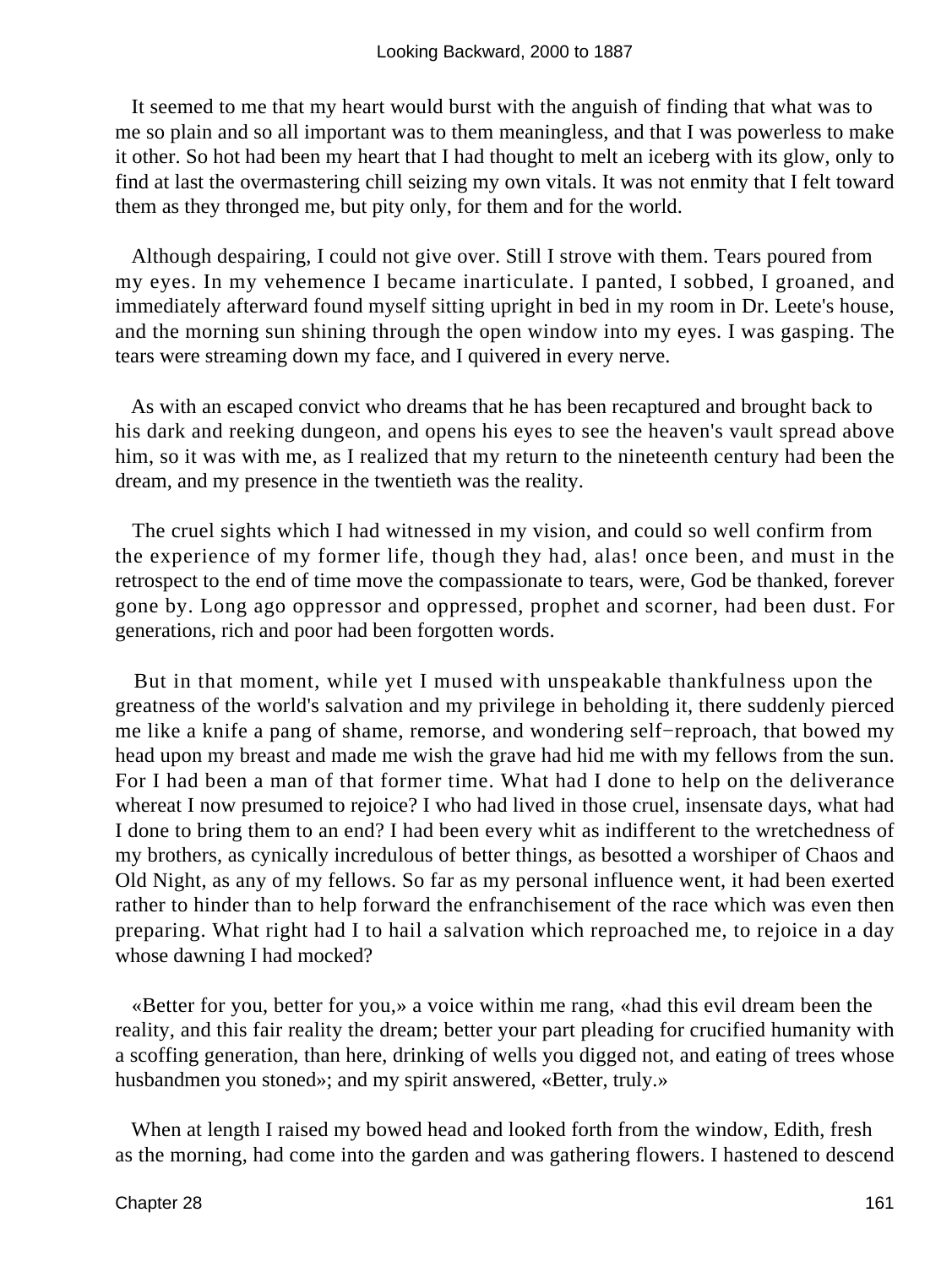to her. Kneeling before her, with my face in the dust, I confessed with tears how little was my worth to breathe the air of this golden century, and how infinitely less to wear upon my breast its consummate flower. Fortunate is he who, with a case so desperate as mine, finds a judge so merciful.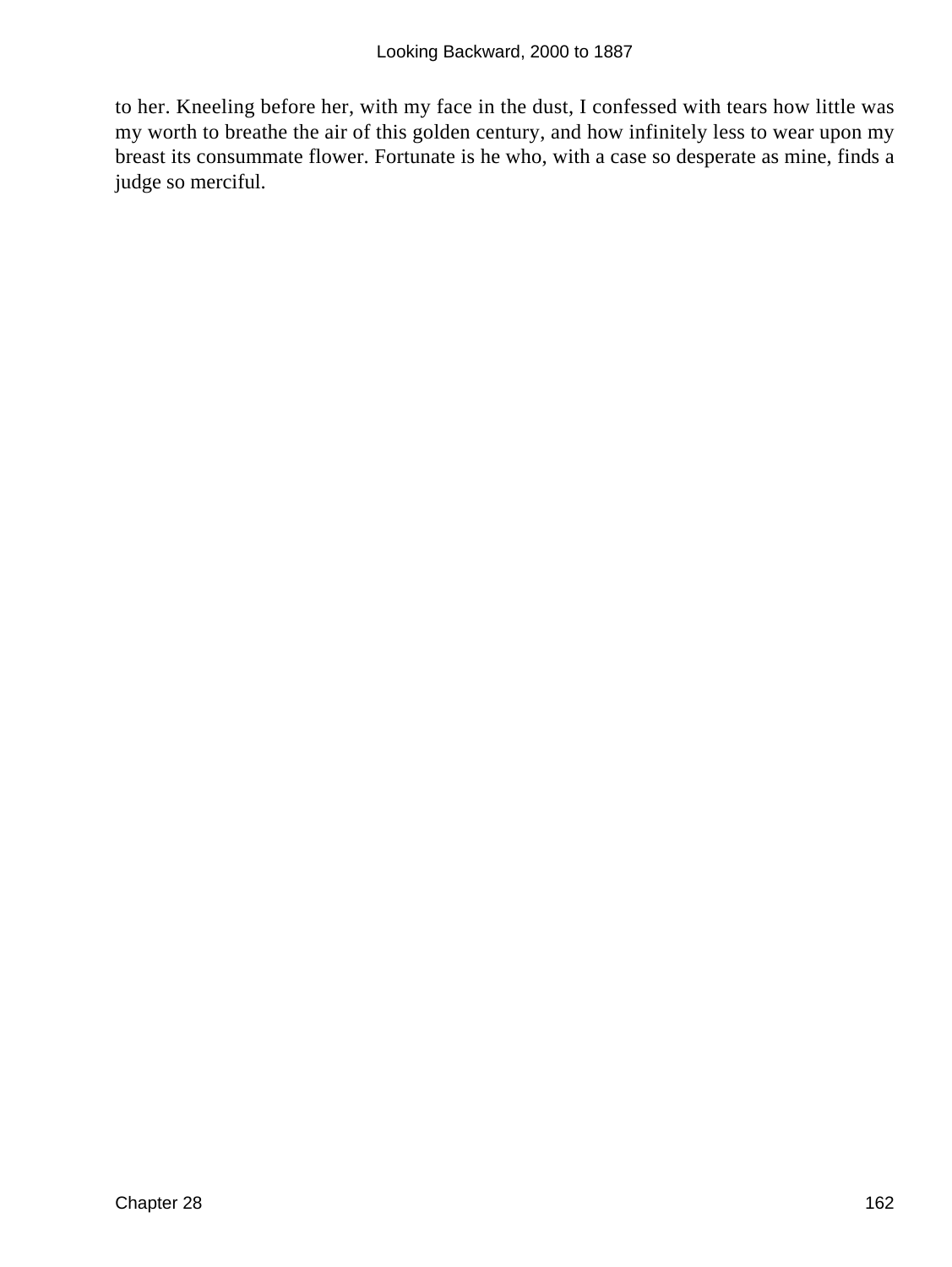# **Table Of Content**

**[PREFACE](#page-3-0)**

**[Chapter 1](#page-5-0)**

**[Chapter 2](#page-11-0)**

**[Chapter 3](#page-14-0)**

**[Chapter 4](#page-21-0)**

**[Chapter 5](#page-25-0)**

**[Chapter 6](#page-31-0)**

**[Chapter 7](#page-34-0)**

**[Chapter 8](#page-39-0)**

**[Chapter 9](#page-43-0)**

**[Chapter 10](#page-50-0)**

**[Chapter 11](#page-55-0)**

**[Chapter 12](#page-61-0)**

**[Chapter 13](#page-69-0)**

**[Chapter 14](#page-76-0)**

**[Chapter 15](#page-81-0)**

**[Chapter 16](#page-87-0)**

**[Chapter 17](#page-91-0)**

**[Chapter 18](#page-98-0)**

**[Chapter 19](#page-100-0)**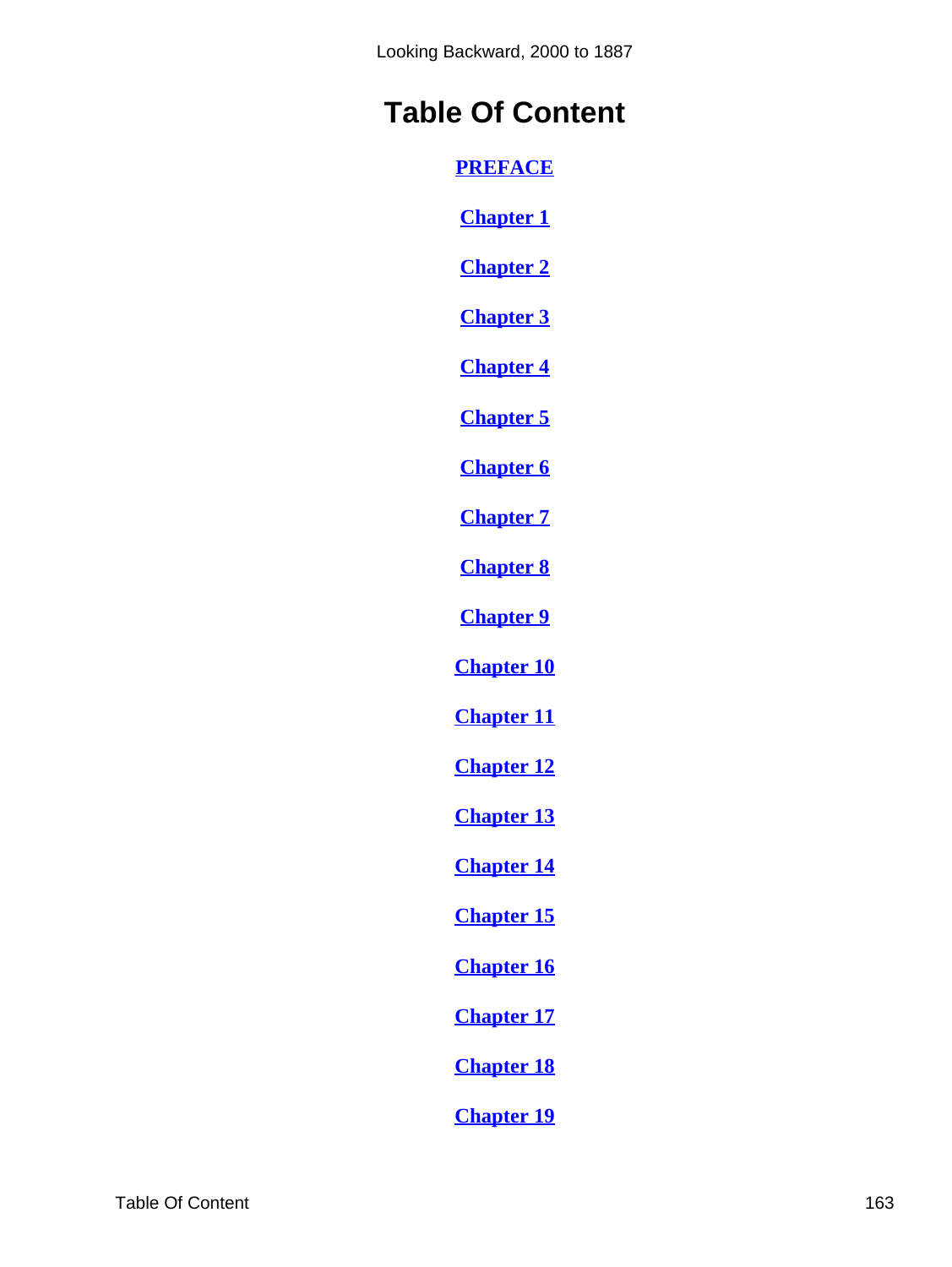<span id="page-164-0"></span>**[Chapter 20](#page-106-0)**

**[Chapter 21](#page-109-0)**

**[Chapter 22](#page-113-0)**

**[Chapter 23](#page-122-0)**

**[Chapter 24](#page-125-0)**

**[Chapter 25](#page-127-0)**

**[Chapter 26](#page-134-0)**

**[Chapter 27](#page-144-0)**

**[Chapter 28](#page-151-0)**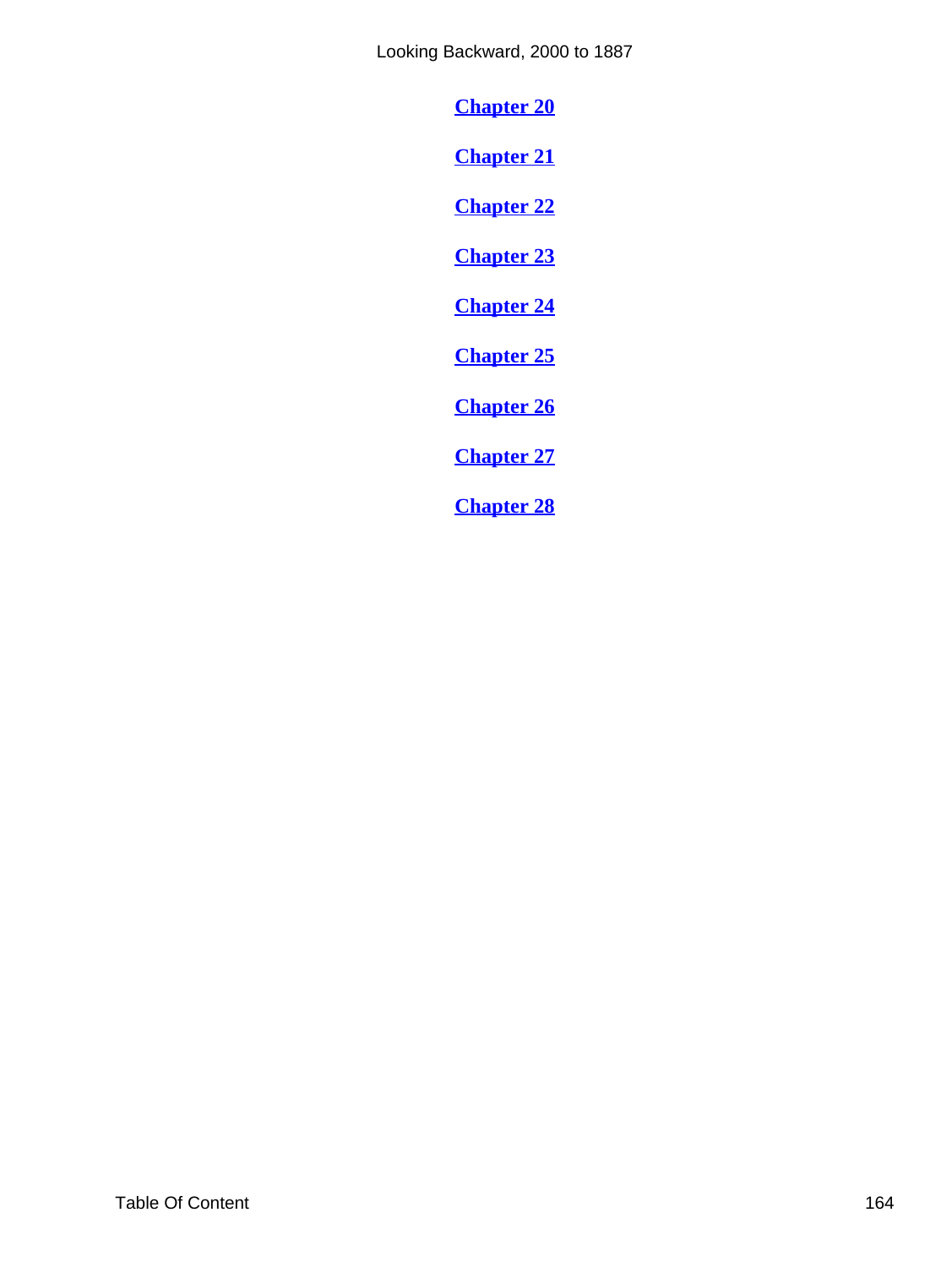## **About Phoenix Editions**

### **Why Phoenix Editions?**

With the already available tools, converting files to eBook formats is not a big task. You can use a plugin in MS Word and with just one click have a lit file. You can drag and drop html into Adobe Acrobat and create a pdf file.

If we can be happy over the possibilities given to anyone to publish and to be published, we must nevertheless look at previous experiences from the history of the computer and the internet in order to get some needed advice:

• The lack of standards threatens the persistance of data.

We are able to access data from tablets from 3.000 year B.C. but not from files created 10 years ago in a proprietary format, stored in some specific non standard media, or even in previous versions of existing products.

- If not enough care is taken, some operations like drag and drop or cut and paste can result in the production of corrupted data.
- Many ebooks come from html files. But outdated tags are still being used, and one only needs to view the source to find beginning tags without their corresponding end tags, improper nesting, and proprietary or non standard encoding. If the source code is not cleaned up, all this will make its way to the derivated ebook.
- Not every user knows how, is able to or wants to use the more advanced standard features of available ebooks formats, resulting in a work that very often doesn't make for the most pleasing reading experience.
- Centuries of history and experience in graphical and printing arts should not be lost for the sake of speed in converting to an ebook format. Much can be done in our search for excellence to adapt and improve, the end result of which is a ebook of higher quality.

But, we must be very careful in our search for quality and in our establishing criteria to meet this lofty goal. Otherwise, as we know and are aware of, a new kind of elitism, censorship or snobism can arise out of this endeavour.

Finding the proper and fair way to achieve this quality of ebook without such detrimental effects led us to implement what we at Phoenix−Library call **Phoenix Editions**.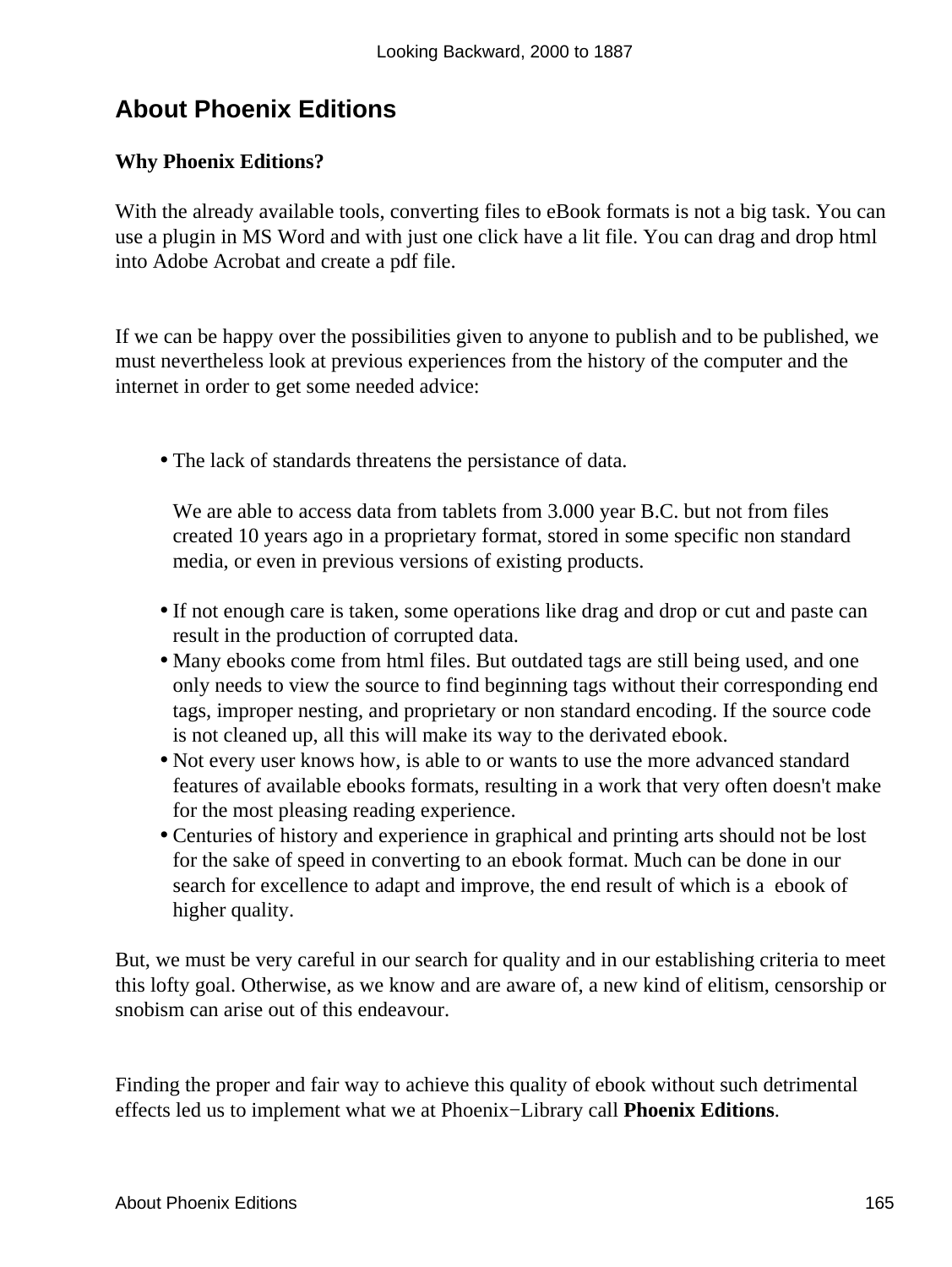## **What is a Phoenix Edition**

At Phoenix−Library we call a Phoenix Edition, an ebook with the following characteristics:

- It is converted from clean and standard xhtml/xml files
- It uses meta tags to identify content, and other data
- The available resources specific to each ebook format are used to give the reader a pleasant reading experience.

This means: objectives and normative criteria, regardless of taste, aesthetic or otherwise subjective evaluations of contents and/or presentation.

#### **Phoenix Edition of a RocketEdition file:**

An ebook with a cover, a table of contents with active links, chapter breaks, a "go to" touch access at least to a TOC, oeb compliant metadata, indentation if required from a pEdition reproduction, internal links to notes.

#### **Phoenix Edition of a Softbook file:**

An ebook with a cover, a table of contents with active links, chapter breaks, oeb compliant metadata, indentation if required from a pEdition reproduction, internal links to notes.

#### **Phoenix Edition of a MS−Reader file:**

An ebook with a cover, an external table of contents with active links at least to an internal TOC, chapter breaks, images, oeb compliant metadata, indentation if required from a pEditon reproduction, internal links to notes.

#### **Phoenix Edition of a Mobipocket file:**

An ebook with a cover, an external table of contents with active links at least to an internal TOC, chapter breaks, oeb compliant metadata, indentation if required from a pEdition reproduction, internal links to notes.

#### **Phoenix Edition of a Acrobat file:**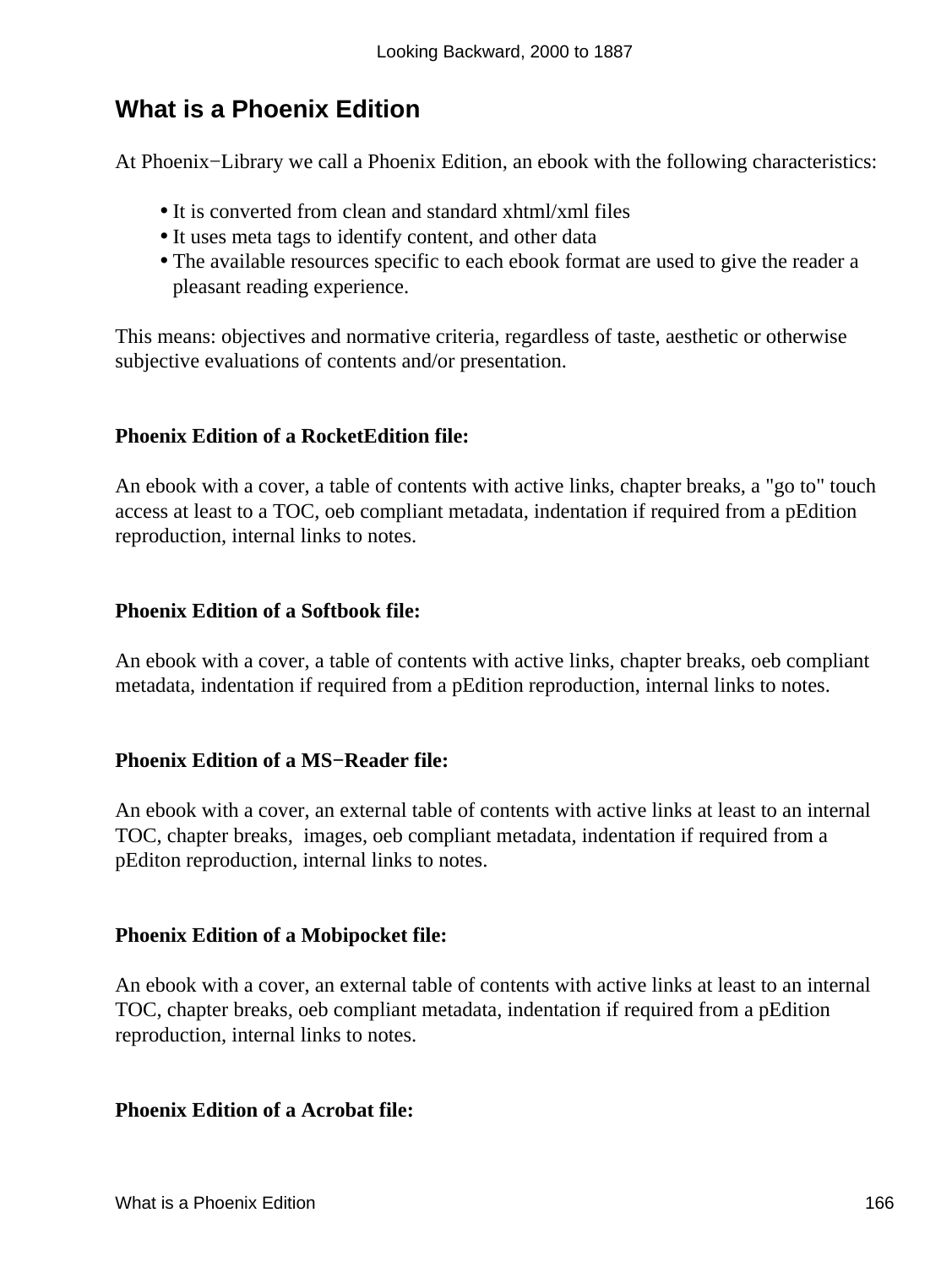An ebook with a cover, images, chapter breaks, matching page numbers, oeb compliant metadata, indentation if required from a pEdition reproduction, internal links to notes.

**Note 1:** These criteria will be discussed in the Phoenix eBook newsgroups in order to be refined and then implemented in a Phoenix Edition guideline, that will be available in the near future to all Phoenix−Library associates.

**Note 2:** In order to stimulate and reward all associate eBookProducers in their search for excellence, a percentage of all associate subscriptions will be allocated to this cause.